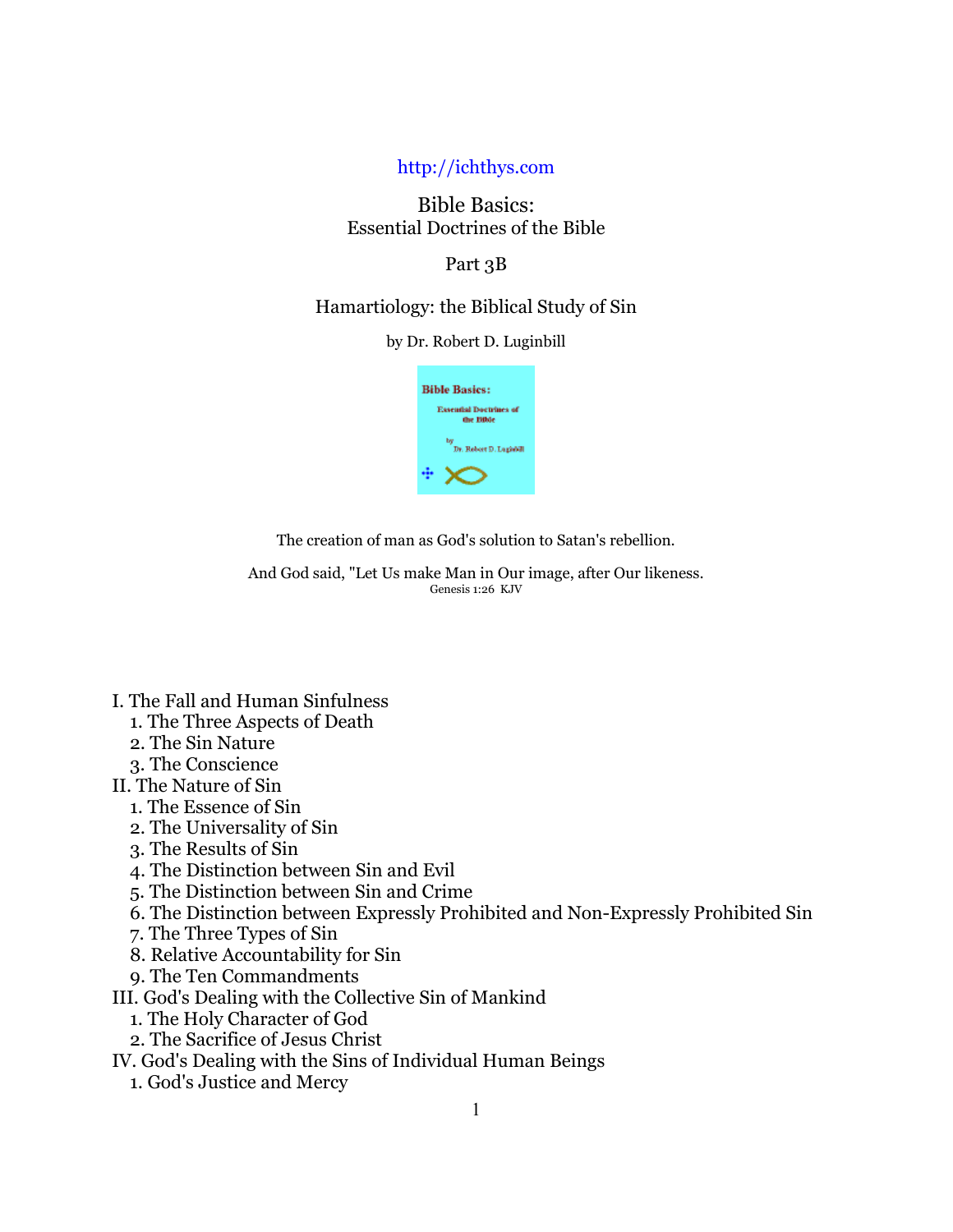- 2. God's Forgiveness of Sins
- 3. The Natural Consequences of Sin
- 4. The Fact and Purpose of Divine Discipline
- 5. Principles of Divine Discipline
- 6. Apostasy and the Sin unto Death
- 7. God's Dealing with the Sins of the Unbeliever
- V. The Believer's Dealing with Sin
	- 1. Repentance, Confession, and Forgiveness
	- 2. The Principle and Process of Sanctification

**Introduction:** A proper understanding of the biblical teachings about sin is crucial for every believer in Jesus Christ. Sin is a subject that while it is generally understood by Christians in the broad sense, is often not properly comprehended in its particulars. We must understand that Christ died for our sins and that our sins have been washed away by the "blood of Christ" (i.e., His sacrifice for us on the cross: Rom.5:8; 1Cor.6:11; Rev.7:14). We must also understand that personal sin separates us from God, and that, as long as we occupy these bodies of flesh, sin will always be "crouching at the door" in ambush for us (Gen.4:7). The failure to strike a proper balance between these two critically important realities, of sin forgiven *positionally* in Christ on the one hand, but, on the other hand, remaining an *experiential* problem for believers as long we remain in this world, is at the heart of many incorrect opinions about the biblical subject of sin.

Given the intensely personal nature of this subject and the potentially devastating effect of sin and sinfulness on faith and faithfulness, such false impressions are doubly dangerous, and alone justify a detailed examination of the doctrine of sin. Over-focusing upon the threat and consequences of personal sin to the neglect of the mercy and forgiveness of God through the sacrifice of His Son our Lord Jesus Christ can cause serious disruptions in the spiritual life and has led many into a variety of false doctrines and spiritually counterproductive practices. On the other hand, assuming that forgiveness and mercy relieve the believer of the responsibility of pursuing personal sanctification is an equally dangerous misapplication of scripture. It is precisely because sin is such an emotional subject that it is important for Christians to have an exact appreciation of it, being neither paralyzed by it from a failure to appreciate God's mercy, nor complacent about it from a failure to appreciate God's holiness. As Christians, we have been forgiven our sins for salvation through faith in Jesus Christ, but we are also charged with pursuing sanctification (Heb.12:1-14), and need to seek God's forgiveness for the sins we continue to commit in time (1Jn.1:5-9). As we strive to draw closer to Him, denying our sins (out of a self-righteous desire to be seen as perfect) or ignoring our sins (out of a misplaced sense of security) are equally devastating to the Christian walk (1Jn.1:10; Rom.6:23). As Christians, we have been made holy in Jesus in principle, and we will be forever holy before Him in resurrection. While we are in these mortal bodies of sin, however, we must continue our struggle against sin in a right and righteous way as we pursue the holiness, the sanctification, to which we have been called to the glory of our Lord (Heb.12:14; cf. Rom.6:22; 1Thes.4:3-7; 1Pet.1:13-16; 1Jn.2:1; 3:2-3).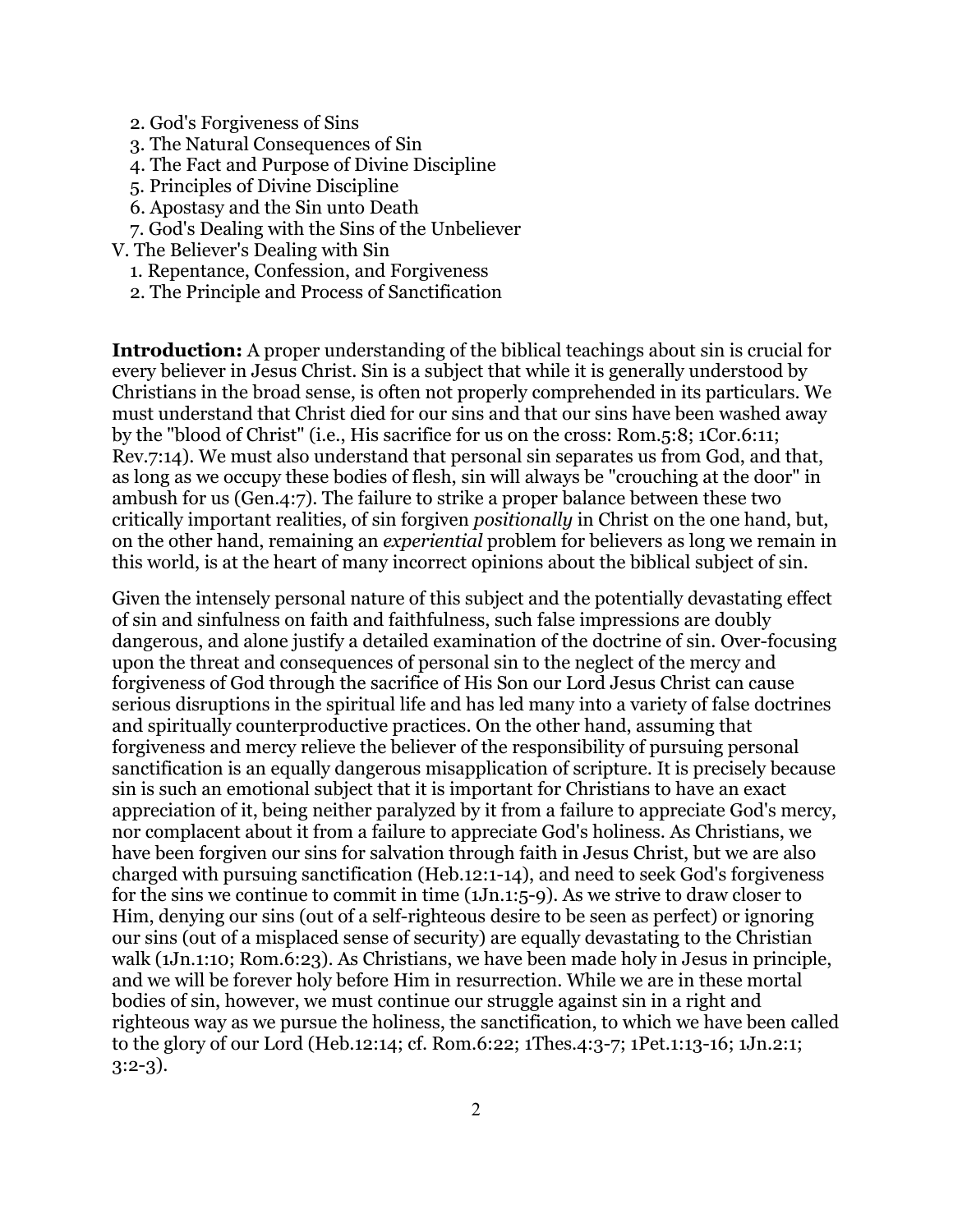We who have put our faith in Jesus Christ have been made righteous through that faith in God's eyes on account of the sacrifice of our Lord (Rom.4:1-5:1; 6:7), but shall we then continue to sin (Rom.6:15)? Through Jesus, we have been granted the forgiveness of our sins and so stand justified before God on the basis of what He has done for us (Acts 13:38-39); we have been forgiven all our transgressions and have been made holy as those who believe in Jesus Christ and what He did for us on the cross (Acts 26:17b-18). We have been rescued from the kingdom of darkness and brought into the kingdom of the Son in whom we have been redeemed from all our sins (Col.1:13-14). Yet the fact that we have been called *to* sanctification is a clear indication that the problem and challenge of sin does not disappear the moment we embrace Jesus as our Savior (1Thes.4:3-7; Heb.12:14). For while we have been called *to* sinlessness (1Jn.2:1), yet we still have need of post-salvation forgiveness when we fail this perfect standard (1Jn.2:2; cf. 1Jn.1:9). All who do not believe are still in their sins (Jn.16:9), so that a life of sin is unacceptable for those who have chosen for Jesus Christ (1Jn.3:6).

As believers, we need to understand and embrace the forgiveness of sins we have received by faith in Christ, and we also need to understand that even as we strive to turn away from sin, we will, in this life, ever have need of God's continuing mercy in the forgiveness of the transgressions we commit after salvation – and we need to embrace that forgiveness. For the unbeliever, the issue is simple: forgiveness of sins – without which condemnation is assured – can come only through faith in the One who died for those sins. For the believer, the issue is more complex: having been redeemed from sin by the saving work of Jesus Christ, we are called to walk in the newness of life which rejects sin, but because we still inhabit the same bodies of sin we had before salvation, we will stumble from time to time (even though we have been called to holiness which, by definition, eschews sin: 1Pet.1:13-19). Therefore believers need to have a thorough understanding of the issue of sin, for on the one hand we must accept the fact of our imperfection without ceasing to strive for perfection, and on the other hand we must rejoice over the continued forgiveness available to us when we sin without at the same time ever becoming complacent about sin. As Christians, we need to learn to be truly repentant for our sins without at the same time being wracked with inordinate guilt about them, overlooking the love and mercy of God in the forgiveness He promises (God *does* love us; He *does*, forgive us; Jesus died for us; and the discipline we experience as a result of straying from Him merely proves His immense care and concern for our welfare). At the same time, while we are confident in the continued forgiveness of our sins, we need to learn to avoid allowing that confidence to build into apathy or arrogance, overlooking God's righteous character and the godly fear it should engender for all who have accepted the call to holiness and sanctification as believers in Jesus Christ (just as we would never have assumed that the love of our earthly fathers meant that we could do whatever we might wish, no matter how disobedient, without any consequences). This two-edged principle embodies a high standard, one which is impossible to fulfill without a solid grounding in what the Bible has to say about all aspects of sin. It will be the purpose of this study to provide that basic understanding.

### **I. The Fall and Human Sinfulness**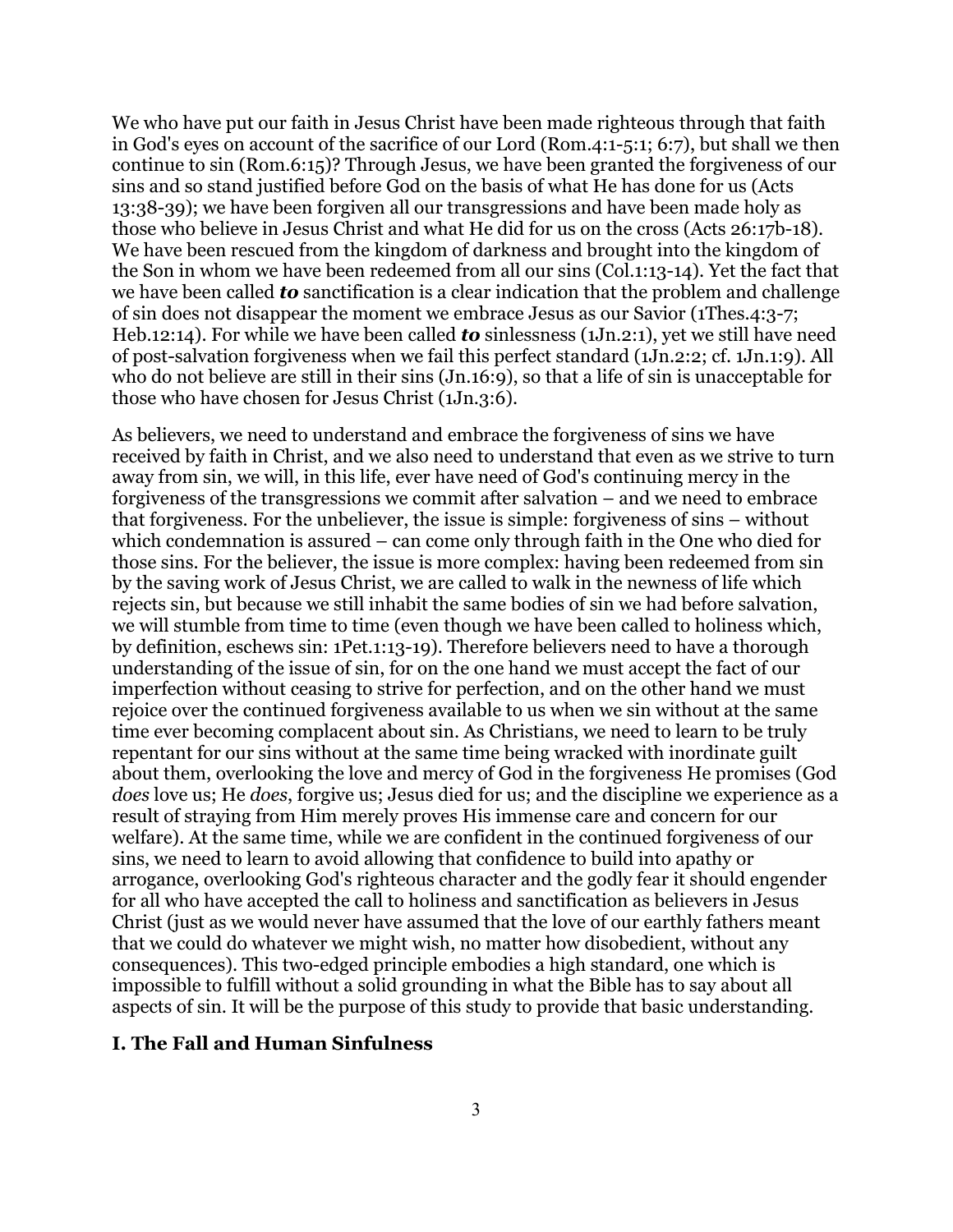God is perfect and incapable of sin (Matt.5:48; 1Pet.1:15-16). Being perfect, moreover, the universe He originally created was also perfect, filled with light and holy in every way (Is.45:18; see part 2 of The Satanic Rebellion series, "The Genesis Gap"). Since sin is, in its essence, the act of opposing God's will, by definition sin could not come into being before the creation of finite creatures who possessed a will of their own. God, in all three Persons, existed in perfect divine bliss before He brought the finite universe into being, and just as He had no need to create the world, so also He was under no necessity to make finite creatures to populate it. Nevertheless, God in His infinite wisdom, love, and mercy, did bring into being an entire host of creatures to fill His universe, angelic creatures who, in a finite but significant way, all possessed the means of selfdetermination. At its base, free will is the ability to choose for God (or to refuse to do so), and there came a point in the primordial past when all angelic kind was compelled to make this choice, to continue to choose to worship and serve the one true God, or to throw in their lot with one who had already decided to oppose and replace Him. This creature, whom we know as Satan and the devil, was the preeminent angel, the "covering cherub" entrusted with a position more prestigious and honorable than any other creature in the universe (Is.14:12; Ezek.28:12-16). But in the arrogance he conceived in his heart by his own will and by his own choice, first place among creatures was not enough. And so he devised a plan to lead a rebellion against the Lord and become the new head of all creation. Thus it is that sin began with a creature, a previously perfect creature who misused the free will given him by God not to worship and serve Him, but to rebel against Him, having first replaced God with self in his heart (see part 1 of The Satanic Rebellion series, "Satan's Rebellion and Fall"). In short order, Satan was joined in his revolt by one third of angelic kind (Rev.12:4; cf. Dan.8:10), and just as his own sin of arrogance soon grew into active opposition to God, so the sinfulness of this one creature soon radiated out through all angelic creation, leading many others also into sin. Thus it is the devil who is the originator of sin, not God (cf. Jn.8:44), and having staked his future on rebellion from God, it is also the devil who has been the prime promoter of temptation to sin, not only among his angelic fellows, but for mankind as well (Gen.3; Mt.6:13; Lk.4:1-13; 1Cor.7:5; Eph.6:11; 1Thes.3:5; 1Tim.3:7; 1Pet.5:8; Rev.20:10). Nevertheless, since every single one of God's moral creatures, men and angels both, possesses genuine free will, every single act of disobedience to God, every sin, falls to the charge of the sinner, regardless of any prior temptation. God is holy. God is righteous. God cannot sin and does not tempt to sin (Jas.1:13-15), and God is thus not in any way responsible for sin. On the contrary, all sin, whether Satan's first sin or the sins of every creature since, originates entirely with and is entirely the responsibility of him who commits it.

#### **1. The Three Aspects of Death**

As we saw in the previous installment of this series, the serpent's lie to Eve, "You shall not surely die" (Gen.3:4), was only marginally true in the very limited sense that, after eating from the tree of the knowledge of good and evil, physical death did not ensue immediately. On the other hand, the Lord's warning, "on the day you eat of it you shall surely die" was entirely true (Gen.2:17). Adam and Eve had been created perfect, but became "dead" to God immediately following their sin of disobedience. These verses in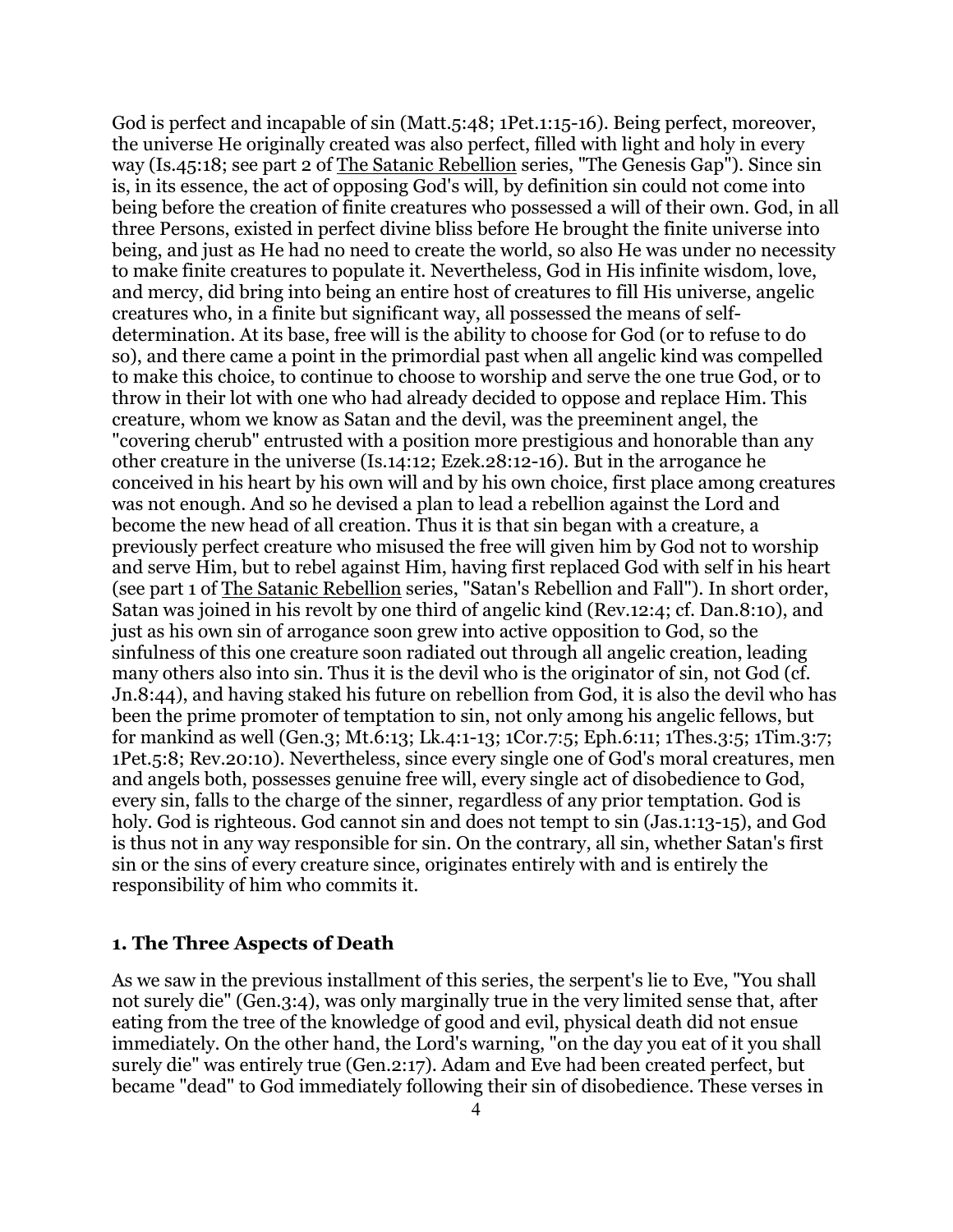Genesis which, along with many other scriptures in the New Testament, proclaim the living as being dead to God show unequivocally that in biblical terms "death" means much more than the mere cessation of physical life (e.g., Rom.5:12; 5:14; 5:17; 5:21; 7:5; 7:10; 7:13; 7:24; 8:2). All who live are bound to die physically – this much is obvious to all. But even though we human beings are preeminently concerned with *physical* death, from God's point of view, this is the least significant of death's three aspects. The serpent was able to alleviate Eve's concerns through the half-truth that the physical death she feared would not instantly follow her act of disobedience, but it was truly the immediately ensuing *spiritual* death that was of the greatest significance.

From the true, biblical perspective, physical death is merely the transition from our current to our eternal state. We believers in Jesus Christ transition from our walk of faith with our Lord here in this life unto an eternal life with Him by passing through the barrier of physical death. For unbelievers, however, physical death means transitioning from the state of being spiritually dead to God here in time to the eternal or second death which follows their earthly demise (Rev.21:8; cf. Rev.2:11; 20:6; 20:11-15). In biblical terms, death is thus a unity possessing three aspects, with *spiritual death* ending in *eternal death* on the other side of the transitional event of *physical death* for all who refuse Jesus Christ in this life. Eve was indeed "dead" the moment she ate the forbidden fruit, spiritually dead, that is, and from that point on having an unavoidable appointment with physical death, on the other side of which loomed eternal death (absent saving faith).

Believers, however, are no longer spiritually dead to God but spiritually alive in Jesus Christ, for by grace through faith we have passed from death to life (Jn.5:24; 1Jn.3:14; cf. Acts 5:20). In contrast to unbelievers who may think they are alive but are really in the grip of death, believers in Jesus Christ are truly not even any longer subject to death (in its threefold totality) when the issue is correctly evaluated from God's point of view (cf. 2Cor.2:16; Heb.2:14-15):

Truly, truly I say to you, if anyone keeps my word, he will not see death forevermore. John 8:51

And I am giving them eternal life, and they will not perish forevermore, and no one will snatch them out of my hand. John 10:28

Jesus said to her, "I am the resurrection and the life. Whoever believes in Me will live, even if he dies. And everyone who lives and believes in Me will surely not die forevermore." John 11:25-26

For this reason, physical death is no longer a thing to be feared by us who have placed our trust in the Son of God (Heb.2:15; cf. Phil.1:21; 1Jn.4:18). Death in its true threefold totality no longer rules over us (Heb.2:14-15). Being spiritually alive, we are now not only no longer spiritually dead, but are also no longer subject to the second death (Rev.2:11; 21:8), making physical death, the least theologically significant of death's three aspects, now no more than a transition for us from our present life in this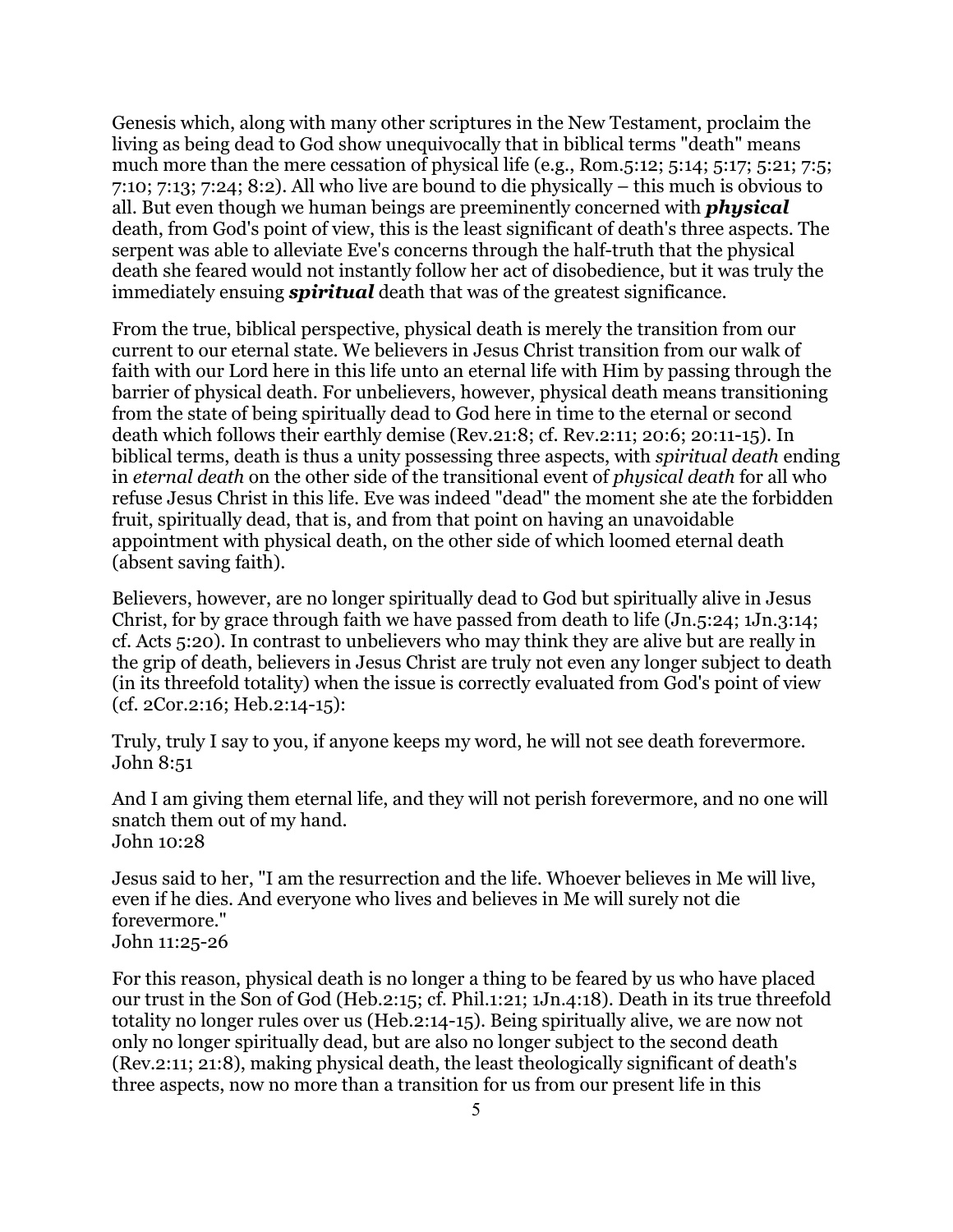transient world unto a glorious eternity wherein we shall enjoy our eternal life with our Savior forevermore (Jn.12:25).

For, indeed, we who are in this tent (i.e., the earthly body) do groan being weighed down [by the pressures of life] – not that it is our desire to put off [the present body] but to put on [the future one], in order that that which is *bound to die* (i.e., our present body) may be swallowed up by [eternal] *life*. 2nd Corinthians 5:4

To return to Adam and Eve, once our first parents were *spiritually dead*, expelled from the garden of Eden, and cut off from the tree of life, it was only a matter of time before the certain coming of *physical death* to be followed (in the absence of God's as yet unforeseen merciful intervention in the Person and work of Jesus Christ) by a last judgment that would result in *eternal death*.

1. The Consequences of Sin for Adam and Eve: When Adam and Eve sinned, therefore, this *threefold death* became the new reality of their lives:

1) Spiritual Death: As soon as they sinned, Adam and Eve instantly experienced *spiritual death*, that status where, because of our sin and unrighteousness, we are accounted dead by a righteous and holy God who can in His perfection no longer have any direct contact with us (except on His own grace terms of salvation through our acceptance on a non-meritorious faith-basis of Christ's saving work on the cross). Eating the forbidden fruit contrary to the explicit prohibition of the Lord God destroyed our first parents' relationship with Him (sin resulting in spiritual death), leaving them helpless to alter or remove this alienation on their own (as their fig leaf experiment demonstrated very clearly). Reconciliation would come, but on God's terms, as Adam and Eve both accepted and trusted in the Lord God's promise of the Seed.

2) Physical Death: Their bodies were also instantly rendered mortal. The process of decay and degeneration began immediately upon partaking of the fruit. Under the conditions that pertained in this antediluvian world, Adam and Eve and many of their children had, by our standards, exceptionally long lives, but even living a thousand years seems infinitesimal when compared to immortality. Eating the forbidden fruit contrary to the explicit prohibition of the Lord God also eventually destroyed their bodies (*physical death*). Even the restoration of their relationship with God through their faith in His promised Messiah would not erase this appointment with physical death (Heb.9:27), but God had promised them the Seed who would save them from eternal condemnation (*eternal death*) through the sacrifice of Himself on their behalf. The "coats of skin" with which the Lord God clothed them (Gen.3:21) in preference to their own fig-leaf creations are a clear foreshadowing of Christ's work on the cross. In contradistinction to our own pitiful acts of what we would call good (fig leaves), God will only accept the blood of Christ as payment for our sins. The animals slain, their blood spilt to clothe us in our need, are pictures of Christ's death in our place (and such animal sacrifices would remain the dominant symbol for His death on the cross until the day of its fulfilment). As our first parents did, we too must stop relying on the arrogant acts of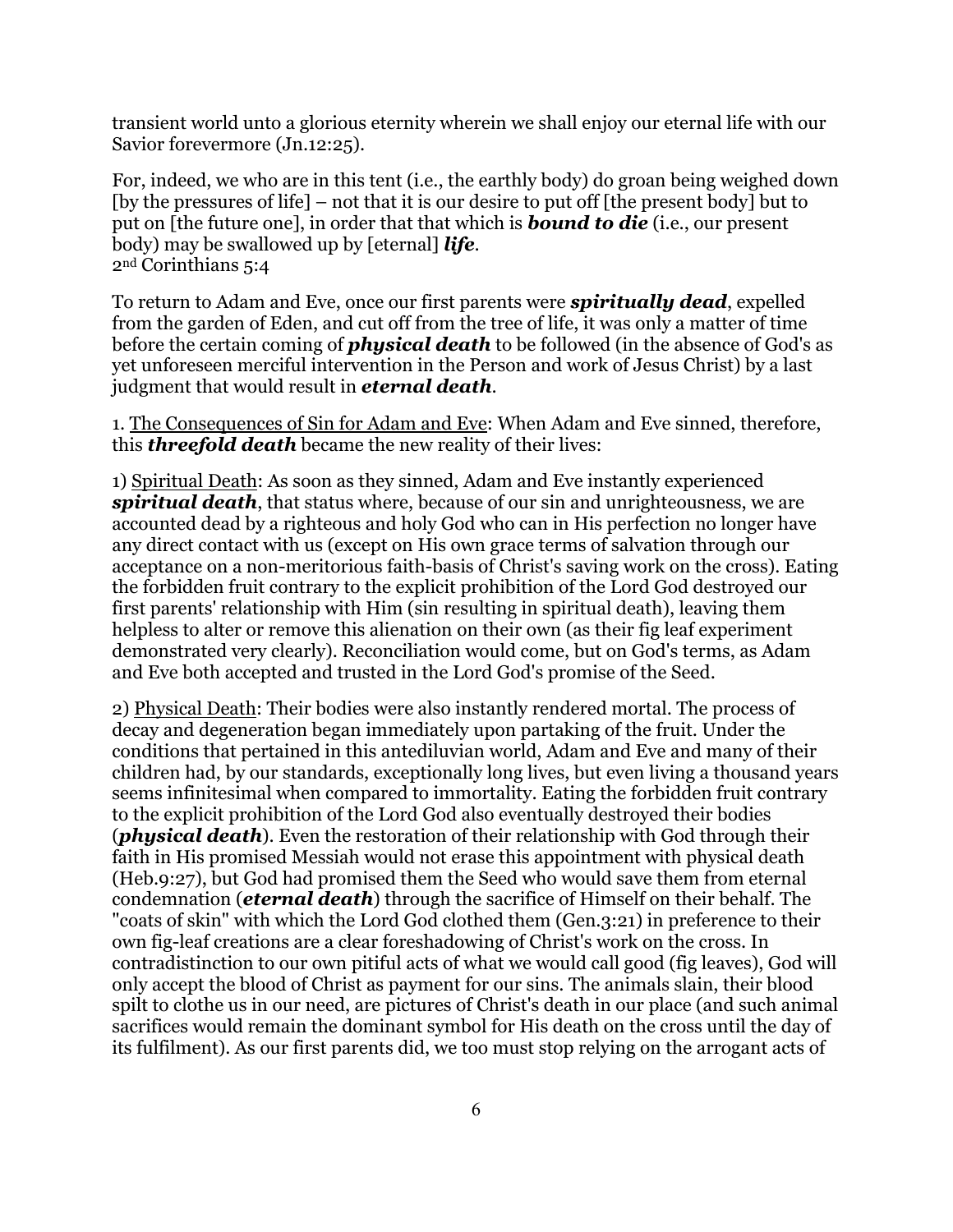our own tainted "goodness" and trust instead in God's solution, Jesus Christ, if we are to live beyond physical death through the resurrection to eternal life (Heb.2:14-15).

3) Eternal Death: As a consequence of their spiritual death, Adam and Eve were alienated from the life of God (Eph.4:18: cf. Rom.5:10; Eph.2:12). As a result of their impending physical death, they would not be able to abide forever in this world (Heb.9:27). In effect, they were, for all practical purposes, already condemned, since they were facing a future judgment they could not endure without Christ (Jn.3:18). Having sinned, and facing the inevitable end of temporal life, *eternal death* (or "the second death") was the inescapable sentence now hanging over their heads (Rev.21:8; cf. Rev.2:11; 20:6; 20:11-15), an outcome inevitably and inexorably approaching – except for their acceptance in faith of God's solution in the Person of the promised Seed.

2. The Consequences for the Human Race: Through their disobedience, Adam and Eve effectively decided matters for their entire progeny. For the sin nature and the ensuing threefold death has as a consequence been passed on ever since to all mankind through the process of normal human procreation (with the sole exception of the virgin-born Messiah; see the following section). For this reason, every other human being is steeped in sin at birth (i.e., is born with a sinful nature: Rom.7:13-24). With the exception of Jesus Christ, therefore, we are all spiritually dead at birth, under the power of sin and thus doomed to commit our own personal sins (Rom.7:15; Gal.3:22), all of which are equally condemnatory even though they may seem to bear little similarity to those of Adam and Eve (Rom.5:14).

Behold, I was born in sinfulness, and in sin my mother conceived me. Psalm 51:5

This reality of our universal sinfulness from the point of birth, along with our consequent mortality and intrinsic unfitness for eternal life, are in truth the most essential facts of human life, facts which eventually impinge upon the consciousness of every human being, since God's law is "written in the hearts" and consciences of us all (Rom.2:15; cf. Rom.1:18-32 and Eccl.3:11). Indeed, one of the primary functions of the Law of Moses is to expose human sin and guilt as a stimulus for seeking God's solution in Jesus Christ to this universal human dilemma:

Therefore no flesh shall be considered righteous before Him through the works of the Law, for it is through the Law that we come to acknowledge [our] sin. Romans 3:20

So the Law acts as a guardian to us [who leads us] to Christ so that we might be justified by faith.

Galatians 3:24

For in spite of the Law's best efforts (and our best efforts to keep the Law), the "law of sin and death" is at work within us as soon as we enter this world (Rom.8:2; cf. Rom.7:24), with that very status quo of spiritual death responsible for the inevitable production of personal sins (Rom.5:12). This is the "stinger of death" spoken of by Paul in 1st Corinthians, namely, the production of personal sin by each individual's inherent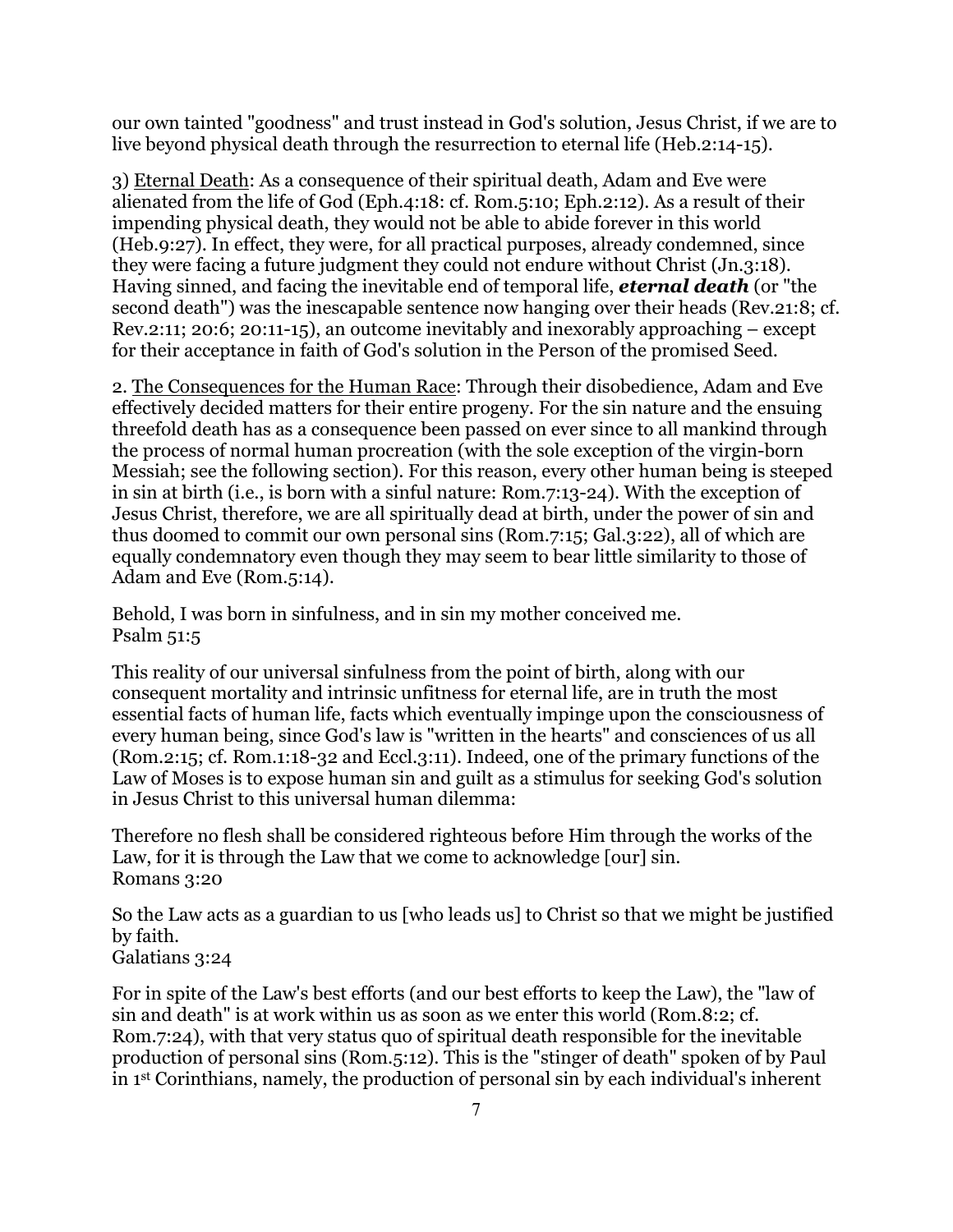sin nature, that tangible, material counterpart of our common status of being spiritually dead at birth, made obvious through the Law by means of the very sins it produces:

And when this corruptible [body] puts on incorruption and this mortal [body] puts on immortality, then will be fulfilled this prophecy which has been written:

Death has been swallowed up in victory. Where is your victory, O death? Where is your stinger, O death?

Now the stinger of death is the sin [nature] (i.e., it produces our sin), and the power of sin is the Law (i.e., it reveals our sin). But thanks be to God who gives us the victory through our Lord Jesus Christ! 1st Corinthians 15:54-57

1) Spiritual Death: Even our own consciences teach us just how deficient we human beings are in terms of the standard of perfect holiness which a perfect God demands (Rom.2:14-16). We are natural born sinners (Rom.5:12), and we all fall far short of the glory of God (Rom.3:23). We are therefore by our very nature "children of wrath" (Eph.2:3), alienated from God (Eph.4:18; Col.1:21), and facing condemnation at the last judgment from the day we are born (Rom.5:16-18; cf. Jn.5:24; 1Jn.3:14). Perfect, holy God cannot have direct contact with anything or anyone impure, so that the natural impurity of the human body, steeped in sin and sinful from birth (Ps.51:5; cf. Lev.5:2), inevitably separates every human being from Him by the unavoidable enmity that exists between righteousness and unrighteousness, a barrier which can only be removed through the saving work of Jesus Christ (Eph.2:14-16; cf. Rom.8:7). For all of us who are born of the flesh, the sin nature is passed down from our human fathers to every single one of us, their human offspring, and has been every since Adam, thus guaranteeing universally inherent sinfulness (i.e., the possession of a sin nature or "flesh", as the Bible often calls it) along with the penalty that results from that inherent sinfulness, namely, spiritual death (cf. Jn.5:24; Rom.6:12; 6:21; 7:5; 7:24; 8:6; 8:11; 1Cor.15:21-22; 1Jn.3:14):

So just as through one man (i.e., Adam whose antitype is Christ) sin came into the world and, through sin, death, and thus (i.e., Adam physically passing on his sin nature resulting in universal spiritual death) death spread to all mankind – for [obviously] everyone sins (i.e., universal sinning proves the fact of universal spiritual death), . . . Romans 5:12

The parallel case used by Paul in the extended context (Rom.5:12-21) is the provision of life by the Lord of life, our Savior Jesus Christ, to all who believe. Through Him we have spiritual life through spiritual rebirth. In contrast to the spiritual life we have in Christ, it should thus come as no surprise that Adam, who sinned and died spiritually, could only be the source of sin and death for his progeny, spiritual death and a sin nature producing personal sins. As described in the verse above, Adam's act of sin produced the entrance of sin into the world – not just in principle, but in a physical and tangible way. Adam's body was immediately corrupted by his act, and he and his male offspring have since passed down this corruption to all of their descendants. Thus the "sin which entered the world" is the sin nature, the corruption of human flesh, and it is this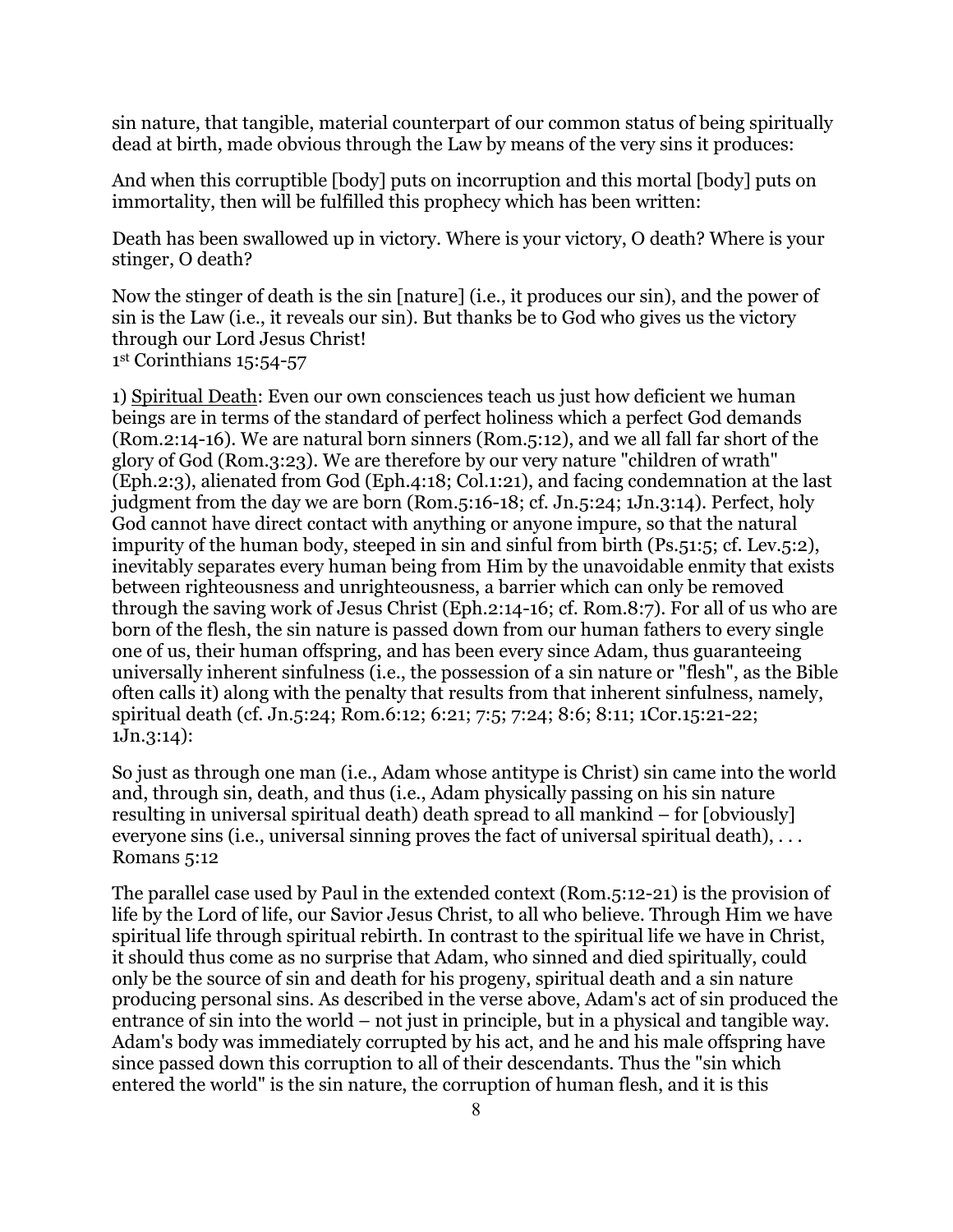corruption (a reality at birth for all but the virgin born Messiah) which produces death at the point of birth, spiritual death that is, a state of being separated from the life of God by virtue of inherent corruption. "In this way" sin spread from Adam to all his offspring. For since the fall through the process of procreation the sin nature has been passed down from every father to all of his offspring in exactly the same way, resulting in spiritual death at birth on account of the possession of a sinful nature. Thus it is that "death spread to all mankind": universal spiritual death at birth on account of inherent corruption, followed in time by physical death on account of this same corruption, and, in the absence of spiritual rebirth, eternal death on the other side of this transitory period of physical life. Finally, acting as indicator and a proof of the status of spiritual death we occupy, the sin nature produces personal sins in every human being: "for everyone sins".

Spiritual death is thus the absence of the spiritual life which comes by way of rebirth through faith in Jesus Christ. Spiritual death is the natural state of all human beings from birth, the virgin born Son of God being the sole exception. Spiritual death is the result of the inherent physical corruption that is our common human legacy (i.e., the sin nature or "flesh" with which we all contend). Thus spiritual death and the sin nature are essential counterparts of each other, so that we may define spiritual death as the possession of a sin nature by all who remain in an unregenerate status (that is, all who are not saved are spiritually dead, for all have a sin nature). Passages which teach these principles abound in scripture:

So just as through one man (i.e., Adam whose antitype is Christ) sin came into the world and, through sin, death, and thus (i.e., Adam physically passing on his sin nature resulting in universal spiritual death) death spread to all mankind – for [obviously] everyone sins (i.e., universal sinning proves universal spiritual death), . . . Romans 5:12

Comment: Romans 5:12 initially refers to Adam and his original violation of the Lord's commandment not to eat of the tree of the knowledge of good and evil (i.e., he is the "one man" through whom sin and death entered the world). Adam's act was a willful violation of an express prohibition given to him personally by God Himself. One of the first consequences of this action was an immediate transformation of his body which now became corrupt (i.e., now the subject and object of temptation by its very nature) and mortal (i.e., subject to inevitable physical death). Adam's transgression was the beginning of sin and sinfulness for mankind in that his new nature, his "sin nature", would now be passed down from him to the entire human race through the process of procreation (the only exception being Jesus Christ; see below). The fact that every true human being is born with a corrupt body (again, our Lord excepted) has two main theological consequences addressed by Paul in Romans 5:12: 1) physical death "spread" thereby to all mankind (i.e., if you are born with a corrupt body, you will in fact die physically at some point); 2) possessing a body thus "indwelt by sin" (cf. Rom.7:17-20) guarantees that we will commit personal sins (see below section II.3 on the universality of sin). What is generally misunderstood about this passage (at least partly on the basis of the near universal mistranslation of the last clause of Romans 5:12 above) is that personal sins are *a result* of having a sinful nature, *not* the other way around, and that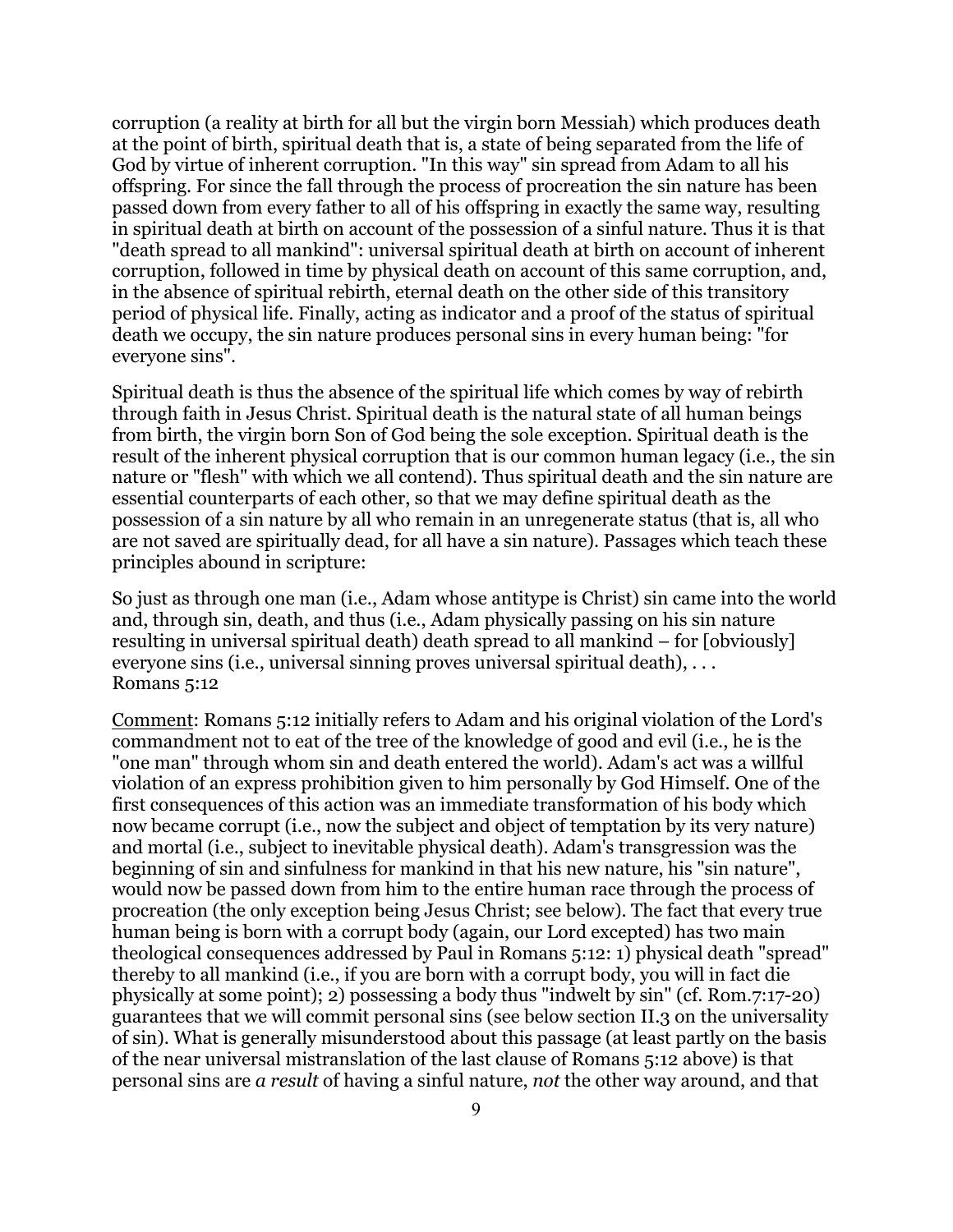death is likewise *a result* of birth in corrupt bodily form, *not* of personal sins committed after birth. From the true, scriptural point of view, we are separated from God at birth because of our corrupt nature, and the personal sins which we later commit demonstrate this innate corruption. It matters little when or how or to what degree we commit or possibly even refrain from committing personal sins (though, as we shall see below, because of the insidious and all pervasive nature of sin we are far more guilty than even the most objective of us may be aware). The fact is that because of our corruption at birth we *will* die physically, and since we must at the very least acknowledge that we are not completely pure, holy and righteous, we can have no reasonable expectation of anything good beyond physical death (absent salvation by means of divine grace). And it is not just that God is under no moral obligation to provide after death for creatures who are intrinsically corrupt, unholy, and impure – without the propitiation of all sin through the sacrifice of His Son, His intrinsic incorruptibility, holiness and purity would forbid Him by nature from anything like eternal fellowship with creatures so disposed (let alone the issue of the divine judgment on our personal sins which His divine justice must in that case demand). From the biblical perspective, it is not the point at which we may theoretically become guilty as individuals through the commission of personal sins which is really at issue. That is an unnecessary hypothetical, since all of us can plainly see that we are mortal, and all of us should understand that we are sinful. Therefore the connection between *spiritual death* (our separation from God because of this corrupt and sinful state we all find ourselves in from physical birth) and *physical death* is so close as to make them inextricable for all practical purposes. It is no doubt for this very reason that the divine command to Adam stressed "death" as the penalty for eating from the tree, even though physical death would linger many years in the future. Adam's new state of corruption guaranteed physical death precisely because he was now physically corrupt and therefore dead in the sense of his newfound separation from God – "spiritual death". From the perspective of scripture, the issue, therefore, is not the point of or the means of our future condemnation – these are clear and palpable realities easily gleaned from observation of the world (Rom.1:18-32) – but rather the point of and the means of justification, the deliverance from death that came through the sacrifice of Jesus Christ in our place (1Cor.15:21-22).

For since death [came] through a man, resurrection of the dead also [had to come] through a man. For just as in Adam, all die, so also in Christ, shall all be made alive. 1st Corinthians 15:21-22

Comment: There are two possible states for human beings: that of being spiritually dead (our original position "in Adam"), and that of being spiritually alive (our new position "in Christ" as a result of the new birth by grace through faith). In Adam, death leads to death (spiritual leading to physical followed by the second death), but in Christ we are now spiritually alive, and await the day when this new life we already possess will be revealed in its full glory.

And you [too were once spiritually] dead in the transgressions and sins in which you then lived your life, after the fashion of this temporal world, after the pattern of the ruler who holds sway in the air [around us (i.e., the devil)], that spirit who is now at work in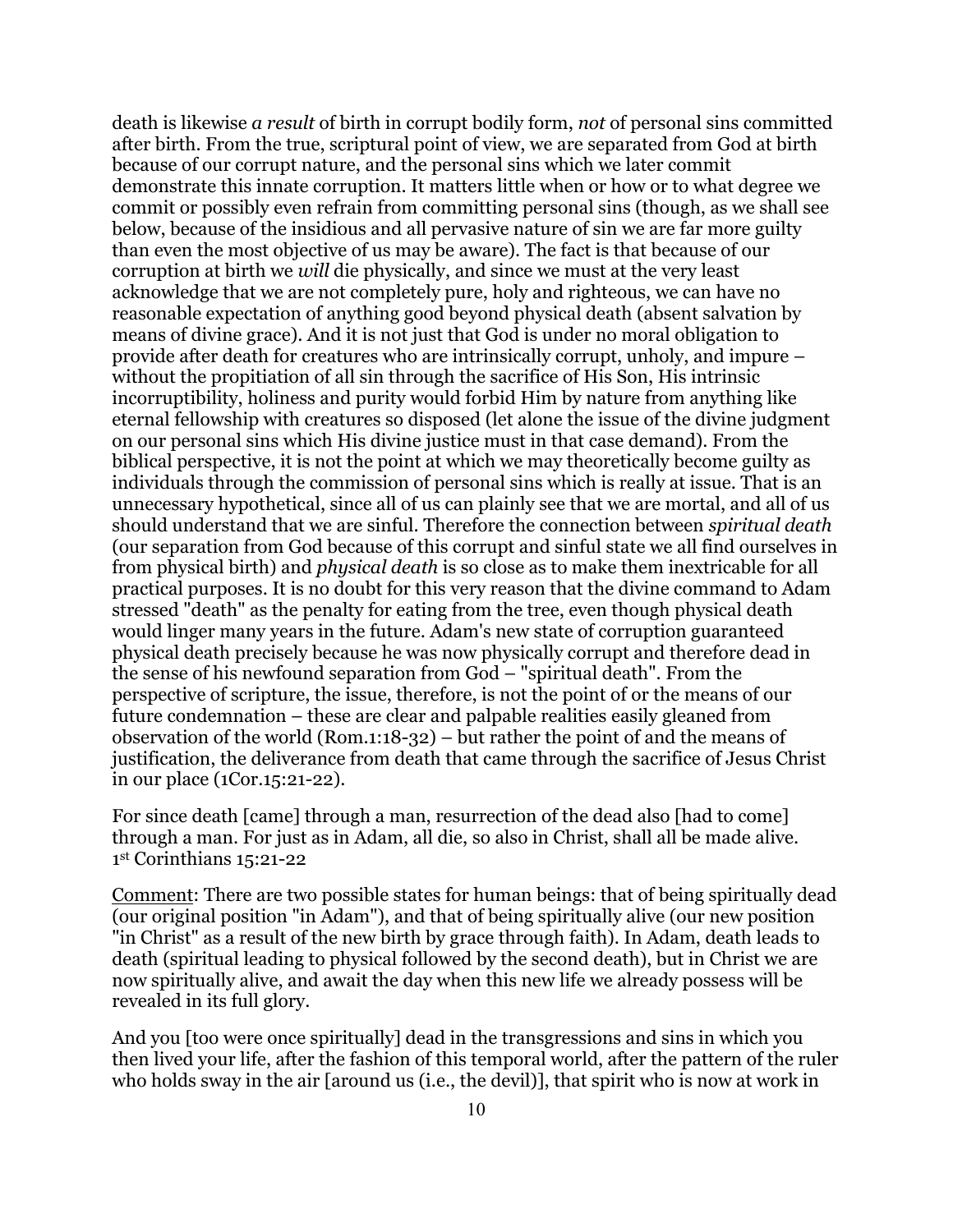those who have chosen disobedience. In company with these [unbelievers] we too all conducted our lives in the lusts of our flesh (i.e., sin nature), carrying out the will of our flesh and its desires. For we were [all thus] children of wrath by nature just like the rest [of the human race]. But God, being rich in mercy on account of the great love with which He loved us, even as we were dead in our sins, made us alive with Christ – you are saved by grace! – and raised and seated us together with Christ in the heavenly places (i.e., positionally).

Ephesians 2:1-6

Comment: Here we see again the former state we once occupied in company with the rest of unregenerate mankind, with spiritual death going hand in hand with the commission of personal sins. But now that we have been made alive in Christ, we have passed from spiritual death to spiritual life by means of that new birth.

Wretched man that I am! Who will save me from this body of death? Romans 7:24

Comment: By birth, our physical nature is a "body of death" from which we must be rescued if we are to escape the inevitable progression of spiritual-physical-eternal death. The connection of "body" and "death" also shows clearly that spiritual death is inextricably linked to the possession of a sin nature (our present "flesh").

Then the Lord God gave orders to the Man as follows: "You may certainly eat from any tree in the garden except the tree of the knowledge of good and evil – from it you may not eat, for on the day you eat from it, you will certainly die". Genesis 2:16-17

Comment: For Adam, the first personal sin produced a sin nature and its immediate counterpart, spiritual death. For his progeny, this state of spiritual death exists from birth, independent of the personal sins we will necessarily later commit on account of our possession of the sin nature.

And though you were dead in your transgressions and in the un-circumcised state of your flesh, [God the Father] made you alive together with [Christ], having forgiven you all your transgressions.

Colossians 2:13

Comment: The status of being "un-circumcised of flesh", in addition to referring to gentiles as opposed to Jews, also suggests the possession of a sin nature, coupled here as it is with the personal sins our "un-circumcised" flesh produces. The opposite of this condition of what amounts to spiritual death is the new life in Christ on the basis of the forgiveness of our sins.

And there are many other passages of scripture where the death in question is clearly spiritual rather than physical, as, for example, the (spiritually) dead who are to bury their own dead (Matt.8:22; Lk.9:60), the woman who is (spiritually) dead even though (physically) alive (1Tim.5:6), and the (spiritually) dead who have the gospel preached to them (1Pet.4:6). Even after physical death, that the status of spiritual death (or,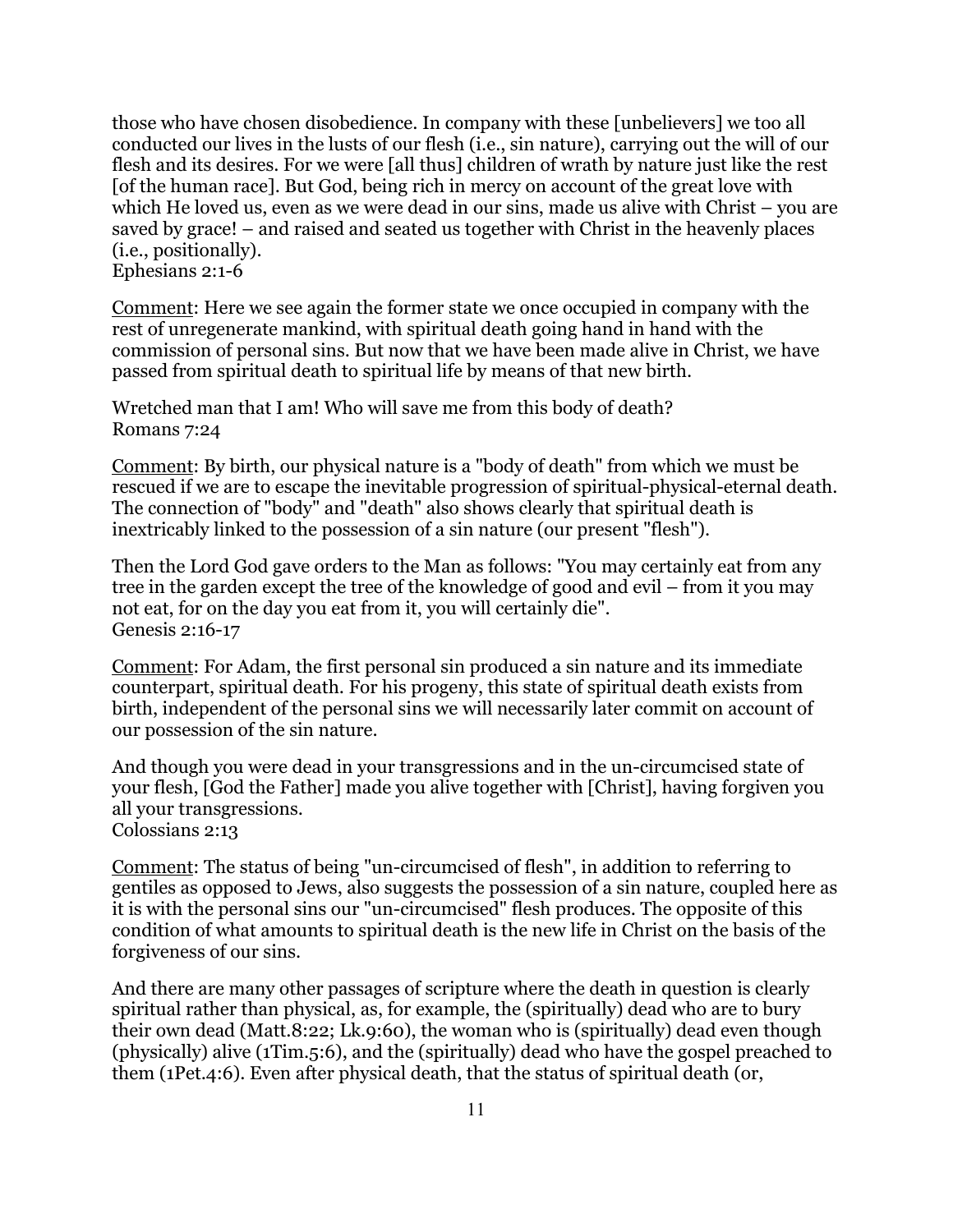alternatively, regenerate life) is really the determining factor in the future fate of everyone is abundantly clear from scripture (cf. our Lord's future judgment of "the living and the dead": Acts 10:42; cf. Rom.14:9; 2Tim.4:1; 1Pet.4:5). So while for the unbelieving world, the death of the body is the event that claims attention, the Bible leaves us in no doubt that it is spiritual death, separation from God on account of inherent sinfulness, that should be the focus of attention for all who would wish to be liberated from the consequences of physical death. For the true consequence of physical death for those who are spiritually dead is an eternity apart from God. But, for all those who have passed from death to life through saving faith in the Son of God, physical death is simply a transition from this world of sorrow and tears into the full realization and enjoyment of the new life we now possess in Jesus.

2) Physical Death: Absent salvation, being physically alive but spiritually dead and facing an inevitable future sentence of divine condemnation, mankind therefore faces not one, but two future "deaths", the first of which is the end of our earthly physical life:

And inasmuch as it is ordained for mankind *to die once* (i.e., the first, "physical" death), and after this [face] judgment (i.e., "the second death"; cf. Rev.2:11; 20:6; 20:14-  $15) \ldots$ 

Hebrews 9:27

In addition to the universal reality and realization of our common human sinfulness (and the spiritual death that attends it), we are all also only too well aware of the inevitable briefness of our earthly lives. Physical death is our universal human heritage, and our mortality is a fact that cannot be denied or completely ignored: "in Adam, all die" (1Cor.15:22). Because of the corruption that resides within us from birth (with the sole exception of Jesus Christ), all human beings are born mortal, subject to physical death, and possessing by virtue of our inherent carnality an appointment with that inevitable end of earthly life right from the point of our birth. In many respects, this is a wonderful blessing from God, because it is in no small measure the terror of the inevitably approaching end of life which moves us to seek God's solution to death, namely, new life, eternal life, through faith in Jesus Christ.

3) Eternal Death: The fear and the terror that human beings feel in regard to death is sufficient evidence that on some very basic level we understand that through our own devices no good result awaits on the other side of life. Since no one can stand before the perfect, holy God on their own merits, the final judgment of God upon all who have failed to avail themselves in this life of salvation through faith in Jesus Christ inevitably results in damnation or eternal death, the "second death" (Rev.21:8; cf. Rev.2:11; 20:6; 20:11-15; cf. Jn.5:22; Acts 10:42; 17:31; 24:25; Rom.2:16; 1Cor.4:5; 2Tim.4:1; 1Pet.4:5):

And death and Hades were thrown into the lake of fire. This is *the second death*, [namely] the lake of fire. And if anyone was not found written in the book of life (i.e., all unbelievers), he was thrown into the lake of fire. Revelation 20:14-15

4) Positional Death: Believers in Jesus Christ are no longer spiritually dead – the "old things" have passed away, and "new things" have come (2Cor.5:17b). We are now new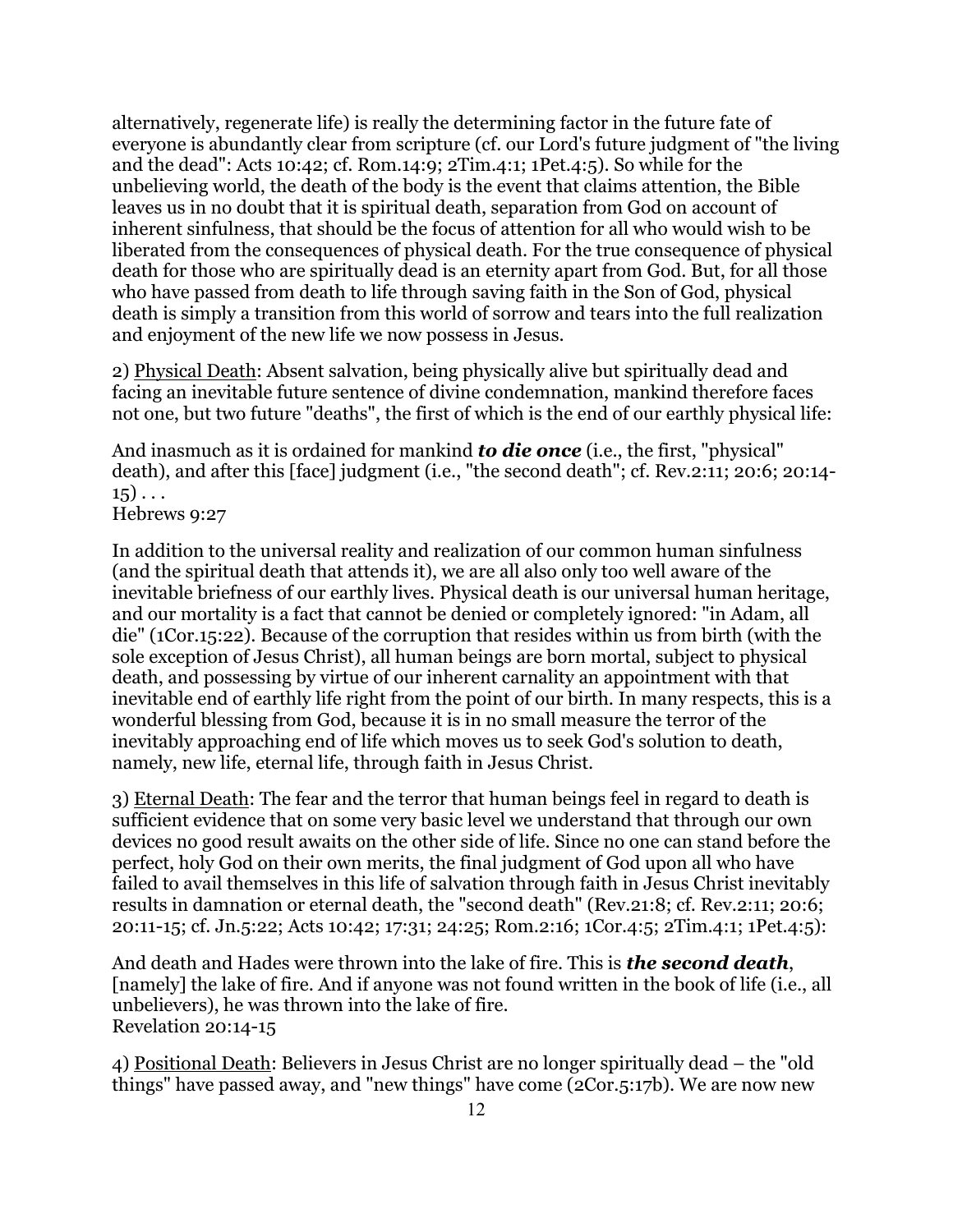creations "in Christ" (1Cor.15:22; 2Cor.5:17a), made alive together with Him (Eph.2:5; Col.2:13). Being "in Christ", however, we are now "positionally" *dead* to our old selves, to sin, and to this corrupt world (Rom.6:2-14; 2Cor.5:14; Gal.6:14; Col.3:3-4). Even though we still possess a sin nature (which continues to tempt us to commit personal sins) and are still destined to die physically, by turning to Christ we have turned our backs on the sin nature with all its lusts and evil desires (Rom.6:6; 1Cor.5:7-8; 2Cor.5:17; Eph.4:22; Col.3:9). We have, so to speak, "died" to this "old" life in a "positional" sense (i.e., with our new "position" or status now that of being "in Christ").

For you are already *dead*, and your [eternal] *life* has been hidden away with Christ in God. When Christ – your [eternal] life – is revealed, then you too (i.e., with your new eternal life) will be revealed in glory with Him. Colossians 3:3-4

And if Christ is in you, although your *body* is *dead* because of sin (i.e., because it is still sinful by natural birth), the Spirit is *life* because of righteousness (i.e., the Holy Spirit is your pledge that you have passed from death to life through the righteousness which comes by faith).

Romans 8:10

Being "in Christ", our new life, which is both spiritual and eternal, is not of this world. We have been "crucified with Christ" to this present world (Gal.6:14; cf. Rom.6:8), and the eternal life we shall live with Him forever will not be in this present "body of death" (Rom.7:24), but in a new, resurrected body that comports with the eternal life we shall enjoy with Him forever (1Cor.15:35-58; 2Cor.5:1-10; 1Thes.4:13-18). So while we live in this world, we are not "of it" (Jn.15:19; 17:6; 17:14-16), having died to it (Col.3:3-4), ever looking forward to the better things to come beyond it (Rom.8:22-25).

To one way of thinking then, this positional "death" is a metaphor, drawing on the analogy of physical death to exemplify our newfound alienation to the world, to our sinful nature, and to personal sin, an estrangement that comes about as a counterpart of our newfound orientation as believers to Jesus Christ and to God's truth. But in another sense, this death we have now died to the world and the flesh through our faith in Jesus Christ is *even more real* than the physical death which is our common human lot. Certainly, the *consequences* of our positional death in Christ are more significant than those of physical death, both eternally *and* temporally. In eternal terms, while it is physical death that captures the attention of the world, as those who believe God's truth we understand that physical death is merely a transition to what lies beyond, an eternal state which will either be blessed beyond description for all who put their faith in Jesus, or horrendous beyond contemplation for all who refuse to do so. Furthermore, by dying to the world through our new position in Christ, we believers have been made spiritually alive with Christ here and now as well as forevermore. We have been justified through our faith in Him, have received His righteousness through our faith by God's grace, and have thus been positionally absolutely (and experientially potentially) liberated from the forces of sin and sinfulness that dominate the rest of the human race (Rom.6:7). In temporal terms as well, therefore, the consequences of our positional death in Christ are enormous, for being now liberated from sin in principle, we have thus been given a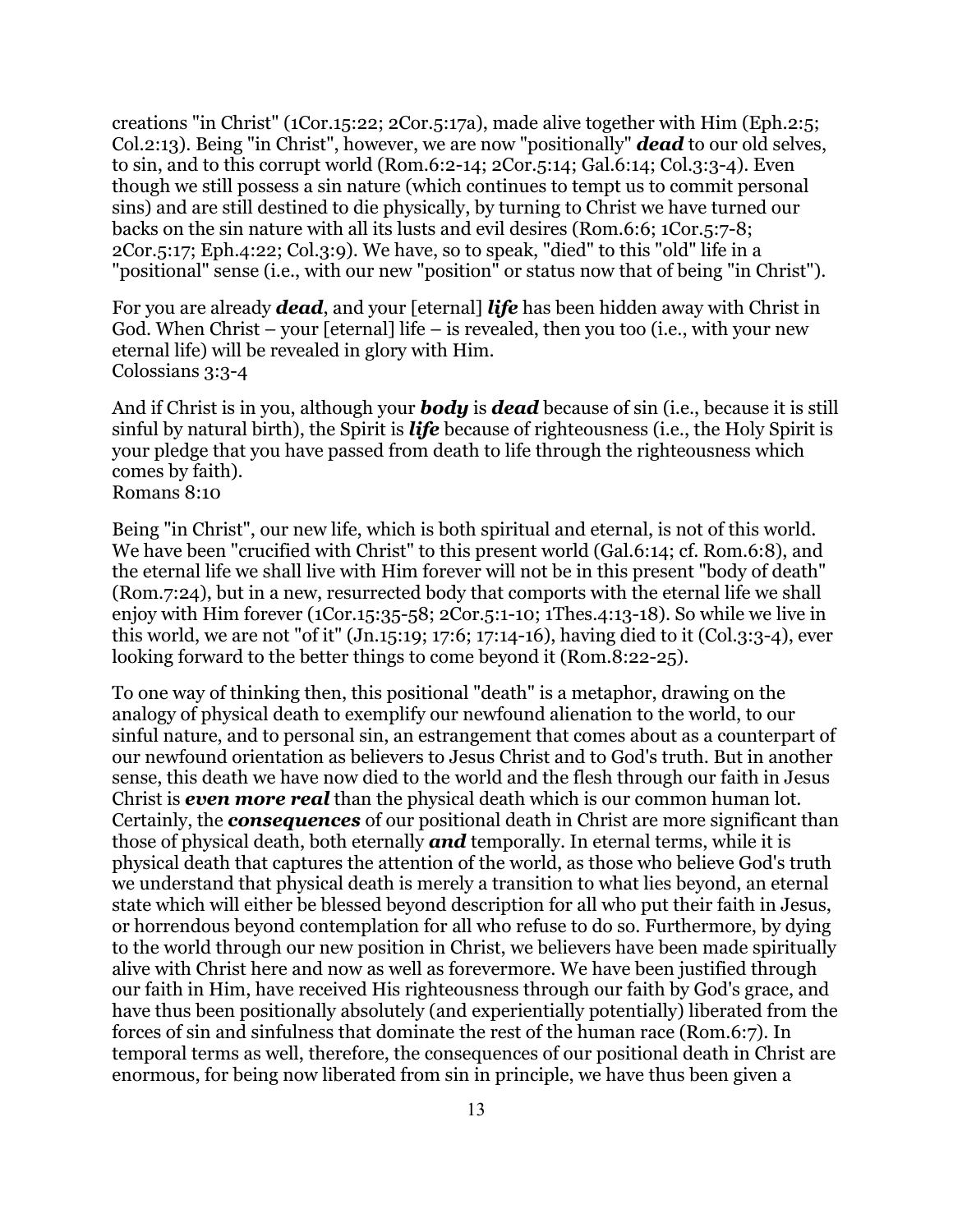tremendous opportunity to grow spiritually in Christ, and then to serve our Lord's Church in holiness and sanctification right here in this corrupt world, with the potential for earning eternal rewards which cannot even be properly comprehended during this present earthly life.

In the same way [that Christ did], consider yourselves as well to be [positionally] *dead* to sin, but [spiritually] *alive* to God in Christ Jesus our Lord! So do not let sin reign in your mortal body so as to obey its lusts, and do not offer up your [bodily] members to sin as weapons of unrighteousness. But rather offer yourselves up to God as those now *alive* from the *dead*, and [offer up] your [bodily] members to God as weapons of righteousness. Romans 6:11-13

It is for this reason too that scripture often describes the believer's new relationship to the Law of Moses in terms of this positional death, for by being made alive "in Christ", we have conversely "died" to the sentence of death for sin which is writ so large in the Law (cf. 2Cor.3:6).

So then, my brothers, you also (i.e., like a woman free to remarry on account of her husband's death) have been put to death in respect to the Law through the body of Christ in order to belong to Another, even to One who has been raised from the dead, so that you may bear fruit to God. For when we were in the flesh (i.e., spiritually dead and subject to the sin nature), the passions of those sins [awakened] through the Law were at work in our [bodily] members, so that we were [ever] bearing fruit to death. But now we have been freed from the Law by having died to that ["first husband"] by which were being constrained, so that we may [now] serve [the Lord] in the new way of the Spirit and not in the old way of the written [code] (i.e., the Law). Romans 7:4-6

So now, there [awaits] no judgment of condemnation for those who are in Christ Jesus. For the law of the Spirit of life in Christ Jesus has freed you from the Law of sin and death.

Romans 8:1-2

The Law is the instrument whose purpose it is to demonstrate sin as being thoroughly sinful (Rom.7:13; cf. Rom.3:20; Gal.3:19-22), that is, to convict all who consider it of their innate sinfulness (and so lead them to understand their need for Christ: Gal.3:23- 25). As believers "in Christ", cleansed from sin and made righteous through faith in Jesus (Rom.3:21-26; 4:22-25; 6:7), we are now said to have "died to the law" (Rom.7:4; Gal.2:19-20), to be no longer under the Law, but under grace (Rom.6:14; cf. Gal.5:18), to have been delivered from the curse of the Law (Gal.3:13), and to have been released from this "ministry of death" into the custody of the "ministry of the Spirit" instead (2Cor.3:7; cf. Gal.5:18). Therefore we now serve under a "New" covenant (1Cor.11:25), the "Old" one having been made obsolete through the reality of the sacrifice of our Lord Jesus on the cross (Heb.8:13).

Being thus freed from the Law through our positional death to it in Jesus Christ does not, however, mean that we are to use our newfound freedom for fleshly self-indulgence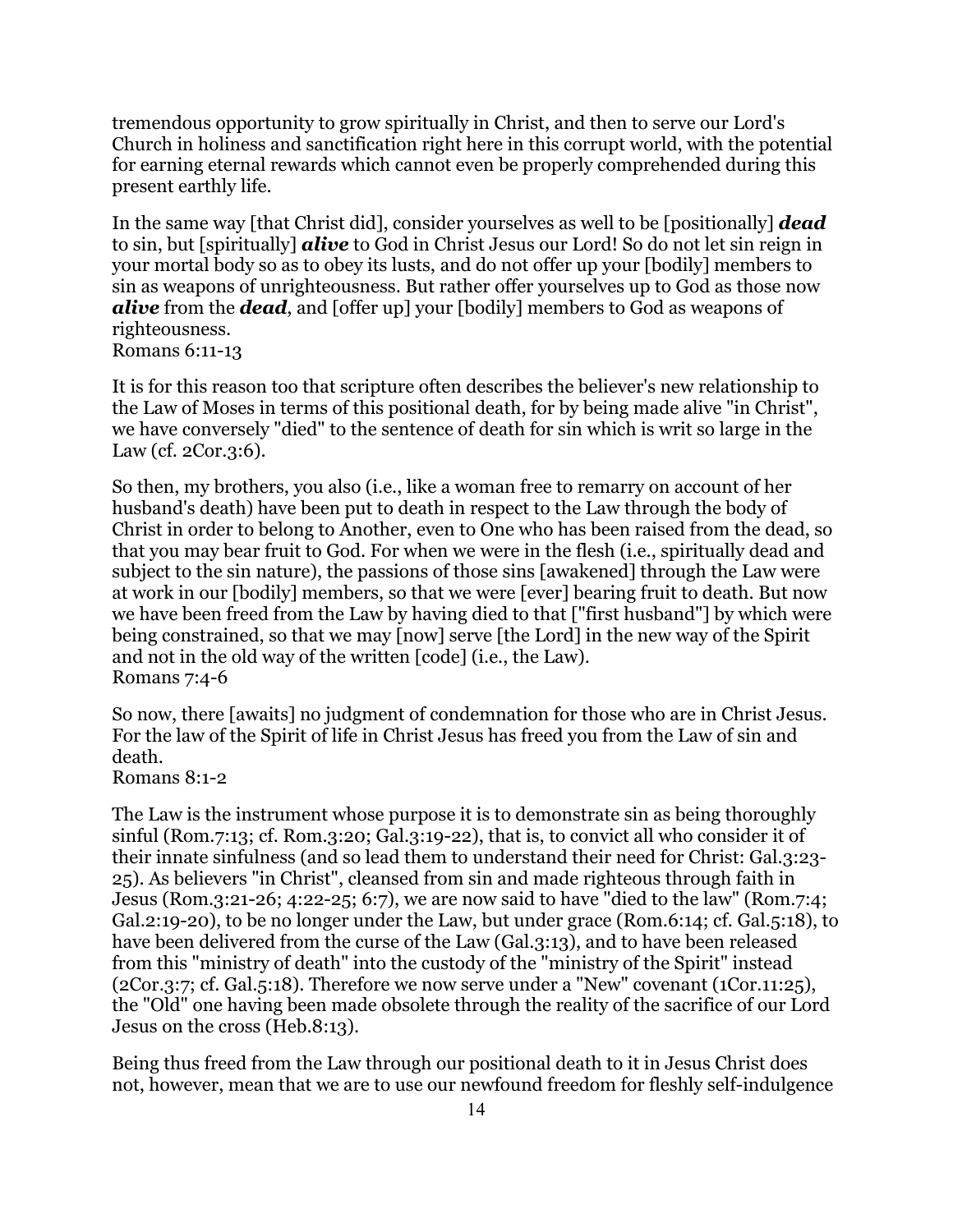(Rom.6:1-2; 6:15). Indeed, the very purpose of the liberty we now enjoy is to give us an unprecedented opportunity to serve our new husband, our Lord and Master Jesus Christ in this newness of spiritual life. Because we have "died" to personal sin and to the flesh which produces it (i.e., the sin nature), along with the instrument of condemnation for all such sin (i.e., the Law), we are now free to walk in the light of our new spiritual life in the footsteps of the One who freed us through His death on our behalf.

It is for this freedom that Christ has set us free. So stand fast [in it], and do not again encumber yourselves with the yolk of slavery (i.e., the Law). Galatians 5:1

For you were called unto freedom, brothers. Only do not use your freedom as an opportunity for the flesh, but be slaves to one another through love. Galatians 5:13

It is therefore both our opportunity and our obligation to *put into practice* our new orientation of being alive to God and dead to the world. Being positionally dead to sin, we are now called upon to die to it experientially as well, and to serve our Savior in this newness of life:

So put to death your [bodily] members which are of the earth. Colossians 3:5a

Now those who belong to Christ Jesus have crucified the flesh with its lusts and desires. If we live because of the Spirit, let us also walk by means of the Spirit. Galatians 5:24-25

For it is the love of Christ that constrains us, having brought us to this conclusion: One died for [us] all; so then we all have died [in Him]. And He died on behalf of all so that those who are [now] alive might no longer live for themselves but for Him who died for them and was raised [from the dead]. 2nd Corinthians 5:14-15

For thus it is the will of God for you by doing good to silence the ignorance of the ignorant. [Do so] as free people, and not as those using your freedom as a cloak for evil, but as servants of God. 1st Peter 2:15-16

He Himself bore our sins in His body on the tree, in order that we might die to sins and live to righteousness. By His wound you are healed. 1st Peter 2:24

Experientially following up our positional death to sin by means of sanctification and spiritual growth is thus of the utmost importance for every Christian. For, if having been made alive in Christ we should turn back to those things to which we have died in Him, then we run the risk of the end being worse than the beginning.

For if after having escaped the defilements of this world by recognizing our Lord and Savior Jesus Christ they should be overcome [spiritually] by becoming involved again in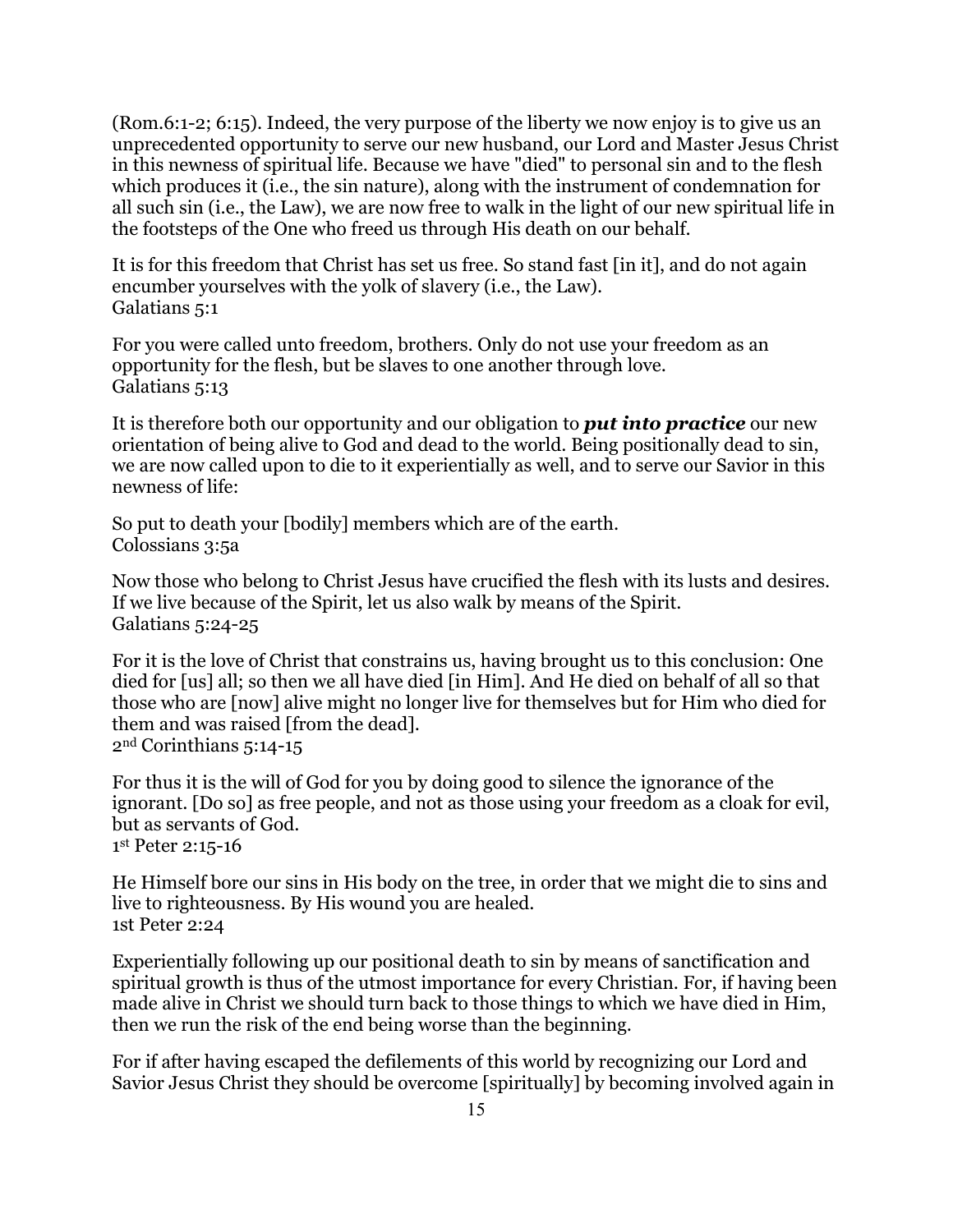these foul things, then they have become worse off than they were before. For it would have been better for them not to have accepted the Righteous Way in the first place, rather than – once having accepted this holy command [for faith in Christ] committed to them – to *turn their backs on it* now. And so in their case this proverb is true: "The dog has returned to his vomit, and the sow, though washed, to her muddy sty". 2nd Peter 2:20-22

(16) Don't you understand that if you give your allegiance to anyone to obey them as servants, then you truly are their servants when you obey them? [And that this is true] whether [you give yourselves] to sin, which results in [spiritual] death, or whether [you give yourselves] to obedience [to Christ], which results in righteousness? (17) But thanks be to God that when you were servants of sin you became obedient from the heart to the content of [the] teaching entrusted to you. (18) So having been freed from sin, you became subservient to righteousness. (19) I [am going to] put this in human terms because your flesh is [still] weak: just as you [once] presented your [bodily] members as servants to impurity and to lawlessness in the service of lawlessness, so now present your [bodily members] as servants to righteousness in the service of sanctification! (20) For when you were servants of sin, you were free from righteousness. (21) So what fruit were you bearing then? [Only] things of which you are now ashamed! And the end result of all those things is [spiritual] death. (22) But as it is now, having been liberated from sin and made subservient to God, the fruit [you bear] is in the service of sanctification, and the end result of this is eternal life. (23) For the salary paid by sin is death, but the gracious gift of God is eternal life in Jesus Christ our Lord. Romans 6:16-23

For the thought-pattern of the flesh results in death, but the thought-pattern of the Spirit results in life and peace. Romans 8:6

So then, brothers, we are under obligation – but not to the flesh to live by its rules. For if you are living by the rules of the flesh, you are destined to die. But if by the Spirit you are putting to death the practices of the body, you will live. Romans 8:12-13

Everyone is tempted by his own lust, being dragged away [by it] and enticed [by it]. Then, should lust conceive (i.e., should the person give in to it), it gives birth to sin. And sin, should it be fully carried out to the end (i.e., should the person give in to a life of sin), produces death (i.e., spiritual death, the death of faith). James 1:14-15

If anyone sees his brother engaged in a pattern of sinfulness which does not lead to death (i.e., is a deviation rather than a complete turning away), let him ask [forgiveness on his brother's behalf], and life will be given to him (i.e., forgiveness and deliverance will result), that is, in those cases where those sinning are not [sinning] unto death. There is sin which leads to death – I am not telling you to pray in that case. All unrighteousness is sin, and there is sin which does not lead to death (i.e., temporary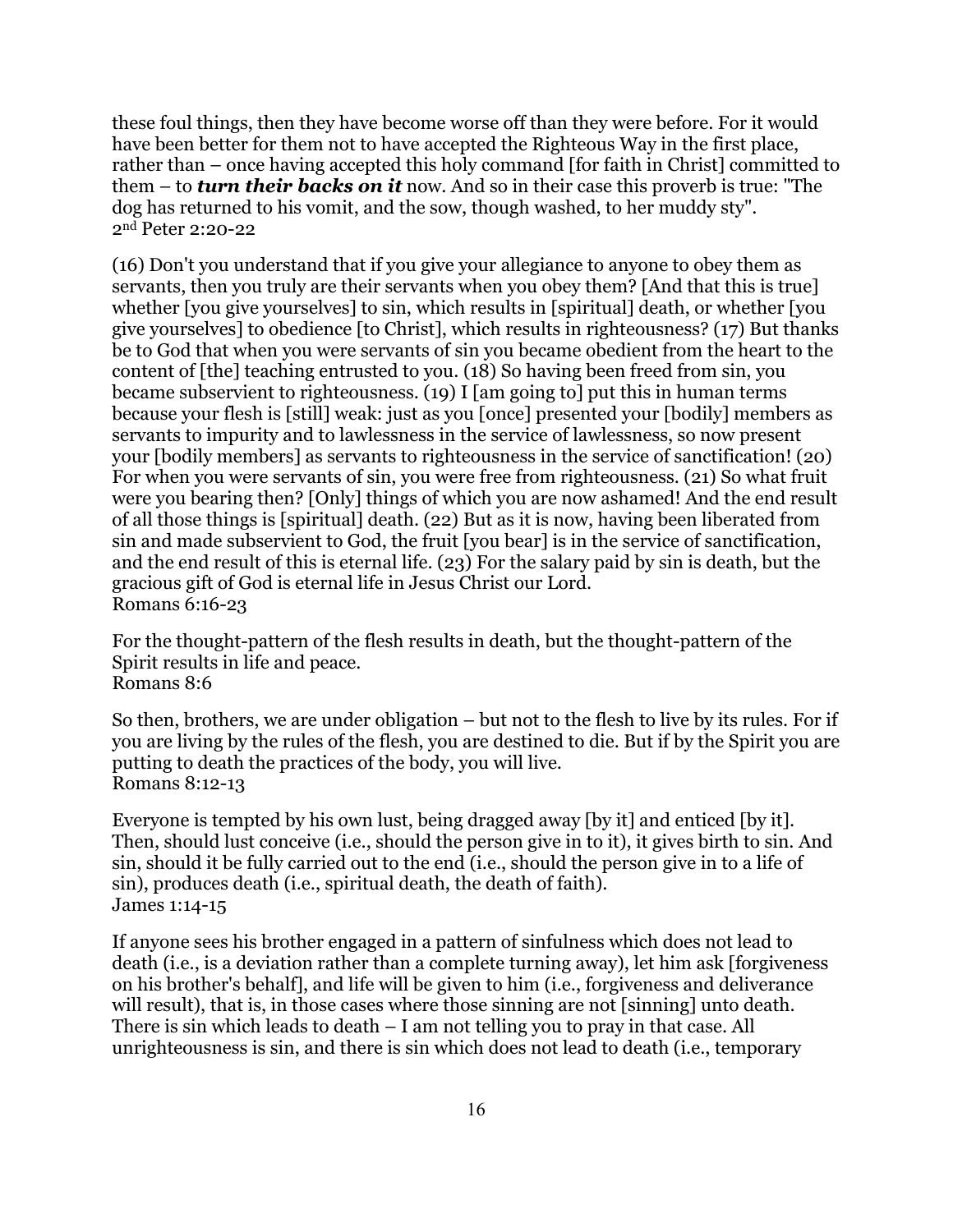deviation, confessed and repented does not result in death). 1st John 5:16-17

Through our Lord Jesus Christ, we have new, spiritual life which leads to eternal life on the other side of physical death, but for those who are dead even while they live, this spiritual death of theirs is destined to yield a permanent, second death on the other side of physical death. Our Lord who knew no sin was made sin for us (2Cor.5:21), and hung upon a tree of cursing (1Pet.2:24), that we might evermore have access to the tree of life in the New Jerusalem to come (Rev.2:7; 22:2; 22:14; 22:19). Through His death we who have put our faith in Him and in His work on our behalf will share the eternal life He now leads in resurrection forever (1Jn.3:2). This destiny of ours is real, far more real than what we can presently see with our eyes of flesh (2Cor.4:18; 5:7; Heb.11:1). From the divine point of view, therefore, the status of being physically "alive" is somewhat deceptive, because those who are not saved are truly "dead", whereas those who have accepted Jesus Christ are truly alive even after this preliminary body has died (Rom.11:15; cf. 2Tim.1:10):

But concerning the resurrection of the dead, have you never read what was said by God, when He said, "I am the God of Abraham and the God of Isaac and the God of Jacob"? He is not the God of the dead but of the living. Matthew 22:31-32 (cf. Lk.20:38)

Let us therefore resolve to put aside "works that lead to death" (Heb.6:1; 9:14), and instead hold fast to the eternal life we now possess in Jesus Christ (1Tim.6:12; 6:19), a life that for good reason we should prize far beyond this present, earthly life.

## **2. The Sin Nature**

1. Definition and description: By the term "sin nature" is meant the inherent, innate, indwelling sinfulness possessed by all of Adam's descendants (with the sole exception of the virgin born Son of God; see below), which leads to the committing of personal sins. When Adam and Eve ate the fruit of the tree of the knowledge of good and evil, their bodies immediately underwent a drastic physical change, one fraught with dire consequences both for themselves and for the human race that would soon spring from their loins. For Adam has passed down this same inherent sin through the process of procreation to all but Christ ever since. Apart from the virgin born Jesus Christ, everyone who shares Adam's genes shares Adam's essential corruption:

That which is born from the flesh is flesh, and that which is born from the Spirit is spirit. John 3:6

Behold, I was brought forth with iniquity, and in sin my mother conceived me. Psalm 51:5

The wicked go wrong as soon as they leave the womb. Those who speak lies err as soon as they are born. Psalm 58:3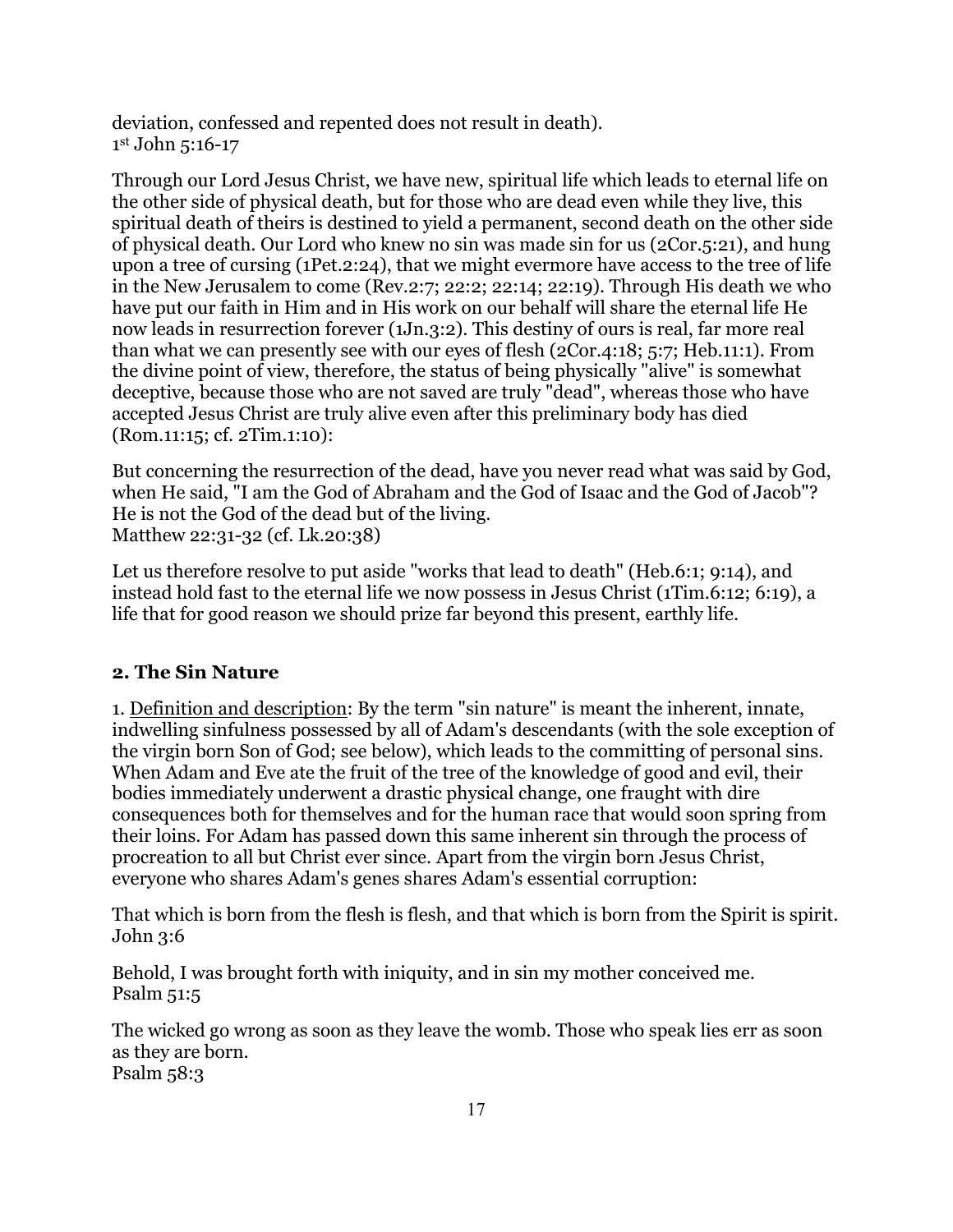What is man that he could be pure, or one born of woman that he could be righteous? Behold, [God] puts no trust in His holy [angels], and the heavens are not pure in His eyes. How much less man who is detestable and corrupt, who drinks up [what is] wrong as if it were water! Job 15:14-16

Who can make something clean from something unclean? No one! Job 14:4

And you [too were once spiritually] dead in the transgressions and sins in which you then lived your life, after the fashion of this temporal world, after the pattern of the ruler who holds sway in the air [around us (i.e., the devil)], that spirit who is now at work in those who have chosen disobedience. In company with these we too all conducted our lives in the lusts of our flesh (i.e., sin nature), carrying out the will of our flesh and its desires. For we were [all thus] children of wrath *by nature* (Greek: φύσις, *physis*; cf. "physical") just like the rest [of the human race]. Ephesians 2:1-3

So just as through one man (i.e., Adam whose antitype is Christ) sin came into the world and, through sin, death, and thus (i.e., Adam physically passing on his sin nature resulting in universal spiritual death) death spread to all mankind – for [obviously] everyone sins (i.e., universal sinning proves universal spiritual death), . . . Romans 5:12

For just as through the disobedience of the [first] man the human race found itself sinful (i.e., through the passing on of the sin nature by birth), so through the obedience of the One the human race will find itself [accounted as] righteous (i.e., justified by faith via the new birth). Romans 5:19

For since death [came] through a man, resurrection of the dead also [had to come] through a man. For just as in Adam, all die, so also in Christ, shall all be made alive. 1st Corinthians 15:21-22

God had told Adam "on the day you eat [from the tree of the knowledge of good and evil] you shall certainly die" (Gen.2:17). This instant death was clearly not physical but spiritual, although it guaranteed the inevitability of physical death. Thus, as we have demonstrated above, the acquisition of the sin nature (received instantaneously by our first parents upon their eating of the forbidden fruit, and through procreation by their progeny) and the status of spiritual death are inseparable complements of one another, with the bonds of spiritual death broken only by the work of Christ on the cross for those who put their faith in Him and receive new spiritual life.

The term "sin nature" itself is our short-hand for the corrupted physical body we now occupy. Scripture, however, uses a variety of terms and expressions to express this same reality of sin indwelling the physical "tent" we now occupy. For example: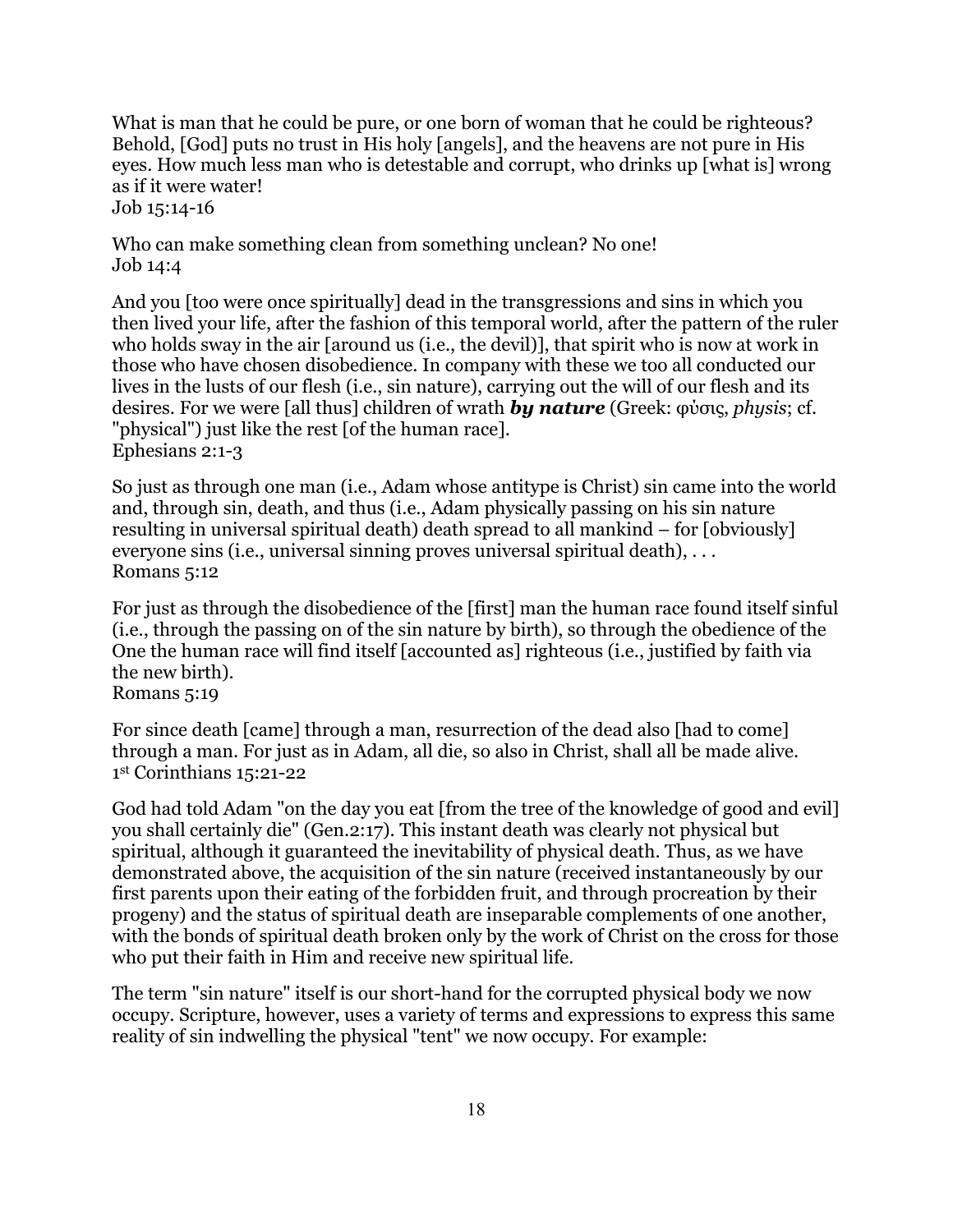1) "**sin**" (Rom.3:9; 3:20; 6:12; 7:14; 8:4; 8:10; 1Cor.15:56; Heb.3:13; 1Jn.3:5): When used in the singular, this is one of the most common scriptural designation used to indicate sin as the principle at work in our corrupt flesh which produces sin.

If we say that we do not possess *sin* (i.e., a sin nature which is producing personal sins), we are deceiving ourselves, and the truth is not in us. 1st John 1:8

2) "**the body**": The Bible's description of the human body often demonstrates that the scriptural view of it includes a recognition of the sin and sinfulness resident in it from birth. The body is described in scripture as a body of sin (Rom.6:6), of death (Rom.7:24), as dead (Rom.8:10), as mortal (i.e., subject to death: Rom.6:12), as responsible for evil practices (Rom.8:13), as requiring careful scrutiny in regard to sin (1Cor.11:29), as earthly as opposed to heavenly (1Cor.15:40), as non-spiritual as opposed to spiritual (1Cor.15:44), as of lowly estate (Phil.3:21), as needing to be circumcised away (Col.2:11), and as needing to be washed from sin (Heb.10:22).

And if Christ is in you, although *your body is dead because of sin*, the Spirit is life because of righteousness. Romans 8:10

3) "**flesh/fleshly**" (Jn.3:6; 6:63; Rm.6:19; 7:14; 7:18; 8:2-13; 1Cor.3:3; 2Cor.10:2-3; Gal.2:16; 5:13-19; 5:24; 6:8; Eph.2:3; Col.2:13; 2:23; Heb.9:13; 1Pet.1:24; 4:6; 2Pet.2:10; 2:18; Jude 1:23): The words "flesh" and "fleshly" have, if anything, even more consistently negative connotations in scripture than the word "body", most likely because they call attention to the present condition of the human body which while created perfect was corrupted through the original sin.

I know that nothing good dwells in me – that is, in my flesh. For to will what is good lies in my power, but to carry it out does not. Romans 7:18

The spirit is eager (i.e., to do God's will), but the flesh is weak (i.e., so as not to follow through). Matthew 26:41

But I tell you, walk in the Spirit and you will not carry out what the flesh lusts for. For what the flesh lusts for is contrary to the Spirit's will, and the Spirit is opposed to what the flesh lusts for. Since these are diametrically opposed to each other in this way, what you are doing is not what you yourself choose. Galatians 5:16-17

4) "**corrupt/corruption**" (Rom.1:23; 1Cor.15:50; Gal.6:8; Eph.4:22; 2Pet.1:4; 2:12; 2:19): These terms emphasize the ephemeral nature of our present body and its incompatibility with eternity, both of which conditions come about as a result of inherent sin.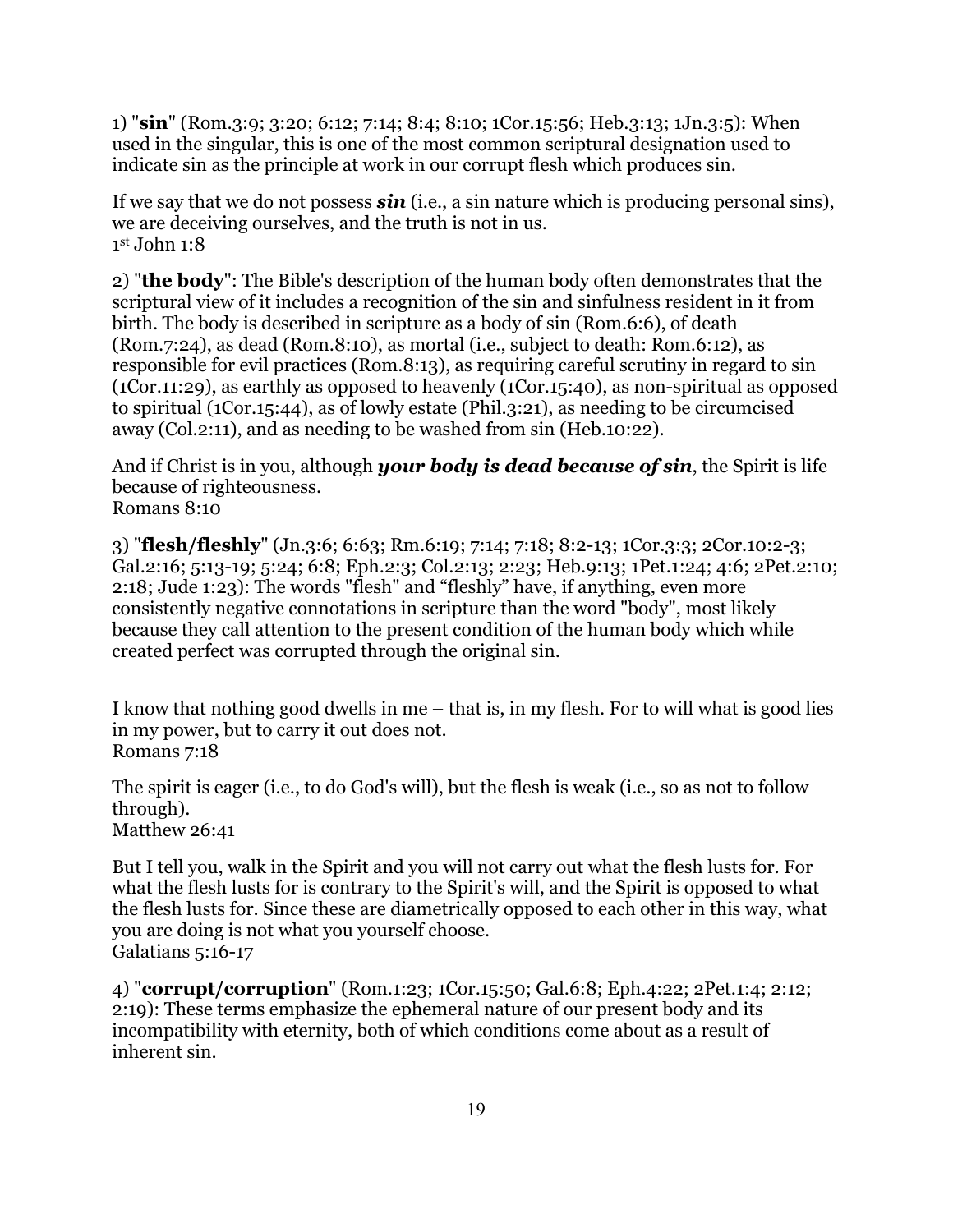So it is with the resurrection of the dead. The body sown is corruptible, the one raised incorruptible. The body sown is dishonorable, the one raised glorious. The body sown is weak, the one raised powerful. The body sown is suited [only] to physical life, the one raised to spiritual life.

1st Corinthians 15:42-44

5) "**mortal/mortality**" (Rom.6:12; 8:11; 2Cor.4:11; 5:4): As with corruption, mortality emphasizes our appointment with death on account of the sin-tainted flesh in which we live.

For this corruption must put on incorruption, and this mortality must put on immortality (i.e., in order to live forever with our Lord). 1st Corinthians 15:53

6) "**old man**" (Rom.6:6; Eph.4:22): Emphasizes our flesh's natural conformity to our original position in Adam (i.e., our "former person") in contrast to our new position in Christ (i.e., our "new person").

Stop lying to each other, having put aside your "former person" (i.e., don't obey your "old" person/man, that is, your sin nature) and having put on the "new" one which is being renewed to obedient knowledge according to the pattern of the One who created it.

Colossians 3:9-10

7) "**nature**" (cf. 2Pet.2:12; Jude 1:10): Ephesians 2:3 is an important passage in this regard because it demonstrates so clearly that our current condition is an integral part of our nature, that is, the sin nature comes by way of birth, not after birth.

In company with these [disobedient unbelievers] we all once lived our lives in the lusts of our flesh (i.e., sin nature), carrying out the will of the flesh and its desires. For we were [all thus] children of wrath *by nature* (i.e., by physical birth) just like the rest [of mankind].

Ephesians 2:3

8) "**indwelling sin**" (Gen.6:5, 8:21): This description of the sin nature taken from Romans chapter seven very vividly and analytically describes a physical presence in literal residence within the flesh of us all. This is perhaps the plainest representation of what the sin nature actually is, an inherent and innate corruption resident in and largely inseparable from our present earthly frame.

(17) But now it is no longer I [who] does it (i.e., commits sin), but the *sin dwelling in me*. (18) For I know that nothing good dwells in me – that is, in my flesh. For to will what is good lies in my power, but to carry it out does not. (19) For I do not do the good I want to, but the evil I do not want to do, this is what I do. (20) And if I do what I do not want to do, it is no longer I who am doing it but the *sin dwelling in me*. Romans 7:17-20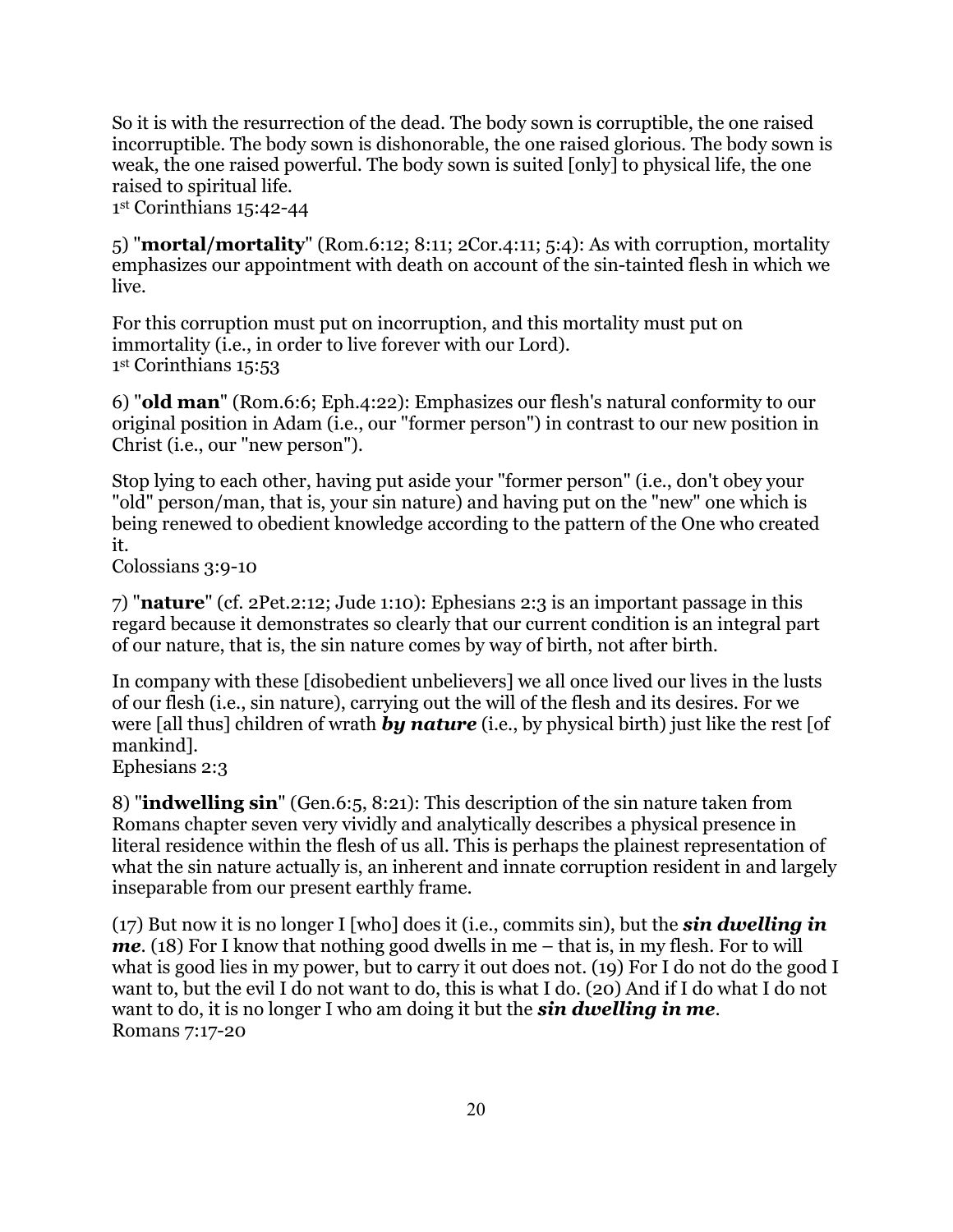9) "**subject to lust**" (Gal.5:16-17; cf. Mk.4:19; Rom.1:24; 6:12; 7:8; 13:14; Gal.5:24; Eph.2:3; 4:22; Col.3:5; 1Thes.4:5; 1Tim.6:9; 2Tim.2:22; 3:6; 4:3; Tit.2:12; Jas.1:14-15; 2Pet.2:10; 2:18; 3:3; Jude 1:16-18; Rev.18:14): We shall have more to say about the nature of lust below. As a symptom of the presence of the sin nature, however, lust, to which we are all subject in one form or another and to one degree or another, is an unmistakable proof that "sin dwells in our bodies". Indeed, it is precisely this point that forms the basis for Paul's argument in Romans chapter seven designed to prove the existence of indwelling sin. The tenth commandment prohibiting "lusting" (i.e., "covetousness": Ex.20:17; Deut.5:21; cf. Matt.5:28) is, after all, the final, decisive argument used by Paul in proving universal sinfulness for anyone who honestly listens to the Law of Moses (cf. Rom.7:7).

But put on the Lord Jesus Christ, and do not [even] make any plans for carrying out the lusts of the flesh. Romans 13:14

(1) Where do these conflicts, where do these fights [that are being waged] among you come from? Isn't it from your [desire for] pleasures which do battle in your [bodily] members? (2) You lust [for things], and yet you do not have [them]; you commit murder [in your hearts]; you are filled with envy, and yet you are not able to obtain [what you are envious for]; you fight and wage war – yet you do not get [what you want] because you're not asking [for it]. (3) And when you do ask [for it], you don't receive [it] because you are asking with evil intent with the purpose of squandering [what you ask for] in your pleasures (i.e., under the control and in the service of lust). James 4:1-3

[It is] through these [divine blessings] that the great and honorable promises have been granted to us, so that through them we might become partakers of the divine nature (i.e., in contrast with our earthly sinful nature), having [through salvation] escaped earthly corruption and its lust. 2nd Peter 1:4

For all that is in the world, the lust of the flesh, the lust of the eyes, and the boastful pride of life, is not from the Father but from the world. And the world and its lust are passing away, but the one who does the will of God abides forever. 1st John 2:16-17

10) "**in slavery to sin**" (Jn.8:34; Rom.3:9; 6:20; 8:8; Gal.3:22): In this analogy, sin is compared to a slave master whose bidding we are compelled to do, whether we like it or not.

For we know that the Law is spiritual. But I am fleshly, sold [into bondage] under [the power of] sin. Romans 7:14

11) "**earthly members**" (Rom.6:13; 6:19; 7:5; 7:23; Jas.3:5-6; 4:1): Whereas "body" emphasizes the whole and "flesh" the substance of our corrupt and temporary earthly tent, "members" suggests the variety of lusts that are associated with different parts of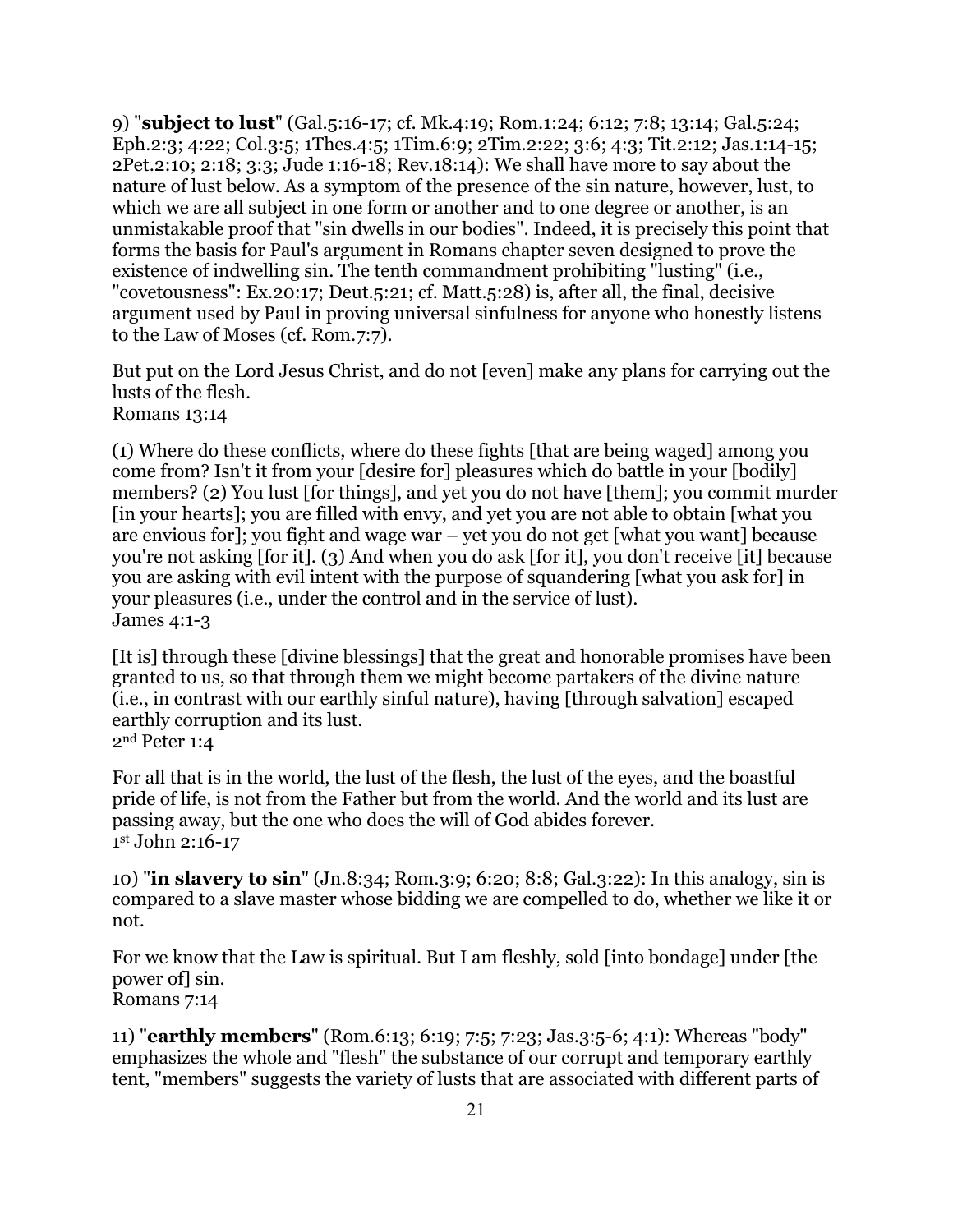our anatomy (e.g., the tongue and eye have their own particular sins; compare Jas.3:5-6 with 1Jn.2:16).

(5) So put to death your [bodily] members which are of the earth, [for it is they that produce] sexual sinning, impurity, passion, evil lusting, and greed, which is [effectively the same thing as] idolatry. (6) Because of these things the wrath of God is coming upon those who are [wilfully] disobedient. (7) You too once walked in these ways when your life was defined by them. (8) But now, see to it that you put away all these things, anger, wrath, wickedness, slander, [and all] foul talk from your mouth. Colossians 3:5-8

2. The Sin Nature's Method of Operation: Throughout the passages quoted above, the sin nature's method of operation is clear to behold. It is in fact such a powerful influence upon all human beings that it is often described in terms which seem to attribute to it a mind and a will of its own, as if it were an active agent under whose power we all find ourselves.

Truly I am telling you the truth: Everyone who is committing sin is sin's slave. John 8:34

(17) But now it is no longer I [who] does it (i.e., commits sin), but the sin dwelling in me. (18) For I know that nothing good dwells in me – that is, in my flesh. For to will what is good lies in my power, but to carry it out does not. (19) For I do not do the good I want to, but the evil I do not want to do, this is what I do. (20) And if I do what I do not want to do, it is no longer I who am doing it but the sin dwelling in me. (21) So in respect to the Law I find that, even as I wish to do good, evil has me in its power. (22) For I delight in the Law of God in my inner person. (23) But I perceive a different law [at work] in my bodily members, waging war against the Law in my mind and taking me prisoner – [a prisoner to] this law of sin that dwells in my body. (24) Wretched man that I am! Who will save me from this body of death? Romans 7:17-24

In practical terms, this automatic acquiescence to the power of the sin nature at work in our flesh is indeed all too often the case for the majority of the human race (except where they find themselves restrained by fear of consequences). Even believers are, of course, not immune to the powerful influence of the sin nature. But as believers, we are called upon to resist the power of sin:

Beloved, I entreat you as fellow sojourners and temporary residents [on this earth] to refrain from the fleshly lusts which are waging war against your [very] lives. 1st Peter 2:11

As Peter tells us, we find ourselves in a war against the impulses of our flesh, and, as in any war, even the most successful campaign has its casualties. Given the descriptions above, the battle would be impossible to fight at all without the direct support of our chief ally in this struggle, the Holy Spirit. Believers of the past had the benefit of His help as well (Jn.14:16-17), but we who have put our faith in Jesus after His resurrection are beneficiaries of the blessed gift of the *indwelling* presence of His Holy Spirit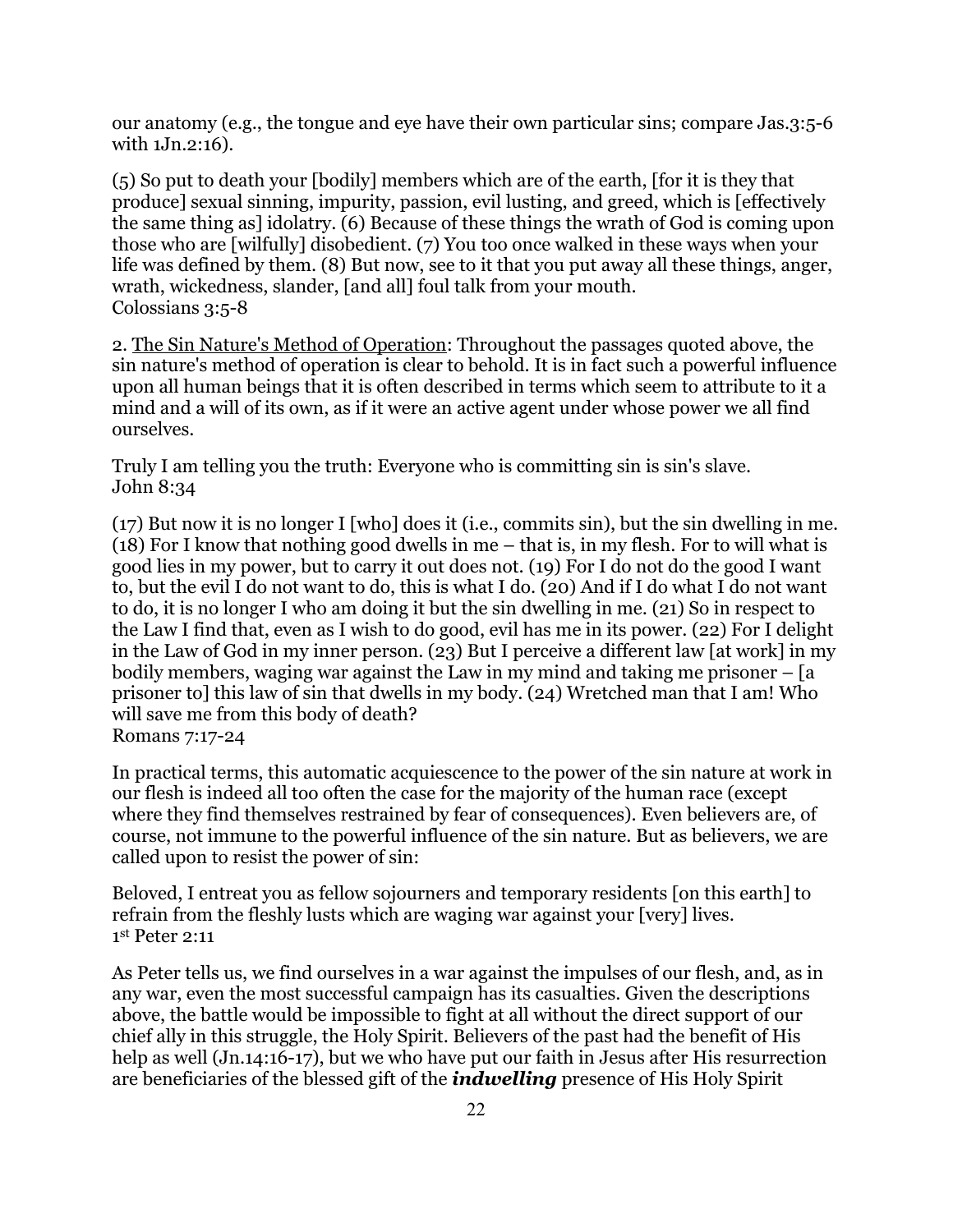(Jn.16:12-14; Acts 1:4-5; 2:1-39; Eph.1:13; 1:17; 2:22; 4:4-5), a benefit which gives us all the means we require in order to resist effectively:

(15) But if you bite and devour each other, take care that you are not consumed by each other. (16) But I tell you, walk in the Spirit and you will not carry out what the flesh lusts for. (17) For what the flesh lusts for is contrary to the Spirit's will, and the Spirit is opposed to what the flesh lusts for. Since these are diametrically opposed to each other in this way, what you are doing is not what you yourself choose. (18) But if you are led by the Spirit, you are not under the Law. (19) The acts of the sinful nature are obvious: sexual immorality, impurity and debauchery; (20) idolatry and witchcraft; hatred, discord, jealousy, fits of rage, selfish ambition, dissensions, factions and envy; (21) drunkenness, orgies – and whatever is similar to all these things. I warn you, as I did before, that those who live like this will not inherit the kingdom of heaven. (22) But the fruit of the Spirit is love, joy, peace, patience, kindness, uprightness, faith, (23) humility, self-control. Against such things, there is no Law. (24) Now those who belong to Christ Jesus have crucified the flesh with its weaknesses and its lusts. (25) If we live because of the Spirit, let us also walk by means of the Spirit. Galatians 5:15-25

• Verses 15-16: Believers, too, are subject to sin. As verse 15 indicates, unless we "take care", sin will dominate, sin will control our walk on this earth. But as verse 16 shows us, for all of us who have the unction of the Holy Spirit, that indwelling presence which comes to all believers at the point of faith in Christ (i.e., the "baptism of the Spirit"), there is a better way, a way commanded by this and other scriptures, namely a giving of ourselves over to the power and control of the Spirit which by definition trumps sin. This is described here as "walking" by means of the Spirit, with the metaphor of "walking" a very common one in scripture used to denote our course of life as it is consciously chosen step by step. It should be noted that we do not have to "walk" in the flesh for the flesh to control us since, being its slaves by birth, following sin is automatic for the whole human race. It is resistance to sin that takes conscious effort, namely, a step by step "walk" of following where the Spirit leads us.

• Verses 17: In this verse we see that even for believers indwelt by the Spirit there is still tension between what the Spirit wills and what the flesh wills. In fact, not only are these two diametrically opposed in what they will, our only effective choice is to turn our will over to one or the other. At all times, we will either be doing what the Spirit wills or what the flesh wills. The same is true in principle even of unbelievers who may follow God's natural truth through conscience, obedience to law, or basic prudence and selfinterest. It takes no effort to do the will of flesh, but it takes concerted effort to resist sin. But believers have an empowerment from the Spirit which makes all resistance not only possible but also always victorious, whenever we truly do give our will over to Him instead of to sin.

• Verses 18: Listening to what the Spirit tells us through our conscience and through our knowledge of the truth (which grows day by day as we grow in the Lord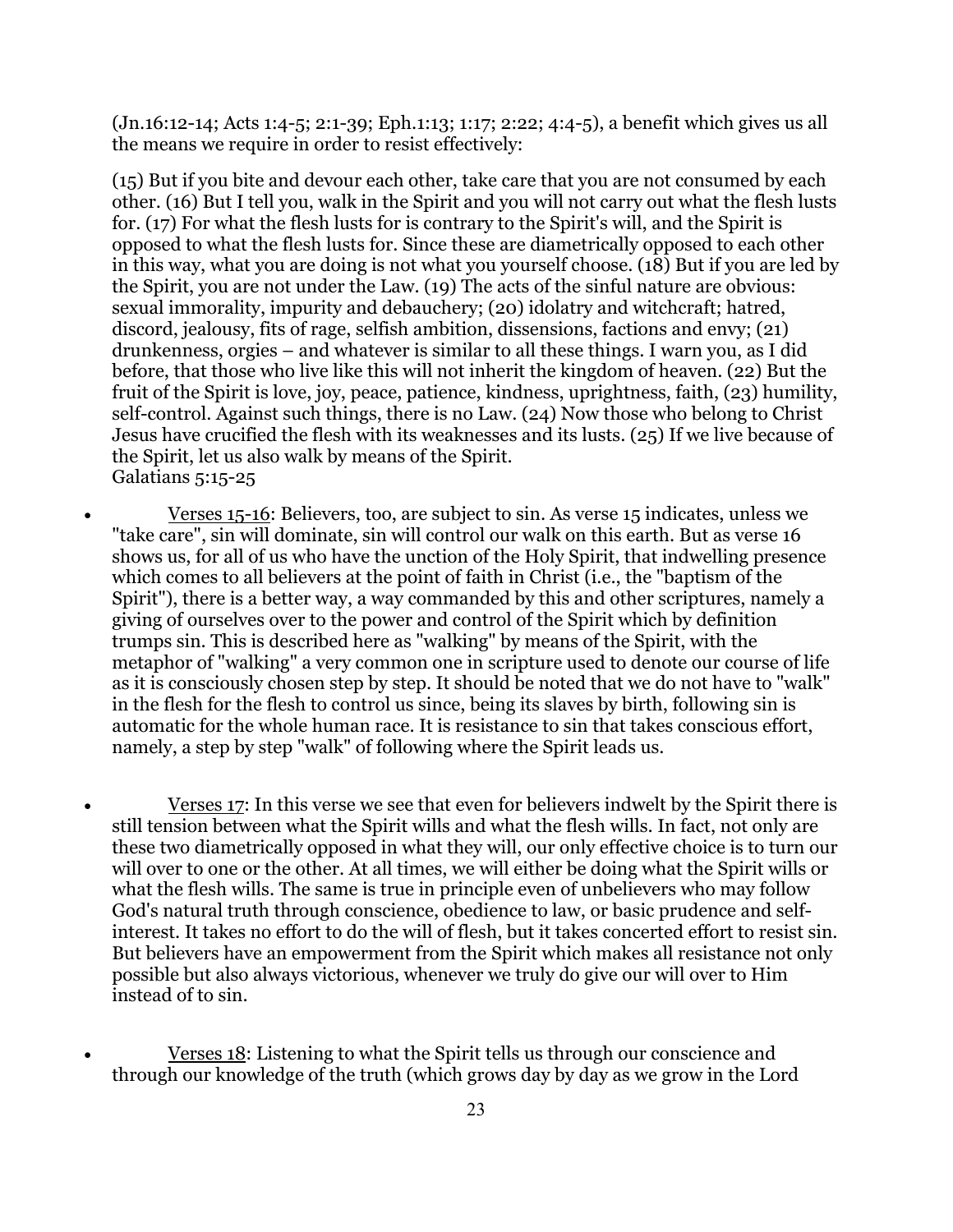through His Word) and walking in the way we are commanded to do is called in verse 18 "being led" by the Spirit. As we grow, we get better about seeing where we are being led, and, ideally, walk more and more closely in the footsteps of the One leading us. As the following verses show, we have to learn scripture to do this. Truth in our hearts, heard, understood, believed and applied, is the capital or leverage used by the Spirit. Law is all about prohibiting us from walking in certain places we should not, but if we are being led straight ahead on the right path, and if we are following as we should, then we will never have to worry about getting off the right path.

- Verses 19-21: This long list of behavior patterns which indicate control by the sin nature shows unequivocally that control by the Spirit is definitely not an automatic thing. We have to learn and apply God's truth to our lives, following in the right way where the Spirit leads. Otherwise, the sin nature, a tyrant rather than a leader, will take command and dominate our walk. It is also important to note here that this list, while long and covering many sins of thought, word, and deed, is not meant to be complete: the phrase "and whatever is similar to all these things" indicates that we are given here only a few examples of the multifarious manifestations of the sin nature whose reach is broad and deep, penetrating into every aspect of human life.
- Verses 22-23: The Spirit produces fruit in contrast to (dead) works. By comparing these two lists we can easily tell 1) whether our walk is characterized generally by "walking by means of the Spirit" or by "fulfilling the lust of the flesh" (v.16), and also 2) whether it is only in some areas of our walk that we are "in the right". We may do so by reflecting on both the positive and the negative examples given in the passage above. The true challenge of "walking in the Spirit" is to learn how to embrace that walk in its entirety. Doing right entirely means that we are entirely out from under doing wrong. If and when through spiritual growth and the diligent practice of following the Spirit this becomes entirely true of us, then there will be no further need to worry about fulfilling the Law (a main concern of the Galatians because of those who were troubling them through false teaching about that very issue: cf. Gal.4:21).
- Verses 24: We have died with Christ and have transferred from death to life. We thus share in His life – an eternal life beyond this world – and in His death, death to sin and to the things of this world. We have embraced His crucifixion and the death He died to sin by dying to sin ourselves through our faith and obedience to Him (cf. Rom.6:10). What is thus true in principle should also be (or be becoming) true for us in practice. This takes spiritual growth and diligent application to our lives of the truth we learn and believe. The flesh is weak, in that we have a hard time controlling and resisting it, and so we fail, sin, lapse. The flesh is strong in that its lusts are easily translated into action when we fail to resist it effectively. Without the help of the Spirit, it would take extraordinary effort to prevent our being dominated by the flesh (and it is in fact impossible without the Spirit not to be dominated in some area or other). But with the Spirit, victory is possible if we give ourselves over to following His lead wholeheartedly, coming ever closer to walking precisely in the footsteps of our Lord as we grow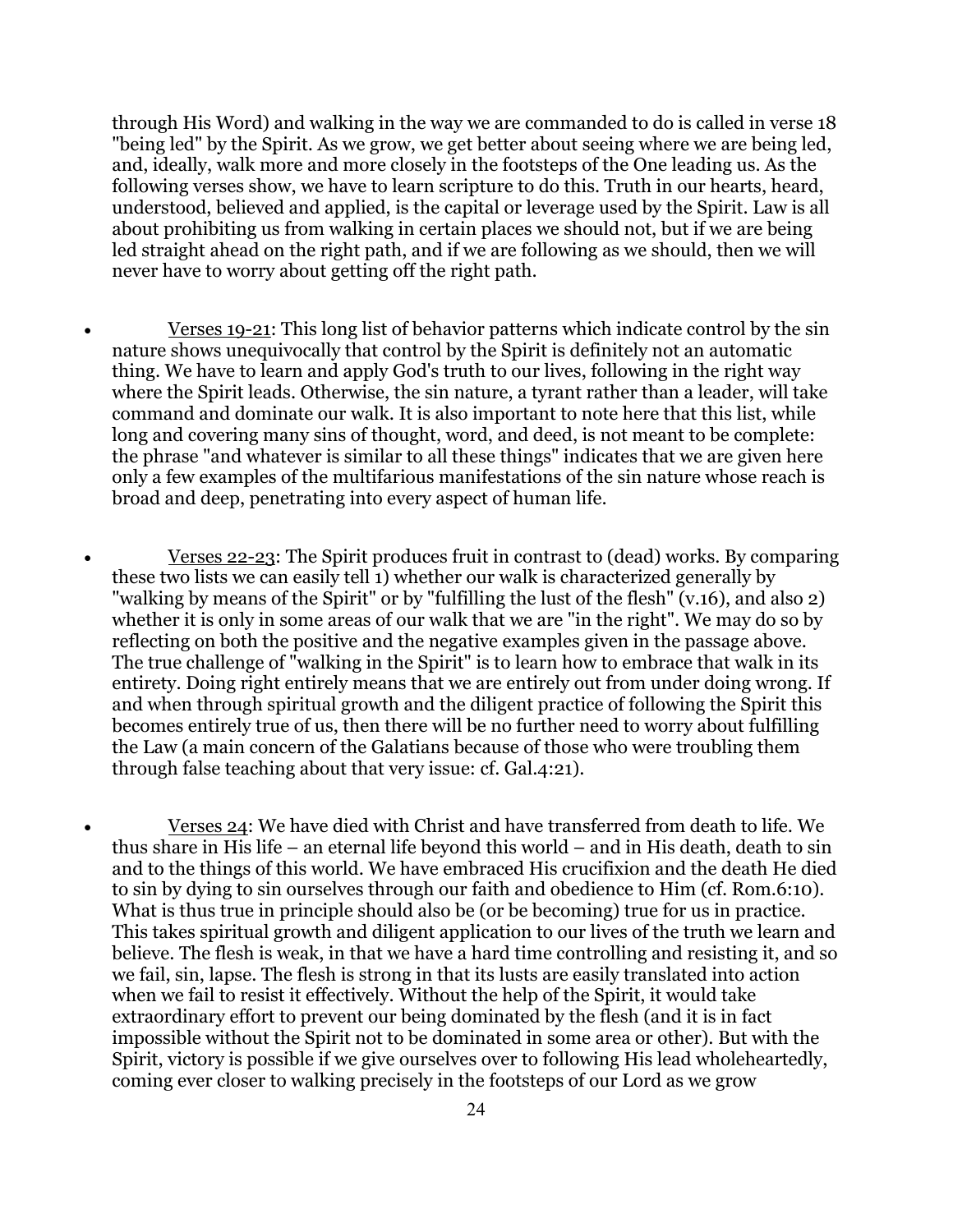spiritually in Jesus Christ day by day.

• Verse 25: Since through the Spirit we have been saved, through the Spirit we ought also to live our lives. In doing so, we will be able to bear the fruit that God wants us to bear, and avoid doing instead what the sin nature desires. In fact, it is only by closely following the Spirit's lead that we will ever make significant progress in our battle against sin.

There are many other passages of scripture which demonstrate this same essential principle of the sin in our flesh taking over our will and leading us into sinful behavior whenever and wherever the resistance we offer is insufficient or ineffective (e.g., Rom.5:20-21; 6:6; Col.3:5-9; Tit.3:3; Jas.4:1-5; 1Pet.1:18; 4:1-2; 2Pet.1:4; 2:10; 1Jn.2:16). The precise mechanics of our sin nature's influence upon us can best be summed up by quoting Jesus' own words: "The spirit is willing, but the flesh is weak" (Matt.26:41; Mk.14:38). As we saw in the previous installment of this series, man is a dichotomous being, composed of a human spirit which is non-material and given by God at birth (and therefore not itself infected by sin), and a fleshly body (corrupted by sin ever since the fall). It is the combination of these two elements that makes man "a living being" (Gen.2:7). But while we are thus dichotomous by nature, we function, live, and think as unified persons. The place where the now sinful fleshly body and the spirit interface is variously described in biblical terms as the "heart", the "soul", and the "mind" (see part 3A Anthropology, section II, "The Creation of Man"). For this reason, the struggle between the sin nature and our human spirit (evident in all the passages discussed above) is described in scripture as an internal and mental one:

Now the Lord saw that Man's evil had spread abundantly on the earth – indeed, the underlying intent of all his innermost thoughts was invariably evil. Genesis 6:5

Comment: Here we have a common scriptural case of God's behavior being described in human terms for our enlightenment. For God, who knew all of history before the creation of the world, the degeneracy of mankind did not come as some "revelation". Instead, this observation is put here in these terms entirely for our benefit. Before the human family was divided by nation and language, and during a period of earth's history far more environmentally benign than would be the case after the flood, mankind nevertheless proved through an extensive period of testing that, apart from God's influence, it was sinful through and through. It is extremely significant that the presence of universal evil is ascribed to the "evil thinking" that dominated mankind in those days (and, of course, it continues to do so to this day, except where God's truth is accepted as a countervailing force through the Spirit's ministry).

For the heart is more inscrutable than anything else and beyond curing [of its duplicity]. Who [among men] can [really] know [what] it [is thinking]? "I am the Lord, the One who probes the heart and tests [a man's] motives, to repay everyone according to the path he [walks], in fitting recompense for [all] he does". Jeremiah 17:9-10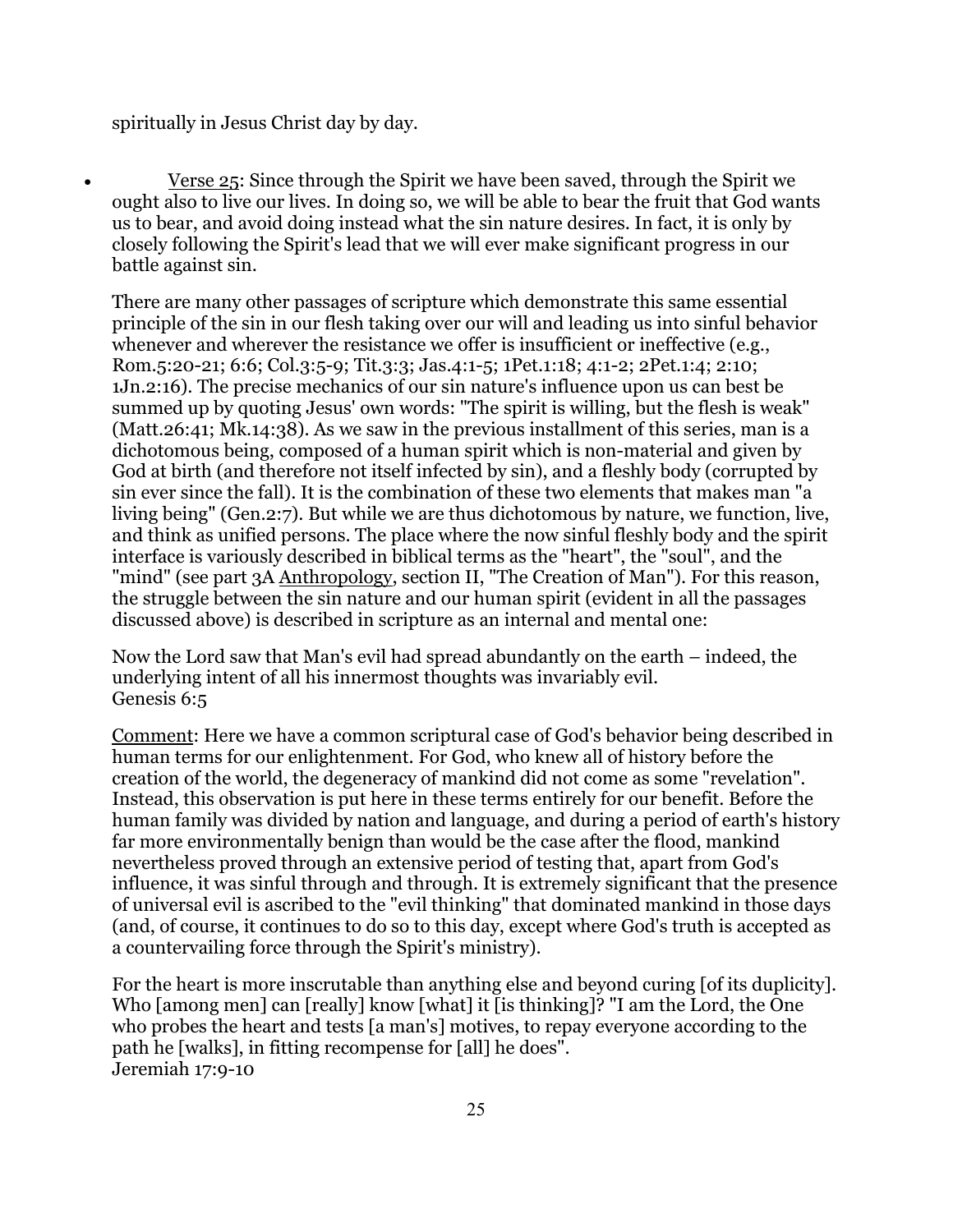Comment: The heart, the interface between the human spirit (who we really are) and the sinful flesh we now possess, is described above as subtle and duplicitous by nature. This reflects the sin nature's dominance over the interface. In practical terms this means that all of our thoughts and attitudes are either directed, influenced, or challenged by the sin nature, and that the only escape from this dominance is by giving our will over to the Holy Spirit and the truth of God instead of to the flesh. We are all entirely responsible for how we fight this war with the flesh: God probes our hearts and tests our motives, then repays us in accordance with how we walk, whether under sin's control or after the leadership of the Spirit illuminated through the Word of God.

The body sown is weak, the one raised powerful. The body sown is suited to physical life, the one raised to spiritual life. 1st Corinthians 15:44

Comment: The resurrected body (i.e., the "resurrection body") will be holy and unaffected by sin in any way. It will not resist our spirit's leadership like our present "weak flesh", and is therefore described here as "suited to spiritual life" (*pneumatikos*), that is, attuned to our human spirit, in contrast to our present sinful flesh which is "soul-ish" (*psychikos*), that is, dominated in the soul or interface between spirit and flesh by the flesh.

You were once alienated from God – your very thoughts were hostile towards Him and your deeds were evil. Colossians 1:21

Comment: The mind or "thinking" (*dianoia*) of the flesh is here described as hostile towards God, demonstrating clearly the dominance of the flesh where it interfaces with the human spirit, especially in the state of unbelief where there is no countervailing ministry of the Holy Spirit.

Now the thought-pattern of the flesh is [one of] enmity towards God, for it does not obey God's law, nor is it [even] able [to do so]. And [so] those who are under the control of the flesh (i.e., unbelievers enslaved to the sin nature) are not able to please God. But you are not under the control of the flesh, but under the control of the Spirit – if indeed the Spirit of God dwells in you. And if anyone does not have the Spirit of Christ, that person does not belong to Him.

Romans 8:7-9

Comment: Our "position" as believers in Jesus Christ is no longer one of being "in" or "under the control of" the sin nature, but rather of being "in" or "under the control of" the Spirit. In principle (or "by position"), this status is absolute. In practice, we fall short of flawless obedience. However, we only fail to be under the Spirit's control when we revert to following the flesh's influence. On the other hand, whenever we do yield our will to the indwelling leadership of the Spirit (as we are called to do by God in imitation of our Lord Jesus Christ and as our consciences are told to do by the Spirit), then we are free from the sin nature's previous dominance and control.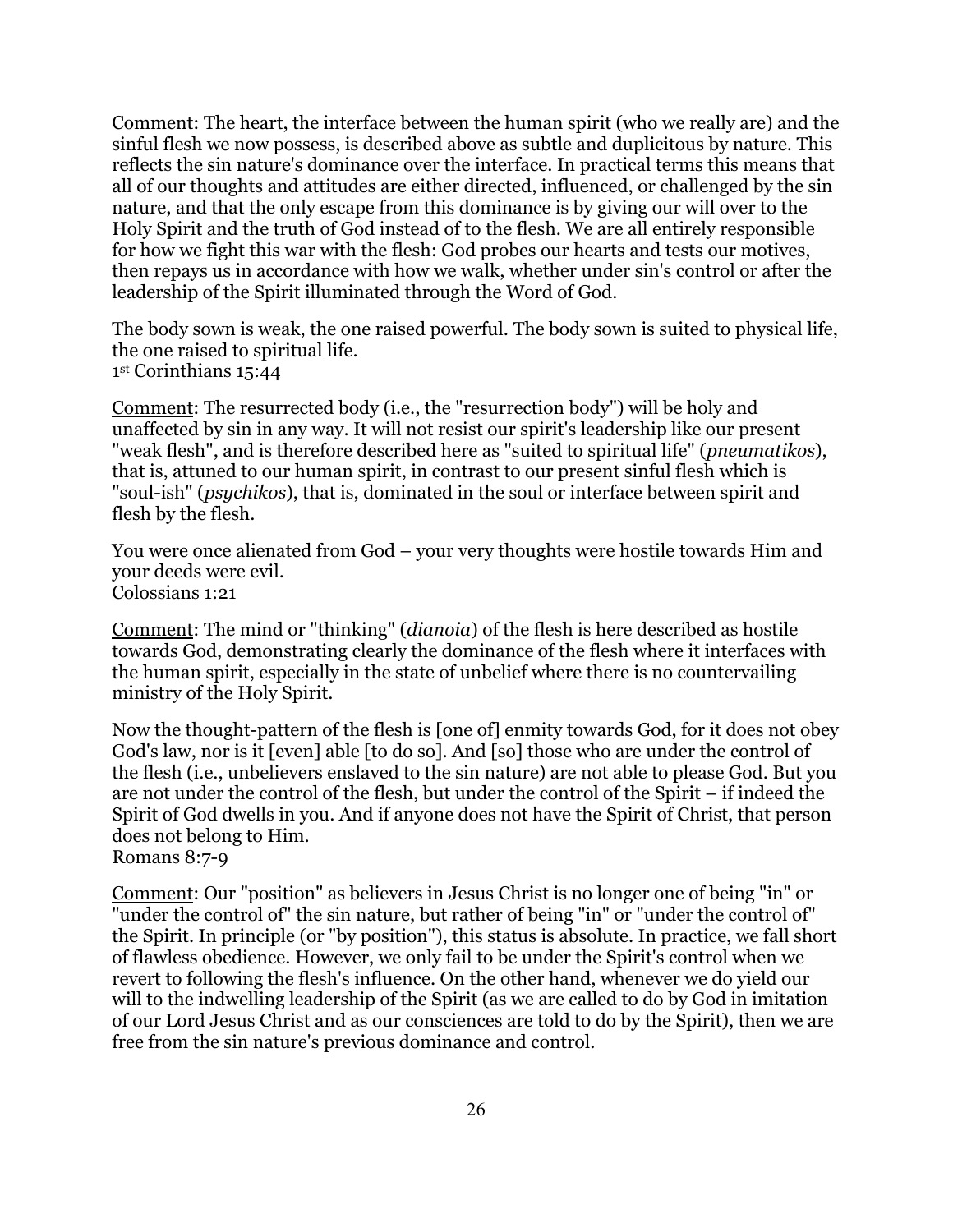So I tell you this, and insist on it in the Lord, that you must no longer live as the Gentiles do in the futility of their thinking. They are darkened in their understanding and separated from the life of God because of the ignorance that is in them due to the hardening of their hearts. And having once lost all sensitivity [for what is right], they have given themselves over to sensuality so as to indulge in every kind of impurity, with a continual lust for more. This is not how you learned to follow Christ. Ephesians 4:17-20

Comment: Paul here describes the unbelieving mind-set as one naturally disposed to futility, pointless anti-God thought and purpose which over time inevitably produces an acceleration of the rejection of God's truth, ever darkening one's openness to the Lord, alienating the person more and more from God, and producing hardness of heart that finally stiffens unbelief to an impenetrable point. This progressive domination by the sin nature over the mind-heart-soul of the individual, eventually brings about a correspondingly greater indulgence in the lusts of the flesh.

(21) [For you have learned the truth] – if, at any rate, you have truly heard Him (i.e., Jesus) and have been instructed in Him according to what is [definitely] true in Jesus – (22) that in respect to your previous behavior you have put off the old Man, the one that is being destroyed by deceptive lusts, (23) and that instead you are being re-made in the spirit of your mind, (24) and that you have put on the new Man, the one created in righteousness and sanctity of the truth according to God's standards. Ephesians 4:22-24

Comment: The "old man", as we have seen, is a synonym for the sin nature. Corrupt from birth, it is in the process of "being destroyed" and the lusts it engenders are both a symptom and a contributing cause of its demise. But believers are, by position, "new creatures", and we are commanded here to be "re-made in the spirit of the mind". That is to say, the mind is where our spirit meets the flesh "face to face", as it were, and it is there, in the mind (or "heart"), that we are to embrace the new creation (that we are in principle) by resisting and overcoming the influence of the sin nature, the old man, through the power of the Holy Spirit, the very power through which we will be raised up on that day of days to come. This is the "new man" that we are to "put on". That is to say, we are to look forward to the day when sin will no longer dwell within us, and we are to begin now to act in practice just as we are in principle, just as we shall be in practice at Christ's return, holy and sanctified before Him in every way.

3. The virgin birth of Jesus Christ: The physical birth of our Savior presents a unique case. Unlike any other human being before or since, the engendering of our Lord's human body came about not through the agency of any created thing, not through any man or any angel, but through the Creator Himself, specifically, the Holy Spirit.

Now the birth of Jesus Christ happened in this way. While His mother, Mary, was engaged to Joseph, [and] before the two of them had come together [as man and wife], she was found to be pregnant from the Holy Spirit. Matthew 1:18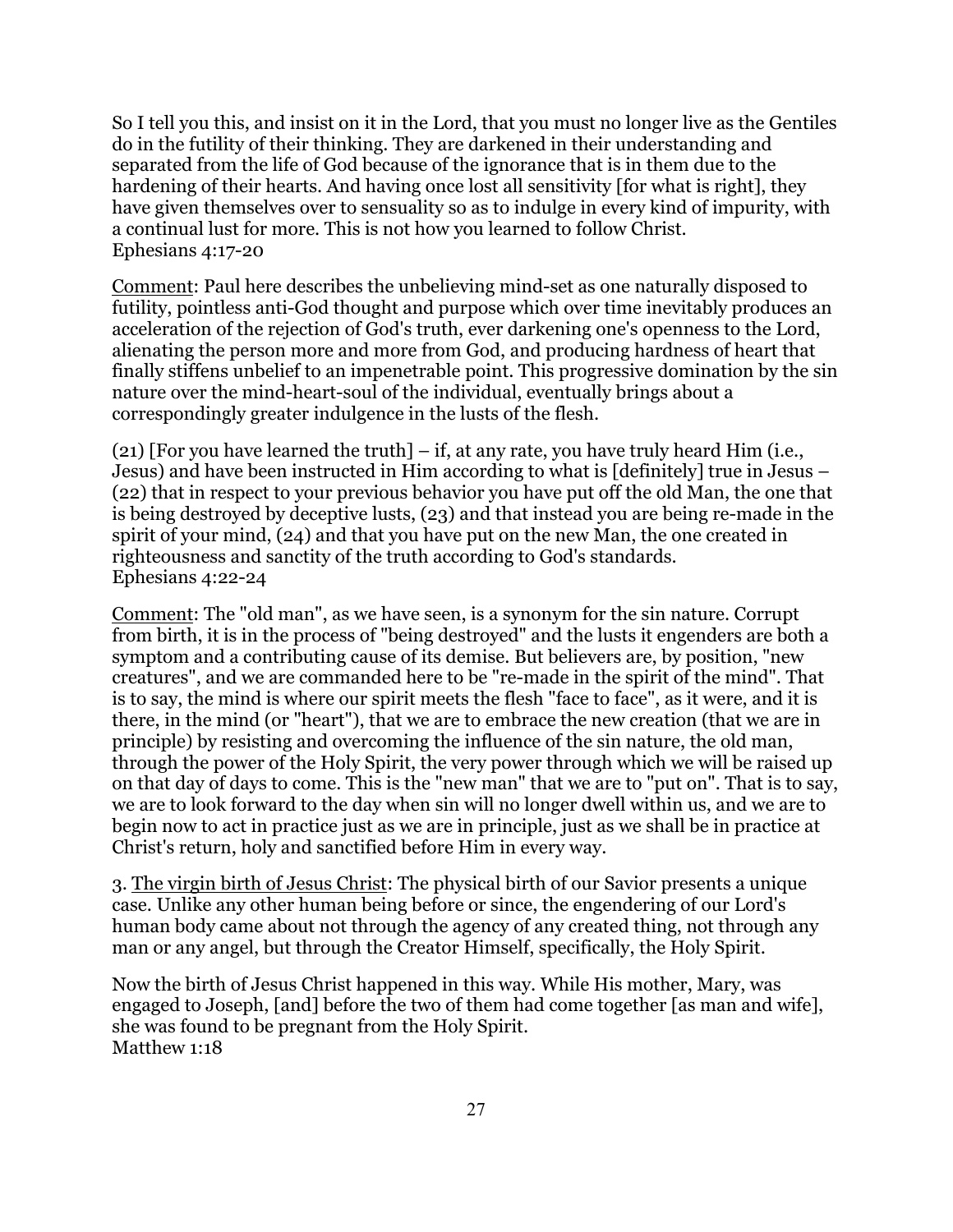The reason given in Matthew for this miraculous pregnancy which would result in the only virgin birth in human history is the fulfillment of Isaiah's prophecy of Immanuel (Matt.1:23; cf. Is.7:14). The miraculous sign that Jesus' unquestionably divine conception and birth provided and continues to provide is an important part of the reason for the virgin birth, but there is another highly significant aspect to this ineffably momentous event that brought the Savior of the world into the world: only a pure and sinless Jesus Christ would be qualified to bear our sins and so atone for them on the cross (2Cor.5:21; 1Pet.2:22-24; Heb.2:14-18; 4:15; 7:26; 1Jn.3:5; cf. Is.53:9). Without a human or angelic father (Heb.1-2; cf. Jn.19:34-35; 1Jn.5:6-8), the potential problem of the passing down of the sin nature through the line of Adam could be and was thus avoided. Indeed, since the sin nature is universally passed down from Adam through the male line, a virgin birth was the only way in which our Lord could be at the same time truly and completely human, and yet be born without a sin nature. For it was Adam who "brought sin into the world", even though Eve too had sinned, and it was Adam who caused "death to spread to all mankind", not Eve:

So just as through *one man* sin came into the world and, through sin, death, and *thus* (i.e., Adam physically passing on his sin nature resulting in universal spiritual death) *death spread to all mankind* – for [obviously] everyone sins, ... Romans 5:12

The key phrase "and thus" above provides a critical qualification to the later words "all mankind". Jesus, in addition to being God, is indeed truly and completely human, but unlike every other truly human member of the human race since Adam and Eve was born without a sin nature, because corruption is passed down through the male, not the female. We find a hint of the reason why it is the male who passes on sin in Paul's explanation of male authority in 1st Timothy:

For Adam was molded first, then Eve. And while Adam was not deceived [when he sinned], Eve found herself in violation [of God's command] because she had been deceived.

1st Timothy 2:13-14

In the divine judgment of Genesis 3:13-19, each of the principles, Adam, Eve, and the serpent, receive additional punishments that are appropriate to their actions. The serpent was used by Satan, and suffers a symbolic penalty (crawling on his belly and eating dirt). Eve, though guilty, was deceived, and suffers the curse of pain in childbirth along with that of desiring a husband. Adam, on the other hand, knew what he was doing. Being thus fully responsible and culpable, it is upon the man that God laid the responsibility for passing down the sin nature (1Tim.2:11-14):

(13) Then the Lord God said to the woman, "What is this you have done?" And she replied, "The serpent deceived me, and I ate". (14) So the Lord God said to the serpent, "Because you have done this, you are accursed, more than any beast or wild animal. You shall go on your belly and eat dust all the days of your life. (15) And I shall place hostility between you and the woman, that is, between your seed and *her Seed*. He will attack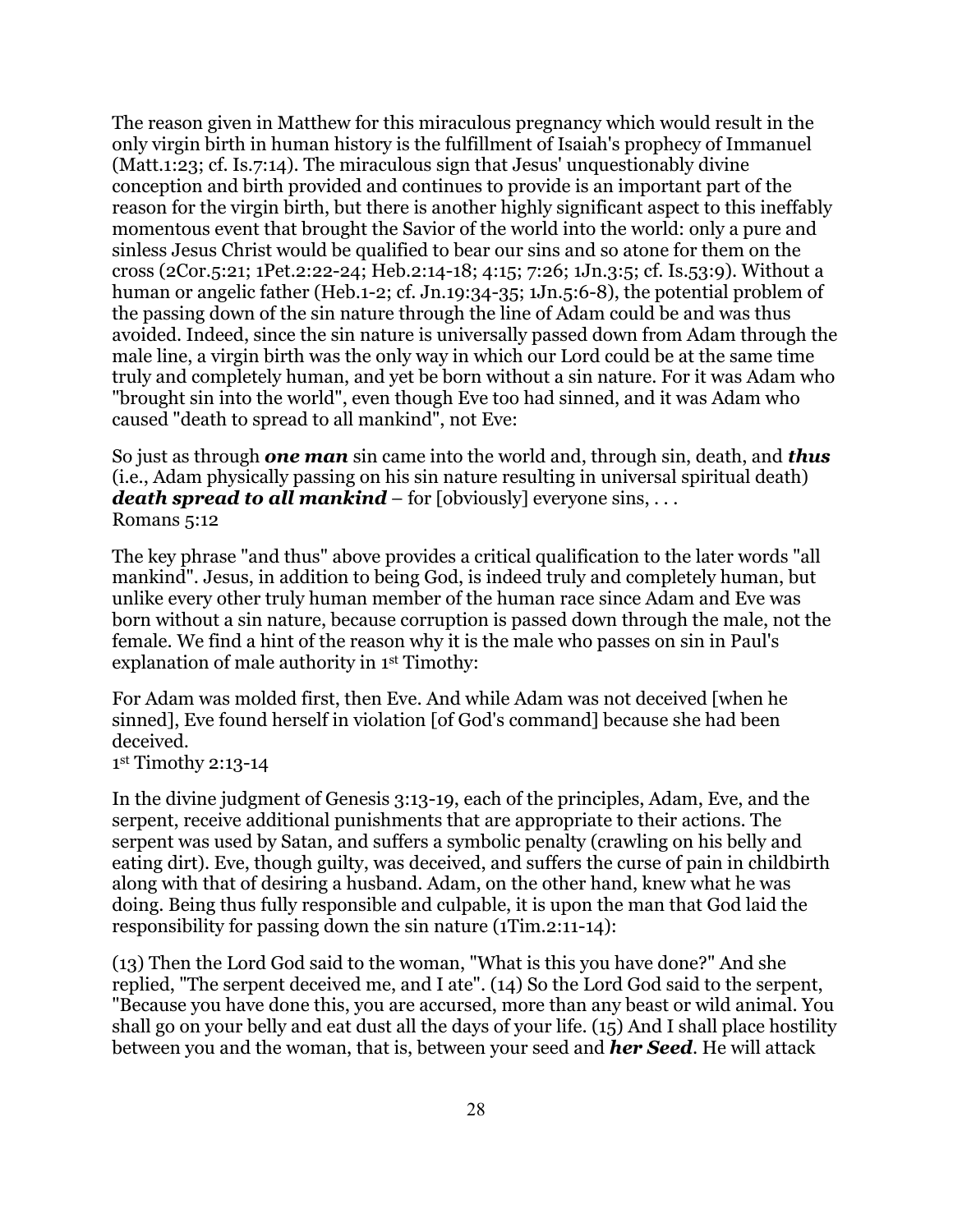you head-on, but you will attack Him from behind". Genesis 3:13-15

The Seed of the woman who will vanquish Satan and his antichrist is our Lord, Jesus Christ, and it is important for this part of the discussion to understand that Jesus is the *only* "Seed of the *woman*" (Gal.3:16). The rest of us have our "position" in Adam, sharing in his sin nature passed down through the male line, and are only transferred from this sinful natural state through faith in the One Seed who died for us:

For just as all die in Adam, so also shall all be made alive in Christ. 1st Corinthians 15:22

Scripture leaves us in absolutely no doubt about the fact that our Lord Jesus, while truly and completely God, is also truly and completely human (Rom.1:3-4; Phil.2:7). Yet scripture also makes clear beyond any dispute that our Lord was without sin in any way (2Cor.5:21; 1Pet.2:22-24; Heb.2:14-18; 4:15; 7:26; 1Jn.3:5; cf. Is.53:9), having no sin nature (as the rest of us universally have), and committing no personal sins (as the rest of us universally do). Our Lord Jesus lived a life of perfect, disciplined sanctification and total obedience to God the Father. But, without the virgin birth, this would have done you and I no good by itself. For our Lord had to be sinlessly perfect in every way in order to be qualified as our sin bearer (compare the flawlessness necessary for sacrificial animals under the Mosaic Law: Lev.22:18-25). Jesus is our Passover "lamb without spot or blemish" (1Pet.1:19; cf. Ex.12:5; 1Cor.5:7; Heb.9:14), a sacrifice acceptable to the Father because of His complete sinlessness. Only by being virgin born was our Lord spared the internal corruption of His earthly flesh which is otherwise universal in the human race – but this was so that He could die for us in order that we might be spared unto life eternal through faith in His sacrificial death for our sins on the cross.

4. The so-called "imputation of Adam's sin": The foregoing discussion is important for this last issue in our consideration of the sin nature, namely "original sin", or "the imputation of Adam's sin". As we have shown above, the sin nature is passed down by birth through the male line. This innate corruption has two major consequences (uniquely avoided in all of human history only in the case of our Lord by virtue of His virgin birth): 1) separation from God at birth (i.e., "spiritual death"), and 2) the commission of personal sins. Misunderstanding of Paul's admittedly difficult Greek in Romans 5:12-14 coupled with a desire in some cases to advance specific denominational agendas has led to a theological fallacy commonly termed the "imputation of Adam's sin".

Essentially, this "doctrine" proclaims that, apart from Christ, all mankind was "corporately" and positionally "in Adam" at the time Adam sinned. Therefore we all, apart from Christ, shared in Adam's sin when he sinned, and are thus held guilty for Adam's sin even though it was not we who committed that particular sin. At birth, according to this theory, God "imputes" Adam's sin to us, reckoning his sin to our account, and considering us guilty thereby (cf. Rom.5:13).

While it is true that Adam has passed along his sin nature to us his progeny, there is simply no scripture which directly supports the idea that our condemnation is "reckoned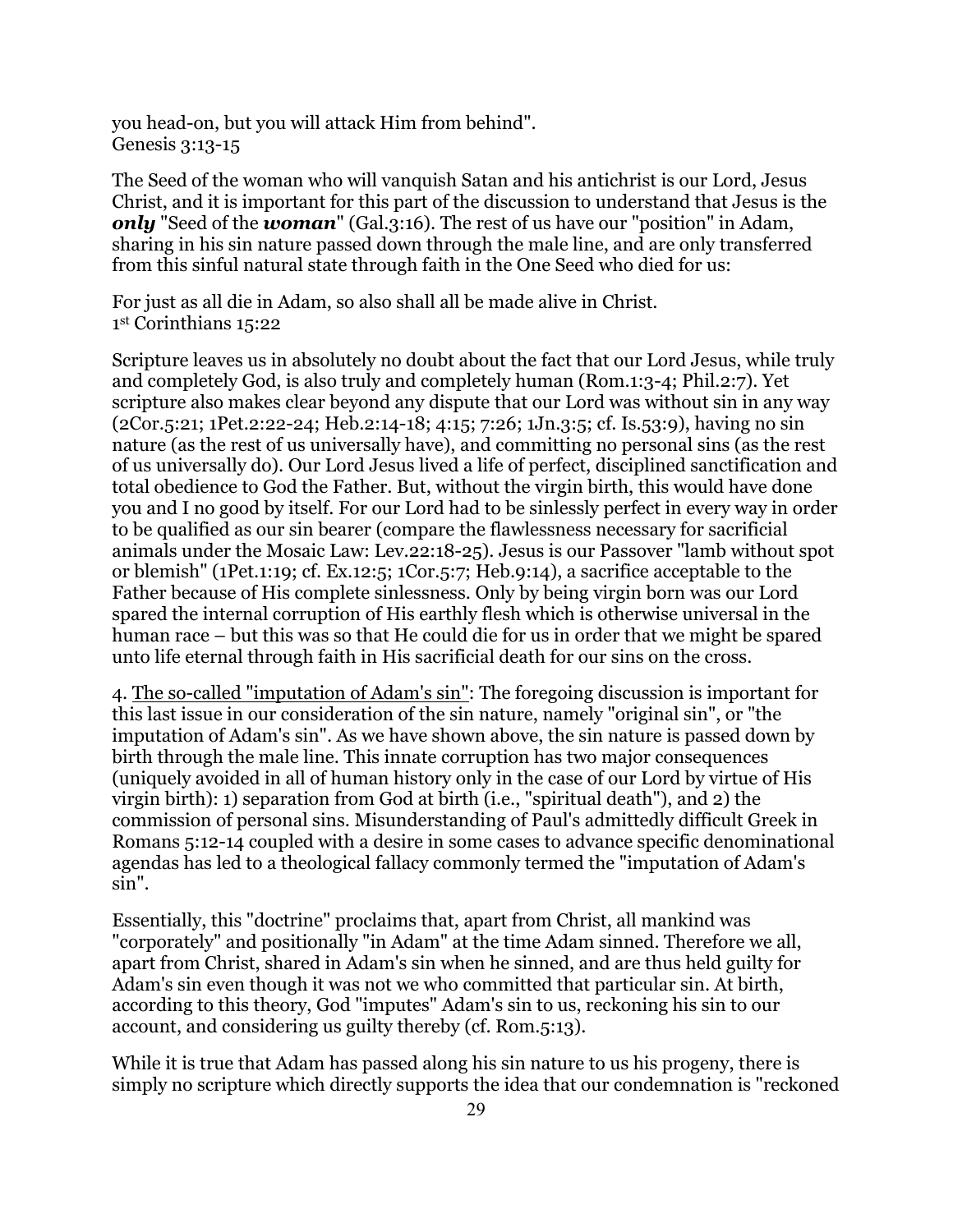to us" corporately on account of *Adam's* sin at the fall. In fact, condemnation comes to all the unsaved individually at the last judgment (Matt.12:36; Jn.5:29; Acts 24:25; Heb.6:2; 9:27; Rev.20:11-15). Abraham's faith was indeed "imputed" to Abraham "as righteousness", just as Romans 4:22-24 teaches, but this judicial "crediting" of faith to Abraham's account comes about in response to an action *by Abraham*, that is, his belief in the Lord (non-meritorious on his part though it was), and occurred on an *individual*, not a corporate basis. That is to say, we who believe all share this same crediting of righteousness on account of *our own* faith – Abraham sets the pattern, but does not "believe for us". Therefore Romans 4:22-24, beyond failing to draw any direct parallel of "imputation" between Abraham's faith and Adam's sin, also fails to provide any logical parallel to a supposed pre-eternity, corporate condemnation of the human race based upon the single sin of one man, Adam.

Without an understanding of the history of this issue, it may very well appear odd to the reader that such an erroneous teaching ever gained credence at all. Time and space do not allow a detailed revisiting of the story behind it, but suffice it to say that "the imputation of Adam's sin" was a theory developed to combat a particularly pernicious heresy (Pelagianism), which claimed, based upon these same verses in Romans chapter 5, that no one is considered guilty by God until they themselves commit a personal sin. While the problems which such a doctrine could (and did) cause for the community of faith might not be readily apparent, they are in fact both serious and numerous. If we are all sinless until we sin, then there is the theoretical possibility that we might somehow avoid sinning altogether. It might then be the case that some people might not need a Savior, since they had never sinned. Accepting such a notion not only empties the virgin birth of significance but also allows for the possibility that the sacrifice of Christ was unnecessary (at least for a particularly holy few)! This idea has dangers both for those themselves who assume (and proclaim) that they are still in such a sinless state, as well as for those who recognize their own sinfulness, but assume (and accept) that there are others who are not sinful. The potential for cults led by "perfect" leaders, and for self-deception about the nature and power of sin generally is enormous, once one accepts this heretical theory. Given the devastating potential of the notion that we are only sinful after we first sin, it is completely understandable that an alternative interpretation of Romans chapter 5 which proclaimed everyone sinful at birth should be sought. This is indeed the truth, but it is true because of the corruption of our flesh passed down by Adam through our physical birth (a condition which we have seen necessarily leads to personal sin), *not* because of some judicial "imputation" by God to all at birth. Such an action has never been necessary – we are born in corruption, and that is what separates us from God.

One final exegetical note is unfortunately necessary at this point. It is true that in Romans 5:13, Paul uses a Greek verb, *ellogeo* (ἐλλογέω) which is similar in form and meaning to the word used for "imputing" righteousness to Abraham in Romans 4:22-24. However, 1) the verbs are not, in fact, the same; 2) Abraham's imputation comes, as we have just shown, as a result of his own action and individually so; 3) this particular verse, while it may seem to provide a basis for the imputation theory, in reality does not. For the agent behind the verb "was being imputed" (the correct text has the imperfect, not the present tense: *enelogeito*; ἐνελογεῖτο) is *not* God, but mankind in general.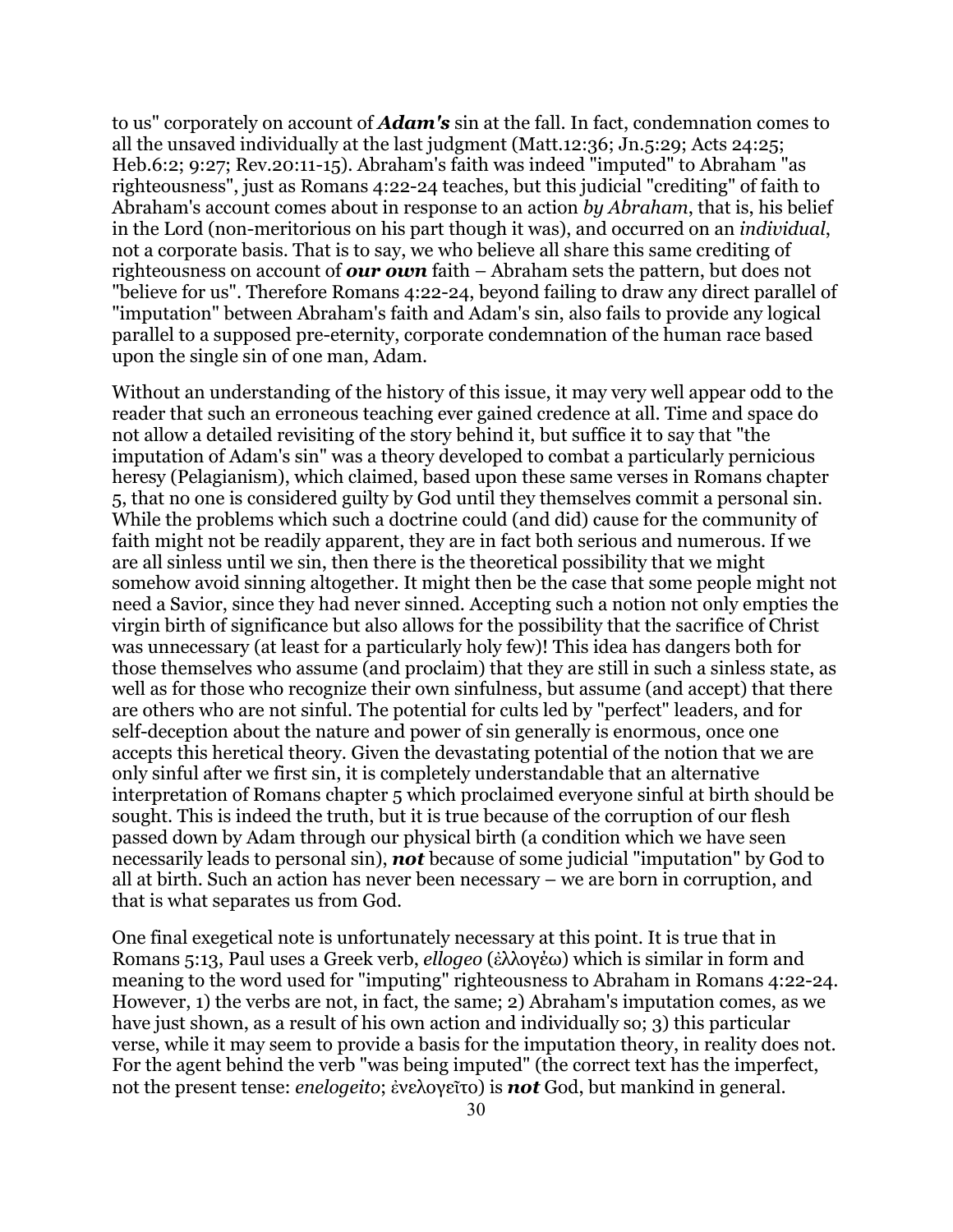Before the existence of the Mosaic Law, there *was* sin in the world (exactly as is said in the first part of the verse), but sin was not being *considered* (or recognized) in the absence of the Law which delineated it. Mankind was generally aware of their sinfulness even without the Law (cf. Rom.2:14-16), but it was the Law that shined the bright light of truth upon our collective depravity, one so bright that it could no longer be denied by any objective party (cf. Rom.3:20). The fact that this verse, Romans 5:13, by any interpretation is drawing a distinction between the situation before and the situation after the giving of the Mosaic Law should be reason enough to dispense with the flawed theory of imputed sin. For the whole concept of the "imputation of Adam's sin" rests upon this being a judicial procedure applied by God to *all* of Adam's progeny, even to those who lived before the giving of the Law, yet this verse clearly states that there was *no* imputation of sin (however defined), before the Law was given.

### **3. The Conscience**

The conscience is that aspect of our inner person which compares our behavior to the standards which we claim to profess, and "notifies us" when we fall short. In Greek, the word for this facet of our heart is, according to its etymology, the thing we "know with" (*synedesis*, συνείδησις), that is, the moral "organ" that informs our mental process. There is no such specific word for this internal faculty in biblical Hebrew (although the words employed for the concept in Modern Hebrew are most revealing: *dayuth*, הדעות ["the known"], *pinimith*, הפנימית"] the innermost thing"], *hachoreh*, הכרה"] the searcher"], *matspon*, מצפון"] the hidden treasure"]). Thus, one sees the word "conscience" frequently in translations of the New Testament, but rarely if at all in translations of the Old Testament. Yet conscience is everywhere in the Bible, even where it is not mentioned by name:

But afterwards, David's heart smote him on account of the fact that he had cut off the hem of Saul's robe.

1st Samuel 24:5

Indeed, this internal "sentinel" which alerts us after the fact as in the example above, or (ideally) before we violate the standards we claim to approve, is a common property of all mankind, whether or not we choose to follow its lead. In the garden of Eden, the role of this morally evaluative aspect of our human spirit was minimal. In paradise, there was only one prohibition: "From the tree of the knowledge of good and evil thou shalt not eat" (Gen.2:17). Since they did not yet possess a sin nature, Adam and Eve were not naturally inclined to sin, and with nothing else prohibited, there was little opportunity to do anything to provoke the conscience in any case. For us their progeny, on the other hand, living in a world of sin and evil as we do, it is clear that our consciences are essential tools, absolutely necessary for navigating the dark waters of the devil's *kosmos* which we now ply. All Adam and Eve had to know was to stay away from the forbidden fruit because God said to do so. For them, conscience was a simple matter of understanding that what God said was "good", and "good for them", since, if they disobeyed, they faced a clear penalty: "you shall surely die". In other words, in the garden, there was no subtlety requiring a weighing out of what was good and what was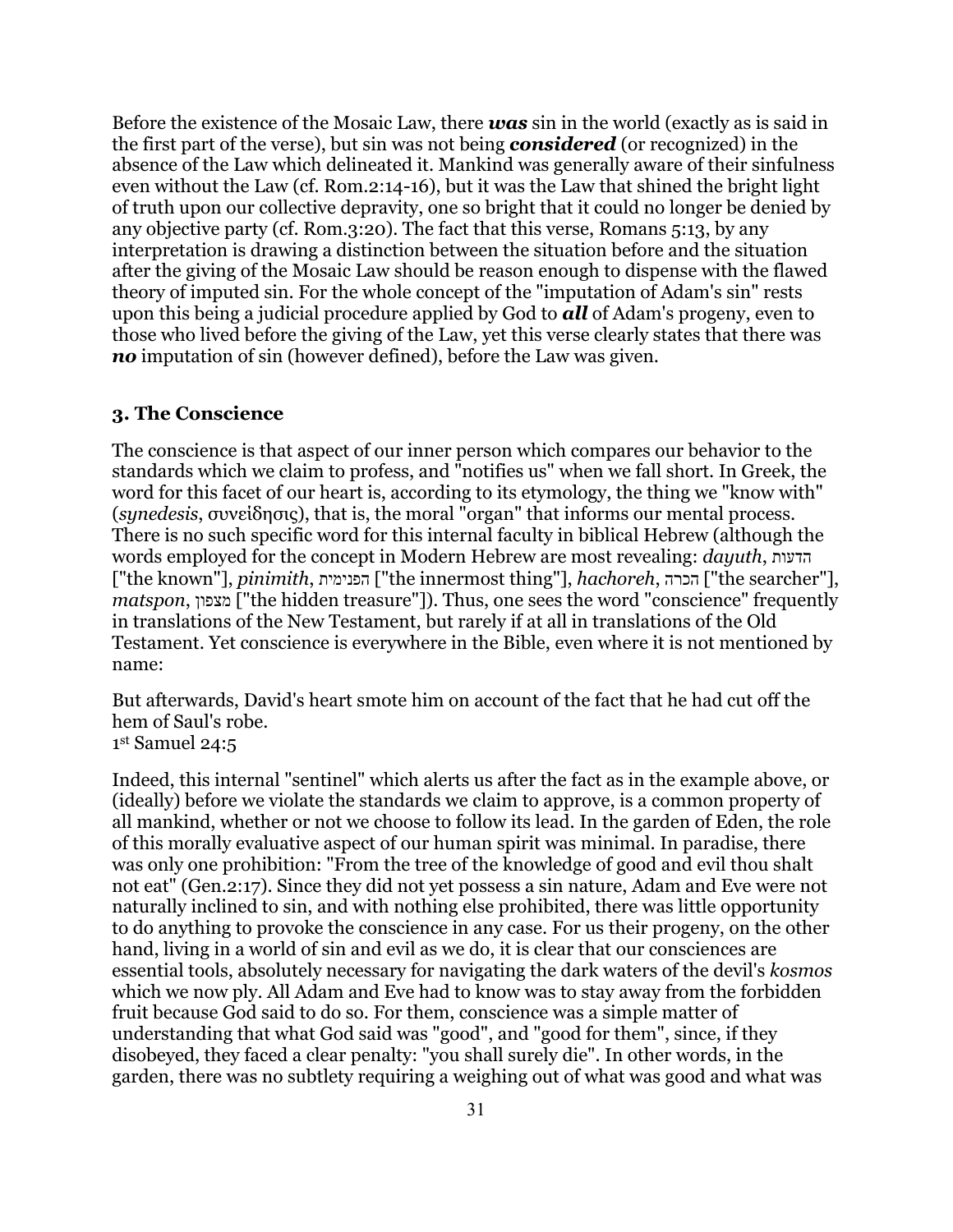evil – there was only one proper choice: follow God's crystal clear will to refrain from the fruit of the tree of the knowledge of good and evil, or suffer the dramatically negative consequences. In our world, evil is by definition subtle, and much that passes for good is truly evil under a shiny and deceptive veneer. To negotiate a world run not by God but by the devil (and this is the devil's world: see the series, The Satanic Rebellion), Adam and Eve and all of their later offspring would need something more; they would need exactly what ironically the forbidden fruit provided, namely, an expanded ability to distinguish between good and evil. In this connection, it is important to remember that the tree of the knowledge of good and evil was planted (and thus created) by God Himself:

Now the Lord God caused to spring up from the ground every sort of tree which was pleasant to behold and good for food, and the tree of life in the midst of the garden, and the tree of the knowledge of good and evil. Genesis 2:9

This is essential to understand, because this famous tree, stemming from God's creative hand, was *not* evil in any way. Rather, eating from it (in violation of God's specific and unequivocal commandment) gave the partaker an expanded ability to distinguish between good and evil; it gave the ability to be "knowing good and evil". The noun generally translated "knowledge" here is *dha'ath* (דעת). Properly, this is the Hebrew infinitive construct form of the verb "to know" so that the noun has a clear verbal aspect, best brought out in English by rendering *dha'ath* as a gerund: i.e., "the tree of the *knowing* of good and evil" (cf. BDB 395 c-d). While this creates an admittedly clumsy phrase in English, the alternative "knowledge of good and evil" is incredibly deceptive. For Adam and Eve most certainly did *not* receive "*knowledge* of good and evil" by eating the forbidden fruit, but an expanded *capacity* for *distinguishing* between the two instead.

Conscience has always been a part of the essential makeup of the human heart. Adam and Eve most certainly did understand the principle of authority in the garden and their obligation to follow the command of the Lord "not to eat from the tree of the knowing of good and evil" (Gen.2:17). They were morally responsible in every way, and understood that eating from that tree would be "wrong". But in their perfect state, they had no need (and no possibility) of understanding "good" in the context of "evil". Everything around them in this perfect place of God's blessing was good, and nothing was evil. In such a place, there was no need for an expanded capacity for learning to weigh all manner of complex situations and behaviors, for in Eden everything was lawful and good (with one exception). The Hebrew verb translated "knowing" above is much more tactile and earthy than its English counterpart and speaks of practical, experiential "knowledge" (rather than what is abstract and theoretical: cf. Gen.4:1; etc.). Adam and Eve "knew" only good in the garden (for that is all there was), and had no need whatsoever to be able to distinguish it from evil. Immediately after the fall, however, they and we their offspring would very much need to be able to tell the two apart.

And the two of them, the man and his wife, were naked, but they felt no shame. Genesis 2:25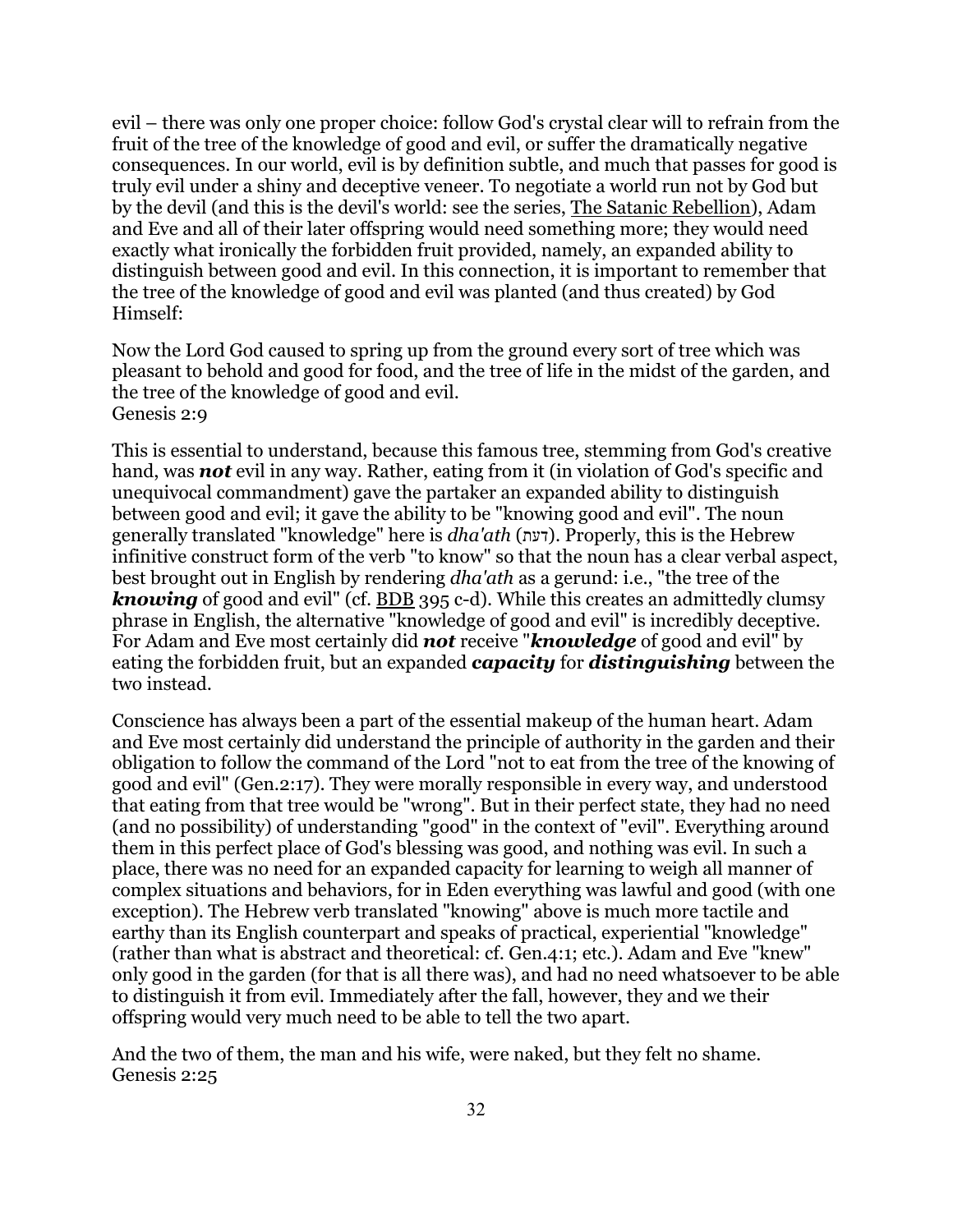This verse demonstrates definitively that Adam and Eve's consciences originally operated differently from ours in that they did not feel shame in a situation where all of their progeny would (or at least ought to), namely, public nudity. This is not to say that the conscience each of our first parents possessed was intrinsically different from ours (they knew not to eat of the forbidden fruit), but its capacity was limited and was without any concept of evil for no such conception was necessary: in the garden, public nudity among sinless people was no sin. God put in what they needed to know in terms of right and wrong, and that was all. There was no need for Adam and Eve to weigh feelings of guilt and shame in endless introspection – there was nothing to feel guilty about or ashamed of so long as they abstained from the tree of the knowing of good and evil. But this situation changed instantly as a result of their sin. After eating the forbidden fruit they immediately demonstrated feelings of shame and guilt – not about their rebellion from God, but about their nakedness.

Then the eyes of both of them were opened, and they knew that they were naked, so they sewed together fig leaves and made garments for themselves. Genesis 3:7

Like all other facets of the heart (that place where the spirit and the body intersect as we have seen in the previous installment of this series), in regard to the conscience too the sin nature has a profound influence, especially in the absence of God's truth. As a result of eating the forbidden fruit, Adam and Eve have an expanded capacity to distinguish between good and evil, but, like little children, they have not yet learned to do so in even the most basic ways. For they lack information from God, truth that was not necessary for them to consider in their uncorrupted state, but which in the world of corruption they were about to enter would be of the utmost necessity in order to distinguish good from evil. The construction of the garments made of fig leaves and all of their actions which follow reveal their newly acquired sin natures provoking their now "activated" consciences into misguided behavior in the absence of the truth of the Word of God. For while clothing is an appropriate remedy for the nakedness which caused their shame, they exhibit no shame regarding the sin for which they were truly guilty, disobeying God's command.

Then they heard the voice of the Lord God [as He was] walking about in the garden at the [time of] day when the evening breeze [came up]. So Adam and his wife hid themselves from the presence of the Lord God in the midst of the garden's trees. Then the Lord God called out for Adam and said to him, "Where are you?" And Adam responded, "I heard your voice in the garden and was afraid because I was naked, and so I hid myself". Then He said, " Who told you that you were naked? Did you eat from the tree from which I told you not to eat?" Genesis 3:8-11

Here we see another important aspect of the conscience bereft of truth and under control of the sin nature. Adam is "afraid" of God's punishment – for his nakedness. Not only does the conscience under the control of sin operate on the level of fear, fear of *getting caught*, but it also casts aside shame and guilt in those cases where it feels that it has avoided detection. In the absence of truth and controlled by sin, the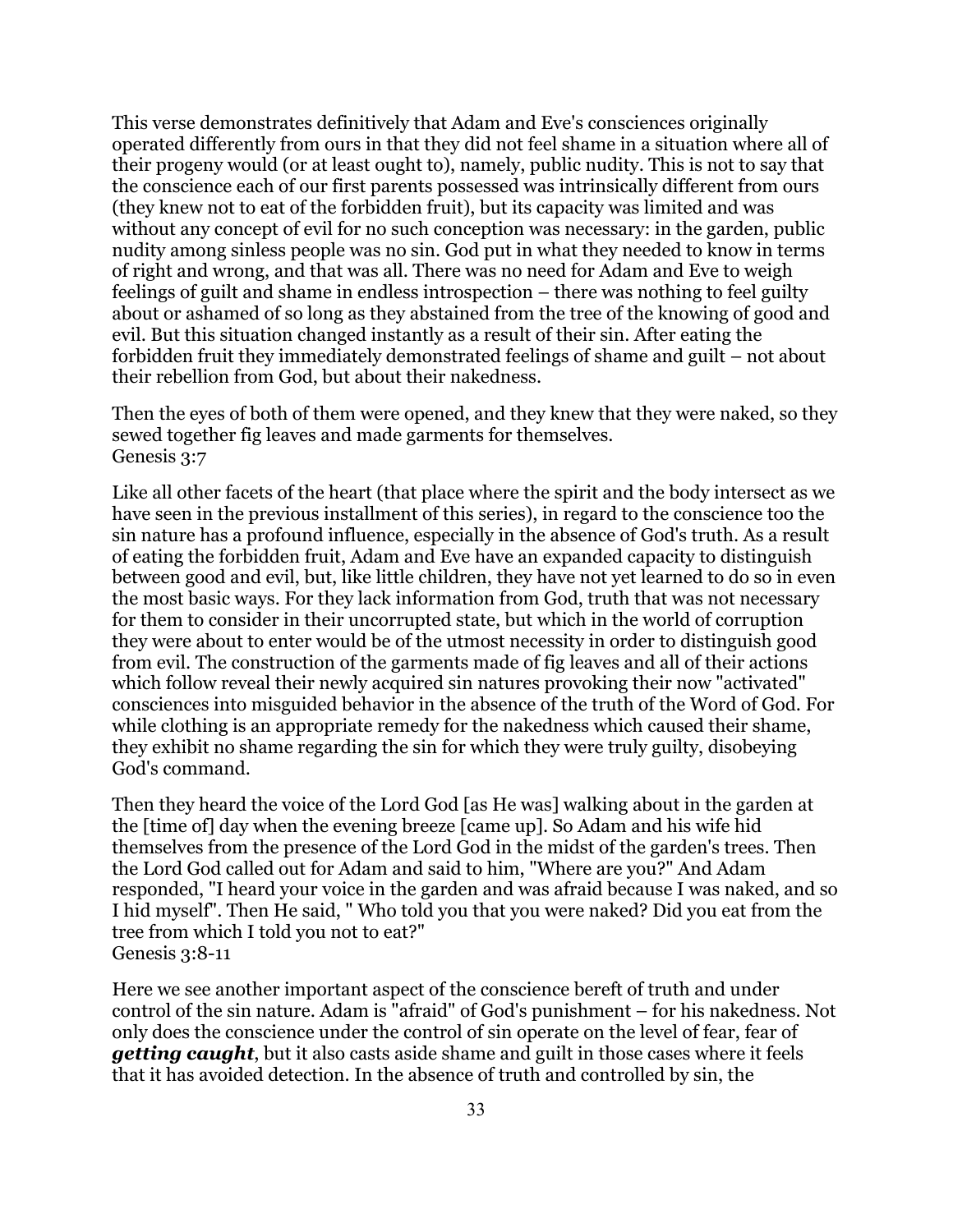conscience follows in the devil's footsteps, looking only to what it can "get away with" in the service of the sin nature's will rather than seeking out God's will. That is to say, whether through initial ignorance (in the case of Adam and Eve), or after the conscience has been defiled (in the case of all those who willfully turn away from the truth of God), the conscience in rebellion inverts spiritually reality, seeing evil as good (for evil selfishly benefits the sin nature's desires in the short run), and good as evil (for good hinders what the sin nature desires from a short-sighted anti-God point of view). Adam and Eve seem to have assumed that God would never find out about their eating the forbidden fruit, but were clearly concerned that He not find them walking about naked. They try to hide their guilt in regard to minor things of which they feel ashamed, but they feel no need to hide the things of which they are horribly guilty, since they feel they will not be caught out. This is, of course, what the world still does today, at least in the case of all who refuse to respond to God and seek His deliverance from sin through faith in the gracious offer of His Son our Lord Jesus Christ, failing to understand that nothing can be hidden from God and that all things will eventually come to light (Eccl.12:14; Rom.2:16; 1Cor.4:5; cf. Is.48:9; Acts 17:31; Heb.4:12-13; 2Pet.3:10; Rev.20:13).

Even as believers, our consciences only give us the potential of effectively knowing and distinguishing between good and evil (Rom.12:1-2; Eph.6:5-8; Phil.1:9-11). It is still our responsibility to train them up to maturity by feeding them on the milk of the Word of God that they may come to function at a truly mature level. As imperfect creatures with an understanding of God's truth which is not entirely perfect and complete, we find that our sin natures have, as in the case of Adam and Eve and the fig leaves, a tendency to emphasize small things which have been exposed over large things which have not, so that it is up to us to develop the godly ability to use our consciences properly:

Solid [spiritual] food is for the [spiritually] mature, those who by [diligent] practice have *trained* their [moral] perceptive faculties (i.e., consciences) to [properly] distinguish between good and evil.

Hebrews 5:14

The training up of the conscience through the taking in, accepting, believing, and applying of God's *biblical* truth inevitably builds upon the foundation laid down since birth from the observation of God's *natural* truth (i.e., nature itself teaches certain principles of truth and does so by divine design; cf. Job 12:7-12, and see Peter lesson #11, "Natural and Special Revelation"):

For whenever the gentiles who do not have the Law do *by nature* the things [written in] the Law, these who have no Law are a Law for themselves. For they demonstrate that the essence of the Law has been written in their hearts when *their conscience* testifies against them, and their [mental] deliberations [based on conscience] alternatively either condemn them or acquit them. Romans 2:14-15

Therefore it is necessary to be subject [to authority] not only because of this severity, but also *for conscience' sake* (i.e., everyone's conscience teaches them "by [observation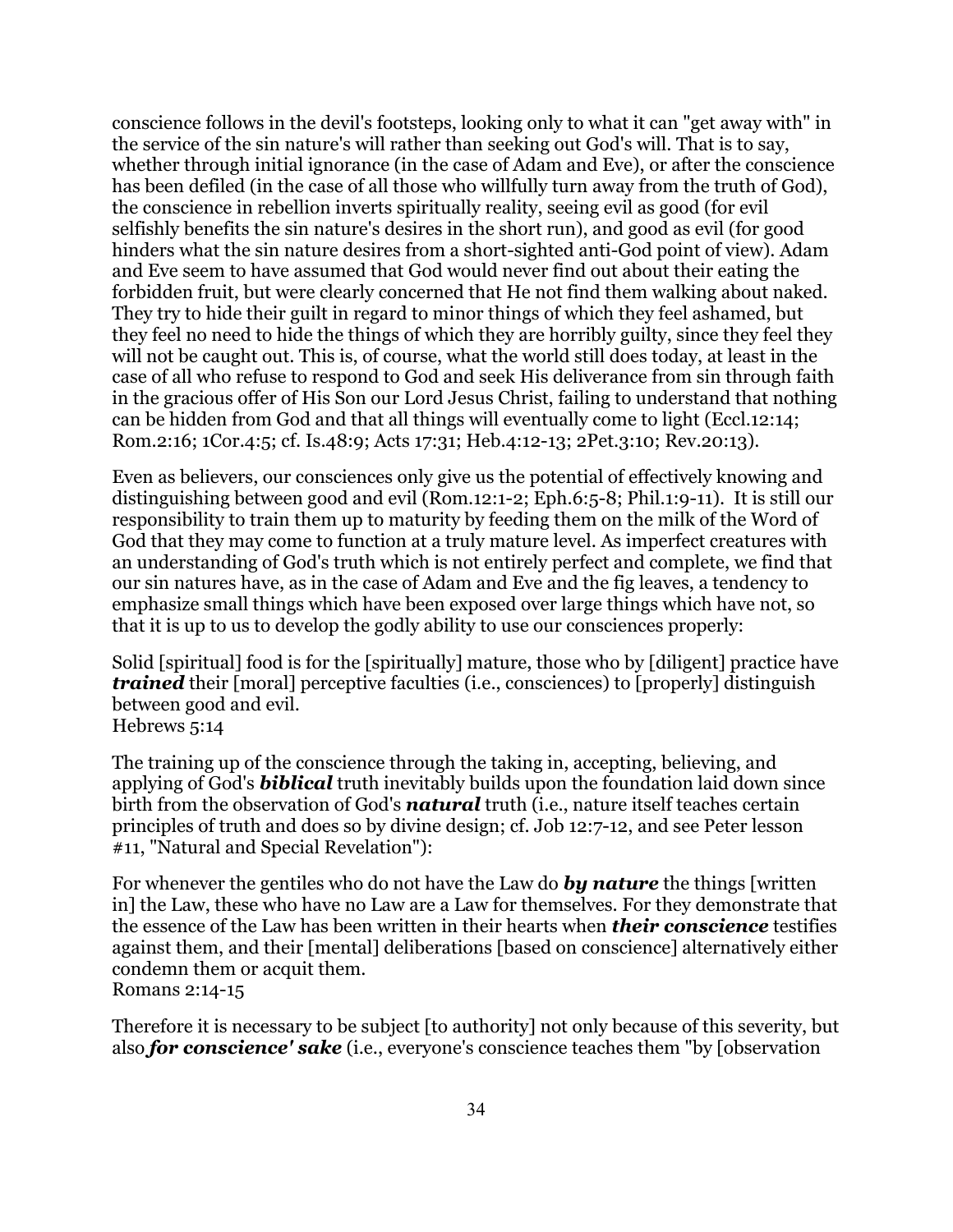of] nature" to obey legitimate authority). Romans 13:5

Judge for yourselves. Is it proper for a woman to pray to God with an uncovered head? Does not even *nature itself teach you* that a man suffers dishonor if he prays with long hair, but that long hair (i.e., God's "head covering") is her glory? For her long hair has been given to her in the place of a veil. 1st Corinthians 11:13-14

As one wag commenting upon business ethics recently remarked, "everyone knows that lying, stealing, and cheating are wrong". But, given that in spite of such universal "knowledge" of good and evil at the most basic level there is still no lack of such activities, we can safely say that obedience to the guidance conscience provides is far from universal. The conscience, even when filled to the brim with true standards, still takes second place to the will. Except in the case of the most completely blinded hearts, we are all aware that we are essentially sinful creatures. No matter how "good" we may earnestly try to be, we realize that we have not been 100% "good" in our lives. This realization of the conscience, coupled with the awareness of our mortality, predisposes everyone at some point in their lives at least to consider being open to God and His solution to sin and death in the gift of His Son our Lord Jesus Christ (cf. Rom.1:18-20):

I have seen all the work that God has given Man to occupy himself with. [God] has made everything beautiful in its [limited] time; but He has also placed *[the notion of] eternity in the hearts of mankind* – and [He has done this], moreover, without Man being able to discover the work which God has done from the beginning unto the end.

Ecclesiastes 3:10-11

And it is this true baptism [of the Spirit] which saves you (lit. as an "antitype" or analogy to the ark's bringing of "salvation through water"). Not any [literal] washing away of filth from your flesh, but an appeal to God for a *clean conscience* through [faith in] the resurrection of Jesus Christ [resulting in Spirit baptism]. 1st Peter 3:21

For the Law, being a [mere] shadow of the good things to come, not an exact representation of the [actual] events [of Christ's work represented therein], in company with the sacrifices themselves which they offer continually year by year cannot bring perfection to those who approach [God] thereby. For [if they could], would they not have stopped offering [them], since the worshipers would no longer have *a conscience* [plagued by] *sins*, having once been purified [by such shadow sacrifices]? Hebrews 10:1-2

But whether it is entering into Christ or following Him after salvation, responding to the dictates of conscience still requires will, conscious decisions on our part to restrain or adapt our behavior to the guidance of our conscience. Not all who are made aware of the path of salvation take it: many are called, but few are chosen because only the few put their faith in Christ (Matt.22:14). And what is true of the basic truth of salvation is equally true of all of God's truths. We are counseled by our conscience, so to speak, but it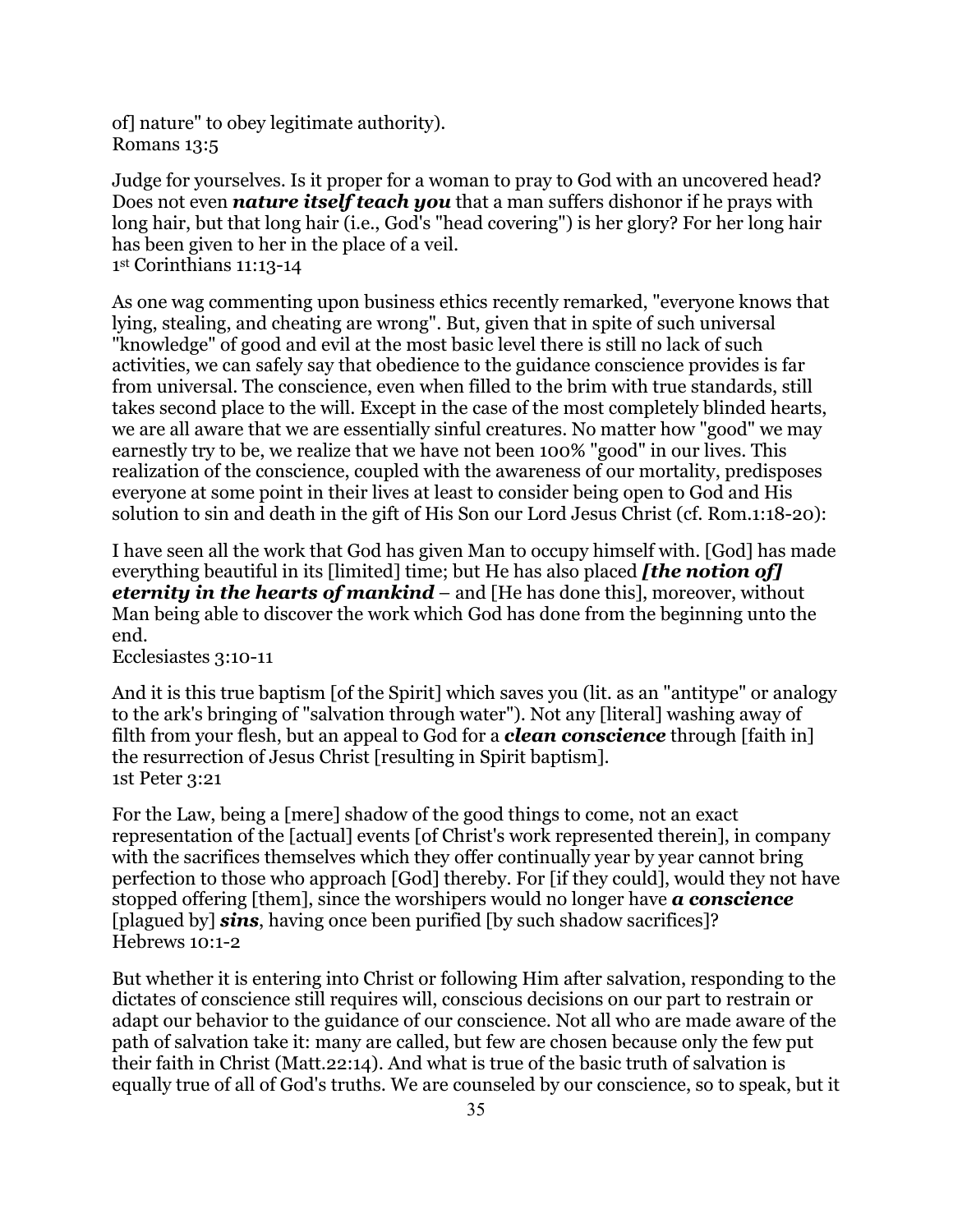is we our true selves who are responsible for making the decisions day by day of whether or not to behave in keeping with what we know and believe to be right and good. Clearly, by the time we are adults we have all learned much simply through listening to our parents, our teachers, our legal authorities, and by generally imbibing the principles of "right and wrong" as they are taught in any normal society and clearly discernible in nature itself through observation of the divine design. While it may well be that not everything we have come to incorporate into our consciences through such learning and observation is truly in accord (or completely in accord) with God's true standards, nevertheless, at the outset of our turning to God we have to begin with the conscience we have, and trust that through His Spirit He will give us the guidance we need in the interim (cf. 1Jn.5:20; see Peter lesson #26, section 2.c, "a fresh start for the heart"), until we all achieve through the process of spiritual growth the spiritual maturity that cannot be separated from a healthy, well-informed, and highly functional conscience.

Christ Himself appointed some of us apostles, some prophets, some evangelists, some pastors and teachers in order to prepare all of His holy people for their own ministry work, that the entire body of Christ might thus be built up, until we all reach that unifying goal of *believing what is right* and of giving our complete allegiance to the Son of God, that each of us might be a perfect person, that is, that we might attain to that *standard of maturity* whose "attainment" is defined by Christ; that we may no longer be immature, swept off-course and carried headlong by every breeze of so-called teaching that emanates from the trickery of men in their readiness to do anything to cunningly work their deceit, but rather that we may, *by embracing the truth* in love, grow up in all respects, with Christ who is the head of the Church as our model. In this way, the entire body of the Church, fitted and joined together by Him through the sinews He powerfully supplies to each and every part, works out its own growth for the building up of itself in love. Ephesians 4:11-16

The conscience, therefore, is inseparable from faith and from truth. Truth must be believed to be incorporated into the heart through the proper and normal process of spiritual growth (the subject of the <u>Peter</u> series and slated to be covered in part 6A of this present series). Once we reach spiritual maturity through this process, it is the conscience which keeps us apprized of how our behavior is measuring up to the standards of truth we have accepted and believed. Training the conscience thus involves understanding God's truth first and foremost, for the Bible and what it truly teaches must be our ultimate standard, since it is the very Word of God.

The objective of this command [to refrain from false teaching and cleave to the truth] is love from a pure heart, *a good conscience*, and an un-hypocritical faith – it is by rejecting these things that some have missed the mark and turned aside to pointless false teaching. 1st Timothy 1:5-6

In the verses above, a "good conscience" is not only one which does not condemn its possessor's behavior, but one which has the correct standards, standards which conform to the truth of the Word of God believed in faith and put into place through a diligent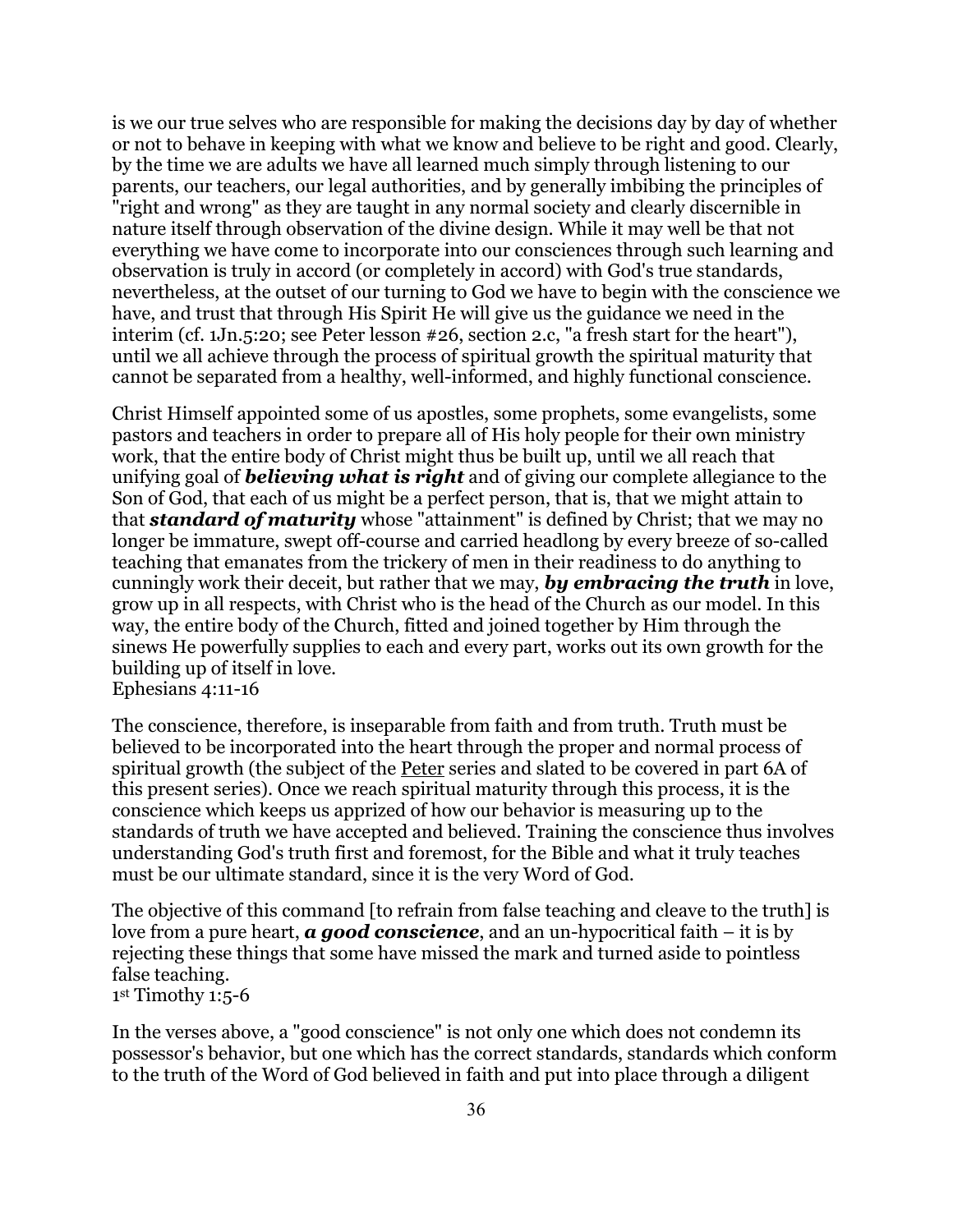process of spiritual growth. None of us, of course, will ever achieve perfection in this life, nor ever possess a flawless understanding of the entire Word of God. Experience in the application of God's truth to life situations which are far from "black and white" where our knowledge will necessarily always be incomplete is also a factor in the practical use of conscience (Heb.5:14; cf. Job 11:6 and Peter lesson #17, section 4, "Poles of Application"). In such instances, reliance upon the guidance of the Spirit and prayer should never be underestimated (Rom.14:22-23; 1Cor.4:4-5; 11:29-31; Heb.5:14):

And if any of you lacks wisdom, let him ask from God who gives freely and without reproach to all and it shall be granted to him. James 1:5

When it comes to complex situations, unbelievers too must occasionally engage in a process of internal deliberation of weighing facts and standards to determine the right path in consultation with their conscience:

For whenever the gentiles who do not have the Law do by nature the things [written in] the Law, these who have no Law are a Law for themselves. For they demonstrate that the essence of the Law has been written in their hearts when *their conscience testifies against them*, and their [mental] *deliberations* [based on conscience] alternatively either *condemn or acquit* them. Romans 2:14-15

The principle of distinguishing between correct biblical standards in the heart and the complications that sometimes arise when applying them to real life is illuminated by Solomon in Ecclesiastes 7:16-17. In addition to telling us not to be overly wicked and foolish, this passage also tells us not to be either over-righteous or over-wise. For while the former behavior causes an early death (as we would well expect wickedness and foolishness to do), the latter causes a person to "ruin himself".

Do not be overly righteous, and do not be overly wise – why should you ruin yourself? Do not be overly wicked and do not be a fool – why should you die before your time? The best thing for you [to do] is to lay firm hold on the former (i.e., wisdom and righteousness), while not completely releasing your hand from the latter, for the man who fears God will escape both [extremes]. Ecclesiastes 7:16-18

Far from encouraging, allowing, or rationalizing sin, these verses underscore the fact that the conscience is the repository of *absolute* standards of right and wrong. In life, however, there are many subtleties which make absolute behavior problematic, since many of life's choices may be less than 100% right or 100% wrong. Indeed, even if we do possess a "good conscience", it is sometimes difficult to know for certain that we are being absolutely honest in the evaluation of our own motivations, the one area where things should be clearer to us than anywhere else (cf. 1Cor.4:4-5). The same is equally true when it comes to our interpretation of events outside of ourselves, as in the case of the "weak" and "strong" believers cited by Paul (Rom.14:1-23; 1Cor.8:1-13; 10:23-33). Both the weak who judge and the strong who indulge are "right" in an abstract, absolute sense, yet "wrong" in the way they are applying their standards to life. This is also the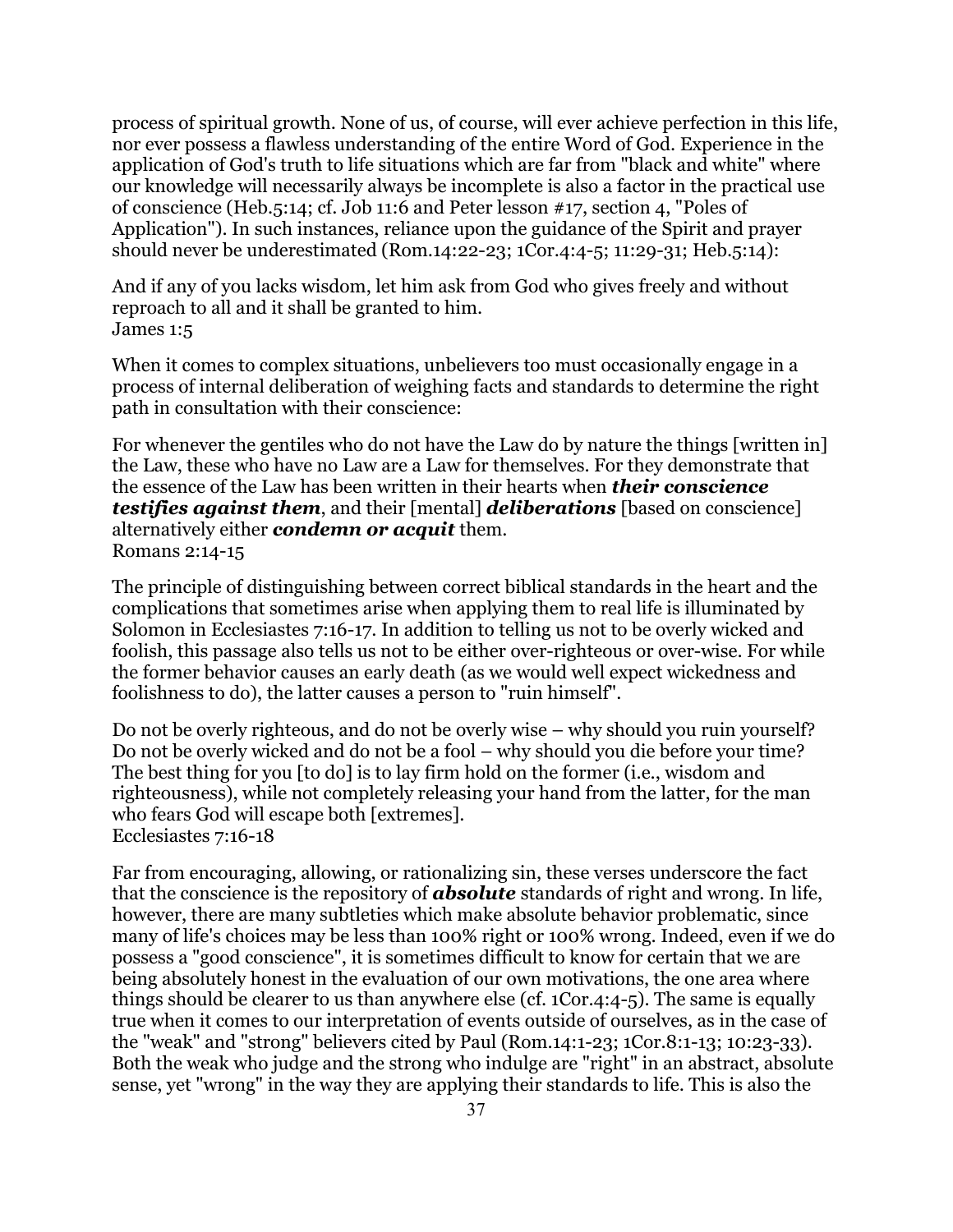main point of the verses from Ecclesiastes quoted above. Extremism either in the implementation of an overly legalistic interpretation of what constitutes right and wrong on the one hand, or an overly permissive attitude when it comes to heeding the conscience on the other are equally destructive courses of action (so that one should be careful not to "grab hold" of one or the other to such an extreme degree).

Since the present study concerns the biblical subject of Hamartiology, we are naturally focused here on the issue of defining, recognizing, avoiding and dealing with sin. But it is good at the outset to keep all of Solomon's words in mind. For as believers in Jesus Christ, we are called to walk in love, following the guidance of the Holy Spirit. Against such behavior "there is no law" (Gal.5:23), and it is only by walking in a loving, Spiritfilled way that we can hope to approach the true standard of behavior that God would have us emulate (Gal.5:16-18). We cannot hope to avoid sin by following the detailed prohibitions of the Law (Rom.8:3-4). We can only hope to grow in sanctification by following in the footsteps of our Savior through the Spirit's help (Rom.7:4-6). It is possible to have either an overactive or an underactive response to the conscience and each is equally problematic. For the former leads to hyper-introspection, but God has called us to peace (1Cor.7:15; cf. Rom.14:17-19), while the latter leads to a careless attitude about our behavior, and God has called us to sanctification (1Thes.4:3; Heb.12:14). Since, as Ecclesiastes states, "the man who fears God" avoids both such extremes, it is important to point out that both extremes involve arrogance. The arrogance of setting up one's own standards and ignoring the conscience entirely is wellknown, for that is clearly "folly" and "evil". But the arrogance of assuming that one's *application* of God's standards is perfect in every respect, that one is capable of interpreting every one of life's situations with complete accuracy, and that a life of what amounts to "sinless perfection" is thus possible, can be even more dangerous. For the fool and villain know, at least on some level, that they have rejected what is right, but those who are blinded by self-righteousness erroneously assume that they are on God's side even when they have taken up arms against Him (cf. the apostle Paul's pre-salvation experience: Acts 9:4-6). Ultimately, conscience is responsible to respond to God and His truth (Acts 23:1; 24:16). And conscience is, in fact, a reminder of His truth about what is right and what is wrong, functioning to its true capacity only when empowered by the Holy Spirit (Rom.9:1) in the case of those who have attained that measure of good judgment that comes with spiritual maturity (Eph.4:11-16; Heb.5:14).

As far as sin, the subject of this treatise, is concerned, before we can let our "conscience be our guide" we need to understand its and our own limitations, so as never to allow hyper-rationalization to excuse behavior we ought to realize is wrong (resulting in a dangerously false sense of peace), nor to allow inordinate and misplaced feelings or guilt, shame or fear fill us with doubt about things we should know from scripture are good and right (and thus steal away the legitimate peace we ought to be enjoying). Further, we must recognize that with knowledge comes responsibility vis-a-vis our brothers and sisters in Christ whose consciences may be pure in terms of obedience yet weak in terms of knowledge, and understand that walking in Christian love sometimes entails refraining even from behavior that is not in fact sinful or wrong in the abstract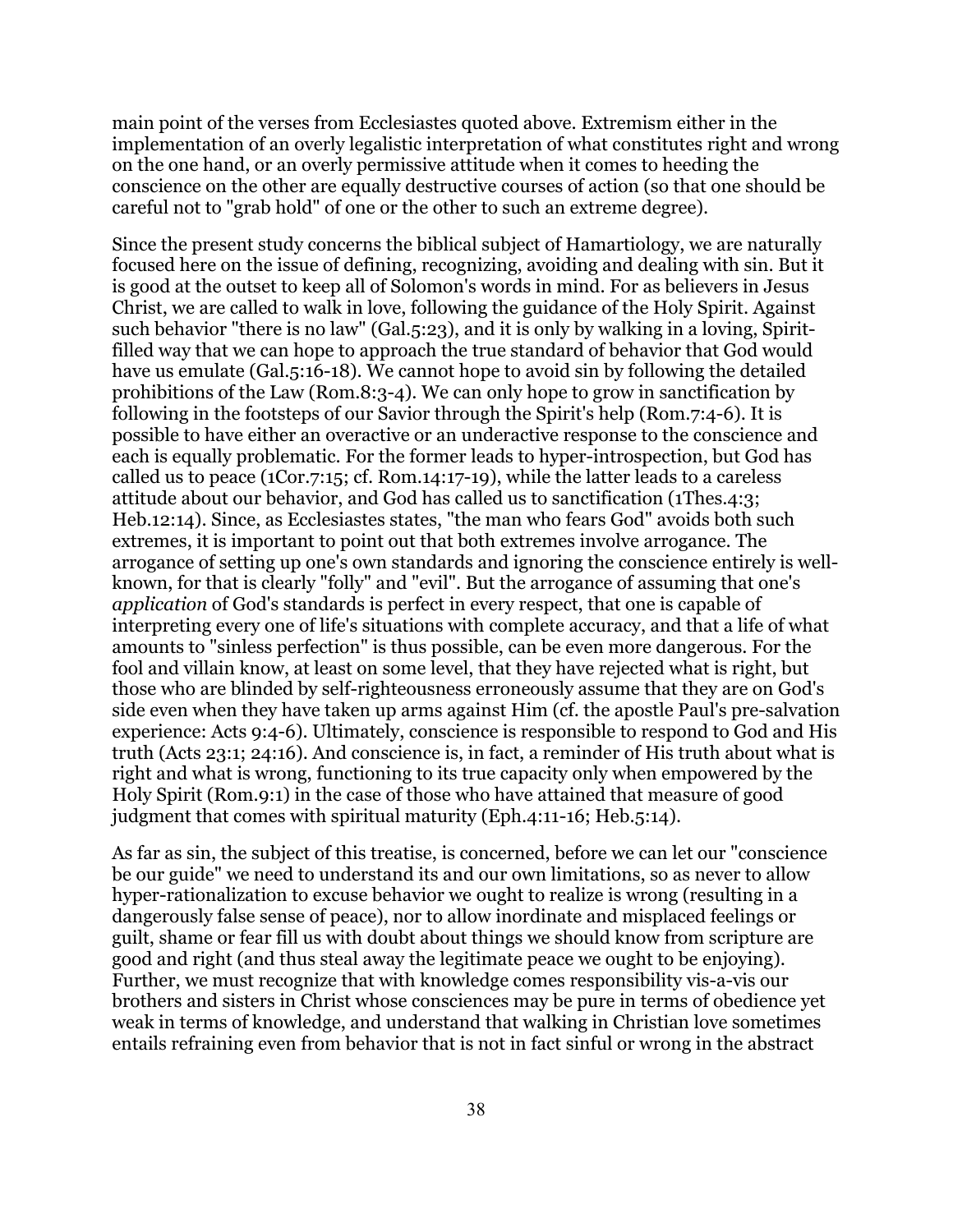for the sake of those who in ignorance believe that it is (Rom.14:1-23; 1Cor.8:1-13; 10:23-33).

Ultimately, then, we want to know what is right, believe what is right, do what is right, and have our hearts and consciences at peace in the comfort of this right knowledge, belief, and action. If we are diligent in our quest for spiritual growth, in our responsiveness to the guidance of the Spirit, and in our step by step walk with Christ and work for Christ, then sanctification will follow as a matter of course, and our consciences will be well able to provide excellent guidance as we cope with the temptations that are inevitable in this world and with this sin nature. And since we are imperfect, while we are growing spiritually and putting our faith in all of the principles of God's truth, we will also need to remember and embrace those which relate to God's mercy and to His forgiveness of our sins through the sacrifice of Jesus Christ, understanding that inordinate guilt over sin long since past and confessed is both inappropriate and counterproductive:

By this we know that we are of the truth, and before Him we persuade our heart, that [even] if our heart condemns us, God is greater than our heart and knows everything. 1st John 3:19-20

To sum up, like Adam and Eve after the fall, everyone is born with a conscience, a capacity for understanding the difference between what is genuinely good and what is truly evil. But this capacity must be developed (Deut.1:39; Is.7:16), these consciences of ours must be "calibrated", so to speak, to the true standards of what is right and wrong from the only correct point of view, namely, from God's point of view. Nature itself teaches us certain things (1Cor.11:13-14), so that even unbelieving gentiles who have never heard the standards contained in the Law of God can develop passably good consciences from their observation of the world as God has constructed it, and from learning the lessons of life as He has ordered it (Rom.2:14-16).

For believers in Jesus Christ, developing a "good conscience" and keeping it "pure" is critical (Acts 23:1; 24:16; 1Tim.1:5; 1:19; 3:9; 2Tim.1:3; Heb.13:18; 1Pet.3:16; 3:21), and it takes understanding of the truth of the Word to develop a mature conscience which does indeed correspond to God's true standards (Heb.5:14). For while those with "weak consciences", that is, believers who have not yet learned the truth of the Word as they should and, ideally, soon will, are to be accorded special consideration by those who are spiritually mature (Rom.14:1-23; 1Cor.8:1-13; 10:23-33), weakness in the understanding of the truth of the Bible is an incredibly dangerous liability which is commanded to be offset by spiritual growth with all due speed and diligence (Eph.4:11-16).

Finally, it is not, of course, only the calibration of the conscience through a deep understanding of the Word that is important and at issue. Believers must also learn to correctly interpret and *obey* the prompting of their conscience. For to the extent that the conscience is indeed, through the intake of the truth of the Word of God, calibrated to the standards which God has ordained, and to the extent that the conscience in company with the Spirit is indeed directing a certain course of action (or dissuading from one) with this direction being correctly understood and interpreted by the believer, to that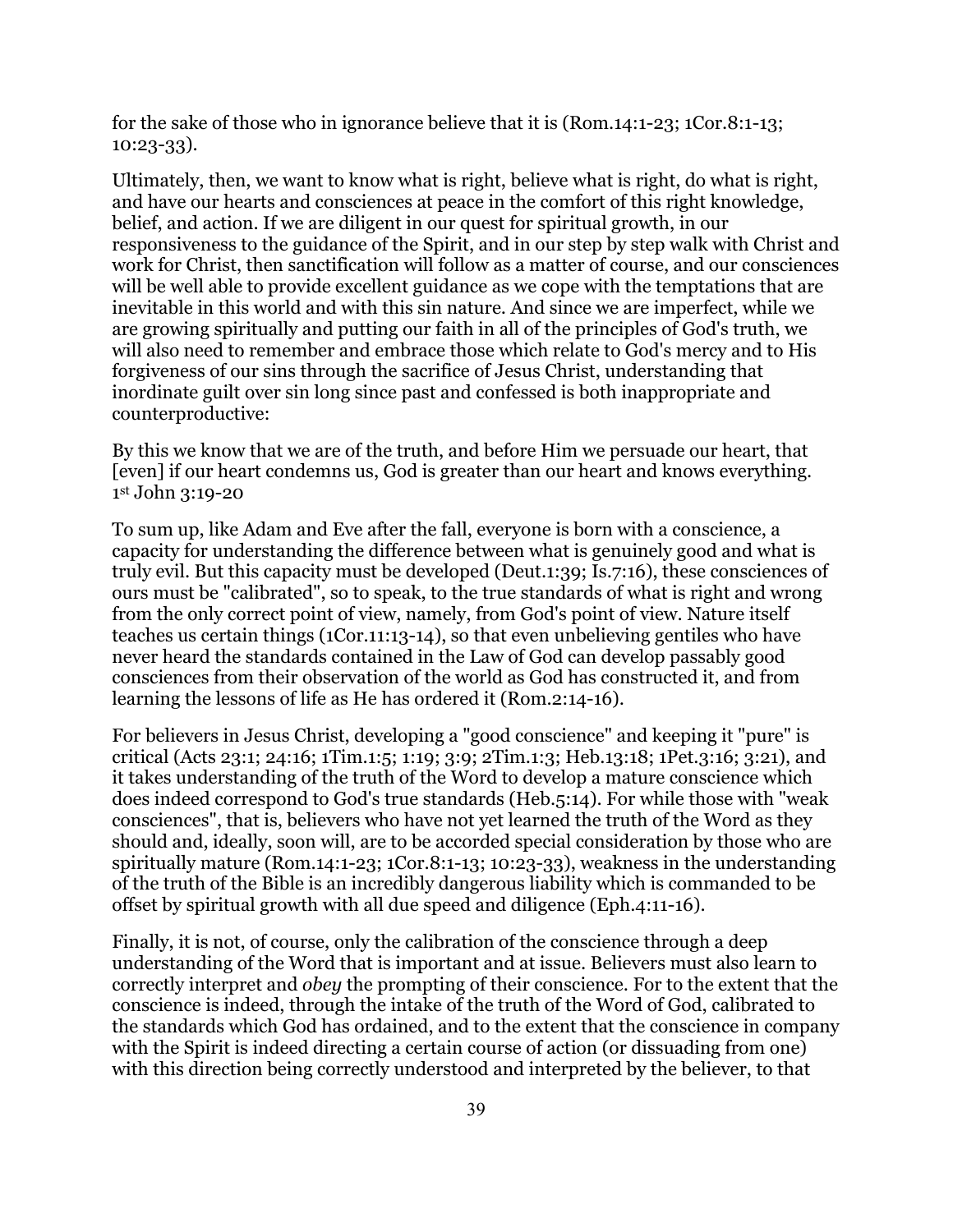extent the conscience is essentially acting in the place of God as the voice of God (cf. Rom.9:1), so that disobedience under such circumstances is tantamount to the arrogant substitution of one's own false standard for God's true standard in order to carry out some selfish purpose. Such activity, especially when engaged in knowingly, repeatedly, and willfully, can cause the most profound spiritual difficulties (1Tim.1:19-20). Repeated flouting of the conscience has the potential of "searing it" (1Tim.4:2), "befouling it" (Tit.1:15), and, in general, "darkening it" (Rom.1:21; Eph.4:17-19; cf. Matt.6:22-23) to the point where it no longer functions as it ought to. The conscience by its very nature is open to what is true, right, and good, and resists by nature what is false, wrong, and evil. But while everyone is born with an equally functional capacity for feeding the conscience's desire for truth, when one gives oneself over to the service of sin and evil the conscience becomes progressively ever more damaged until it finally arrives at the point of calling evil good and good evil (cf. Is.5:20; Mic.3:2), despite the natural inclination to the contrary instilled in it by its Maker.

Our consciences have been "cleansed" through faith in the work of the Son of God on the cross in our behalf (1Pet.3:16; Heb.9:14; 10:22). We must not, therefore, go backward in this regard, but only ever forward. The process of building up the conscience and listening to it carefully in the Spirit and in careful consultation with the Word of God and through prayer must be a daily one which is diligently and carefully pursued. We must learn to distinguish between its true voice on the one hand and inordinate guilt and misplaced shame on the other (and there are times when, like our Lord, we have to "despise the shame" in order to truly do His will: Heb.12:2; cf. 1Pet.2:19; Heb.11:26). All believers in Jesus Christ need to make it a top priority to have and to maintain a "good conscience" which rightly appreciates and evaluates our actions yet does not condemn us in what we do (Rom. 9:1; 2Cor.1:12; 4:2; 5:11; 1Tim.1:5; 1:19; 3:9; 2Tim.1:3; Heb.13:18). If such is the case, we shall ever have a valuable ally in our struggle against sin, but, to that end, a sound and detailed biblical knowledge of what sin is and what it entails is also crucial. For, ultimately, it is with the scriptures that we must fill the conscience, until we arrive at that blessed place where there is little distinction between the Word and our conscience:

For the Word of God is living and powerful; it is sharper than any two-edged sword, penetrating even to the point of being able to divide the spirit from its earthly life and the marrow from its bones; [for] *it* (i.e., the Word when resident in our conscience) acts as a judge of our heart's intentions and emotions. Hebrews 4:12

### **II. The Nature of Sin**

#### **1. The Essence of Sin**

The Bible defines sin in a number of ways. Sin is lawlessness (1Jn.3:4). Sin is failing to do right when one knows what is good (Jas.4:17). Sin is falling short of God's righteousness (Rm.3:23). Sin is everything which is not of faith (Rom.14:23). In all of these general definitions, sin is action which is deficient when compared to some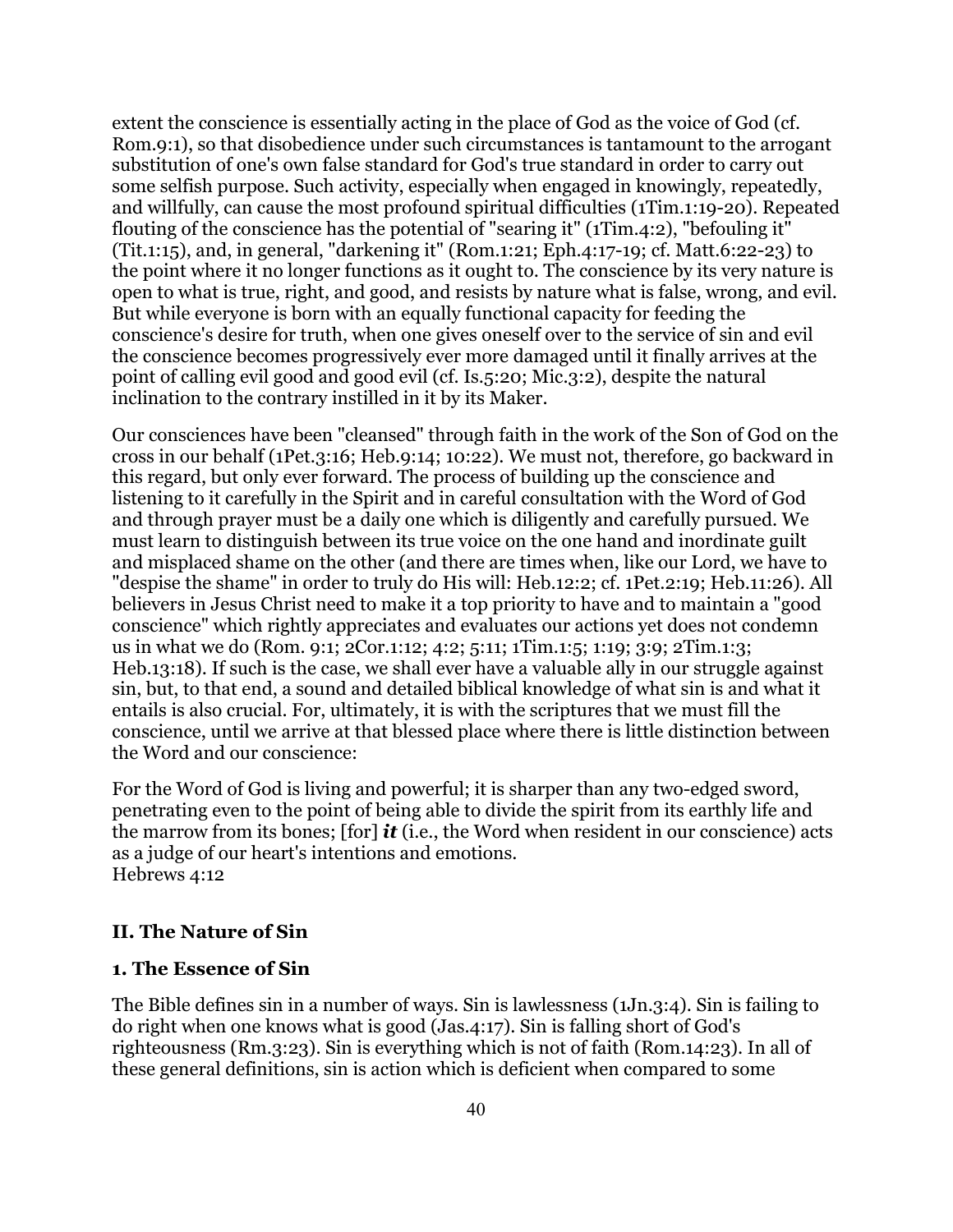standard, namely, law, good, righteousness, and faith respectively. And in each of these cases the standard comes from God: i.e., sin is falling short of God's Law, what God has established as the good, God's righteousness, and the principles of God's truth in which a person believes. Sin, therefore, is an action a person takes which is contrary to the will of God, so that all sin is necessarily directed *against God* (cf. 1Sam.15:24):

Against You and You alone have I sinned, and done what is evil in Your eyes. Psalm 51:4a

Sin is thus at its base the substitution of our own false standards for God's true standards, and our own will for God's will. This is true whether we sin in full knowledge of the wrongness of our actions or do so out of complete ignorance that what we are doing is wrong (see section II.8 below). This is an extremely important concept for all believers to grasp, because what it means is that our feelings about the matter count for nothing. If an act is sinful, it is so whether or not we think so (cf. Prov.14:12; 16:2; 16:25). We may be unaware that a certain action is a sin, or we may feel that some behaviors are so innocuous as to be inconsequential. Make no mistake: any action which violates God's will and God's perfect standards is sin, regardless of our ignorance or lack of concern. Failure to understand this critical point has caused many heresies, much apostasy, and countless spiritual crises, wherever and whenever believers begin to operate on the basis of their own standards instead of subordinating themselves to the will of God. For whether one assumes one's perfection (or near perfection) by failing to account for sins of ignorance, or adopts a false sense of security by developing one's own set of standards about what ought to constitute sin, or plunges into inordinate guilt by giving undue weight to one category of sin as opposed to all the others, spiritual health and growth depends upon acceptance of the fact that *all* violations of God's perfect standards constitute sin. As we saw in the previous section, conscience may alert us to the fact that an action contemplated or committed is sinful. But we are no less guilty if it does not (Lev.4:2; 4:13; 4:27; 5:15-18; 22:14; Num.15:22-29):

For [even] before the Law [was handed down], there was [indeed] sin in the world, but, when there was no Law, sin was not being taken into account [by us as it was after the Law].

Romans 5:13

The Mosaic Law, while by no means delineating all sinful activity in a comprehensive way (as the tenth commandment shows), exposed many aspects of human behavior as truly sinful which were not generally understood as such before its arrival on the scene. But, as the verse above makes clear, "sin was in the world" to the exact same degree before these divine revelations, even before it was being recognized as such. The same principle applies today. Ignorance of sin does not render a sinful action any less sinful.

The essential nature of sin being the violation of God's will and standards, whether or not we are aware of the fact, is evident in the etymology of the biblical words used for sin and sinning. While there are a number of synonyms in both Greek and Hebrew for this anti-God activity, two verbs and their corresponding nouns stand out in each language as the primary terminology used to designate sin: in Hebrew, *chata`* and *chete`* (חטא,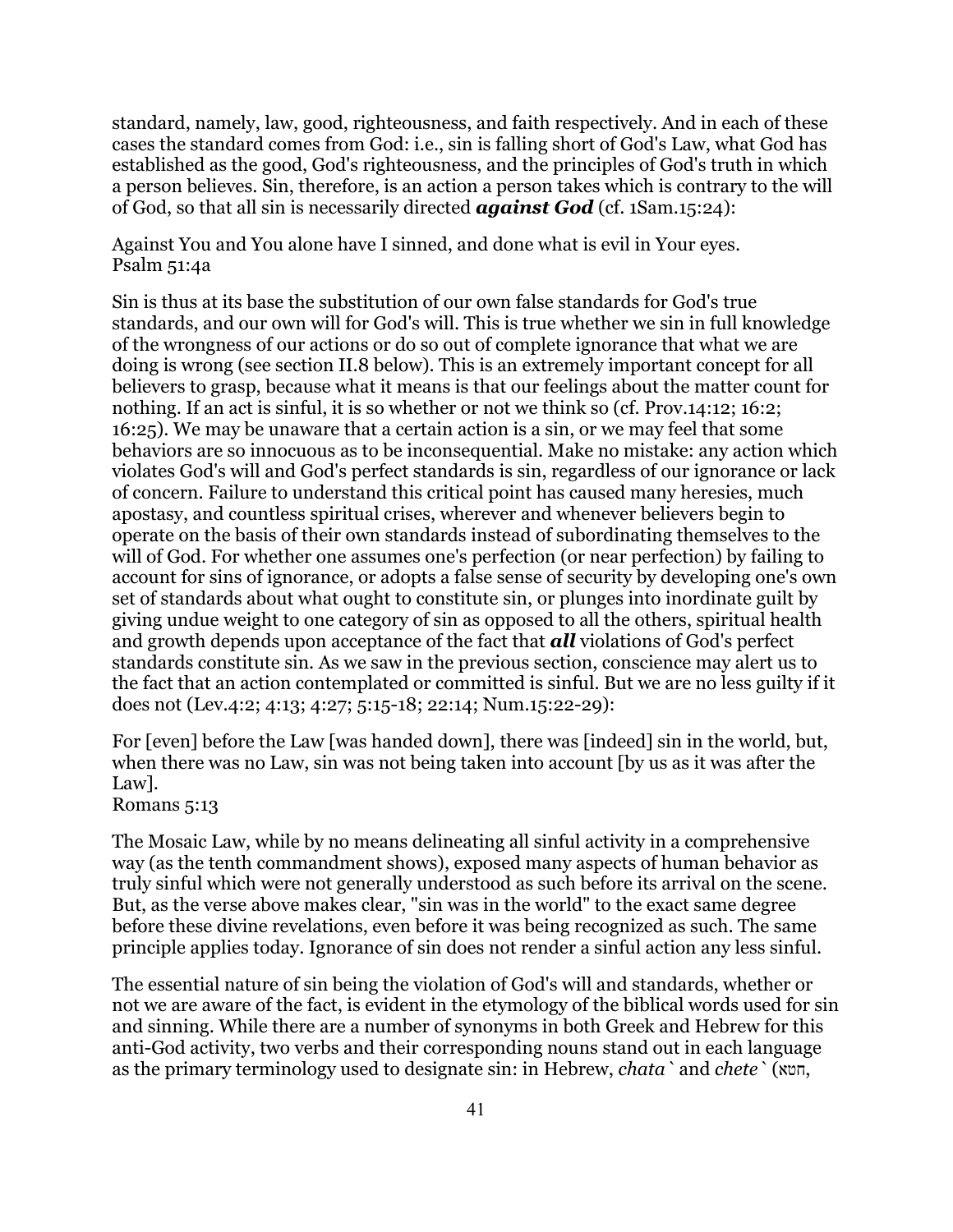חטא(, and in Greek, *hamartano* and *hamartia* (ἁμαρτάνω, ἁμαρτία). It is striking that the underlying etymology of the roots in both languages is the same, namely, "to miss". The Greek words originally refer to the missing of a target at which one is shooting, while the Hebrew words refer to taking a wrong road. In each case, however, the essential idea is that one has fallen short of the right goal and, by definition, pursued a wrong one in its place. Even in the essential meanings of the biblical words for sin, therefore, we see the principle that sin at its most basic is a failure to conform to the divine standard of behavior, to "miss the mark" and to "go astray", regardless of what circumstances or motivation may have caused the "error".

### **2. The Universality of Sin**

The biblical definitions and etymologies given above point inescapably to the fact that it is only by perfectly following divine standards that a person can be without sin. This fact alone should be sufficient to convince us, even if we have but a dimly objective picture of ourselves and our behavior, that we have, are, and will continue to commit sin as long as we inhabit this body that is by nature sinful. For in many respects, sin is a "symptom" of the sin nature:

If we say that we do not possess sin (i.e., a sin nature which is producing personal sins), we are deceiving ourselves, and the truth is not in us. If we confess our sins, He is faithful and just so as to forgive us our sins and cleanse us from all unrighteousness. If we say, that we have not sinned, we make Him out to be a liar and His Word is not in us. 1st John 1:8-10

When one takes into consideration the universal sin nature on the one hand and the fact that sin is any violation of God's perfect standards on the other, the principle taught in the verses above that all of us are sinners should come easy enough, and is in fact a common theme in scripture (cf. Jer.17:9; Rom.5:12; Eph.2:3):

When they sin against You – for there is no man who does not  $sin \ldots$ 1st Kings 8:46a (2Chron.6:36a)

What is Man that he could be pure (i.e., innocent), or that one born of woman could be righteous? Job 15:14

If You, O Lord, kept a close watch on [our] iniquities, then who, O Lord, could stand? Psalm 130:3

Do not bring your servant into judgment, for no one living can be righteous before You. Psalm 143:2

For there is no man on earth who is [so] righteous that he [always] does what is good and [never] sins. Ecclesiastes 7:20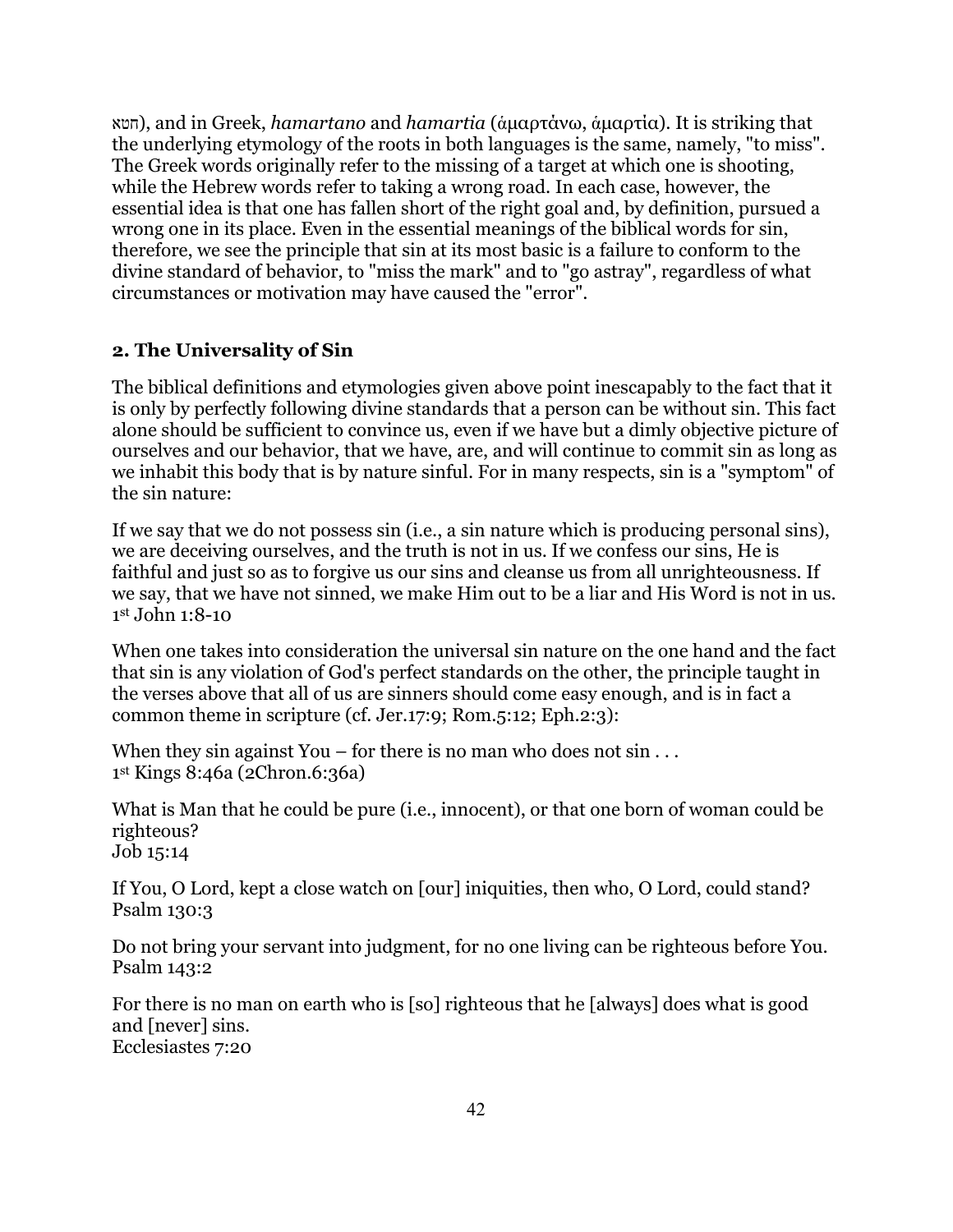What then? Do we [Israelites] have an advantage? Not at all. For we have already brought forth the charge that both Jews and gentiles, all [of us], are under sin's control. Romans 3:9

For all sin and fall short of God's glory. Romans 3:23

For we know that the Law is spiritual. But I am fleshly, sold [into bondage] under [the power of] sin. Romans 7:14

But I perceive a different law [at work] in my bodily members, waging war against the Law in my mind and taking me prisoner – [a prisoner to] this law of sin that dwells in my body. Romans 7:23

But scripture has locked everything up under [the power of] sin, so that the promise which is fulfilled through faith in Christ might be given to those who believe. Galatians 3:22

For we all stumble (i.e., sin) in many ways. James 3:2a

Although most objective human beings understand their sinfulness at least on some level, what is less commonly understood is that sin is much more comprehensive in nature than many people realize. In addition to the fact that the Bible denounces one sin or another on virtually every page, one need only to peruse the many lists of sins in the Old and New Testament to garner some idea of the all-pervading nature of sin and its multifarious manifestations in every conceivable realm of human behavior (e.g., Ex.20- 23; Lev.18-20; Prov.6:16-19; Rom.1:18-32; Gal.5:19-21; Eph.5:3-5; 1Tim.1:8-10; 2Tim.3:1-5; cf. 2Thess.2:8-12). Sin is in fact so all pervasive that it is folly to think that we could even ever come up with a complete catalog that would list every possible sin (or that, even if we could, we would ever be able to avoid everything in the catalog even with the most energetic and sincere approach). At the conclusion of the list given in Galatians chapter 3, the apostle Paul is quick to add the following rider to the list of sins he has just related as being obviously works of the flesh as opposed to works of the Spirit: "and whatever is similar to all these things" (Gal.5:21). This plastic "other sin clause" is reminiscent of the 10th commandment which describes all lust as sin (thus obviating any possible human claim to sinlessness: Rom.7:7-8).

This is an evil thing in everything which is being done under the sun, namely that there is one outcome for everyone, and moreover that the hearts of the sons of Man are full of evil, and there is madness in their hearts during their lives, and afterwards they [go to join] the dead.

Ecclesiastes 9:3

We live for the Lord and through the Lord and it is only what we do for the Lord and through the Lord that really has any true point or value here in this world of "evil and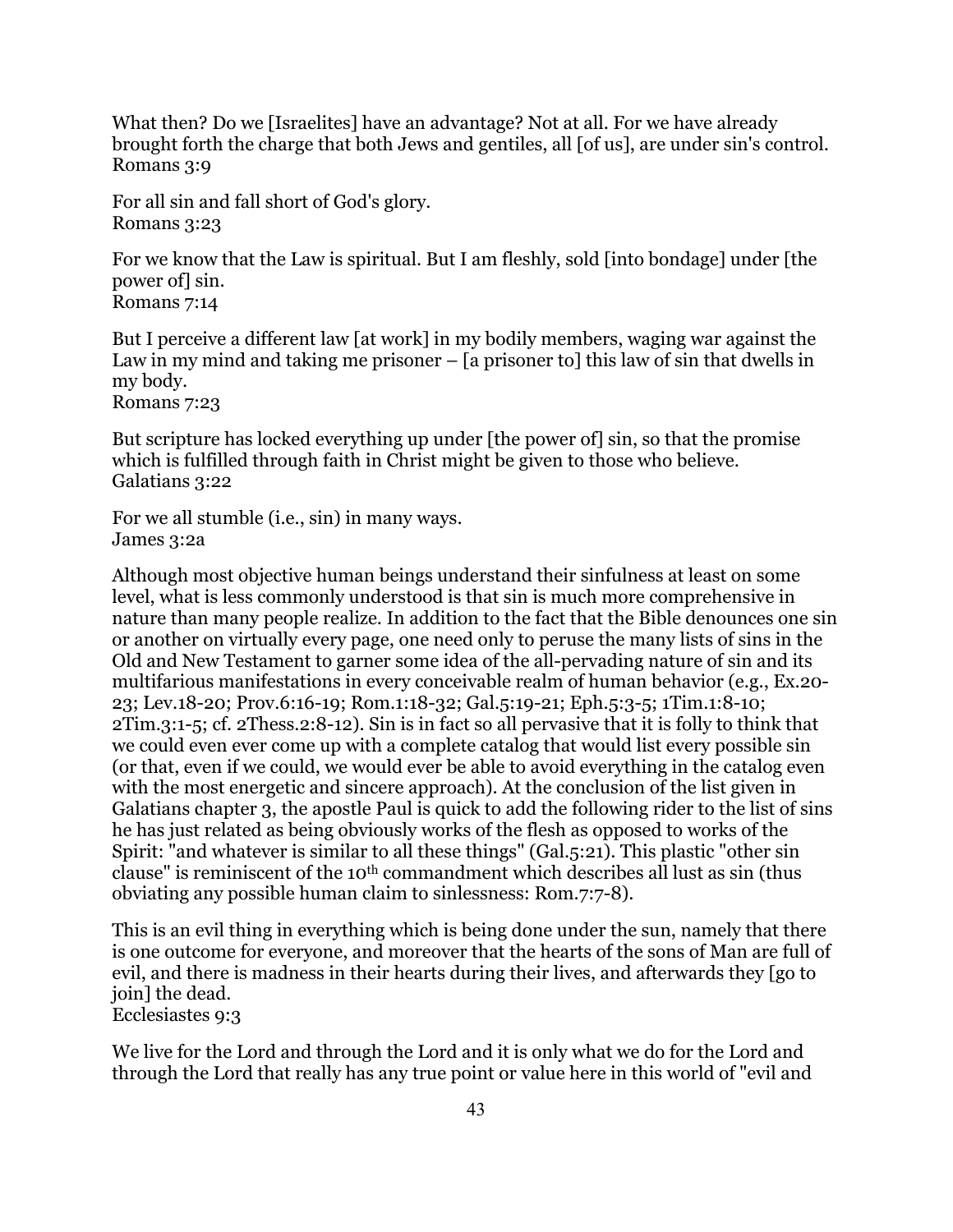madness". But because of indwelling sin we believers also have this same "evil and madness" in our hearts (cf. Jer.17:9). It is easy, all too easy, even for believers who have attained a measure of spiritual growth to give in to the madness and the evil, being swept up by the emotion of indwelling sin and the pressures of an essentially evil world which fails to see the hand of God at work and refuses to revere and acknowledge Him and His truth (and that is the very definition of madness). Under such circumstances, it is hardly necessary to prove the universality of sin as if it were a surprising premise (see Peter lesson #15: "The Myth of Sinless Perfection"). What truly *is* surprising is that universal "evil and madness" have not by now led to the complete annihilation of the human race (and that has only been the case because of God's gracious restraint of human sinfulness through the power of His Holy Spirit: 2Thes.2:6-7).

While our Lord faced all of life's temptations without error of any kind (Heb.4:15), the rest of us, indwelt by sin as we are, necessarily fall far short of that perfect mark. And it is well to consider that Satan's influence was enough to lead Adam and Eve into temptation even though at the time they had no indwelling sin. Inasmuch as we their progeny all do possess sin natures, it is folly to assume that we have the capability of resisting temptation by our own fleshly efforts. It is only by "walking in love" that we can hope to refrain from sin to any meaningful degree. Only when we are following the positive guidance of the Spirit of God in the power of the Spirit is it possible to avoid some of sin's many pitfalls, and that is especially true when the sin in question comes as a result of ignorance rather than willfulness. For if sin is essentially selfish preference for our own will and arrogant disobedience to the will of God, we should not find it surprising that our sinful nature tends to choose what it feels to be in its own interests especially in those cases where, because of ignorance, it is not obvious that such an action is contrary to God's will.

### **3. The Results of Sin**

Sin, as we have defined it, is an act, a willful disobeying of the will of God (regardless of whether the perpetrator knows so or thinks so). Sin commonly has three results, namely, an external "ethical" result which is generally termed "evil" (i.e., the effect of one's sin outside of oneself), an internal "judicial" result which is generally termed "guilt" (i.e., the effect of one's sin upon oneself), and a dispositive "practical" result, which we have termed above "spiritual death" and "separation from God" (i.e., the effect of one's sin upon one's relationship with God).

1. Evil: In our use of the word "evil" in contemporary English, we generally mean something far worse than sin. Biblically speaking, however, sin and evil are synonyms (although it is true that the word "evil" is often used for the results or effects of sin rather than for the process of sinning itself). Nevertheless, sin and evil are two inseparable sides of the same coin, and it is in fact impossible to have one without the other. We find this point reflected in the etymology of the word "evil": in both Hebrew and Greek, it is also commonly and correctly translated "bad". For "badness" is at the root of the word and the concept, and to a certain degree the technical connotations of the word evil which now restrict its use in English to exceptional malevolence are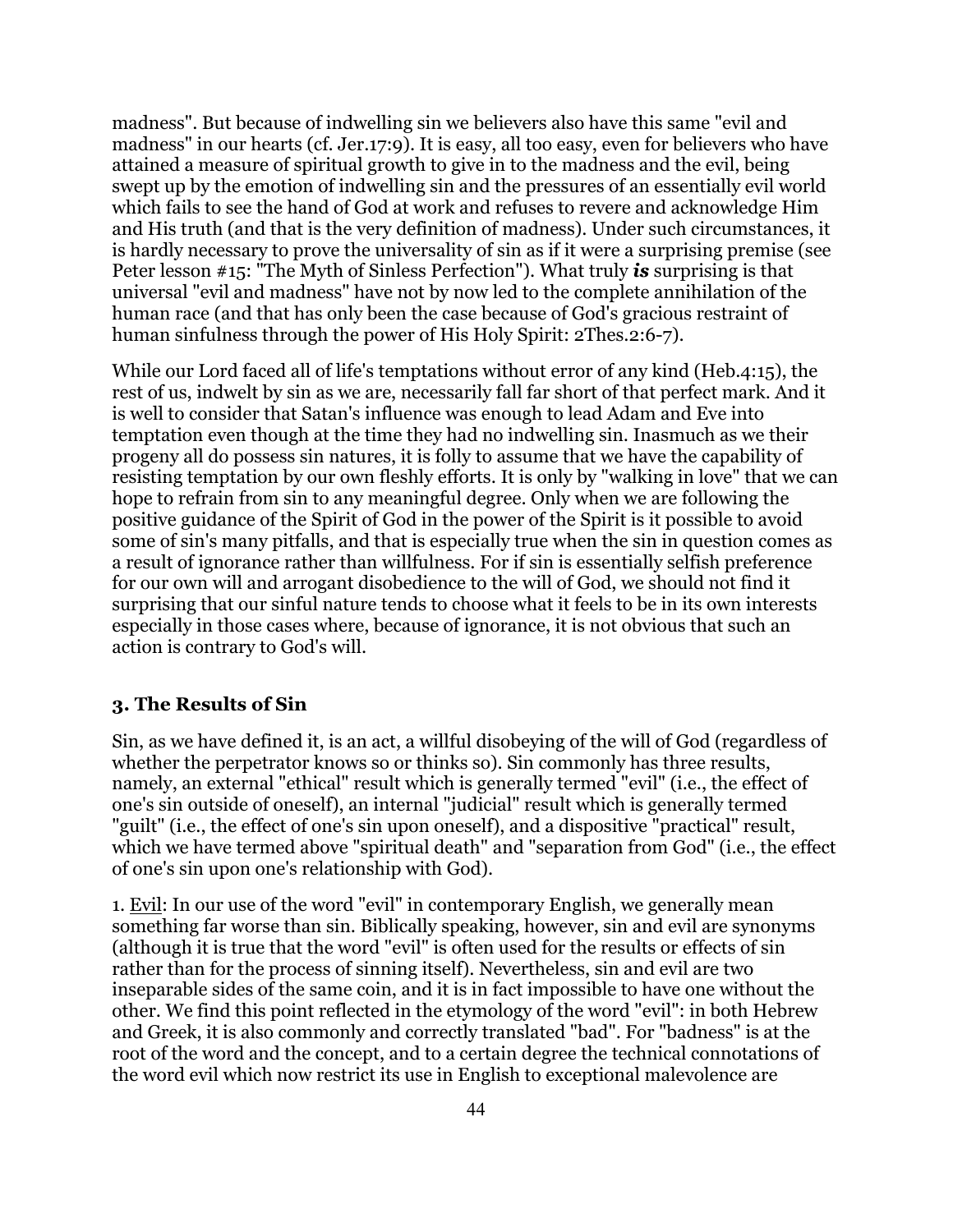misleading. The most one can say from a biblical standpoint is that, as mentioned above, the word evil (bad/badness), being a noun/adjective, focuses more on the result of the action implied in "sin" (whether that word is being used as a pure verb or as a verbal noun).

But as it is you are boasting in your braggart arrogance. Every such boast is *evil*. Since for him who knows how to do good and does not do it, for him it is *sin*. James 4:16-17

In terms of these effects of sin which we are here calling "evil", they radiate out from the person who commits the sin, and are clearly "bad" as opposed to being "good" in terms of the ultimate true standard, namely, in the eyes of the Lord. This "badness" while primarily moral is in truth bad in every sense, for sin has all manner of consequences both for the sinner and for those who are affected by his or her sin, and all of them are negative. So while a sin is most assuredly a "bad action", what we are discussing here are its "bad effects", that is, the bad or "evil" results it produces for the sinner him or herself (and sin always has negative personal consequences) and for the wider world as a whole (and sin frequently does negatively affect others besides just the sinner).

It is worth emphasizing here that the evil or "badness" that sin produces is objective, rather than subjective, and that the source of this definitive categorization lies entirely in God's truth rather than in Man's opinion. For example, Adam and Eve became mortal, were cursed, and were expelled from paradise for eating of the forbidden fruit, an act which does not seem particularly immoral, sinful, bad, or evil in and of itself, but which was a clear and willful rejection of God's authority (Gen.2:16-17). Actions prohibited by God, even if they may seem innocuous or even defensible to us, are not for that reason any less sinful, or any less productive of evil. God is the righteous judge and we are but clay. What right do we have to question our Maker? Sin is therefore always sin, and inevitably produces evil of varying magnitude and consequence. But however small the sin and minimal the consequence, as in the case of the contemporary proverb that "nothing good ever happens after midnight", so also nothing good ever comes of sin. And while it is certainly true that through the grace and mercy of God sometimes good comes *in spite* of sin (i.e., David and Bathsheba becoming the parents of Solomon), we must acknowledge the fact that the evil produced in each and every case will always make such experiences a bad bargain. With sin comes evil, and to take David again as an example, the loss to him personally and to Israel generally which resulted from his sin was chronic and immense – and unnecessary: obviously, if God provides blessing in spite of sin, how much more will He not provide blessing *without* that sin?

We need to realize, therefore, that we are most definitely not "missing out on something" by refraining from sin – except, of course, for the evil it produces (including the personal suffering and divine discipline which must inevitably follow as we shall see below). Even in cases where by prior sinful behavior we have put ourselves in a box so as to suffer consequences if we do not continue to follow a sinful course, it is still always better to turn to God – He is quite capable of saving us even from ourselves and our past mistakes, and He is also quite capable of making us regret every decision to trust in our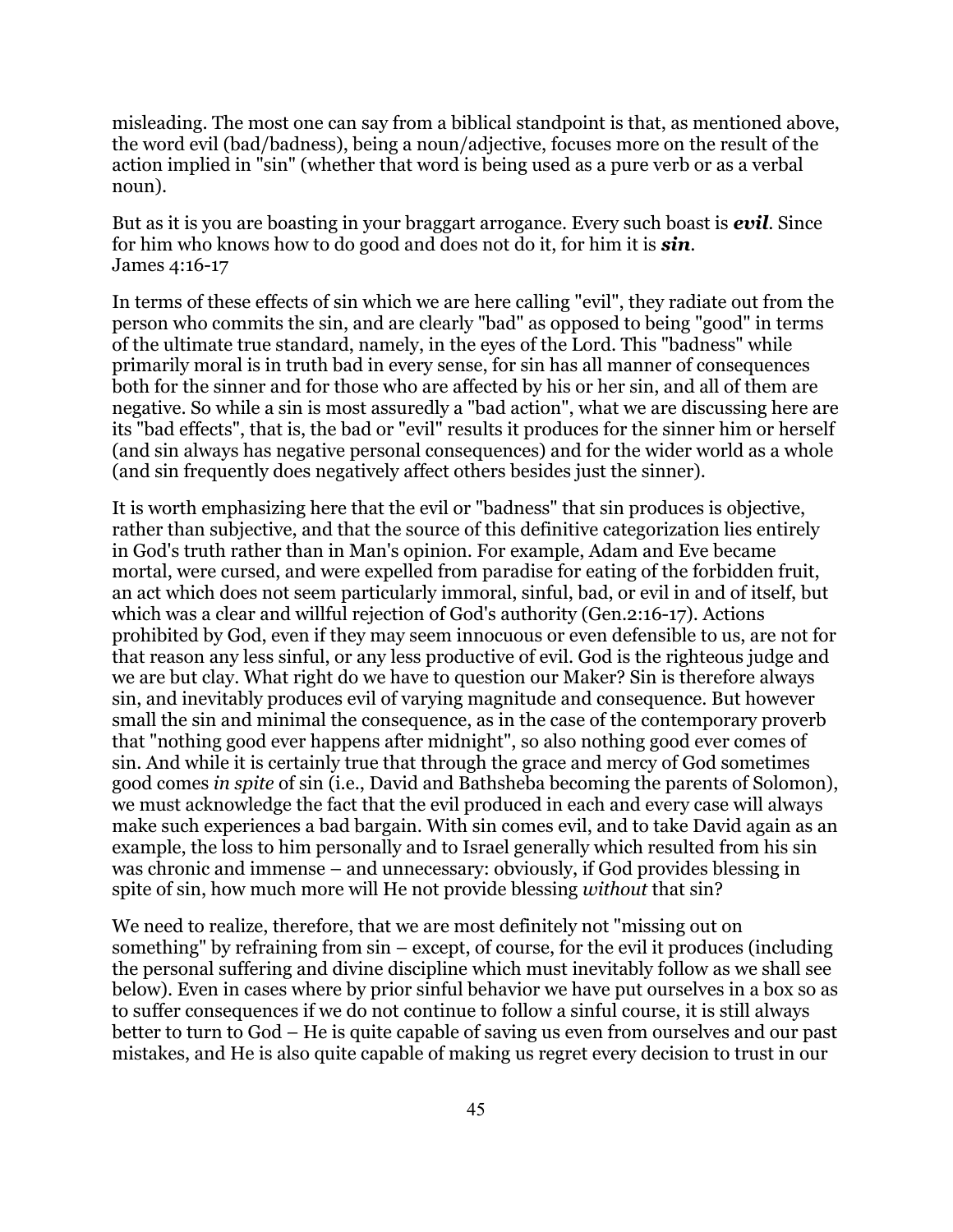own guile and might whenever we fail to throw ourselves on His mercy whether out of fear or arrogance.

2. Guilt: As in the case of sin and evil above, the "guiltiness" we are discussing here is objective, based upon divine rather than human standards. If we are guilty in God's eyes, then we are guilty indeed, no matter how we may feel, and, on the other hand, guilty feelings do not automatically make us guilty (as we saw in our discussion of the conscience above). We are or are not guilty based upon God's appreciation of our condition independent of any human evaluation, even our own.

Guilt, like evil, is a result of sin that cannot be separated from sin anymore than evil can be. This is clearly evident from the vocabulary of the Old Testament where we find on the one hand a distinction between the primary words for sin and guilt respectively (i.e., חטא, *chatha`*, and עון,*' avon*), with the former focusing on the act and the latter the consequence of sin. And yet, on the other hand, we frequently see the cause and effect of sin and guilt described as essentially inseparable, especially where they are considered in conjunction (cf. Is.6:7):

. . . [until] I said, "I will make my sin known to You, and I will not cover [over] my guilt. I will confess my transgressions to the Lord", and You forgave the guilt of my sin. *Selah*. Psalm 32:5

Guilt adheres to all sin, whether or not we are aware that what we are doing is sin. Under the Mosaic Law, there was an entire category of sacrifice devoted to "sins of ignorance" (i.e., the so-called "sin" and "guilt" offerings: Lev.4:1 - 6:7), and even these could only be atoned for through the "shedding of blood" (Heb.9:22). Indeed, the procedure for making atonement for the guilt inherent in sins of ignorance is so austere and onerous relative to anything we can imagine today (cf. Lev.7:1-10), that this part of the Law has the effect of making every honest person admit to him or herself that lasting and complete atonement of the guilt of sin by one's own devices is so impossible as to make even its contemplation pointless. How much more then is this not true for the guilt which attaches to deliberate sins!

There will be [but] one [and the same] law [of forgiveness through sacrifice (vv.22-28)] for both the native born of the sons of Israel and for the resident alien who resides among you, for [every] one who sins out of ignorance. But as for the person who acts with a high hand (i.e., in arrogance), be he native born or resident alien, it is the Lord whom he has blasphemed, and that person must be cut off from the midst of his people (i.e., executed). For he has despised the Word of the Lord, and has broken His commandment. That person must definitely be cut off. His *guilt* [remains] in him. Numbers 15:29-31

A man who has violated the law of Moses dies without mercy at the testimony of two or three witnesses. Hebrews 10:28 RSV

While there may be much middle ground between complete ignorance and absolute arrogance in our human experience and from our relativistic point of view, in God's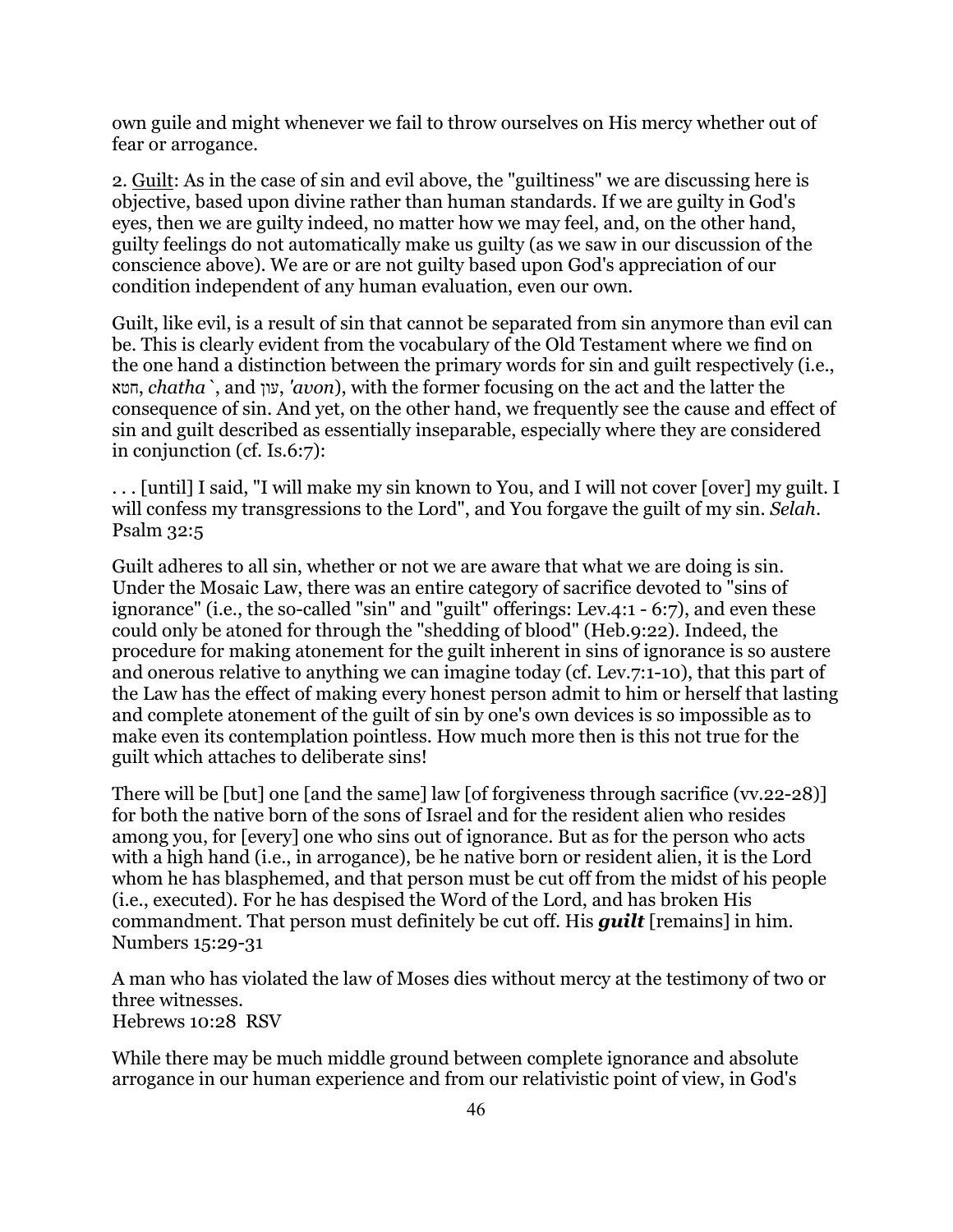perfect way of looking at things there is no gray area at all. Either we are essentially deceived in our sinning as Eve was (i.e., sins of ignorance), or we sin in full knowledge that what we are doing is wrong as Adam did (i.e., sins of arrogance). In *either* case, guilt results. The main lesson from the regime of sacrifice contained in the Mosaic Law is that in *either* case, the consequences of sin are so severe as to be avoided at all costs, but the consequences of sinning defiantly, arrogantly, in premeditated full-knowledge of the sinfulness of one's intended actions are so dire that no one can bear up under them. Provision is made for ignorant sinning, although the forgiveness for such sins comes at the cost of considerable sacrifice. But no provision is made for defiant, arrogant, cognizant sinning (the exception being the Day of Atonement representing Christ's sacrifice on the cross where "all sins" are forgiven, i.e., the positional forgiveness all believers enjoy: Lev.16:16; 16:21; 16:30; 16:34).

For if we continue to sin willfully (i.e., arrogantly) after having received full knowledge of the truth, there no longer remains any sacrifice applicable to [such] sins, but [only] the terrifying expectation of judgment and fiery retribution waiting to devour those who oppose [the Lord].

Hebrews 10:26-27

The "full knowledge" mentioned here is the Greek *epignosis* (ἐπίγνωσις), a word which indicates not only full understanding but ready acceptance. Along with its corresponding verb, this noun is sometimes used for acceptance of the gospel message to indicate not only an understanding of the principle of the gospel but the ready acceptance of it in faith (Eph.4:13; Col.1:9-10; 2:2; 1Tim.2:4; 4:3; 2Tim.2:25; 3:7; Tit.1:1; 2Pet.2:20-21; cf. Rom.1:28; 10:2; Eph.1:17; Phil.1:9; Col.1:6; 3:10; 2Pet.1:2-3; 1:8). The Judean believers addressed here had truly accepted Jesus, but were now turning back to the rituals of the Mosaic Law under the severe social, political and economic pressures and persecutions to which they found themselves subjected. But to engage in ritual sacrifice was, in effect, to "crucify the Son of God anew" (Heb.6:6), to proclaim by one's actions that Jesus' death for our sins (which these sacrifices represented and which they foreshadowed) had not been effective! Since these Jewish believers did indeed have "full knowledge" of the truth, that is to say, had understood and *believed* the truth, their actions in participation in such sacrifices from whatever motivation were not only sinful but *defiantly* so, and Paul adroitly uses the very Law at issue regarding sacrifices to remind them of the penalty for such arrogant and blasphemous sin.

The net effect of this chilling reality that *all* sin incurs guilt and that *defiant* sin incurs a guilt for which no legal remedy exists is (or should be) to make every human being receptive to the good news of the gospel of Jesus Christ. For there never has been and never will be a human being who has never sinned in arrogance, not to mention ignorance. We all sin, therefore we are all guilty. Thus the Bible proclaims the guilt of all mankind in every place where sin is discussed and described, and that is especially true of the Law, whose very purpose it is to reveal our guiltiness to us, that is, the guilt that comes through the commission of sin (Rom.7:7-25; Gal.3:22-25; cf. 2Cor.3:9; Gal.3:10):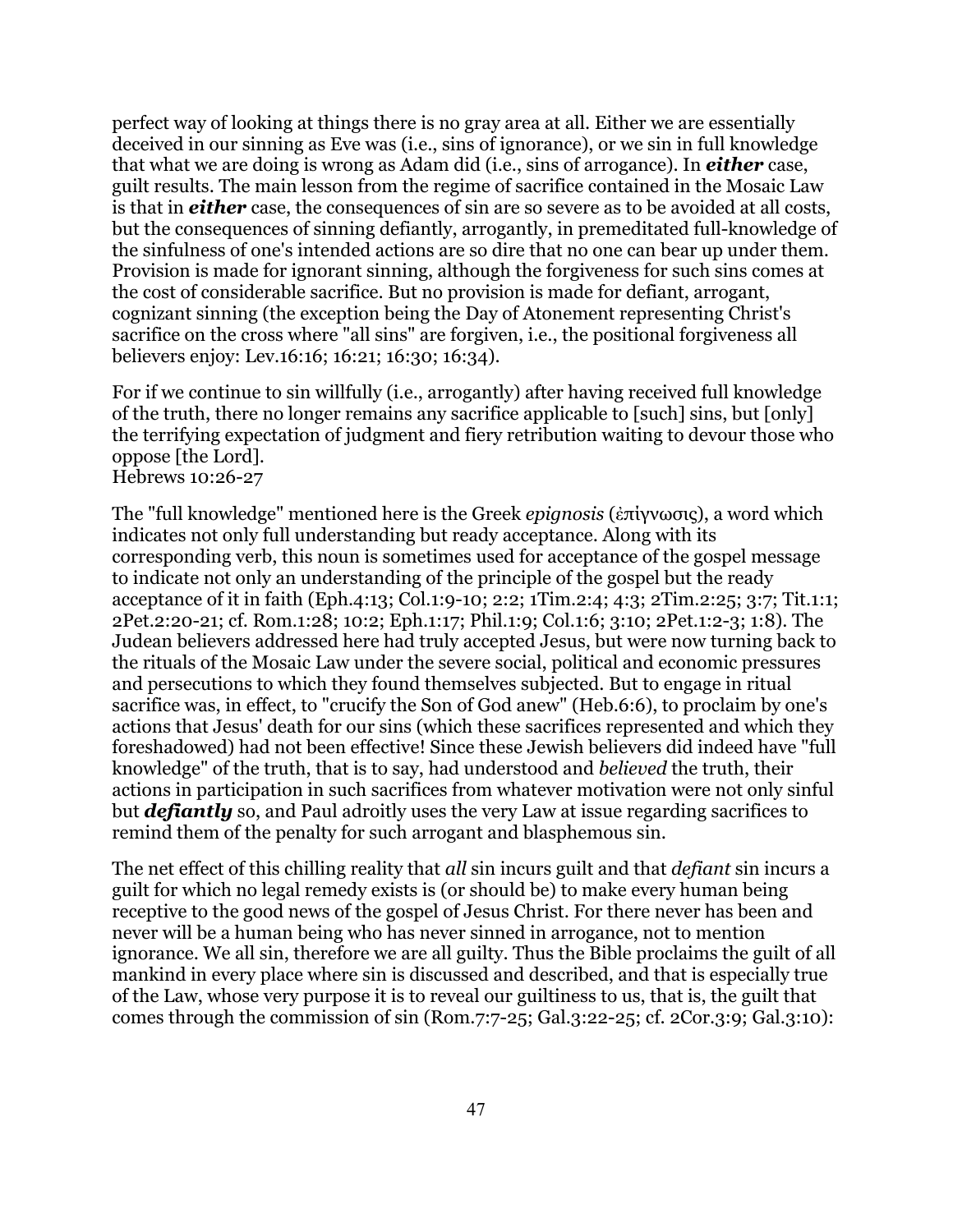Therefore no flesh shall be considered righteous before Him through the works of the Law, for it is through the Law that we come to acknowledge [our] sin. Romans 3:20

Guilt, and guilt worthy of death at that, is thus a universal human reality. Had not our God in His matchless grace made provision for our sins, the stain of guilt would remain forever, and we would have nothing to look forward to beyond this life but that "terrifying expectation of judgment and fiery retribution waiting to devour those who oppose" Him (Heb.10:27). Thanks be to God for His ineffable mercy in overlooking our sins until the day He judged them and washed them away through the blood of His own Son, our dear Lord and Savior Jesus Christ!

For the salary paid by sin is death, but the gracious gift of God is eternal life in Jesus Christ our Lord. Romans 6:23

3. Separation from God: Sin is the source of all death, whether spiritual, physical, or eternal (Gen.2:17; Prov.1:31-32; Ezek.3:16-19; Rm.6:23; Jas.1:15; 1Jn.5:16; cf. 2Cor.7:9- 10). As descendants of Adam, we are all heirs to the threefold death occasioned by his sin and corroborated by our own. Without God's gracious intervention, our spiritual death at birth would all too soon pass through the medium of physical death into the eternal death awaiting us on the other side of this life, that is to say, from temporal separation from God to eternal separation from God. For as Adam was warned in the garden with the words "dying thou shalt die" (Gen.2:17), death is the ultimate separation from God, and the ultimate form of death is eternal death or "the second death" (Rev.20:6; 20:14; 21:8), that is, relegation to the lake of fire apart from the presence of God forever (Matt.25:41; Rev.14:10 [where "before" is used in the sense of appearing in front of God for judgment, so that the separation of holiness from sin is maintained]; Rev.19:20; 20:14-15; cf. Matt.7:23; 25:12; Lk.13:25-28).

As believers in Jesus Christ, however, we are all blessed to be "positionally dead", that is, we have died to the world and to sin by having been made one with Jesus Christ and by thus sharing in His death to sin – for we now share in Him in every way (Rom.6:2-14; 2Cor.5:14; Gal.6:14; Col.3:3-4). For us, therefore, the chain of temporal death through sin followed by physical death and in turn by eternal death has been broken. Being already dead to the world and to sin by being united to Jesus, physical death does not bring a transition from separation in this life to separation in eternity, but to full eternal and experiential unification with the One we love, which is the fulfillment of the relationship we now enjoy and experience, albeit in a way that is necessarily limited now because of our mortal and sinful frames. For unbelievers, however, the separation from God that remains their status in this life will eventually be parlayed via physical death into eternal death, the ultimate separation from God, if they persist in their unbelief (cf. Rom.11:23).

Being part and parcel of death, separation from God is thus the worst penalty that could ever be inflicted upon one of His creatures, and the worst of the worst is to be separated from Him for all eternity. It is well to remember that unbelievers enter into this state of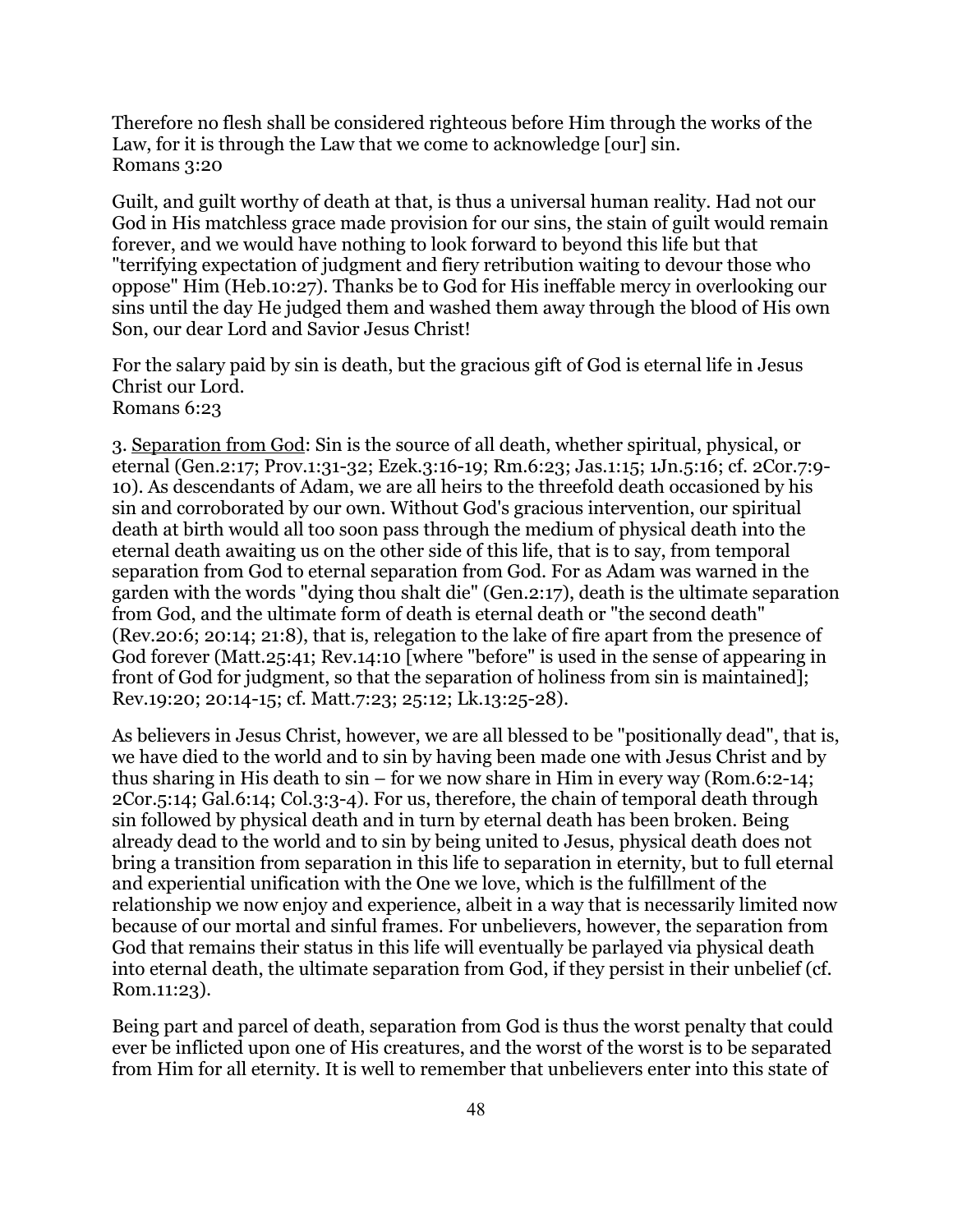separation-condemnation entirely by their own choice. They are separated from Him in eternity because in life they did not wish to have anything to do with Him. We are condemned because of our refusal to accept Jesus Christ (Jn.3:18), so that this eternal, separation-death is something that we choose for ourselves, *not* something that God would ever wish for us (Ezek.18:23; Matt.18:14; Jn.12:47; 1Tim.2:4; 2Pet.3:9).

It will be recalled that the reason for mankind's initial separation from God was Adam's sin, and the consequent reception of a sin nature which precluded any further direct contact on the part of Holy God with sinful Man – short of God's merciful overlooking of sin in anticipation of its expiation on the cross through the blood of Christ (foreshadowed in the coats of skin of Gen.3:21; cf. Rom.3:25; 2Pet.3:9). Along with our brothers and sisters who embraced the promise of the suffering Messiah before the cross, we who have put our trust and hope in the Son of God who suffered for us on the cross have been redeemed from the power of sin, and the barrier of enmity which had separated us from the holiness of God has now been removed through the blood of Christ, that is, by His death for us on that tree (Eph.2:14-22; 1Pet.2:24-25).

But while through our positional death we Christians are assured of deliverance from eternal death (making physical death a transition not from separation to greater separation, but from fellowship to greater fellowship with Him), we must still be concerned about one aspect of the problem of separation: personal sin still separates us from God, and as long as we are in these mortal bodies we will continue to commit personal sins.

But saying that we *will* sin is certainly not to say either that we *should* sin or that the Lord is any way tolerant of our sinning (cf. Rom.6:1-4). Quite to the contrary, as we saw in the preceding section, defiant sin is met with the expectation of "terrifying judgment" (Heb.10:26-27). And it is not only the Law of Moses that puts matters in this completely black-and-white way. Our Lord was emphatic in His exposition of the perfect standard to which believers must adhere (cf. especially Matthew chapters 5-7). We are to be "perfect just as your heavenly Father is perfect" (Matt.5:48), and "holy because I am holy" (1Pet.1:15-16), both of which standards include, by definition, the state of being completely separated from sin. Scripture is moreover replete with calls to walk in sinlessness (cf. 1Pet.1:17) and to perfect sanctification, that is, the process of becoming holy (e.g., Heb.12:14; 1Pet.1:22-23; cf. 2Pet.3:14). And perhaps no one is more emphatic than the apostle John, who tells us that "everyone who abides in Him is not sinning" (1Jn.3:6), and "everyone who has been born of God is not committing sin" (1Jn.3:9). Now John is the same servant of the Lord who has described for us in the most specific detail the mechanics of confession for those occasions when we, as believers, *do* sin (1Jn.1:9; cf. vv.5-10), and he also states that he wrote this same epistle "so that you *may not* sin" (completely unnecessary were it impossible for believers to sin), and further comforts us with the knowledge that Jesus is our advocate *when we do* sin (1Jn.2:1).

There is no contradiction here. As believers, we are *not* to sin – that is something completely out of keeping with our position in Jesus Christ and the forgiveness and new life we have received. As mortal human beings still residing in this sinful flesh, however, it is a simple fact that we are definitely not going to be able to avoid sin entirely, even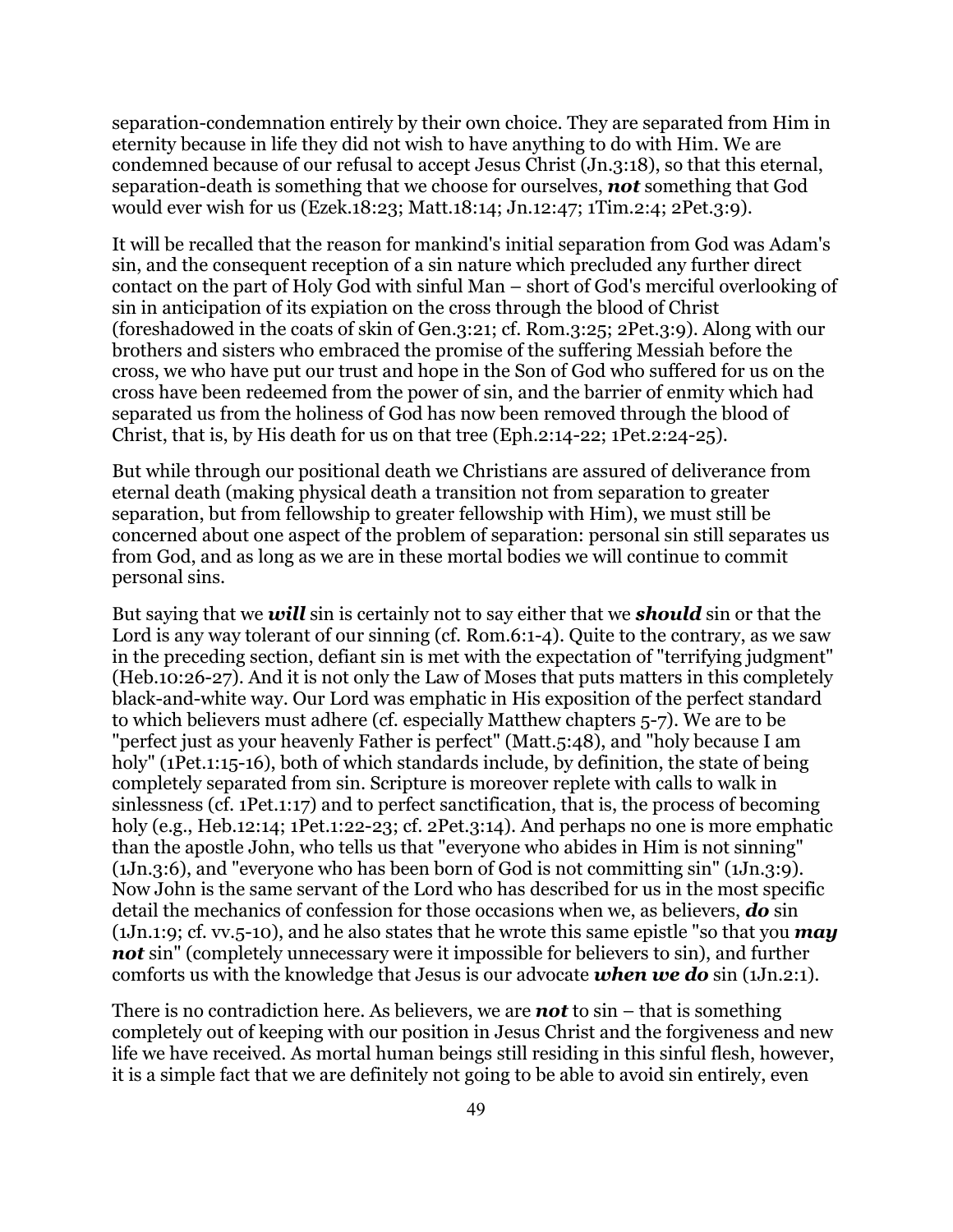though as believers we ought to do so. Given this uncomfortable combination of facts, it is important for us as believers to recognize that one of the results of sin is separation from God. Now unless we give in to sin completely to the point where it swamps our faith (i.e., the "sin unto death"; see section IV.6 below), the direct consequences of our sinning as believers will be primarily limited to this life (although indirectly every step backwards hinders our growth and production and thus cannot help but have some negative impact on our production and therefore on our eternal rewards). But these consequences can be severe indeed as we shall see (sections IV.3-5 below), and, in any case, we ought to want to be vigilant in the extreme against anything that can damage or sour our relationship with the One we claim to love more than life itself, our Savior Jesus Christ.

Indeed, your iniquities have begun to cause separation between you and God. And your sins have hidden His face from you so that He does not listen [to you]. Isaiah 59:2

God is our Father, and scripture makes liberal use of the deliberate and divinely constructed analogy to the human parents He has provided for us (cf. Heb.12:4-13). As children, even when we understood full well the reasons for the punishment we received, we nevertheless felt pain not only from the chastening itself, but also from the temporary rift in the relationship between us and our parents, from the stern attitude and demeanor our foul behavior occasioned, and in every such instance did we not look forward eagerly to the time when this cloud would pass and the joy of our mutual love for one another would replace all ill-feeling and regret? When we sin, we are most decidedly *not* eternally separated from the love of God (cf. Rom.8:39). But we do push Him away with our sinning, and the more we sin, and the more arrogantly we sin, and the more often we sin, the more we force His hand not only to discipline us, but also to provide a period when we feel the negative effects of our rebellion in every aspect of the texture of our relationship with Him – similar to what we would expect in *any* relationship where our actions had been censurable.

Thus there is a standard to which we have been called, namely, sinlessness, and our normal relationship with God proceeds on the basis of the expectation that we are going to behave in accord with this standard (and that as we mature we will become progressively more willing and able to do so). We love our Lord Jesus more than anything in this fleeting world of dust and pain. Why would we ever want to push Him away or damage our relationship with Him even for a moment, even if the long-term ramifications could be demonstrated to be entirely negligible? We would not and should not, and it is the normal status quo for all who have put their faith in Jesus Christ that we *will* not – everything else (i.e., sinfulness) is an anomaly in the Christian life, and is not without its consequences (i.e., divine discipline and etc.; see sections IV.4-5 below). We cannot be perfect in this life, in these bodies. God knows this better than we do and has provided the means for repairing the fellowship broken through our mistakes and willful disobedience (cf. 1Jn.1:9; 2:1). But that does not mean that we are not *completely responsible* not only to try to be perfect and perfectly holy, but to be so in fact as well.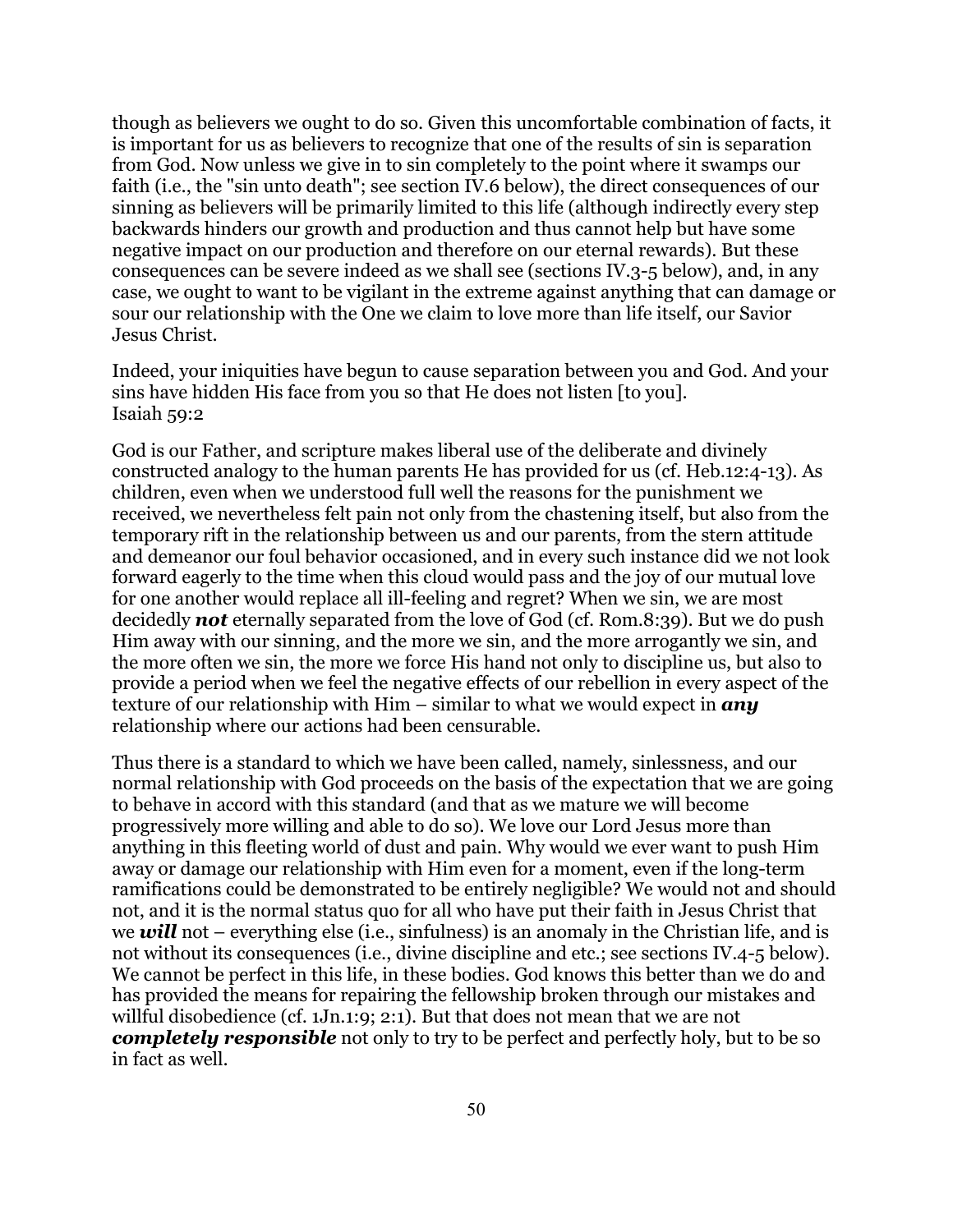We shall have much to say below on the mechanics of discipline and confession, but from a practical point of view it is important to point out here that Christians often have these matters completely backwards when it comes to balancing the twin truths of our experiential sinfulness and positional perfection. We have a tendency as believers to look back at our sins and mistakes and to wrack ourselves with guilt about what we have done in the past, while at the same time being more forgiving of our conduct going forward. This is exactly the opposite of the tack we should take. Rather than being preoccupied with the past and disregarding the present, we ought to rest in God's forgiveness about what is done and cannot be changed (Phil.3:13-14; cf. Lk.9:62), and instead be diligent about avoiding similar mistakes and outrages now and from here on forward (1Thes.4:11-12; Tit.2:12; 1Pet.1:17; 2:11; 2Pet.1:9). For what is done is done and cannot be undone, and, while all the discipline we have merited as a result is a fact with which we must deal (and a good source of motivation to avoid such misconduct in the future), we have for all that been forgiven whatever we have confessed and have indeed been restored to fellowship with our Lord, with any degree of separation or temporary "death" which our relationship incurred in the process now removed:

For this son of mine was dead, but now he has come back to life. He was lost, but he has [now] been found.

Luke 15:24

And if we make it a habit to learn from our mistakes, we will quickly see the value in "working out our salvation with fear and trembling" (Phil.2:12):

But put on the Lord Jesus Christ, and do not [even] make any plans for carrying out the lusts of the flesh. Romans 13:14

Like the recipients of the book of Hebrews, we need to learn to take our *present* struggle against sin "to the point of blood" (i.e., see it as something deadly serious rather than incidental: Heb.12:4), while at the same time we learn to put our *past* defeats into the proper perspective of "fatherly discipline" (i.e., focusing on the positive purpose and outcome: Heb.12:7-11). Only in this way will the path before us become level, and injury give way to healing (Heb.12:12-13). For our fellowship is with the Father and with His Son Jesus Christ our dear Lord (1Jn.1:3), and personal sin only serves to alienate us from that fellowship, separating us however briefly from the full joy in which we should ever wish to rejoice (Zech.1:3; cf. 1Jn.1:4).

### **4. The Distinction between Sin and Evil**

As we saw above, the word evil is often used for the results or effects of sin rather than for the process of sinning itself, yet the two are inextricably linked as cause and effect often are. It is also helpful to understand that just as on the qualitative side of things there is a distinction to be made between a sinful act and its evil result, so on the quantitative side we would wish to distinguish between a pattern of sinning and a pattern of evil. For a single sin may represent an anomaly, but there comes a point in repetitive sinfulness where we are clearly dealing with a willful commitment to a life of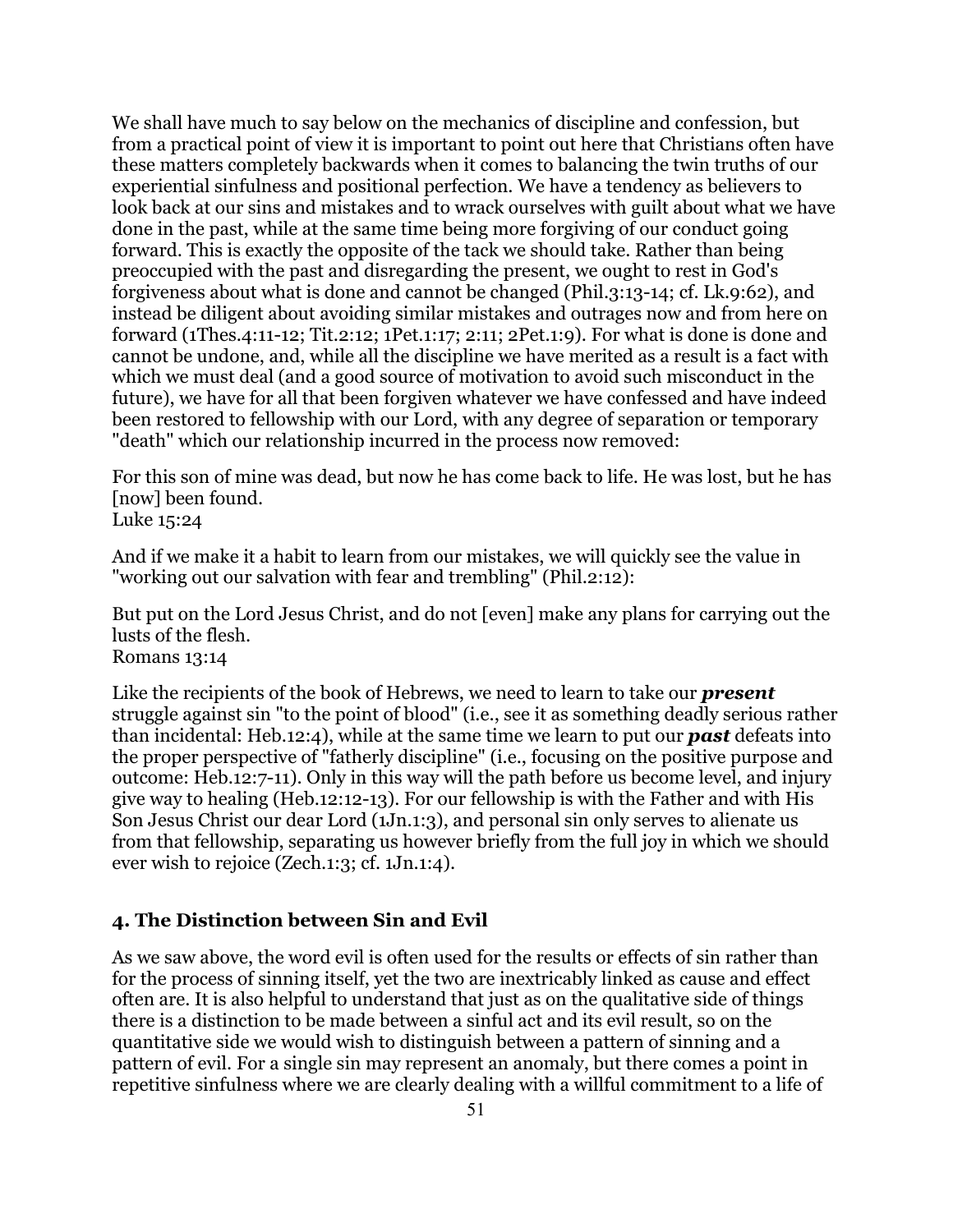sin rather than ignorance, aberration from the norm, or even a series of bad decisions from which a person may later repent. In such cases the "badness" or evil which is embraced is not merely personal but comes to intersect with and partake of the methodology of "badness" or evil that constitutes the devil's policy for administering his present kingdom of this world.

Since it is in the above sense that the word "evil" is often understood, especially in theological contexts, a few words about the relationship between sin and evil in this sense are not out of place. It should not be surprising that sin may lead to involvement in evil in the broader, satanic sense, since as we have affirmed many times in the past no human being is a free agent in any absolute sense. We get to pick the "team" we play for, so to speak, but ultimately we cannot opt out of the "game": either we follow God or we will end up following the devil, with only the degree of our involvement in his machinations being at issue. Therefore while any given sin is the act of an individual, and evil is at its most essential the divine characterization of any such action as "not good", repetitive sin inevitably involves the individual in *systematic* evil, that is, evil in the sense of Satan's methodology, and does so in a progressive way. This may be seen most perspicuously by linking up this distinction between an isolated sin and a pattern of sinfulness to the devil's system of propaganda and his three progressive lies whose adoption distances the individual progressively farther from God and His truth while at the same time making him or her ever more useful to the devil (see part 2A of this series, Angelology, section II.7.4. "Satan's System of Propaganda"):

- lie #1: "I don't need God".
- **lie #2:** "I am like God".
- lie #3: "God needs me".

Inasmuch as sin is the violation of divine standards, a pattern of repeated, un-repented, habitual sin necessarily leads to rationalization, desensitizing of the conscience, and, finally, justification of one's behavior. This sequence can be seen in the system of the three satanic lies above, where first the person declares his or her independence from divine standards (rationalization ignoring divine authority), second, the person frees him or herself mentally from feelings of guilt (re-programing the conscience according one's own standards on the basis of putative equality with God), and third, the person begins to justify his or her acts by claiming that his or her standards are superior to God's (so that he or she is actually "helping" God through this pattern of godless behavior). All three of these progressively devolving behavior patterns consist of a web of sins whose effects, individual and collective, are evil, but there is a clear, qualitative distinction to be found in the quantitative progression described above. The more decisively a person turns away from God, the more useful he or she becomes to Satan (even as he or she more and more comes to reflect the devil's perverse thinking and duplicate his own moral degeneration), and the more measurably and progressively wicked the evil produced becomes as well. So that while all effects of all sin are, technically speaking, "bad" in the divine sense and therefore "evil", it is also certainly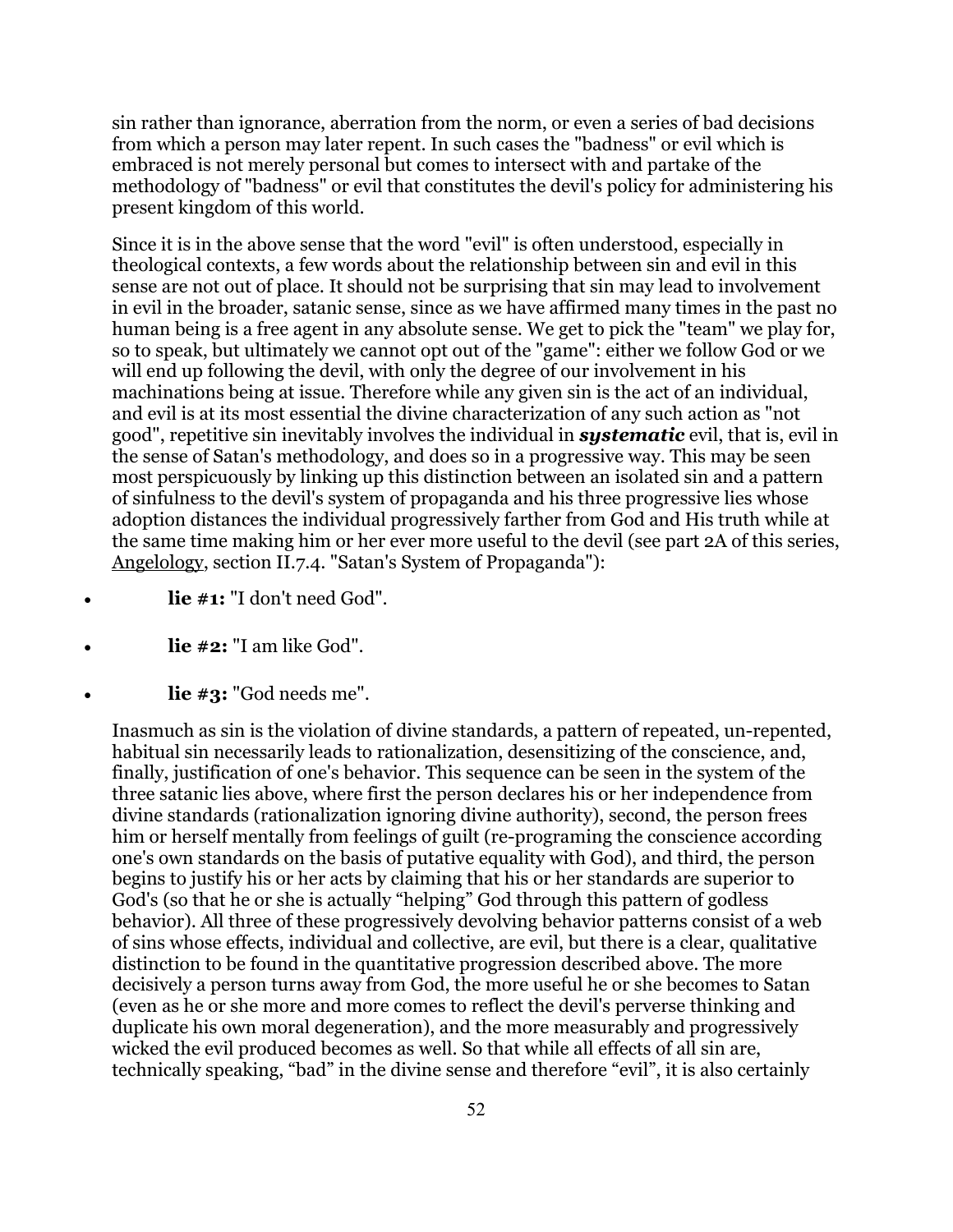true that there are degrees of evil, and that giving oneself up to sin in an unrestrained way has the potential of ultimately involving the person who does so in evil of the most distilled and undiluted sort, that is, the very thinking and policy of the devil, the ultimate "bad" (in contrast to the other extreme, the very thinking and policy of God, the ultimate "good").

### **5. The Distinction between Sin and Crime**

Not everyone who says to Me, "Lord, Lord", will enter into the kingdom of heaven, but [only] the one who does the will of My Father who is in heaven. Many will say to Me on that day, "Lord, Lord, did we not prophesy in your Name, and in your Name throw out demons, and in your Name do many miracles?" And I will say to them then, "I never knew you. Get away from Me, you workers of *lawlessness*". Matthew 7:21-23

Everyone who does sin also does lawlessness. Indeed, sin is lawlessness.  $1<sup>st</sup>$  John 3:4

While sin and crime share many aspects in common, there are, of course, many sins which are not crimes. This is a fairly obvious proposition. For example, telling a lie about what you did yesterday is a sin, but would generally speaking only be a crime if done under oath. On the other hand, there are acts which can only be considered sinful *because* they are illegal (i.e., misdemeanors of various sorts). For example, under most circumstances traveling at a particular speed along a country road may only be sinful because one is violating a posted limit. Neither speeding nor spitting on the sidewalk, both of which may well be prohibited by legal ordinance, is likely to be a serious offense in most cases, and, in most cases, neither action would be considered a crime (and in the latter case may not even be actively enforced). Nevertheless, we are called as Christians to set an example at all times. Therefore it behooves all of us who bear that title to keep the general biblical guidance we are given on this subject very firmly in mind:

Let every person be subject to [all] superior authorities. For no authority exists which has not [been established] by God. And those that exist are [in turn] subject to God. Therefore whoever opposes [established] authority has taken a stand against God's [ordered] arrangement, and those who have done so will receive judgment upon themselves. For rulers do not exist to discourage good deeds through the fear they inspire, but rather evil ones. So do you wish to have no fear of the authorities? Then do what is good, and you will have praise from them. For they are ministering to God on your behalf for your [own] good. But if you do evil, beware, for they have not been invested with the power of punishment (lit., "the sword") for nothing. For they are ministering to God in the severe vengeance [they bring down] upon those who do evil. Therefore it is necessary to be subject [to authority] not only because of this severity, but also *for conscience' sake*.

Romans 13:1-5

Submit yourselves to every established human [authority] for the Lord's sake, whether to a king, as being sovereign, or to [other] executives, as being sent through Him for the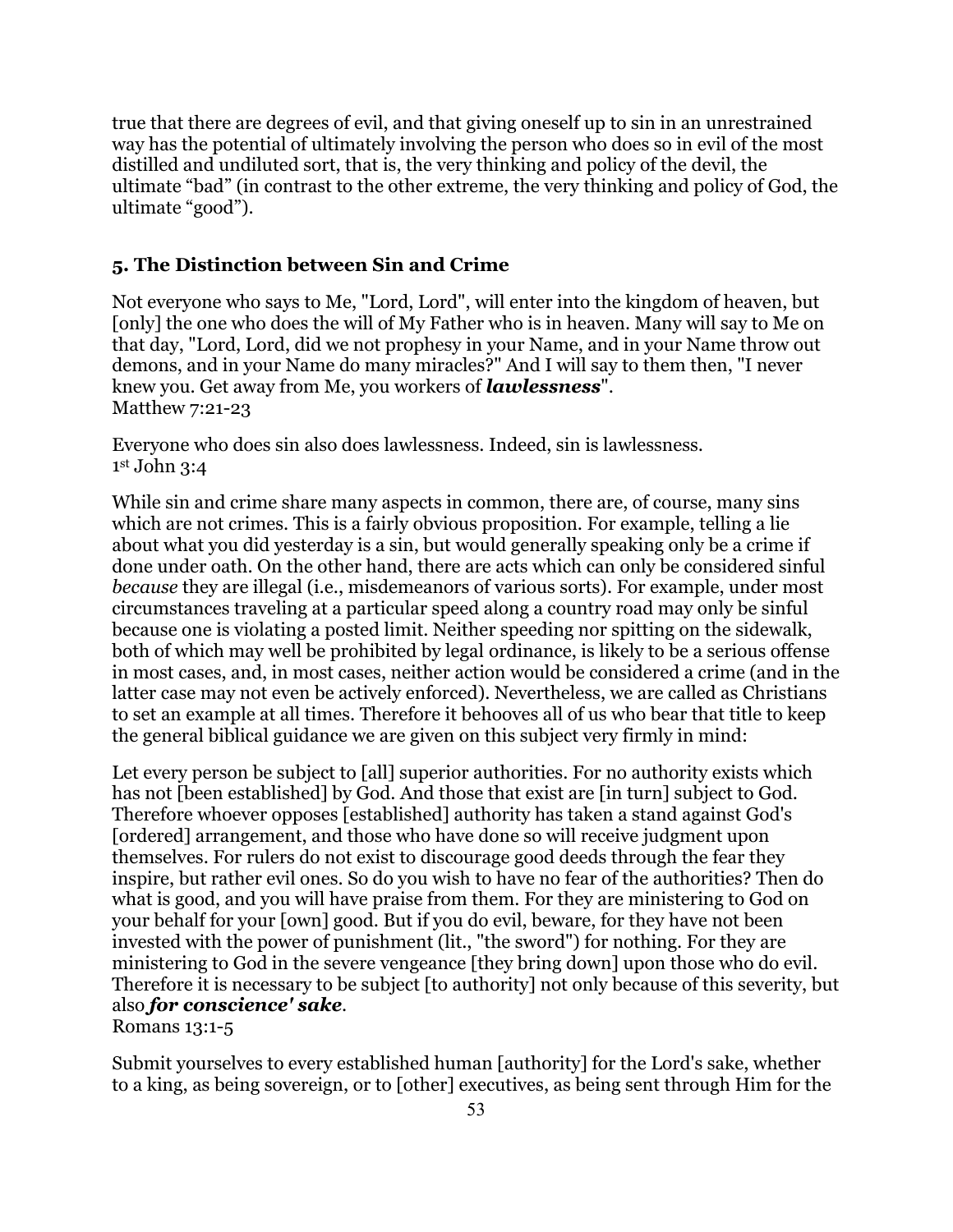purpose of reproving evil doers but for praising those who do good. For this is the will of God, namely, for you to muzzle the ignorance of foolish men by doing good, as free men, yet not using your freedom as a cloak for evil but as servants of God. Give respect to everyone, love the brotherhood [of believers], fear God, honor the king. 1st Peter 2:13-17

Given the vast body of laws and ordinances in most modern societies, complete, technical compliance with every single aspect of legitimate human authority may well seem even more daunting than trying to carry out the Mosaic Law to perfection, especially when one considers the well-known principle that "ignorance of the law is no excuse" as far as the civil authorities are concerned. But if, in addition to actively and consciously submitting ourselves to the rule of law in every legitimate way, we truly do make it a point to "walk in love" through the power of the Spirit and the guidance that obedience to the Lord and the principle of love provide, then we have little to fear in respect to sinful behavior arising from violation of the principle stated by Paul and Peter above (cf. Gal.5:16-23).

There are occasionally extreme circumstances, usually in particularly lawless societies, where law is essentially hijacked by a ruling elite, and where strict obedience might very well require believers to engage in sinful and evil practices. One thinks of the "law" which forbid Daniel to pray to God and required him to pray to the king instead (Dan.6:1-9). God's miraculous deliverance of him shows unequivocally that Daniel was justified in breaking this particular law, even though in doing so he would have lost his life apart from direct divine intervention (cf. Dan.6:21-23). It is safe to say and important to point out that such circumstances are *extremely rare*, and that in the history of the Church there have been far more cases where individuals have *claimed* the "Daniel exception" and intruded upon state authority, thus violating the law without similarly clear and convincing justification (and generally without, one might add, a similar divine deliverance). It should be pointed out that while these verses quoted from Romans and 1st Peter above are and were meant to be universally applicable, the contemporary situation to which both Paul and Peter were referring was far from perfect. For the Roman empire, while in many respects more tolerant than many pagan societies before or since, fell far short of the "freedom of religion" that many of us prize and enjoy today. For this reason, these strict statements issued under a regime that itself was much farther away from the perfect divine standard than what many of us are presently experiencing, should, if anything, make us all the more wary of claiming Christian principles as a basis for excusing ourselves from following state authority. It will also be remembered that both Paul and Peter were unjustly treated by human authority on numerous occasions, often in very severe ways (e.g., Acts 5:40; 16:16-24). If anyone had reason to equivocate about the degree of respect that human authority should receive, these two apostles certainly did, so that their emphatic words on the subject gain all the more in emphasis because of their experiences.

On the other hand, it is certainly true that human authority is secondary rather than primary, and that, since human beings are imperfect, human law and its administration are also imperfect under the best of circumstances. While we do want to set the best possible example for conscience' sake (as well as on account of the consequences of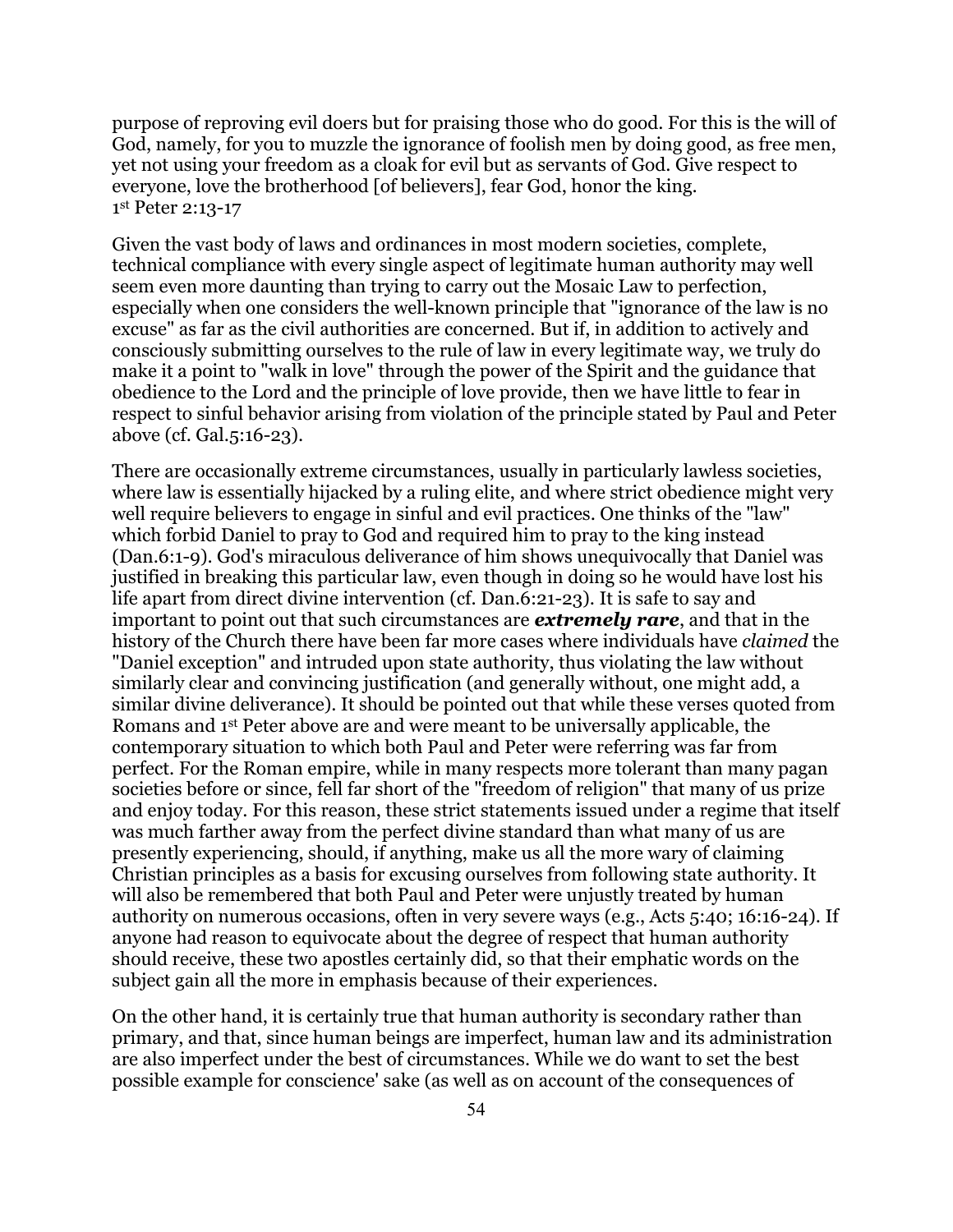disobedience: Rom.13:5), we must be careful not to automatically cede our Christian judgment to the state. There are certainly times, even in the case of what would otherwise be misdemeanors, where technical violation of legal ordinances is not only permissible but preferable, and in such instances we are right to expect that the Lord understands this, and that the governing authority would as well if informed of all the facts (e.g., temporarily speeding up past the limit to avoid an accident, or breaking the limit to save a person's life by getting them to an emergency room in time).

There may, however, be times when human authority is requiring us to do something which is strictly contrary to what we may legitimately do as Christians, or to refrain from doing something which we are required to do. This is equivalent in military terms to a person of superior rank giving an illegal order – the authority may be legitimate, but what is being demanded is not. In the example cited above, Daniel apparently did not even consider for a moment ceasing to pray to God, and that is more than a little revealing when one considers the seemingly reasonable temptation to take a few days off from prayer when the alternative was to be thrown into the lion's den. After all, we might reason, it is not as if Daniel were being told to *do* something immoral or blasphemous. He was merely required to refrain from something that we often think of as optional (but cf. 1Sam.12:23). But Daniel clearly saw that failing to give to God what was God's due because of an illegal human ordinance was wrong.

In spite of the emphatic biblical commands to respect and obey human authority, therefore, it should come as no surprise to us that the apostles readily disobeyed authoritative commands to refrain from preaching the gospel of Jesus Christ, and gladly suffered for their righteous and godly disobedience (Acts 4:19; 5:29). During the coming Tribulation, moreover, acting under the authority of antichrist, the false prophet will put the entire population of the earth under compulsion to take the "mark of the beast" (Rev.13:16-17). Scripture leaves no doubt whatsoever that genuine believers must refuse this command, even at the cost of their lives (Rev.14:9-11; 16:2; 19:20; 20:4). In such situations, it is imperative for believers to be both mature enough to appreciate the distinction between legitimate and illegitimate law, and at the same time courageous enough (i.e., fearing God rather than Man) to continue to do what God has called them to do and to refrain from what He has expressly forbidden (such as taking the "mark"), regardless of the consequences. For the one thing that such cases all have in common, whether we take Daniel, the apostles, the early martyrs of the Church, or tribulational believers as our model, is that all who confront authority in this way, whether right or wrong, are bound to suffer severely for it.

For this is pleasing [in God's sight], [namely] if for conscience' sake someone bears up under afflictions when unjustly [subjected to] suffering. But what sort of glory [is yours] if you endure punishment for having sinned? But if you endure suffering for doing what is good, this is pleasing to God. For it is to this [sharing in the sufferings of Christ] that you have been called, for Christ also died on your behalf, leaving you an example so that you might follow in His footsteps.

1st Peter 2:19-21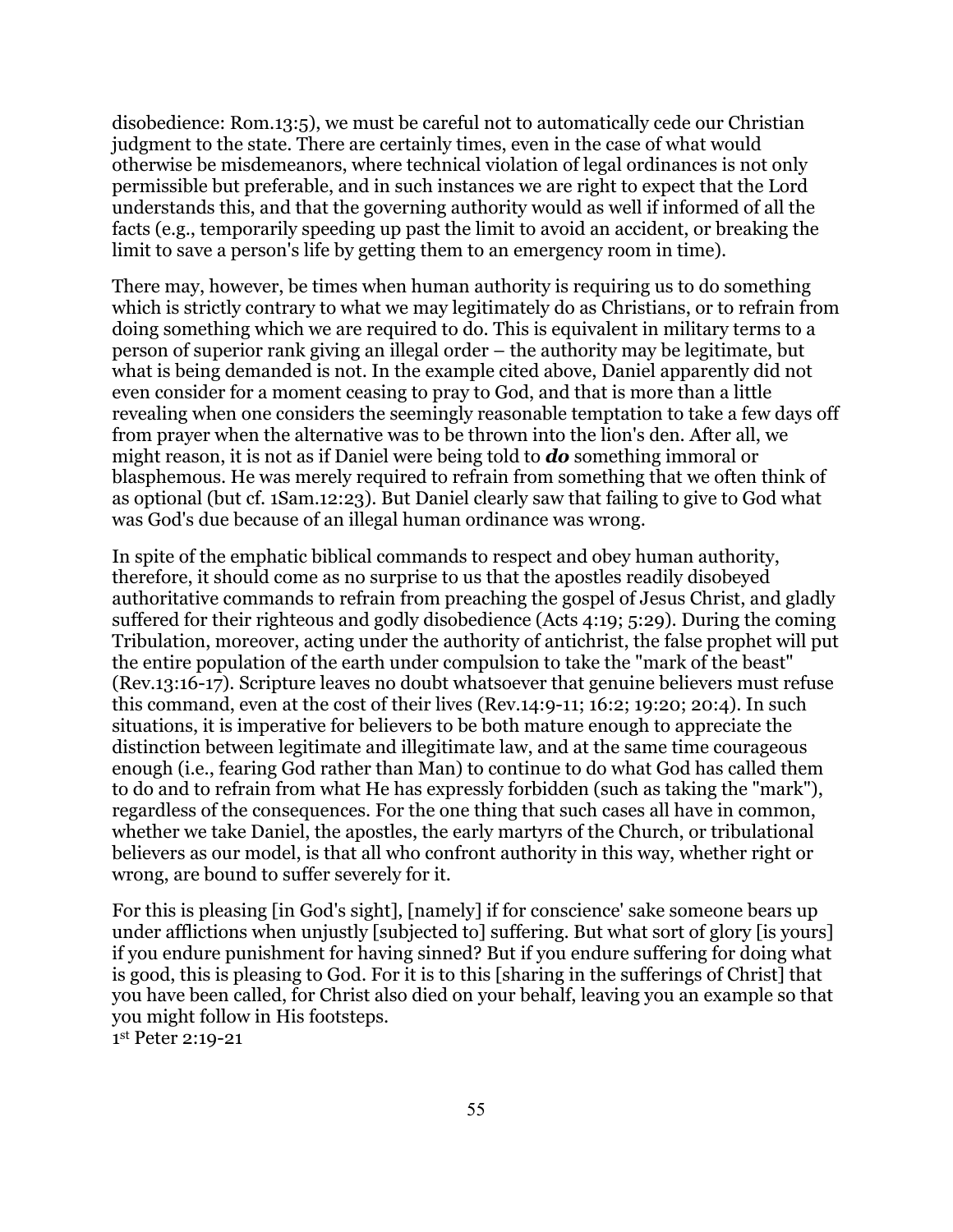Thus even when human law and authority cause us pain and suffering on account of our faithfulness to Jesus Christ, this is not by any means a justification for disobeying that law and authority. Instances in which we must disobey Man in order to obey God are, historically speaking, relatively rare, and when they do occur, the consequences of disobedience are almost always severe. Therefore on the one hand we believers must be wise enough to be able to tell the difference, so as not be drawn into political activism and cult activity where the claim is all too frequently and erroneously made that violating the law is justified and permissible on Christian grounds, and on the other hand be ever willing to suffer and sacrifice on behalf of our Lord and His Church should it ever truly be a matter of choosing between His will and the will of Man.

# **6. The Distinction between Expressly Prohibited and Non-Expressly Prohibited Sin**

As mentioned in section II.2 above, nowhere in the Bible does one find a definitive catalog of sins, and it is a dangerous fallacy to assume that *only* actions specifically named in scripture and recorded as sinful are so. Just as the collective thoughts, utterances, and actions of mankind from creation to the end of the world are nigh limitless, so also are the potential varieties of sin, however classified (cf. Gal.5:21: "and whatever is similar to all these things"). We are steeped in sin at birth, so that everything we think or say or do has the potential of being sinful, whenever we are being motivated by our sin nature rather than being led by the Spirit of God.

The major distinction between sins which are expressly prohibited by scripture and those which are not is therefore only in the degree of ignorance that people have about them, and *not* in the actual fact of what is and is not sin: the Bible does not have to prohibit an action explicitly for it to be sinful. Paul tells us that, in effect, "the Law killed him" (Rom.7:9), because through the Law he became conscious of just how sinful he was, even though he had hoped actually to be and to be proved to be sinless and righteous through the Law (Phil.3:6). Unlike most human law, sin is sin, with or without its express, written prohibition, so that by studying the Law it was only Paul's perception of himself that changed, not the reality of who and what he was. He had assumed that he was sinlessly following the Law, but as he studied further he became aware of his shortcomings through that same Law (Rom.7:7-8). Indeed, that is the true and primary purpose of the Law (Rom.3:20; Gal.3:24). That is, the purpose of the Law is really not to provide a perfect standard to which we are to adhere – although it *is* a perfect standard, and although we *are* supposed to adhere to it, no one can, and that is the real point. First and foremost, therefore, the purpose of the Law is to prove to us beyond any shadow of a doubt that we are sinful and in need of a Savior to redeem us from the curse of the Law which seals us all up under sin (Gal.3:22).

Therefore no flesh shall be considered righteous before Him through the works of the Law, for it is through the Law that we come to acknowledge [our] sin. Romans 3:20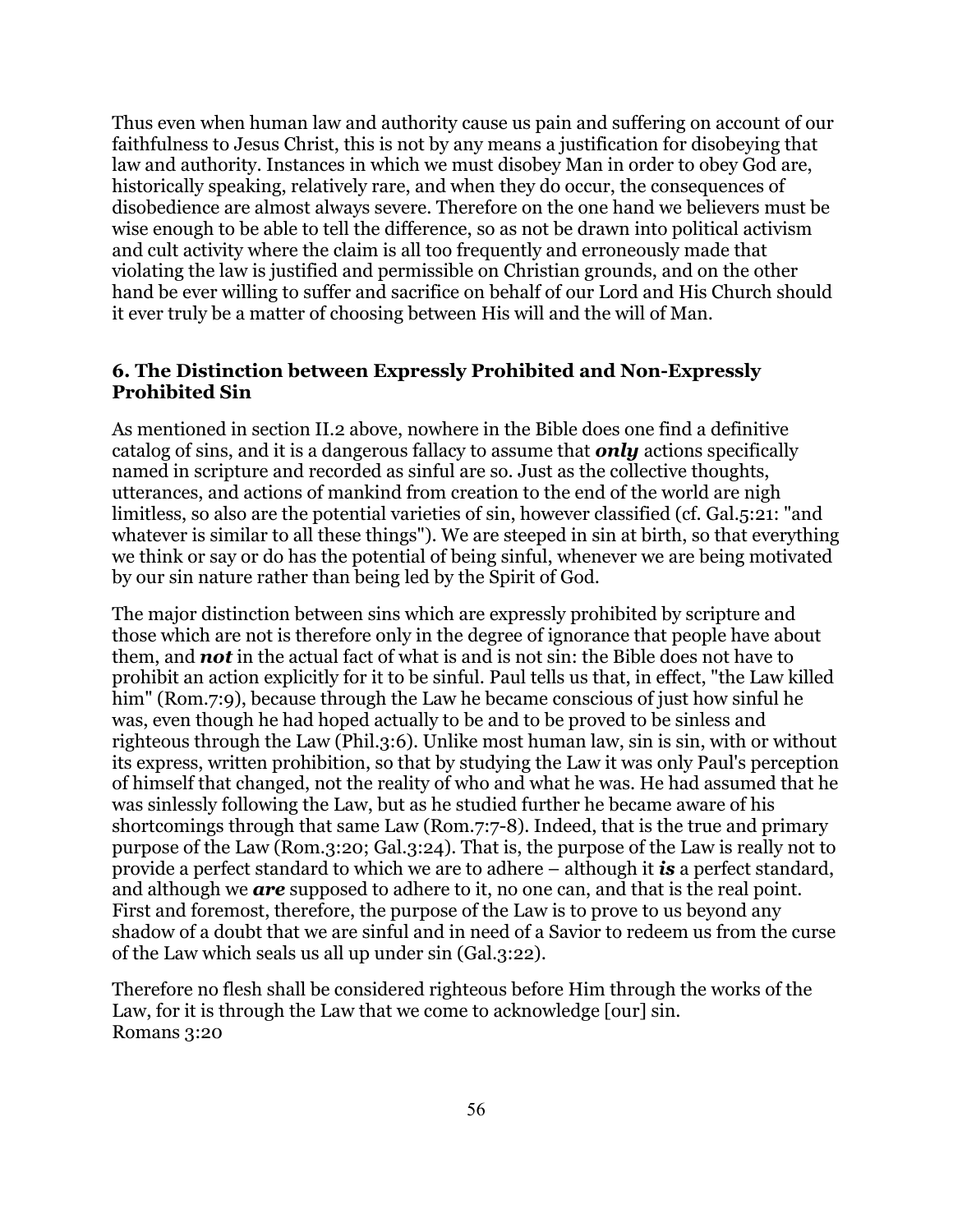So whether one has the Law or not, knows the Law or not, is trying to fulfill the Law or not, sin is still exactly the same. It is only our perception of it and its scope which varies.

For [even] *before* the Law [was handed down], there was [indeed] sin in the world, but, when there was no Law, sin was not being taken into account [by us as it was after the Law].

Romans 5:13

As we saw in section II.1, the meaning in the verse above of the phrase "not being taken into account" is almost universally mistranslated and misunderstood. The Greek words *ouk enelogeito* (οὐκ ἐνελογεῖτο) do not refer to any sort of theological imputation, nor would they likely ever have been thought to do so absent the erroneous theory of "the imputation of Adam's sin". If we take this phrase as plain language (which it most definitely is), then the reference is clearly to humanity's perceptions regarding sin before the giving of the Law (cf. the use of *logizomai* at Rom.8:36). Without the standard of the Law to apply, much that was sinful was not being recognized as sinful. But that does not mean that mankind's failure to appreciate the extent of sin before the Mosaic Law made sin any less sinful as Paul points out in the very next verse:

Nevertheless, sin *did* reign [over mankind during the period] from Adam to Moses, even over those who did not sin in a manner similar to Adam (i.e., by violating a clearly stated divine prohibition), who is a type of the One [destined] to come (i.e., Christ, the Last Adam).

Romans 5:14

Despite humanity's general ignorance about the particulars of sin, before Moses sin nevertheless held sway over human action generally. The fact that mankind after Adam and Eve did not to the same degree receive direct, specific revelation from God telling them not to do things that were sinful (as Adam and Eve did in respect to the only possible sin in the garden: "thou shalt not eat") did not mean that they were innocent of any guilt just because much of their sinning may have been done in ignorance: sin still "reigned", because sin is sin, whether or not the sinner is cognizant of that fact (and whether or not it is spelled out in scripture).

This principle of sin as sin even apart from Law or individual awareness should be obvious from a consideration of God's natural laws. As we have seen, these are reflected in the collective conscience of mankind, and are made manifest in personal ethics, societal norms, and in the governance of nations internally and externally (cf. Acts 17:26-27; Rom.2:12-16). Specific prohibition merely serves to "open the eyes" of those who may have felt largely innocent to the underlying reality of their inherent sinfulness. That is the true purpose of the revelation of sins specifically and specially in scripture, not an attempt to define all that is sin (cf. Rom.14:23; Jas.4:17). In this context, it is somewhat astonishing to consider how many of Jesus' and Paul's countrymen persisted in using the Law for exactly the opposite purpose of establishing their own righteousness. Such folly inevitably results in "straining out the gnat and swallowing down the camel" (Matt.23:24). The Law, like all scripture, is a wonderful gift from God when used correctly (1Tim.1:8). Although it could never catalog all possible sin, the Law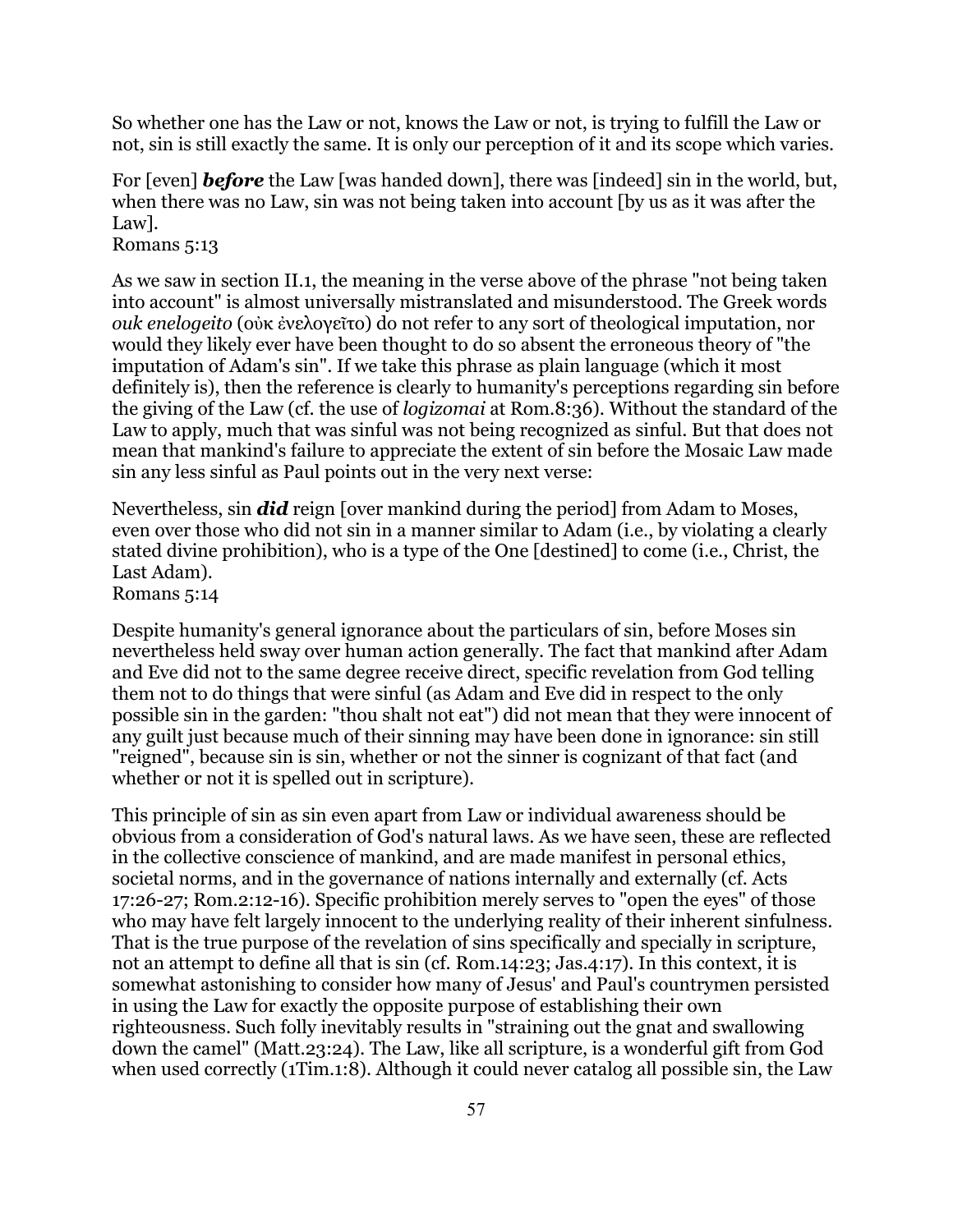guides us to our need for a Savior (since perfectly following the Law is impossible), while at the same time providing a framework for understanding what sin is and warning us against the most common and most deadly varieties of sin. To use an analogy, it is certainly a good idea to be on the lookout for and careful around snakes when hiking in the desert, and to be particularly wary of rattlesnakes and coral snakes. Along with a few other pointers about particularly dangerous flora and fauna, a trail guide containing this sort of information would give us a useful idea of the general sort of situations and circumstances where cautious behavior is prudent. With a basic primer of this sort, we would be "good to hike". That is, we would know about the poisonous animals in the area and would probably think twice about reaching out to touch a very large unidentified lizard even if it had not been specifically called to our attention as a potential danger. As we hike the high road to Zion here in the devil's world, scripture has likewise given us wonderful guidance about the sorts of thing we are to avoid as sinful, so that if we are responding to its guidance we will truly be under no real illusion about potential sinful behavior, even in the absence of specific prohibition. And we have another advantage as well: the trail to Zion is "well-marked". If we are walking in love, walking in the Spirit, doing the positive things which scripture calls us to do in imitation of our Lord, then we will also know from a *positive* point of view what we should be doing as well as from a negative point of view what we should not: if we are careful to "stay on the trail", we will be in little danger of falling into serious trouble with sin.

# **7. The Three Types of Sin**

Just as human behavior can be roughly divided into thoughts, words, and deeds, the same is true of sin. Anything we think, say, or do, while not necessarily sinful, does have the potential of being so. That is because our heart, our tongue, and our bodies generally are the key areas where we exercise our free will. We choose what to think, what to say, and what to do, and whenever we exercise our will there is a possibility that we will exercise it contrary to the will of God, contrary to faith, contrary to love, and therefore in a sinful fashion.

1. Sins of the heart: What we think may indeed be sinful, and the fact that the devil's original sin was one of arrogance, a sin which came straight from his heart, is very instructive on this point:

For you said *in your heart*, "I will ascend heavenward. I will set my throne above the stars of God. And I will take my seat on the mount of assembly on the sides of the north. I will ascend above the heights of the clouds. I will be like the Most High God. Isaiah 14:13-14

Your *heart* became haughty because of your beauty, [and so] you destroyed your wisdom on account of your splendor. Ezekiel 28:17a

What is true of angelic creatures is likewise true of mankind, and it is most telling that the tenth commandment, the one which convinced Paul of the impossibility of keeping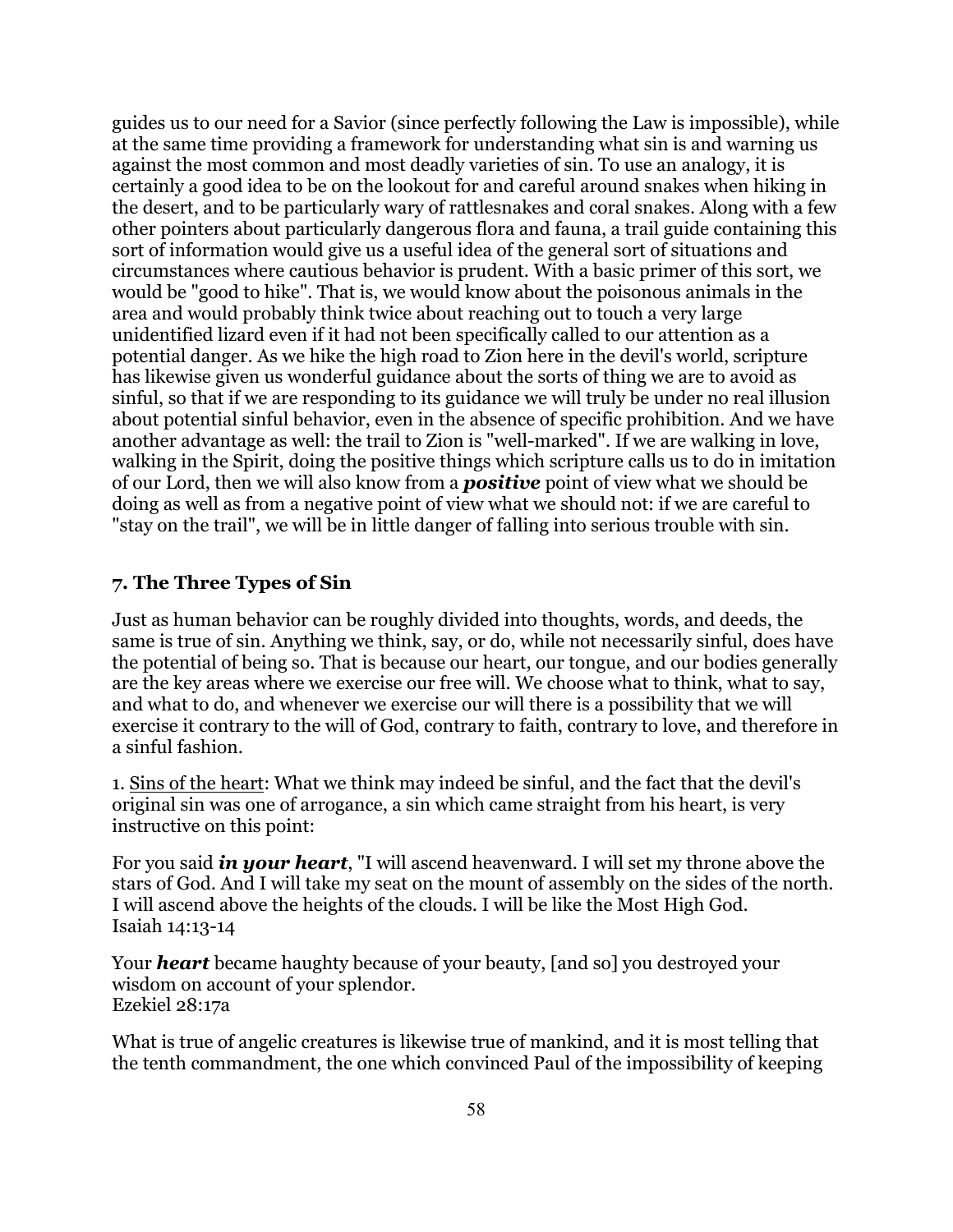the Law, is entirely a mental sin, that is, the sin of lust (cf. Job 31:1; Ezek.14:3-5; Mt.5:27-28):

What shall we say then? Is the Law sin? May it never be! On the contrary, I *did not come to know* sin except through the Law. For I **did not know** [what] lust [was] except that the Law was telling [me], "You shall not lust". Then sin grabbed the opportunity [offered] by the commandment and produced in me every [sort of] lust. So without the Law, sin is dead (i.e., to our "knowledge"). Romans 7:7-8

2. Sins of the tongue: Slandering, lying, blaspheming, bearing false witness and more share in common the fact that they are discretely verbal. The virtual impossibility of "taming the tongue" shows beyond doubt that, along with mental sinning, this area of sin is worthy of more personal attention than we sometimes give it:

(2) For we all make many [sinful] mistakes (lit., "stumble much", i.e., sin somewhat inadvertently). If anyone avoids [sinful] mistakes in what he says, this person is perfect [in behavior and thus] able to bridle his whole body. (3) Consider how we put bridles into the mouths of horses so that they will obey us, and [thus we are able to] maneuver their entire bodies around. (4) Consider also what large things ships are and how they are driven by strong winds, and yet they are maneuvered around by an extremely small tiller wherever the helmsman intends. (5) In this same way the tongue, though it is a small member, makes great boasts. See how small a fire it takes to start a great conflagration. (6) The tongue is [just such] a fire too, and as it dwells among our other members the tongue embraces the entire system of wickedness, polluting the entire body, setting aflame every aspect of human existence, and in turn being set aflame by hell. (7) For every species of bird and beast, of things that creep and of things that swim, can and has been tamed by humanity. (8) But no man is able to tame the tongue. It is an implacable evil, filled with deadly poison. (9) With it we bless our Lord and Father, and with it we curse our [fellow] man, born in the likeness of God. (10) From the same mouth comes forth blessing and cursing. It should not be that way, brothers. James 3:2-10

Everyone speaks vanity with his neighbor. With lips of [malicious] flattery they speak in double-minded [deception]. May the Lord cut off all the lips of [malicious] flattery, [even] the tongue which makes great boasts!  $-$  of [all] those who say, "With our tongue we will conquer! Our lips are with us. Who is Lord over us?" Psalm 12:2-4

3. Sins of action: Overt sins of actions, "deeds" which are clearly contrary to God's will and God's law, are what most people have in mind when they use the word "sin". There is certainly no shortage of overt sins prohibited in scripture, and it is certainly true that some of the more gross and horrific sins tend to be of this "active" nature. The three passages quoted immediately below, although parallel to the sixth, seventh, and eighth commandments, are not taken from the Law per se, and it is no accident that murder, sexual immorality, and theft are the subject of legal prohibition in nearly every human code of law ever devised: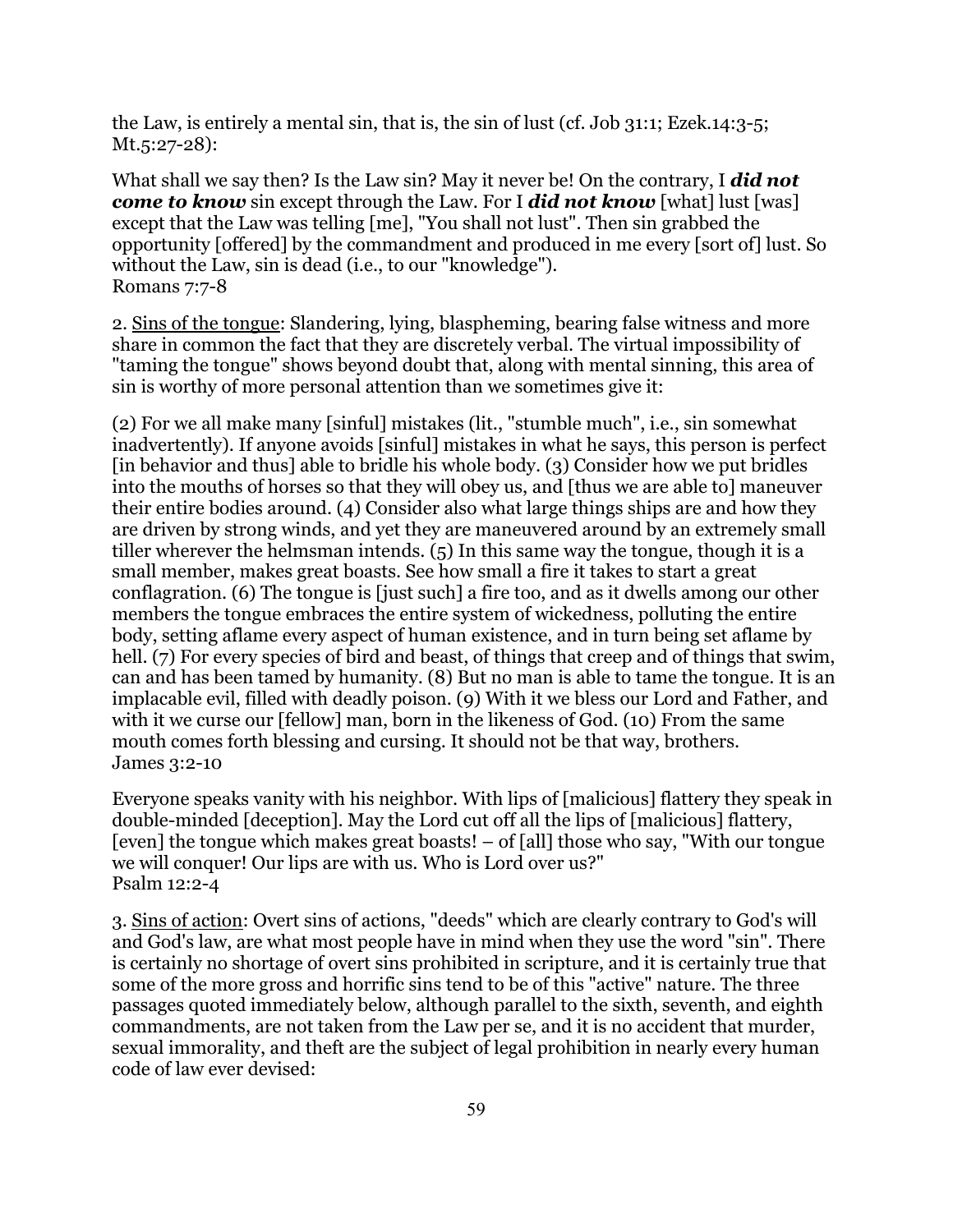He who sheds Man's blood shall have his blood shed by Man. For in the image of God He made Man. Genesis 9:6

(3) Now *this is God's will*, namely, your sanctification (i.e., separation from sin). [He desires you] to keep away from immorality, (4) and for each of you to know how to keep his [or her] own vessel (i.e., body) under control in sanctification and honorable conduct, (6) not [giving in] to the passions of lust as do the gentiles (i.e., unbelievers) who do not know God, (7) so that you may not transgress and thereby take advantage of your brother/sister [in Christ]. For the Lord is an Avenger of all these sins as I have warned and have born solemn witness to you before. For God did not call you to uncleanness but in sanctification. 1st Thessalonians 4:3-7

Now let none of you suffer as a murderer or a thief or an evildoer or a meddler, but if [anyone should suffer] as a Christian, let him not be ashamed of it. Let him rather glorify God under that name.

1st Peter 4:15-16

Although overt sins, especially the exceptionally damaging and deadly ones, tend to attract most of the attention when the subject of sin comes up, we should not for that reason make the mistake of assuming that mental and verbal sins are somehow of a lesser variety – they may be of a slightly different categorical type, but sin is sin, and holy God keeps all sin at arm's length. Jesus died for every sin of whatever size or type, and without His work on the cross *for every sin ever committed*, we would still be facing eternal condemnation instead of anticipating eternal life.

Finally, although for purposes of discussion we have differentiated between mental, verbal, and overt sins, we would not want to leave the impression that they are for that reason unrelated, or that they can somehow be separated out in practice, for they usually cannot be. When Jesus tells us that a man who looks upon a woman to lust after her has already "committed adultery in his heart" (Matt.5:27-28), it is clear in our Lord's view the distance between lustful thoughts, seductive words, and immoral acts is so small as to be non-existent for all practical purposes.

Despite the fact that this particular passage, Matthew 5:27-28, is very well-known, the degree to which thinking, speaking, and acting are inextricably inter-connected from the biblical point of view is often underappreciated. In truth, our deeds reflect our thoughts, our thinking motivates our words, and our words are so significant that they will form the basis for our future justification or condemnation (cf. Prov.23:7; Is.14:13).

You offspring of vipers! How can you say what is good when you are evil? For the mouth speaks what fills the heart. A good person brings good things out of the good he has stored up, while the evil person brings forth evil things out of the evil he has stored up. I tell you that on the day of judgment everyone will give an account for every idle word they have spoken. So it is by your words that you will be acquitted, and by your words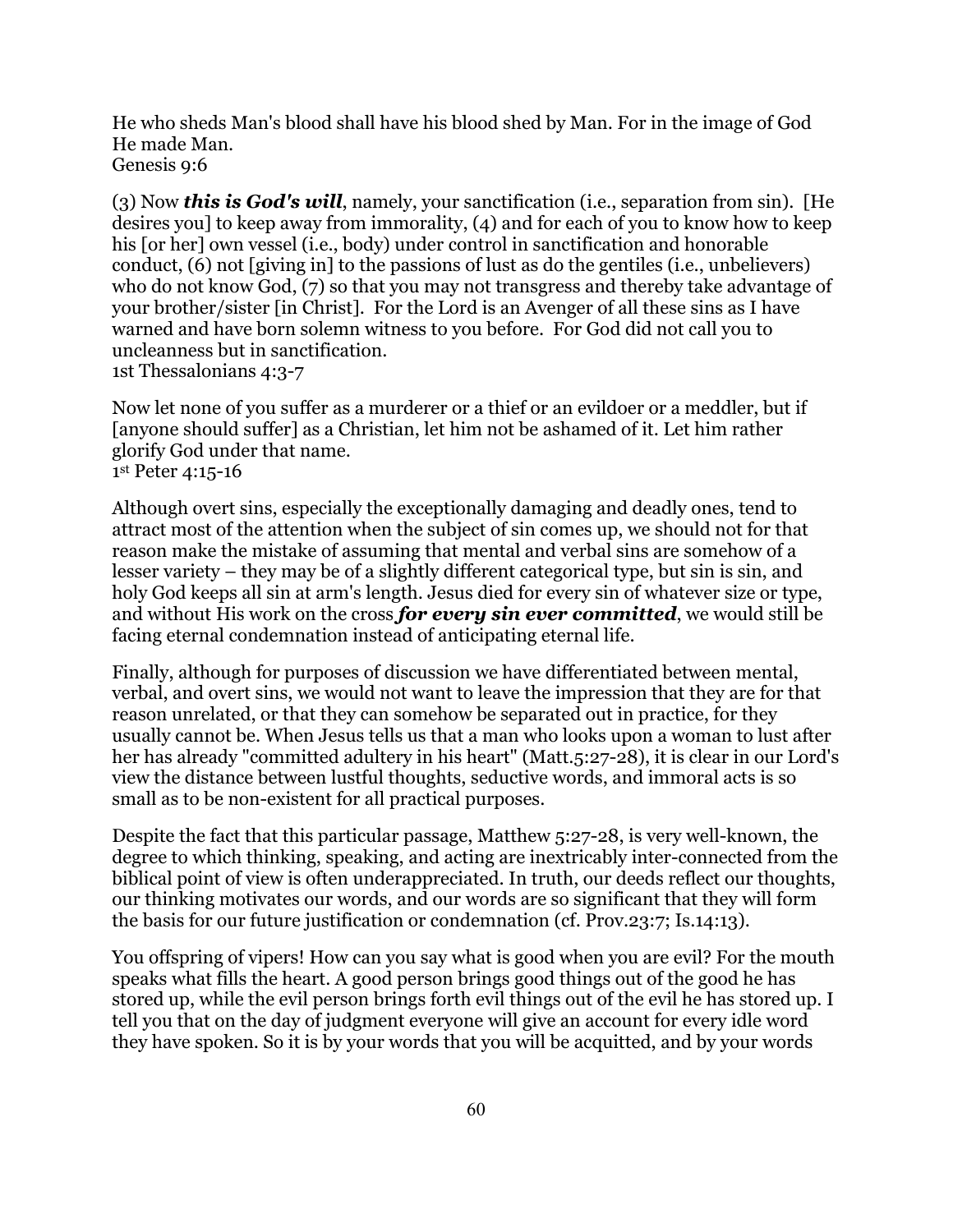you will be condemned. Matthew 12:34-37

Hatred, anger and arrogance may produce harsh words of slander, threats and reproaches, and these in turn are often followed by acts of violence, so that the continuum of sinful thoughts engendering sinful words and producing sinful deeds is easy enough for anyone to see. For example, kidnaping, motivated by gain and assisted by lies and conspiracy, sexual immorality originating in lust and facilitated by verbal seduction, or idolatry born of abandoning God in one's heart and accompanied by blasphemy, all clearly show that thoughts, words and deeds are essentially inseparable in practice. For deeds are seldom really ever undertaken in the absence of thoughts (be they ever so visceral and fleeting) and words (be they expressed or unexpressed):

The things that come out of a person's mouth come out of the heart, and these are the things that defile a person. For out of the heart come evil designs, acts of murder, of adultery, of sexual immorality, of theft, of false witness, [and] of blasphemy. Matthew 15:18-19

From a purely biblical point of view, therefore, it is better to have the idea of sin as a three-headed monster rather than three separate beasts, for splitting up sinful thoughts and words and deeds is in truth impossible. In reality, they form a continuum of evil that is inevitably always of a piece. Final proof of this is to be found in the numerous biblical catalogs of sin where all three types are always intermingled as equally dangerous and equally sinful:

There are six things that the Lord hates, seven that are detestable to him: haughty eyes, a lying tongue, hands that shed innocent blood, a heart that devises wicked schemes, feet that are quick to rush to evil, a false witness who pours out lies and a man who stirs up dissension among brothers.

Proverbs 6:16-19 NIV

(24) Therefore God abandoned them to self-defilement in the lusts of their hearts bent upon uncleanness. (25) For they exchanged the truth of God for the lie, and they honored and served the creature over the Creator who is blessed forever, amen! (26) For this reason God abandoned them to dishonorable passions. Their females even exchanged natural [sexual] practice for that which is contrary to nature. (27) Likewise also the males abandoned natural [sexual] practice with females and became inflamed in their lust for one another – males with males – consummating their shamefulness and receiving upon themselves [as a result] the penalty their error deserved. (28) And just as they did not see fit to keep God in their hearts, God abandoned them to their unfit minds, to do things which are not fitting. (29) [For they are] filled with all [manner of] unrighteousness, evil, wickedness, greed, full of envy, murder, strife, guile, malevolence, they are rumormongers, (30) slanderers, haters of God, presumptuous, arrogant, braggarts, devisers of evil, inconsiderate of their parents, (31) unthinking, unreconcilable, uncaring, unmerciful, (32) men who though they had full knowledge of God's righteous decree, namely, that those who do such things are worthy of death, not only did [such] things themselves, but even commended those who made it their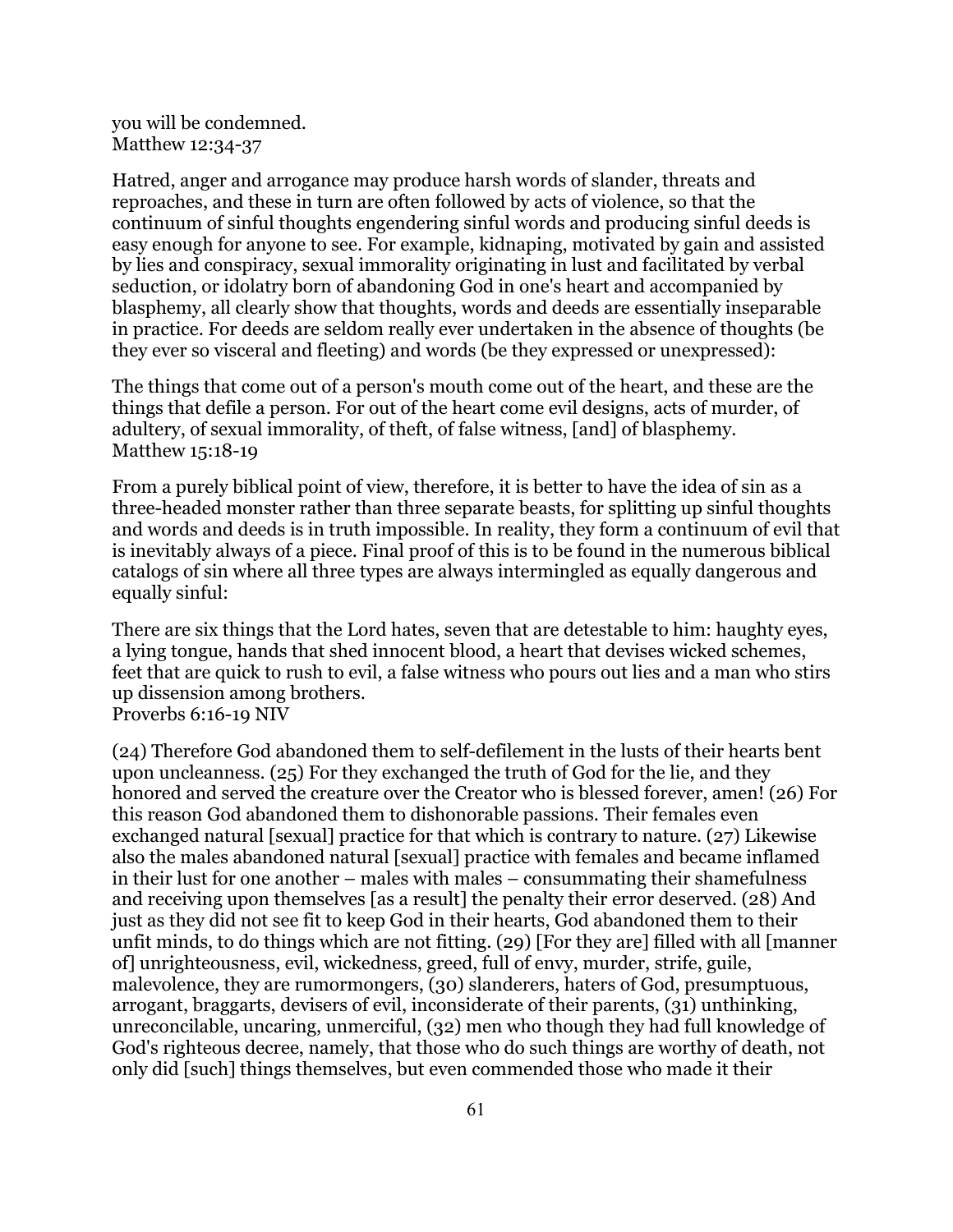practice [to do them]. Romans 1:24-32

As it is written [in scripture]: "There is no one righteous, not a single person. There is no one who understands. There is no one who diligently seeks God. All have turned away, [and] have become worthless. There is no one who is doing what is good – there is no one, not even a single person. Their throat is an open grave, they deal craftily with their tongues, [and] vipers' venom hides behind their lips. Their mouths are full of cursing and bitterness. Their feet [take them] swift[ly] to spill blood. In their ways are found calamity and misery, and they are not acquainted with the way of peace. There is no fear of God before their eyes. Romans 3:10-18

Don't you know that the wicked will not inherit the kingdom of God? Do not be deceived: neither the sexually immoral nor idolaters nor adulterers nor male prostitutes nor practitioners of homosexuality nor thieves nor the greedy nor drunkards nor slanderers nor swindlers will inherit the kingdom of God. 1st Corinthians 6:9-10

The acts of the sinful nature are obvious: sexual immorality, impurity and debauchery; idolatry and witchcraft; hatred, discord, jealousy, fits of rage, selfish ambition, dissensions, factions and envy; drunkenness, orgies – and whatever is similar to all these things. I warn you, as I did before, that those who live like this will not inherit the kingdom of heaven.

Galatians 5:19-21

But among you there must not even be a hint of sexual immorality, or any kind of impurity, or of greed, because these are improper for God's holy people. Nor should there be obscenity, foolish talk or coarse jesting – things that have no place [among you]. Thanksgiving [is what ought to be heard coming from you] instead. For of this you can be sure: no immoral, impure, or greedy person – such a man is an idolater – has any inheritance in the kingdom of Christ and of God. Ephesians 5:3-5

So be aware of this, that in the last days there will be difficult times. For [in those times] there will be men (i.e., false teachers; cf. chap.2) concerned only for themselves, devoted to money, egotistic, arrogant, blasphemous, not concerned for their parents, ungrateful, irreverent, implacable, slanderers, uninhibited, savage, despising the good, betrayers, impetuous, megalomaniacal, devotees of pleasure rather than lovers of God, possessing an [outward] appearance of godliness, but [in reality] having rejected its [true] power. From such men turn away. 2nd Timothy 3:1-5

Outside (i.e., of the gates of New Jerusalem) are the dogs (i.e., unclean and worthless), and those who indulge in witchcraft, and the sexually immoral, and the murderers, and the idolaters, and everyone who loves and makes use of the lie. Revelation 22:15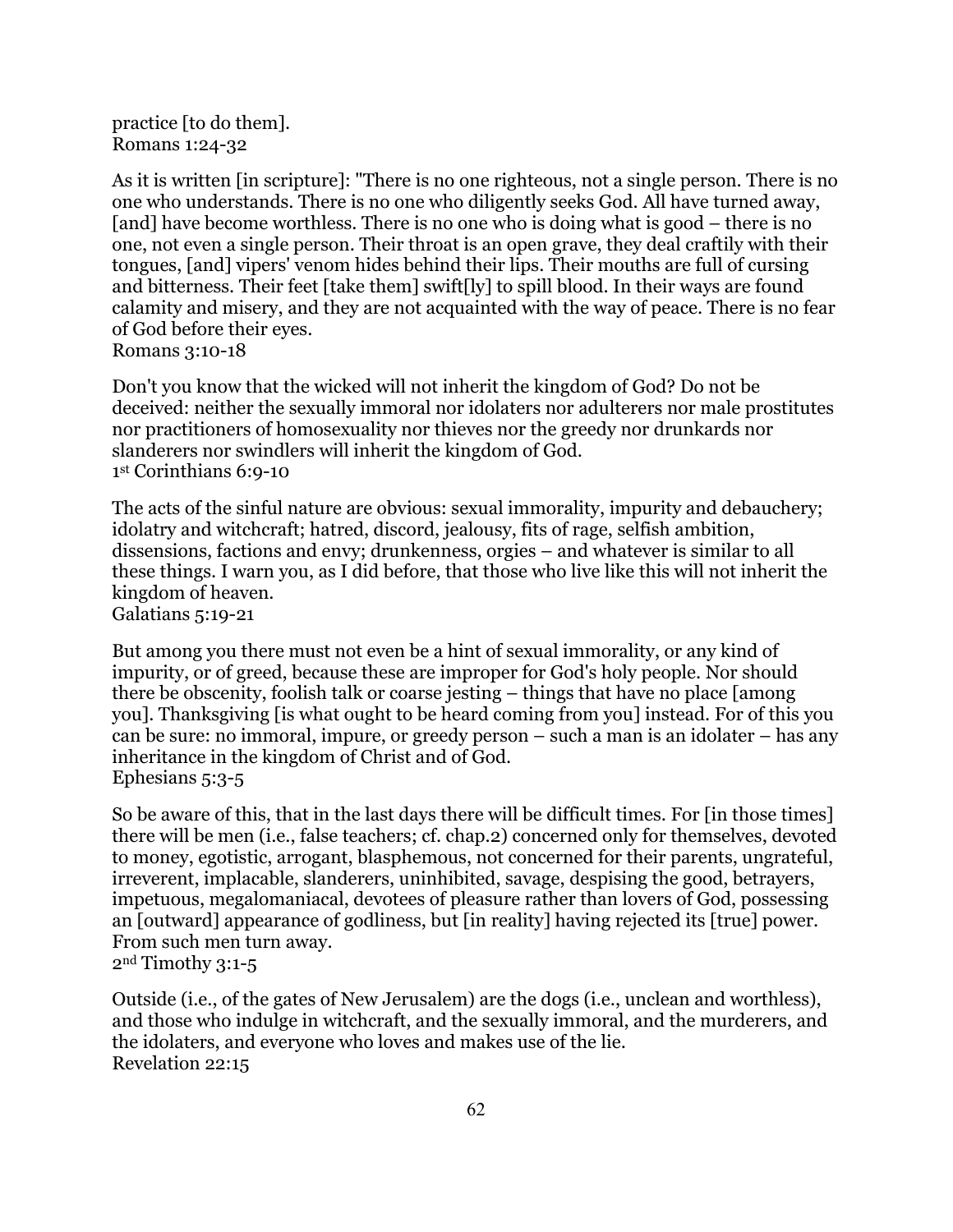The more we read and pay attention to scripture, the better we become acquainted not only with what the Bible has to say in the way of specific prohibition, but also – and just as importantly – what it teaches us about our behavior in general, both in terms of what it is expedient for a follower of Jesus Christ to do as well as what it is best to avoid (see II.9 below, "The Ten Commandments"). We are called to the highest of standards, namely, holiness (1Pet.1:15-16), and not even an encyclopedic knowledge of overt biblical prohibitions is capable of bringing us anywhere near the attainment of that standard until, instead of walking in the flesh (Rom.8:4), we are truly walking in love, walking in the Spirit, and walking in the footsteps of our Lord Jesus Christ (Eph.5:2; Gal.<sub>5</sub>:25; 1Jn.2:6). Against such things there is no law (Gal.<sub>5</sub>:23).

### **8. Relative Accountability for Sin**

Every sin we have ever committed or ever will commit is, by definition, wrong, evil, and contrary to the will of God. Furthermore, we are all completely and fully responsible for every sin we have ever committed or ever will commit, regardless of the circumstances. Moreover, the penalty for all sin, for any sin, is death, namely, the threefold spiritual, temporal and eternal death we have described above. No human being who has ever committed even a single, solitary sin (and that includes us all) could possibly aspire to eternal life except for the sacrifice of our Savior on the cross for us. So we praise our merciful God and Father that we are most assuredly *not* absent that sacrifice, but have embraced Jesus Christ in faith and faithfulness and will continue to do so until we shall be united with our Lord Jesus after death! Without Him and His work on the cross, there would not have been the slightest diminution of our eternal responsibility and culpability for even the least of our transgressions, but, as it is, our sins *have* been atoned for by Jesus Christ.

Jesus *did* die for the sins of all mankind (Rom.3:24-26; 1Tim.2:5-6; Heb.2:9; 1Jn.2:2). Thus eternal forgiveness is universally available to all, being appropriated by grace through faith in Him, His Person and His work (cf. Rom.10:9; Eph.2:8-9; 1Jn.4:2). But while we believers have had our "bath" and have been cleansed from sin as an issue in determining our eternal future, that does not mean that in this world of sin and evil we will not continue to get our feet dirty (Jn.13:1-10). Even when we do sin, God has graciously provided a means for instant forgiveness and complete restoration to fellowship with Him and with our Lord (i.e., confession: cf. 1Jn.1:9 and see section V.1 below). Therefore not only have guilt and fear about the eternal consequences of sin been removed for us in Jesus Christ, but we also have been given complete assurance that no matter how grave our transgressions may seem to us, our gracious Father and loving Savior ever have their arms open wide to receive us back from the "far country" of sin, whenever we are but willing to turn our backs on our prodigal ways and return to them (Lk.15:11-32).

But while we are no longer eternally culpable for sin (that price having been paid by our Lord with His own blood), and while we are to have confidence in the continuing forgiveness that is our birth-right as believers in Jesus Christ (through repentance and confession), we should most assuredly *not* draw the conclusion that we can sin with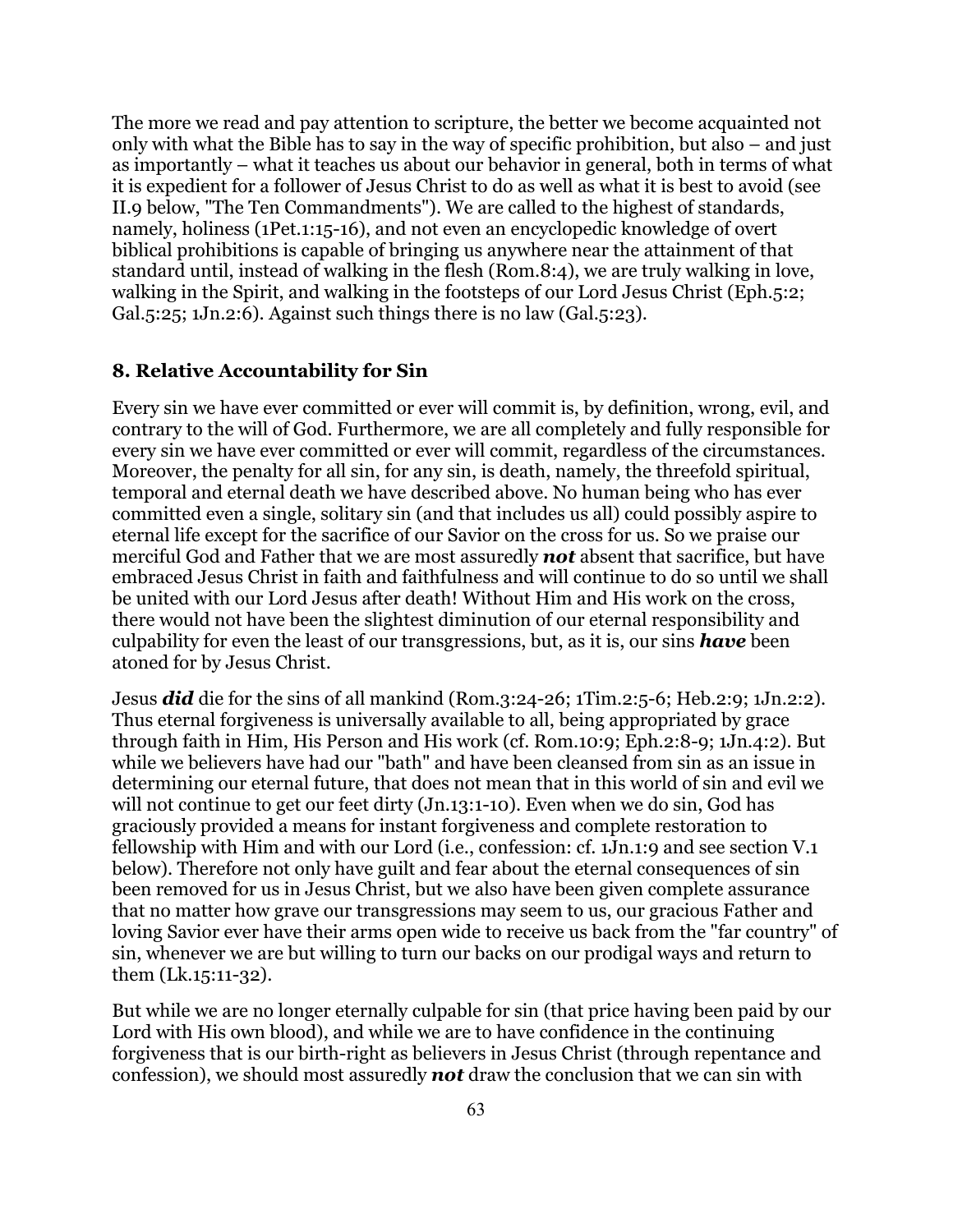impunity. There are consequences for sin, natural and divine, and there is punishment for sin in this life. It is important to understand, however, that this divine discipline which comes our way as the result of sin is in **no way** "paying" for sin: not only is whatever price we might be able to pay insufficient (God only accepts perfect sacrifices and we are not perfect: cf. Ps.49:7-9), but the price has already been paid by our Lord. Therefore it is the height of blasphemy for us even to consider that we could or somehow should "make up" or "atone" for our own sins – only Jesus *could* do that and He *has* already done so.

Therefore the relative "accountability" for sin being discussed here is not the absolute, eternal atonement for all of our sins – for that is a price which has already been paid for one and all through the blood of Jesus Christ – but rather the distinctions which the Bible does make regarding the relative responsibility or "accountability" for individual acts of sin which we commit here in time. That is to say, the divine consequences or discipline for sin which our Lord metes out to us in this life for our own good are based upon His assessment of the entire situation, a set of factors which constitute our "accountability", and this assessment, it is important to note, is our Lord's, not ours (i.e., how *we* may "feel" about the gravity of our sin is not the issue at all, whether we are hardly concerned or greatly concerned).

All sin is sin, flows from the free will of the sinner, and carries with it a sentence of death which is only removed in Jesus Christ. However, in what we may call "practical" or "temporal" terms, God nevertheless recognizes that some sins are worse than other sins (e.g., Judas' "greater sin" of betraying Christ: Jn.19:11; cf. Jer.16:18; Hos.10:10; 1Cor.6:18; 1Jn.3:15), and that the degree to which we are to be chastised needs to vary with the circumstances (cf. our Lord's forgiveness of Peter's denials: cf. Lk.22:31-32; 22:60-62; 24:34; Jn.21:15-19; 1Cor.15:5). While many sins may be relatively minor and some may even be committed in complete ignorance, there are occasional acts of sin that are in fact so detestable in the eyes of the Lord that they are visited with termination of physical life (as in the case of Judah's son Onan: Gen.38:10). But if God put every sinner to death immediately, the world would be instantly depopulated, for sin is universal, and few individuals, if they be honest, can go very long without conceiving, for example, a sinful thought. In spite of the fact that sin should decrease even as sanctification increases through the normal and mandated process of spiritual growth, even as believers we are all sinners and shall remain so as long as we dwell in these sinful bodies. Unlike protagonists in a Greek tragedy, therefore, God allows us to remain here on earth in spite of our commission of personal sins, so that, ideally, we may learn from (and about) our mistakes, with smaller mistakes generally incurring less overt divine discipline than larger, more flagrant ones.

Just as wise parents may wish to spell out for their children the particulars of the probable discipline for certain behaviors which will in no sense ever be tolerated, and yet at the same time not wish in any way to leave the impression that therefore nothing else will be punished, so we are given in scripture some very specific prohibitions whose violations clearly carry severe consequences (e.g., the Ten Commandments), but find much of the rest of the ground of sin less clearly demarcated in terms of the punishment we may receive. There are no doubt good reasons for this. One probable reason that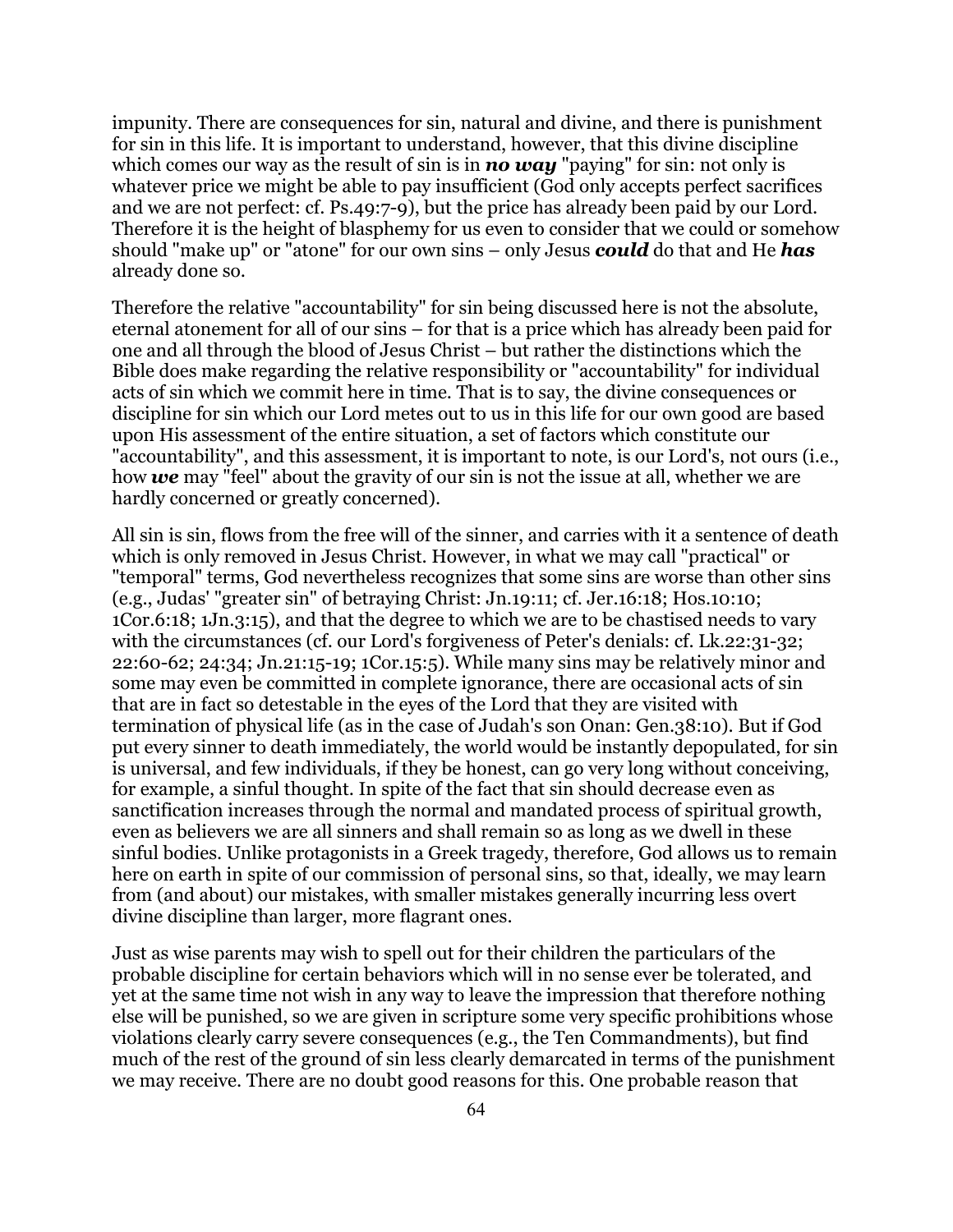comes readily to mind is that uncertainty of the type and severity of consequent discipline contributes greatly to the holy and pure fear of God which in turn helps us to stay clear of sin (Ps.19:9; Is.11:2-3; 2Cor.7:1; cf. Ps.130:4). The last thing we need as believers who are fighting the battle for sanctification is a sense that "we know for sure" that a particular sin or type of sinning will not be punished "too severely". The point is, we don't know how God is going to react and discipline particular failures on our part, and that very uncertainty helps us (or should help us) to build up hesitancy and resistance to sin.

The second obvious reason for the absence in scripture of a strict table of legal liability and consequent punishment for sins is that God knows everything. He deals with us as individuals and does so in a perfect way. He and He alone knows and understands the degree of consciousness or arrogance with which we have done what we have done, and He and He alone knows best how to motivate us to turn away from such sins in the future. Scripture does, however, outline in broad terms the relative factors which govern the degree of earthly accountability for our sins as we are held accountable for them by God in time (but let us ever be mindful of the fact that all of our sins have been ultimately and eternally atoned for by the blood of Christ):

1. Sinning Ignorantly versus Sinning Consciously: It stands to reason and scripture certainly supports the idea that with greater cognizance comes greater responsibility and, in the case of sin, greater accountability (Gen.3:9-19; Lev.4:1-6:7; Is.7:15-16; Ezek.3:4-7; Jn.9:39-41; 15:22-24; Rom.1:20; 2:1; 2:17-24; 1Tim.1:13; 2:14; Jas.3:1). As was suggested above in our discussion of the conscience, "nature itself" is most instructive in regard to many basic principles of what is right and what is wrong (1Cor.11:14; cf. Rom.2:14-16), so that in most cases "ignorance" will be a relative thing. That this is true of consciousness of sin as well is aptly demonstrated by the case of Adam and Eve where both of our original parents could recite the prohibition against the forbidden fruit. But while both were fully aware that they were violating the divine command (and so were completely guilty), nevertheless both had some claim to mitigation: "the serpent deceived me", pleaded Eve, while Adam had responded in defense "the woman whom You gave to be with me, she gave to me from the tree and I ate" (Gen.3:12-13). Eve had been led to doubt (and misunderstand) the divine command, while Adam had been pressured by the impending loss of his beloved. It seems fair to say that neither sin is an example of high-handed selfish arrogance without complication or mitigation – and the Lord did, of course, let both of our first parents live despite the grave significance and repercussions of what they had done.

The general principle here seems to be that the greater the ignorance and the greater the compulsion of the will, the more the mitigation and the less the accountability. Keeping in mind the further principle that God knows us far better than we know ourselves (so that it is infinitely better to avoid sin in the first place than to seek mitigating factors afterwards – as if we could ever hope to argue our case before the Master Potter!), there are any number of factors which *may* lessen accountability. Clearly, the mentally incompetent are held to a lesser standard, and very young children are not expected to be able to consistently choose the "right over the wrong" until a certain age (which may well vary with the culture and the individual: Is.7:15-16). Just as the law in general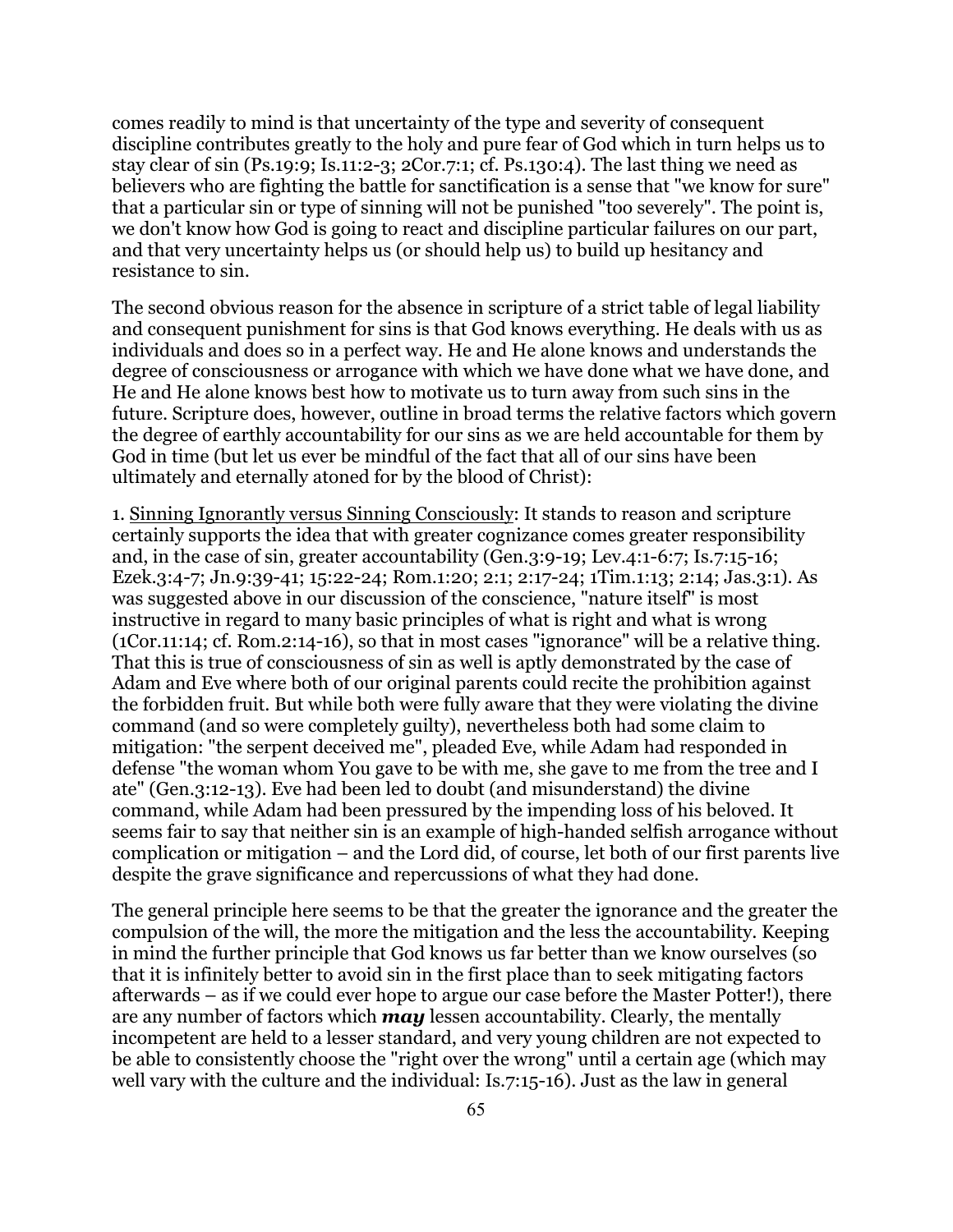recognizes a variety of mitigating circumstances in criminal statutes, so we may expect that in times of great stress, or grief, or when otherwise under great emotional or physical duress, we might be much more apt to sin, and we may have some hope that a merciful God will take such factors into consideration. Of course, if we are trying to recover from an addiction to gambling, for example, then making a free will decision to go to the racetrack is certainly not going to help our chances. To the extent that the mitigating circumstances which lead to sin are themselves a result of sinful folly, we may be assured that they will weigh more heavily in the balance of God's justice than those which are truly out of our control.

Relative experience in the Christian life and relative knowledge about scriptural teachings on sin can also contribute to ignorance in the short term. But just as children grow up and move on to ever greater standards of responsibility, so should it be with us (Heb.5:11-14). A comparable, reverse analogy can thus be drawn in terms of true ignorance about what conduct the Bible proscribes and prescribes. While it is true that "to whom much is given, much is expected" (Lk.12:48), it can hardly be much to our credit (or figure greatly in the mitigation of our punishment for sin) if we have deliberately or at least practically cultivated ignorance about scriptural prohibitions and canons of behavior, and have continued to sin as a result.

Deception, while it is a special category of ignorance-mitigation, is one which we should all seek to avoid as far as possible. It is precisely in this connection that Jesus told us to be "innocent as doves, but wise as serpents" (Matt.10:16; cf. Rom.16:19; 1Cor.14:20), and every step forward in Bible knowledge, learned, believed, and applied to life, should make it harder for the deceiver to deceive us. In this regard it is also important to note that one of the worst and potentially most dangerous forms of deception is selfdeception (1Jn.1:8; cf. Job 15:31; 1Cor.15:33). For while we are naturally on our guard against external threats, when we stop being honest with ourselves we let down our defenses to the greatest possible dangers.

#### 2. Sinning Arrogantly:

Woe to you who drag along your guilt with strands of worthlessness, and your sin with cart ropes.

Isaiah 5:18

Scripture makes a clear distinction between the fully conscious, deliberate, fully premeditated and arrogant sort of sinful behavior described above and sin which is committed "in error". In the Mosaic Law, there was an entire category of sacrifice devoted to such "sins of ignorance", namely, the so-called "sin" and "guilt" offerings (Lev.4:1 - 6:7). The key words usually rendered in these verses as "ignorantly" or "unintentionally" constitute the Hebrew prepositional phrase *beshegagah* (בשגגה). Rather than knowledge or intentionality, the verbal noun which forms the core of this phrase is much closer to the idea of sin which one finds in the Greek noun-verb pair, *hamartia-hamartano* (ἁμαρτάνω/ ἁμαρτία), the root from which the word Hamartiology, the subject of this study, is derived. For the corresponding Hebrew verb, *shagah* (שגה(, as with *hamartia-hamartano*, means something more like "missing the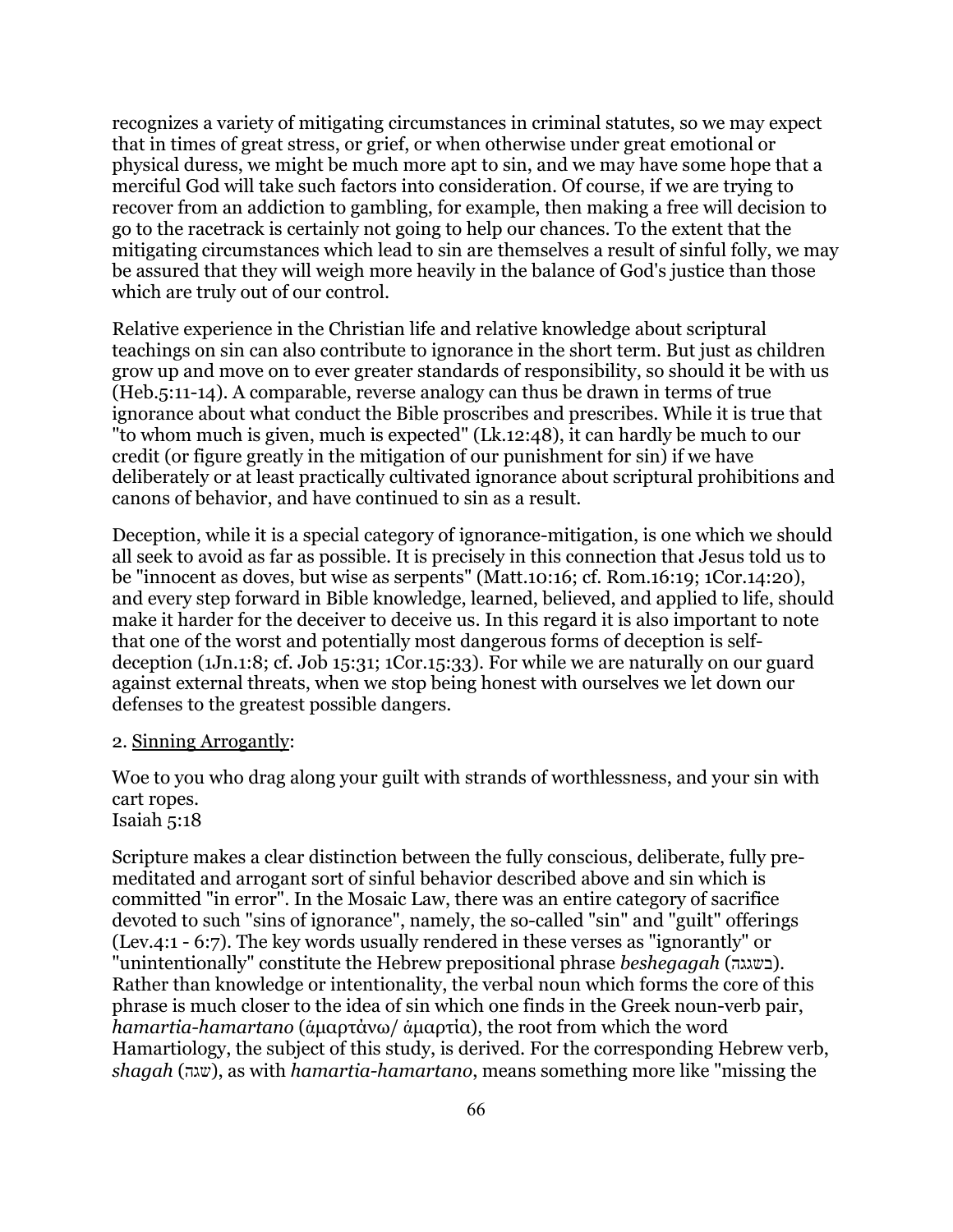way", "taking a wrong turn", "making an error or mistake". Thus this category of sinning clearly suggests, from the parallel etymologies, behavior in which, "if one had thought better about it", one would never have engaged in in the first place. In other words, whatever the element of mental, moral, informational, or situational "mistake" involved in such sins, it is just this element which distinguishes them from "arrogant sins".

Now if anyone sins out of error (i.e., *beshegagah*), he shall bring a she-goat one year old as a sin offering. And the priest will make atonement on behalf of the person who went astray in his sin of error against the Lord so as to atone on his behalf, and it will be forgiven him. For both the native born of the sons of Israel and the resident aliens among you there shall be one law for whoever acts out of error. *But whoever acts with a high hand* (i.e., "sins arrogantly"), whether native born or a resident alien, *is offending the Lord*. That person shall be cut off from the midst of his people. Because he has despised the word of the Lord and has broken His command, that person shall surely be cut off. His guilt [stays] in him. Numbers 15:27-31

The demarcation point between forgivable "error" and unforgivable "high-handedness" is not clearly drawn here, and, as suggested above, that is no doubt deliberate and in any case salutary. For while clear examples of sins that are genuinely mistakes and sins which are clearly "in God's face" readily present themselves, there are innumerable examples that also come to mind of behavior which might possibly fit either classification, and this element of doubt tends to restrain us from sinning rather than weakening our resolve to resist it. Clearly, sin is serious business in God's eyes, and we would do well to avoid it at all times since the only absolutely sure way to steer clear of truly arrogant, high-handed sin is to abstain from sin altogether.

While the recognition of the danger all sin presents for the reasons discussed above is good armor with which to fortify ourselves against the world, the flesh, and the evil one, scripture does also give us reassuring information about where this line between error and temerity, between ignorance and arrogance, is to be drawn, namely, respect, reverence and fear of God on the one hand, and contempt, despite, and fearless defiance on the other. Let us consider the analogy of earthly fathers and their children (an analogy which we are biblically called upon to consider in many places since family relationships are designed by God to be illustrative of divine truth: Eph.3:14-15; cf. Prov.3:11-12; Heb.12:7-11). While there are many occasions when fathers and their children are at odds, and children often commit acts of rebellion, in the majority of cases children do not "cross the ultimate line" of complete rejection of parental authority  $- a$ certain amount of residual respect and godly "fear" generally remains even after the most extreme adolescent rebellions. Thus in most instances where children violate parental precepts they do not do so to a degree that makes the process of discipline, repentance, reconciliation and restoration completely impossible. They may become insolent and rebellious, but they do not break completely free of the family and parental authority. Occasionally, however, some children do rebel to such an arrogant and audacious degree that their actions do constitute the sort of "high-handedness" described in Numbers 15:30, behavior which so completely, thoroughly, and irremediably rejects the authority of the parents that no future reconciliation is possible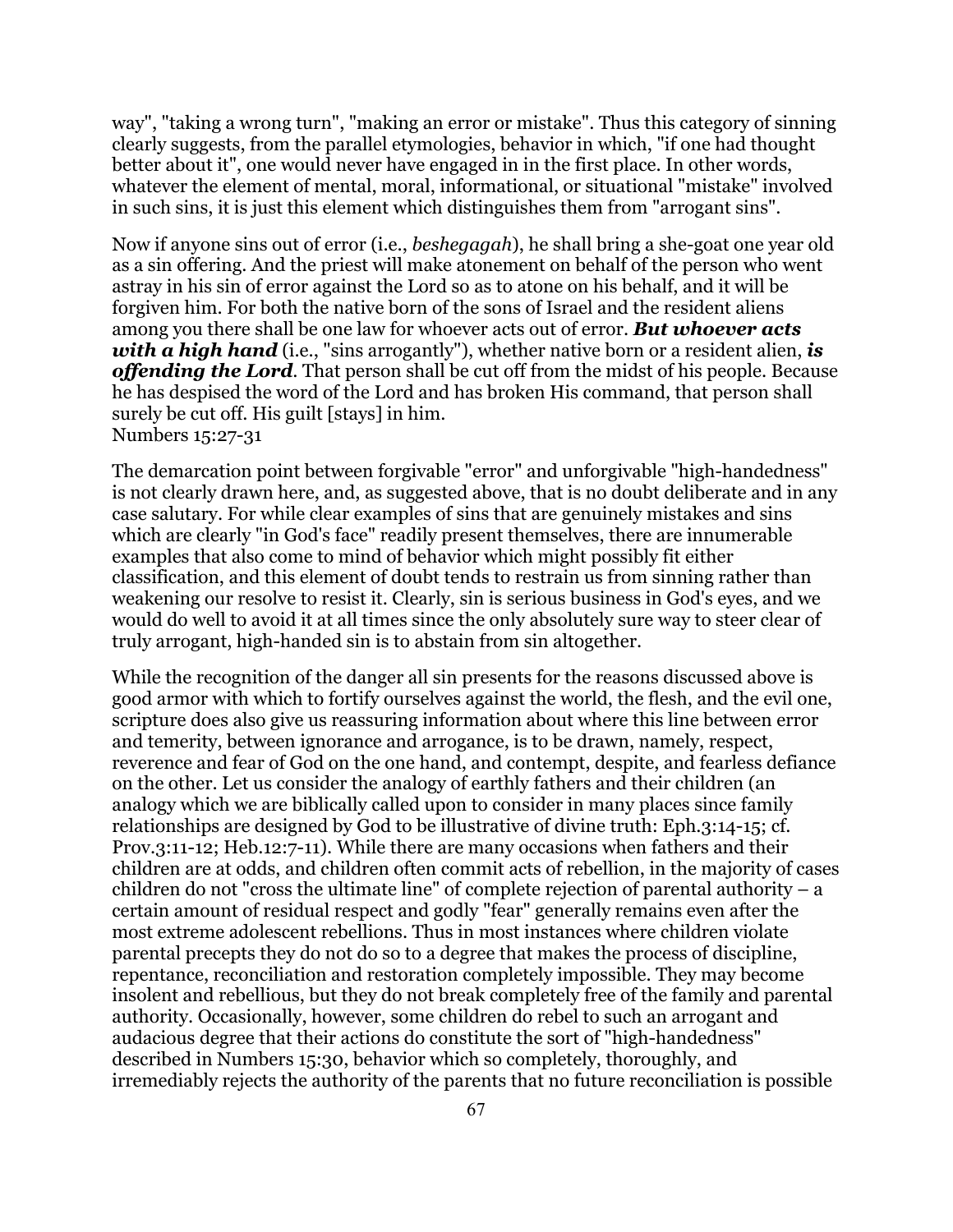(the most extreme of which, unfortunately not unprecedented in our society, would be murdering one's parents; cf. Deut.21:18-21).

In the same way, there comes a point in a person's rebellion against God where the ultimate line is eventually crossed. This is a point of no return which represents a breach so severe that further mercy cannot be forthcoming – not only because of the acuteness of the offense towards God, but also because the person concerned has progressed so far into apostasy that he or she would not in true free will seek restoration if forgiveness were offered (and of this extreme the devil is the premier example). As is also the case in our family analogy, such extreme spiritual degeneration does not spring out of nowhere, but is rather the result of what may often be a lengthy process of rebellion and hardening of the heart (see section IV.6 below). And as in our family analogy, the extreme contempt and despite of continued, thoughtless sinning "with a high hand" is an impossibility until respect, reverence, and "the fear of God" have been completely worn away by this process of heart-hardening (Rom.3:18; cf. Rev.19:5).

Indisputable, unmitigated, reckless and continual "arrogant sin" is essentially impossible for a believer without laying a prior foundation of apostasy. Ultimately, the only sin for which Jesus could not die and for which there is therefore no forgiveness, is the willful rejection of Himself, namely, "blasphemy against the Holy Spirit" who testifies to the truth of Him, His Person and His saving work on our behalf (Matt.12:31). Sinning arrogantly to the ultimate degree is thus a symptom of prior apostasy, for on the one hand a person cannot so disrespect God if there is any fear of Him left in the heart, and on the other hand if a person does still maintain residual faith and even a modicum of godly fear, this will be sufficient to dissuade them from giving themselves over to a life of completely unmitigated arrogant sin.

This helps to account for the description one finds throughout scripture of the believer as a holy, sanctified person, in spite of the fact that we are simultaneously all sinners (to one degree or another). For example, the distinction in the Mosaic Law treated above between inadvertent and arrogant sin which seemingly leaves absolutely no middle ground between the two categories should be seen from this perspective: those who are true followers of God may err, but they do not defy God with total fearlessness (and those who do defy God with total fearlessness are by definition not true followers of Him). We believers have been washed, and our sins are not on the order of ever requiring another bath to cleanse them away. Instead, our post-salvation sins are of the nature of "getting our feet dirty" – our essential "cleanness" remains as long as we retain our faith in and faithfulness to our Lord (Jn.13:1-10). We find this same distinction throughout the book of 1st John as well, where there are a number of passages which demonstrate this essential "cleanness" from what at first may seem an absolute perspective, but what is in fact a recognition of the persistent presence of faith and faithfulness, of respect and reverence and the fear of God, persistently resident in all who truly believe (also in Romans; compare Rom.2:12 with 8:1-2):

No one abiding in Him continues in [a life of] sin. No one who continues in [a life of] sin has seen Him or known Him. Children, let no one deceive you. The one who performs righteousness is righteous, just as He is righteous. The one who continues in [a life of]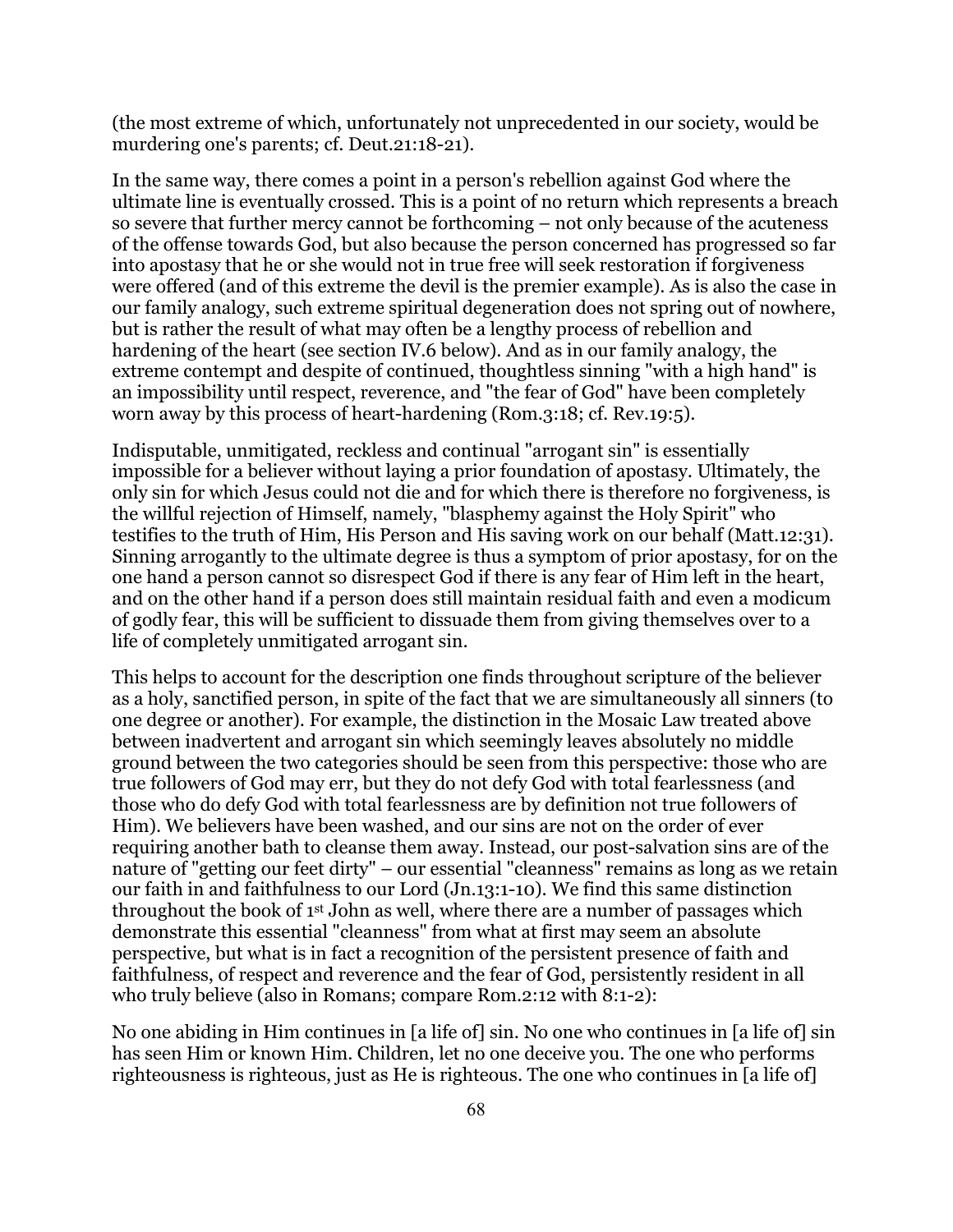sin is of the devil, since the devil has been sinning from the beginning. For this purpose the Son of God appeared, to destroy the works of the devil. No one who has been born of God continues in [a life of] sin, since His seed (i.e., the Word of truth in which we believe) remains in him, and [so] he is not able to continue in [a life of] sin since he has been born of God.

1st John 3:6-9

Everyone who hates his brother is [the same as] a murderer, and you know no [one who truly is a] murderer (i.e., confirmed in this evil; cf. 1Cor.6:9-11) has eternal life abiding in him.

1st John 3:15

We know that everyone who is born [again] from God is not [continually] sinning, but the one who is born [again] from God guards himself [against apostasy], and [so] the evil one is not [able to] lay hold of him. 1st John 5:18

And yet John is equally adamant about the truth of our universal sinfulness, our subsequent need to actively repent, confess and resist sin, and of the reality for believers of restoration after sins they have committed *as* believers – all points of doctrine obviously and completely incompatible with any misplaced notion of the possibility – let alone the reality – of sinless perfection:

If we say that we do not possess sin (i.e., a sin nature which is producing personal sins), we are deceiving ourselves, and the truth is not in us. If we confess our sins, He is faithful and just so as to forgive us our sins and cleanse us from all unrighteousness. If we say, that we have not sinned, we make Him out to be a liar and His Word is not in us. 1st John 1:8-10

My children, I am writing these things to you so that you won't sin. But if anyone does sin, we have an Advocate to [approach] the Father [on our behalf], Jesus Christ the righteous.

 $1<sup>st</sup>$  John 2:1

If anyone sees his brother engaged in a pattern of sinfulness which does not lead to death (i.e., is a deviation rather than a complete turning away), let him ask [forgiveness on his brother's behalf], and life will be given to him (i.e., forgiveness and deliverance will result), that is, in those cases where those sinning are not [sinning] unto death. There is sin which leads to death – I am not telling you to pray in that case. All unrighteousness is sin, and there is sin which does not lead to death (i.e., temporary deviation, confessed and repented does not result in death). 1st John 5:16-17

The common theme which unites all of the passages quoted above is the truth that sin is incompatible with the Christian walk. As Christians, we do not sin. When we do sin, it is not true Christianity we are practicing, but a throw-back to our previous way of life. Sin brings discipline, and requires repentance and confession, but is thereby cleansed away in reconciliation and restoration to full fellowship with the One who died for our sins.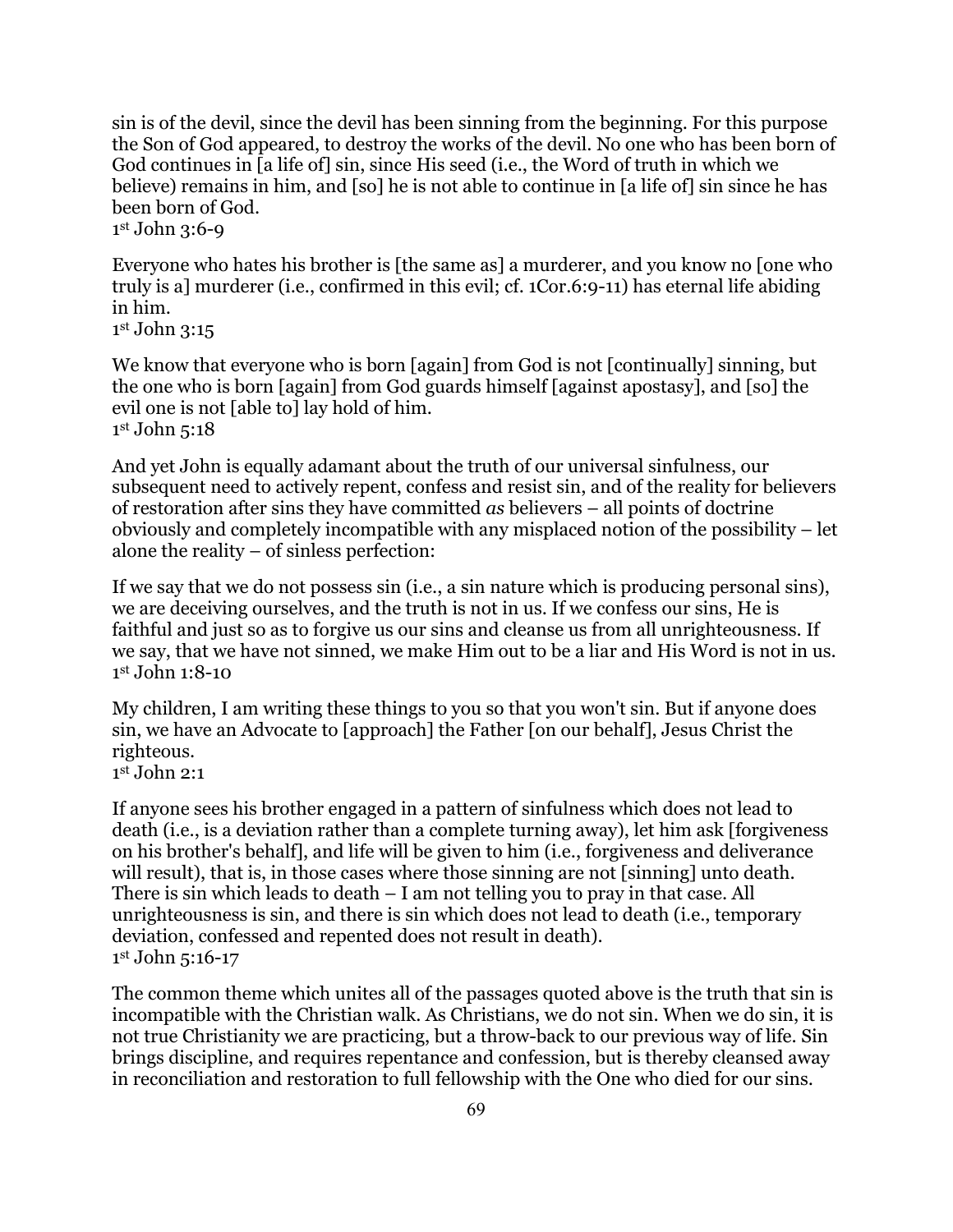Persistent sinful conduct can and does weaken faith, sometimes even to the point of the death of faith (as in 1Jn.5:16-17 quoted immediately above). But those who are and would remain truly Christ's eventually and inevitably respond to our loving Father's discipline and avoid the ultimate hardening of heart that opens up the way to arrogant sin practiced in complete fearlessness of God (cf. Ps.36:1; Rom.3:18).

# **9. The Ten Commandments** (Ex.20:1-17; Deut.5:6-21)

Separation from sin and evil, from all that is profane and ungodly in the world, has always been a hallmark as well as a requirement of God's people. In large part, the Mosaic Law served as a means of providing a very graphic, tangible, visible standard of separation between the holy and the profane. Much of it (the dietary regulations, for example) was primarily symbolic, designed by God to represent the deeper truth of the absolute division between those who were truly His people and those who were not. In Christ, we are no longer under this Law, but under grace (Rom.6:14), not relieved of the responsibility to avoid sin (Rom.6:15), but given the opportunity through the power of the Spirit to live new lives of service to our Savior which reflect the power, glory, and goodness of Him (Rom.6:16-18; cf. Rom.6:4; 7:6; 2Cor.5:17; Gal.6:15; Eph.4:24; Col.3:10). The opposite side of this "perfect offense" remains a perfect defense of complete sinlessness, and while none of us is or will ever be perfect in either, this is the standard to which we are called and the goal to which we should aspire. For in turning to Christ, we believers have turned our backs on the world and all of its false promises and false allures. We understand that nothing the world offers can satisfy us, even if we were to gain it all (Matt.16:26). We understand the dangers of the world and its lusts (1Jn.2:15-17), that friendship with it is perilous in the extreme (Jas.4:4), and that to serve our Master as He would have us do requires us to despise the present sinful world and our lives in it even as we esteem the One who came to save us from it (Matt.10:39; 16:25; and Col.1:13-20). We can see this same essential orientation towards God and away from the world, towards holiness and away from sinfulness, in the Mosaic Law generally, but most perspicuously in the Ten Commandments, the quintessential expression of the separation from sin and worldliness which the Law calls for (cf. Matt.15:4-6; 19:16-26; Rom.7:7-25).

The calling out by God of a specific family and its development into a unique, witnessing nation necessitated its separation, its sanctification from all that was profane in the pagan world in which it existed. While the mark of God's promise to Abraham of a holy progeny, namely circumcision, served to distinguish Israel as unique in God's eyes, and was also, importantly, a symbolic testimony of belief in God and His promises (Rom.2:29), the Mosaic Law provided a behavioral code of separation, sanctification and demarcation. For the Law called upon Israel to "be holy as I am holy" (Lev.11:44-45; 1Pet.1:16), so that the essential underlying principle in all of its precepts was to separate the holy from the profane (Lev.10:10; 20:25-26). The Ten Commandments, since they comprise the essence of the Law (cf. Deut.4:13), still provide the fundamental and irreplaceable standard for separating the people of God from all that is evil, showing us how we are to sanctify our conduct in life's most important and crucial areas: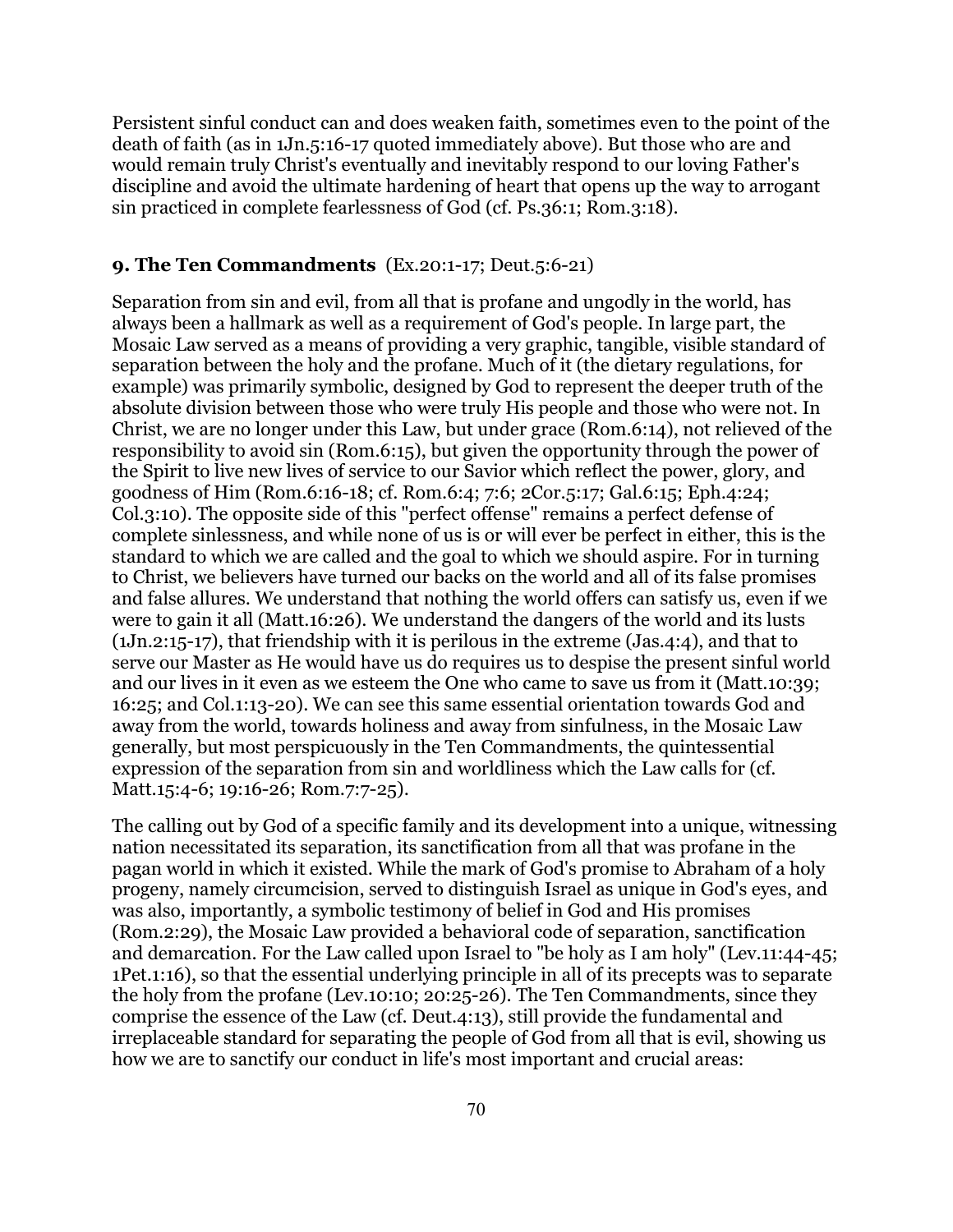Area #1: **Holiness towards God** (sanctifying and separating Him in what we think, do and say):

1. No other gods: guarding the sanctity of how we *think* about Him.

2. No idols: guarding the sanctity of how we *act* toward Him.

3. No misuse of His Name: guarding the sanctity of how we *represent* Him in our *speech*.

Area #2: **Holiness towards Life** (sanctifying and separating ourselves from reliance on the world):

4. Keep the Sabbath: guarding the sanctity of the day of rest; trusting God, not ourselves, for provision in this life (cf. Ezek.20:12; 20:20). *n.b.*: this is the only commandment not repeated in the New Testament. As the book of Hebrews emphatically assures us, specific day observance has been replaced with the reality of *continual* rest in and reliance on God (in the same way that animal sacrifice has been replaced by the reality of Christ's sacrifice: Heb.4:1-11; cf. Rom.14:5-8; Col.2:16-17). Since the cross, we are to rest in God at all times, not just on one particular day, seeking Him always.

Area #3: **Holiness towards Authority** (sanctifying and separating ourselves from rebellion against divinely constituted authority):

5. Honoring Father and Mother: guarding the sanctity of our behavior toward legitimate authority, all those who under the charge of God function as stewards in His place towards us, and who preserve our freedom to seek God (parents being the first and prime example).

Area #4: **Holiness towards Others** (sanctifying and separating ourselves from infringement upon the right of others to use this life to seek God):

6. No Murder: guarding the sanctity of life, the *sine qua non* for every human being to seek after God in the time God has given.

7. No Adultery: guarding the sanctity of the family, the basic support network required by the vast majority of people for normal function in life as a base for seeking God.

8. No Theft: guarding the sanctity of property, a necessary element for survival in the world to the end that one may seek after God.

9. No False Witness: guarding the sanctity of freedom of the innocent before the law, an important requirement for being able to remain free so as to freely seek God.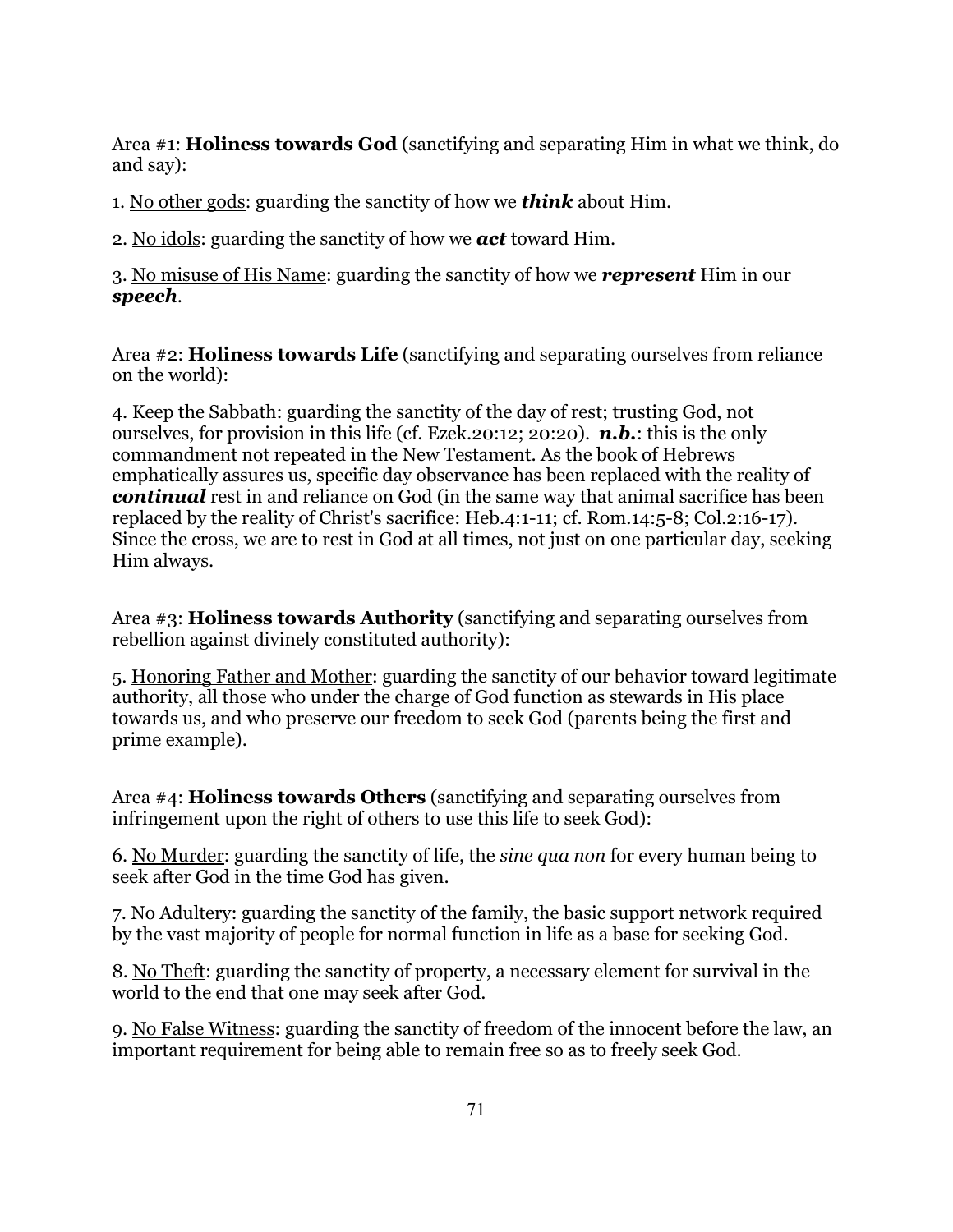10. No Covetousness: guarding the sanctity of freedom of action in general from threats of evil action and intent which impede, hinder and prevent the search for God.

As even a peripheral reading and consideration of the above should show, these commandments reveal much about what is sinful beyond the specifics they relate. For example, the need for proper respect and sanctified behavior towards *all* authority is clearly implied in the fifth commandment (so that it should come as no surprise that this is explicitly taught elsewhere in scripture: Rom.13:1-7; Tit.3:1; 1Pet.2:13-25). Whether in the case of behavior directed towards God, towards our own attitude to life, towards authority, or towards others in general, the perfect standard of sanctification and sinlessness in all things is the rule by which our Lord measures us. For as Christians, this constitutes our "normal" behavior. Finally, we also see a crucial, basic rationale at the heart of this overarching command to avoid sin: inevitably, sin hampers the search for God and His truth, both in the case of the sinner and all those who are affected by his or her sin. Nothing should give us stronger motivation than this knowledge, for it is, after all, to this purpose that we have been called, and it is this purpose that fills our hearts: learning, believing, and serving the truth of Jesus Christ, and helping others to do the same.

# **III. God's Dealing with the Collective Sin of Mankind**

# **1. The Holy Character of God**

God's character is impeccably holy (Hebrew *qadhosh*: קדוש). It is and must remain completely *separated* from sin and evil. Consequently, the original sin of Satan and his followers is the reason behind God's present change in His manifest location to the third heaven as opposed to the earth as was originally the case (Ezek.28:13-16), His departure thus making clear the distinction between the light wherein He dwells and the darkness of what is now the devil's world (1Tim.6:16). Holiness cannot mix with evil. Where God's holiness does come into contact with evil, His holiness does not change (for God cannot change and is unaffected by creature misconduct: Eccl.5:1-2; cf. Job 35:6-8). Instead, His righteousness must demand immediate judgment upon evil as a result of any contact between the two. This explains why we mortal human beings even as believers cannot see God's glory and live as long as we still remain here on earth in these present sinful bodies (Ex.33:19-23), but we will indeed dwell with Him forever in resurrection once we have been made perfect (Jn.14:1-3). And the Father *will* return to dwell on earth with redeemed mankind forevermore (Rev.21:1-4; 21:22-23; 22:3-5), but only after the present heavens and earth have been cleansed by fire from every vestige of evil so that new heavens and a new earth result (2Pet.3:7-13). The ordinances of the Mosaic Law which draw such a sharp distinction between the holy and the profane (particularly in respect to the tabernacle whose proscribed holy of holies represents the third heaven: Heb.8:5) are illustrative of this principle.

Such knowledge does and should inspire fear and the desire to pursue sanctification and personal holiness. Nothing could be more foolish for a believer than to persist in sinfulness out of a misplaced feeling of permanent and unconditional safety (cf.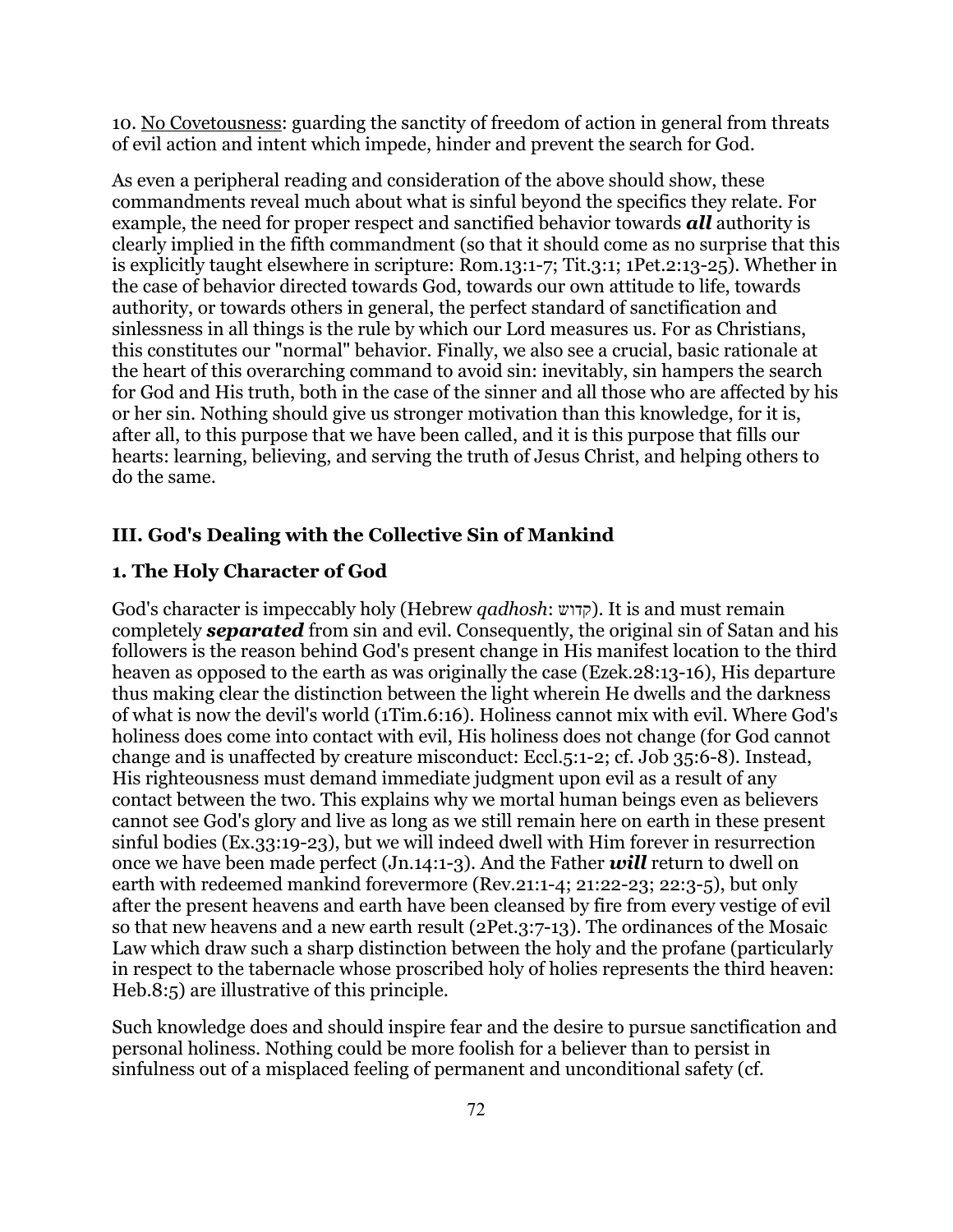Deut.29:19). However, considering that any and every sin is incompatible with God's holiness, and is therefore punishable by death in its threefold entirety, spiritual, physical, and eternal, it is well to consider that the distinctions between sins treated above, whether ignorant or arrogant, great or small, specifically prohibited in scripture or not, would be entirely moot had not holy God in His great mercy provided a way to treat with sinful mankind, satisfying His righteousness without compromising His holiness through the sacrifice of His own dear Son our Lord Jesus Christ for the sins of the world. Issues such as relative mitigation and forgiveness of sin in time would not matter at all unless God had first provided a way to satisfy the absolute punishment for sin which His righteous character demanded. For, otherwise, leniency toward sinners would involve Him in the compromise of His holiness. That, of course, is only a hypothetical, because God is eternal, perfect, and immutable. His character cannot be changed, and His nature cannot be altered. He *is* holy, and could never be anything less. For sinful creatures in rebellion against Him, this is not good news. How in the world then, given the immutable and impeccable holiness of God, can we who are steeped in sin ever have the slightest prospect of avoiding eternal condemnation away from the presence of God, let alone any hope of living with Him forever? The good news in Jesus Christ is that God has indeed provided a way for us to be reconciled to Him. In spite of His pure, fiery, unyielding holiness, we will live with Him forever, for we believers have been made holy too, positionally in Christ at the present time, and in full experiential reality in resurrection at that glorious future time, all on account of the precious sacrifice of our Lord on our behalf, dying for our sins in our place.

All of God's actions toward the world in general and mankind in particular flow from His infinite nature and perfect character (see the first installment of this series, "Theology"). His character is perfectly holy (1Pet.1:15-16); therefore He must act towards us in perfect justice. His character is good in the perfect sense of the word (Ex.33:19; Ps.145:9); therefore He desires to act towards us in perfect love (1Jn.4:8-10; cf. Ps.145:18-20). While it may seem inscrutable to human logic, there is never a conflict between God's justice and His love; He is perfectly just and perfectly loving at the same time, with His holiness and His goodness un-compromised in all that He does. For God has found a way to make this peace, and to reconcile us to Himself, and that way is *the* only way to salvation, the One true Way, our Lord Jesus Christ.

For it was [God's] good pleasure for the fulfillment [of His plan] to reside entirely in [Christ], and so through Him to reconcile everything to Himself, having made peace through Him, through the blood of His cross, whether things on earth, or things in heaven.

### Colossians 1:19-20

Our Lord met the demands of God's holiness in dying for our sins on the cross, so that God is just to pronounce us justified, to pronounce us righteous not on the basis of what we are or have done, but on the basis of our faith in the One who died in our place. In Jesus Christ, "mercy and truth have met; righteousness and peace have kissed" (Ps.85:10). In the sacrifice of our Lord Jesus Christ the apparent conflict between what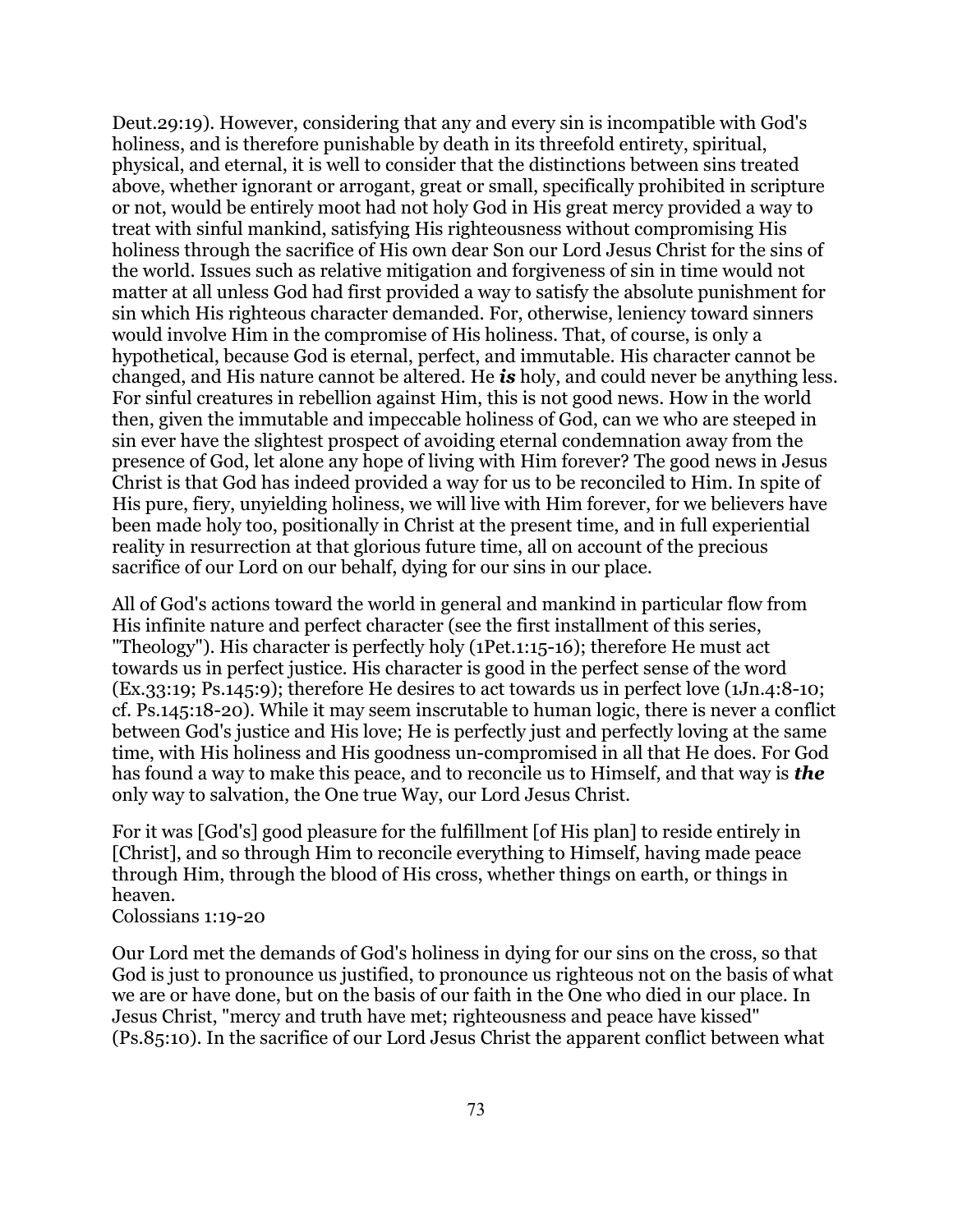holiness demands and goodness desires has been resolved forevermore in our favor, for those who believe the truth of the One who is the way, the truth, and the life (Jn.14:6).

#### **2. The Sacrifice of Jesus Christ**

Of necessity, any systematic study of sin must focus upon the sinner and his or her acts of sin (as is the case here). But the *solution* to sin, once and for all, is Jesus Christ, His Person and work on the cross on behalf of all mankind. This is true whether one speaks of sin in the aggregate (i.e., the collective sins of all mankind), sin as an obstacle to personal salvation (i.e., the sum total of the charges against any particular person), or sin as an impediment to believer's walk (i.e., the need for confession after salvation of a believer's particular sins). The decree of judgment against us, individually and collectively, initially and experientially, has been removed forever through the cross of Jesus Christ (Col.2:13-14; cf. Eph.2:14-18). The Person and the work of Christ are properly the subjects of part 4A and 4B of this series respectively (forming the centerpiece of this seven part series). But it is important at this point to give a brief overview of Jesus' sacrifice on our behalf as it relates the removal of the sin problem.

1. Definition of Atonement: In some respects, the English word "atonement" is an unfortunate choice for translating the Hebrew and Greek roots *kaphar* (כפר (and *hilas-* (ἱλασ-) respectively. Etymologically, atonement is an English coinage wherein the prepositional phrase "at one" has been made into a noun by appending the suffix " ment": "at-one-ment". Thus the basic idea given by the word itself is directed more towards the reconciliation of God and Man than the solving of the sin problem (i.e., although estranged, we are made "one" with God in Jesus Christ). The essential idea behind the Hebrew root *kaphar* is rather one of wiping out, cleansing, and purifying what is sinful (and so making forgiveness possible: cf. Ex.29:36; Lev.23:27; Dan.9:24). This is most evident in the central ritual of *Yom Kippur*, "The Day of Atonement" (as we translate it), the pouring out of blood on the "mercy seat", the golden cover on top of the ark of the covenant. Since the holy of holies represents the third heaven, and the mercy seat is a type of the throne of God, it is virtually impossible to overlook the symbolism of the blood, representing the work of Christ on the cross, placed before the throne of God by the high priest who represents Him who is our true High Priest. As it says in the book of Hebrews where all these matters are discussed in great detail (cf. especially chapters 5-10), "we cannot talk about all these things in detail now" (Heb.9:5), but it is important to point out that the symbolism of the blood poured out upon the cover of the ark, which in turn contained the tablets of the Law (and other representations of human sinfulness: Heb.9:4), is clearly meant to portray God the Father's satisfaction with the work of His Son in dying for the sin of the world (Heb.9:23-28). The blood "wipes out" or "cleanses" or "purifies" the sin upon which it is poured out (Heb.9:22). The fact that atonement in the biblical sense refers to the covering, cleansing, or purifying of sin is also clear from the New Testament where the Greek root *hilas-*, while, in typical Greek fashion, more conceptual, is focused upon the same essential idea of expiation, cleansing, or purification (Rom.3:25; cf. Heb.2:17; 9:5; 1Jn.2:2; 4:10), along with the forgiveness that flows therefrom (compare Jer.31:34 with Heb.8:12). Biblically speaking, therefore, atonement is best understood as first and foremost God's work in Christ on our behalf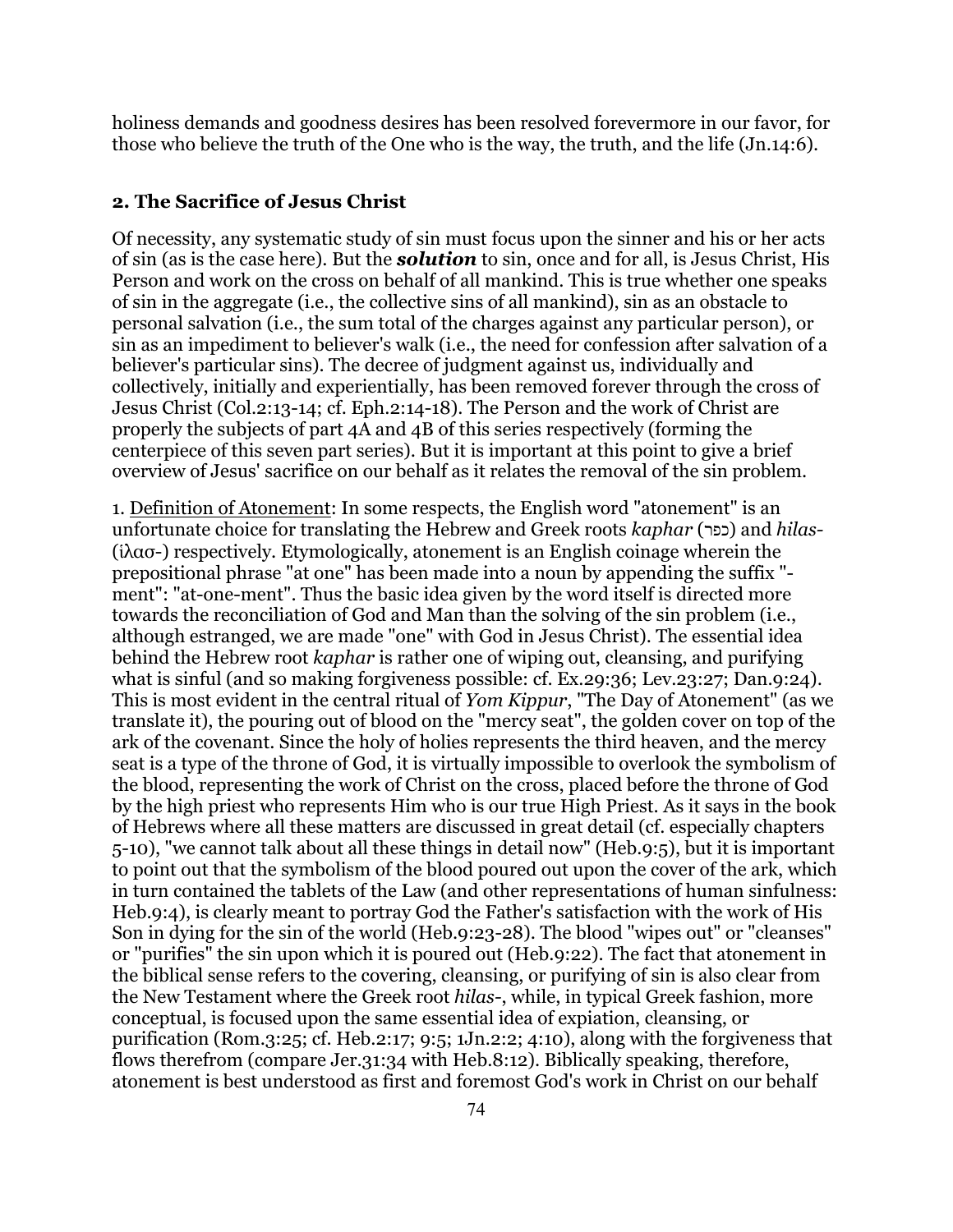directed towards sin making reconciliation possible (rather than as primarily emphasizing reconciliation as the English word most often chosen to translate the Greek and Hebrew referents implies).

2. The Need for and Requirements of Atonement: All of us owe a debt to God we cannot pay ourselves. In biblical terms, atonement means the effective paying to God of the price for sins (cf. Matt.18:27-32), but since we have already established that all mankind is sinful, all mankind thus stands in need of atonement from another source. For the human race's very great problem is that God in His perfect holiness can only accept a perfect payment: no one who is sinful could ever do anything to atone for any sin, since the sinfulness of the person concerned would compromise and taint the sacrifice right from the start. Only a perfect person, a sinless person, could ever atone for sin, but of course there would never be a need for such a person to do so on his own behalf. In order for the sins of the human race to be atoned for, someone would have to willingly pay the price in our place, someone perfect and without sin. This explains the need 1) for the incarnation, "God with us" in the Person of Immanuel, our Lord Jesus Christ (Phil.2:7-8); 2) for the virgin birth, to avoid the taint of sin coming down from Adam through the male line (Is.7:14); 3) for our Lord's sinless life, to be the perfect sacrifice, the Lamb without spot or blemish (Heb.4:15); and 4) for His death on the cross: He had to go to His death of His own free will and pay the price for our sins in order to accomplish atonement on our behalf (Heb.2:17).

3. The Means of Atonement: In order for us ever to be able to live with a holy and perfect God, the price for our sins had to be paid (Matt.6:12; 18:27-32; 20:28; Lk.1:68; 24:21; Rom.3:24; 1Cor.1:30; 6:20; 7:23; Gal.3:13; 4:4-5; Eph.1:7; Col.1:14; 2:14; 1Tim.2:6; Tit.2:14; Heb.9:12-15; 1Pet.1:18; 2Pet.2:1; Rev.5:9; 14:3-4). Since God is just, and He could not in His perfect justice just "let us off". Someone had to pay that price – without a sacrifice, without "the shedding of blood", there is no remission of sins (Heb.9:22). Jesus is the only One who could die in our place, for He is the only One who ever lived a perfect life without sin. For this purpose He came into the world, as even His Name Jesus proclaims:

"You will call His name 'Jesus' (i.e., "The Lord saves"). For He Himself will save His people from their sins". Matthew 1:21b

Understanding our sin and our sinfulness is important on many levels, but one of the most critical of these is that without this understanding and appreciation we do not really have a clue about the awful fate our Lord saved us from, and how dearly He paid to accomplish that salvation. He had to bear our sins in order for us not to be held eternally accountable for them. Death is the inevitable result of sin, the "sting" that results from it empowered by our inability to measure up to God's perfect standard (1Cor.15:56). For us to live, Christ had to die. For our sins to be forgiven, Christ had to be judged for them in our place. This principle is taught clearly in all of the rituals of the Mosaic Law. Jesus is the Lamb without spot or blemish, the perfect sacrifice who is slaughtered on our behalf, whose blood is poured out to pay the price for the sins that we have committed (Jn.1:29; 1Cor.5:7; 1Pet.1:18-19; Rev.5:6-13). This is of course a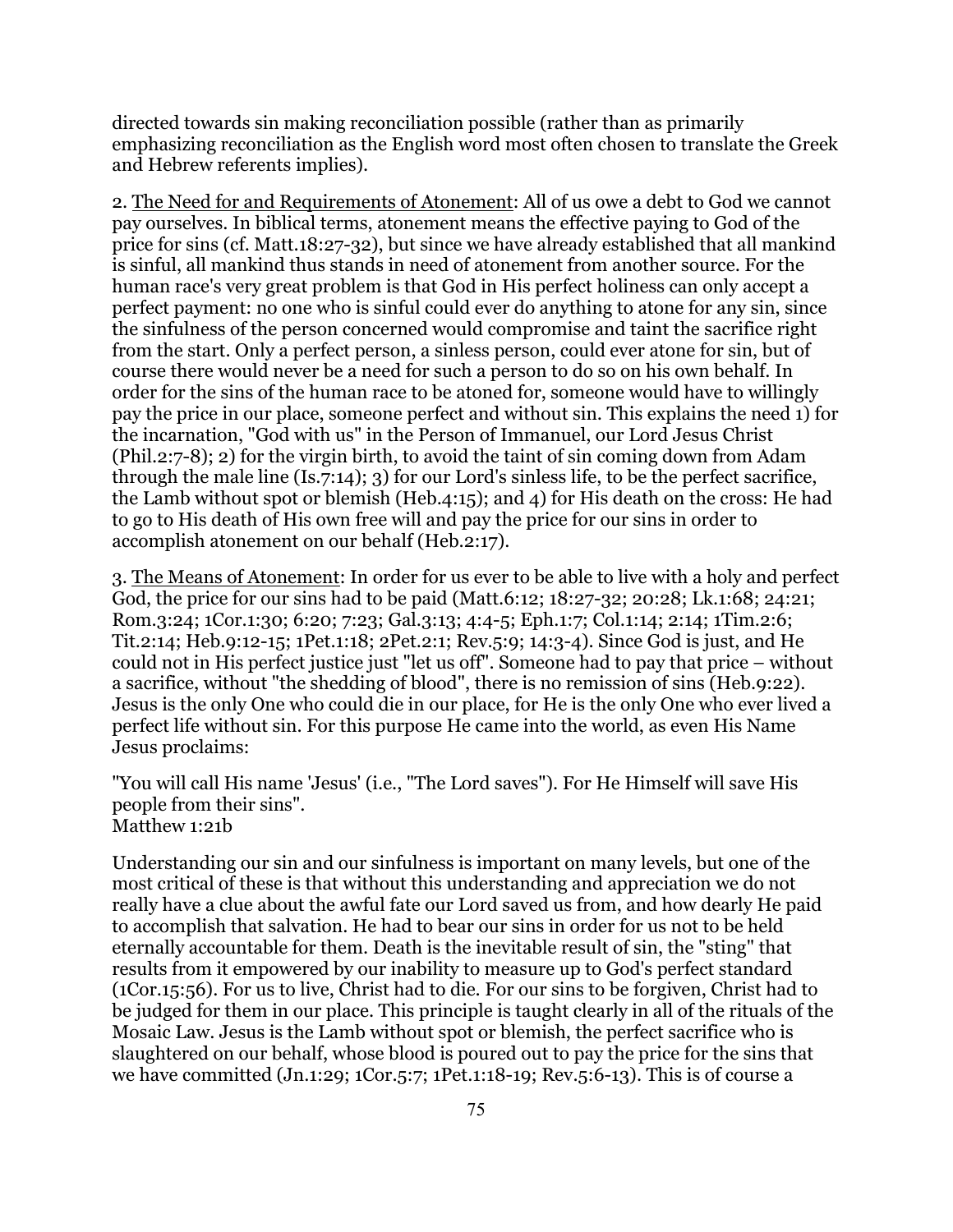metaphor. Jesus' literal blood did not save us anymore than He is a literal lamb – He did not bleed to death (compare Matt.27:50; Mk.15:37; Lk.23:46; Jn.19:30 with Jn.19:33- 35). The point of this analogy to the sacrificial slaughter of a lamb is to emphasize the awful and awesome judgment on the cross He underwent on our behalf, dying for our sins (Is.52:13 - 53:12). He was "baptized" into our sins (Lk.12:50; cf. Mk.10:38-39), identified with them in judgment, so that God in His perfect justice could forgive us, because Jesus paid the price for us. The water baptism of John makes just this point by means of another powerful metaphor. Our sins wash away into the water, then Jesus goes down into the water, and is thus associated with or "baptized into" our sins so as to take them away by this sacrifice of Himself (compare Mk.1:4-5 with 1:9-11). His resurfacing is a picture of the resurrection, and the Father's pronouncement shows that Jesus' work would and did indeed effectively solve the sin problem on our behalf (cf. Rom.4:25).

Along with the "blood of the Lamb" metaphor, the baptism metaphor only teaches us the principle that Jesus died for our sins. As to the precise manner in which our Lord died for our sins on the cross, it is best to stay close to what scripture actually records. We can say of a certainty that after being betrayed, forsaken, denied, abandoned, arrested, falsely accused and condemned, maligned, ridiculed, spit upon, tortured, and beaten to the last reserves of His strength (Ps.22; Is.52:13 - 53:12), our Lord was nailed to a cross for us, saw with His own eyes the loss of everything He had in His humanity as they gambled away His clothes and earthly possessions, and then, after ministering truth and grace in His words on the cross, went into the darkness for us (Lk.23:44), was "made sin for us" (2Cor.5:21), "bore our sins in His body on the tree" (1Pet.2:24), and was "forsaken" for us (Matt.27:46), that we might be forgiven and might move from death to life because He gave up His life unto death for us. We cannot know the depths of the suffering that He endured in the darkness as He bore the sins of the world, your sins and mine, but we know that when it was over He proclaimed *tetelestai* (τετέλεσται), "it is completed" (Jn.19:30), for with those words the entire plan of God was indeed complete: Man who had been created to answer creature rebellion had been saved and made one with God forever (for all who choose Him), and the entire universal rift that had been started eons ago by the evil one had been made whole and right in principle. Now we only wait for God's good timing when all things will be put under Christ's feet, and the final end when He hands over the kingdom to the Father so that God will finally be "all in all" (1Cor.15:28).

(4) For He bore our sicknesses and He carried our weaknesses. And yet we considered Him as [the One who had been] punished, smitten and afflicted by God. (5) But [in fact] He was made subject to torment on account of our transgressions, and He was crushed because of our collective guilt (lit., "guilts"). The punishment [required] for making peace [with God] on our behalf [fell] upon Him. Because of His wounding, we have been healed. (6) We have all gone astray like sheep. Each of us has turned to his own way. And the Lord caused the guilt of us all to strike Him. (7) Though He was oppressed and afflicted, like a lamb led to slaughter He did not open His mouth, and like a ewe before her shearers He did not open His mouth. (8) By repressive judgment He was taken away, and who gave any thought to His posterity? For He was cut off from the land of the living. He was punished for the transgression of my people. (9) And they assigned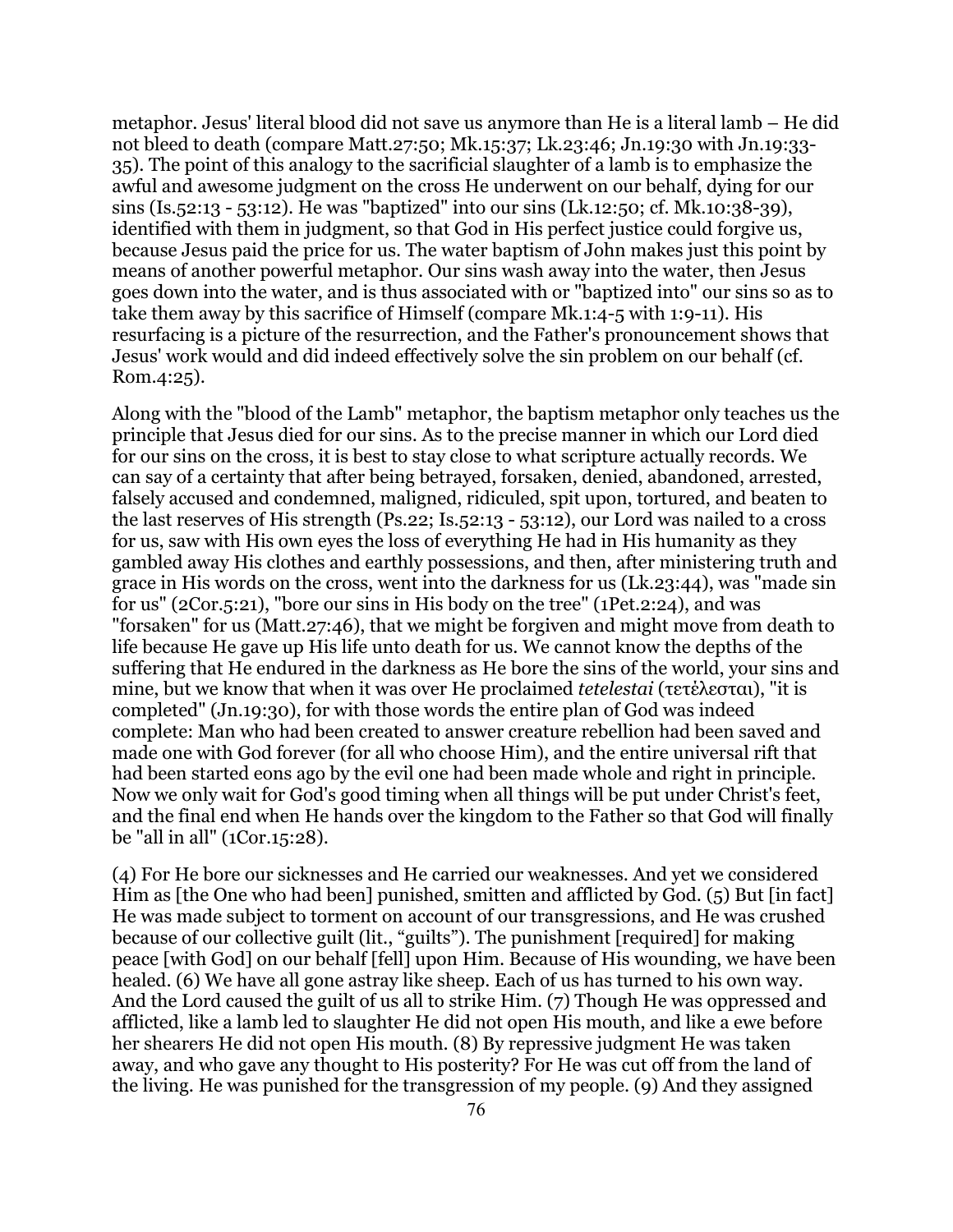Him a grave with the wicked (pl.) and with a rich [man] in His deaths (*sic*). Not for any violence that He had done. Nor was there any deceit in His mouth. (10) For it was the Lord's good pleasure (i.e., "will") to crush Him, to subject Him to torment. But though you make His life a guilt offering, He will see His seed, He will lengthen His days, and the good pleasure (i.e., "will") of the Lord will prosper in His hand. (11) [Released] from the trouble [inflicted] upon His life, He will [again] see [the light of life] and be satisfied (i.e., in resurrection). My righteous Servant will provide righteousness for the great [of heart] (i.e., believers) through the [ir] acknowledgment of Him, and He Himself will carry their guilt (lit., "guilts"). (12) Therefore I will allot to Him [the plunder] among [His] many [brothers], and He will apportion plunder to the mighty [among them]. Because He lay bare His life unto death, and was dealt with as transgressors [are], so that He bore the sin of the many, and substituted [Himself] for the transgressors. Isaiah 53:4-12

This is My blood of the covenant which is poured out for the forgiveness of sins concerning many people. Matthew 26:28

For what He died, He died to sin, once and for all, and what He lives, He lives to God. Romans 6:10

For what the Law could not accomplish (i.e., solving the sin problem) because it was weak on account of [its dependence on sinful human] flesh, God [did accomplish]: having sent His own Son in the likeness of sinful flesh and for the purpose of [expiating] sin, [God] rendered summary judgment on [all] sin in [Christ's] flesh. Romans 8:3

For I entrusted to you as of primary importance what I had also received, [namely] that Christ died on behalf of our sins according to (i.e., in fulfillment of) the scriptures. 1st Corinthians 15:3

He made Him who had no [personal] experience of sinning [to be] sin (i.e., a sin offering) for us, so that we might have (lit., "become") God's righteousness in Him. 2nd Corinthians 5:21

[Jesus Christ], who gave Himself on behalf of our sins, that He might deliver us from this present evil age according to the will of our God and Father. Galatians 1:4

Christ bought us free (i.e., "redeemed" us) from the Law's curse, having become a curse on our behalf. For it is written: "Cursed is everyone [who is] hanged upon a tree" (Deut.21:23; cf. 1Pet.2:24). Galatians 3:13

For He Himself is our peace, for He has made both [Jews and gentiles] one, and has broken down the middle wall of partition, that is, the enmity between us, by discharging the Law of the commandments and its requirements in His [own] flesh, so that He might re-create the two into one new Man by making [this] peace, and might reconcile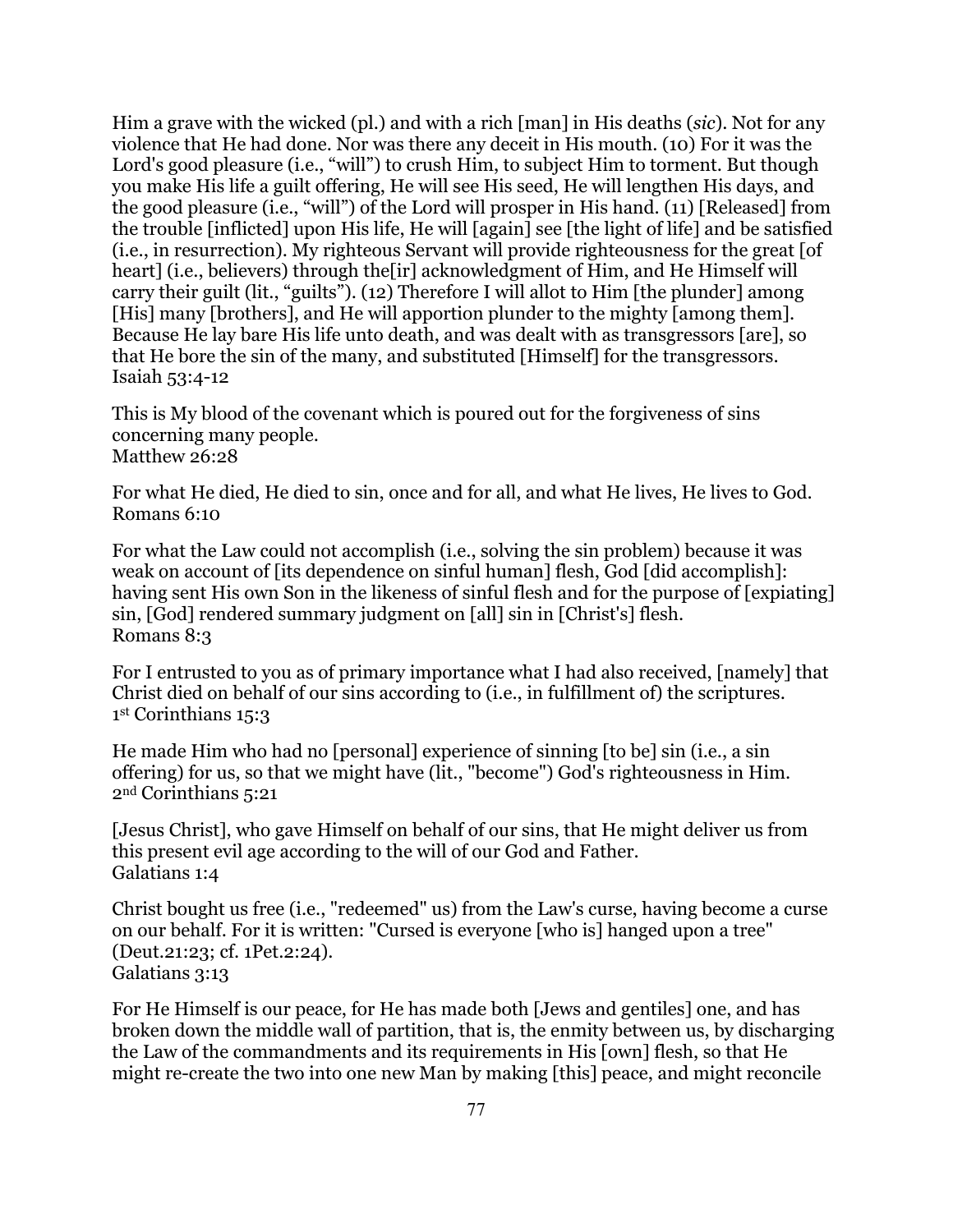both in one Body to God through His cross, having by means of it abolished the enmity [between God and mankind]. Ephesians 2:14-16

He Himself bore our sins in His body on the tree, in order that we might die to sins and live to righteousness. By His wound you are healed. 1st Peter 2:24

4. The Universality of the Atonement: Christ's sacrifice is *the* cornerstone of the plan of God (Ps.118:22; Is.8:13-15; 28:16; Dan.2:34-45; Matt.16:18; 1Cor.10:4; 1Pet.2:4-8). All of history as it actually unfolds according to the eternal decrees of God is predicated upon the cross (Eph.1:9-11; Col.1:17-20; 2Tim.1:9-10; cf. Matt.21:42; Rom.5:6; 8:29-30; 1Cor.8:6; Eph.2:20-22; 1Pet.2:6-8; Heb.9:26), and every scripture in the written word is ultimately focused upon the work of Him who is the Living Word of God, our Lord and Savior Jesus Christ (Jn.5:39; cf. Jn.1:1-14; Heb.1:1-4; 1Jn.1:1-4; Rev.1:2; 19:13). In His eternal plan, therefore, decreed before the foundation of the universe before the creation of angels or men, God foreknew creature free will and the corresponding rejection of Him that this would entail on the part of many. In His incalculable mercy and wisdom, our God provided a solution for the death and loss that such rebellion would entail, the redemption of fallen mankind through the blood of His very own Son, for all who would accept His Person and His work. The resolution to the problem of our death on account of sin is His death for our sin (Rom.6:10), resulting in the defeat of that last and most terrifying enemy which will be swallowed up in life for all who believe (Is.25:7-8; 1Cor.15:26; 15:54-57; Heb.2:14). The cross of Jesus Christ has eliminated for all mankind the impossible problem of sin, even in the case of all sins committed before our Lord's death which he died on behalf of the world:

For all sin and fall short of God's glory, [but we are all] justified without cost by His grace through the redemption (lit., "ransoming" from sin) which is in Christ Jesus. God made Him a means of atonement [achieved] by His blood [and claimed] through faith, to give proof of His justice in leaving unpunished in divine forbearance [all] previously committed sins, so as to prove His justice in the present, namely, so that He would be [shown to be] just [in this] and [justified] in justifying the one who has faith in Jesus. Romans 3:23-26

The passage above very plainly refers to *all* sins committed before the historical crucifixion of our Lord (v.25), and corresponds directly to the critical fact with which the passage begins: all sin, therefore all stand in need of atonement. This universality of Christ's sacrifice, His death for *all* the sins committed in world history, past, present and future, is taught in a number of scriptures:

On the next day, [John] saw Jesus coming towards him and said, "Behold, the Lamb of God, the One who takes away the sin *of the world*". John 1:29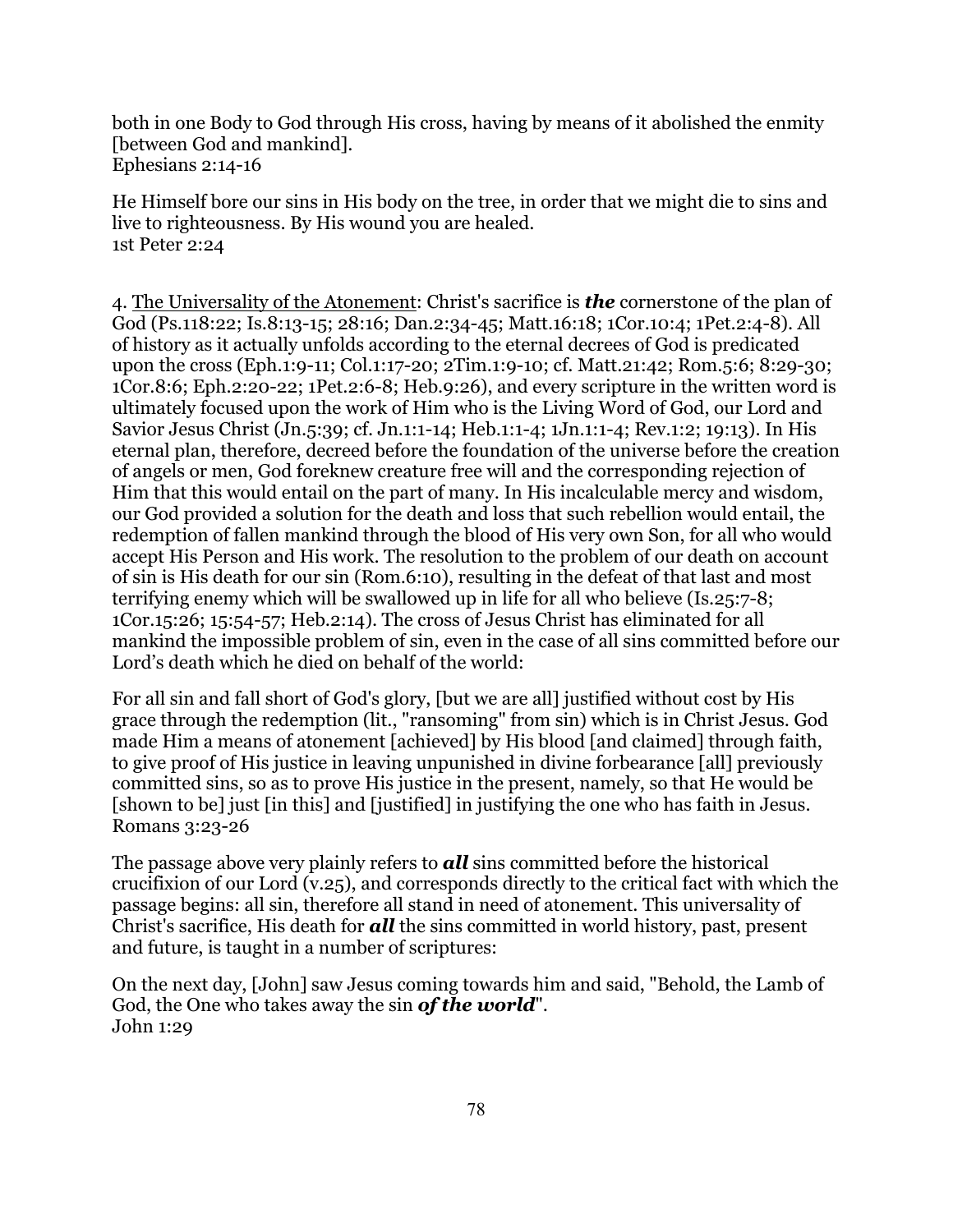But if anyone hears My words and does not hold on to them, I do not condemn him. For I did not come to condemn the world but to save *the world*. John 12:47

For it is the love of Christ that constrains us, having brought us to this conclusion: One died *for* [us] *all*; so then we all have died [in Him]. And He died *on behalf of all* so that those who are [now] alive might no longer live for themselves but for Him who died for them and was raised [from the dead]. 2nd Corinthians 5:14-15

For that God was [and is] in Christ making overtures of reconciliation between *the world* and Himself – *not* taking their transgressions into account – and has entrusted us with this message (lit., "word") of reconciliation. 2nd Corinthians 5:19

[God] who wants all men to be saved and come to accept the truth. For as God is One, so there is [only] One Mediator between God and Man, Christ Jesus in His humanity, who gave Himself as a ransom *for all [mankind]* . . . 1st Timothy 2:4-6a

But now we do see Jesus crowned with glory and honor on account of the death He suffered, even Him who became "a little lower than the angels" for a brief span so that by the grace of God He might taste death *on behalf of us all*. Hebrews 2:9

Unlike the [human] high priests, [Jesus] has no need of making sacrifice day by day, first on behalf of His own sins, and then *for the sins of the people*. For this [latter] He did once and for all when He offered Himself [as a sacrifice]. Hebrews 7:27

And He Himself is the atonement for our sins, and not just for ours, but also for *the entire world*.

1st John 2:2

And you know that that One appeared to take away *our sins*, and sin is not in Him. 1st John 3:5

It is because Jesus died for *all* sins that no further sacrifice for sins is necessary (Heb.10:15-18). Universal atonement, however, does not mean universal acceptance of the atonement on the part of the human race. The fact that Christ died for all, does not mean that all accept His sacrifice, putting their faith in Him and His work for eternal life. Universal atonement *does* mean that Jesus has taken away sin as a barrier to salvation. Universal atonement *does not* mean that mankind universally accepts the offer of forgiveness of sin, deliverance from sin, and reconciliation with God that is universally available through faith in Jesus Christ.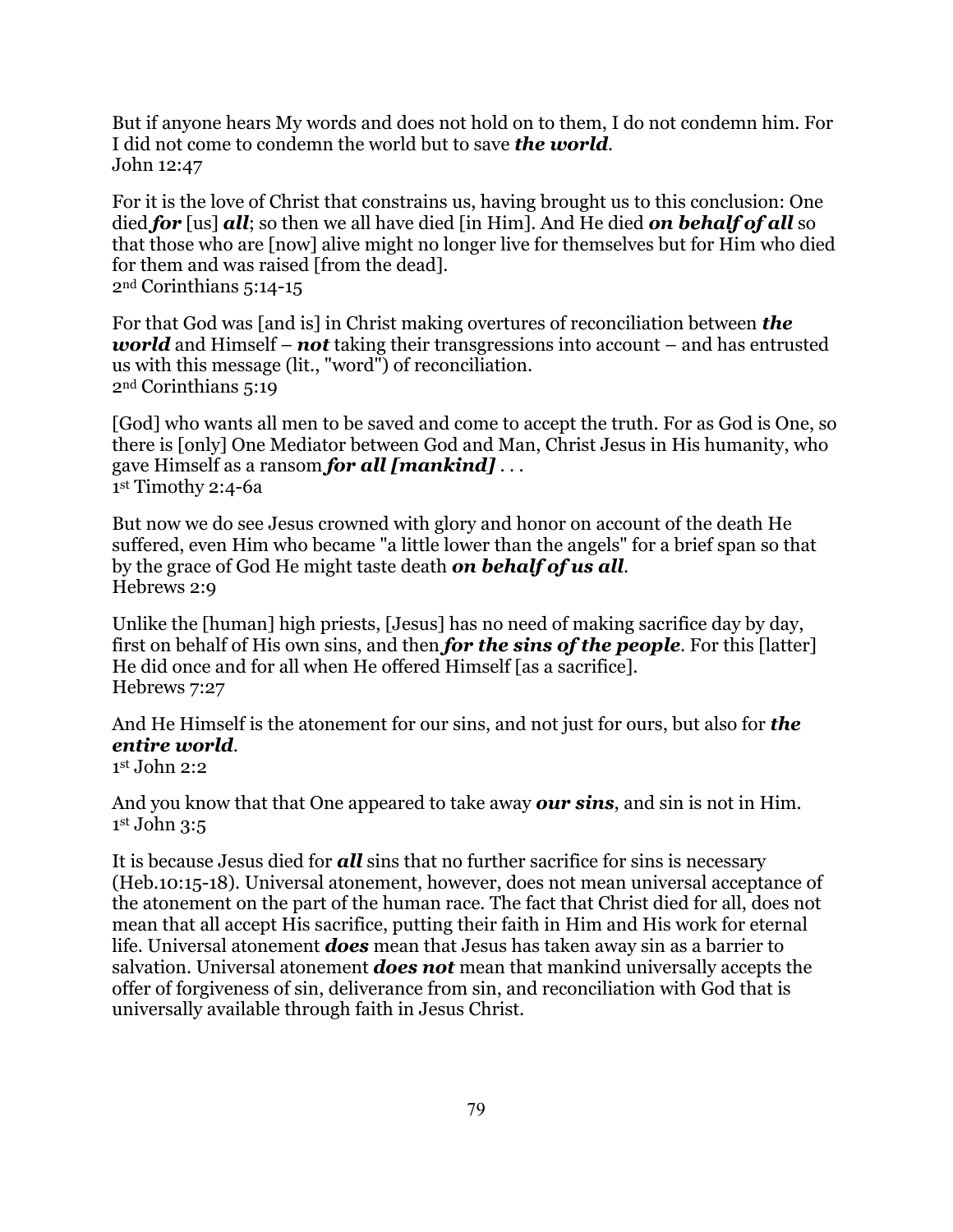In the same way the Son of man did not come to be served but to serve, and to give His life as a ransom *for many*. Matthew 20:28 (Mk.10:45; cf. Heb.9:28)

For this is the blood of my covenant which is poured out *concerning many* for the forgiveness of sins. Matthew 26:28 (Mk.14:24; cf. Lk.22:20)

The ransom from sin and death is available to all, but not all embrace it. The failure of some to accept who Jesus is and what He did in dying for our sins does not invalidate the atonement of the cross either generally or individually, but it does render that atonement of no practical benefit for those who reject it. For by refusing to accept what God has done in taking away our sins through the sacrifice of His one and only Son, a person must necessarily stand before God on his own merits instead. Jesus is the Savior of all mankind, but only those who accept, believe, and follow Him gain the benefits of the salvation God offers to all in Him.

For this reason we toil and strive, for we have put our hope in the Living God who is the Savior of all men, *especially believers*. 1st Timothy 4:10

For God did not send His Son into the world to judge the world, but so that the world might be saved through Him. The one who believes in Him is not being judged, but *the one who does not believe has already been judged* on the grounds that he has not put his faith in the Name (i.e., the Person) of God's only Son. John 3:17-18

When He [the Holy Spirit] comes, He will call the world to account regarding sin, and righteousness, and judgment:

- *regarding sin, because they do not believe in Me.* 

- regarding righteousness, because I am going to my Father and you are not going to be seeing Me any longer.

- regarding judgment, because the ruler of this world has now been judged. John 16:8-11

The last two passages above make it abundantly clear that failure to receive the benefits of the atonement of the cross are a result of personal choice, the choice *not* to believe in Jesus. This is the one sin for which our Lord could not die, the sin of refusing to accept His sacrifice for our sins. God stands ready to forgive every other sin as impediments to salvation, except the sin of denying the truth of Jesus Christ. Calling God "a liar" when He sacrificed His one and only Son to die on our behalf is the "unforgivable sin", the "eternal sin" of "blasphemy against the Holy Spirit", namely, the rejection of the Person and work of the Lord Jesus Christ (Matt.12:31-32; Mk.3:28-30; Lk.12:10). But for all who do accept the truth, who do trust in Jesus, and who do follow Him faithfully maintaining their faith to the end, His atoning sacrifice has already removed sin as an issue in entering into a relationship with God, and by grace through faith though sinners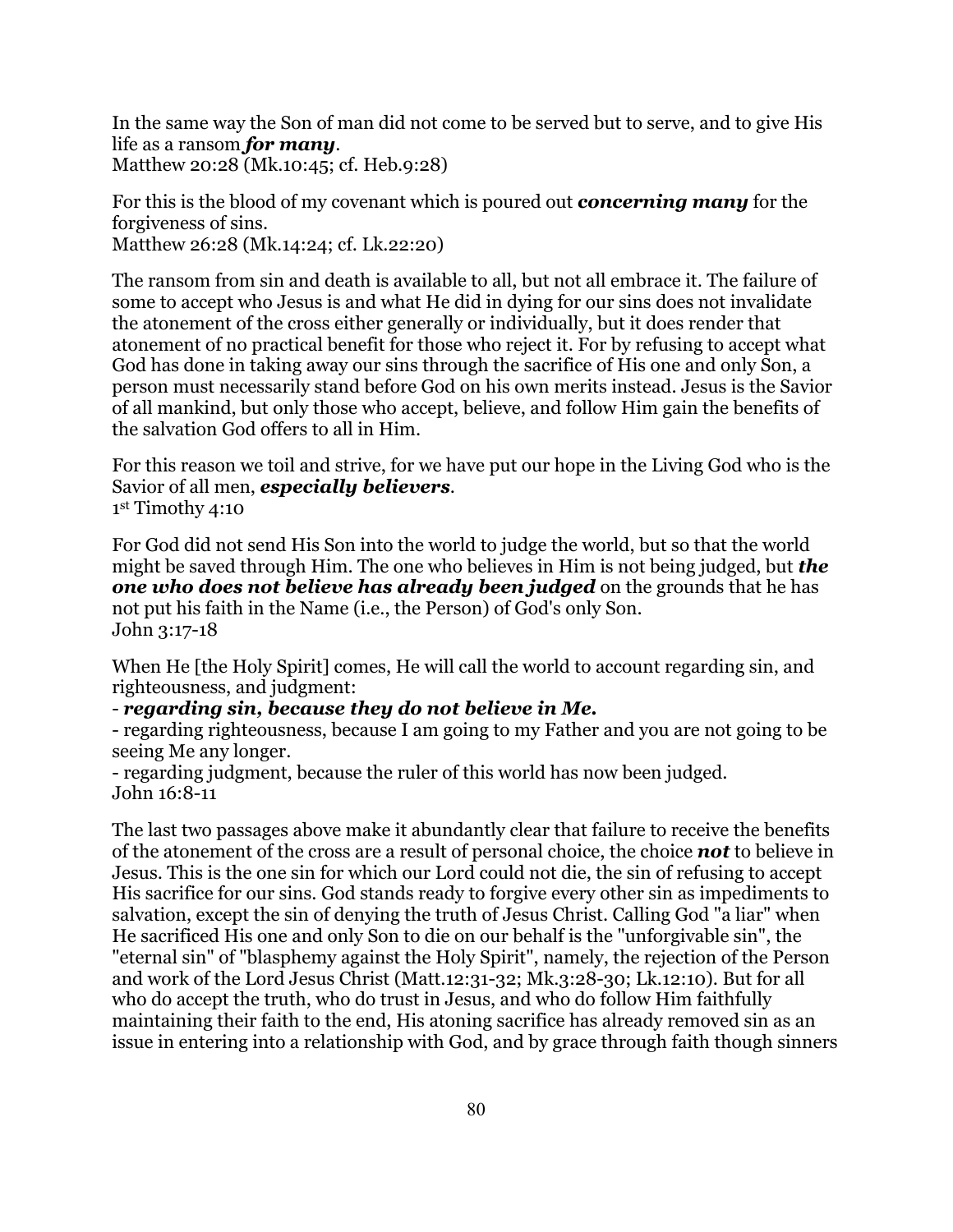in practice we are made righteous in principle, justified by the blood of the One who shed His blood in our behalf (Rom.3:24; 4:25).

[God] has *erased* the charge against us along with its bill of particulars (i.e., the record of our personal sins). This stood against us, but He *removed* it [as an obstacle] between us by nailing it to the cross. Colossians 2:14

[Jesus Christ] who gave Himself on our behalf *to redeem* us from all lawlessness (i.e., sin; cf. 1Jn.3:4) and *to cleanse* for Himself a people [to be His] own unique possession, zealous for good works. Titus 2:14

# **IV. God's Dealing with the Sins of Individual Human Beings**

## **1. God's Justice and Mercy**

We are all God's creation. He knows us all from eternity past, and has always had in mind what is best for us in every way. God does not desire the loss or condemnation of a single human being – He wants all to be saved (Ezek.18:23; Matt.18:14; Jn.12:47; 1Tim.2:4; 2Tim.2:24-26; 2Pet.3:9). Nowhere is this truth more clearly demonstrated than in the sacrifice of His only Son on behalf of the entire world:

For God loved *the world* so much that He gave [up] His only Son, [with the purpose] that everyone who believes in Him should not be lost [forever], but have eternal life [instead]. John 3:16

While God could have created us (and the angels too, for that matter) as loyal servants who would never even consider rejecting Him, He graciously made us what we are in our essence, beings of true and intrinsic value who possess the spiritual means to decide in favor of Him (or not). How wonderfully we are wrought in *this* respect is virtually impossible to fathom, since no one who possesses free will can really imagine what it would be like to be without it. Suffice it to say that with no real internal ability to make important choices, we would not be "us" in any meaningful sense of the word. But it was so important to God that we be what we are that He was willing to pay the price above all prices for our future blessed eternity with Him. For to provide His creatures with a genuine choice meant of necessity that some (many, in fact) would choose against Him, and that our restoration would require the sacrifice His own dear Son (see the Satanic Rebellion series).

He was handed over on account of our transgressions (i.e., to redeem us from sin), and was raised up on account of our justification (i.e., so that we too could be raised, having been justified by His death). Romans 4:25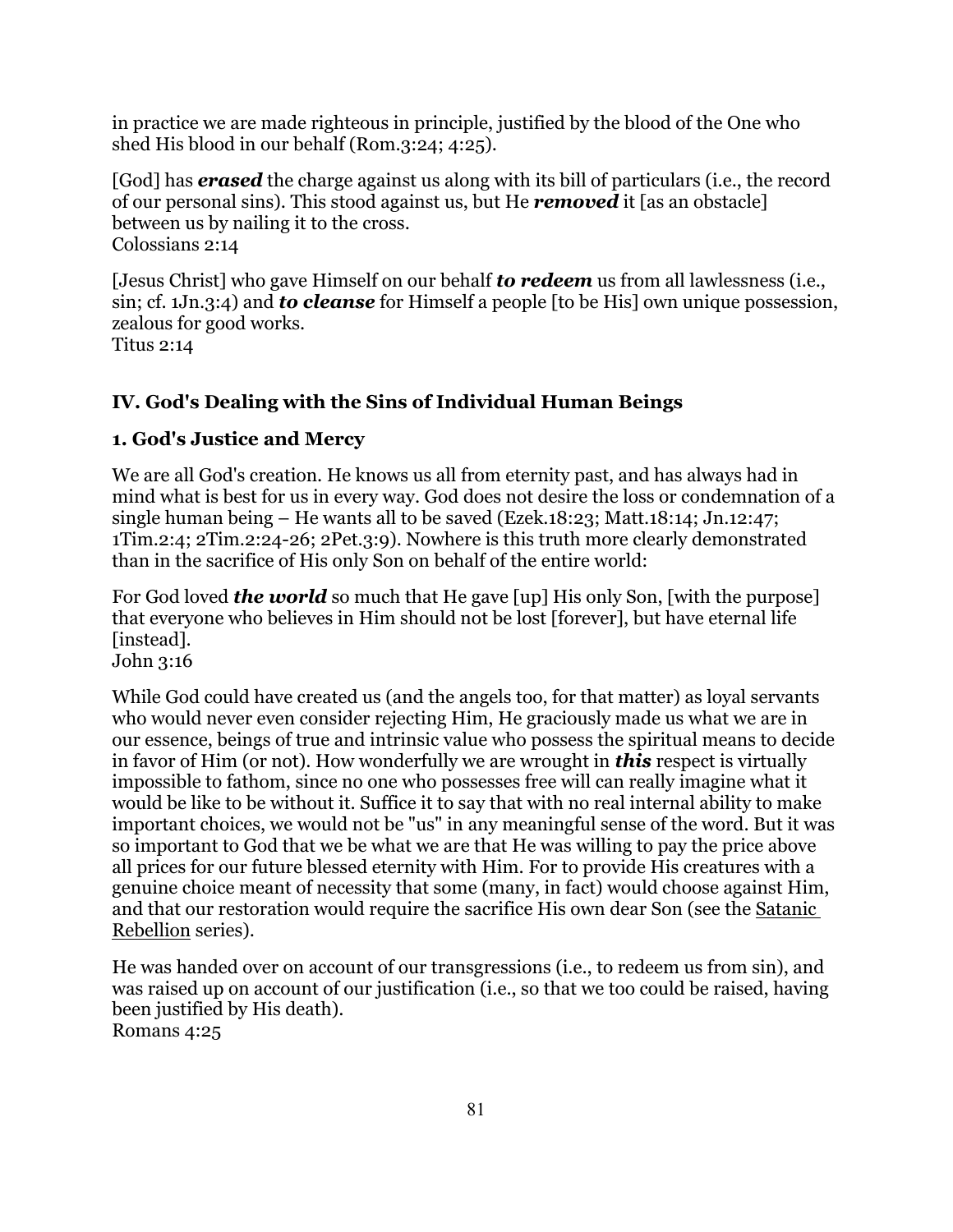The result of Jesus' sacrifice on behalf of all mankind is to make that redemption and justification possible for all who are willing to take it. Thus the condemnation of sins God's justice demanded as the outworking of His holiness was fulfilled once and for all by our dear Lord at Calvary. Consequently, God is free to act towards us in mercy rather than in the severity of just judgment (Ps.86:15; 103:2-14; 145:8; Lam.3:22-23; Is.57:16; cf. Ps.30:5; Rom.11:22-23), and that mercy, whose counterpart in the goodness and love of God is grace (Eph.2:1-9; Col.2:13-14; cf. Rom.5:8), is available free of charge to all who are willing to accept it.

For God's grace, overflowing with salvation, has [now in Jesus Christ] gloriously appeared to all men. Titus 2:11

Since, as we have seen above, all sin before the cross was "overlooked" until the cross (Rom.3:25-26; cf. Matt.9:2-7; 2Pet.1:9), this atonement has ever been the case in principle (although we have the reality of it now, in addition to understanding it in a way impossible before our Lord's atoning sacrifice).

The prophets diligently investigated and inquired about this salvation, when they prophesied about this grace [that was to come] to you. For they were eager to discover the precise time the Spirit of Christ within them was signifying as He predicted the sufferings of Christ and the glories that would follow. For it was revealed to them that in prophesying these things, they were not so much serving themselves as they were you – and these same things have now been proclaimed to you through those who gave you the gospel through the Holy Spirit, sent from heaven – even angels want to look into these things.

1st Peter 1:10-12

Thus the awesome, perfect, holy character of God which demands irrevocable justice upon all that is sinful has been satisfied by the work of Jesus Christ once and for all (Rom.3:24-25). The issue for mankind in salvation is, as a result, no longer one of personal sin, for these have been forgiven in Jesus Christ, but of willingness to accept the perfect sacrifice that God has made on our behalf. The justice of God, terrifying beyond measure to all that is in any respect not perfectly just, has been propitiated in mercy by the cross. All that He requires now is that we respond to His mercy (cf. Mic.6:8), receiving the truth of the death and resurrection of His only Son rather than trampling His gracious offer under foot (Heb.10:29).

For believers, the issue of the justice of God expressed in judgment versus mercy is not one of *salvation*, for we have now passed from death to life and have been delivered from the prospect of condemnation (Jn.3:17-18; Rom.8:1). We have received the saving grace of God in Jesus Christ through faith, and know that we shall never enter into judgment as long as we hold fast to our confession.

For you have been saved by [God's] grace through faith [in Christ]; and this did not come from you – it is God's gift. Nor did it come from what you have done, lest anyone should boast. For we are His workmanship, created in Christ Jesus for [the purpose of accomplishing] good works, which [very works] God has prepared ahead of time for us,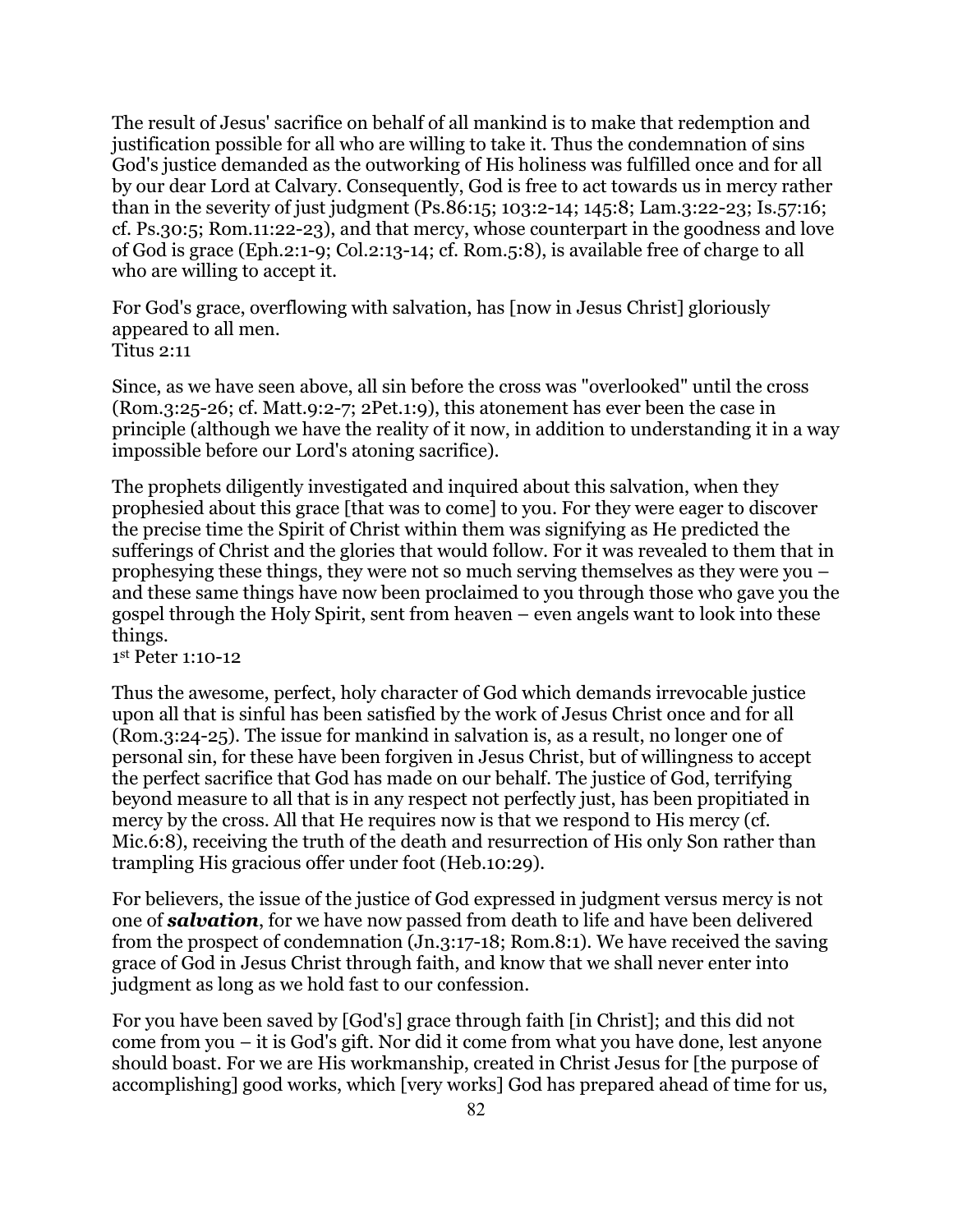that we might walk in them (i.e., live our Christian lives in the accomplishment of them). Ephesians 2:8-10

It is through this gospel that you are being saved, if you hold firmly to the word I preached to you – otherwise you have believed in vain. 1st Corinthians 15:2

### **2. God's Forgiveness of Sins**

At the cross, Jesus Christ paid the price for all the sins of all mankind, past, present, and future. This ineffably gracious sacrifice by the Father of His Son and by the Son of Himself made possible the forgiveness of all sin. By atoning for the sins of the world, Jesus made it possible for all the world to receive forgiveness for those sins. To put the matter in theological terms, from the standpoint of satisfying God's character (propitiation), atonement empowered grace and unleashed mercy, so that we see in this blessed new reality what our God of love is really like: He longs to be gracious to us (Is.30:18; cf. 1Jn.4:7-19)! He deeply desires all to be saved, to take advantage of the price above prices paid by His Son (Ezek.18:23; Matt.18:14; Jn.12:47; 1Tim.2:4; 2Pet.3:9). But the cross did not change the responsibility shared by all mankind *to accept* the sacrifice of Christ through faith. While unconditionally available through the blood of Christ, forgiveness must be embraced in free will in order to be received. God stands ready to forgive the sins of anyone and everyone based upon the work of His own dear Son on the cross, but that gift of gifts has to be accepted (cf. Acts 2:38; 10:43).

Then I said, "Who are you, Lord?", and the Lord said, "I am Jesus, whom you are persecuting. But stand up on your feet. For I have appeared to you for this [very] reason, [namely] to appoint you a minister and a witness, both of what you have [now] seen, and of [other things] in regard to which I shall appear to you [later]. [For] I am going to rescue you from this people (i.e., Jewish opponents) and from the gentiles to whom I am sending you to open their eyes so as to turn from darkness to [the] light, even from the power of Satan unto God, *that they may receive the forgiveness of* [their] *sins*  and a share among those who have been sanctified by faith in Me. Acts 26:15-18

Without faith, there is no forgiveness. But for all who accept Jesus through faith, our sins are forgiven at the point of faith (Col.2:13). In Christ, as we are now and ever shall be, we are in possession of this forgiveness of sin and its corresponding redemption as part of our birthright as born again children of God (Jn.1:12-13; Rom.3:24; 8:14-23; Gal.3:26; 4:5-6).

In whom (i.e., Christ) we possess our ransoming [from sin] (i.e., redemption) through His blood, the *forgiveness* of our transgressions according to the riches of His grace. Ephesians 1:7

In whom (i.e., Christ) we possess our ransoming [from sin] (i.e., redemption), the *forgiveness* of our sins. Colossians 1:14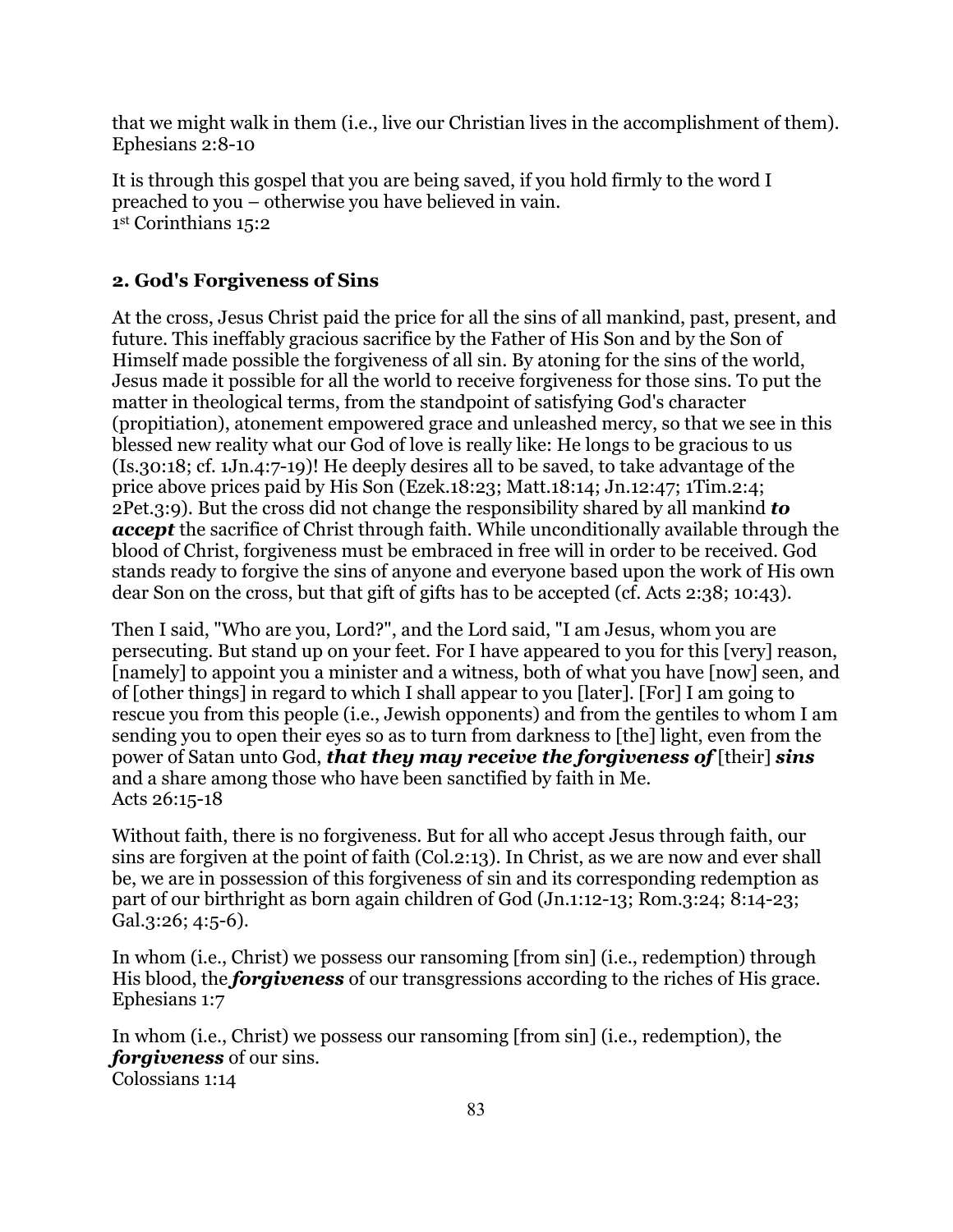The passages above present forgiveness not only as something accomplished in the past, but as something we believers continue to hold within our grasp. Thus forgiveness of sin by virtue of our faith in Christ and our new position in Christ is not only a historic fact already realized at the point of faith (Acts 13:38-39; Eph.4:32; Col.2:13), but it is also a continuing feature of the Christian life. Thus, we receive an initial, blanket forgiveness of all our sins when we believe, and this forgiveness extends forward in time as well as backward. Through this forgiveness, God considers us "righteous", and this "righteousness through faith" is unaffected by the sins we commit after salvation (Rom.3:21-22; 3:28; 4:5; 4:13; 5:1; 6:7; 8:1; 9:30-31; 10:6; Gal.2:16; Phil.3:9; Heb.11:7).

Blessed are they whose lawless deeds have been forgiven and whose sins have been covered. Blessed is the man to whom the Lord will not impute sin (i.e., "consider sinful").

Romans 4:7-8 (Psalm32:1-2)

As long as we remain in Jesus by faith, we maintain the righteousness and the forgiveness we have in Him through faith. But God has not only forgiven our sins in toto for salvation, a blessed reality we experience and possess when we put our trust in Jesus Christ ("positional" forgiveness). He has also made provision for us to be forgiven whatever sins we may commit subsequent to believing in Christ ("experiential" forgiveness). It is very important not to confuse these two discrete aspects of forgiveness, namely, blanket forgiveness of all of the unbeliever's sins at salvation, past, present, and future, versus specific forgiveness of the believer's post-salvation sins upon repentance and confession. For, on the one hand, falling into sin after salvation does *not* mean that we now require a new dose of salvation-forgiveness, that we have somehow fallen entirely from grace if once we sin – that would be giving confessionforgiveness entirely the wrong emphasis and meaning for we remain "in Christ" and continue to "possess" (positional) forgiveness in spite of personal sins (Eph.1:7; Col.1:14). To recall our Lord's words to Peter which effectively distinguish between positional and experiential forgiveness, "he who has had a bath only has need to wash his feet, but otherwise he is completely clean" (Jn.13:10).

Don't you know that the wicked will not inherit the kingdom of God? Do not be deceived: neither the sexually immoral nor idolaters nor adulterers nor male prostitutes nor practitioners of homosexuality nor thieves nor the greedy nor drunkards nor slanderers nor swindlers will inherit the kingdom of God. And this is [exactly] what some of you were – but *you were washed [clean]*, but you were made holy, but you were made righteous by [faith in] the Person (lit., Name) of the Lord Jesus Christ, and by the Spirit of our God. 1st Corinthians 6:9-11

So then as believers in Jesus Christ we are no longer evil-doers, but that does *not* mean that we shall never again do evil (although we most definitely *should* not: Rom.6:15; 1Jn.2:1). We still dwell in these bodies of sin, are still tempted to sin, and so still continue to commit sin (although the progression *should* be away from sin and toward holiness: 2Cor.7:1; Heb.12:14; cf. Rom.6:22; 1Thes.4:3). Being forgiven all of our sins at salvation therefore does *not* mean that we will never sin again and have no need to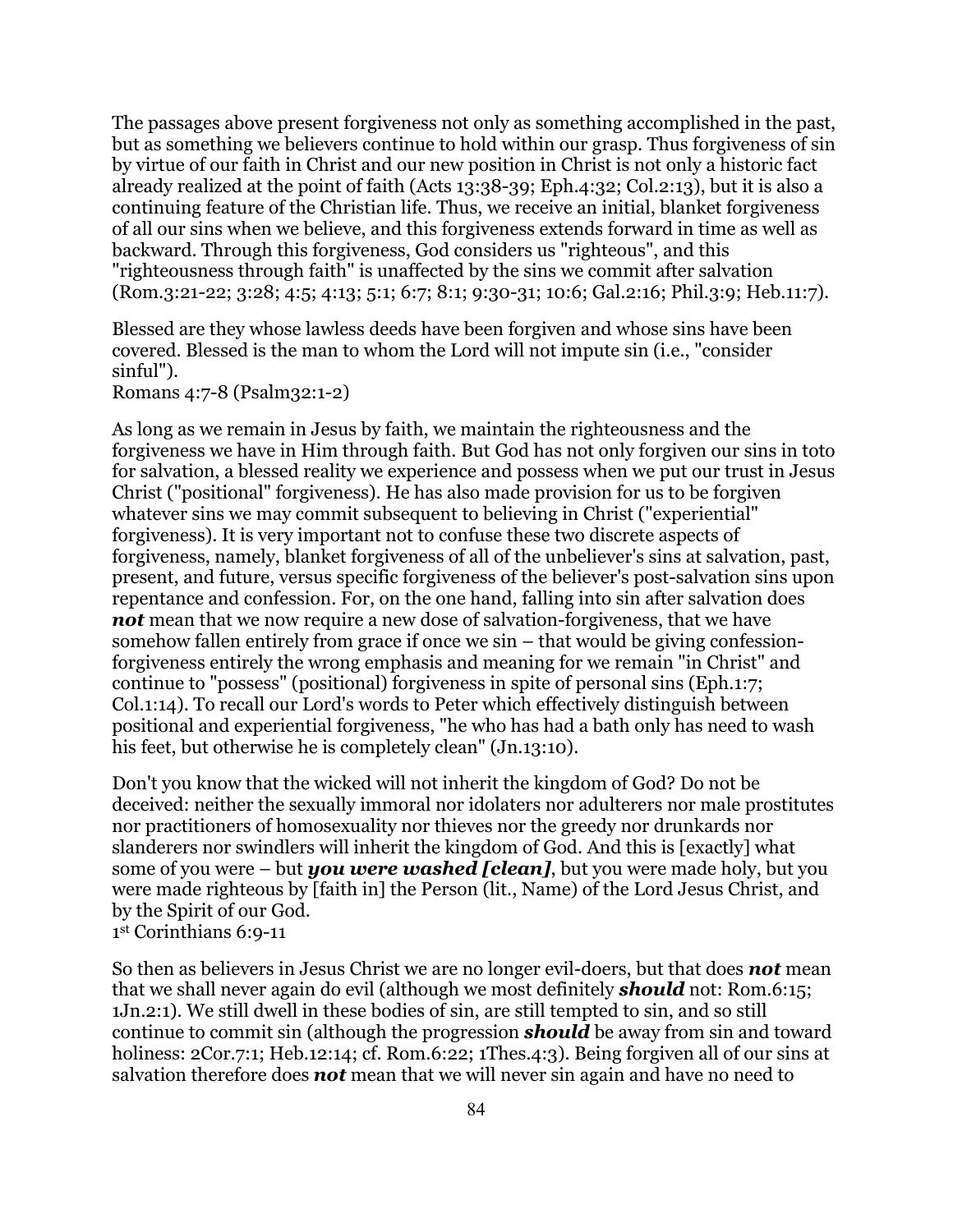repent and confess our sins – that would be over-focusing on the initial, "positional" forgiveness that is ours by virtue of our union with Christ, falsely assuming that once forgiven no other forgiveness will ever be necessary (or available), and that is not the case. As Jesus has told us, although we have bathed from sin, we still need to keep washing our feet (Jn.13:1-10; cf. Heb.10:22-23). Thus God's continuing "experiential" forgiveness which is forgiveness received by confession is an important and necessary counterpart of His once and for all "positional" forgiveness which is received at salvation, both of which have been paid for in the same "coin", the blood of His own dear Son, our Lord and Savior, Jesus Christ:

We are forgiven when we believe in Christ, demonstrating our initial faith in Him:

For you know that it was not with perishable things [like] silver or gold that you were ransomed from the futile manner of life passed down to you by your ancestors, but [you were redeemed] with precious blood, like that of a lamb without spot or blemish, [that is, by the blood] of Christ.

1st Peter 1:18-19

We are forgiven when we confess our sins, demonstrating our continuing faithfulness to Him:

But if we walk in the light as He Himself is in the light, we do have fellowship with one another, and the blood of Jesus His Son is cleansing us from all sin. 1st John 1:7

The world at large may be largely unconcerned about sin. But we know that sin is death. Praise be to our gracious Father and His loving Son who through the cross have removed the shroud of sin and death forevermore for us who believe and gratefully embrace the forgiveness they offer! For we who have been made righteous through our faith in Jesus Christ and His sacrifice on the cross on our behalf have received on the basis of that sacrifice the "once and for all" forgiveness that has covered all our sins for all eternity. And not only that: now that we have entered into the family of God, just as a loving human father forgives his children when they respond to his remonstrances (cf. Lk.15:11-32), so our heavenly Father continues to forgive the sins we commit in this life, for we are now His own dear children, and beloved in Jesus Christ.

But as many as accepted Him (i.e., Jesus, the Word), to them He gave the power to become *children of God*, [that is,] to those who put their faith in His Person (lit., "Name"), [even those] who were not [born] of blood, or fleshly desire, or human will, but [who] were *born of God* (i.e., "born again"). John 1:12-13

### **3. The Natural Consequences of Sin**

Just as the original sin of Satan and his angels resulted in their ejection from the first Eden, so the sin of Adam and Eve resulted in their ejection from the garden of Eden on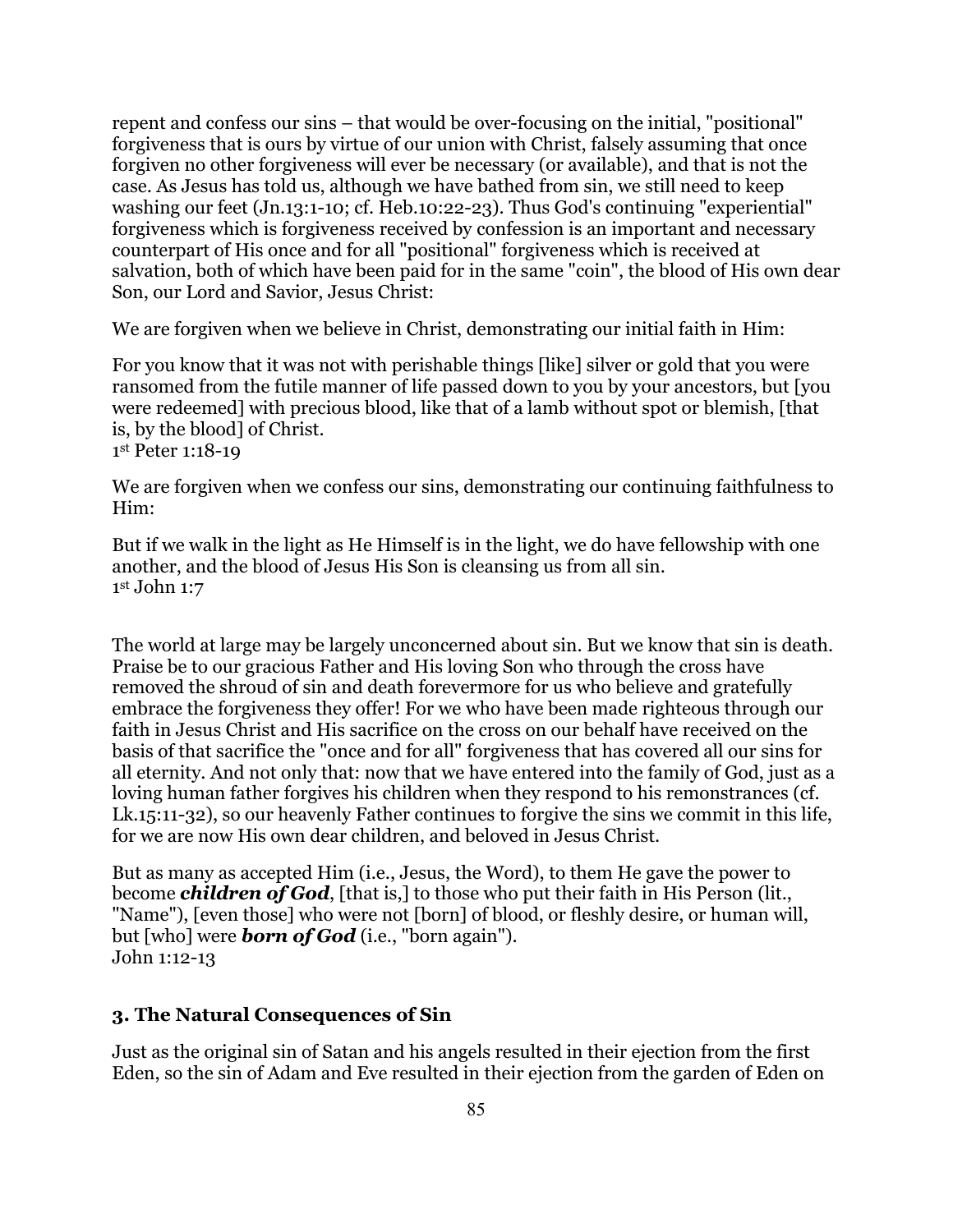the perfectly re-created earth. We have treated above the consequences of our first parents' sin for us their progeny, and shall discuss below the consequences in terms of God's direct response to our personal sins. But there is another category of consequence that is sometimes overlooked in studies of this sort, namely, the repercussions that sin may have which come about in the natural course of things. The original heavens and earth as made by our Lord were perfect and without sin, and the same was true of the recreated earth of the garden of Eden. Yet the result of creating angels and human beings with genuine free will meant that some (in the event, a third of angelic kind and the large majority of human kind) would choose to turn away from God. Far from being some sort of "mistake", the process of winnowing out the wheat from the chaff has been at the heart of the plan of God all along. It is, in fact, so deeply important to our God that His Kingdom on the new earth and in the new heavens be entirely composed of those who willingly chose for Him during this winnowing process that we call history that He ordained angelic and human history to proceed in this very way, even though it would necessarily entail the sacrifice of His own dear Son our Lord and Savior Jesus Christ in order to finally reconcile all things to Himself, both in heaven and on earth (Col.1:19- 20). The putting off of the judgment of sin until the cross and the resolution of the sin problem at that time, coupled with the putting off of the judgment of unbelievers and of the execution of judgment upon Satan and his angels until the end of time has meant that the world as we know it has been allowed to continue in spite of the presence of sin and evil and of sinners and evil-doers (both human and angelic). As He made clear for angelic kind in His judgment of the original heavens and earth, and for human kind in His judgment through the great flood, God has imposed limits upon the extent to which He will allow evil to progress. As is obvious in the case of the two examples cited, creature behavior past a certain point of evil will not be tolerated and will bring a swift and certain divine response (and that is true down even to the individual level as we shall see below). In addition, the restraining ministry of the Holy Spirit in this regard should not be forgotten or underestimated (e.g., the horrific nature of the Tribulation will come in no small part as a result of the holding in abeyance of His ministry in this regard: cf. 2Thes.2:6-7). But in perfect foreknowledge of all that would happen in history (for nothing can happen apart from His divine decrees), God has also constructed the world in such a way so as to provide a system of "natural" consequences for sin, all of which may be easily anticipated in advance by even the most casual observer of the human condition, and all of which therefore provide at least some level of restraint for those who do in prudence see the connection and wisely turn away.

1. Psychological consequences: Sin and evil cannot help but affect us internally in a most negative way. From philosophers of antiquity to present day psychologists and psychiatrists to the "man in the street", both ancient and modern, there is and has always been an appreciation in the human heart that doing wrong to others harms the doer of the wrong as well. For example, harming someone else and realizing the harm one has done creates dis-ease in the conscience, a feeling of guilt and regret that rob us of our internal peace (at least initially, until the heart becomes completely hardened). So that quite apart from the damage done to our relationship with the Lord as believers, failing to do what is right or actively giving in to what is wrong does have predictable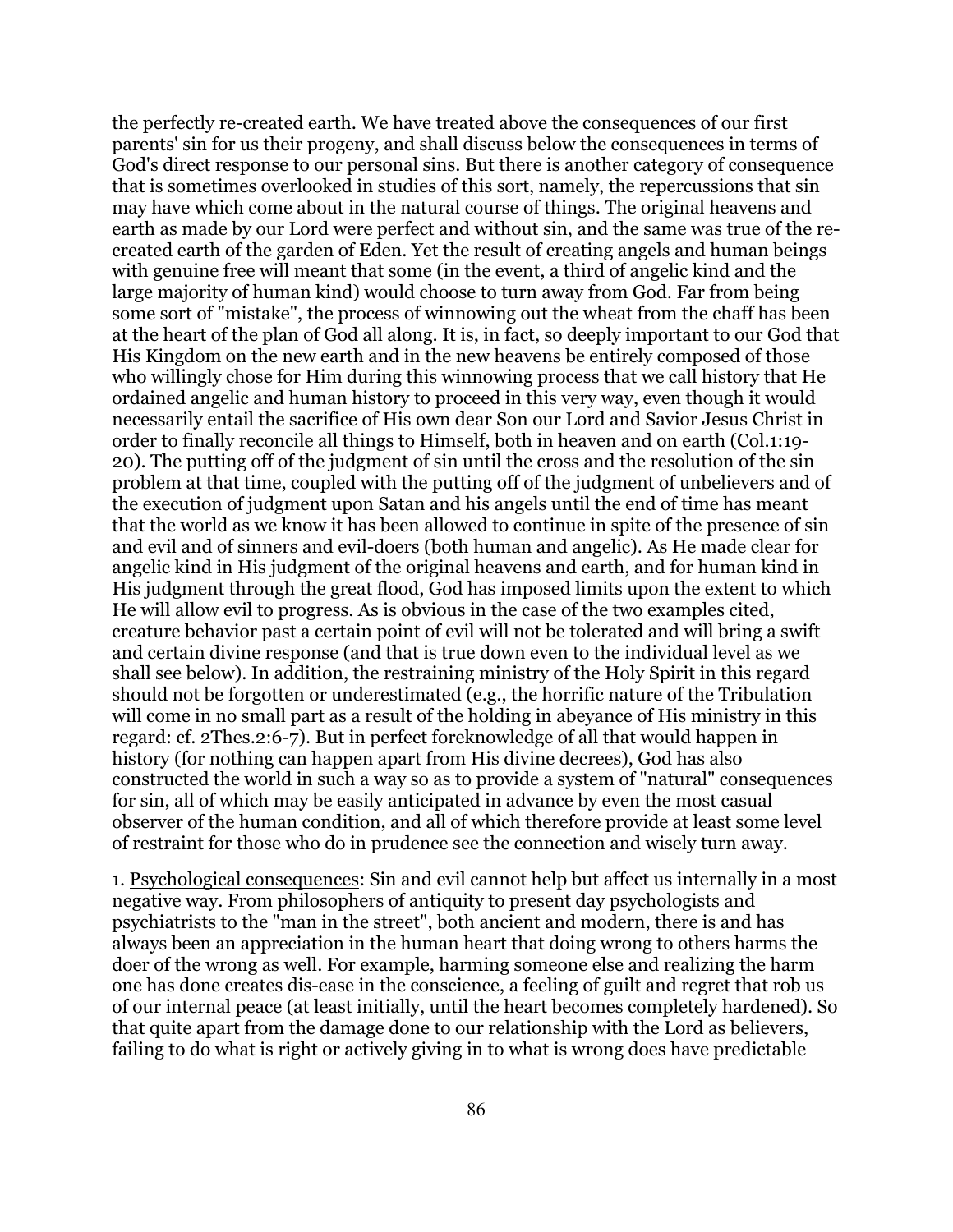and significant internal psychological consequences such as every human being has experienced.

A heart at peace gives life to the body, but envy rots the bones. Proverbs 14:30 NIV

There is no peace, says the Lord, for the wicked. Isaiah 48:22 (cf. Isaiah 57:21)

2. Physical consequences: In addition to its internal, psychological negative effects, sin has tangible external consequences as well. Indeed, the concrete damage that sin may cause is so wide-ranging in type and degree that it would require its own volume to detail exhaustively. For whether sin be of the heart or of the tongue or of the hand, it is capable of doing immense physical damage, and that is plain for all the world to see.

I passed by the field of a lazy man, even by the orchard of a man with little sense. And behold, it was all overgrown with weeds, thistles covered it over, and its wall of stones had been trampled under foot. And as I was looking [at this], I took it to heart, [and] I took a lesson from what I saw. A little slumber, a little rest, a little folding of the hands to sleep, and your poverty will come marching in, and your scarcity like a man armed for war.

Proverbs 24:30-34

Who says "woe!" and who says "oh!"? Who has complaints and who has quarrels? Who suffers wounds in vain and sees all through a haze? Those who linger over wine and those who come to test the mix. Don't gaze at wine til it blushes, til it winks at you in the glass. Though it goes down oh so smoothly, in the end it will bite like a snake, and strike at you like a viper. Your eyes will see strange sights, and your heart will speak distorted things. And you will be like a man asleep on the high seas, like a man asleep at the mast top. "They struck me", you will say, "but I feel no pain. They beat me, but I hardly noticed. When will I come to so I can look for another drink?" Proverbs 23:29-35

Flee from fornication (i.e., sexual sin)! Every [other] sin a person may commit is separated from the body. But the one who fornicates is sinning against (lit., "into") his own body.

1st Corinthians 6:18

3. Social consequences: Closely related to the above but significant enough to be deserving of its own category is the harm that sin does to personal relationships at every level. When we lie or cheat or betray a confidence or gossip or act with insensitivity or lack of love, we do obvious damage to our relationships with other people, often to the very people we are closest to and purport to love. This is also a category of predictable, natural consequences resulting from sin, one very well known to anyone with the slightest experience of interpersonal relationships.

A man given to distortions generates quarrels, and a slanderer alienates a close friend. Proverbs 16:28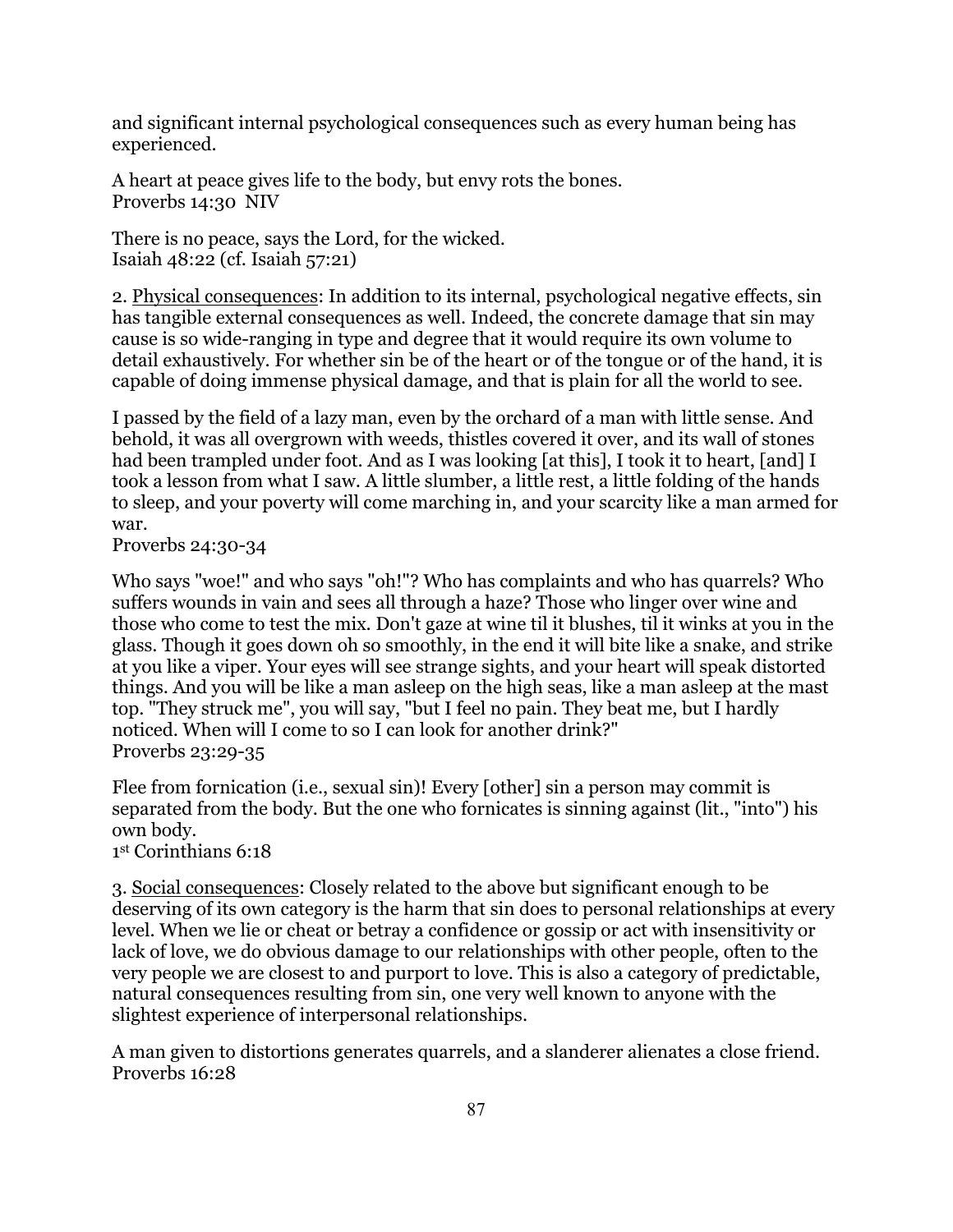Starting a quarrel is like breaching a dam; so drop the matter before a dispute breaks out.

Proverbs 17:14 NIV

4. Legal consequences: Finally, though not unrelated to the above three categories, there are sins which cross the line into crime. As with the other sub-categories above, consequences for criminal behavior are also obvious to us all.

Submit to every human institution for the Lord's sake, whether to the king as the one in authority, or to rulers as sent through Him to wreak vengeance on those who do evil, but to bestow praise on those who do good.

1st Peter 2:13-14

Let every person be subject to [all] superior authorities. For no authority exists which has not [been established] by God. And those that exist are [in turn] subject to God. Therefore whoever opposes [established] authority has taken a stand against God's [ordered] arrangement, and those who have done so will receive judgment upon themselves. For rulers do not exist to discourage good deeds through the fear they inspire, but rather evil ones. So do you wish to have no fear of the authorities? Then do what is good, and you will have praise from them. For they are ministering to God on your behalf for your [own] good. But if you do evil, beware, for they have not been invested with the power of punishment (lit., "the sword") for nothing. For they are ministering to God in the severe vengeance [they bring down] upon those who do evil. Romans 13:1-4

# **4. The Fact and Purpose of Divine Discipline**

As sobering as the natural after-effects of sinful behavior discussed above can be, they do not exhaust the potential consequences that may befall believers when we sin. God does respond to our actions. He does discipline us when necessary, and that is a fact which every believer needs to keep firmly in mind (Prov.1:7).

Because of your anger, there is no wholeness in my body. Because of my sin, there is no peace in my bones.

Psalm 38:3

You discipline a man by laying rebukes upon his guiltiness. Psalm 39:11

Evil will pursue sinners, but He will repay the righteous with good. Proverbs 13:21

For all Israel has transgressed your Law and turned away from hearkening to your voice, so that you have poured out upon us the curse and oath written in the Law of Moses, the servant of God, because it is against Him that we have sinned (i.e., "you, the God of Moses"; cf. Deut.28:15-68). Daniel 9:11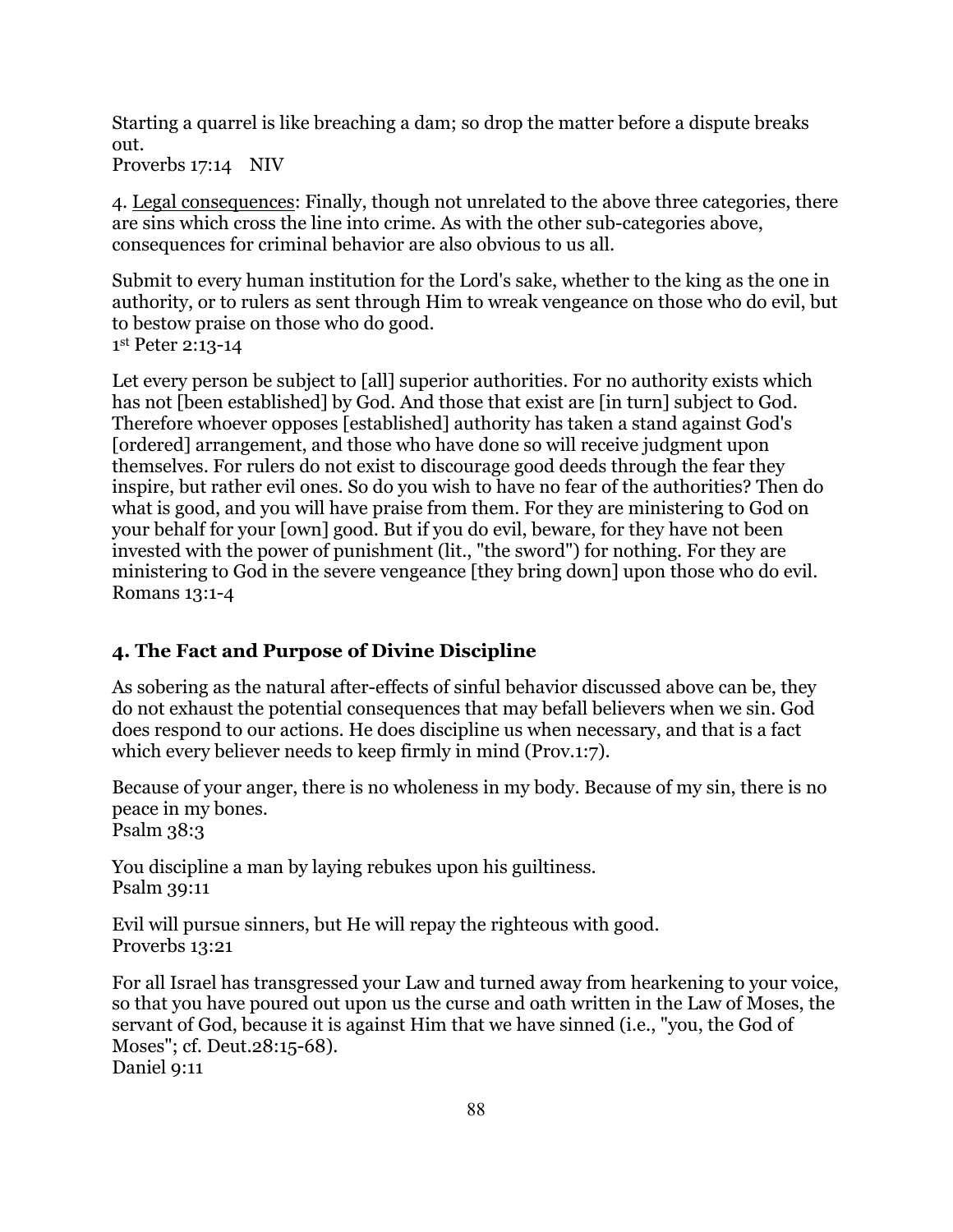For the one who does wrong will receive [punishment] for the wrong he has done, and there is not favoritism [with God]. Colossians 3:25

Knowledge of a level of consequence beyond the natural repercussions which we may be able to anticipate with human eyes and which may seem tolerable (although even here such hopeful calculations are often a matter of wishful thinking) is an important hedge against sin. God takes careful note of all we think and say and do, and that should give us pause. For while our fellow human beings may be fooled or kept in the dark about our sinful thoughts, words, and even deeds, God knew about these transgressions before we committed them, and He is certainly capable of responding to them in ways that will accomplish the essential divine purpose of discipline, namely, of helping us stay clear of similar sinful behavior in the future. God disciplines us to teach us to stay away from sin for our own good. In this regard, then, the fear, awe, and respect of God is not only salutary but beautiful (cf. 1Sam.12:24; Ps.33:8; 2Cor.5:11; Eph.6:5; Phil.2:12; Heb.12:21).

The fear of the Lord is pure, enduring forever. Psalm 19:9a

The fear of the Lord is a fountain of life, turning a man from the snares of death. Proverbs 14:27 NIV

And the Spirit of the Lord will rest upon Him (i.e., the Messiah), the Spirit of wisdom and understanding, the Spirit of counsel and might, the Spirit of knowledge and the fear of the Lord, and the fear of the Lord will be to Him a sweet fragrance. Isaiah 11:2-3a

For God not only knows what will hurt us – He also knows what will heal and help us. And He punishes us not to destroy us or exact vengeance, but as a loving Father, to discipline us for our own good in every way. Therefore the good news here is that God's discipline is often more palatable and always more beneficial than the consequences of sin that come naturally.

Know then in your heart that as a man disciplines his son, so the Lord your God disciplines you. Deuteronomy 8:5 NIV

Then David said to Gad, "I am in terrible anguish. Let us fall into the hand of the Lord, for His compassion is great. But let me not fall into the hand of man." 2nd Samuel 24:14

You have not yet resisted to the point of [having to shed your] blood in your struggle against sin. And you have forgotten the encouragement scripture gives us as to the sons we are: "My son, do not treat the Lord's punishment lightly, and do not lose heart when you are rebuked by Him. For the Lord punishes those He loves, and flays everyone He receives to Himself as a son." So take your punishment in this spirit – God is behaving towards you as to sons. For what son has never been punished by his father? And if it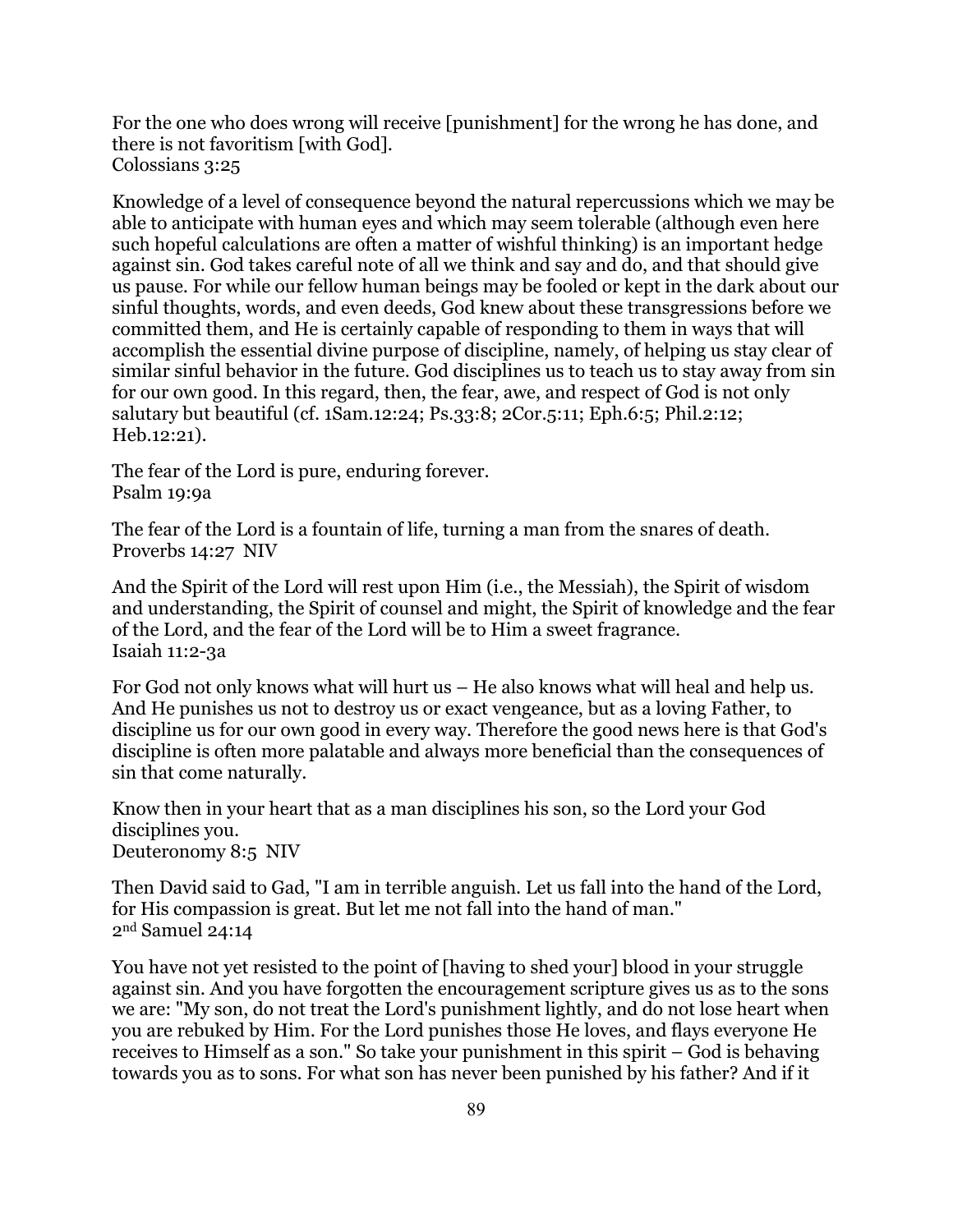should be that you are not receiving punishment (in which all [true sons] share), then you are illegitimate and not sons at all. Now we all had human fathers who punished us and we respected them for it. How much the more then shall we not submit ourselves to the Father of our spirits and live? For while our human fathers meted out our punishment for a relatively short time according as they saw best, when He punishes us it is definitely for our own good – that we might partake of His holiness. Now no punishment is a cause of rejoicing as it is being experienced, but rather of regret – only later does it bear fruit for those who have been trained through it – the fruit of [personal] righteousness that makes one whole and complete. Therefore (going back to the race analogy of v.1), pick up those hands hanging slack at your side, put some strength back into your weak knees, and make straight tracks for your feet, so that, [even though you fell down,] what you sprained might not be twisted completely out of joint, but might instead work its way back to health. Hebrews 12:4-13

We are in God's own family, we are God's own children. He loved us so much that He sacrificed His own dear Son on our behalf (Jn.3:16), and He died for us while we were yet sinners by occupation (Rom.5:8-11). Now, as believers in His Son, we are sons of the living God (Jn.1:12-13), and the discipline we receive for sin is tailored to us as God's children by a loving Father who wants only what is best for us. Therefore punishment for sin is a reality of the Christian life, but so is the purpose for which it is given, our training and proper upbringing as children of God dedicated to the challenge of spiritual growth.

### **5. Principles of Divine Discipline**

Divine judgment upon evil is frequent in the Bible (cf. Rom.1:18-32). God's fearsome treatment of apostasy is also well-documented in scripture (e.g., the destruction of the Exodus generation, the apostate northern kingdom, and His disciplining of the Church eras of Sardis and Laodicea). In short, the Bible is replete with negative examples sufficient to demonstrate for us God's holiness and our need to fear and respect Him, being as careful as we can be to stay away from even a hint of disobedience. Short of outright rejection of the Lord and His authority, however, the logic behind the principle of universal sinfulness unfortunately guarantees that all believers, even the most dedicated and admirable ones, will stumble from time to time. When we think of the great believers of the Bible (not to mention the early congregations such as the Corinthians and Galatians), there are very, very few among those who have received even a passing biographical treatment where we are not given to see, along with their strengths, the occasional slips which the sin nature makes unavoidable. Whether it be David's adultery and murder, Elijah's flight to the desert, Peter's denials of Christ, or Paul's reckless journey to Jerusalem despite divine warning (Acts 21:4; cf. Acts 21:10- 14), almost all even of the greatest believers of all time are documented as having sinned (and all, of course, did sin from time to time).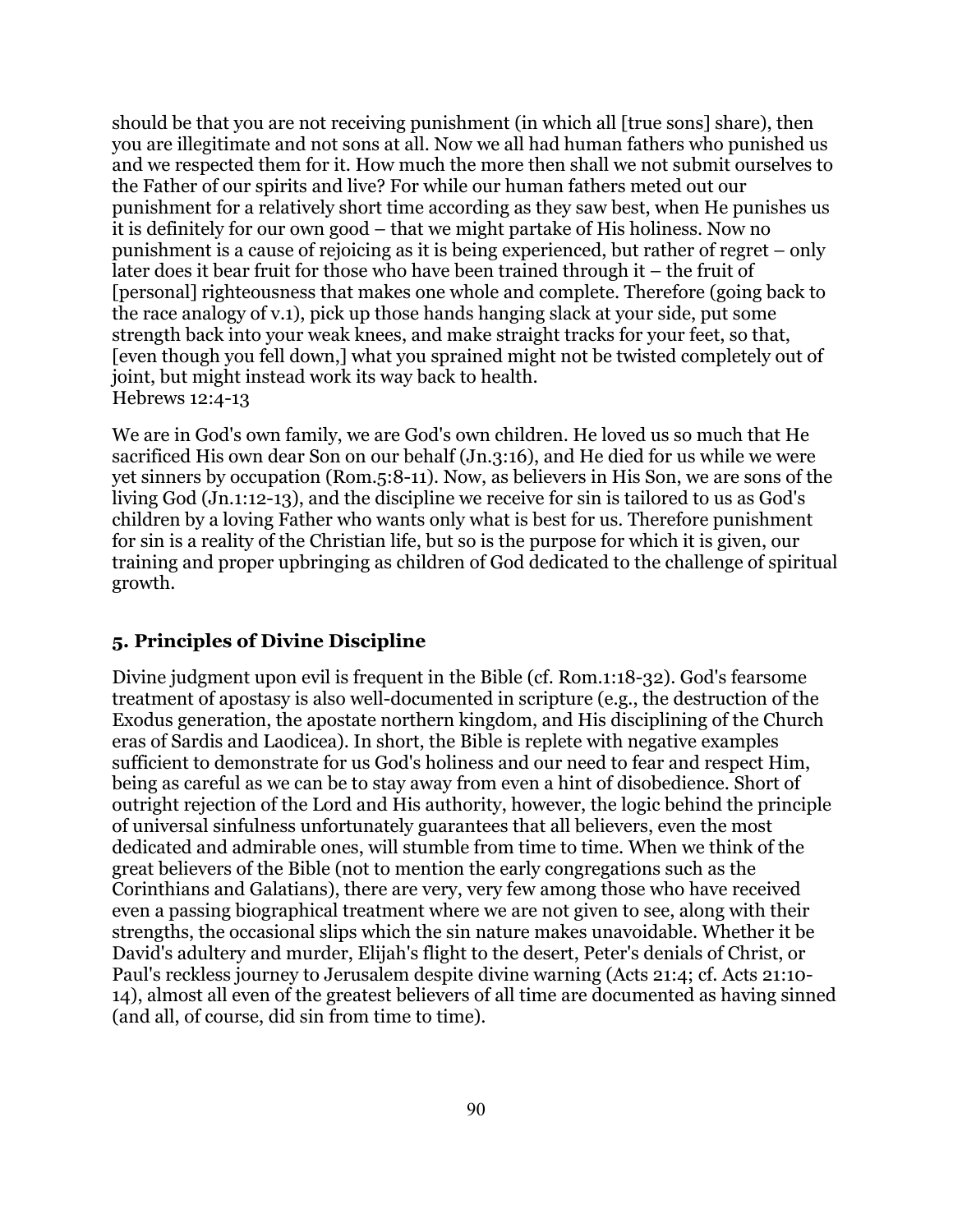Your first forefather (i.e., Abraham) sinned, and your spokesmen (i.e., Moses and Aaron) transgressed against Me. Isaiah 43:27

God knows that we are but flesh (Ps.78:39; cf. Is.57:16). And God knows who are truly His (2Tim.2:19; cf. Num.16:5). While it may not be clear to us, even in the case of our own lives on occasion, God is well able to distinguish between a true son who is straying in a not irremediable way and an apostate (or unbeliever) guilty of sin who has no intention of ever again accepting divine authority. As believers in Jesus Christ, we are not held to the standard of perfect righteousness contained in the Law, for we are already perfectly righteous in our Lord Jesus Christ – through faith (Rom.9:30; 2Cor.5:21; Phil.3:9; Eph.2:8-9). So while we may (and sometimes will) err accidentally and even willfully, God deals with us as His sons, and disciplines us in love rather than in wrath (Heb.12:5; cf. Rom.1:18).

Though a righteous man may fall seven times, he will rise up [again]. But the wicked will be thrown to the ground in [his] evil [state]. Proverbs 24:16

When God does discipline us, He does so as a father disciplines his children (Deut.8:5). But God knows us even better than our earthly fathers did. He is perfectly aware of how we will react to one type of punishment versus another. God is Master of all means, natural and supernatural, and knows precisely what the effect of His disciplinary actions will be. In short, God knows what will cause us pain and how we will react to that pain much better than even we ourselves do. He may use mental anguish or conscience (Job 33:16-18; 1Sam.16:14; 24:5), disease (Lev.26:16; Job.33:19-22; 1Cor.5:4-5; Jas.5:13-18), or any manner of setbacks or disasters to make His point (2Sam.7:14; Ps.39:11; Amos 3:6). There is nothing that is impossible for Him, and that is true when He punishes us as well as when He blesses us (Matt.19:26; Lk.1:37; 18:27). This realization alone should be sufficient to create within us a sense of awe and respect for Him with whom we have to do. But, as our quotation from Hebrews chapter 12 above makes very clear, along with that awe and respect we need to keep firmly in mind that God is treating us as a father treats his beloved children. Since the family and all of its relationships are inventions of God, and since God describes Himself as the Father in His holy scriptures, it is certain that we are meant to learn these twin axioms of divine discipline from our experience and observation of human families, and that this is no small part of God's purpose behind His creation of the family. Whether what we have experienced and observed is wildly positive or depressingly negative (or a combination of the two), we are to draw out from these observations and experiences the idea of what a perfect father would be like, and how his approach to discipline would likewise be perfect, based upon perfect knowledge not only of our misdeeds, but also of what it will take to turn us away from them without at the same time utterly destroying our morale. While many of the tenets of divine discipline are obvious from this analogy, particularly as they are explained in Hebrews 12:4-13, it will be helpful to provide here a list of some of the more salient principles: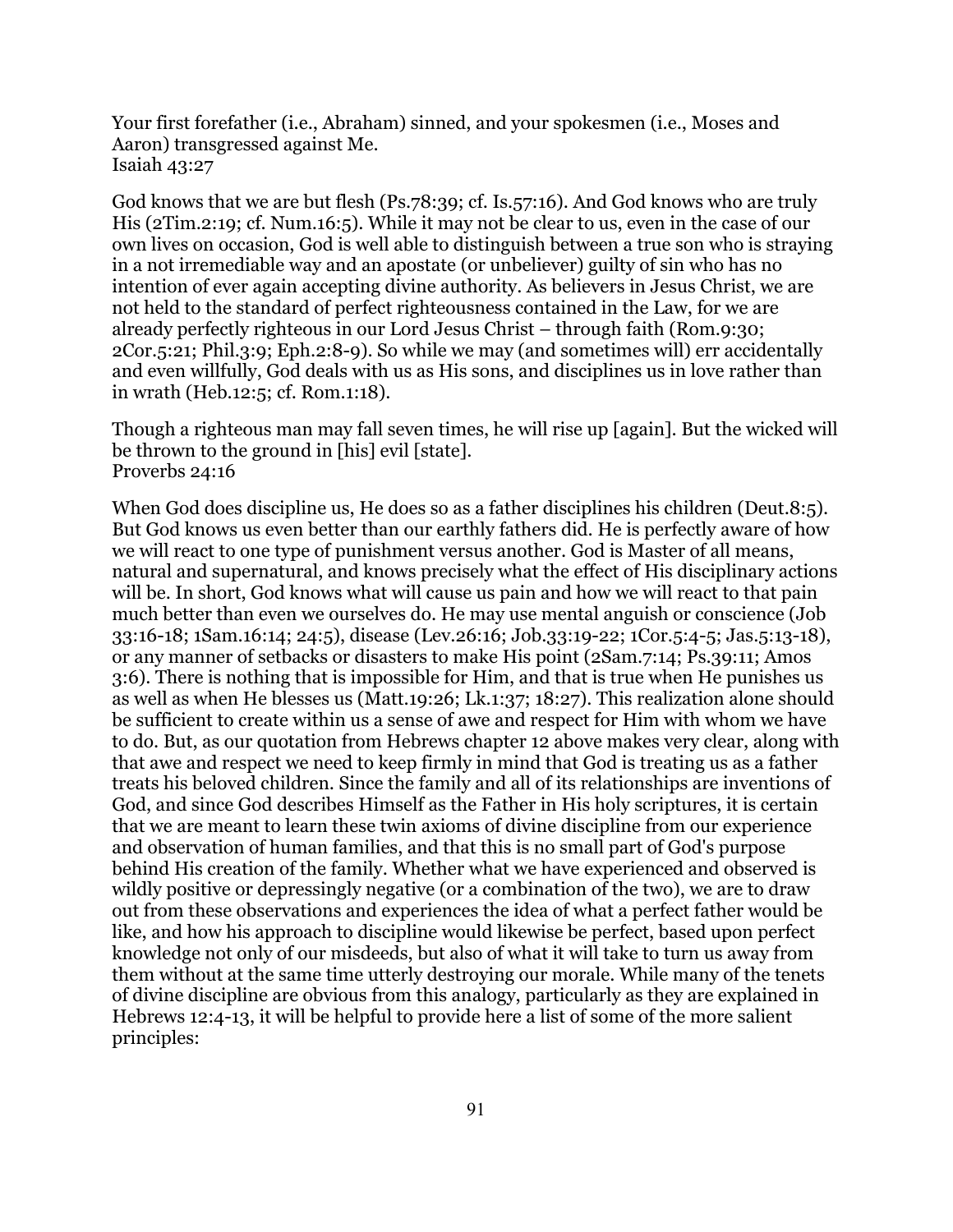1. Not all suffering is for punishment: Although his comforters wrongly assumed that the calamities which befell him were the result of personal sins, Job was being paid the highest of honors by the Lord when He allowed the devil to test him with suffering far beyond what most of us could ever endure (Job 1-2). Paul likewise endured much in the service of Jesus Christ quite apart from failure and transgression on his part (Acts 9:16; 1Cor.4:9-13; 2Cor.1:8-10; 4:7-12; 6:4-10; 11:23-29; cf. Gal.4:13-14; 2Tim.1:8; 2:9), including a special "thorn in the flesh" (2Cor.12:7-10). Indeed, the greatest honor that a believer in Jesus Christ can have, and one which is indicative of a significant measure of spiritual growth, is to "share the sufferings of Christ" (Rom.8:17; 2Cor.1:5; Phil.1:29; 3:10; Col.1:24; 1Pet.4:13; cf. 2Cor.13:4; 13:9; Gal.6:17). In God's plan for each of us, there must be testing for growth, for only in times of trial, pain, and deprivation can our faith be properly tested and tempered (1Pet.1:6-7; cf. Job 23:10; Ps.66:10; Prov.17:3; Is.48:10; Jer.17:10; Rom.5:3-5; Jas.1:2-4). Therefore suffering is an important and in fact essential element in our spiritual advance (Rom.5:3-5; 1Pet.1:5-8), being "good" for us in ways that may be impossible for us to understand at the time, analogous to the requirements laid upon us by our human parents designed to train us up aright apart from any sort of discipline. And not only this, but in all our righteous suffering we can confidently expect for it to go hand in hand with the blessing of God (1Pet.3:14; cf. 1Pet.2:19-21) and with the comfort and peace of God (Jn.14:27; 16:33; 2Cor.1:3-7; Phil.4:7).

2. Since all believers sin, all believers are disciplined: We have shown above that the Bible teaches the universality of the sin nature and of personal sin (cf. Rom.3:23). In verses six through eight of our main passage on divine discipline, Hebrews 12:4-13, we find also that all of God's legitimate children receive discipline from His hand, and that without such discipline we would not be His children indeed (which indeed we most certainly are). This is important to remember when we are feeling the sting of punishment so that we do not lose heart (cf. Prov.3:11-12; Heb.12:5-6). Just as all of our fellow believers undergo suffering for personal growth (1Pet.5:9; cf. 1Pet.4:12-19), so we all from time to time must undergo corrective discipline, and we should take comfort in the fact that this is a common and commonly shared experience.

3. Though not enjoyable, all divine discipline is for our own good: As Hebrews 12:11 assures us, no divine discipline is "a cause for rejoicing", but all divine discipline can in fact lead to a harvest of "righteousness" which is characterized by "peace", that is, wholeness and completeness in our relationship with God. For when we are truly "right with God", we possess experientially that peace which "passes all understanding" (Phil.4:7). The broader principle here, therefore, is that God means all the punishment He graciously and judiciously metes out to us to be for our true good in every way. Without close divine attention, achieving the sanctification to which we have been called would be impossible for us, sinful human beings that we are. He punishes us when appropriate "that we might partake of His holiness" (Heb.12:10). Just as even the most responsive child needs to be "trained up" (Prov.22:6; cf. Prov.13:24), so we too as children of God really do require our Lord's loving hand of discipline as a powerful incentive to "hate what is evil" and "cling to what is good" (Rom.12:9; cf. Is.7:15-16). We ought therefore to embrace this principle and take comfort from it, even when we are hurting, for in responding to divine discipline there is great blessing, and deliverance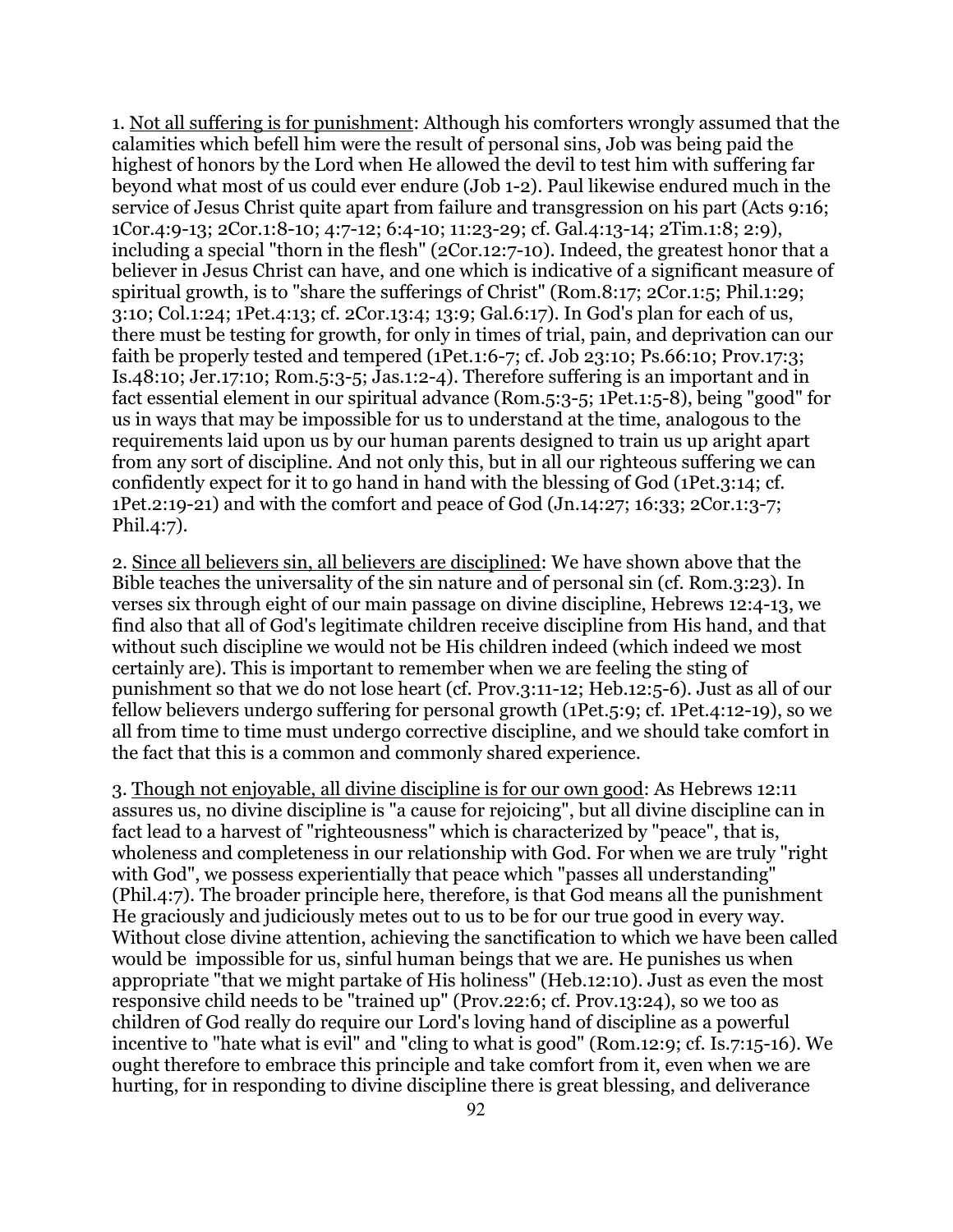from worse punishment down the road (Job 5:17-18; Ps.37:23-24; Prov.24:16; 1Cor.11:32; cf. Lam.3:27-40; Ezek.18:1-32).

Blessed is the man you discipline, O Lord, [even] the one whom you teach from your Law, to keep him secure from days of evil [disaster], until a pit is dug out for the wicked man.

Psalm 94:12-13

Before I was afflicted, I went astray, but now your Word protects me. Psalm 119:67

It is good for me that I was afflicted, so that I might learn what you have prescribed. Psalm 119:71

I know, O Lord, that your judgments are righteous, and that in your faithfulness you afflicted me. Now please grant your mercy [upon me] to comfort me just as you promised your servant. Psalm 119:75-76

For the Lord reproves those He loves, just like a father who delights in his son. Proverbs 3:12

As many as I love, I reprove and discipline. So become zealous and repent. Revelation 3:19

4. The purpose of divine discipline is correction, not destruction: When he is disciplining his children, no normal human father would set out to destroy or permanently handicap his own flesh and blood in the process. How much more will our God not seek our good in such correction, seeing as how He gave up His one and only Son to death in order to deliver us from eternal destruction?

Because God has not appointed us for wrath, but for [taking] possession of [our] salvation (i.e., for resurrection) through our Lord Jesus Christ, the One who died on our behalf, that, whether we stay awake or sleep (i.e., pass on to heaven), we shall live together with Him.

1st Thessalonians 5:9-10

Taking the human family analogy as our guide, we may expect our heavenly Father to follow the same principle of proper parental conduct that is evident in the paradigm of the human family, a divine invention as we have said. Our Father has as His goal the training up of sons and daughters obedient to His will, not the visitation of punishment for its own sake and to our ultimate harm.

And you fathers, do not enrage your children, but train them in the discipline and admonition of the Lord. Ephesians 6:4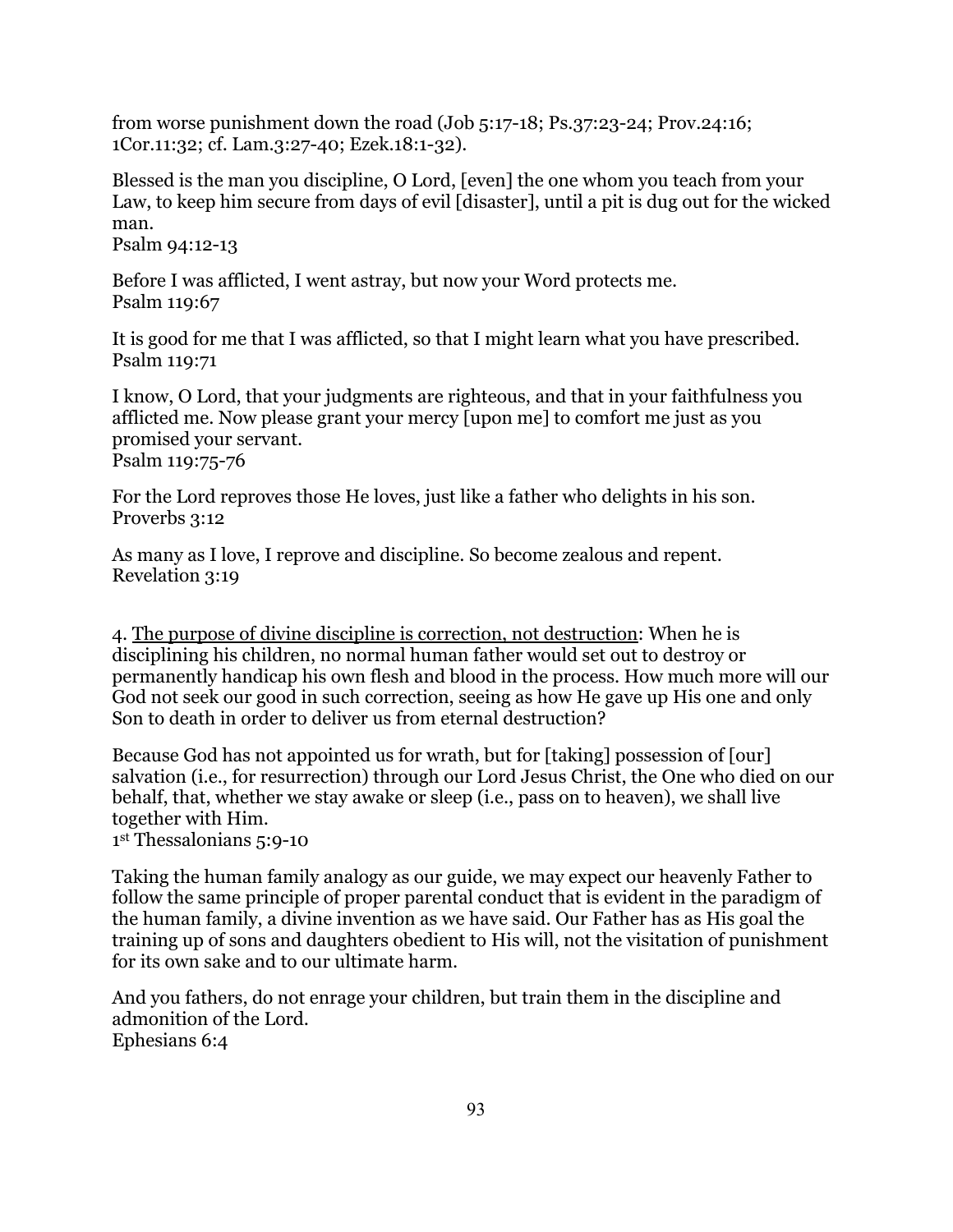And you fathers, do not exasperate your children, lest they lose heart. Colossians 3:21

These passages give the fatherly side of precisely the same situation given from the children's side in Hebrews 12:5 where we are told not to "treat the Lord's punishment lightly" and also not to "lose heart" when rebuked. These two commands in Hebrews 12 are exact counterparts of the two imperatives given to human fathers in the verses quoted above, "don't enrage" and "don't exasperate", actions which bring about despite and despair respectively (or "rejection" and "loathing", if we consider the two Hebrew verbs of Proverbs 3:11, the original passage from which this New Testament quotation is taken). As children of God, we know that our heavenly Father's behavior towards us is perfect and for our good in every way, so that nothing He does in terms of discipline *need* ever cause us to become enraged so as to reject His authority or to become exasperated so as to loath it. Such reactions, though occasionally they may have some basis in the case of human fathers whose conduct cannot be perfectly wise (hence the admonitions above) are improper in the extreme in the case of our heavenly Father, who by definition is incapable of treating us either unfairly or in a manner that is not entirely in our best interest. We must take care not to become enraged, or exasperated, or despiteful of His discipline, or lose heart (when we feel His punishment), or reject His authority, or loath the process. Rather we must remember that our heavenly Father is working with us, behaving towards us like a father to his sons (Heb.12:7), even as He is laying upon us the sometimes heavy hand of divine discipline. For He seeks our good in every way, but that all-embracing good can only come when we respond to Him obediently in every way (Ps.118:18; Is.42:3; Jer.30:11). Therefore we need to remember this principle and "take our punishment in this spirit" (Heb.12:7), remembering that the Lord's mercies are incalculably great, even though we may have been brought to tears on account of the discipline we receive for our sins.

5. We are punished for our sins, but we could never "pay" for our sins: It is critically important for us to distinguish between punishment for sins and payment for sins. Being imperfect and sinful from birth, it is impossible for anything we could ever do, however great, to be acceptable to the Father as a payment for any sin, however small. It is also entirely unnecessary for us to even think in these terms, since He has already paid the price above prices through His sacrifice on our behalf of His beloved Son, our Lord Jesus Christ. So while it may be possible to make amends for wrongs we have done to other human beings (and a good policy as well: Prov.14:9), we need to avoid thinking about the punishment we receive in divine discipline as any sort of "pay-back". God does not need "pay-back", we are incapable of providing it, and Jesus has already died to satisfy divine righteousness in respect to all human sin. The punishment we receive for the sins we commit is always just, always fair (Neh.9:33), always designed for our ultimate good, but our suffering does not constitute or effect restitution, atonement, penance or make amends in any way, shape or form. We suffer for our sins to learn obedience (Heb.12:4-13). We do not pay for them. Christ did pay for them (1Cor.6:20; 7:23; 2Pet.2:1; cf. Jn.1:29; Rom.6:10; Heb.1:3), and suffered and died for them that we might have eternal life (1Pet.2:24; cf. Jn.3:16).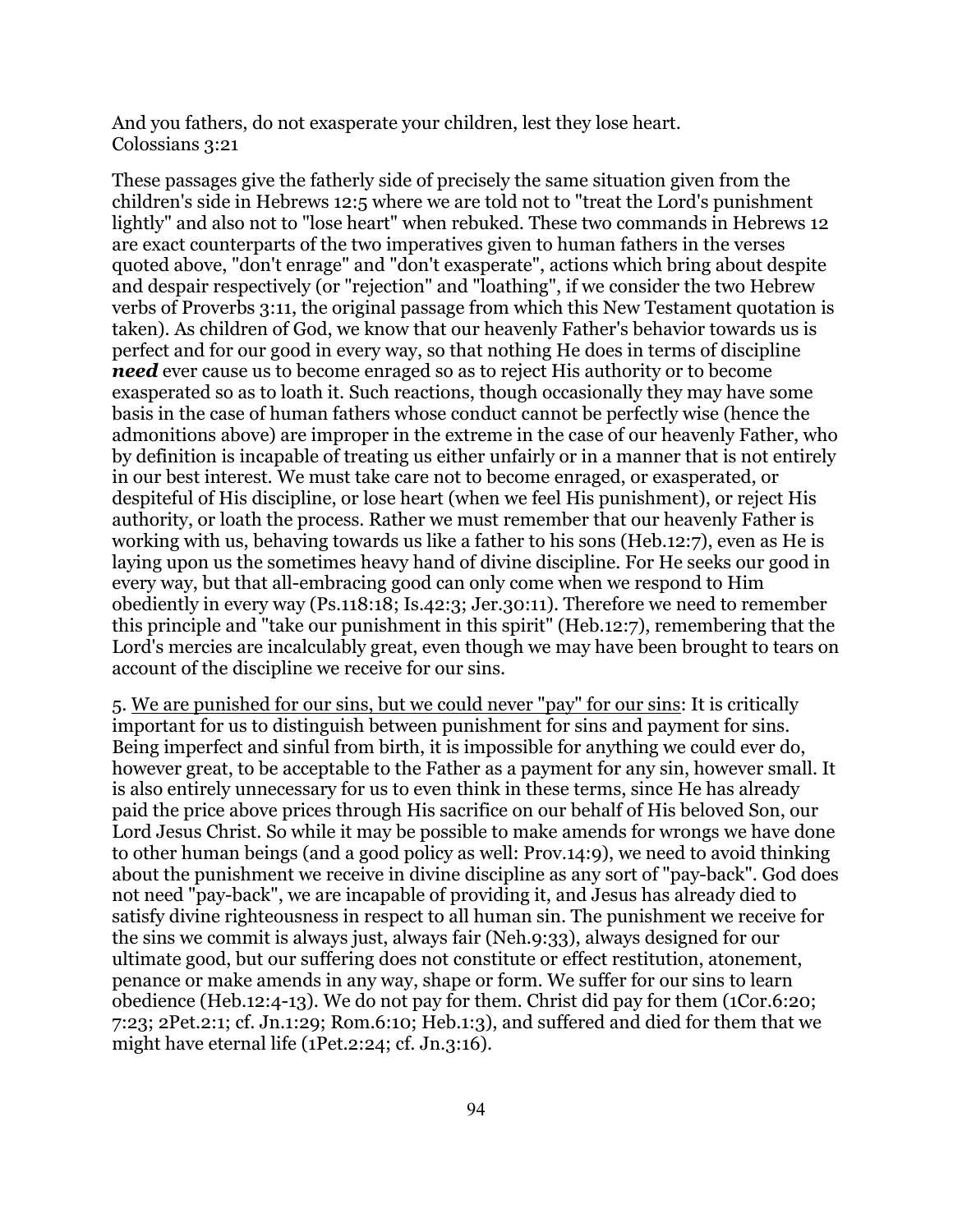6. Whatever punishment we receive for sins is always less than we deserve: If our punishment were truly to be on the order of a full pay-back for what we had done, nothing less than instant condemnation would suffice, but we have been delivered from the wrath of God through the blood of Jesus Christ (Ps.130:3; Rom.8:1; 8:31-34; cf. Jn.3:36; Eph.2:3-5; 1Thes.1:10; 5:9). As it is, therefore, not only is our punishment designed for our good rather than our destruction, but it is in every case lovingly administered and far less than our sins would otherwise merit (Job 11:6; 33:27; cf. Neh.9:31):

Even after all that has come upon us on account of our evil deeds and our great guilt, even so you have held back [our punishment] below [its full measure] from [what] our iniquities [deserved], and have given us an escaped remnant like this. Ezra 9:13

The Lord is compassionate and gracious, slow to anger and great in mercy. He will not accuse without end, nor will He harbor [His anger] forever. He does not deal with us in proportion to our sins, nor does He recompense us in proportion to our iniquities. For as high as the heavens are above the earth, so great is His mercy on behalf of those who fear Him. As far as the east is from the west, [so far] has He removed our transgressions from us. As a father has compassion for his sons, [so] the Lord has compassion for those who fear Him. Psalm 103:8-13

As we give our own children considerations that we would never give others, so the Lord is extremely patient in His dealings with us His children (Deut.8:5; cf. Ex.34:6; Ps.78:38-39; Jer.15:15). Yet we must not expect Him to put up with outrageous conduct from us forever, for it is also true that there is no favoritism with God (Rom.2:11; Eph.6:9; Col.3:25; cf. Jas.1:17). We would therefore do well to keep the fear of God before us at all times, keeping in mind that He will not with limitless patience allow His holy Name to be defiled by our reprobate conduct ad infinitum (Is.48:11; Ex.20:7; Is.52:5; Rom.2:24; cf. Deut.32:26-27; Ezek.22:9-31).

The Lord is slow to anger, great in mercy, forgiving iniquity and transgression. Yet He will not leave [the guilty] unpunished. He visits the iniquity of fathers upon their sons to the third and fourth [generation]. Numbers 14:18

7. The degree of punishment is proportional to the sin: Just as a wise father would be sure to visit particularly dangerous, outrageous, or self-destructive behavior with more immediate and more intense punishment (when very small indiscretions might occasionally be overlooked entirely), we should expect our heavenly Father to behave towards us in like fashion. For while even the smallest sins required the sacrifice of Jesus Christ to cleanse, in God's opinion some sins are most assuredly "worse than others" (as we have already established above). The Corinthian believers were guilty of much sinful behavior (cf. 1Cor.3:1; 2Cor.13:1-10; etc.), but irreverent conduct during communion (1Cor.11:30) and sexual immorality (1Cor.6:18; cf. 1Cor.5:4-5) clearly had more dramatic and dire repercussions than some of their other sinful activities. We may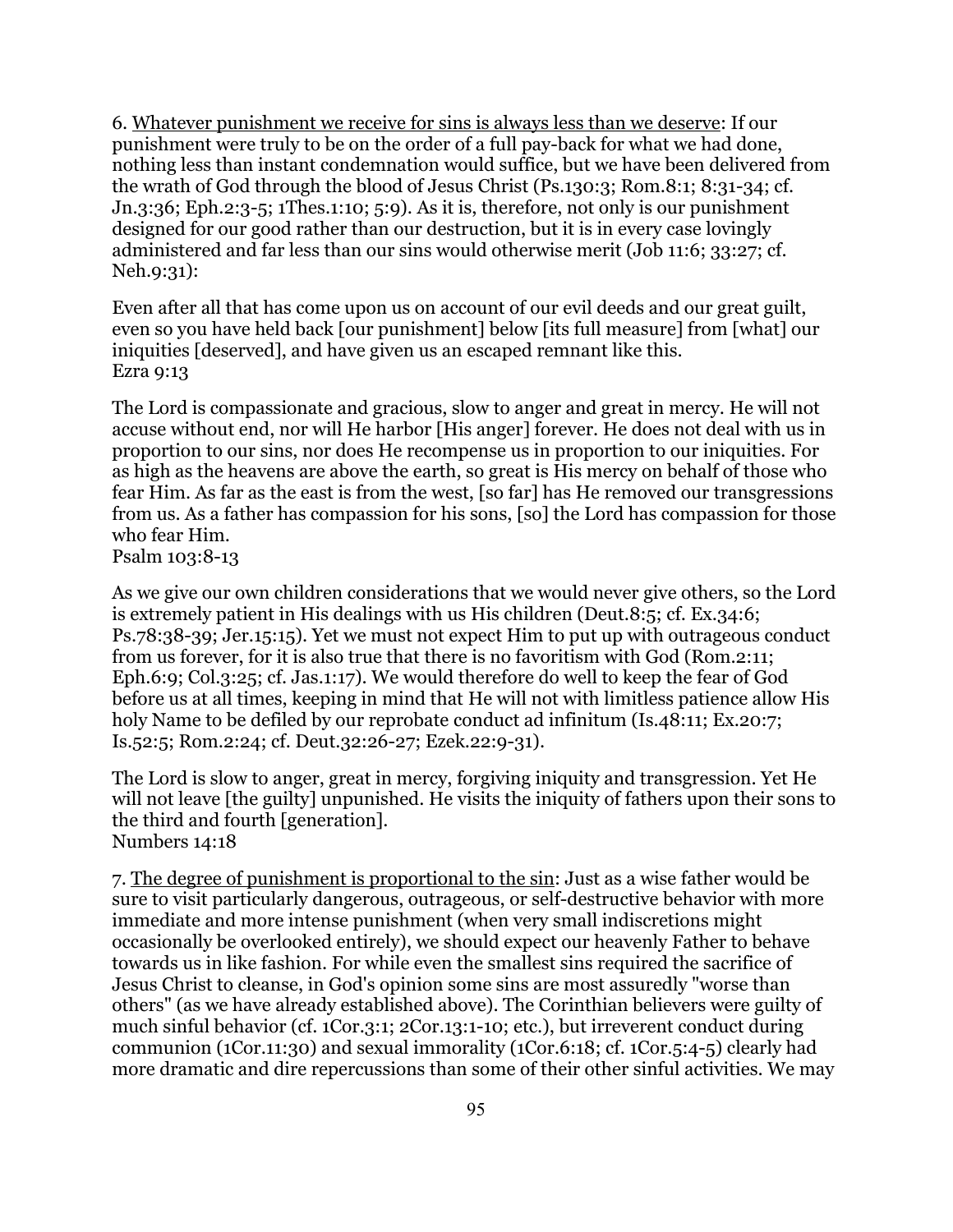safely assume that David made a habit of confessing his sins to the Lord, but clearly the discipline he received because of his double sin involving Uriah and Bathsheba was proportionally more severe than what he experienced for much lesser offenses (as reflected in his Psalms of confession: Ps.32:3-5; 38:1-22; 51:1-12).

8. The particular punishment we receive is individually tailored to us: Our Lord knows what will best keep us individually from certain behavior, and, in the event that nothing will keep us from it (short of effectively removing our free will as is sadly all too often the case), He also knows what will best lead to our repentance after the fact. Just as we are not all the same, with our circumstances, level of spiritual growth, and corresponding responsibility differing widely, so we may expect that precisely the same sin may produce quite different punishment regimes for two different believers. Just as parents learn early on that not all of their children respond to discipline in exactly the same way, so our omniscient Lord who knew us before time began is well aware of what punishment will best serve His purpose of training us up in the way we should go. This should not be taken to mean that God is any way unfair because of different punishments for the same or similar sins. It is certain that whatever standard of minimum suffering is required by God's justice and strict sense of impartiality will be met in each and every case. But it is a well known judicial principle that judgments do not have to be identical to be fair, and we can be sure that our Lord, the perfect Judge, is well able to craft punishments which meet all His purposes and requirements. After all, we are not the same, so that a higher standard of behavior is to be expected from the spiritually mature, for example, than from those who are new to Christ (Ps.25:7; cf. Job 13:26).

The servant who knew his master's wishes and yet did not prepare or act according to those wishes will be beaten with many blows. But the one who did not know, although his conduct was worthy of a [severe] beating, will be beaten with few blows. And to everyone who is given much, much is expected. And to whomever people entrust much, they will ask of him even more. Luke 12:47-48

Don't many of you be teachers, my brothers, for you know that we will receive a stricter judgment. James 3:1

Although we all have different personalities, different stages of spiritual growth, and different levels of responsibility, we may be sure that all of these factors play into the crafting of our punishment in each case from the hand of the ultimate and perfect Judge, our Savior Jesus Christ (Jn.5:22-23).

9. The issue of circumstances: Some actions which are normally sinful may under certain circumstances be justified, and some actions which are normally subject to measured punishment may under certain circumstance be visited with the most severe of penalties. In the former case, we may note that while the taking of human life is sternly prohibited under normal circumstances, it is often justified in time of war (compare Ex.21:12-14 with 1Sam.15:1-4; cf. Ps.18:34). Another common example of this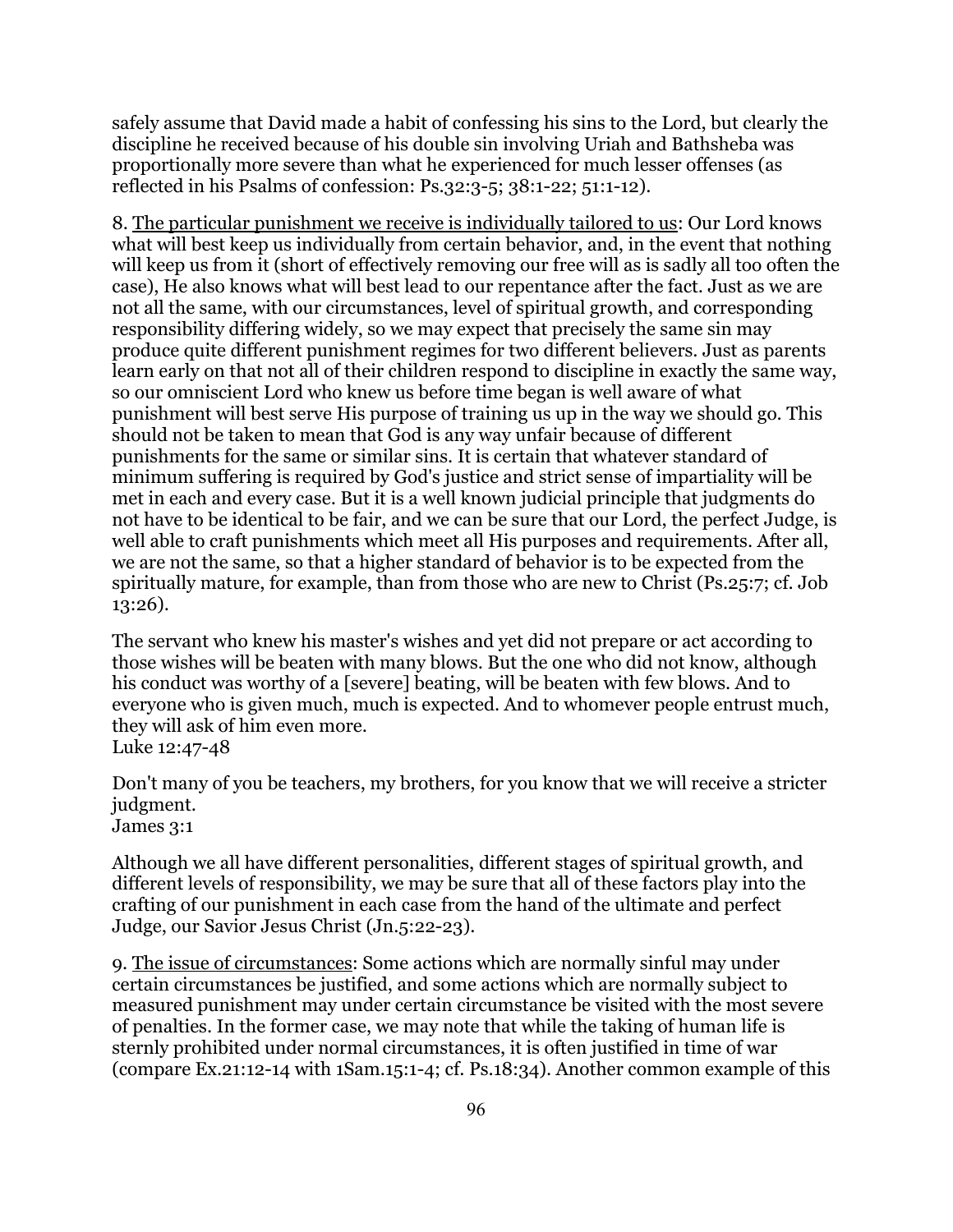principle is the acceptability of prevarication in a just cause (Judg.4:9-22; 1Sam.20:28- 34; cf. 1Kng.18:1-14). On the other hand, we may also cite instances of the imposition by the Lord of the harshest possibly penalty upon technical violations in order to set the principle at the beginning of new divine eras of the need to adhere strictly to divine commands (Acts 5:1-11; cf. Lev.24:10-23; Num.15:32-36; Josh.7:1-26). Another common example of this principle is the harsher judgment upon prevarication under circumstances that cause injury to others (Ex.20:16).

10. The effectiveness of divine discipline depends upon our responsiveness: Just as a child who refuses to learn (or change his ways) from the punishment meted out for his misdeeds is little helped by the discipline he receives, so it is with us. If we refuse to recognize and acknowledge that the personal disasters coming our way pursuant to sin are in fact coming from the hand of God, refuse to take the lessons God is giving us, refuse to change our minds about our behavior (and so refuse to change our behavior as well), then we are in effect "despising" God's gracious disciplining of us (Heb.12:5), and failing to respect Him and His authority (Heb.12:9). Failing to submit to God in this process deprives us of all the benefits which divine discipline is meant to convey, and ensures that things will go from bad to worse until we have a change of heart. When we find ourselves under divine discipline, we need to keep a very close watch on our attitudes, taking care not to become sullen or angry, reacting more in the manner of stubborn mules than children of God (cf. Is.1:2-3).

Do not be like the horse or the mule, which have no understanding, but must be controlled by bit and bridle or they will not come to you. Psalm 32:9 NIV

11. Extreme stubbornness in the face of divine correction brings more intensive discipline: Divine discipline is designed to bring about our repentance and confession in the first instance (2Cor.7:9-10; 12:21; Jas.5:13-16; 1Jn.1:9; Rev.2:5; 2:16; 3:3; 3:19), and our responsiveness and acceptance in the second (Heb.12:12-13; Jas.4:8-10). But if we insist on being resistant to God's training, and if we persist in the behavior for which we are being punished, we can expect ever increasing pressure and severity of discipline unless and until we respond in the appropriate way (Deut.28:15-68; Ps.107:10-22; Heb.10:26-31; cf. Hos.10:10; 1Cor.5:4-5).

But if men are bound in chains, held fast by cords of affliction, he tells them what they have done – that they have sinned arrogantly. He makes them listen to correction and commands them to repent of their evil. If they obey and serve him, they will spend the rest of their days in prosperity and their years in contentment. But if they do not listen, they will perish by the sword and die without knowledge. Job 36:8-12 NIV

12. Divine discipline is unbearable prior to but bearable following repentance and confession: Just as we may mitigate some of the punishment imposed on our children once their attitude and behavior truly changes, so our heavenly Father deals with us in grace and for blessing after repentance and confession (as opposed to wrath and cursing prior to our change of attitude and behavior; cf. Ps.38):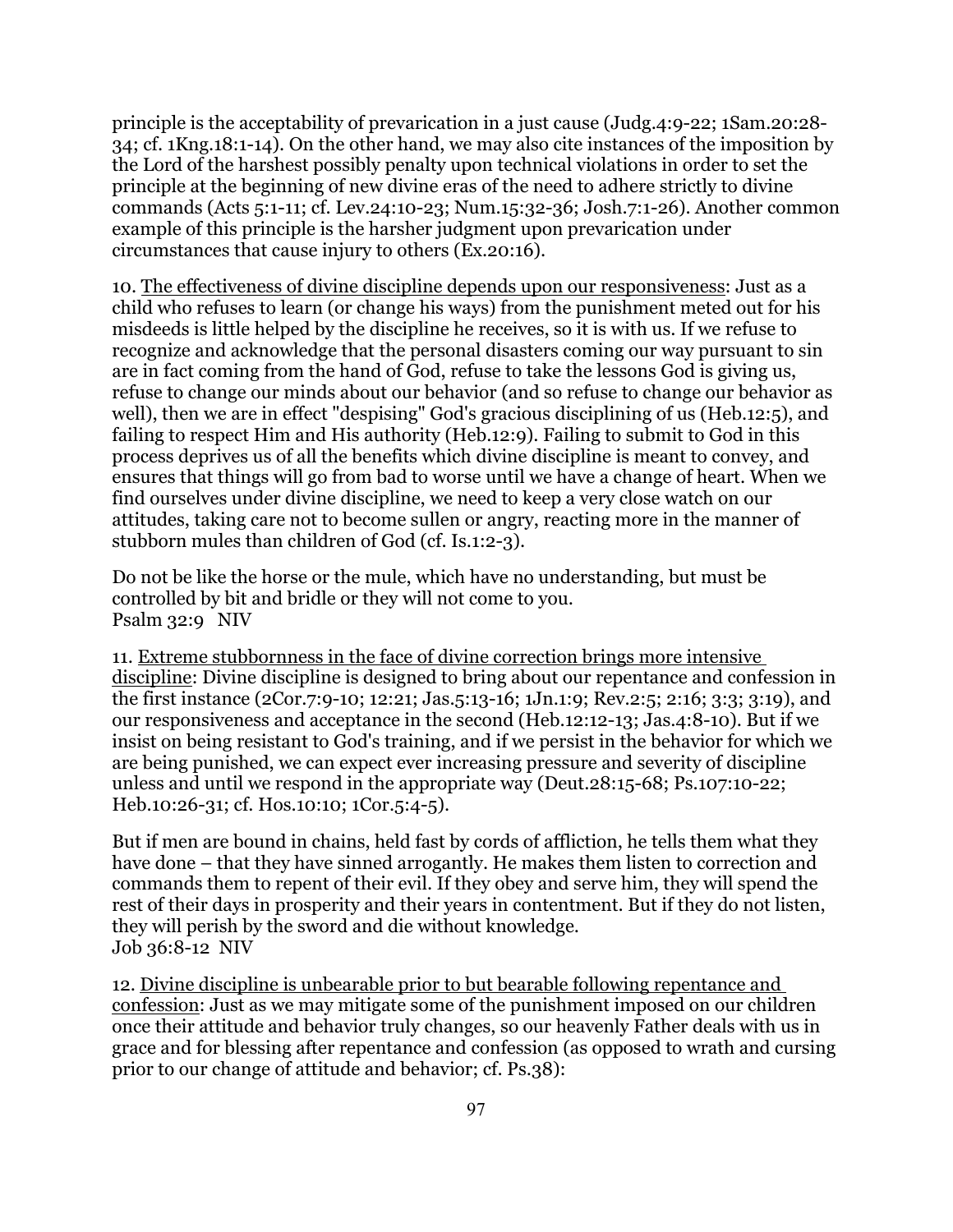When I was silent *[about my sin]*, my bones grew old with groaning all day long, because day and night your hand was heavy upon me. My vigor was drained away as by the heat of summer. [Until] I said, "I will make my sin known to You, and I will not cover [over] my guilt. I will confess my transgressions to the Lord", and You forgave the guilt of my sin. *Selah*.

Psalm 32:3-5

"Come now, and let us consider your case" says the Lord. "Though your sins are like scarlet, they will be white as snow. Though they are red like crimson, they will be like [white] wool. If you are willing and will listen, you will eat the good [things] the land produces. But if you refuse and rebel, you will be eaten by the sword. For the mouth of the Lord has spoken." Isaiah 1:18-20

In contrast to divine discipline, otherwise undeserved suffering, that is, testing for the building up of our faith, is bearable through the comfort, grace, and sustaining power of the Lord and His Spirit (1Cor.10:13; 2Cor.1:3-7; 12:9-10; Phil.4:13). Likewise in the case of divine discipline there is every indication from scripture that, after we return to the Lord, He deals with us in His incomparable mercy, drying our tears, healing our wounds, and welcoming us back into His loving embrace (Job 33:23-30; Ps.37:23-24; Prov.24:16; Is.54:6-8; 55:7; Jer.31:18-20; Mic.7:18-19).

And [so the prodigal son] got up and returned to his father. But while he was still some distance away, his father caught site of him and was filled with compassion. And he ran toward him and fell upon his neck and kissed him. And his son said to him, "Father, I have sinned against heaven and before you. I am no longer worthy to be called your son. Make me as one of your hired servants." But his father said to his servants, "Quick! Bring a fine suit of clothes and put it on him, and put a signet ring on his hand and shoes on his feet. And bring the fatted calf. Butcher it so that we may eat and celebrate. For this son of mine was dead and has [now] come back to life. He was lost, but he has been found." And they began to celebrate. Luke 15:20-24

13. But repentance and confession do not necessarily mean the immediate end of punishment: As we all know well from our understanding of the character of God from scripture, (well-buttressed by our experience of His merciful conduct towards us in spite of our sins), and as the examples above show, there are occasions upon which our Lord's complete and immediate forgiveness is accompanied by an equally immediate and complete remission of punishment. We would be wise to consider, however, that this is not always the case (Hos.6:1-5). Repetition of sinful behavior, persistence in sinful behavior (especially of the same type), obdurate refusal to repent and confess immediately, are all examples of behavior that can make the process and the discipline both more severe and more long-lasting. Just as wise parents continue punishment as long as necessary for the good of the child, that is, as long as the child *needs* it, so our heavenly Father who knows us better than we could ever hope to know ourselves is well capable of knowing when it is best to continue our punishment in love and forgiveness past the point of our repentance and confession. Depending upon the severity of our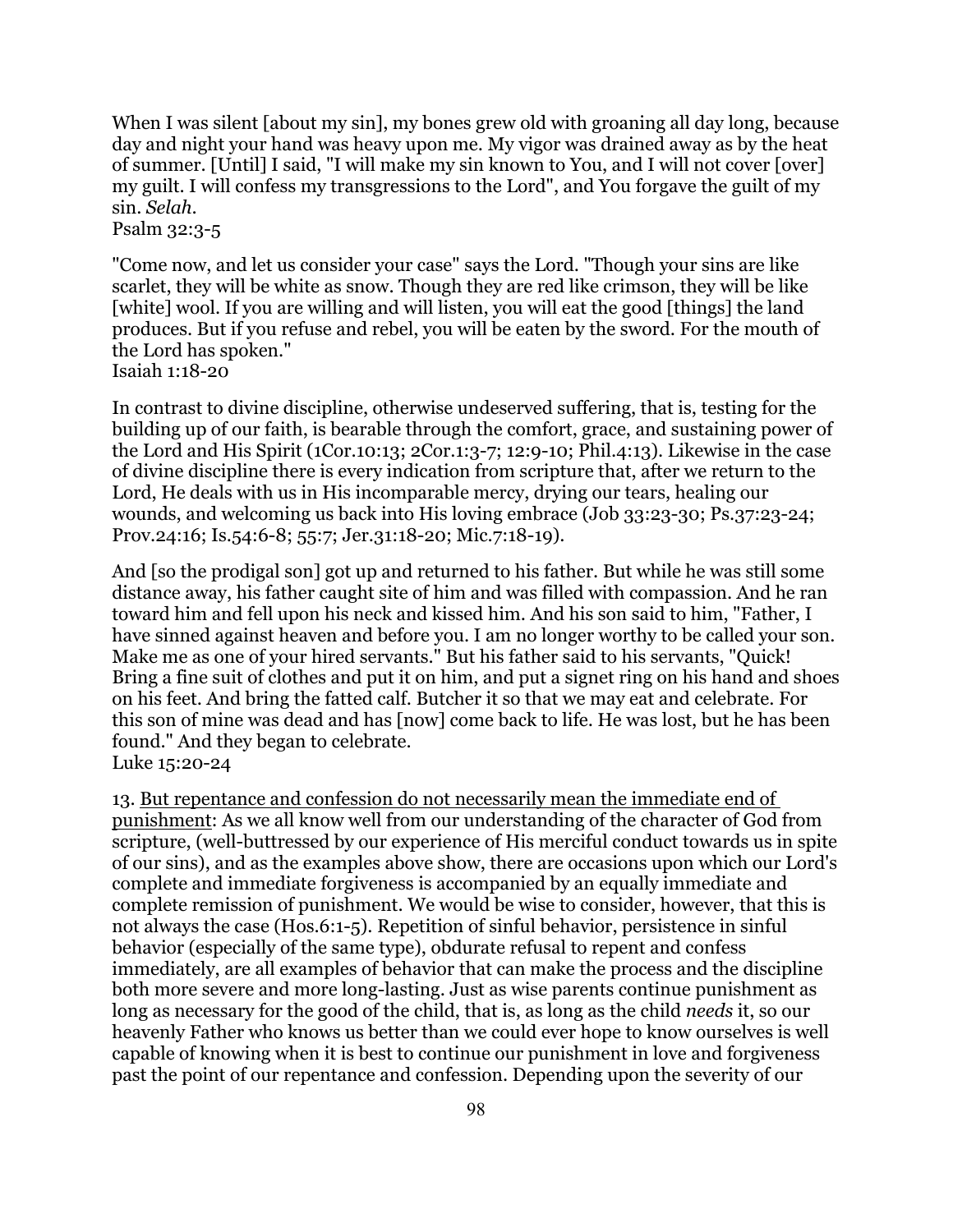behavior and the rapidity and sincerity of our change of heart, we may have to wait for the removal of our punishment until we have truly "learned our lesson" (Ps.99:8-9; Mic.7:8-9).

In the Law, the required restitution for crime is often greater than the damage originally done (Ex.22:1; 22:4; 22:7; cf. Num.14:34; 2Sam.12:6; Is.40:2; 51:19; Jer.16:18; 17:18; Lk.19:8). Seven being the number of fullness and completeness in scripture, we sometimes see this "full measure" of divine discipline being expressed in the "sevenfold" principle (cf. Deut.28:7; Prov.6:31; Matt.12:43-45).

And if after all this you will not listen to me, I will add to your discipline seven times [over] because of your sins. Leviticus 26:18 (cf. vv. 21, 24, 28)

The Law also contains a "seven-fold" principle in regard to the time period necessary for purification (Lev.12:2; 13:4-5; 14:8; 15:13; Num.12:14-15; 19:11-16; 31:19). Not surprisingly, therefore, we sometimes see these twin principles at work in cases of divine discipline as well, especially in the case of exceptionally arrogant and high-handed sinning, where the punishment may be severe, and the wait for complete relief quite long (Dan.4:32-34; cf. Gen.41:28-32; 2Kng.8:1-2). David, for example, was severely chastened for his murder of Uriah and adultery with Bathsheba, the discipline apparently lasting nigh on *twice* seven years until the punishment proclaimed to him by Nathan was completed (2Sam.13:23, 13:38; 14:28; 15:7; 19:9 - 20:22; and compare Gen.16:16 with 17:1; cf. Num.14:34). This principle is a helpful one for us to keep in mind as we advance spiritually in the Christian life, for the closer we get to God, the less tolerant we may expect Him to become of willful rebellion, and the more long-lasting we may expect our discipline to be (cf. Jer.16:18).

Then Moses cried out to the Lord, "Please heal [Miriam]!". But the Lord said to Moses, "If her father had deliberately spit in her face, would she not continue in her shame for seven days?".

Numbers 12:13-14 (cf. Num.14:34)

Should it come about that we do fall into such serious sin that we bring down upon ourselves just such an extended period of intensive discipline, even so we can be confident of God's mercy upon our repentance and confession. The Lord will deliver us at the appointed time, even though we may have totally sold ourselves into sin (Jn.8:34; Rom.6:16).

If you buy a [fellow] Hebrew as a slave, he shall be in servitude to you six years, but on the seventh year he shall go free without having to buy his freedom. Exodus 21:2

#### **6. Apostasy and the Sin unto Death**

Along with Hebrews 12:4-13, chapter three of the book of Lamentations also provides a broad overview of the principles we have set out above, showing first and foremost the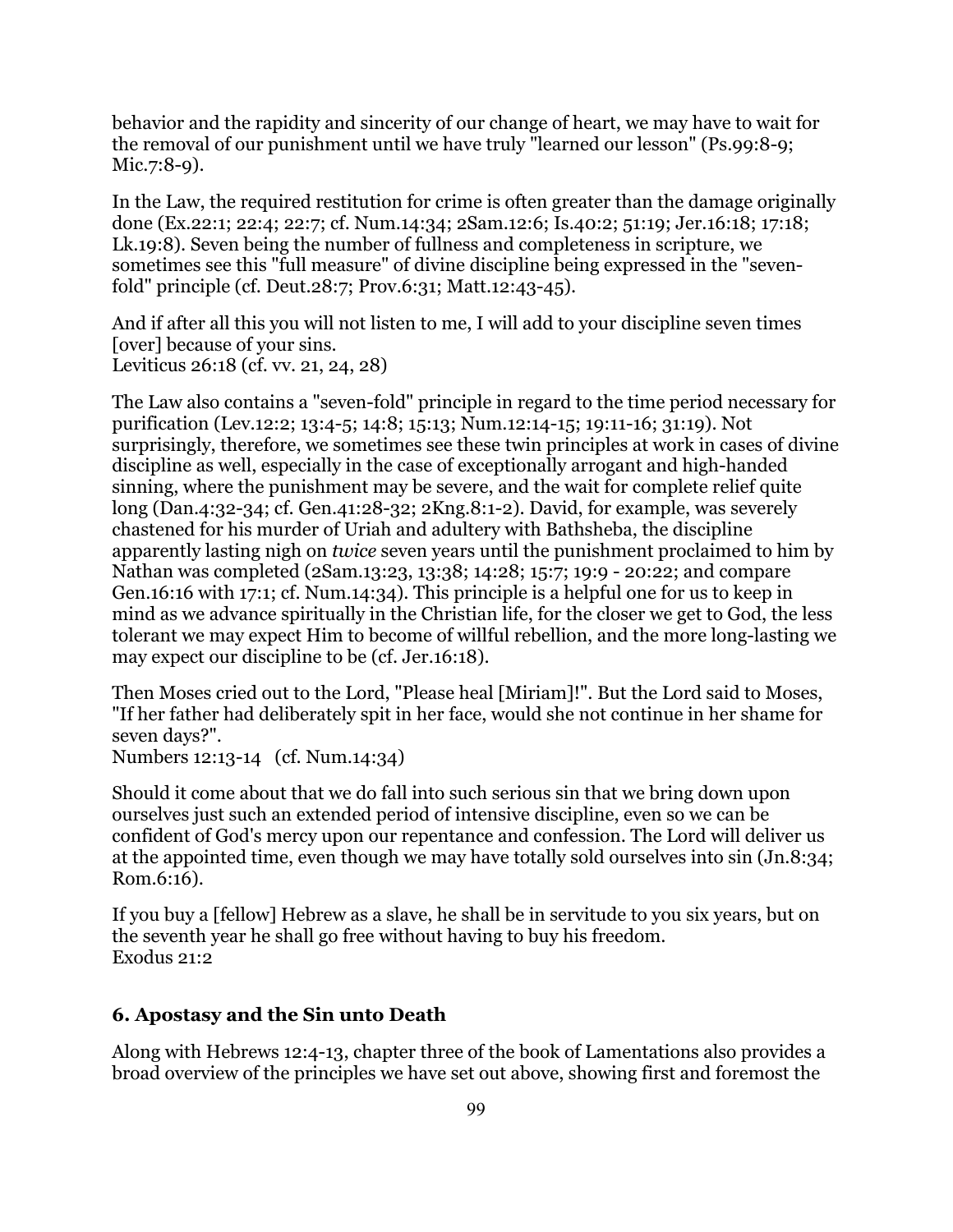merciful purpose behind God's discipline and the proper response that all believers should adopt toward the Lord's loving reproof.

For the Lord will not forsake [a person] forever. Though He cause him to suffer, yet He will have compassion on him according to the greatness of His mercy. For He does not afflict [a person] from His heart (i.e., "willingly"), nor [willingly] make the sons of men suffer.

Lamentations 3:31-33

Do not both good and bad things come forth from the mouth of the Most High (i.e., at His decree)? Why should any mortal man alive be complaining about [punishment received on account of] his sins? Let us carefully examine our paths, investigate [our behavior], and return to the Lord. Lamentations 3:38-40

This world is a battlefield, and this life a fight to the finish in the service of Jesus Christ. It is not a place where comfort and ease are the norm, not, at any rate, for those who are genuinely and diligently striving to grow closer to the Lord and to serve Him as He would have them do. Our faithfulness, our commitment, our faith in Jesus will be tested in this life, and maintaining this our most precious commodity requires constant effort. Make no mistake, the combat in which we are involved concerns the maintenance of our faith and concomitant eternal life.

Fight the good fight of faith. 1st Timothy 6:12a

I give you this command, Timothy my child, in accordance with the prophecies that were made long ago about you, that you conduct a good [spiritual] campaign, one that is in keeping with them. 1st Timothy 1:18

I have fought the good fight. I have completed my course. I have kept the faith. 2nd Timothy 4:7

Clearly, we need to be on the offensive in the Christian life, walking with the Lord, growing in the Lord, and producing for Him day by day. But we also need to conduct a good defense in respect to the forces arrayed against us, resisting the world's tempting influences, the flesh's proclivity to sin, and the tricks and traps of the evil one. In spiritual terms, good offense and good defense are counterparts of each other and go closely hand in glove. Therefore we can never afford to become fixated upon one to the exclusion of the other. Just as a preoccupation with holiness and sanctification is admirable, but problematic if it should lead, out of a misplaced sense of self-satisfaction with one's Christian approach, to being unproductive for the Lord, so a good relationship with the Lord, consistent growth, and effective production are wonderful, but do not excuse any return to sin and sinfulness. In fact, of course, lack of what we are here calling offense will always compromise defense, and vice versa. For example, believers who are over-focused upon avoiding certain types of sin to the exclusion of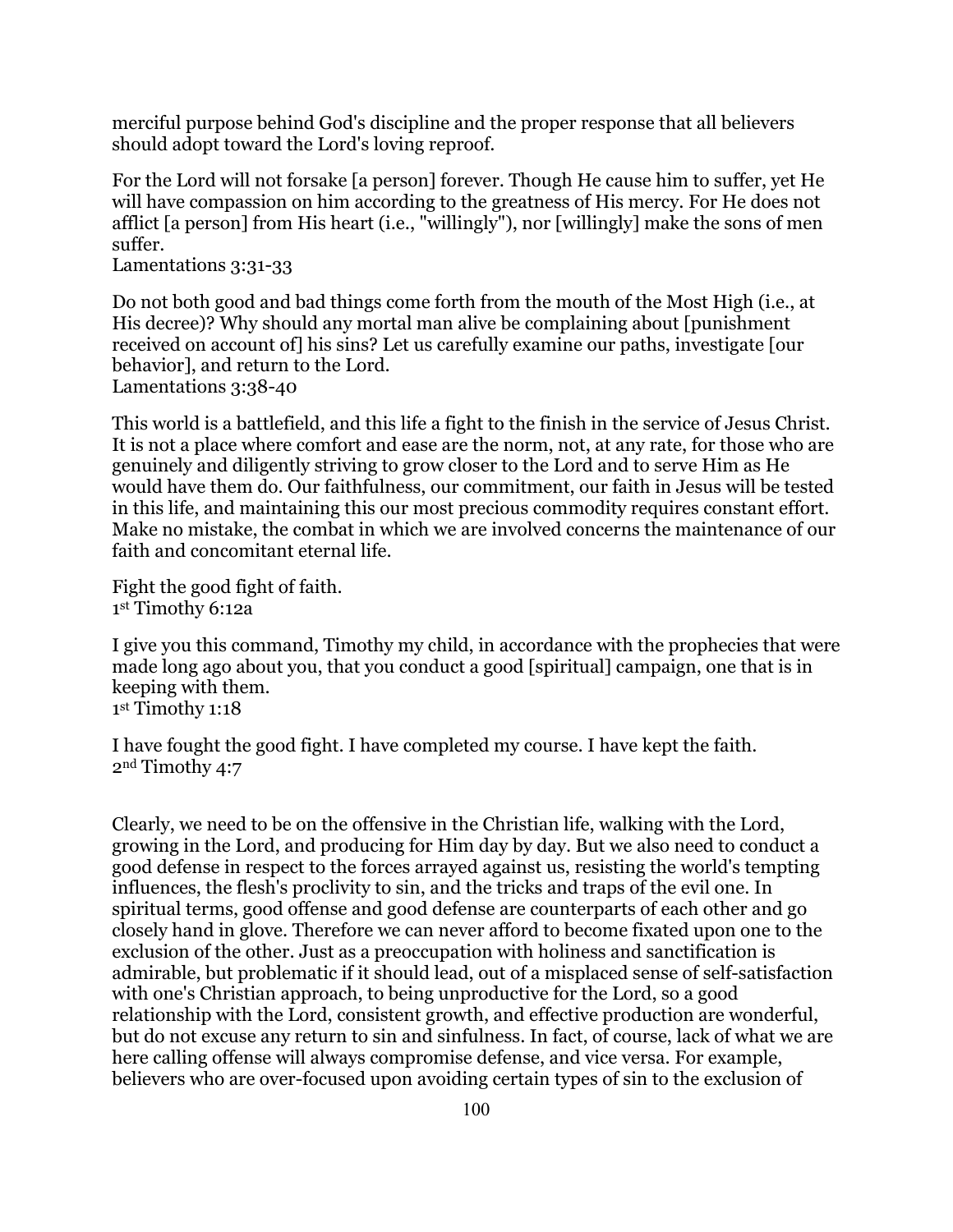growth and production often become self-righteous, judgmental, and legalistic. On the other hand, those who are dedicated to learning the truth and to ministering on behalf of the Lord inevitably have their relationship with Him and their ministries compromised if they fall back into a pattern of sinful behavior. It is the latter problem which most concerns us here at this point in our present study. Moreover, scripture leaves no real room for doubt about the fact that for a believer to begin to embrace sin in the manner of an unbeliever compromises faith and leads if unchecked to the death of faith and corresponding loss of salvation (e.g., Matt.7:24-27; 10:33; Lk.6:46-49; 14:34- 35; Jn.15:5-6; Rom.11:17-23; 1Cor.10:6-12; 15:2; 2Cor.13:5; 1Tim.6:20-21; 2Tim.2:12-13; Heb.2:1-3; 3:6-19; 10:35-39; 2Jn.1:8-9).

Don't you know that the wicked will not inherit the kingdom of God? Do not be deceived: neither the sexually immoral nor idolaters nor adulterers nor male prostitutes nor practitioners of homosexuality nor thieves nor the greedy nor drunkards nor slanderers nor swindlers will inherit the kingdom of God. 1st Corinthians 6:9-10

The acts of the sinful nature are obvious: sexual immorality, impurity and debauchery; idolatry and witchcraft; hatred, discord, jealousy, fits of rage, selfish ambition, dissensions, factions and envy; drunkenness, orgies – *and whatever is similar to all these things*. I warn you, as I did before, that those who live like this will not inherit the kingdom of heaven. Galatians 5:19-21

But among you there must not even be a hint of sexual immorality, or any kind of impurity, or of greed, because these are improper for God's holy people. Nor should there be obscenity, foolish talk or coarse jesting – things that have no place [among you]. Thanksgiving [is what ought to be heard coming from you] instead. For of this you can be sure: no immoral, impure, or greedy person – such a man is an idolater – has any inheritance in the kingdom of Christ and of God. Don't let anyone deceive you about this with empty words, for it is because of just such things that God's wrath comes upon those who refuse to obey and believe. So don't enter into partnership with them. Ephesians 5:3-7

Those who want to get rich fall into temptations, traps, and many senseless and harmful lusts – the kind which swamp men['s hearts] to their destruction and damnation. 1st Timothy 6:9

Living faith or faithfulness requires us to adopt the correct, biblical approach to sin and sinfulness, namely to repent and confess if and when we do fall into sin, then resume our course of "normal" Christian behavior *instead* of allowing individual sins to develop into a pattern that begins to degrade and destroy our faith (cf. Ex.30:18-21; 1Cor.11:27-32).

No one abiding in Him continues in [a life of] sin. No one who continues in [a life of] sin has seen Him or known Him. Children, let no one deceive you. The one who performs righteousness is righteous, just as He is righteous. The one who continues in [a life of]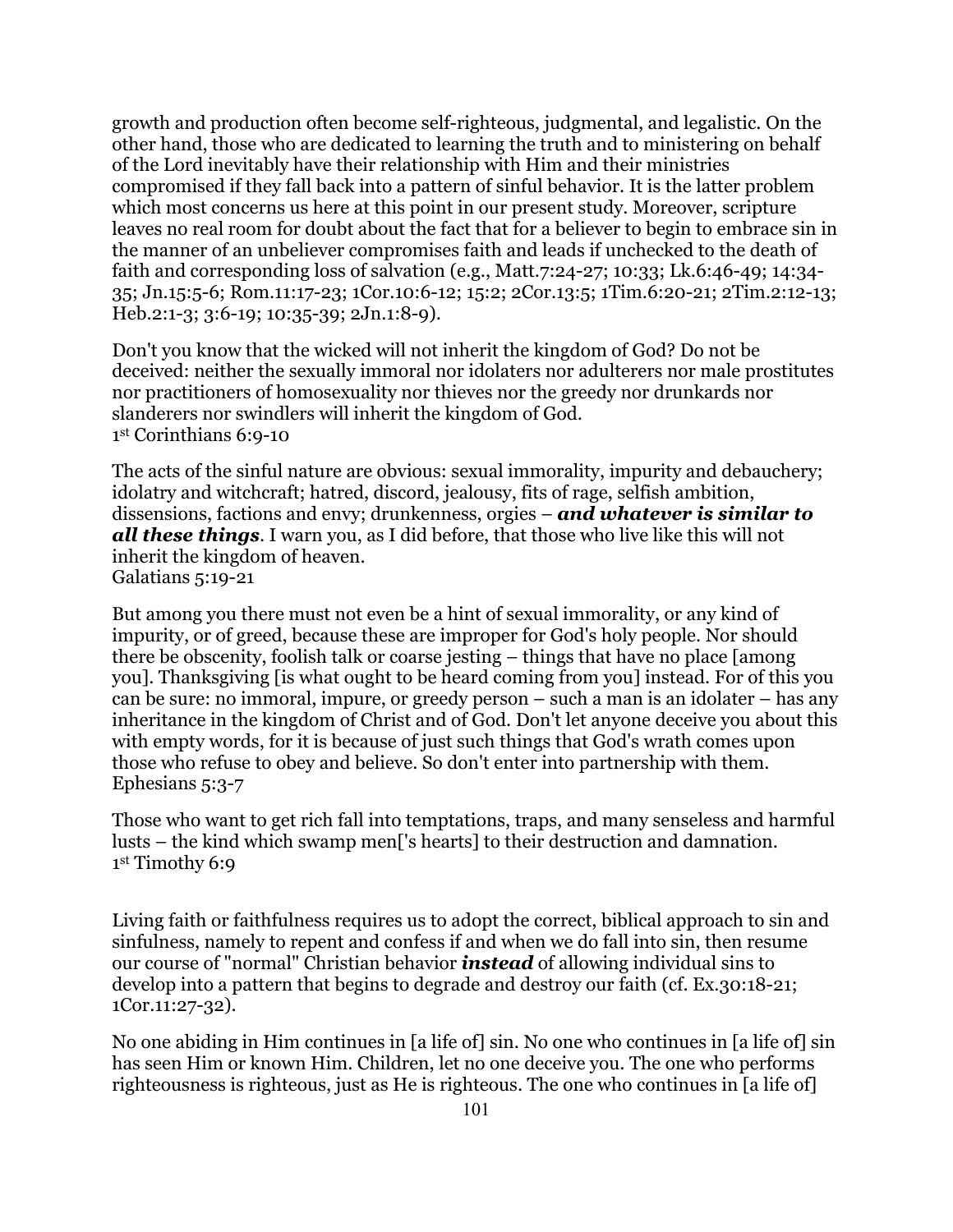sin is of the devil, since the devil has been sinning from the beginning. For this purpose the Son of God appeared, to destroy the works of the devil. No one who has been born of God continues in [a life of] sin, since His seed (i.e., the Word of truth in which we believe) remains in him, and [so] he is not able to continue in [a life of] sin since he has been born of God.

### 1st John 3:6-9

We can see from the passage above what "normal" Christian behavior should be as far as "defense" is concerned. As Christians we have died to sin in principle (i.e., "positionally"), and should therefore be making every effort to line up our experience with this important spiritual reality. Furthermore, it should be noted that we are described in this passage as "unable" to continue in sin because of the truth in our hearts which we believe. There is thus a bitter internal conflict within every believer who lapses into sin, and inevitably either faith will triumph or faith will die, for we are "unable" to live on indefinitely with both faith and sin, with both faithfulness and sinfulness. We must either return to the light or give in to the darkness, and we are constitutionally unable to linger long in the shadows that separate the two.

What shall we say then? Should we continue in sin so that grace [which abounded in Christ's sacrifice for our sin] may abound [all the more]? May it never be! We [are they] who have [in Christ] died to sin. How then shall we yet live [our lives] in it? Romans 6:1-2

Clearly, we all fall short of the perfect standard of complete sinlessness, but the chasm between those who loath sin and are fighting against it and those who are largely unconcerned with it (or worse yet are essentially embracing sin) is deep and wide. The former believer is on the high road to Zion, while the latter is in the process of slipping away. We may take comfort in the fact that just as a loving parent will not let his child continue too deeply into rebellion without intervening, so our heavenly Father ever makes judicious use of divine discipline in order to wean us away from self-destructive behavior of this sort. And we have other allies in this fight: the Word of God remaining in us, pointing out to our consciences the right path (1Jn.3:9), the Holy Spirit who opposes the sin nature and all its rebellious deeds (Gal.5:16-25), and our fellow believers who through encouragement (Heb.3:13), prayer (Eph.6:18), and prudent correction (Gal.6:1-2; Jas.5:19-20; Jude 1:22-23; cf. Col.3:16) also do battle in this arena on our behalf. When we lapse into sin, these forces are all "pulling us back", even as God's discipline is making the way forward into deeper sin ever more painful.

There are thus powerful forces guiding us to what is right, and strong incentives to return to the narrow path to which our Lord has called us. But what if a person refuses to respond, even in the face of accelerating and intensified punishment? In such cases, a person will eventually be forced to choose for or against God, and, in the absence of a clear choice, they risk being removed from this world in an exceedingly painful fashion. For in the absence of repentance and return to God, a believer who has lapsed into extreme sinfulness of this sort will eventually either fall into apostasy or face the sin unto death.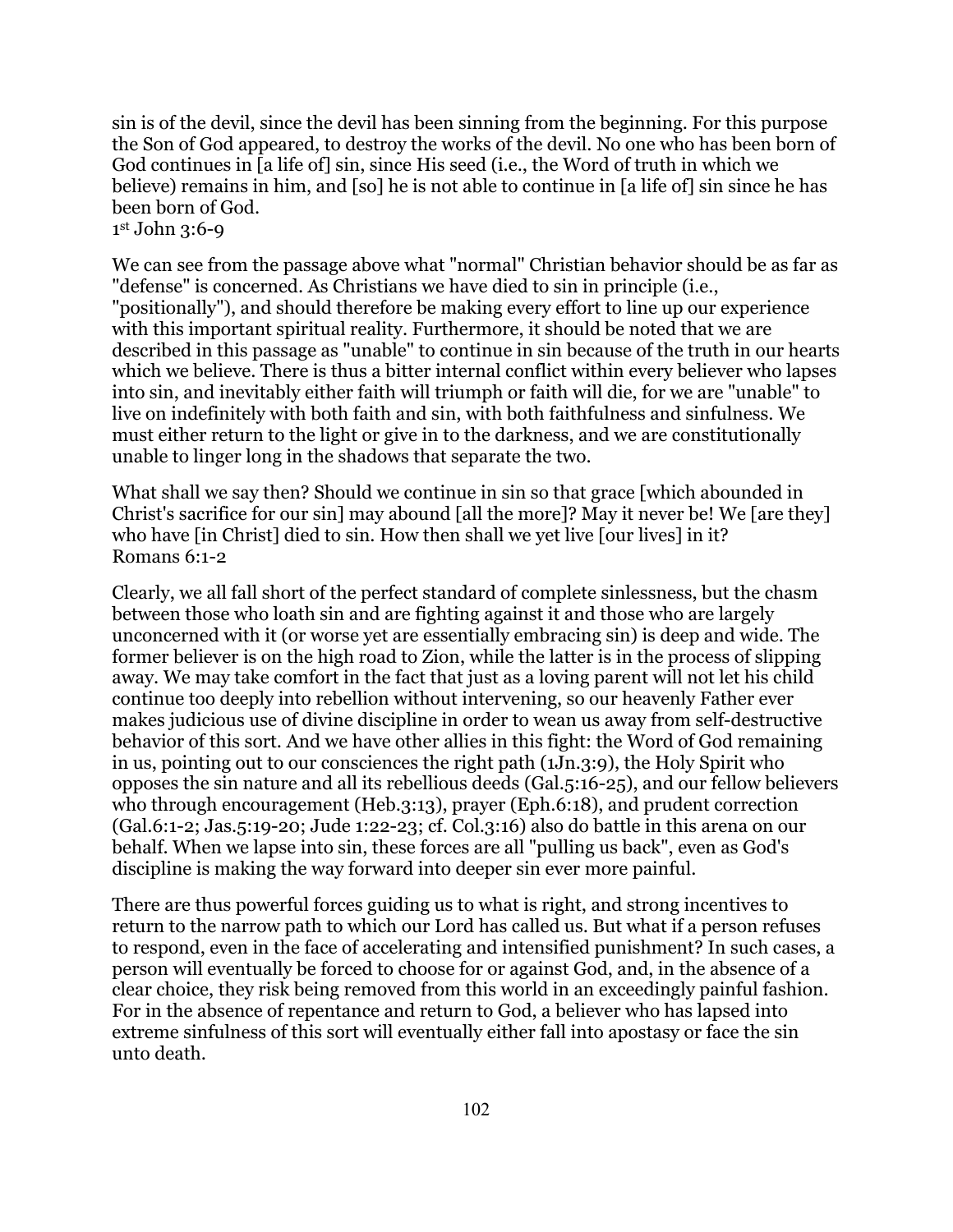At this point, therefore, we need to differentiate between two closely related yet distinct phenomena, namely, between the falling away into unbelief known as "apostasy" and God's removal from this world of flagrantly sinful believers by means of "the sin unto death". These two negative developments are the most extreme that may occur in the life of a believer. The primary distinction between the two is that while the former involves a total loss of faith (and therefore of salvation), the latter does not (i.e., the person is removed from this life before the seed of faith expires completely). Inasmuch as everyone dies eventually and we can hardly expect the death of those involved in the process of apostasy to be a pleasant affair (whether or not that process has run to completion), it may be impossible for us to tell with our limited powers of observation whether the person in question was still a believer, albeit a reprobate one, or had completely fallen away from the faith (just as it is sometimes difficult to tell whether or not a person is a genuine believer in Jesus Christ in the first place). One thing is certain, however: we would not and should not wish to fall into *either* category under any circumstances. For even should we escape this life by the skin of our teeth with the last remnant of our faith barely intact (and so maintain our claim on eternal life), the "sin unto death" by which we would then make the transition is bound to most unpleasant.

1. Apostasy: The English word "apostasy" is a transliteration of the Greek word *apostasia* (ἀποστασία; cf. 2Thes.2:3), and entails the act of willfully turning away, forsaking, or "rebelling" from someone or something (cf. Acts 21:21). Since apostasy is, in precise terms, spiritual rebellion against God, only a believer can become an apostate. Although unbelievers can, it is true, turn away from the divine truth that governs mundane human affairs (rejecting law and order, for example, or abandoning their healthy fear of the occult), and so fall deeper and deeper into adherence to the devil's lies, apostasy is, technically speaking, spiritual unfaithfulness to God which presupposes a prior measure of fidelity. There are many stops along the road that leads downward to complete rebellion from God and a total loss of faith in Jesus Christ so that we need to be careful to distinguish apostasy, which is an absolute state of unbelief on the part of a former believer, from, for example, a lack of productivity for the Lord on the part of one who is "lukewarm" (but nonetheless still maintains a degree of faith in Christ; cf. Matt.13:22; Mk.4:18-19; Lk.8:14), or a worldly and largely unsanctified approach to life on the part of a believer whose fear of God has diminished to a dangerously low level (cf. Jas.4:4; 1Jn.2:15-17). Both of these two latter statuses are indications of serious trouble in the spiritual life of any Christian, but do not indicate that the extreme condition of apostasy has yet been reached (although there is certainly that danger, especially if the believer persists in these behaviors: cf. Jn.15:2; 1Cor.6:9-10; Gal.5:19-21; Eph.5:3-7; Jas.2:14-26).

The process of apostasy, the road traveled by the believer which leads to loss of faith, is characterized in virtually every respect by being the exact opposite of the road he or she should be traveling. Instead of orienting towards God the Father, our Lord Jesus Christ, the Holy Spirit, and our upward calling, the person involved in the process of apostasy has turned his or her back on God, and taken the wide road which leads to destruction instead of the narrow path that leads to eternal life (Matt.7:14). Instead of pursuing sanctification, such persons indulge their sinful natures. Instead of seeking God, they engage in worldly solutions. Instead of looking to their eternal rewards, they are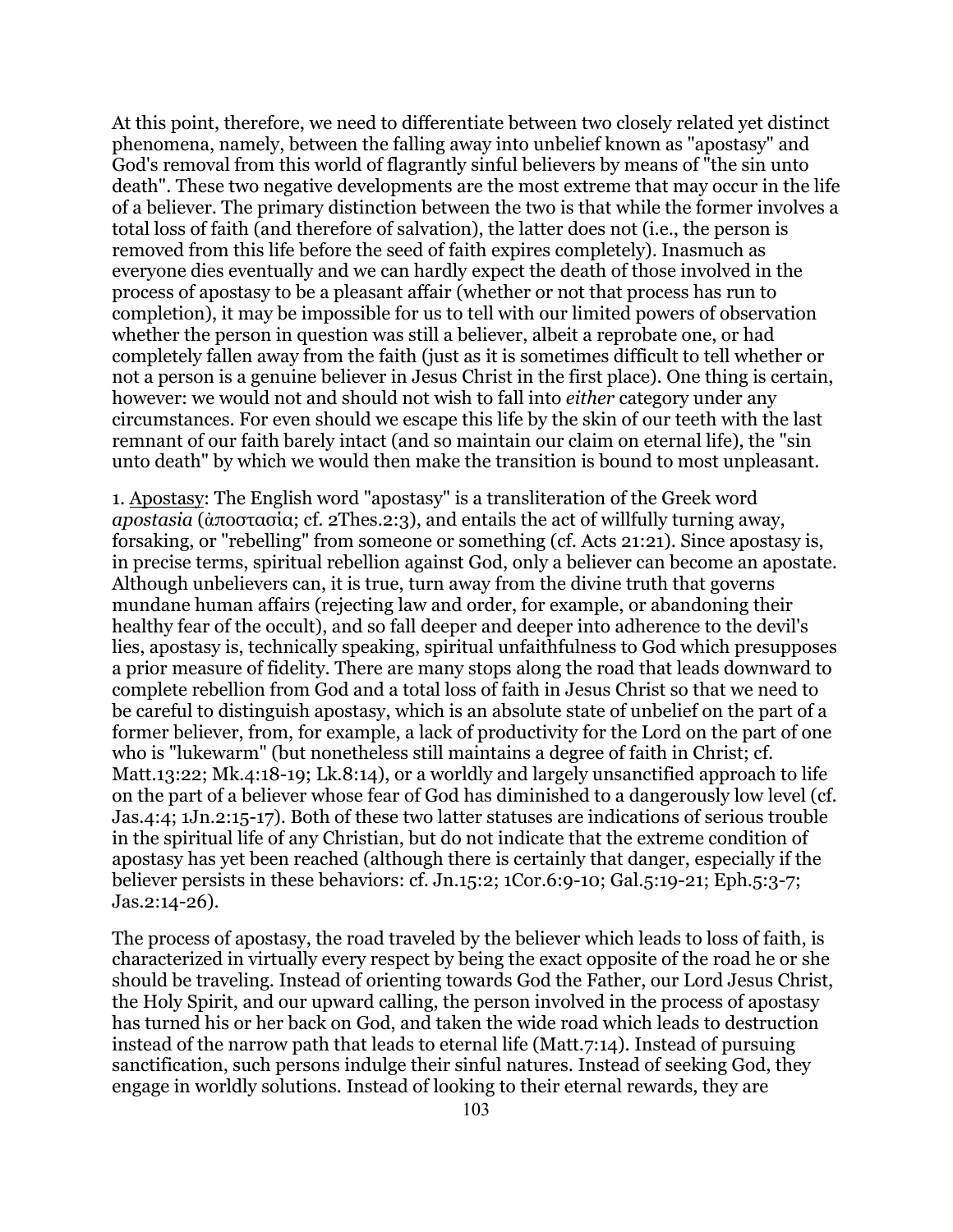concerned with the pleasures and worries of this life. Instead of esteeming the truth of scripture, they allow it to fall in their esteem while the wisdom of this world grows in their estimation proportionally. Instead of striving to make their hearts ever more tender towards God, they harden their hearts against His warnings. Instead of responding to the voice of the Spirit, they quench His power. Instead of their lives being Christ, they love themselves progressively more even as they love Him less.

It is easy enough to find "reasons" to explain why believers go down this road, sometimes "persevering" all the way to the end of it resulting in the complete evaporation of their faith (which is the definition of the state of apostasy). Life is difficult, and more so for believers than for unbelievers because the devil has a special interest in detaching the faithful from the Lord (cf. Lk.22:31 ["you" is plural in the Greek]; Rev.12:10). Furthermore, faith is tested, and as believers we may be assured that part of the life of faith we are called to lead will include trials and tribulations which serve to prove the quality of that faith (or lack thereof: Gen.22:1; Ex.15:25b; Num.14:20- 23; Judg.2:22; Ps.66:10-12; 1Pet.1:6-7; 4:12).

We all stumble, we all fail, we all are less responsive to the Lord than we should be. But truly serious problems arise when instead of getting back up off the ground after failure, repenting, confessing, re-engaging, and returning to the proper walk whereby we were advancing spiritually, we wallow in depression, sullenly refuse to admit our mistakes and failings, lose interest in the truth of scripture, lose our fear of God, begin to put ourselves in control instead of the Spirit, begin to live for ourselves instead of Jesus, and begin to reverse the very process that led to our previous spiritual growth and production in the first place. The experience of the Exodus generation who started well and ended poorly serves as a fitting example of this reversed spiritual process:

(1) For I do not want you to be ignorant, brethren, about the fact that our [spiritual] forefathers (i.e., the Exodus generation) were all under the cloud (i.e., protected by the Glory). (2) And all of them were baptized into Moses (i.e., closely identified with him) in both the case of the cloud and of the sea (i.e., received the same protection and deliverance as he did). (3) And all of them ate spiritual food (i.e., divinely provided manna). (4) And all of them drank the same spiritual drink (i.e., divinely provided water). For all of them drank from the spiritual [Iv significant] Rock which followed them – for that Rock was Christ. (5) But God was not pleased with most of them and their bones were strewn about in the desert as a result. (6) And in this they have come to serve as examples for us, so that we might not lust for wicked things as they lusted for them. (7) So do not become idolaters as some of them did, as it is written, "The people sat down to eat and drink, and got up to play (i.e., feasting followed by indulgence in idolatrous rites)". (8) And let us not commit fornication, as some of them committed fornication, and there fell in a single day 120,000 of them. (9) And let us not put Christ to the test, as some of them tested the Lord and [as a result] were killed by serpents. (10) And let us not complain, as some of them complained, and were killed by the Destroyer. (11) All these things happened to them as an example to us, and were written to warn us – we who live at the culmination of the ages. (12) So let him who thinks he stands firm beware lest he fall. (13) You have not suffered any testing beyond normal human [experience]. And God is faithful. He will not allow you to be tested beyond your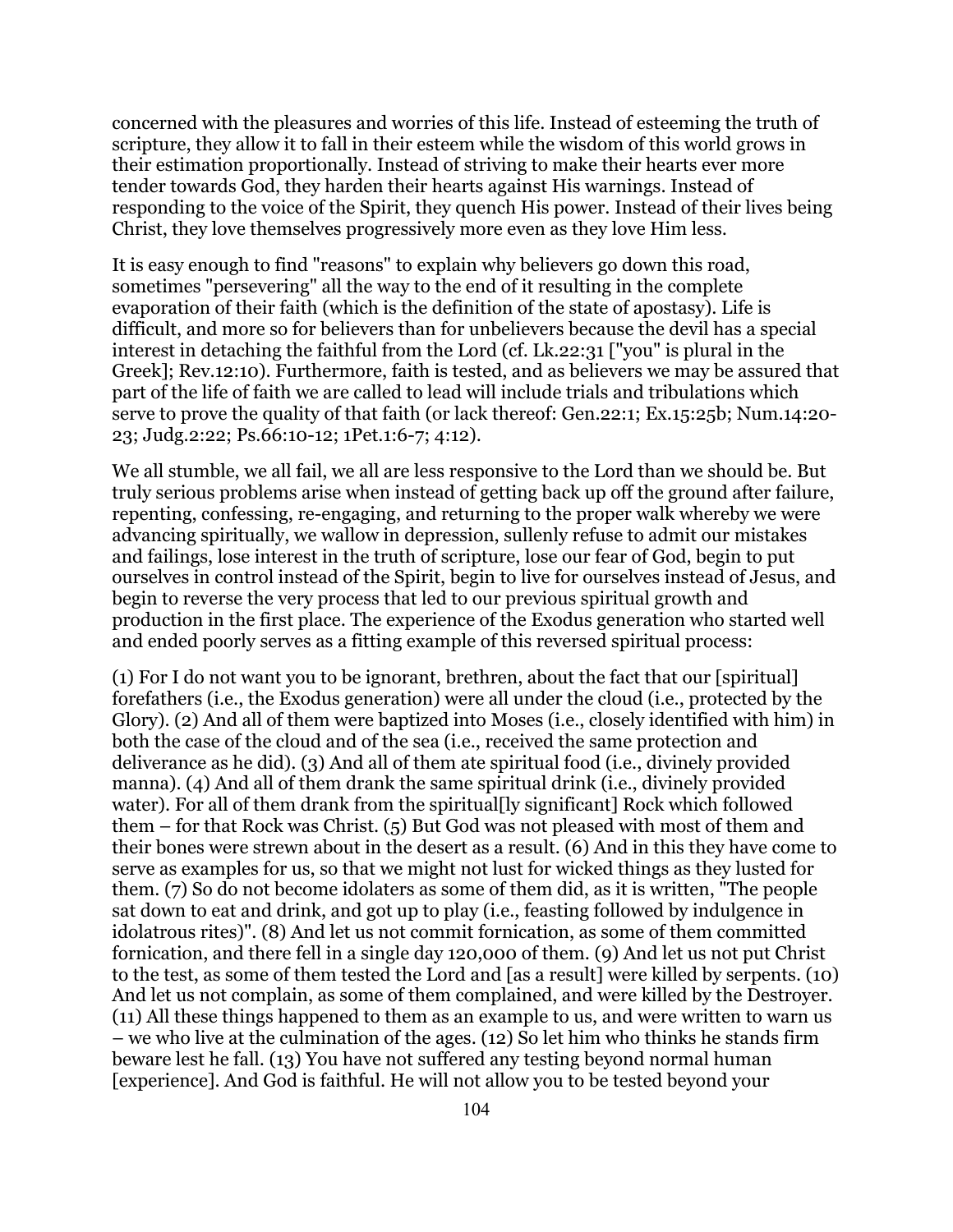capacity, but, along with the test, He will grant you the way out, so that you can bear up under it.

```
1st Corinthians 10:1-13
```
Faced with the testing God brought them through, the Exodus generation failed "10 times" to respond to the Lord in a proper way, reacting instead in a variety of faithless ways (Num.14:20-23). In order to be faithful, one must "have faith", one must believe in the goodness and the faithfulness of God, and trust Him in spite of the terrors, disasters, and disappointments we may be called upon to behold (Heb.11:6). Failing to do so is essentially doubting Him, His motives, His power, His grace and mercy. When we refuse to accept the truth about our Lord under the pressure of testing, we inevitably come to believe lies that are extremely detrimental to our faith. "God doesn't care. God doesn't see. God is unfair. God has cast me aside." This is the sort of "grumbling and complaining" that Paul warns about in the verses above. What we think comes out in what we say and is followed up by what we do. It is bad enough if we allow ourselves to think, talk, and act this way even for a moment. But when we fall into a chronic pattern of blaming God instead of trusting Him, we not only damage our faith – we put it in serious jeopardy. If to this process is added a lackadaisical attitude towards spiritual growth (i.e., hearing, believing, and applying the truth of scripture) and towards production, it will be all the easier to fall into the pattern of "apostatizing". This will be true to an even greater degree whether our disaffection be the result of reaction to divine discipline for sinfulness, or whether we should become involved in a pattern of *additional* sinfulness in reaction to the pressures of testing from which we refuse to relent and repent (for blaming God is itself, of course, sinful). In either case, left unchecked, sin accelerates this process, taking ever greater control over our lives (cf. Ps.19:13; 119:133; Heb.12:1), and the end result can be a re-entrance into the same state of spiritual death occupied before salvation:

Everyone is tempted by his own lust, being dragged away [by it] and enticed [by it]. Then, should lust conceive (i.e., should the person give in to it), it gives birth to sin. And sin, should it be fully carried out to the end (i.e., should the person give in to a life of sin), produces death (i.e., spiritual death, the death of faith). James 1:14-15

Spiritual death, our original state at birth, is the eventual outcome of the backsliding process (cf. in Jude 1:12 those who are "twice dead" and now without the Spirit: Jude 1:19). For to continue following the path of sin, without repentance, without restoration, requires that we constantly and deliberately choose against our Master, Jesus Christ, until He gradually becomes less and less in our thinking, and gradually disappears from our hearts altogether (Matt.7:21-23). That is why sin's reward is always death (Rom.6:23). At the point where faith dies, separation from God is complete. The former believer in Christ has become an enemy of His cross (Phil.3:18), and has been enslaved again in sin's captivity (Jn.8:34-35). And the ending is worse than the beginning (2Pet.2:20-22), for, in the end, the path of abandoning faith is identical to rejecting Christ (1Jn.5:16-17; cf. Matt.12:31; Heb.6:4-6).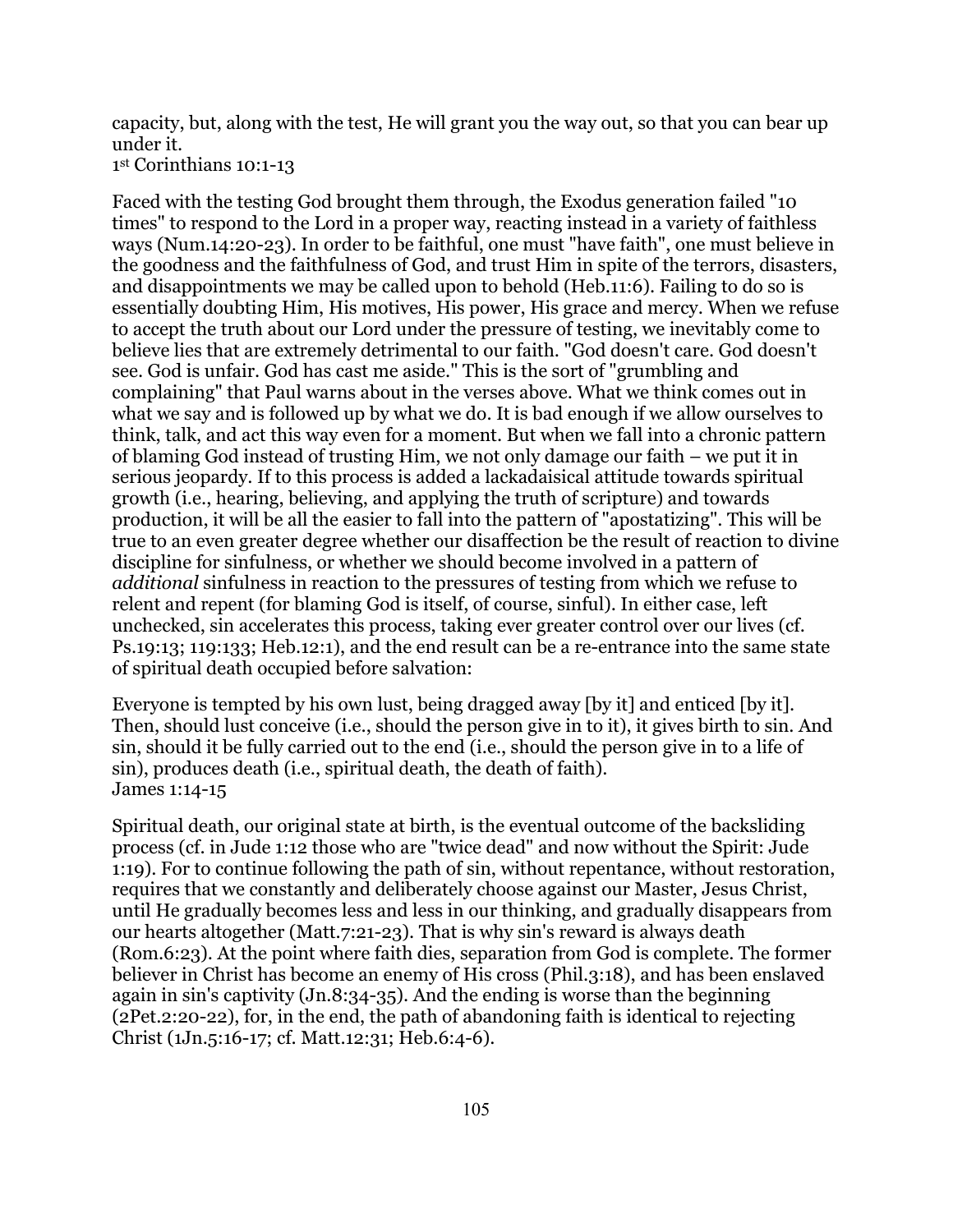Make sure, brothers, that none of you develop an *evil heart of unbelief* (i.e., lack of faith) by *turning away* (lit. "apostatizing") from the living God. Rather keep encouraging each other every day as long as we still call it "today" (i.e. still remain in this world), lest any of you *be hardened [in heart] by the deception of sin*. For we all have a share in Christ, *as long as we hang on* to that original confidence [of our faith] firmly to the end, as it says:

Today if you hear His voice,

*Don't harden your hearts* as they did at the provocation [at Meribah]. For who provoked Him, though they had heard? Did not all of them who came out of Egypt under Moses' leadership do so? And with whom was He enraged for forty years? Wasn't it the very people who had sinned, then dropped dead in the desert? And to whom did He swear that they would never enter into the [place of] rest [He had promised], but to those who had been disobedient to Him? Now we see that they were unable to enter into this [place of rest] *because of their unbelief* (i.e., their loss of faith).

Hebrews 3:12-19

Being stubborn about turning back to God (Ps.32:9; cf. Is.1:3ff), and deliberately hardening our hearts against His loving and merciful reproofs (Prov.28:14) is a surefire way to feed the process of apostatizing. Once we develop a proclivity for a particular type of sin, it is all too easy for us to let this "cardio-porosus" of hardening the heart spread until our heart stops beating for the Lord altogether (cf. Ps.7:14; Jas.1:15). The seed which is sown on the rocky ground provides us with a clear picture of just such apostasy:

And he who was sown on the rocky places, this is the one who hears the Word and immediately receives it with joy. He has no roots [to his faith], however, but lasts only a short time. So when tribulation or persecution occurs on account of the Word, he is immediately tripped up (*skandalizetai*; i.e., he apostatizes). Matthew 13:20-21

And these [second types] who are sown on the rocky places are similar. Whenever they hear the Word they immediately receive it with joy, although they have no root [of faith] in themselves, but are only temporary [believers]. When tribulation or persecution because of the Word comes [their way], they are immediately tripped up (*skandalizontai*; i.e., they apostatize). Mark 4:16-17

And those [whose seed of faith fell] on the rock do receive the Word with joy when they hear it. However these [types] have no root [to their faith]. They believe for a while, but in time of testing *they apostatize* (*aphistantai*). Luke 8:13

Tribulation, persecution, testing, in short, the pressures that befall every believer in Jesus Christ are at the root of apostasy whenever we react to them improperly. As, for example, when a person blames God for the death of a loved one or for some other tragedy that may befall them (Prov.19:3). Sin will surely be present in the life of an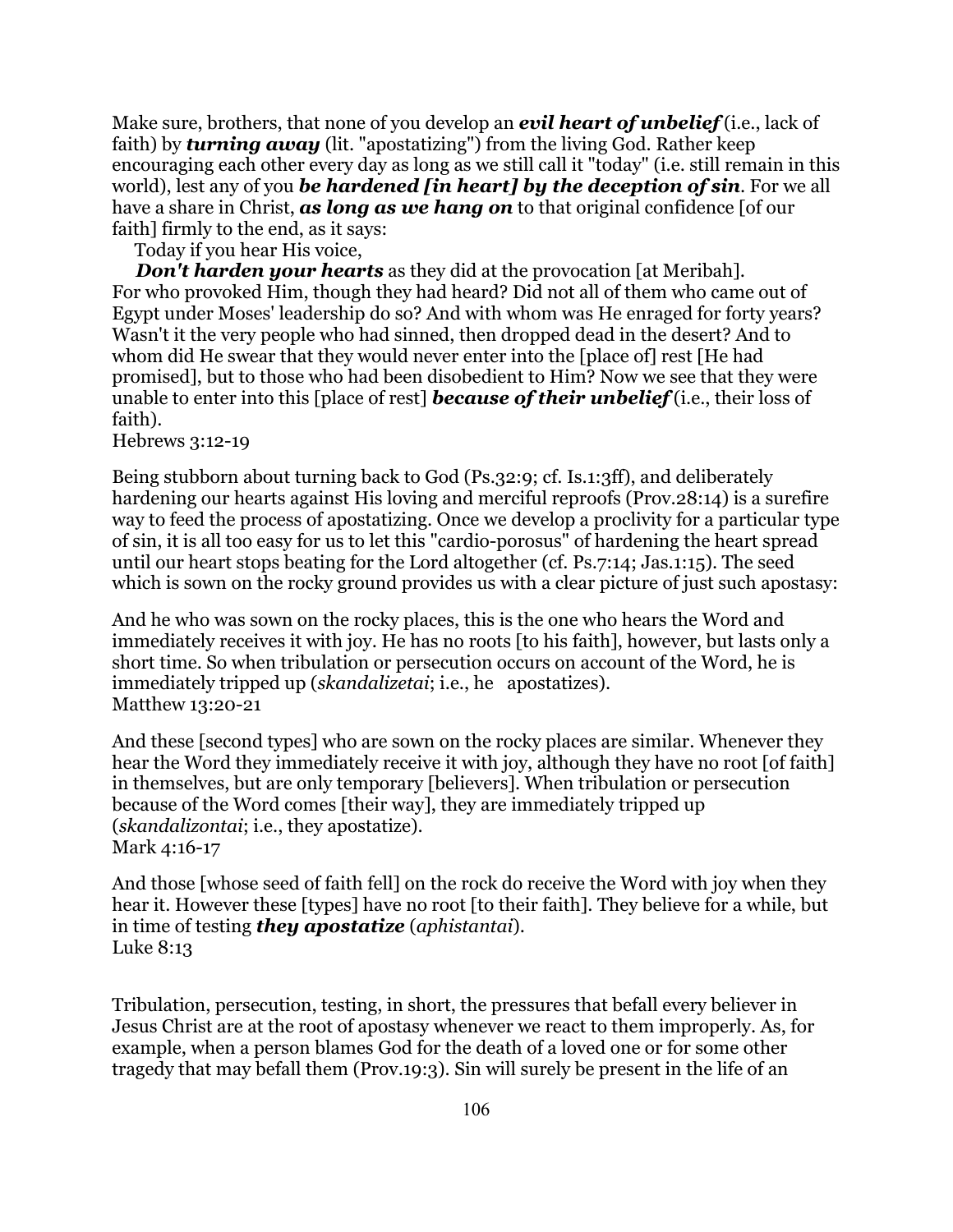apostatizing believer (for anyone who becomes disinterested in living a sanctified life for Jesus Christ will have little reason to walk carefully in this respect). Generally speaking, we may expect those who apostatize to return to the same manner of life they had before salvation.

For if after having escaped the defilements of this world by recognizing our Lord and Savior Jesus Christ they should be overcome [spiritually] by becoming involved again in these foul things, then they have become worse off than they were before. For it would have been better for them not to have accepted the Righteous Way in the first place, rather than – once having accepted this holy command [for faith in Christ] committed to them – to now *turn their backs on it*. And so in their case this proverb is true: "The dog has returned to his vomit, and the sow, though washed, to her muddy sty". 2nd Peter 2:20-22

2. The Sin unto Death: First of all, it is important for us to distinguish the sin unto death from "the unpardonable sin" of blaspheming against the Holy Spirit (Matt.12:31-32; Mk.3:28-30; Lk.12:10). As Mark 3:30 demonstrates, such blasphemy is described as being "against the Spirit" because those guilty of the sin were attributing Christ's miracles to the devil instead of to the Spirit. Therefore the "unpardonable sin" is not the "sin unto death" but is instead the sin of rejecting Jesus Christ (to whom the Spirit testifies in all truth). This is the only "eternal sin". Secondly, it is of course possible for believers to be less than totally enthusiastic about the spiritual riches they have in Jesus Christ without coming either to the point of apostasy or under the judgment of the "sin unto death" (although if we are not moving aggressively forward in the Christian life we necessarily run a correspondingly greater risk of falling backward into just such extremes). We think, for example, of the Laodiceans who are only "lukewarm" (Rev.3:14-22), and that category of believers treated in the parable of the sower who live "among the weeds" and become unproductive as far as service to the Lord is concerned because they are weighed down by the worries of this world (Matt.13:22; Mk.4:18-19; Lk.8:14). While both of these examples are certainly to be avoided and constitute extreme disinterest in following and serving our Lord Jesus Christ, they do serve to show that there are gradations of unacceptable conduct in the process of apostatizing which may fall short of threatening eternal life in an absolute way through full-blown apostasy (even if they are spiritually dangerous and do compromise eternal rewards: 1Cor.3:10-15; 9:27; Gal.6:9; Heb.10:35-36; 2Jn.1:8).

The sin unto death, on the other hand, does fall into a separate category, even more serious than the two examples cited immediately above. The process of apostasy is always terribly negative, even when, as in the examples above, it does not proceed as far as it might. When carried to extremes, it has two potential outcomes, both horrendous to contemplate. In addition to the danger of reentering permanent spiritual death through this process of spiritual degeneration (the total loss of faith and faithfulness), apostatizing also poses the danger that this same process may result in a most unpleasant physical death otherwise known as the "sin unto death", that is, the physical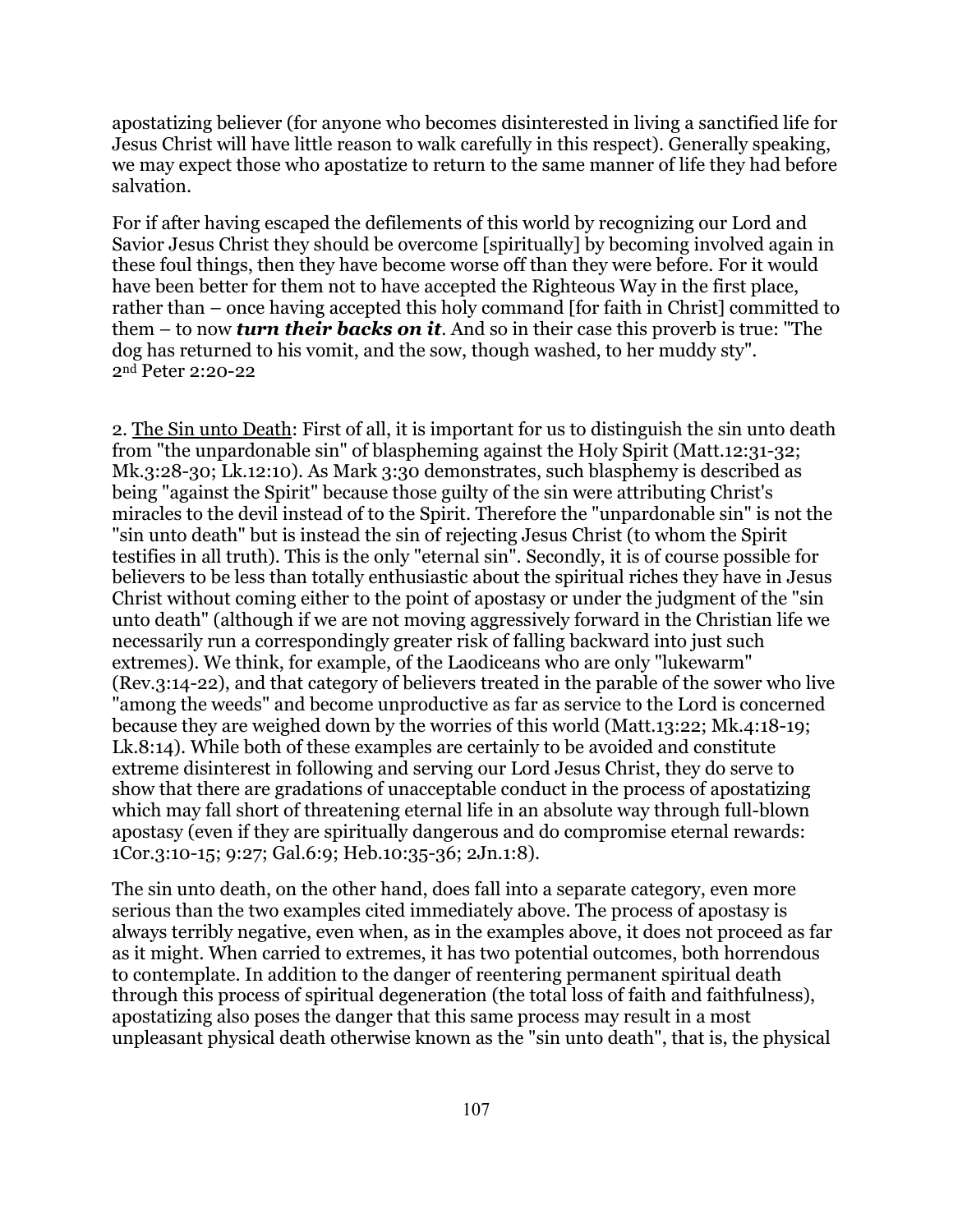removal of a believer from this life through God's judgment upon egregious and unrepentant sinfulness:

If anyone sees his brother engaged in a pattern of sinfulness which does not lead to death (i.e., is a deviation rather than a complete turning away), let him ask [forgiveness on his brother's behalf], and life will be given to him (i.e., forgiveness and deliverance will result), that is, in those cases where those sinning are not [sinning] unto death. There is sin which leads to death – I am not telling you to pray in that case. All unrighteousness is sin, and there is sin which does not lead to death (i.e., temporary deviation, confessed and repented does not result in death). 1st John 5:16-17

One reason that John discourages us here from praying for individuals subject to the sin unto death is that the sin unto death, despite its horrific nature, constitutes a merciful deliverance on God's part of wayward believers perilously close to apostasy because of gross sinfulness. While most patterns of sinful regression are correctable, and in such cases we should pray for our fellow believers who are stumbling and reaping the resultant divine discipline so that "life will be given" to them, there are some cases where the sinful behavior is so flagrant (whether in terms of its type, chronic nature, or brazenness) that the believer leaves the Lord little choice but to remove him or her from this life:

[For I have already decided, i]n the name of our Lord Jesus, when all of you are gathered together with my spirit by the power of our Lord Jesus, to hand such a one over to Satan for the destruction of his body so that his spirit may be saved in the day of the Lord.

1st Corinthians 5:4-5

The sin unto death is therefore a means of *saving* a person's eternal life by ending their physical life (and in this respect it is the antithesis of God's merciful deliverance by death of the godly believer: Is.57:1). There is thus a critical distinction to be made between the believer who ends in apostasy on the one hand and the one who is removed via the sin unto death on the other. For while the former person consciously, deliberately, and decisively chooses to abandon God, the latter person wants to have it both ways, being unwilling to relinquish his or her relationship with the Lord but also unwilling to give up the outrageously sinful behavior for which God is calling him or her to account. On the other hand, apostasy may or may not involve what we would call gross sin or a pattern of chronic, brazen, and flagrant sinfulness, but the sin unto death always does. The apostate turns away from the Lord out of reaction or distraction, and their will is set and solid in doing so. The believer terminated by the sin unto death is a different case. This person, by giving in to sin to such a great degree, has been deceived by sin and come to be held fast in its grasp. Rather than plunging headlong into apostasy through deliberate choice, such individuals have "backed" into it, being not so much willing to abandon the Lord as *unwilling* to turn away from sin. The candidate for the sin unto death is thus holding onto the Lord with one hand while with the other refusing to let go of his or her blatant and outrageous sinful behavior. This is a situation which is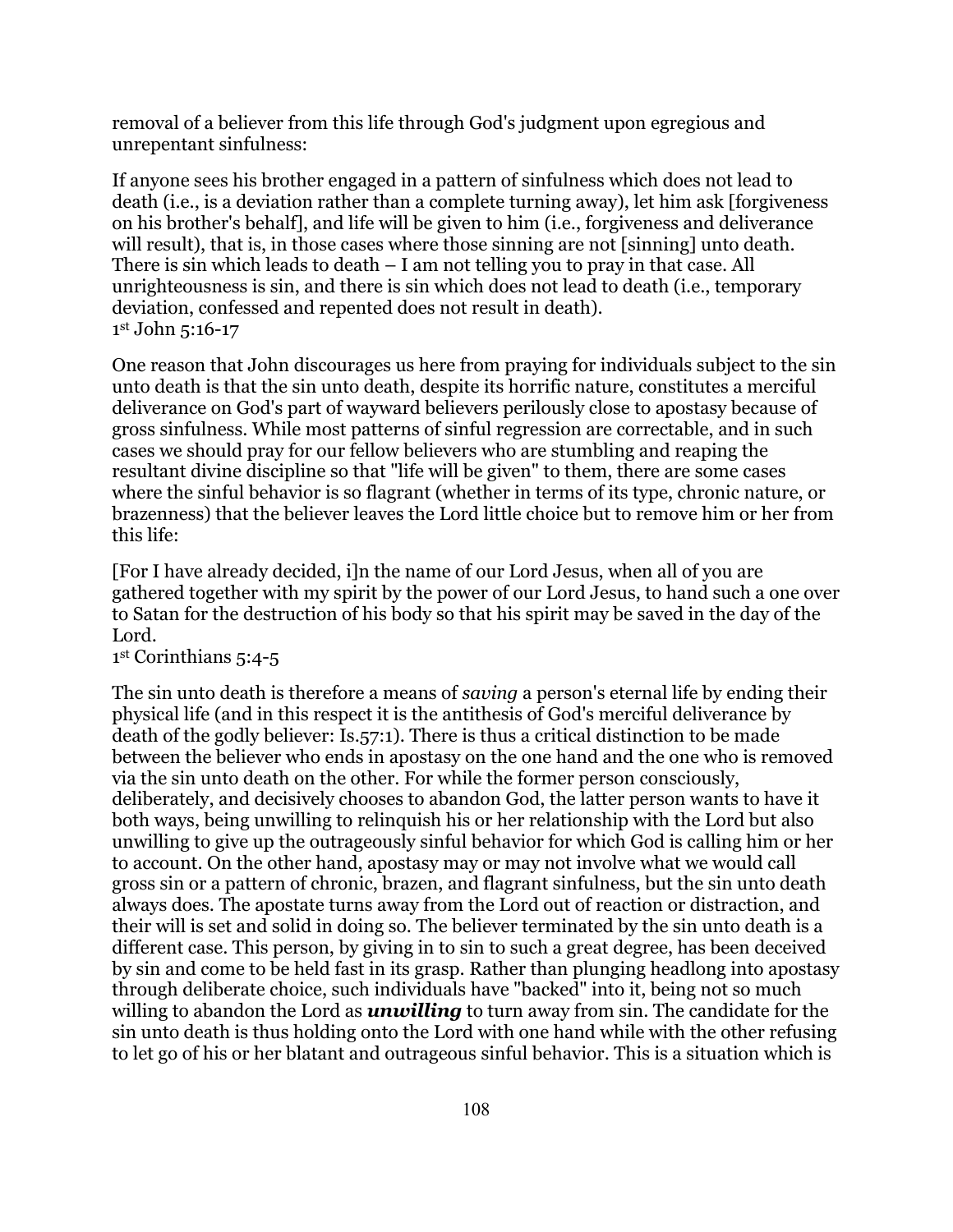impossible to maintain indefinitely, and one which inevitably must end in either repentance or the sin unto death.

Even believers who do turn away from God to the point of losing their faith in Jesus Christ may not necessarily be guilty of the same sort of intense and intensifying pattern of shameless sinfulness that characterizes those who come in for the sin unto death. In each case we see that God is making a different point. By allowing apostates to show by their return to and persistence in unbelief that they were not really willing to choose for Jesus Christ above all else, He demonstrates the validity and the value of the perseverence of those of us who do. And by refusing to allow glaring and extreme excess of sin beyond a certain point among those who are called by His Name, He demonstrates the importance and necessity of pursuing sanctification.

For there most definitely is a point beyond which we as His children will not be allowed to go (cf. Ps.19:13). King Saul offers us a useful profile of the believer whose regression does not end in total apostasy where faith has completely died, but does involve rejection of divine authority to such an extreme degree that the sin unto death is the ultimate result (cf. Ex.23:21). Samuel's words to him on the eve of his death, "tomorrow you and your sons will be with me" (1Sam.28:19), show conclusively that, in spite of the ignominious sin unto death Saul was about to suffer on Mt. Gilboa at the hands of the despicable Philistines, he was still a believer. But his disregard for the authority of the Lord had caused the Lord to "turn away from him and become his enemy" (1Sam.28:16- 18), and despite a wonderful start, Saul's pattern of spiritual degeneration is clear to see throughout the book of 1st Samuel (beginning in chapter thirteen).

Given our limited powers of perception, we should be careful about speculating whether one of our fellow believers has turned to apostasy or begun to fall under the extreme judgment of the sin unto death – or neither of the two. We should remember the example of Job whose experiences did indeed seem to his fair-weather friends to be necessarily the result of just this sort of behavior and resultant punishment from God (cf. Matt.7:1-2).

For many are walking (about whom I have been telling you and now tell you with tears) as enemies of the cross of Christ. The end [of this course of theirs] is destruction, their god is their appetite, and they glory in things of which they should be ashamed. They have their minds set on earthly things. Philippians 3:18-19

In the passage above, Paul lumps the two categories together, and that is perhaps the safest course when evaluating persons who are demonstrating their lack of faith and faithfulness in one way or another. For while we may be able to distinguish between these two related degenerate states in theological terms, in practical terms only God knows who has definitively rejected His Son and who has not.

But while we should tread lightly in regard to evaluating others, the principle is certainly important to keep in mind in regard to our *own* behavior: not only is there divine discipline for sin – this discipline may turn terminal if we pursue our lusts to extreme ends. Moreover, scripture provides sufficient precedents for us of just such wasted lives,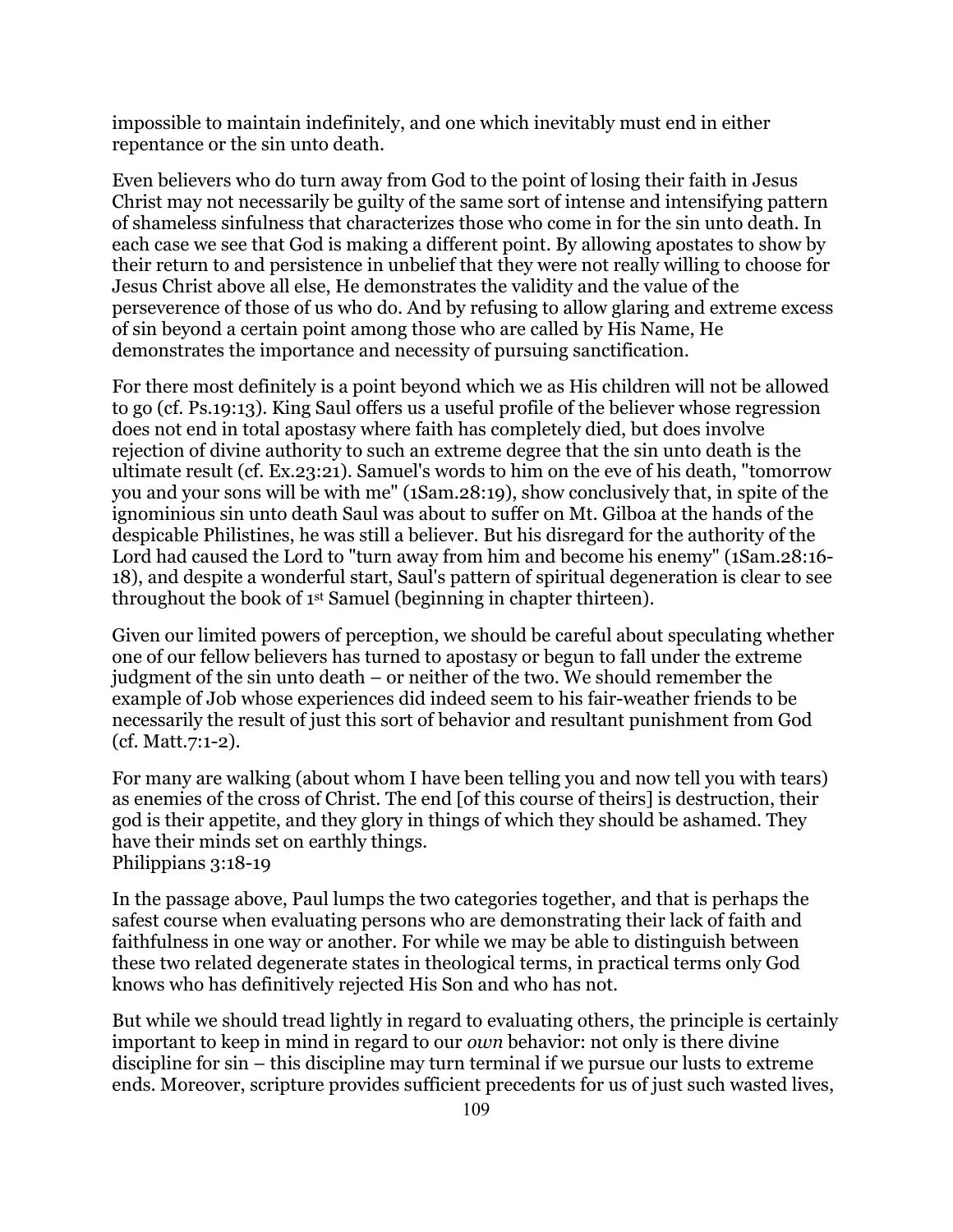the most common example of which is the Exodus generation, who witnessed some of the most amazing miracles in all of the Bible, yet came to a horrible end, "dying on account of their sins" (cf. Num.27:3; Ps.78), with their bones to be bleached by the desert sun (1Cor.10:5). We need to remember, therefore, that it is always possible that the Lord will remove us from this life if we are impudent enough to "put Him to the test" by carrying our waywardness beyond the point of His tolerance, and it would be prudent of us not to investigate where that line may lie. Some actions are so unacceptable that they invite instant termination (as in the arrogance and complete lack of holy fear underlying some specific acts, such as in the case of touching or looking into the ark of God: 1Sam.6:19; 2Sam.6:6-7; cf. Ex.28:43; 30:20-21; Lev.16:13; 22:9; Num.4:15; 4:20; 18:22). In other cases, only rapid repentance of certain outrages avoids an instant administering of the sin unto death (as when David confesses his sin when confronted by Nathan and Nathan responds, "The Lord has taken away your sin. You are not going to die": 2Sam.12:13-14). But failure to respond results in the sin unto death being carried out (cf. Ex.30:18-21; Jn.13:1-10).

(27) Therefore whoever eats the [communion] bread or drinks the [communion] cup of the Lord in an unworthy way is guilty [of offense against] the body and the blood of the Lord. (28) So let [each] person evaluate himself and in this manner (i.e., following confession of all sins remembered in such reflection) let him eat of the bread and drink of the cup. (29) For the person who eats and drinks eats and drinks judgment for himself if he does not evaluate his body [aright] (i.e., refusing first to repent and confess). (30) It is for this [very] reason that many among you are sick and infirm – and not a few have passed away (i.e., have suffered the sin unto death). (31) But if we were evaluating ourselves [so as to repent and confess], we would not be falling under judgment. (32) And when we are being judged [for this offense], it is by the Lord that we are being disciplined, to the end that we might not be condemned (lit., "terminally judged") along with the world.

1st Corinthians 11:27-32

(19) My brothers, if someone of you wanders from the truth, and someone [else] turns him back [to the faith], (20) he should know that the one who turns [the] sinner back from the error of his way will save his life from [the sin unto] death, and will [thus] cover a multitude of sins (i.e., the result will be forgiveness instead of the sin unto death).

### James 5:19-20

Just as in the case of apostasy, so in respect to sinful conduct so egregious that it flirts with the sin unto death we find that the best policy is to turn away from sin entirely, rapidly confessing our sins and changing our ways when we do stumble. And the best way to carry out this policy is, as it always is, to follow the Spirit in the transformation of our thinking and behavior so essential to serving our Lord in true sanctification.

(17) So I tell you this, and insist on it in the Lord, that you must no longer live as the Gentiles do in the futility of their thinking (e.g., unbelief). (18) They are darkened in their understanding and separated from the life of God because of the ignorance that is in them due to the hardening of their hearts. (19) And having once lost all sensitivity [for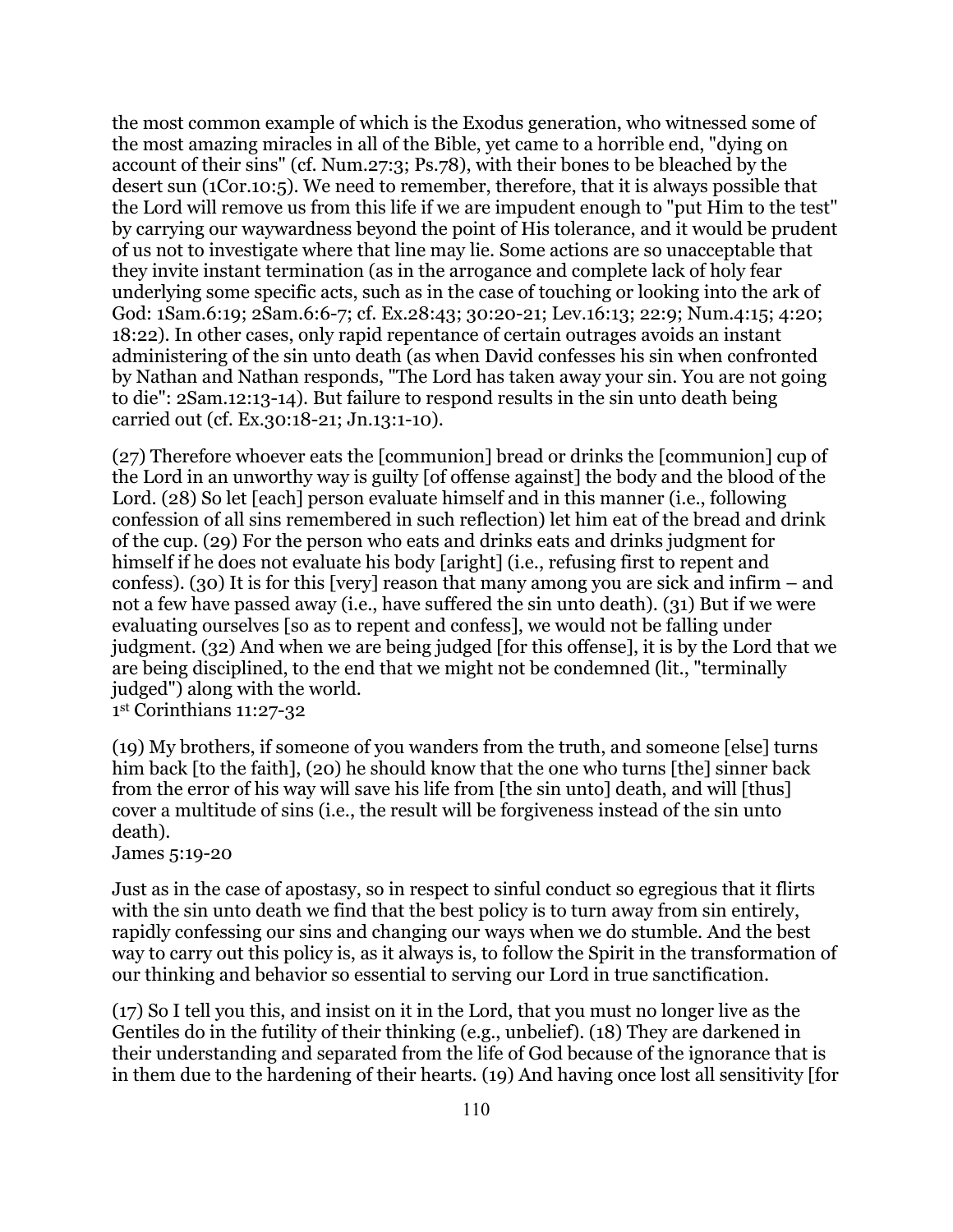what is right], they have given themselves over to sensuality so as to indulge in every kind of impurity, with a continual lust for more (e.g., accepting a substitute for God). (20) This is not how you learned to follow Christ. (21) [For you have learned the truth] – if, at any rate, you have truly heard Him (i.e., Jesus) and have been instructed in Him according to what is [definitely] true in Jesus – (22) that in respect to your previous behavior you have put off the old Man, the one that is being destroyed by deceptive lusts, (23) and that instead you are being re-made in the spirit of your mind, (24) and that you have put on the new Man, the one created in righteousness and sanctity of the truth according to God's standards.

Ephesians 4:17-24

## **7. God's Dealing with the Sins of the Unbeliever**

We are all sinners. This is true of both believers and unbelievers. And while many unbelievers may indulge in gross sinfulness, outrageous behavior, and even criminality of every sort, the same is true of believers who have proceeded far enough down the road to apostasy. On the other hand, there are in any given society at any given time generally a majority of unbelievers whose lives are not characterized by such things, but instead live lives largely oriented to God's natural truth, restrained from evil by the system of restraint God has imposed for the protection and preservation of our opportunity to choose our eternal path. Without this normal human response to conscience, to God's natural law, and to the authority structures He has put in place (Rom.13:1-7), life on this earth would be nigh on impossible, inhabited as it is in its entirety by human beings with corrupt natures.

For whenever the gentiles who do not have the Law do by nature the things [written in] the Law, these who have no Law are a Law for themselves. For they demonstrate that the essence of the Law has been written in their hearts when their conscience testifies against them, and their [mental] deliberations [based on conscience] alternatively either condemn them or acquit them. Romans 2:14-15

In general terms, both believers and unbelievers are left on this earth for something approaching what we may call the normal human life-span (cf. Ps.90:10). Some live a bit longer. Some die earlier. In the case of the righteous, such early departures to heaven often constitutes a merciful deliverance from the physical troubles and spiritual dangers of this life, present or impending (Is.57:1-2). In the case of children who die before reaching an age when they will be accountable to God for their decisions, this too is a deliverance (for their eternal life is thus assured, since in such cases they have died without rejecting Christ; cf. 2Sam.12:22-23). In the case of believers whose conduct passes beyond the pale of what God will tolerate, the sin unto death, as we have just seen, is a very real possibility.

I give you this command, Timothy my child, in accordance with the prophecies that were made long ago about you, that you conduct a good campaign, one that is in keeping with [those predictions], holding onto your faith and to a clean conscience (cf. 1Tim.1:5-6) –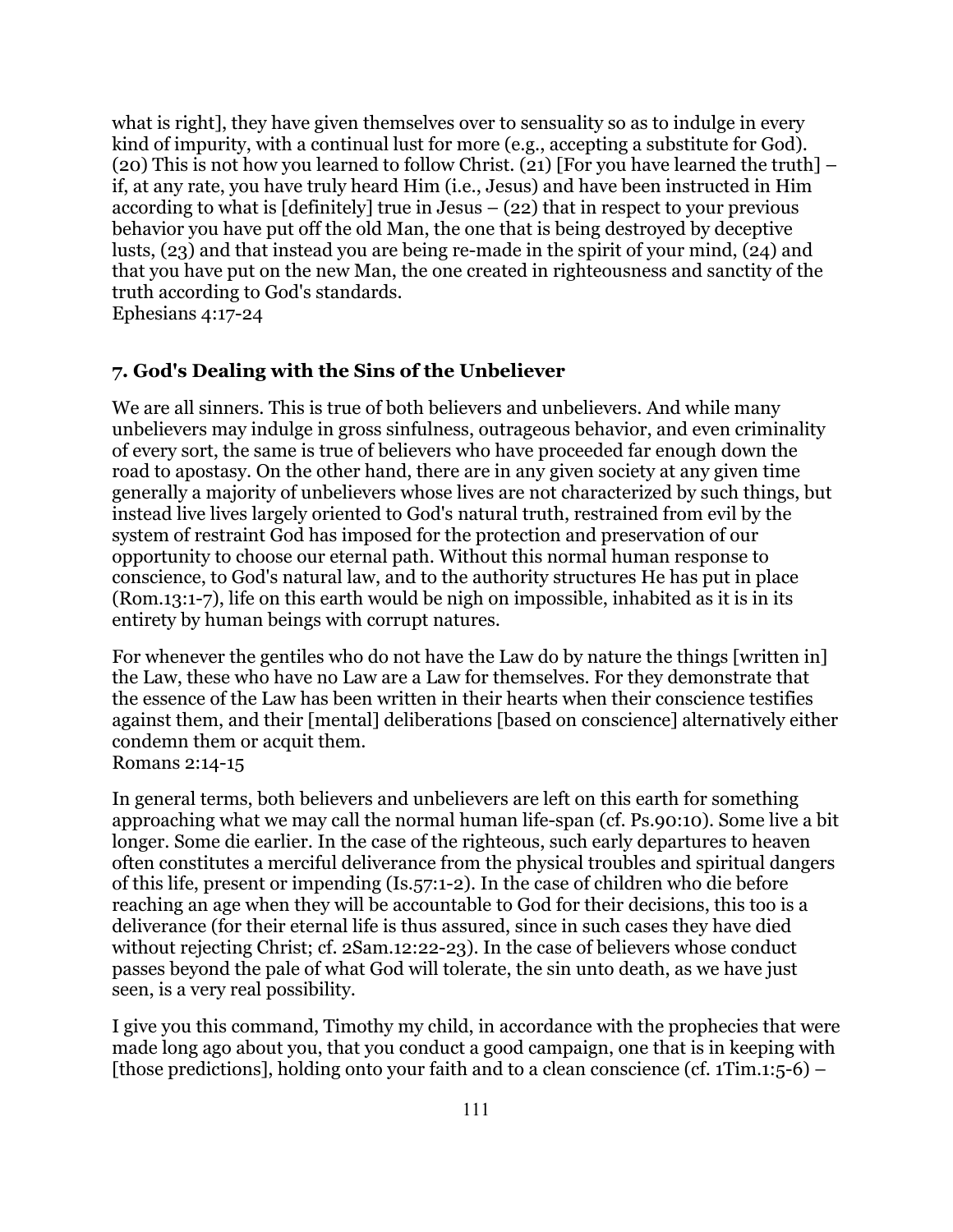which [clean conscience] some have rejected (lit., "pushed away") and [have thus] suffered the shipwreck of their faith. Among these [apostates] are Hymenaeus and Alexander, whom I have handed over to Satan that they might be taught not to speak blasphemously.

1st Timothy 1:18-20

Unbelievers likewise are not allowed to do with impunity all that their lusts and arrogance would lead them to do. Scripture is so replete with examples of God's often terminal judgment upon the unrighteous (and especially upon those who persecute the righteous) that the point hardly needs emphasizing to anyone with even the passing familiarity with the Bible (e.g., Ex.1-15; Deut.9:1-6; Judg.4-8; Ps.37; 73; Is.14-24; Jer.25; Ezek.18; 2Thes.1; 2Pet.3; Rev.19).

And there arose among the people false prophets, just as there will also be false teachers among you, who shall introduce destructive false doctrines – even denying the Master who bought them – and bringing swift destruction upon themselves. And many will follow their lascivious ways so that the way of truth will be subject to blasphemy on their account. And in their greed they will exploit you for profit by means of their fraudulent teachings. [God's] condemnation upon them long since has not been lying dormant, and [His impending] destruction of them has not been slumbering. 2nd Peter 2:1-3

The main difference between God's behavior towards believers and unbelievers on this score is that while we are His children, unbelievers are not. At first glance, that might seem to indicate that we therefore have more latitude than those who are not of God's family, but in fact exactly the opposite is true (cf. Amos 3:2). If I see my own child misbehaving in the park, I immediately correct his or her behavior, ideally in a way that will help him or her learn to change that behavior for the better. If, however, I see a child whom I do not know doing the same things, I am unlikely to take any action whatsoever unless the conduct is seriously endangering the child himself or others. In a similar way, God is working with us to purify us, but that would be, in many respects, a pointless exercise in the case of all those who do not know Him.

Additionally, while God's wrath is ever directed towards all sin (Rom.1:18; Eph.5:5; Col.3:6), because of our Lord Jesus Christ's work in atoning for all sin on the cross, no one receives the full penalty for personal sin here on earth, whether believer or unbeliever (for that would mean immediate consignment to the lake of fire). We also clearly see the Lord's gracious and loving character at work in His tolerance and longsuffering directed towards the unbeliever, specifically in His merciful desire that all should accept the good news of salvation in the Person of His Son, Jesus Christ (Ezek.18:23; Matt.18:14; Jn.12:47; 1Tim.2:4; 2Pet.3:9). God's policy is mercy towards us all in Jesus Christ, with His ultimate kindness or sternness based on our faith response to His gracious Gift (Jn.3:16-18; Rom.11:22-23; 11:31; cf. Matt.23:23). This is true not only in anticipation of all those who eventually will (Rom.8:28-30; Eph.1:4-5; 1:11; 1Pet.1:2), but even in the case of those who will not come to Christ (Matt.5:45; Acts 14:16-17; 17:24-28). The premier example of God's tolerance of vile unbeliever activity is none other than the apostle Paul, the "worst of sinners" (1Tim.1:15), who persecuted the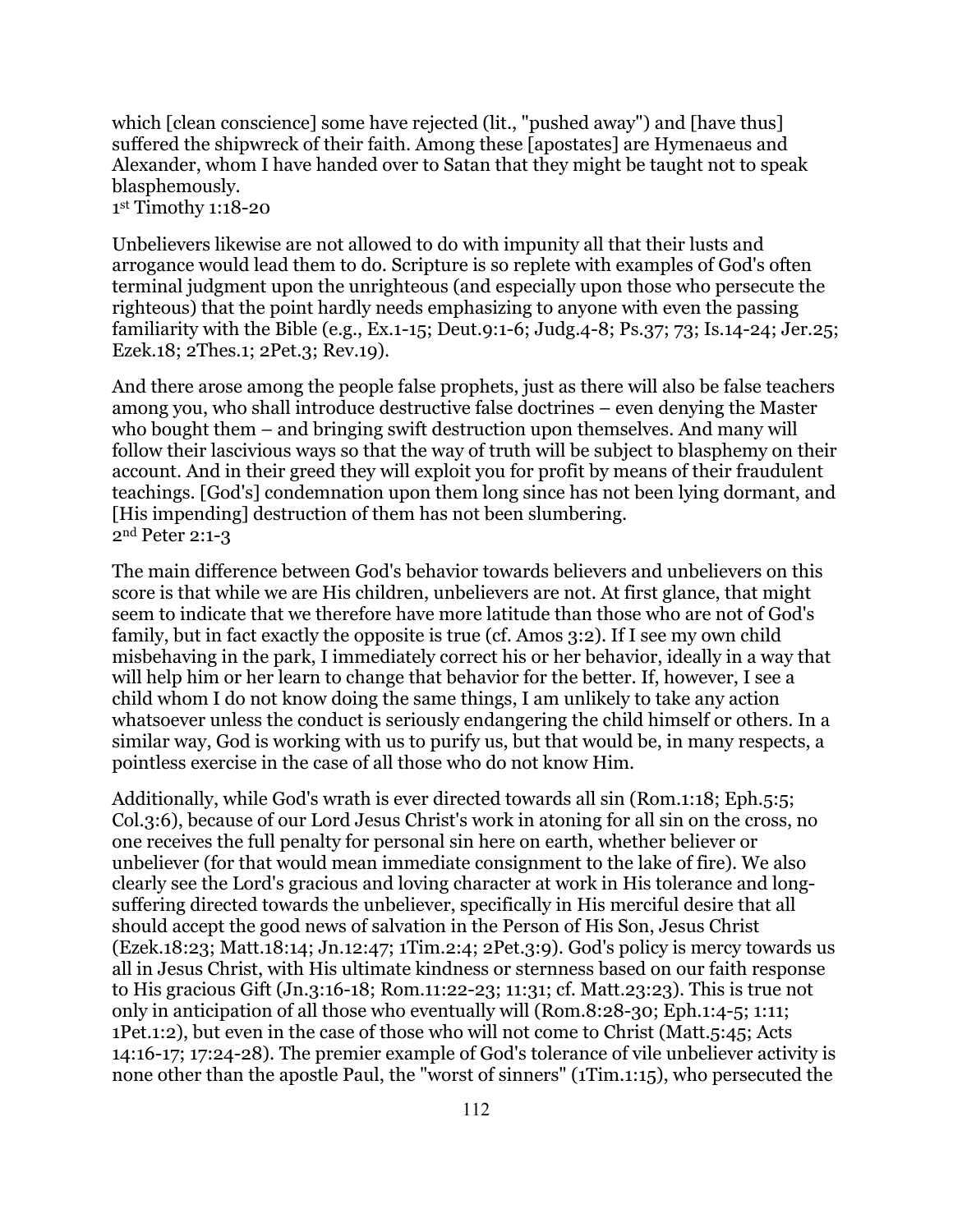Church of Christ to an inordinate degree (Acts 8:1-3; 9:1-6; 9:13-14; 26:9-11; Gal.1:23), and so by all human calculation should have been removed from this life by the unbeliever's equivalent of the sin unto death – except that God in His mercy overlooked his horrendous sins of ignorance in full anticipation of his coming unequaled service to the Body of Jesus Christ (cf. Acts 9:15; 1Cor.15:9-11).

(12) I am [so] thankful to the One who empowers [us], Christ Jesus our Lord, for considering me faithful and putting me into ministry, (13) although I was formerly a blasphemer and a persecutor and a man of outrageous insolence. But I was shown mercy for the things I did in ignorance and unbelief. (14) For the grace of our Lord has been poured out super-abundantly [associated] with faith and with the love which is in Christ Jesus. (15) The saying is true and worth careful consideration: "Christ Jesus came into the world to save sinners, and I am among the foremost of them". (16) But it is for this very reason that I was shown mercy, that is, so that in me first and foremost Christ Jesus might demonstrate the full measure of His patience [toward unbelievers] as a pattern for those who are [likewise] going to believe in Him for eternal life. 1st Timothy 1:12-16

In any case, unbelievers are not eternally condemned for any of their personal sins (all of which were born by our Lord on the cross), but for the eternal sin of rejecting Jesus Christ as Savior (whether they do so in direct exposure to the gospel or by default: Ex.32:33; Jn.3:18; 5:24; 6:53; 8:24; 9:41). So whatever the degree of mercy or judgment God may exercise regarding the sins of unbelievers (Rom.3:25-26), and whatever His timing may be in dealing with their behavior (Prov.16:4), as our Creator and the One who opened the way for us to have eternal life, God is entirely justified in all of His actions and completely just in all that He has ever done in respect to every human being who has ever lived (cf. Ps.73; 2Cor.11:15; 2Tim.4:14):

For the one who does wrong will receive [punishment] for the wrong he has done, and there is not favoritism [with God].

Colossians 3:25 (cf. Acts 10:34; Rom.2:11; Eph.6:9; Jas.2:1; 2:9; 1Pet.1:17)

Get out, My people. Go into your rooms and close your doors behind you. Hide yourselves for a little while until My indignation has run its course (i.e., until the Tribulation is over). For behold, the Lord is about to come forth from His place in order to punish the inhabitants of the earth for their iniquity. And the earth will reveal the blood shed upon it, and conceal its slain no longer (i.e., the persecution of believers will be punished).

Isaiah 26:20-21 (cf. 2Pet.3:10b)

# **V. The Believer's Dealing with Sin**

As believers in our Lord Jesus Christ, we are forever "in Him", and, since we are in this union with or "position" in Him, we are free from condemnation, having been forgiven all of our sins as far as our eternal status is concerned (Rom.8:1; Eph.1:7; Col.1:14; cf. Rom.6:1-10). Therefore, in regards to our status as those who have been saved through faith in Jesus Christ, sin is no longer an issue, and our main responsibility is to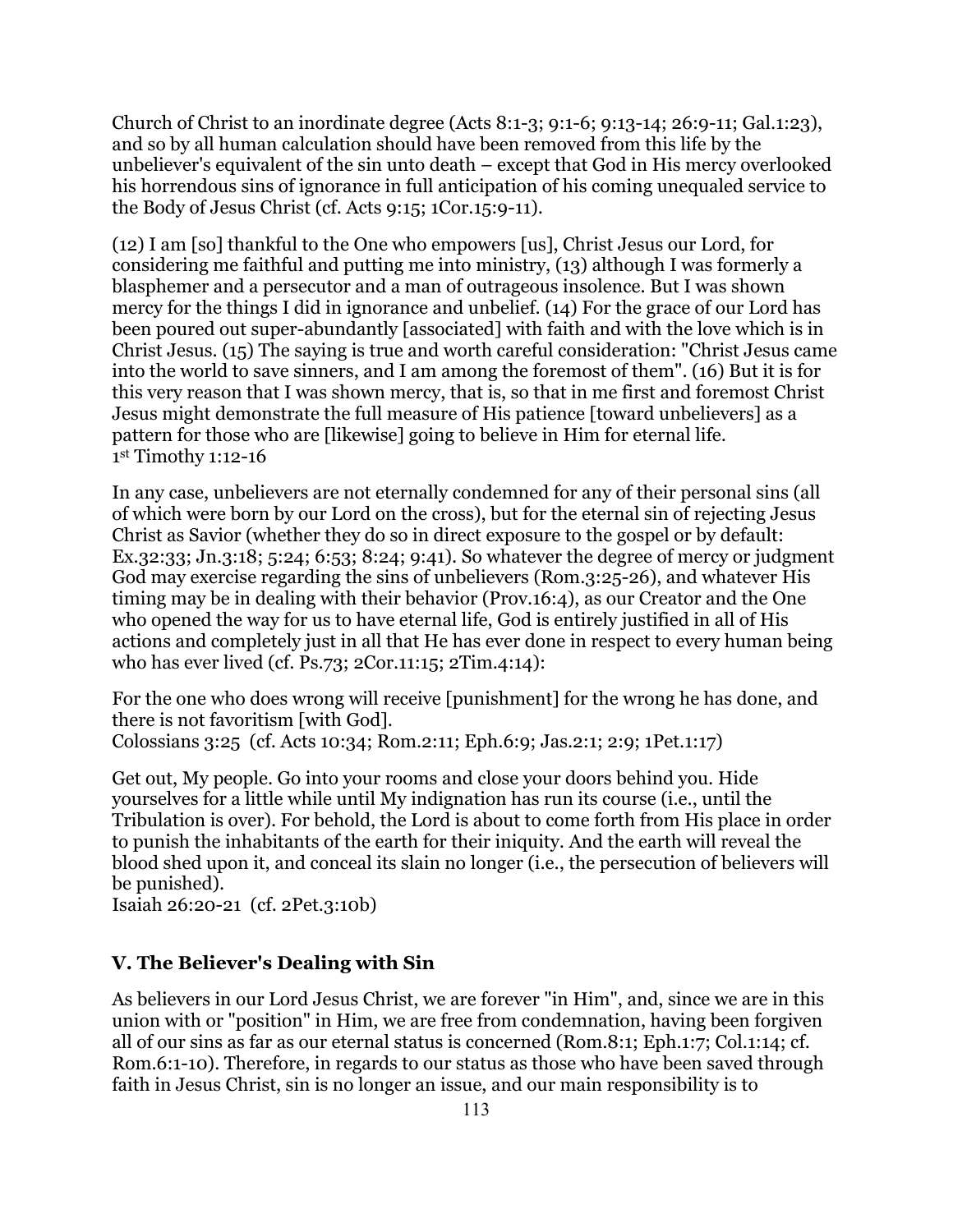appreciate and take courage in that blessed fact. For, after we have received Jesus through faith and so having been forgiven all of our sins, our true, new relationship toward sin is one of having died to it as those now alive forever "in Christ".

(1) And you [too] were [once spiritually] dead in the transgressions and sins (2) in which you then lived your life, after the fashion of this temporal world, after the pattern of the ruler who holds sway in the air [around us (i.e., the devil)], that spirit who is now at work in those who have chosen disobedience. (3) In company with these [disobedient unbelievers] we all once lived our lives in the lusts of our flesh (i.e., sin nature), carrying out the will of the flesh and its desires. And [so] we were [all] children of wrath by nature (i.e., by physical birth) just like the rest [of mankind]. (4) But God, being rich in mercy on account of the great love with which He loved us, (5) even as we were dead in our sins, made us alive *with Christ* – you are saved by grace! – (6) and raised and seated us together *with Christ* in the heavenly places (i.e., positionally). (7) [He has done this] in order to demonstrate in the ages to come the exceeding riches of His grace in His kindness towards us *in Christ Jesus*. (8) For you have been saved by [God's] grace through faith [in Christ]; and this did not come from you – it is God's gift. (9) Nor did it come from what you have done, lest anyone should boast. (10) For we are His workmanship, created *in Christ Jesus* for [the purpose of accomplishing] good works, which [very works] God has prepared ahead of time for us, that we might walk in them (i.e., live our Christian lives in the accomplishment of them). Ephesians 2:8-10

Thus our positional relationship towards sin is one of complete deliverance from it, and that deliverance and redemption is based entirely upon our new relationship with Jesus Christ by grace through faith. This positional release from sin and its power is clear to see in all of the various ways in which scripture describes our new relationship with our Lord (as is the fact that all of these descriptions are based upon our non-meritorious faith in the work of Jesus on the cross as opposed to any effort on our behalf). Both positionally now and ultimately forever, in Jesus Christ we who believe are all . . .

- Born again: Instead of being spiritually dead on account of sin, we have now been rendered spiritually alive by the Spirit through faith in Christ (Matt.19:28; Jn.1:13; 3:3- 8; 1Cor.4:15; Gal.4:29; Tit.3:5; Heb.12:9; Jas.1:18; 1Pet.1:3; 1:23; 1Jn.2:29; 3:9; 4:7; 5:1; 5:4; 5:18).
- Created anew: Our new life has given us a new standing with God. We are no longer sinful in His eyes. For believers, life has begun again anew, and is now to be lived for Jesus Christ apart from sin (2Cor.5:17; Eph.2:10; 4:22-24; Col.3:9-10; cf. Rom.12:2; Eph.2:15).
- No longer spiritually dead but alive: We are no longer separated from the life of God. Rather, instead of being dead to Him, we have passed from death to life (Jn.5:24; 1Jn.3:14), so that now we are positionally dead to sin but alive in Him and to Him and for Him (Rom.6:1-23; 8:10; 1Cor.15:22; Eph.2:5; Col.2:13; 2Tim.2:11; 1Pet.4:1; 1Jn.3:6).
- No longer darkness but light: Light in scripture is a metaphor for truth, and Jesus is both the Truth and the Light of the world (Jn.1:4; 8:12; 9:5; 12:46). As believers we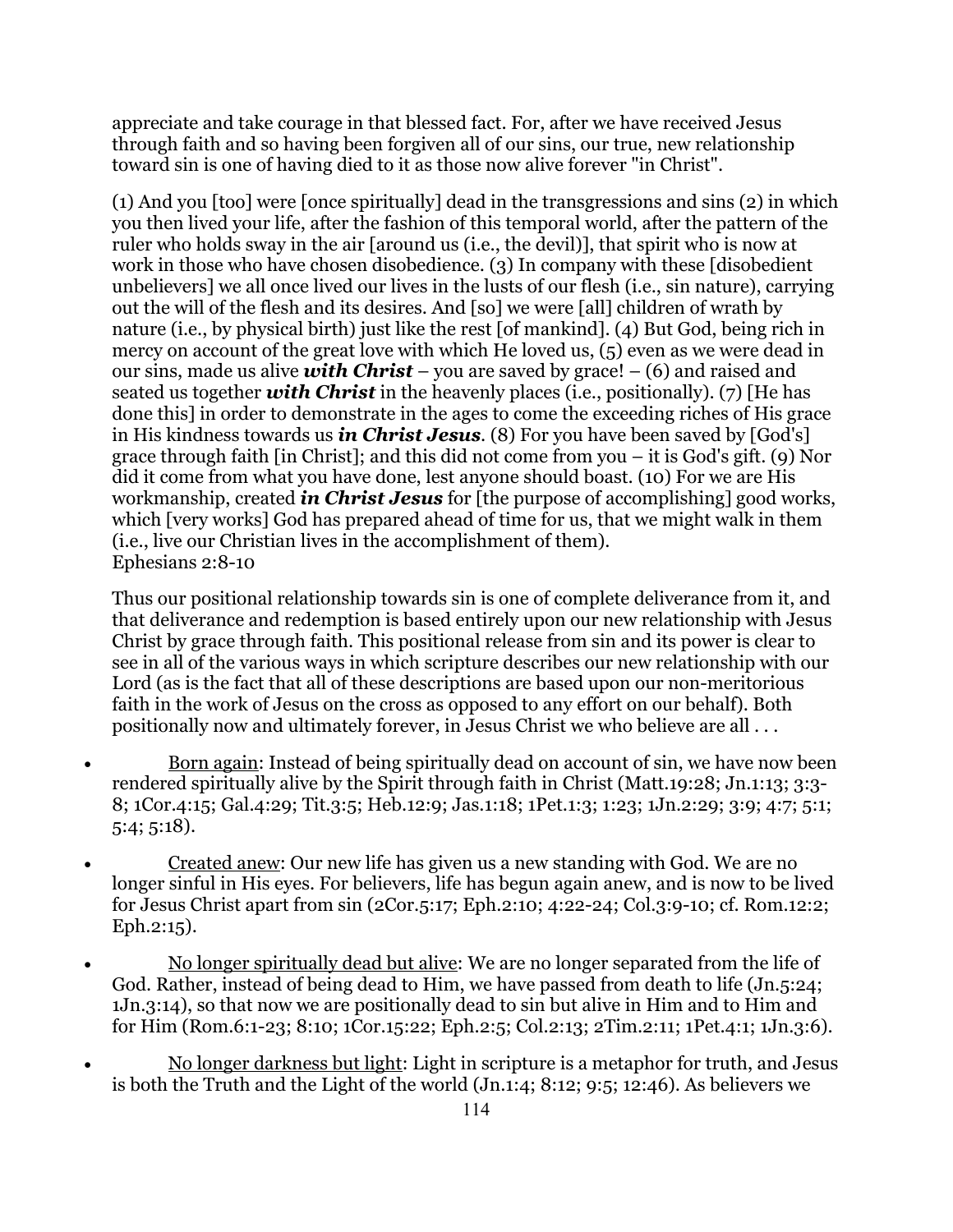are no longer part of the lies of this world but have responded to the truth and are to reflect the truth (Matt.5:16; 2Cor.3:18). In Jesus, we are no longer in the darkness of sin, but are ourselves "light", witnesses to the sinless one true Light, our Lord (Jn.12:36; Eph.5:8; Phil.2:14-16; Col.1:12-13; 1Thes.5:5; cf. 2Cor.6:14).

- Part of Christ's Bride: As the eternal complement of our Lord, we believers, the Church of Jesus Christ, are destined and designed to be with Him forever (Matt.9:15; Matt.25:1-13; Mk.2:19; Lk.5:34; Jn.3:29; 2Cor.11:2-3; Eph.1:22-23; 5:22-33; Rev.19:7- 14; 21:2-4; 21:9ff.; 22:17). We are eternally part of Him as His Bride, washed of our sin by His blood, loved, cherished and possessed by Him in a way that even a perfect human marriage could only approximate (Eph.5:25-32; Rev.19:7).
- Adopted into the family of God: We are no longer outsiders subject to God's wrath because of sin, but have become His children through faith in His Son, Jesus Christ (Jn.1:12-13; Rom.8:16-17; Gal.3:21-4:7; Eph.3:15; Heb.12:4-11; 1Jn.3:1-2).
- No longer of this world but citizens of heaven: Although we remain in it, we are no longer of this world (Jn.17:16; 1Pet.2:9 & 11). We have set our sights not on the things which are seen, but the unseen hope of glory to come (2Cor.4:17-18; 5:7; Col.1:27; 3:1-4; 1Tim.1:1). Through faith in Jesus Christ we are no longer bound by sin to this visible world of dust, but are citizens of heaven, awaiting the return of our King (Phil.3:20; Heb.12:22-24; cf. Eph.2:19).
- Heirs of God: Through faith in our Savior we have been liberated from the fear of death and understand that our physical death only means entrance into eternal life wherein we have an inheritance that will never fade away as heirs of God forevermore in Jesus Christ our Lord (1Pet.1:4; cf. Matt.6:19-21; Rom.8:16-17; Eph.1:14; 1:18; Col.1:12; 2:3; Heb.9:15; 10:35; 2Jn.1:8; Rev.11:18; 22:12).
- No longer under the Law but under grace: In Christ we have been redeemed from our sins and from the concomitant curse of the Law so that we now find ourselves instead under the grace of God through faith in our Savior (Rom.6:14-15; Gal.3:10-13; 3:23-25; 4:1-7; 5:18; Eph.2:1-10; cf. 1Cor.9:20-21).
- No longer sinners but positionally sinless: Our current standing is that of "sanctified", that is, we are positionally holy and without sin as a consequence of our faith through being baptized by the Holy Spirit into our sinless Lord Jesus Christ (1Jn.3:6-9; cf. Rom.6:1-2).
- Washed clean from sin: Through faith in Jesus Christ, the filth and the stain of sin has been positionally washed away forever (Jn.13; 1Cor.6:11; Eph.5:26; Tit.3:5; Heb.10:22; Rev.7:14; 22:14; cf. Ex.19:14).
- Redeemed from sin: Through faith in our Savior Jesus we have been ransomed from sin and bought free of slavery to it by the blood, that is, our Lord Christ's saving work on the cross (Matt.20:28; Lk.1:68; Jn.8:31-36; Rom.3:24; 1Cor.1:30; 6:20; 7:23; Gal.3:13; 4:4-5; Eph.1:7; 1:14; Col.1:14; 1Tim.2:6; Tit.2:14; Heb.9:12-15; 1Pet.1:18-19; Rev.5:9).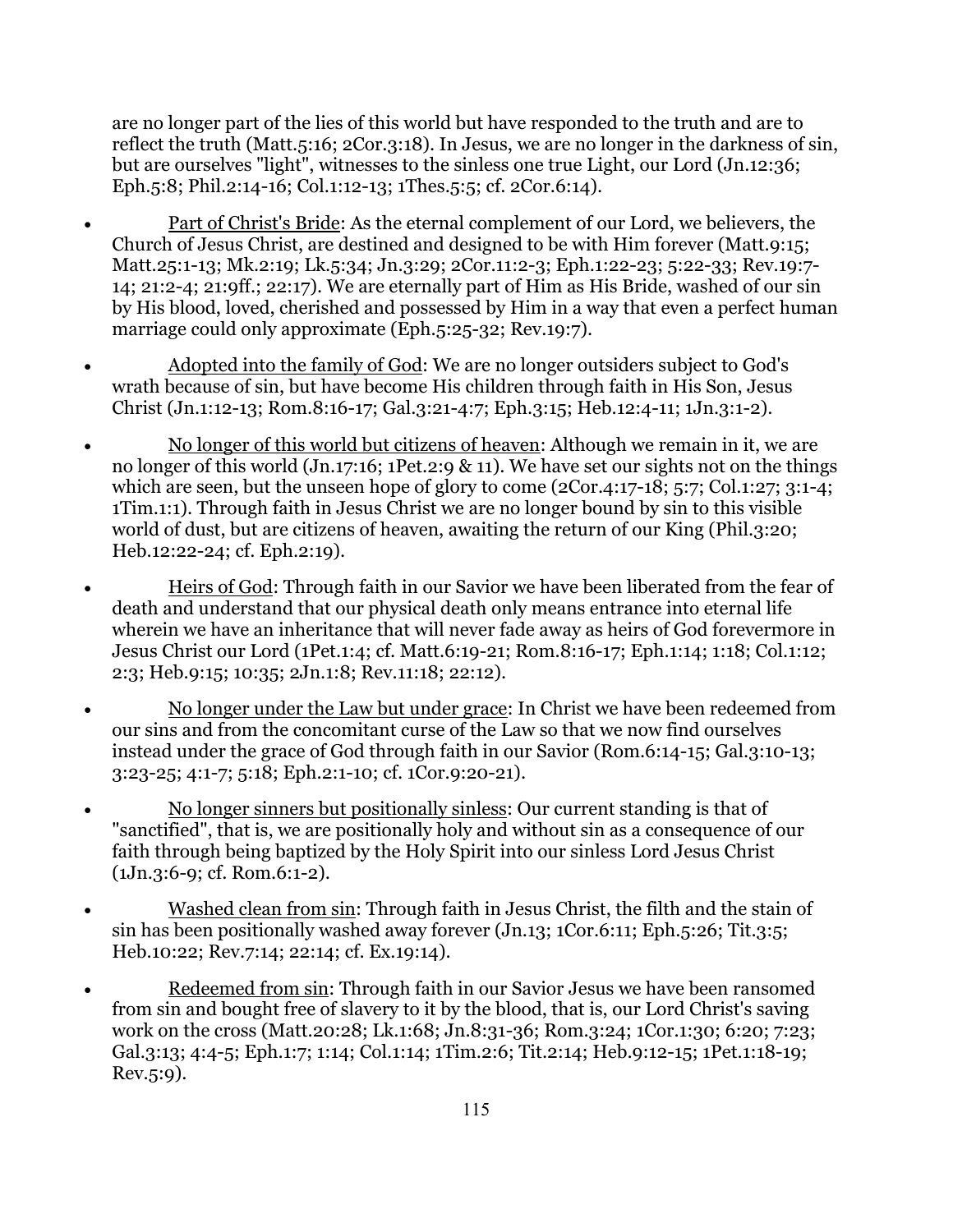- Forgiven our sin: We are not under condemnation but have had all of our sins blotted out through faith in Jesus Christ (Jn.3:18; 5:24; Rom.8:1-4; Eph.4:32; Col.2:13; 1Jn.1:7-9).
- Made near to God: Though we were alienated from Him in the past, we now stand positionally "near" in the presence of holy God through the blood of Jesus Christ (Eph.2:13; cf. Heb.4:16; 7:19; 10:22; Jas.4:8).
- Made righteous in Christ: By virtue of being in Jesus Christ through faith, God now considers us righteous and no longer sinful, possessing as we do not our own selfrighteousness, but the genuine righteousness of our very own Lord and Savior through our position in Him (Rom.3:21-24; 3:28; 4:4-5; 4:13; 5:1; 5:8-9; 8:1; 9:30-31; 10:6; 2Cor.5:21; Gal.2:16; Eph.2:8-9 Phil.3:9; Heb.11:7).
- Reconciled to God: As sinners, we were once God's enemies, but we have now been reconciled to Him by the blood of Jesus Christ through our faith in Him and His sacrifice for us on the cross (2Cor.5:18; Eph.2:16; Col.1:20-21).
- Turned back to God (and away from sin): In faith we have changed our basic orientation from being directed towards sin and evil to being directed instead towards God and His truth through faith in Him who is the Truth, our Savior Jesus Christ (Lk.1:16-17; Acts 3:19; 9:35; 11:21; 15:3; 15:19; 26:18-20; 2Cor.3:16; 1Thes.1:9; 1Pet.2:25; cf. Matt.13:15; Lk.22:32; Acts 14:15; Jas.5:20).
- Sanctified: Perhaps the most common scriptural description of all used to express our new position as believers in Jesus Christ is that of our status as "saints" or "holy ones", having been "sanctified" or made "holy" in Him. For we were formerly profane, separated from holy God by our sins (Ps.143:2; Rom.5:8; Eph.2:1-3; 2:12; Col.2:13; cf. Eph.4:22), but now we have been made holy in Jesus Christ, sanctified by our faith in Him and His work for us on the cross (Rom.1:7; 8:27; 12:13; 1Cor.1:2; 6:11; 2Cor.1:1; Eph.1:1; Phil.1:1; Col.1:2; 1Thes.3:13; 2Thes.1:10; 1Tim.5:10; Philemon 1:5; Heb.3:1; 1Pet.1:15; Jude 1:3; Rev.8:3 et passim in the New Testament).

All of these descriptions express our new status of "positional" perfection in Jesus Christ, but also anticipate the full experiential reality our eternal status in Him (when there will be no possibility of sin forevermore), even as they indicate, encourage, and command our conformance to these new heavenly realities here in time. We are new creatures in Jesus Christ, and we are expected to act like it both in embracing a positive Christian walk (spiritual growth and production) and eschewing a negative one (perfecting our sanctification in the fear of the Lord: 2Cor.7:1; Phil.2:12; Heb.12:14).

For you were once darkness, but now you are light in the Lord. Walk as children of light. Ephesians 5:8

For while we can appreciate these positional blessings and anticipate the enjoyment of them as eternal ones, in this sinful world, in these sinful bodies, our conformity with the high standards of behavior they entail and our appreciation of them as seen through the veil of this present reality are bound to be imperfect. Not that it should not be a top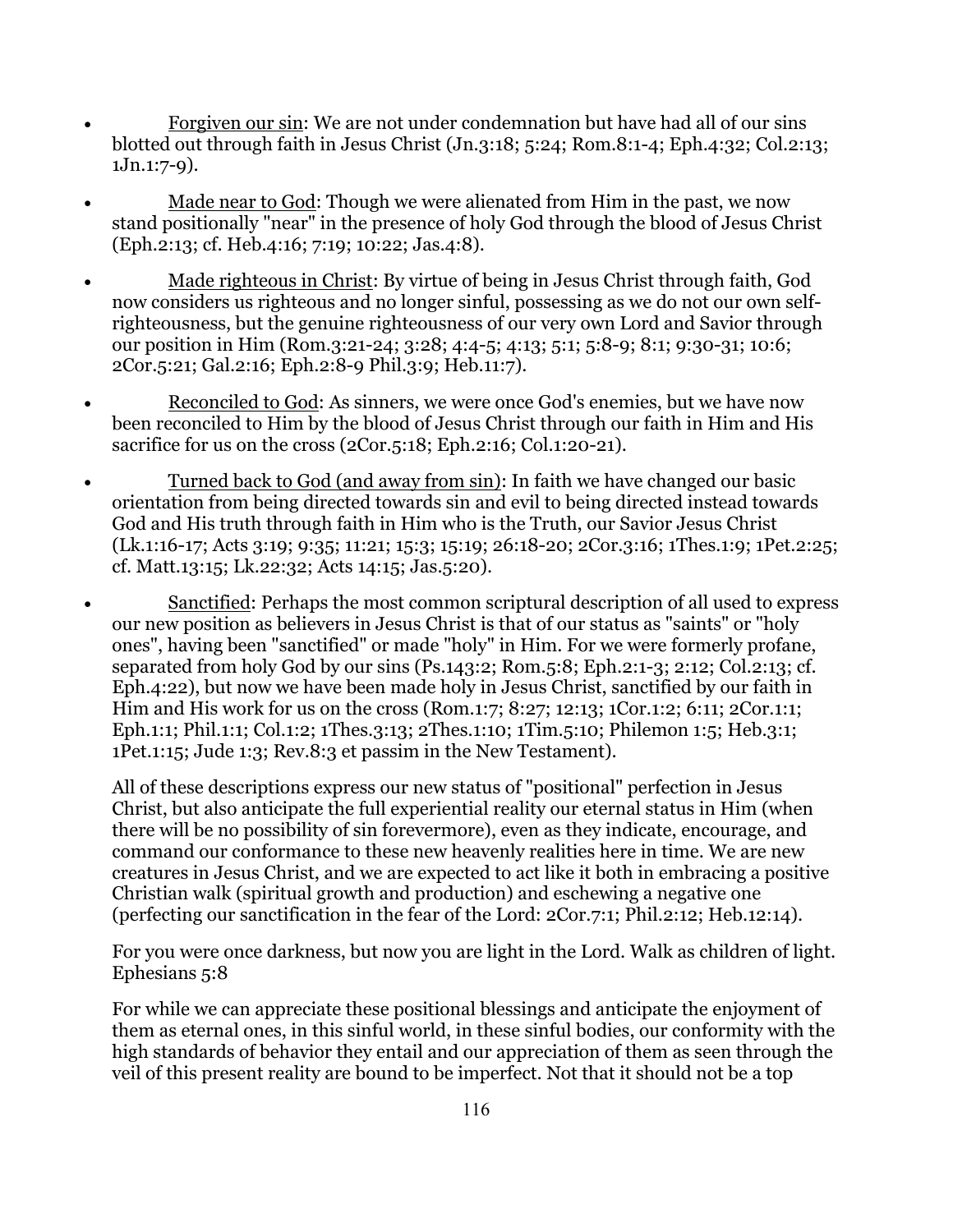priority of every Christian to strive to make that conformity as complete as possible (i.e., to "pursue sanctification"; see section V.2 below). But this is a goal towards which we should ever be marching, rather than a place to which we expect to arrive perfectly short of the perfection of the resurrection.

### **1. Repentance, Confession, and Forgiveness**

This section addresses the mechanics contained in scripture by which we reorient to the truth and are restored to our fellowship and walk with the Lord. Although repentance, confession, and forgiveness are all intimately related, it will be helpful for our understanding of these issues to consider them separately. Repentance, confession, and forgiveness constitute the essential mechanics of recovery for believers who have made what are, God willing, temporary slips (as opposed to taking faith shattering falls). Small or large, these deviations stand in stark contrast to the "job description" of holiness evident in the long list of positional attributes of believers catalogued above. Just as the process of sanctification (treated in section V.2 below) develops our ability to reflect these positional characteristics and encourages us to strive to make them as complete a reality in our experience as possible, so these characteristics of our position in Christ both serve to encourage us to repent, confess, and claim forgiveness when we sin (e.g., grace, forgiveness, reconciliation, and redemption are ours in Christ, so why would we not want to return to the Lord after sinning?), at the same time as they hold up for us a perfect standard which convicts us of our failures (e.g., we are born again, made new, heirs and children of God, light in the Lord – so how can we continue in sin?). Having established that all of us sin and need restoration, that divine discipline is likewise universal for the children of God, and that resistance and failing to return to Him inevitably makes things worse, it is time we examined the means provided by God for believers to recover from sin and return to Him. God knew before time began that we His children would continue to require mercy and forgiveness even after salvation as long as we remain in the world, and so He has provided the method and the manner for our recovery from sin.

Our Lord Jesus Christ demonstrated this principle on the night before He died for all of our sins on the cross when He personally washed the feet of His disciples (Jn.13:1-17). This was a symbolic demonstration of the need for all of us to help our fellow believers recover from sin and pursue sanctification (Jas.5:19-20; Jude 1:22-23; cf. Col.3:16). But it also clearly demonstrated the principle that while we are all positionally sinless through our new status of being "in Christ" (i.e., we have all "had a bath" and so are "clean" as far as positional forgiveness of sin for salvation is concerned: Jn.13:10), we still have need of continual cleansing from the sins we commit in this life as believers. We will always have need of "washing our feet". For by virtue of living in these bodies of sin in the midst of this evil world we will continue to require restoration to fellowship whenever we lapse into sin. Without such continuing cleansing we can have "no share" in our Lord (Jn.13:8). Indeed, our continuing fellowship with the Lord we love requires that we likewise continue to recover from sin whenever necessary (1Jn.1:6; cf. 1Jn.1:3). With the analogy of foot-washing our Lord was showing us that we are in need of only one release from the bondage of sin, a "redemption" provided for us once and for all by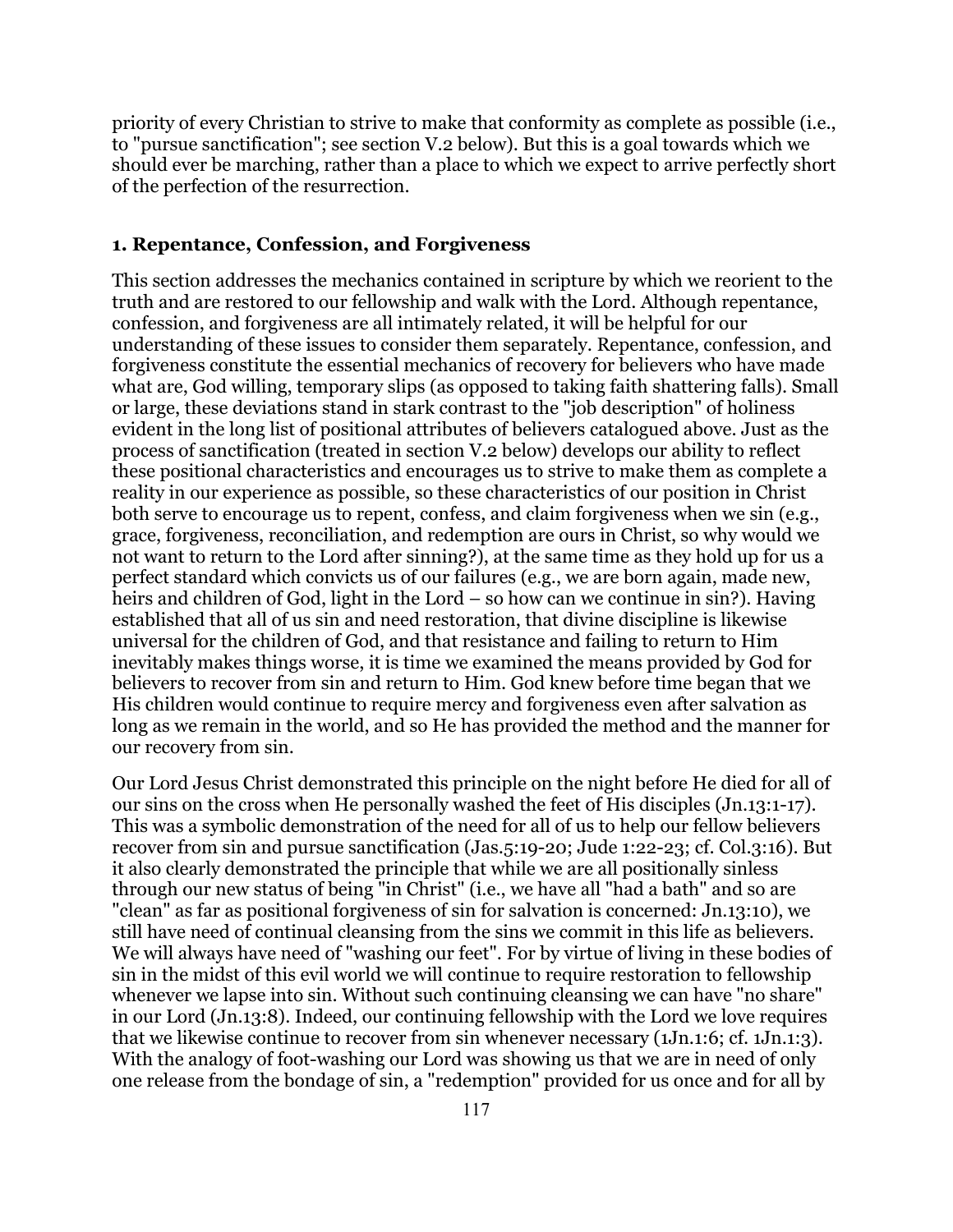His death in our place on the cross and appropriated by us immediately when we put our faith in Him (Col.2:13-14). This is the "bath" or cleansing from sin which has already been accomplished and need never be repeated. This once and for all bath is represented by John's baptism, and is not to be confused with the baptism of the Holy Spirit (see below). We do, however, continue to commit acts of personal sin as believers, and when we do, we are in need of "foot-washing", that is, of the forgiveness and restoration which comes to us when we confess our sins to God. We need to be washed *from our sin* only once. We need to cleansed *of our sins* as often as we commit them.

1. Repentance: Although the baptism of John was concerned with the repentance of unbelievers leading to salvation rather than to our topic here (i.e., the repentance of believers leading to forgiveness and restoration of fellowship with God), it does serve to illustrate the essence of the mechanics in both processes. First, the person heeds to the call to repent (Matt.3:2; 3:5; Mk.3:5). Second, the person is cleansed as he or she owns up to the sins committed (Matt.3:6; Mk.1:5). Third, the person is now forgiven all his or her sins (Mk.1:4; Lk.3:3) and enjoys fellowship with the Lord (cf. Jn.1:35-51). As with John's baptism (the only true New Testament water baptism and subsequently rendered obsolete by the baptism of the Spirit whose symbolism and effects are entirely different: Matt.3:11), repentance is the essential attitude required by God before confession. Confession is the expression to God of that changed attitude, and forgiveness and fellowship are the results. Indeed, true repentance never lacks confession and true confession is impossible without repentance. While it is helpful to consider the two separately as we are doing here, in practice they are inseparable (Rom.10:9-10; cf. Acts 5:31) and are always followed by God's forgiveness and the believer's restoration into the full and complete good favor or "grace" of God.

1) The need for repentance: Sin separates us from God (Is.59:1-2). He is perfect in His holiness and so can have no contact with sin whatsoever (as evidenced by the fact that the Father's throne now resides in the third heaven, separated from the sinful world by an insurmountable gulf). In our relationship with Him, therefore, sinful behavior on our part alienates us from Him by definition. It is true that as believers, children of God through faith in Christ, we are ever after *positionally* under His good favor or "grace". Even when we sin, He continues to love us for the sake of His Son in whom we now stand secure through faith (Eph.2:8-9). But just as foul behavior on our part temporarily estranges us from those who love us even in the cases of our closest human relationships (or at least causes temporary upheaval in those relationships), so we cannot expect to live in sin without provoking a reaction from our Lord and God. Repairing human relationships generally requires an apology (loosely analogous to confession), and a change of behavior which, if it is to be genuine and lasting, necessitates a prior change of attitude. In this analogy, that change of attitude in regard to our relationship to God is known in biblical terms as "repentance". All sin is offensive to God, for God is holy and intrinsically pure, incapable of condoning or having any direct contact with sin. Thus all sin interrupts our fellowship with our Lord (and has the potential to damage it seriously if we fail to "turn around" in a timely fashion). When we become aware that we have sinned, therefore, the very first step in the process of restoration is to admit it to ourselves, to own up to our failure, and to turn away from any shred of attitude that suggests that what we have done is in any way justified, not so terribly wrong, or not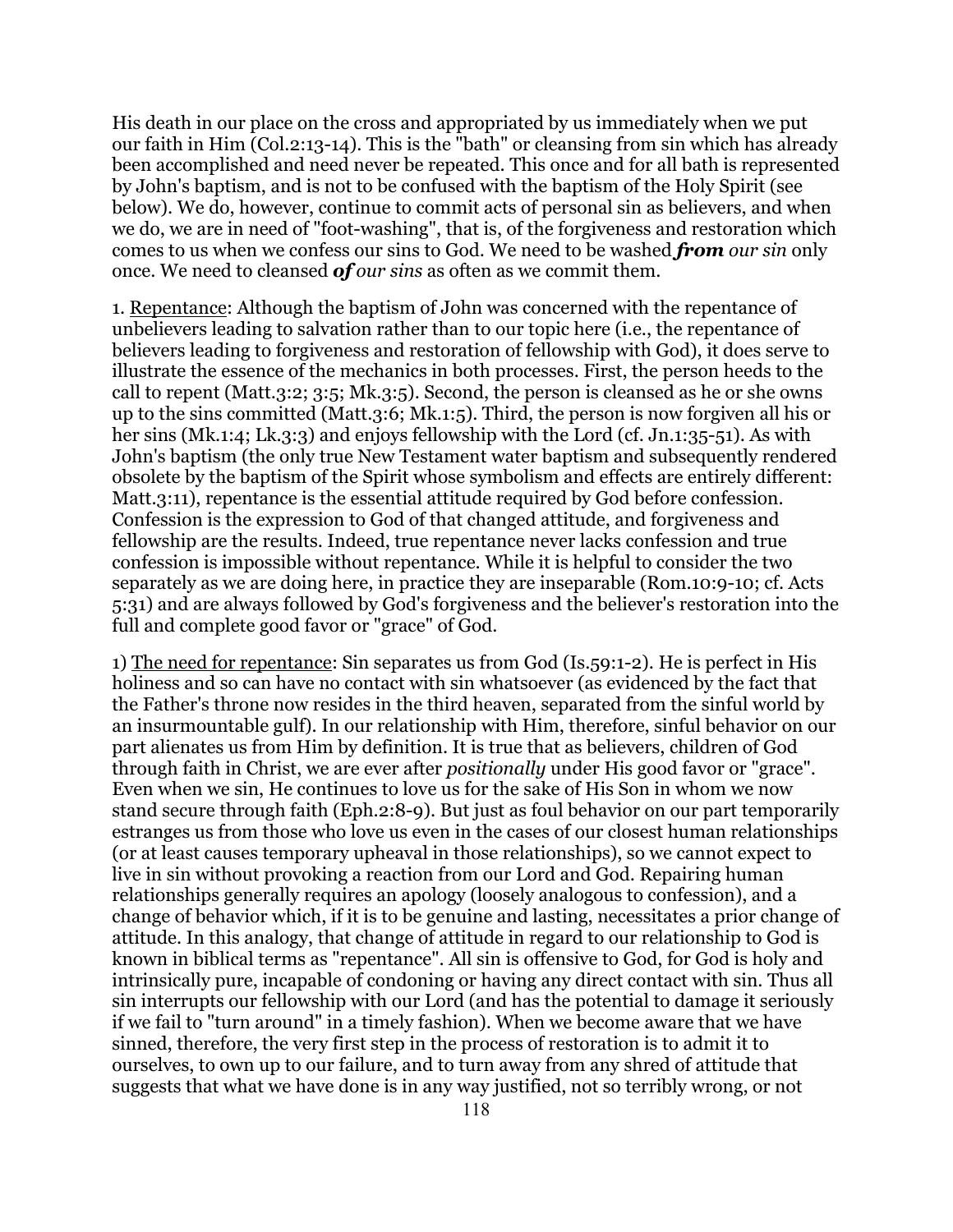very important (or, in severe cases of spiritual retrogression, from denying to ourselves that we have even done anything sinful at all). In other words, repentance requires that we stop thinking about our behavior in human terms and begin again to see our sins as God sees them.

If we say that we have fellowship with Him and yet walk in the darkness, we are lying and are not acting truthfully. 1st John 1:6

We cannot walk in the darkness of sin and continue to have fellowship with our Holy Lord. We are wrong to think this way, and, if we are wise, will be quick to repent and confess our sin on each and every occasion when we do sin. As His sons and daughters, we continue to enjoy the blessings and benefits of God's grace as long we persevere in faith in Jesus Christ. However, should we adopt and embrace the folly of assuming that we remain fully and experientially in all of God's good graces even as we follow our lusts instead of His truth, He will be quick to command our attention through divine discipline, and we may fully expect that discipline to intensify with every step we take away from Him for the express purpose of turning us back to Him in repentance. If we consider that, as with all retrogression in life, the farther one falls the harder it is to get up and return to where one was before, the truth of the proposition that it is much better to recognize the need for repentance immediately will be obvious.

Whether our recognition of the need to repent and confess is self-motivated and immediate or comes as the result of intensifying divine discipline, our situation before turning around is the same, namely, we are experientially carnal, asleep, dead – even if as members of the Body of Christ our status in Him is exactly the opposite.

But, brothers [and sisters], I could not speak to you as spiritual [people] but as carnal [ones], as if you were [still but] infants in Christ. 1st Corinthians 3:1

Arise, sleeper! Awake from the dead, and Christ will shine on you! Ephesians 5:14

For this [prodigal] son of mine was dead, but he has come back to life. He was lost, but he has [now] been found. Luke 15:24 (cf. Lk.15:32)

When we are in the wrong, having sinned against God (for He is always the offended party when we sin: Ps.51:4; cf. Ps.41:4; Is.42:24), the dangers and disadvantages of refusing to recognize the need to repent are many and serious. Not only is our harmony, peace, and joy in Him negatively affected as well as our spiritual growth and production, but we also run the risk of bringing upon ourselves intensifying divine discipline and an accelerating cycle of sin and spiritual retrogression, the end of which in the most extreme cases may involve the sin unto death or apostasy.

So then, brothers, we are under obligation – but not to the flesh to live by its rules. For if you are living by the rules of the flesh, you are destined to die. But if by the Spirit you are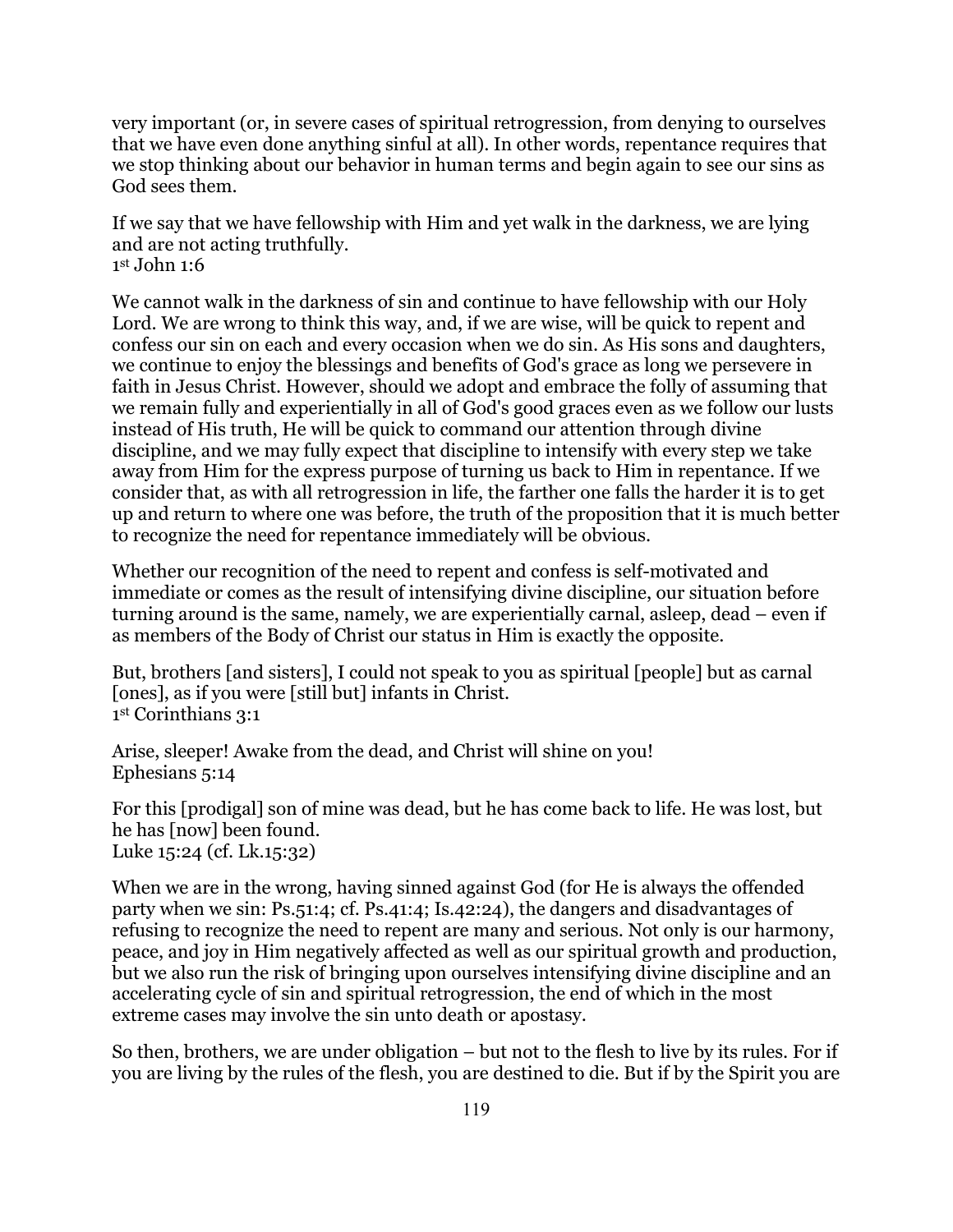putting to death the practices of the body, you will live. Romans 8:12-13

We are indeed spiritually alive in Jesus Christ, but living as if we are dead, acting as if we are asleep, walking in the darkness instead of in the light, cannot help but be extremely detrimental to our spiritual health in every way. We need to come back to life, to wake up, to come back into the light, in short, we need to repent whenever we fall into sin. This may seem obvious in the abstract, but becoming sullen, resistant, blase, or otherwise oblivious to our need for repentance is a sort of sloppiness in the practice of spirituality which, sad to say, all of us as believers seem to fall into from time to time (cf. 2Cor.12:21). And this attitude inevitably grows like gangrene the longer we resist the need to repent, for the more flagrantly and the longer we continue sinning "right in God's face", the more increasingly difficult it becomes to own up to our mistakes and "look Him in the face" (making the occurrence of some drastic intervention of extreme divine discipline all the more likely). With experience (especially of divine discipline), we will soon learn that it is always better to turn around quickly, recognizing our need for repentance as soon as possible.

And whatever the reason may be for any initial resistance to this need, for the sake of our spiritual health we cannot afford to allow any attitude or emotion to blunt the truth of our need to repent of the sins we commit. In this we must avoid all extremes that may keep us from our recognition of that need. We cannot be so shocked by what we have done that we become paralyzed by fear and forget about the mercy of God, for He waits as a loving Father to be merciful to us (Is.30:18). Nor can we become so complacent in the knowledge of His mercy that we fail to give Him the proper respect, for He is well able to make us rue that complacency (Heb.12:6). Humble self-examination is what is called for in every case, and the sooner the better.

(18) See to it that there not be among you any man or woman or family or tribe whose heart is turning away this day from the Lord your God so as to go and serve the gods of these nations. See to it that there does not [spring up] among you [any such] root producing poison and wormwood (i.e., the bitterness caused by idolatry: cf. Heb.12:15). (19) If [such a person] hears the words of this curse, but reassures himself in his heart, saying, "I will have peace [and prosperity], even though I am walking in the stubbornness of my heart", so as to sweep away the well-watered with the dry (i.e., the rest of you will be cursed by your association with him unless the Lord acts). (20) The Lord will not be willing to forgive him [if he persists], but instead the Lord's wrath and zeal will burn against that man, and the whole curse written in this book will lie in wait for him until the Lord wipes out his name from under the heavens. (21) For the Lord will set him apart for evil out of all the tribes of Israel according to all the curses of the covenant written in the book of this Law. Deuteronomy 29:18-21

When men are bound in fetters and held fast by the cords of affliction, then [God] tells them of their offense and of their transgressions, that they have acted insolently. He opens their ear to correction, and commands them to return (i.e., repent) from iniquity. If they listen and obey, they will finish their days in prosperity and their years in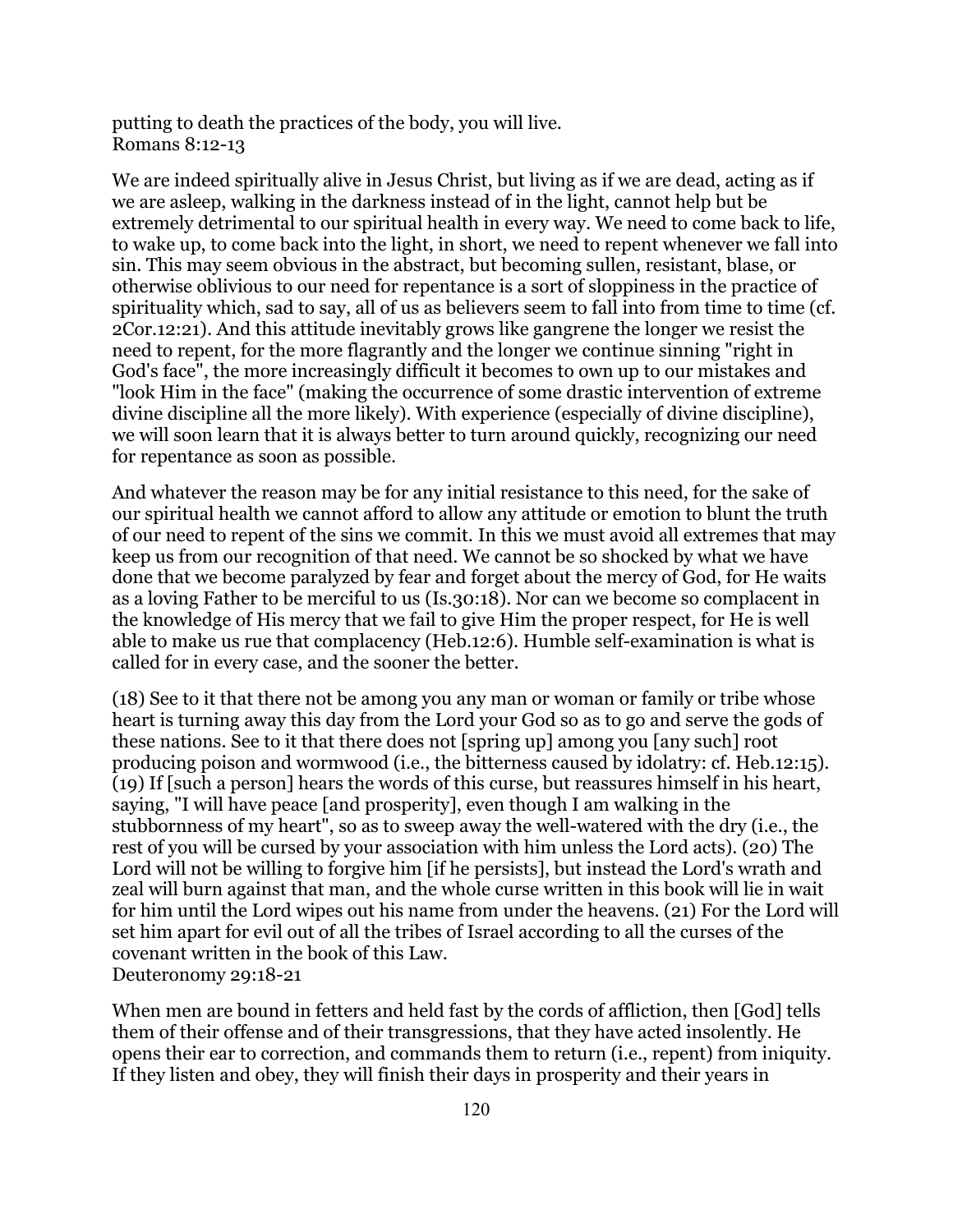pleasantness. But if they refuse to listen, they will perish in a moment (lit., by a missile), and will expire as those without knowledge. Job 36:8-12

An oracle concerning the transgression of the wicked. In his heart there is no fear of God, [and no fear of Him] before his eyes. For he flatters himself in his own eyes too much to discover his iniquity (i.e., sin) so as to hate it. Psalm 36:1-2

"Come now, and let us consider your case" says the Lord. "Though your sins are like scarlet, they will be white as snow. Though they are red like crimson, they will be like [white] wool. If you are willing and will listen, you will eat the good [things] the land produces. But if you refuse and rebel, you will be eaten by the sword. For the mouth of the Lord has spoken."

Isaiah 1:18-20

But rebels and sinners will be broken, and those who forsake the Lord will perish. Isaiah 1:28 NIV

Seek the Lord while He may be found. Call upon Him while He is [yet] near. Let the wicked person forsake his way and the man of iniquity his [evil] thoughts. And let him return to the Lord, so that He may have mercy upon him, even to our God, for He will abundantly forgive.

Isaiah 55:6-7

For you say, "I am innocent. Look, His anger has turned away from me." Behold, I am about to enter into judgment with you *because* you say "I have not sinned". Jeremiah 2:35

Do not both good and bad things come forth from the mouth of the Most High (i.e., at His decree)? Why should any mortal man alive be complaining about [punishment received on account of] his sins? Let us carefully examine our paths, investigate [our behavior], and return to the Lord. Lamentations 3:38-40

(31) But if we were evaluating ourselves [so as to repent and confess], we would not be falling under judgment. (32) And when we are being judged [for this offense], it is by the Lord that we are being disciplined, to the end that we might not be condemned (lit., "terminally judged") along with the world.

1st Corinthians 11:31-32

God opposes the arrogant, but gives grace to the humble. James 4:6

2) What is repentance?: Our determination to turn away from the wrong path of sin and back to the right path of following God is intimately bound up with the issue of confessing our sins to God because without a genuine attitude of repentance, rote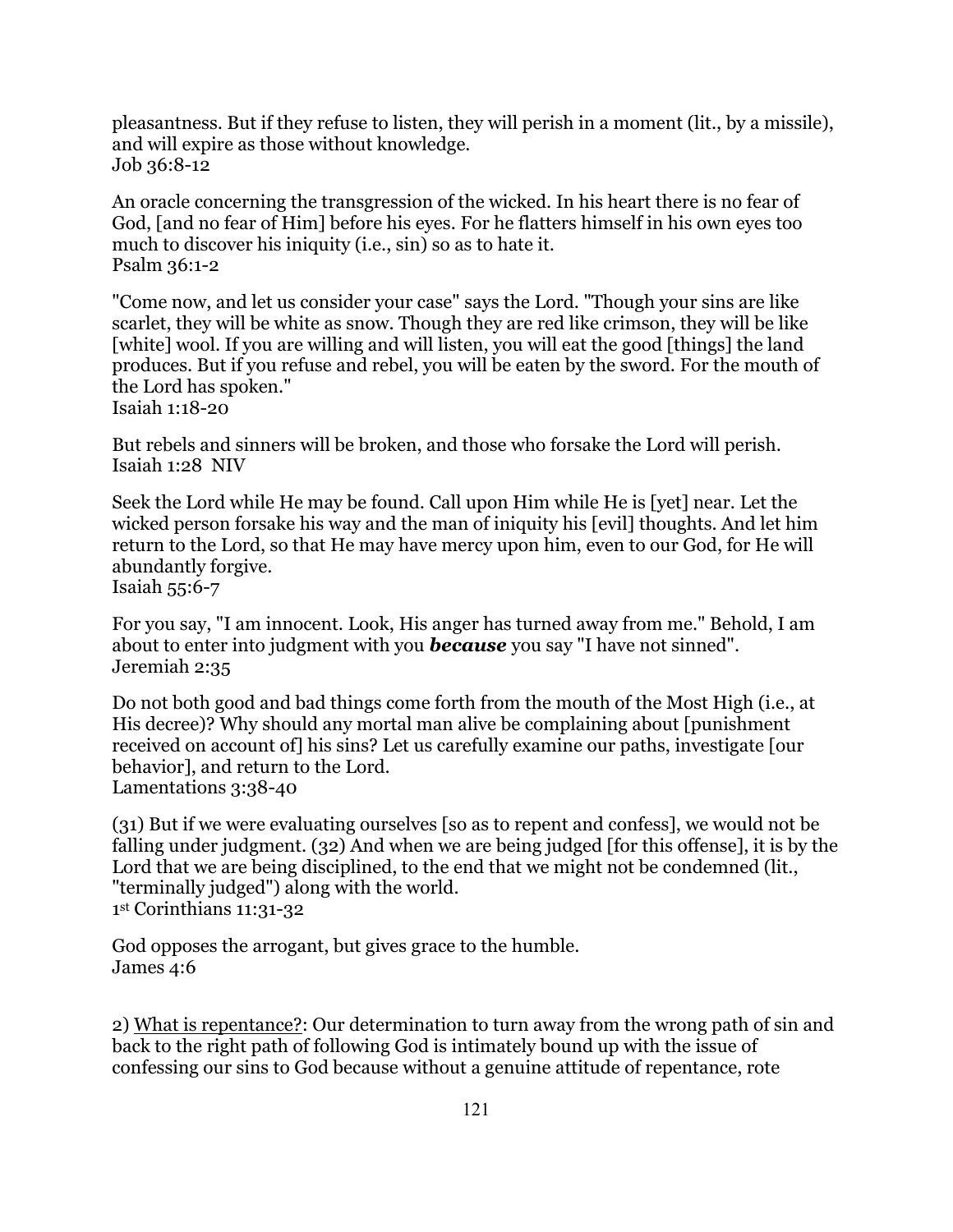prayers of confession risk becoming little more than ritualistic superstition. It should go without saying that when we are suffering under the heavy hand of divine discipline, we are unquestionably sorry about the consequences of our sin (1Kng.8:38-40). But this is true even in the case of unbelievers (Heb.12:16-17; cf. Matt.27:3-4). The first thing we can say about genuine and effective repentance, then, is that it must move beyond the obvious, subjective regret for the suffering we have brought upon ourselves to an objective appreciation of the fact that our sinning was 1) offensive to God, and 2) completely deleterious to our relationship with Him, our spiritual growth, our ministries, and our eventual eternal rewards. Otherwise, we risk a continual bouncing in and out of the same sorts of sinful behavior, reverting to our previous mistakes just as soon as the pressure of discipline lifts. Such a pattern is fraught with obvious spiritual dangers. Instead, when repenting of our sinful actions we ought to take care to return to God "heart and soul" (i.e., "wholeheartedly": 1Kng.8:46-50), that is, in complete determination not to repeat past mistakes along with the concomitant damage and pain we have brought upon ourselves (Neh.1:8-9; Ps.51).

If I had been aware of iniquity [still] in my heart, the Lord would not have listened [to my prayer of confession]. Psalm 66:18

You meet with him who rejoices in doing righteousness, those who remember you in [all] your ways. Behold, you were angry [with us] because we kept on sinning. We [kept doing so] for a long time. Shall we then be delivered? Isaiah 64:5

(4) For, in the case of those who have been enlightened (i.e., have become believers, "light in the Lord": Eph.5:8), and who have experienced the heavenly gift and become partakers of the Holy Spirit (i.e., have been baptized *with* the Spirit so that He indwells them, and *by* the Spirit into union with Christ), (5) and who have experienced that the Word of God is good, and [who have experienced] miracles [foreshadowing] the age to come, (6) it is impossible to restore them to [true] repentance after having fallen [into sin] *as long as* they keep crucifying the Son of God afresh and exposing Him to open shame (i.e., while they continue in their sin, the particular sin in question here being continued participation in the sacrificial rites of Law which foreshadowed Christ's work on the cross and suggesting by that participation that His work was ineffective). Hebrews 6:4-6

For if we willfully continue in the life of sin after accepting and recognizing the truth [of the gospel], there remains no further sacrifice we can make for our sins, but only a terrible expectation of judgment, and a burning fire, ready to devour those who oppose [His will].

Hebrews 10:26-27

Secondly, while it is true that the degree of determination necessary to effect true repentance corresponds to some degree to the flagrancy, repetitiveness, and chronic nature of our wayward behavior, true repentance is *not* measured by intensity of emotion. True repentance is measured by our change of attitude *going forward*,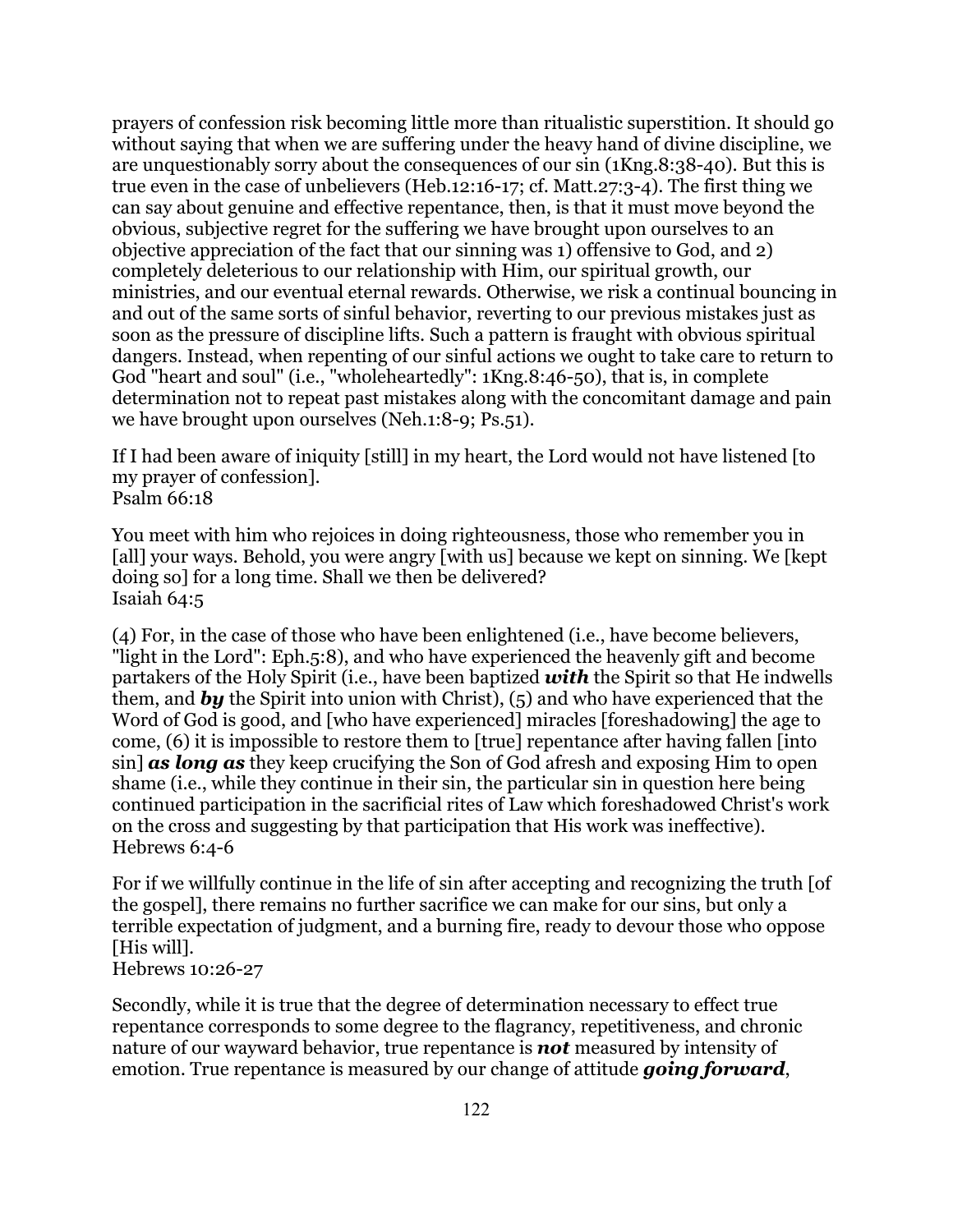rather than the intensity of our regret *looking backward*. This is clear from the primary verbs for this concept in both Greek and Hebrew. In Greek, *metanoeo* (μετανοέω) means, etymologically, to change one's mind or attitude, while Hebrew *shubh* (שוב (means to turn around and come back. Thus each verb indicates a clear and genuine change on the repentant believer's part (of attitude and spiritual direction respectively), but neither word in any way connotes that an excessive display of emotion is somehow necessary for effecting that change. We change our minds so as to do better in the future. We return from our wrong way so as to take the right way in the future.

This is a very important point, because our God is a merciful and forgiving God who loves us so much that He gave His only Son to die in our stead. Having loved us so *before* we were His children, how will He not want only our best, now that He is our Father (Rom.5:9-11)? God wants us to change our attitude towards our sinfulness and *move forward* in our spiritual lives, not to continue to engage in self-flagellation forever over mistakes we have made in the past. True repentance does indeed reject the wrong path and the wrong thinking of the past, and does so decisively. But its purpose is to set us moving forward again on the right path with the correct thinking, rather than to plunge us into paroxysms of guilt about what lies behind us, for that can only prove selfdestructive in the long run. God can definitely make us "feel bad" for what we have done. Indeed, divine discipline is an important part of getting our attention and causing us to understand the gravity of our mistakes through appreciation of their spiritual consequences. But this is to get our attention and bring us to the point of repentance, not to have us lock our gaze upon our past mistakes forever, and, after repenting, we are wrong to do so. God does not need us to burden ourselves with excessive guilt in the bargain. He forgives us when we repent and confess our sins (see sections V.1.2 and V.1.3 below). It is crucial for believers to avoid the trap of self-flagellation over sins, especially over sins which have been repented of, confessed, and forgiven long ago. Not only is excessive and morbid preoccupation with the guilt of long past errors spiritually counterproductive and potentially very damaging in that regard, but continuation in such a pattern over a long period of time can also come perilously close to or even cross over into "salvation by works" in trying to "make up" for past mistakes, should we come to the pass of assuming that what we are doing in torturing ourselves in this way is somehow godly and good and pleasing to the Lord. There is a great difference between having a contrite attitude in the aftermath of sin and being unable ever to move on because of inordinate guilt.

So we need to learn to avoid both extremes, namely, of falsely assuming that sinfulness is of no real account because of our secure position in Christ, or of failing to appreciate the grace and mercy we possess as members of the Body of Jesus Christ, children of the Living God, redeemed and forgiven forever in our beloved Lord. In short, genuine repentance is a turning away from allegiance to sins past along with a commitment to turning away from future behavior of this sort as well, so that we may move forward with our Christian lives. That is not to say that we must be perfect for the repentance to be real. It may take struggle to win victory in areas which as individuals we may find challenging for any number of personal reasons. But it does mean that our attitude has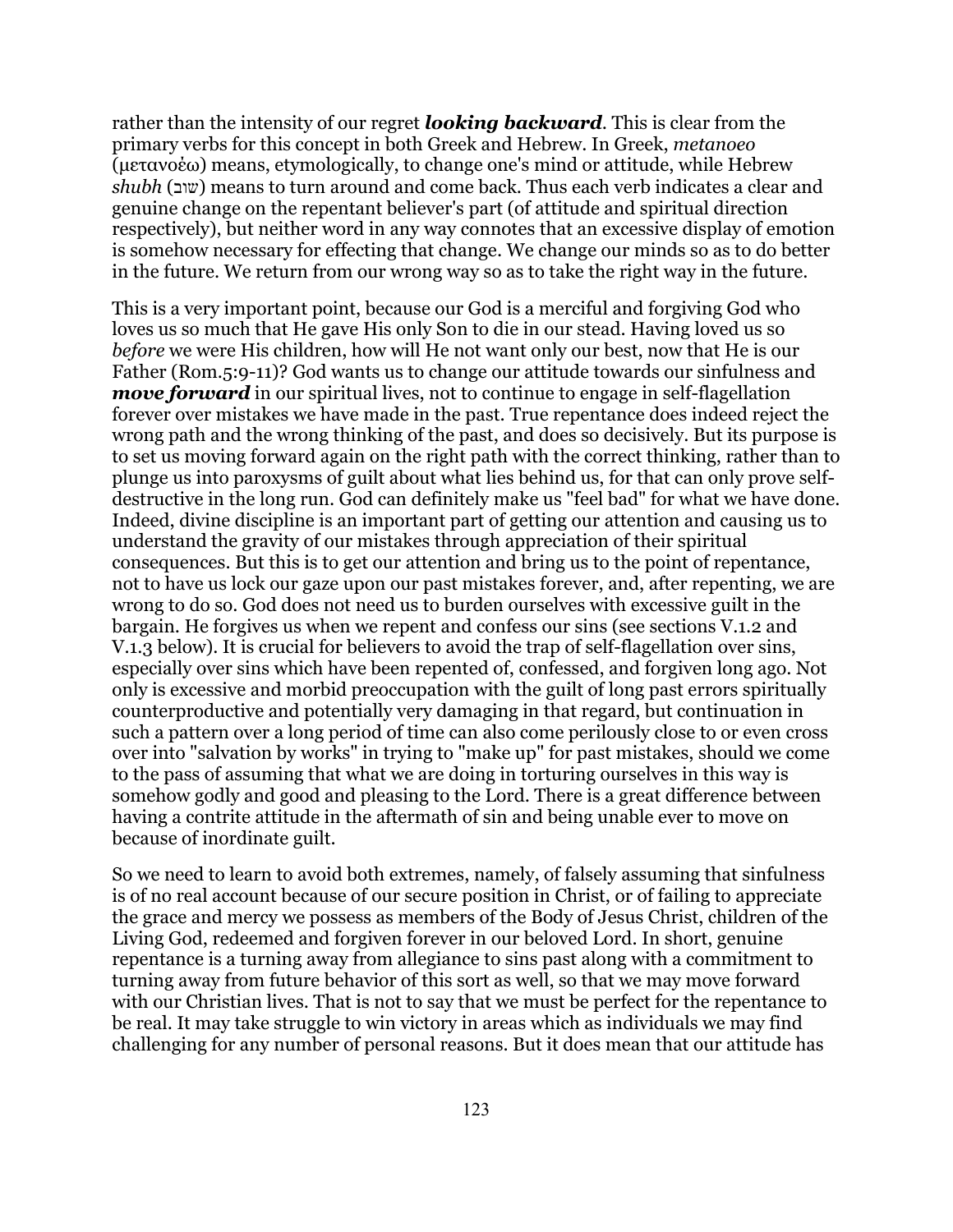to be one of honest determination to turn away from sin and back to God and His truth (without at the same time becoming overly fixated upon our past mistakes).

2. Confession: As long as we sojourn on this earth we shall always be vulnerable to personal sin, and we must therefore always be ready to confess whenever we become entangled in the "sin which so easily besets us" (Heb.12:1). Condemned by our hearts in regard to any particular sin, and convinced of the need to repent by the Spirit testifying to our conscience, confession to God of that sin should follow immediately. All personal sin needs to be confessed for the sake of our relationship with our Lord and our continued spiritual growth.

He who conceals his sin does not prosper, but whoever confesses and renounces them finds mercy. Proverbs 28:13 NIV

As is clear from the verse above, confession and concealment are mutually exclusive. If we are seeking to hide what we have done from God we will certainly not be willing to come to Him and admit our error. And how ridiculous! We may chuckle when we read about Adam in the garden attempting to hide himself from the Lord and trying to cover up his nakedness with a fig leaf. God Almighty knew before the universe was made all about Adam's fall and Adam's attempt to make things right apart from God. But are we any different? Any time we try to hide our guilt and sin from the Lord out of shame or any other motivation, and any time we try to make up for our sins through our own works instead of coming clean and admitting them to God, we are being as utterly foolish as Adam (Job 31:33). And the longer we persevere in such folly, the more spiritual damage we stand to do to ourselves to our own grievous harm. Even so, it is a very common thing for us, emotional creatures that we are, to be so out of sorts with ourselves or with others (or even with God!) because of some failure we find particularly disturbing, that we are unwilling to do the spiritually prudent thing and *immediately* return to God in our hearts (cf. Is.64:5b), expressing our repentance through a prayer of confession for the sins we have committed. Often, the worse we fail, the more pronounced this reluctance may be, even though such times are the very *worst* times to delay the process of admitting our errors to ourselves and then confessing them to God in a truly contrite way (cf. Elijah in 1Kng.19:1-18). Beyond all argument, personal sin on the believer's part requires us to acknowledge that sin in prayer, otherwise known as confessing our sins to our God who is the proper object of that confession (Lev.5:5; Ps.32; 38; 51; 130:3; 143:1-2; Prov.28:13; Is.1:16-20 Neh.9:2-3; Matt.3:6; Acts 8:22; 1Jn.1:9).

Against You and You alone have I sinned, and done what is evil in Your eyes. Psalm 51:4a

If we confess our sins [i.e., *to the Lord*], He is faithful and just so as to forgive us our sins and cleanse us from all unrighteousness.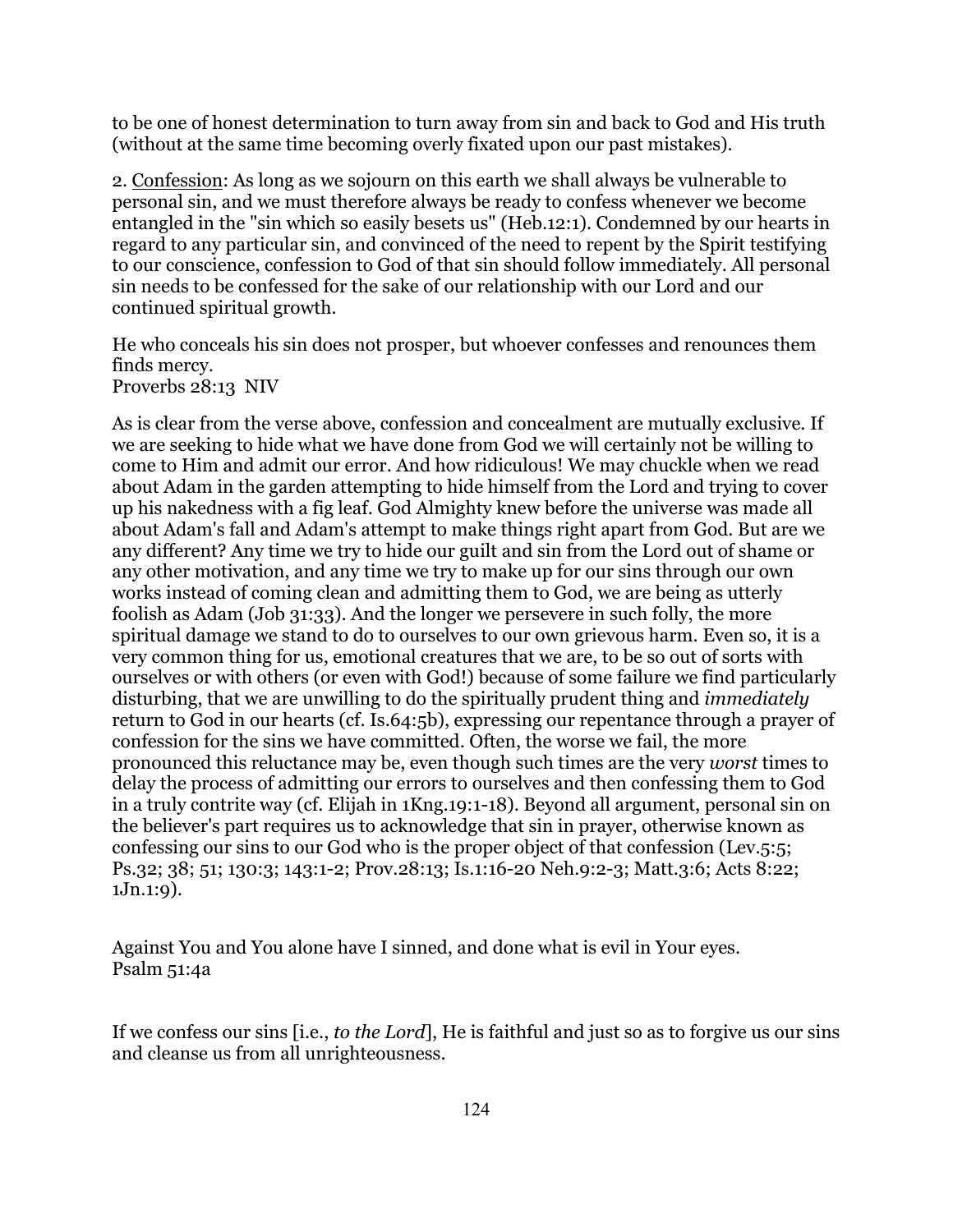1st John 1:9

(1) To you, O Lord, I lift up my soul  $\ldots$  (18) See my affliction and my trouble, and forgive all my sins! Psalm 25:1 & 18

"Return, O wayward Israel", says the Lord. "I will not make My face to fall upon you [in an angry stare]. For I am merciful", says the Lord. "I will not prolong [My anger against you] forever. Only recognize your guilt, that you have sinned against the Lord your God".

Jeremiah 3:12b-13a

We must resist the temptation of trying to hide our sins, or of trying to downplay our sins, or of being so embarrassed about our sins that we fail to return to the Lord in our hearts and seek His forgiveness through the confession of those sins. And we must never assume that we can somehow make up for the sins we commit. Only God can forgive sin on the basis of Christ's sacrifice. And God is merciful and willing to forgive those who return to Him and own up to their sins.

Part of this contrite attitude we are required to demonstrate is an appreciation and reciprocation of God's mercy and forgiveness in the way in which we deal with others, especially our brothers and sisters in Jesus Christ:

And forgive us what we owe you just as we also forgive those who owe us. Matthew 6:12

And forgive us our sins just as we ourselves forgive everyone indebted to us. Luke 11:4

This is not a quid pro quo. It is not as if we are being rewarded for forgiving others. Rather, failure to forgive others is itself sinful, while our willingness to forgive others is a measure, an indication of the genuine nature of our contrition. Since repentance is in large measure adopting God's attitude towards our sins, if we want His forgiveness of those sins, we need adopt His forgiving attitude to others, and if we want His mercy, we need demonstrate His merciful attitude towards others (cf. Matt.5:7; 6:14-15; 18:23-34; Lk.6:37-38; Col.3:13). If we are truly repentant, then surely we will also be willing to respond to our Lord's command to extend the same loving forgiveness to others that we are now asking of Him. Just as we need to adopt His attitude toward sin for genuine repentance, so we need to adopt His attitude of mercy when we seek that mercy. Such love covers a multitude of sins (1Pet.4:8; Jas.2:13; cf. Prov.16:6). Once we have adopted an attitude of genuine repentance and of seeking mercy without the sinful hypocrisy of denying mercy to others, then we can (and indeed must) be fully convinced of the truth that God is ready and willing to accept our confession and grant us forgiveness for all our sinful deeds.

1) The Mechanics of Confession: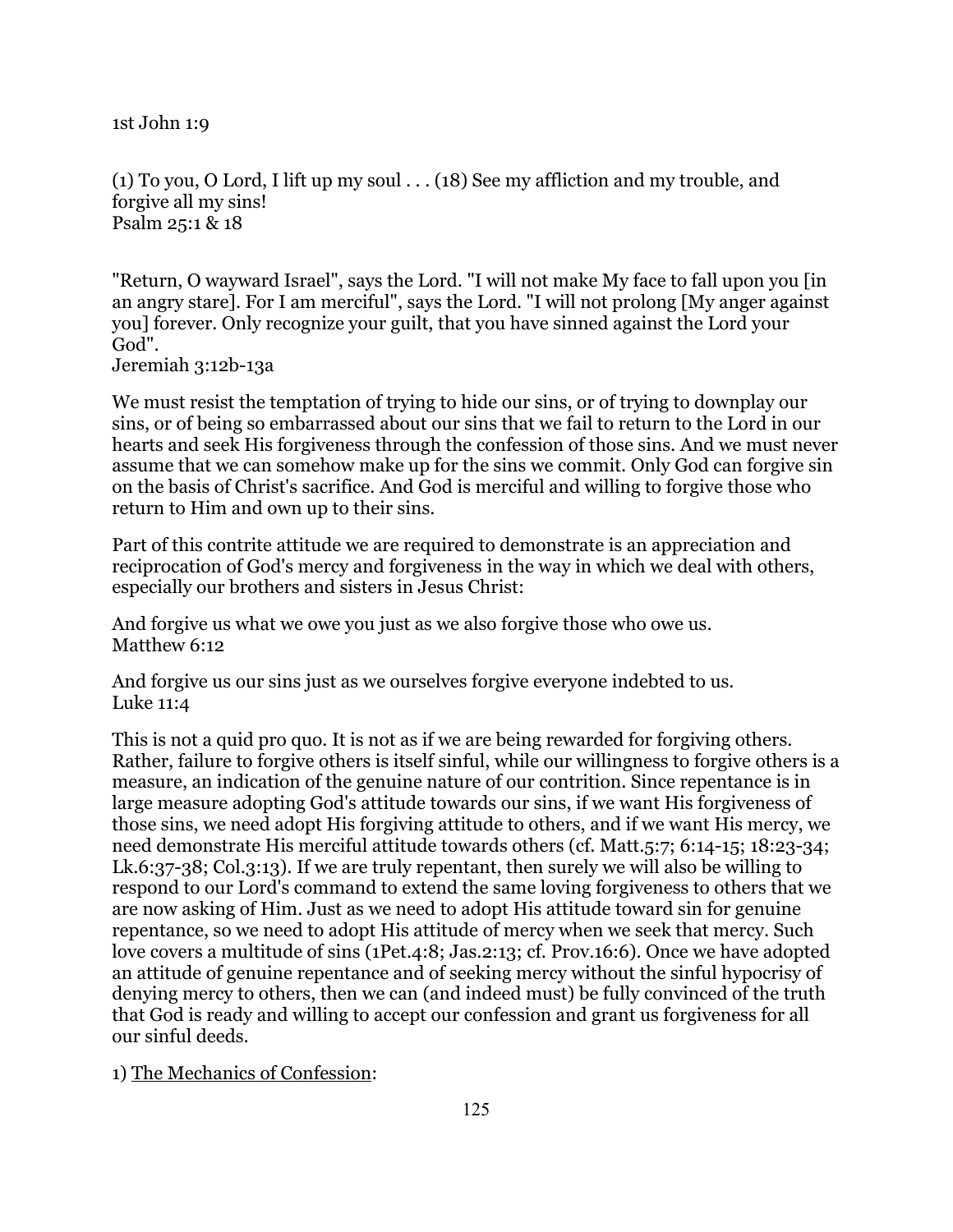If we confess our sins, He is faithful and just so as to forgive us our sins and cleanse us from all unrighteousness. 1st John 1:9

This verse states the mechanics of confession at their most succinct. Simply returning to God in our hearts and then admitting our sins to Him in a prayer of confession brings forgiveness and cleansing based upon the saving work of our Lord Jesus Christ who bore all of our sins on the cross. Because of God's perfect faithfulness (He stands by His promise to forgive) and because of His perfect justice (He has already judged all our sins in His Son our Lord Jesus Christ), our forgiveness and cleansing are assured, even for sins we may have overlooked (cf. 1Jn.1:7).

However, few things would be worse than to assume that a genuine and sufficient confession involves merely stating the fact of our sins to God *without* a concomitant attitude of repentance or *with* a hypocritical lack of mercy towards those indebted to us. If we truly have no intention of forgiving others and/or no intention whatsoever of changing our ways, it would be better to skip the entire exercise. For this approach reeks of hypocrisy and duplicity, and betrays a fundamental flaw in such a person's whole relationship with God, namely, a complete lack of fear and respect for the One who made us, who saved us, and who knows us better than we know ourselves.

I gave faithless Israel her certificate of divorce and sent her away because of all her adulteries. Yet I saw that her unfaithful sister Judah *had no fear* . . . In spite of [seeing] all this [which I did to Israel], her sister Judah did not return to me with all her heart, *but only in pretense*, declares the Lord. Jeremiah 3:8b, 3:10 NIV

On the other hand, while the importance of a reverent fear of God to our spiritual health and safety cannot be underestimated, an equally disastrous misapplication of scripture is the substituting of irrational terror for legitimate awe, of obsessive panic for holy fear, and of pathological dread for true reverence. It is inappropriate and spiritually dangerous to conceive a disproportionate and morbid fixation upon God's judgment for sin to the exclusion of His mercy and goodness. For just as it is highly dysfunctional for a child to over-focus upon his or her father's goodness to the point of complete disrespect for his authority, and so by analogy equally foolish for us to deceive ourselves into thinking that God is deceived by what amounts to false confessions and rote naming of sins where we truly have no regrets and no intentions of changing our ways, by the same token, we too should avoid being so paralyzed by our awe of God that we fail to come to Him and seek His mercy, confessing our sins and claiming the forgiveness that is ours as children of the One who paid the price of prices for all of our sins in the sacrifice of His one and only Son on our behalf. After all, we are not and never will be perfect, and that includes perfection in repentance and in the improvement of our behavior, even when we have the best of intentions. In all of this we must put ourselves in God's hands, remembering that He knows everything, and that, even if our hearts accuse of imperfection, He is greater than our hearts (1Jn.3:20).

Simply put, therefore, the mechanics of confession are threefold. We must . . .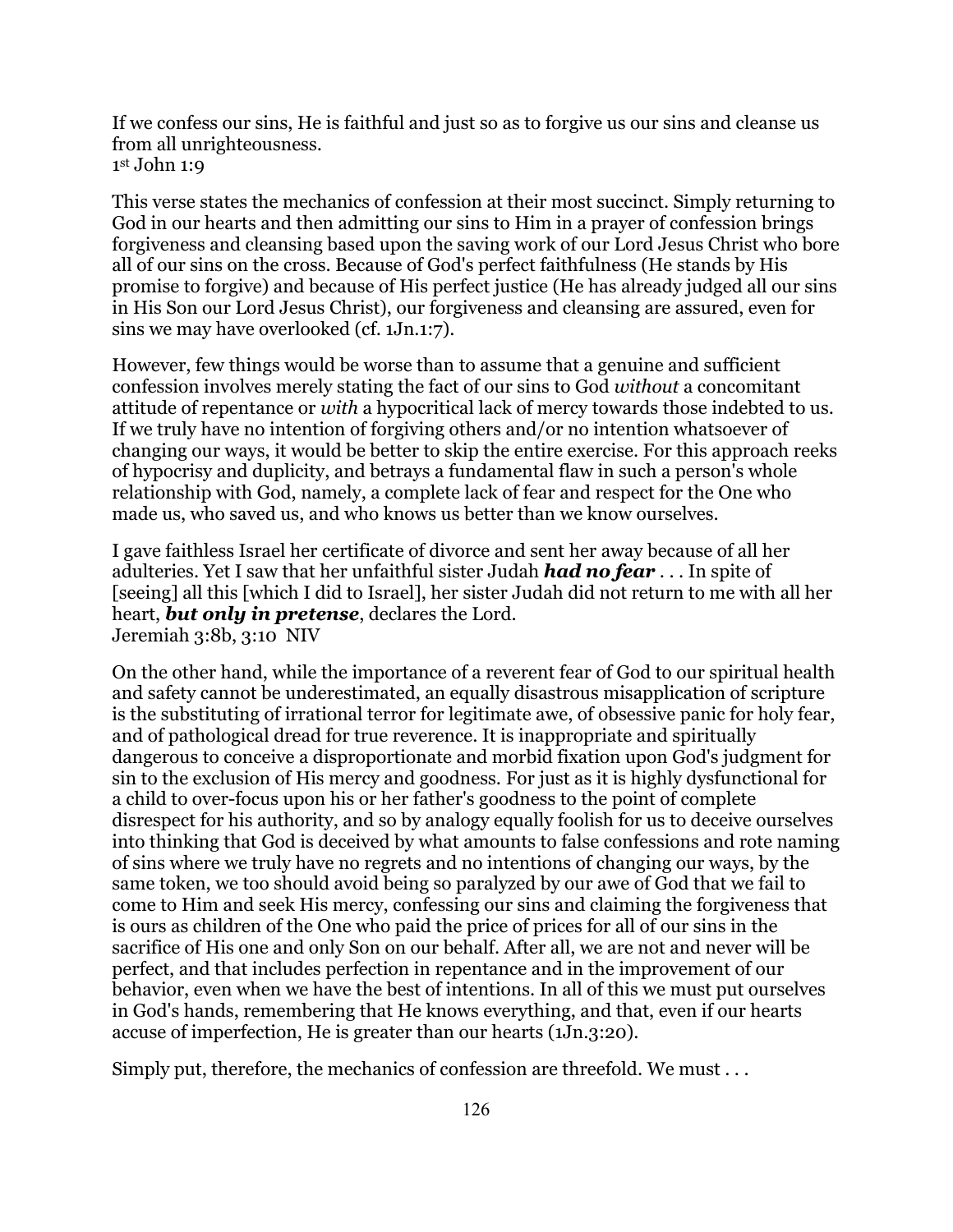1) Recognize our error and admit it to ourselves (i.e., **repent**). When we sin we need to change our mind in a meaningful way about our erroneous course of action, being determined to change our ways in keeping with our change of heart.

(8) Get closer to God, and He will get closer to you. Cleanse your hands, you sinners, and sanctify your hearts, you double-minded. (9) Lament and grieve and mourn. Let your laughter turn to grief, and your joy to humiliation. (10) Humble yourselves before the Lord, and He will exalt you.

James 4:8-10

 2) Come back to God in our relationship with Him (i.e., **confess**). Just as we have determined in our hearts to be reconciled to Him, we need to admit to Him in private prayer that we recognize that we have sinned, not apologizing for our sins, as if that could make any difference to God (for only the blood of Christ can cover them, and the blood of Christ has covered them), but owning up to them and accepting responsibility for them.

(31) But if we were evaluating ourselves [so as to repent and confess], we would not be falling under judgment. (32) And when we are being judged, it is by the Lord that we are being disciplined, to the end that we might not be condemned along with the world. 1st Corinthians 11:31-32

3) Rest in the peace and comfort of His divine mercy (i.e., **be confident of His forgiveness**). God's cleansing and forgiveness come to us through the sacrifice of Jesus Christ, not through any works of contrition on our part. Secure in the knowledge that God Himself has paid for our sins, that He accepts our confession, and that He has cleansed us from our sins, we need to have confidence that, regardless of whatever discipline may come our way to teach us as sons and daughters to stay away from all that is spiritually harmful, we have nonetheless been truly restored to full fellowship with Him and our Lord Jesus Christ.

(6) Don't worry about anything, but in everything let your requests be made known to God in prayer and in petition with thanksgiving. (7) And the peace of God which surpasses every thought will guard your hearts and your minds in Christ Jesus. Philippians 4:6-7

But in this process we must avoid . . .

 1) Assuming that God is impressed by our emotional reaction. True repentance is a genuine change of heart *on our part*. It is *not* the expression *to God* of our emotion and regret.

 2) Thinking that our prayer of confession is a sacrifice. True confession is admitting our sins to God in private prayer. It is *not* a sacrificial rite or sacrament that carries any weight with God, since only Christ's sacrifice is of any effect in the forgiveness of sins (cf. Heb.10:17-18).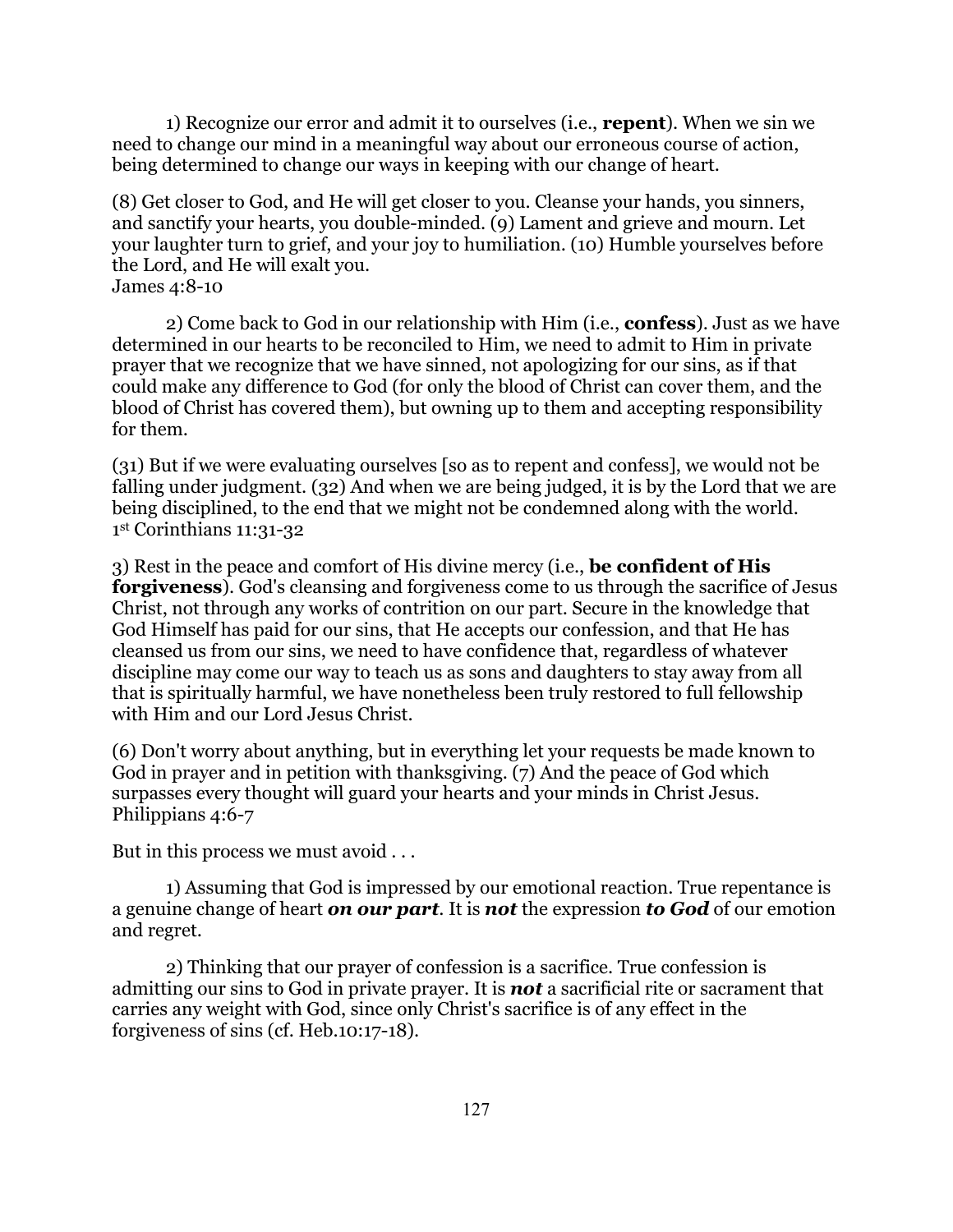3) Failing to appreciate that we have indeed been forgiven. True forgiveness is ours upon genuine repentance and appropriate confession of our sins. It is a fact *regardless* of how we may feel. God is faithful and just to forgive us when we properly confess our sins (1Jn.1:9; cf. Ps.32:5; 51; Prov.28:13). Giving in to excessive feelings of guilt after the fact is to fail to appreciate the integrity of God and to doubt His promise of forgiveness.

- **Repentance:** Self-directed acknowledgment of sin.
- **Confession:** God-directed acknowledgment of sin.
- **Forgiveness:** Provided by God; received, believed and appreciated by us.

2) Public Confession of Sin: Just as repentance is a personal and private matter directed towards oneself (i.e., a contrite owning up to personal failure with a concomitant commitment to turning away from sinning in the same manner habitually), so confession too is primarily to be a personal and private acknowledgment to God of the sins one has committed (cf. Ps.25:7; 25:18; 51:9; 79:9; 1Jn.1:9). Indeed, the instances in which sin should be admitted and confessed to other Christians are very few and far between. Not only does scripture not command the public confession of sin except in a very few, distinct circumstances, but there are good, biblical reasons for avoiding such behavior. For, on the one hand, Christ is our High Priest (Heb.7-10; esp. Heb.10:21), and we share in His unique priesthood (1Pet.2:5; 2:9; Rev.1:6; 5:10; 20:6). All believers therefore have a special access to God that was never true of the Levitical priesthood (Rom.5:2; Eph.2:18; 3:12; Heb.13:10; cf. Heb.6:19-20). Appointing certain members of the Church as special "confessors" is therefore not only unbiblical but an insult to the grace of God and the wonderful position we now possess in Jesus Christ our Lord who, as our High Priest at the right hand of the Father, makes continual intercession on our behalf (Rom.8:34; Heb.7:25; 9:24; 1Jn.2:1; cf. Rom.8:26-27). On the other hand, the dangers and damages of making it a habit of telling each other about all of our sins, mental, verbal, and overt, are obvious. We all understand that we are all sinners and that we continue to inhabit bodies of sin throughout our earthly lives, that the struggle against sin is long and hard, and that it will never be entirely won until we have exchanged these bodies of "sin and death" for the new bodies that will be ours at resurrection. But do we really need to hear about ever fault, foible, failing, and transgression of every fellow believer in the Church? The logistics of this process alone make it clear that if such were the intent of scripture, we would have little time for any other pursuit or ministry (even the Levitical sacrifices are largely concerned only with sins of ignorance as we have seen). Worse to tell, sinful creatures that we are, it is inevitable that hearing about the sins of other believers, some of whom will of necessity be more spiritually advanced than ourselves (or so we may assume), cannot help but embolden us to sin at the same time that it destroys our opinion of them. Beyond all question, it is a blessing that for the most part we are to confess our sins only to God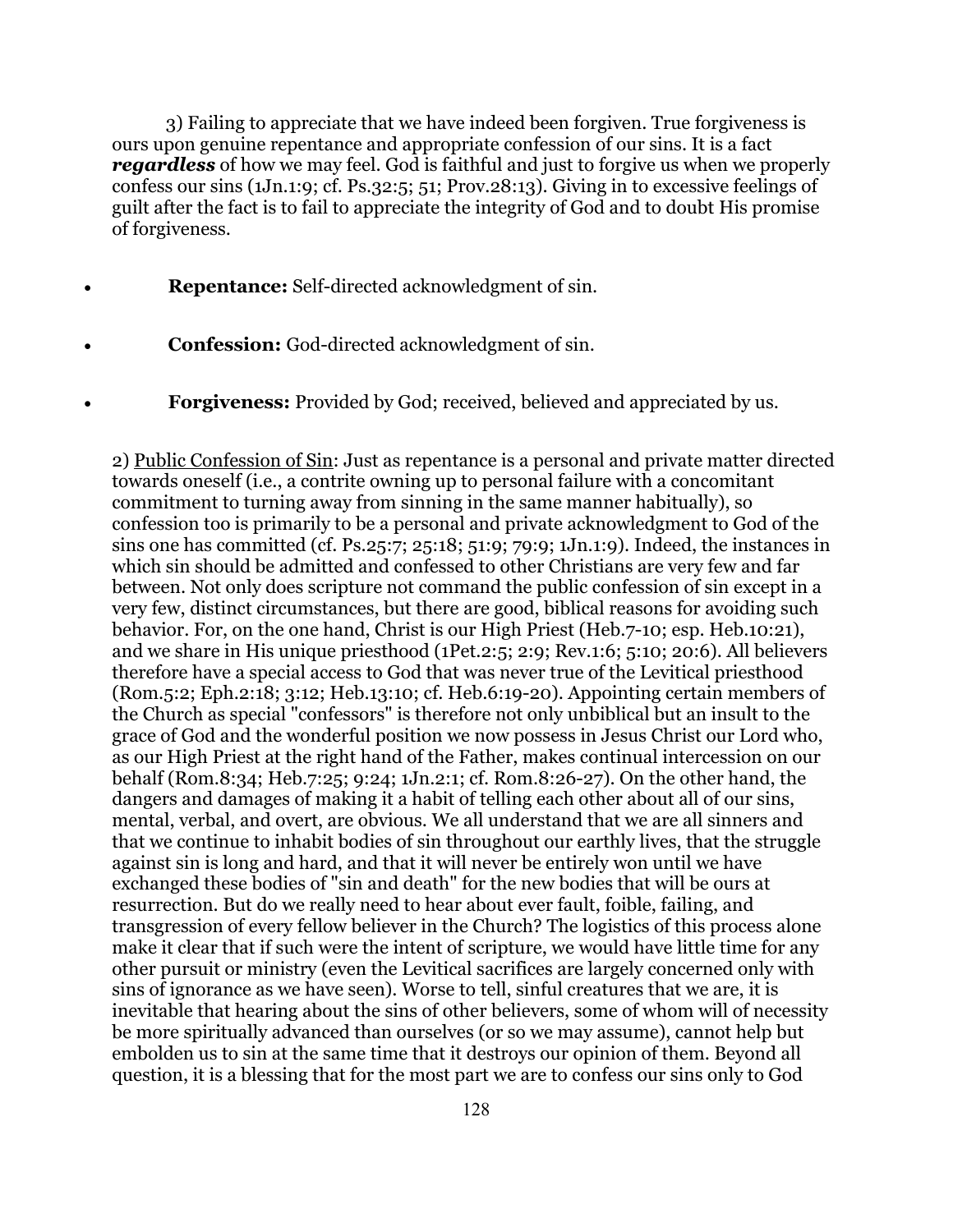without the necessity of informing our brothers and sisters in Christ of every mental, verbal, and overt instance of misconduct – or having to hear all of their confessions as well.

There is a (rare) time and place for public confession, but the Bible is very specific about when and where that is appropriate. As far as normal, daily confession is concerned, the "Lord's prayer" in both Matthew and Luke makes it clear that prayers of confession are to be addressed to "our Father who is in heaven", not to our fellow believers. It is against Him that we sin (Ps.51:4), and it is from Him that we must ask "forgive us our debts" (Matt.6:12; Lk.11:4). That said, examples (or assumed examples) of biblically endorsed public confession include the following:

- The Mosaic Law: Many scholars see the Law as requiring public confession for some types of sins (Lev.5:5; Num.5:7). However, the two aforementioned verses are the only indications that such might have been the case, and both verses describe the penitent person as confessing *first*, and then bringing his or her offering. Thus what little the Law does say about individual confession is completely consistent with the prayer given us by our Lord, namely, that private, individual confession to God was required rather than a public naming of sins. Moreover, as we have seen above, it is sins of ignorance which are emphasized by the Law (as a deliberate indication of the impossibility of keeping the Law for salvation). In any case, it should be noted well that there is at present no longer any specialized priesthood inasmuch as all believers, having Jesus as our High Priest (Heb.10:21), are now priests in our own right with direct prayer access to the Father (Rom.5:2; Eph.2:18; 3:12; Heb.13:10; 1Pet.2:5; 2:9; Rev.1:6; 5:10; 20:6).
- Corporate or congregational confession: On a number of occasions in the Old Testament, Israel makes (or is instructed to make) group or corporate confession of their collective sins (e.g., Lev.26:40; Num.29:7-11; Josh.8:30-35; 1Kng.8:33-35; Ezra 10:10-12; Neh.9:1-2; cf. Neh.1:6; Daniel 9:4-6). The Day of Atonement constitutes a special case wherein the high priest confessed the sins of the entire people (Lev.16:21). This was a ritual foreshadowing our Lord's actual satisfaction of the penalty for the sins of all mankind (cf. Heb.1:3; 7:27; 9:12). Congregational confession is not expressly prohibited in the New Testament economy, but is nowhere mandated, and should not be seen as in any way a substitute for the critically important regular practice of our individual confession of our sins to the Lord. Confession of sins before partaking of the Lord's supper is crucial on account of the dire penalties incurred for partaking "unworthily" (1Cor.11:27-32), but this too is an individual matter, even if the silent prayer by which our sins are confessed takes place in a congregational setting.
- John's baptism: Those who came to be baptized by John offered public confession of their sins (Matt.3:6; Mk.1:5), and we do find one somewhat similar occurrence during the apostolic revival in Ephesus (Acts 19:18). Both John's baptism and the apostolic direction of the Church have been discontinued, yielding, in the case of the former, to the baptism of the Spirit (Matt.3:11), and, in the case of the latter, to the sovereignty of the local church after the passing of the twelve apostles (cf. Tit.1:5). Moreover, in each of these two cases the confessions are "once and for all" events taking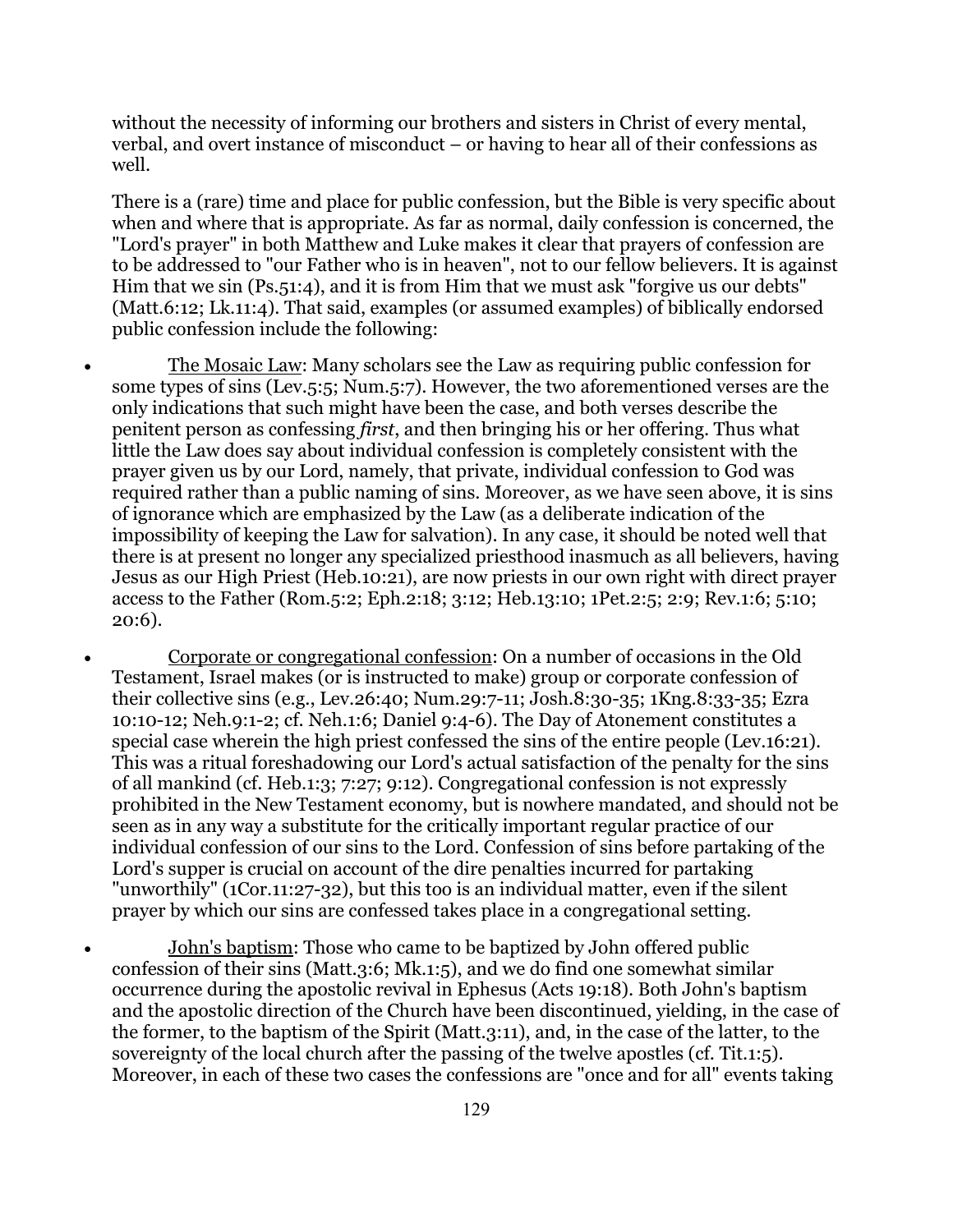place in close conjunction with salvation (and taking place in a unique, corporate setting at that), rather than what the Bible now requires of us, namely the individual prayer of confession for cleansing and forgiveness of sin *after* salvation on each occasion of personal sin.

- Public rebuke in the local church: 1st Timothy 5:20, while sometimes taken as equivalent to confession and occasionally applied to the entire membership of the local church, truly applies only to men in leadership positions caught in overt and particularly gross sinfulness (as the prior context of 1Tim.5:17-19 clearly shows). Furthermore, rather than a self-generated confession to God, what is being described in that verse is a process of corrective censure coming from apostolic oversight (and now, in the absence of the office of apostleship, from the congregation or other members of the leadership). The rationale for such public rebuke of leaders is clear. Those entrusted with the welfare of the church must be above reproach (1Tim.3:2; Tit.2:7-8), not sinlessly perfect (1Kng.8:46), but free of sin so gross and overt that it compromises their duties (1Tim.3:1-13; Tit.1:5-16; 1Pet.5:1-4; cf. Jn.21:15-18). Similar to the above is the principle of disciplining outrageous sinfulness among the membership of the local church (1Cor.5; cf. 2Tim.4:2; Tit.1:13; 2:15), but here too what we have is formal rebuke rather than confession. David's confession to Nathan the prophet when confronted with his sin in the case of Uriah and Bathsheba constitutes an Old Testament equivalent (2Sam.12:13).
- Reconciliation: Jesus tells us that before coming to God to ask forgiveness, we need first to make sure that our brothers and sisters have nothing against us (Matt.5:23- 24), and that, if we are on the receiving end of this request for forgiveness and reconciliation, we should be willing to grant it even if happens "seventy times seven times" (Matt.18:21-22). Here too what we have is not really so much a confession or admission of sins – those whom we have wronged are well aware of what we have done – but rather a request to be reconciled and to receive forgiven in human terms.
- Confession in solicitation of prayer: James 5:16 is frequently misunderstood because it is generally read and applied out of context. In the context (i.e., verses 13-18), we see that confessing our sins to others is being recommended (rather than required) in cases where we are approaching the sin unto death on account of excessive sin and therefore desperately in need of the prayer support of others. We should note well that only church leadership is being recommended as the audience for such an admission of sins, and only in the circumstance of terminal or at least very serious illness where the prayers of the church leadership are being solicited. The reason for this is that we as believers do have the right to petition the Lord on behalf of our brothers and sisters in Christ to ask for their forgiveness (cf. Jn.20:23; 1Jn.15:16; cf. Jas.5:15), and since "the effectual, fervent prayer of a righteous man availeth much" (Jas.5:16b, KJV), the prayers of the church elders will ideally be particularly helpful in such circumstances (it is, after all, for this very reason that they have been called to the sickbed).

• Public Testimony: There are many occasion when it is right and proper for any of us who have been redeemed by the blood of the Lamb to admit that we are sinners, have sinned, do sin, and are only able to make progress against sin by grace and the power of the Spirit. This may take place in both formal and informal settings, but in either case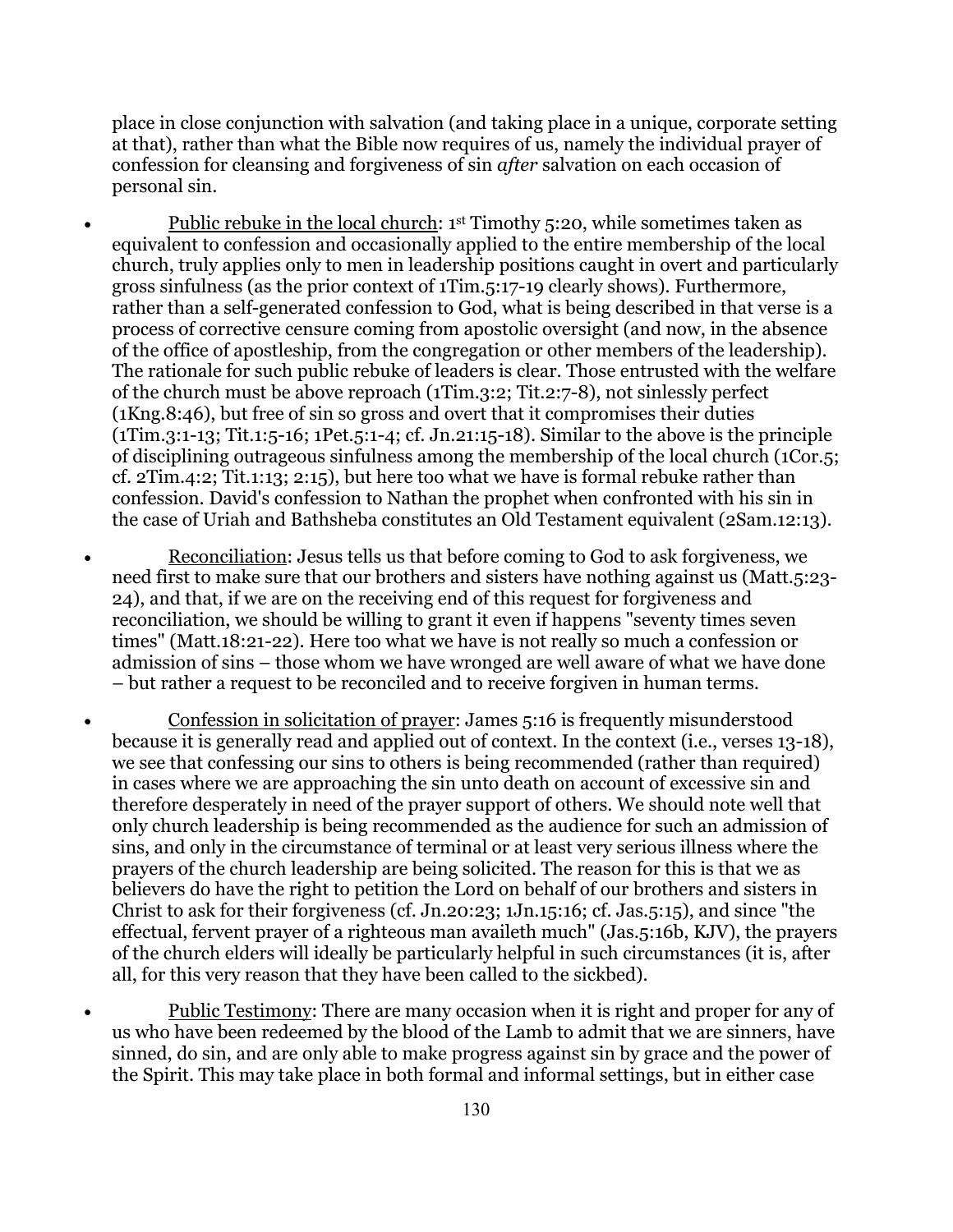does not need to involve a specific cataloging of our personal sins (cf. Job 33:27-28). Indeed, it is the case that, beyond some very general indications of our areas of sin (and one should use extreme caution here as well), we should avoid giving the specifics of our sins in such testimonies (because of the serious potential pitfalls, cf. Jude 1:23). Paul's repeated admission that he was "the worst of sinners" (1Cor.15:9; 1Tim.1:13-16) may serve as a model of what is and what is not appropriate in this regard. In any case, it should be noted that the purpose of such exercises is not personal forgiveness but the edification of others, so that this is also, technically speaking, not a case of confession to God.

3. Forgiveness: As James tells us, it is "the [confessional] prayer offered in *faith*" that brings forgiveness (Jas.5:15). Once we have turned away from our sin and confessed it to God and trusted in Him for our forgiveness, it is absolutely essential that we accept without doubt or reservation the blessed truth that we are in fact forgiven all the sins we thus confess. Nothing could be worse for our spiritual condition than to allow inordinate guilt and nagging doubt to plague our relationship with the Lord after we have done what we have been called upon to do by the Lord through His Word. For He is "faithful and just to forgive us ours sin and to cleanse us from all unrighteousness" (1Jn.1:9; cf. Ps.51:7ff.), and if ever we forget this truth or fail to put it fully into practice we are, in effect, denying or at least doubting the efficacy of His marvelous grace, purchased at the highest possible price, the blood of Jesus Christ. Once we have repented of our sins and admitted them to our God, we must be absolutely convinced of our immediate restoration into the full good favor of God. Confession does not necessarily mean that we will not experience any consequences stemming from our sins, for they may result in both natural repercussions and a course of divine discipline. But it does mean that we have been forgiven them immediately upon confessing them, and that our fellowship with our Lord has been restored.

If we say that we have fellowship with Him and yet walk in the darkness, we are lying and are not acting truthfully. But if we walk in the light as He Himself is in the light, we do have fellowship with one another (i.e., with the Father and the Son; cf. v.3), and the blood of Jesus His Son is cleansing us from all sin. 1st John 1:6-7

And [so the prodigal son] got up and returned to his father. But while he was still some distance away, his father caught site of him and was filled with compassion. And he ran toward him and fell upon his neck and kissed him. And his son said to him, "Father, I have sinned against heaven and before you. I am no longer worthy to be called your son. Make me as one of your hired servants." But his father said to his servants, "Quick! Bring a fine suit of clothes and put it on him, and put a signet ring on his hand and shoes on his feet. And bring the fatted calf. Butcher it so that we may eat and celebrate. For this son of mine was dead and has [now] come back to life. He was lost, but he has been found." And they began to celebrate. Luke 15:20-24

Our heavenly Father loves us, loves us so much that He gave His one and only Son over to death for us. And Jesus loves us so much that He went to the cross for us, to die in our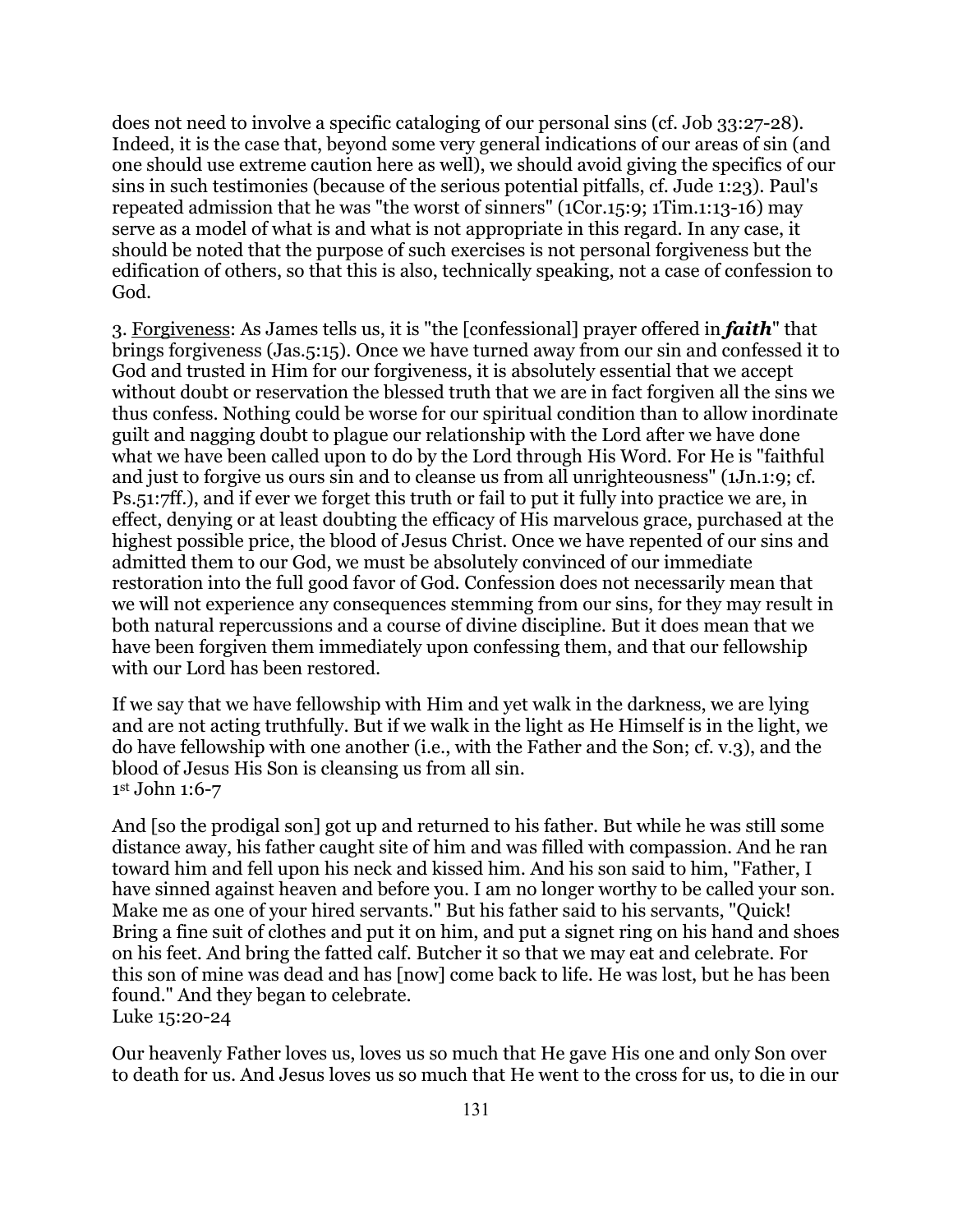place, to redeem us with His life's blood. God wants us to turn from sin and to turn back to Him. He is eager to "forgive us and to cleanse us from all our unrighteousness" (1Jn.1:9), and, like the father of the prodigal son (Lk.15:17-24), delighted to welcome us back into His embrace (cf. Is.12:1-6). It is not only permissible for us to put aside our feelings of guilt and remorse after we have been cleansed in this way and welcomed back into our Father's good graces and our Lord's warm fellowship, but it is imperative that we do so (cf. 2Cor.5:17-21). Failing to accept the truth that we have been forgiven, cleansed, and restored following our return to God is to doubt the promises, the character, the integrity, the goodness, and the love of God. It is also to subtly diminish the saving work of Christ on the cross. For beyond all argument Jesus has already paid for all of our sins with His own blood. Being unwilling to accept the truth of our forgiveness in Him when we have come back to Him in our hearts is, at the very least, a failure to appreciate the reality, the moment, and the magnitude of His blessed sacrifice on our behalf.

God's forgiveness of us is based upon who He is and what Jesus has already done. Therefore we must be careful to avoid the blasphemous notion that our repentance and confession are anything more than obedience to His commands. We have all like sheep gone astray (Is.53:6; cf. Ps.119:176), but God in His great mercy and love is ever filled with compassion for those who are truly His, the sheep of His hand for whom the Great Shepherd of the sheep gave up His life (1Pet.5:4; cf. Jn.10:1-18). The truth of the compassion, love, mercy, and forgiveness of our God runs deep and wide throughout the scriptures, and we cannot help but open our eyes and our hearts wide to it with shouts of thanksgiving and tears of joy (cf. Ps.130:3-4; Is.57:15-19; Dan.9:9).

"The Lord will call you back as if you were a wife deserted and distressed in spirit – a wife who married young, only to be rejected," says your God. "For a brief moment I abandoned you, but with deep compassion I will bring you back. In a surge of anger I held my face from you for a moment, but with everlasting kindness I will have compassion on you," says the Lord your Redeemer. "To me this is like the days of Noah, when I swore that the waters of Noah would never again cover the earth. So now I have sworn not to be angry with you, never to rebuke you again. Though the mountains be shaken and the hills be removed, my unfailing love for you will not be shaken nor my covenant of peace be removed," says the Lord, who has compassion on you. Isaiah 54:6-10 NIV

So what shall we say to these things? If God is for us, who is against us? He who did not spare His own Son, but handed Him over for our sake, how will He not also graciously give us everything [we need] along with [that gift of] Him? Who will [dare to] bring charges against God's elect? God is the One who is pronouncing [us] justified. Who is he that condemns [us]? Christ Jesus is the One who died [condemned in our place], and the One, moreover, who was raised from the dead [for us], who is [seated] at the right hand of God, who is also making petitions on our behalf. What will separate us from Christ's love? Tribulation? Or privation? Or persecution? Or hunger? Or destitution? Or danger? Or violence? As it is written, "For your sake we are being put to death all day long. We were accounted as sheep for slaughter". But in all such things we are decisively victorious through Him who loved us [enough to do what He did for us]. For I am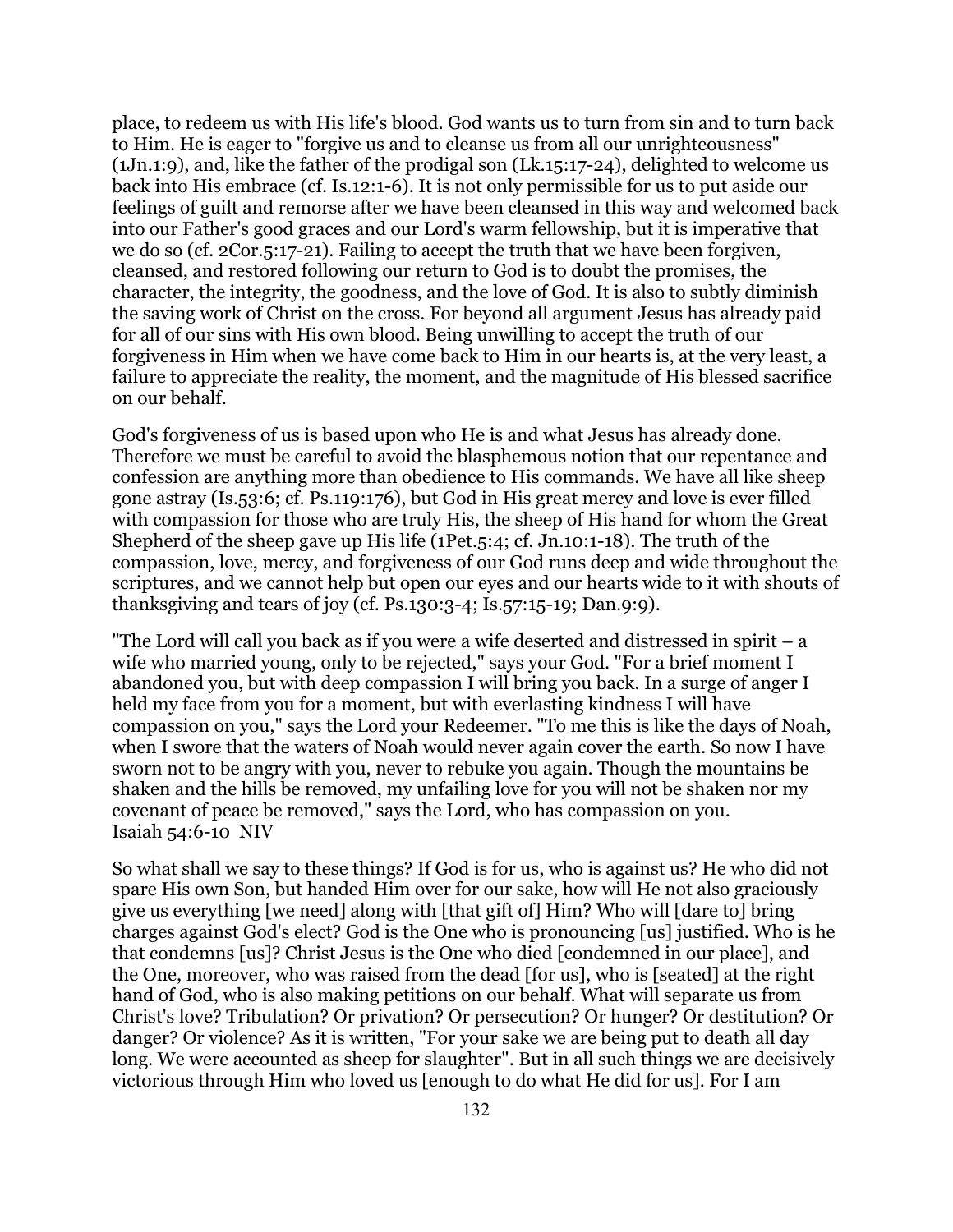persuaded that neither death nor life, neither angelic nor human authorities, neither things present nor things to come, neither heavenly powers, be they the highest [of the elect] or the lowest [of the fallen], nor any other created thing [on this earth] will be able to separate us from *the love of God which is in Christ Jesus our Lord*. Romans 8:31-39

For if God is good and gracious and compassionate by nature, if He has already sacrificed His one and only Son on our behalf, and if Jesus has already paid the penalty for all of our sins through His death for us on the cross, how could it possibly be that we who have been accounted righteous in our Lord Jesus Christ would not be immediately and completely forgiven all of our sins just as soon as we are willing to admit them to ourselves and acknowledge them to our God? Indeed, to have any other opinion, even if it be a mere emotional impression, is to completely misread and misunderstand the essence of God and the sacrifice of Jesus Christ. Our Father understands the difficulties of this life and the problems we face in this world. Our Savior understands them from personal experience (Heb.4:15; cf. Heb.2:14-18). God knows the struggles we have with sin, the sinful nature within us, and the temptations of the world without, energized and directed in large part by the evil one. In our struggles against sin, we must learn to resist effectively and not minimize the effects of any of our actions which are not consistent with walking the way Jesus walked (1Jn.2:6). But we must also understand that we will make mistakes (1Jn.1:10), and must be quick to return to our Lord when we stumble and be fully convinced in our hearts of His complete forgiveness of us when we do come back to Him. If we would be successful in our Christian walk and in carrying out the mandates and mission that our Lord has for each and every one of us, we must hold on tight to both truths, refusing to give up the fight against sin, even as we glory and rejoice with complete assurance in the forgiveness we have in Jesus on every occasion when we do turn from our sin (cf. Deut.30).

Who is a God like you, who pardons sin and forgives the transgression of the remnant of his inheritance? You do not stay angry forever but delight to show mercy. You will again have compassion on us; you will tread our sins underfoot and hurl our iniquities into the depths of the sea. Micah 7:18-19 NIV

And you shall say to them, "Thus says the Lord of hosts, 'Return to Me', says the Lord of hosts, 'and I will return to you', says the Lord of hosts". Zechariah 1:3

### **2. The Principle and Process of Sanctification**

1. The Principle of Experiential Sanctification: God is our Father. Even when we sin, He loves us as His own dear children – and such we are (1Jn.3:1-3). He deeply desires us to return to Him when we sin (Is.1:18), and, when we do sin, both the Son and the Spirit intercede on our behalf (Rom.8:27; 8:34; 1Jn.2:1; cf. Mic.7:8-9; Zech.3; Jn.1:4-17).

Confession is in truth not something God needs from us but something we need to do in order to understand and navigate our relationship with Him. If we are going to walk as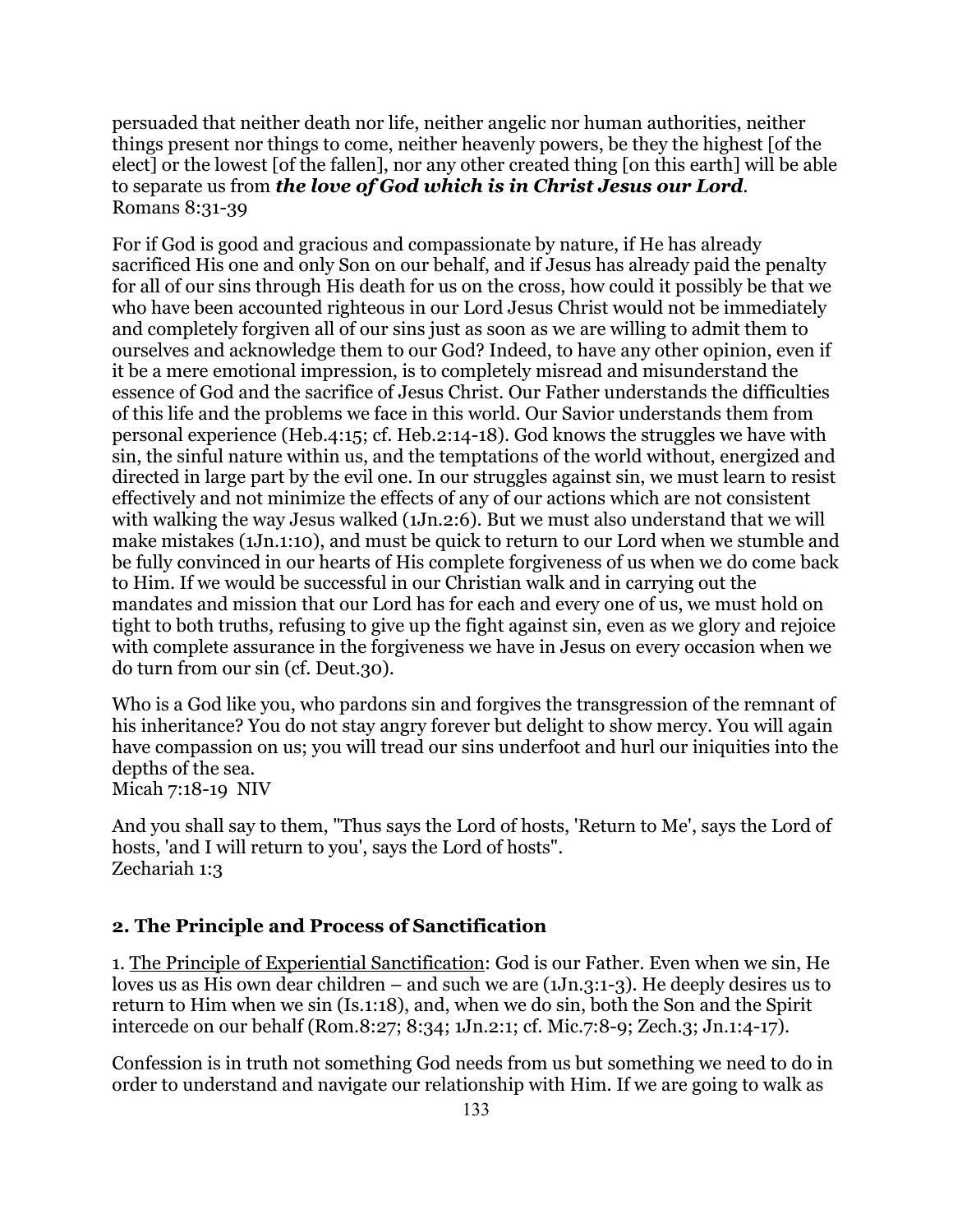Jesus walked, we need this mechanism as a test and a check of our spiritual status and as a measure of our progress (or lack thereof) in the spiritual life we have been called to lead. Our forgiveness is already waiting for us, stored up in the treasury of God's riches and provided by that most valuable of all treasures, the Father's gift of Jesus Christ and His gift of Himself on the cross. In Him we have been forgiven once and for all at salvation with a forgiveness that is immutable as long as we believe. But while the "positional" forgiveness we have in Jesus Christ is secure, we nevertheless do require the continuing "experiential" forgiveness of the sins we commit as we walk through this world.

Repentance and confession are the means God has provided for us to regain the experience and reality of forgiveness in time. Like children whose status in the family is immutable, yet who are required to respond in a positive and repentant way when disciplined for their rebellious actions, so we too must be ever mindful of the need to turn back to our heavenly Father whenever we find ourselves caught up in sin. For we have already been "bathed" from sin (1Cor.6:11), and so, as we walk through this world, only need to have the dirt picked up by our feet washed off (Jn.13:10). Therefore if we make swift repentance and regular confession our practice, then we are truly "walking in the light", with the result that "the blood of His Son continues to cleanse us from all sin" (1Jn.1:7). This includes sins whose deleterious nature we may not fully appreciate at the time, as well as transgressions that may escape our notice altogether. As long as we stay on the correct course, the "walk in the light" following after our Savior Jesus Christ, we need not have any fear (temporally or eternally) of unnoticed and unconfessed sins of ignorance. As long as we are purposefully headed in the right direction, repenting and confessing our sins on a regular basis, the gap between the perfect ideal to which we have been called and the reality of our necessarily imperfect application will not be so large as to fatally hinder our spiritual growth. Ideally, this gap should narrow over time as we advance in the Christian life. The process of narrowing the gap is called in scripture "sanctification".

2. The Process of Experiential Sanctification: We are "holy" in Jesus (1Cor.6:11), and in resurrection in the New Jerusalem we will be "holy" in the presence of our God forevermore (cf. 1Jn.3:2; Rev.21:27; 22:3; 22:14-15). However, in these bodies of sin, in this world of lust and decay, under the pressures proceeding from the evil one, our holiness is maculate, even under the best of circumstances and with the best of intentions. As we proceed in the Christian life, our knowledge should increase as should our motivation and our discipline. But pressures have a tendency to increase as well as we advance on the road to spiritual growth, and we will never be completely free of sin this side of eternity. Therefore the process of becoming holy, of living in a more and more sanctified way, is one of utmost concern for the dedicated believer in Jesus Christ – or should be. The process of becoming more holy or sanctified in time, "experiential sanctification", is the *defensive* counterpart to production and active ministering according to our various spiritual gifts, that is, our taking up the *offensive* in the Christian life. Both elements are dependent upon and essentially inextricable from the process of spiritual growth. The Christian walk generally and spiritual growth in particular are subjects that properly belong to part 6A of this series, "Peripateology: the Biblical Study of the Christian Walk". However, since sanctification or holiness is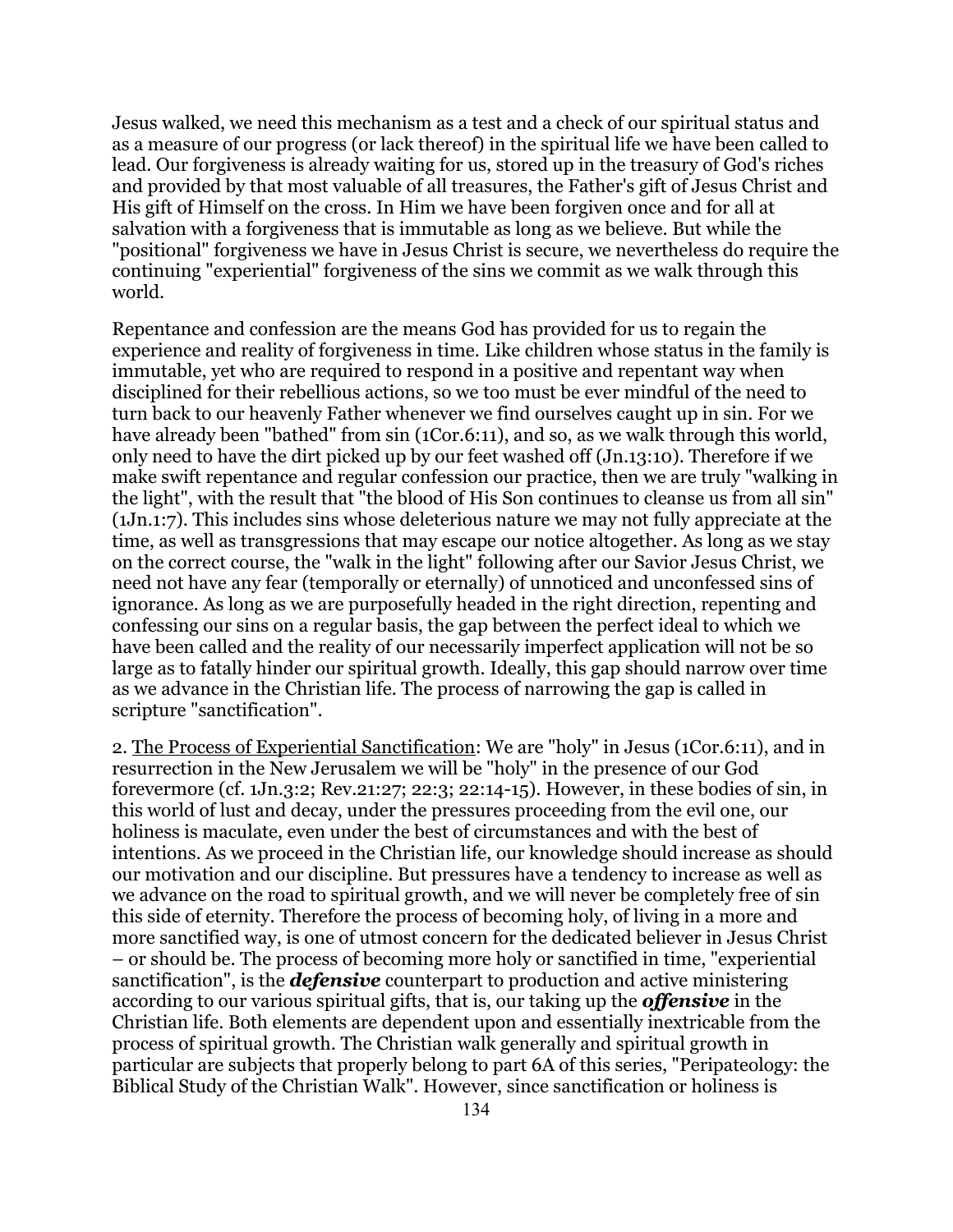essentially defined in terms of our separation from sin, it is appropriate for us to consider this aspect of the Christian walk in our present study.

1) Definition: Experiential sanctification is the process of becoming sanctified or holy, of gaining, laying hold of, exhibiting, and acting according to the biblical principles of true holiness. Neither of the two etymological roots seen in the two key words "sanctified" and "holy" are themselves biblical, and both have connotations in contemporary English which are somewhat misleading in terms of what the Bible actually means by the process of sanctification and the pursuit of holiness. The Greek root *hag*- (ἁγ-) stands behind all of the words in the New Testament which convey the notion of holiness (rendered in the versions by variants of "holy" and "sanctified"; cf. the corresponding Hebrew *qadash*, קדש). This root possesses as its basic idea the separation of the realm of the divine from the realm of the profane. Put in its most basic, biblical terms, holiness is separation from sin, and sanctification is the process by which such separation from sin is achieved.

It is essential to appreciate from the beginning of this discussion that 1) except for our perfect Lord, no human being has ever achieved a state of complete, experiential sanctification (cf. the biblical commentary on the records of Abraham and Moses, two of the greatest believers who ever lived: Is.43:27); and that 2) sanctification is *true* separation from sin rather than either the mere appearance of living a holy life on the one hand, or the separation of oneself only from such sins as one or one's peers may find particularly disturbing or offensive on the other. In respect to the first caveat above, the essential and enduring sinfulness of everyone born with a sin nature has been sufficiently set forth in the previous sections of this study (see especially section II.2). Reining in the sin nature with its multifarious lusts and desires is neither an easy nor a short-term task, but is an essential and continuing necessity for all who choose to walk as Jesus walked (which is, of course, the only sure way to salvation, spiritual growth, and eternal reward). In respect to the second caveat, the reader is referred to those sections above which document the wide swath sin cuts through all areas of human behavior, potentially affecting everything we think, say, and do (see section II.7). To limit one's personal definition of sin to a few obvious and personally detested types of behavior, then claim "holiness" on the basis of refraining from a small set of prohibitions, constitutes hypocrisy to a pharisaical degree (Matt.23:1-32; cf. 2Tim.3:5). If we would be truly holy, we must turn away from *all* sin, and must learn to limit, control, and, eventually, eliminate sin to an ever greater degree in every aspect of our lives. For there can be no doubt that God has most definitely called us to this task.

(19) I [am going to] put this in human terms because your flesh is [still] weak: just as you [once] presented your [bodily] members as servants to impurity and to lawlessness in the service of lawlessness, so now present your [bodily members] as servants to righteousness *in the service of sanctification!* (20) For when you were servants of sin, you were free from righteousness. (21) So what fruit were you bearing then? [Only] things of which you are now ashamed! And the end result of all those things is [spiritual] death. (22) But as it is now, having been liberated from sin and made subservient to God, the fruit [you bear] is *in the service of sanctification*, and the end result of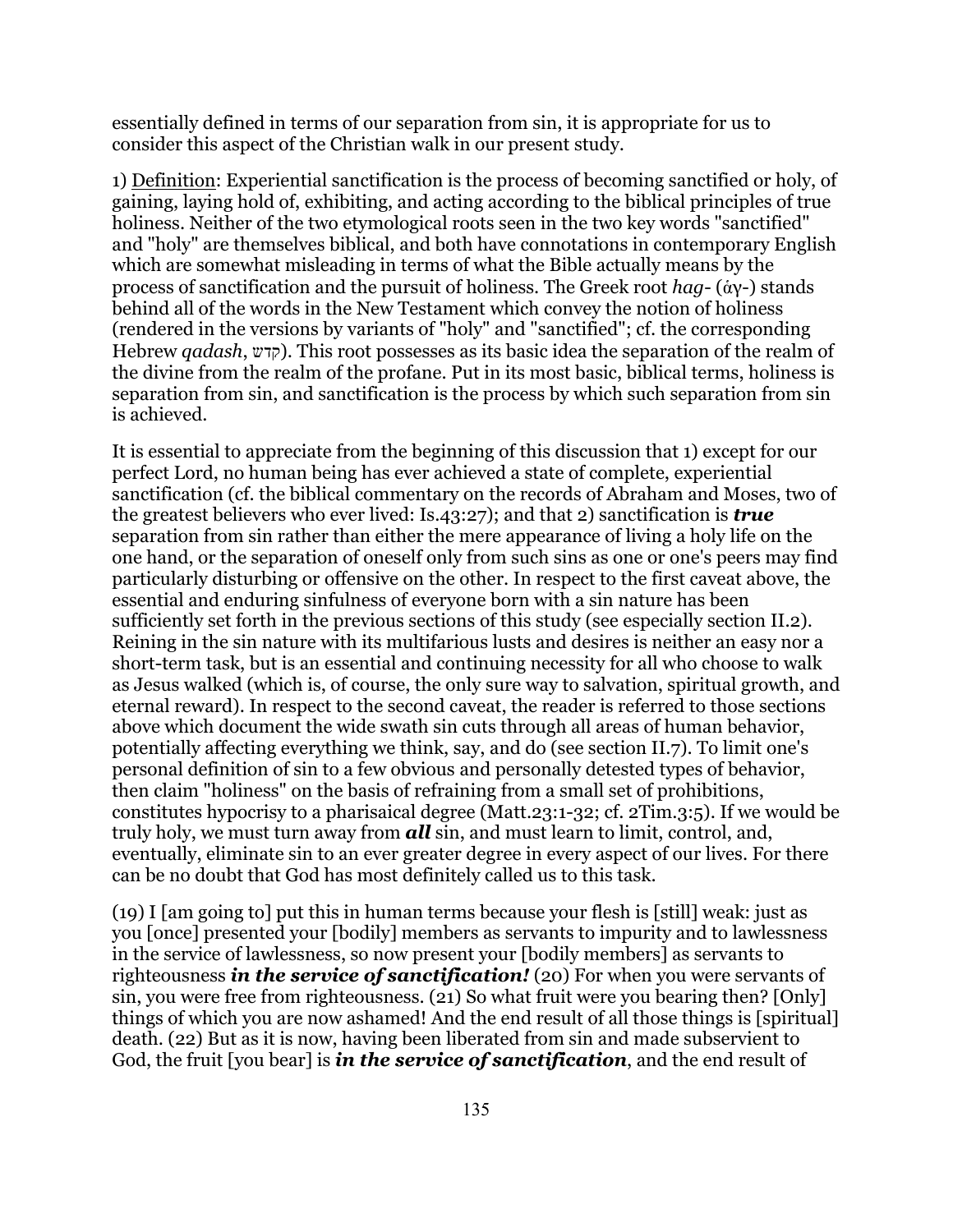this is eternal life. Romans 6:19-22

Therefore, my beloved, possessing such promises as these, let us cleanse ourselves from every pollution of body and spirit, *perfecting our sanctification in the fear of God*.

2nd Corinthians 7:1

(25) Husbands, love your wives as also Christ loved His Church and gave Himself over [to death] on her behalf, (26) *so that He might sanctify her*, having purified her by the washing of the water [of truth] in [His] Word. (27), so that He might Himself [and] for Himself present His Church in glory, without spot or blemish, but *so that she might [instead] be holy* and without blame.

Ephesians 5:25-27

And may the Lord cause you to increase and abound in love toward one another and toward all men, just as also we have toward you, that you may stabilize your hearts *blameless in sanctification* before our God and Father at the coming of our Lord Jesus with all His holy ones. 1st Thessalonians 3:12-13

This is the will of God: *your sanctification*, to keep away from sexual immorality, for each of you to know how to control his own body *in sanctification* and honor (not in lustful desire like the gentiles who do not know God), not to overstep and take advantage of your brother in any matter, for the Lord avenges all such actions, just as I told you before and solemnly testified to you. For God did not call us to impurity but *in sanctification*.

1st Thessalonians 4:3-7

[God] who saved us and called us *to a holy calling*, not through our works, but through His own [sovereign] choice [of us] and [His] grace [towards us], [that grace] which was given to us in Christ Jesus in eternity past. 2nd Timothy 1:9

For while our human fathers meted out our punishment for a relatively short time according as they saw best, when [God] punishes us it is definitely for our own good – *that we might partake of His holiness*.

Hebrews 12:10

Pursue peace with everyone and *sanctification*, without which no one will see the Lord.

Hebrews 12:14

But just as He who has called you is holy, *you too should be entirely holy in your behavior*. For the scripture says: *Be holy*, because I am holy. 1st Peter 1:16 (see also Lev.11:44, 45; 19:2; 20:7)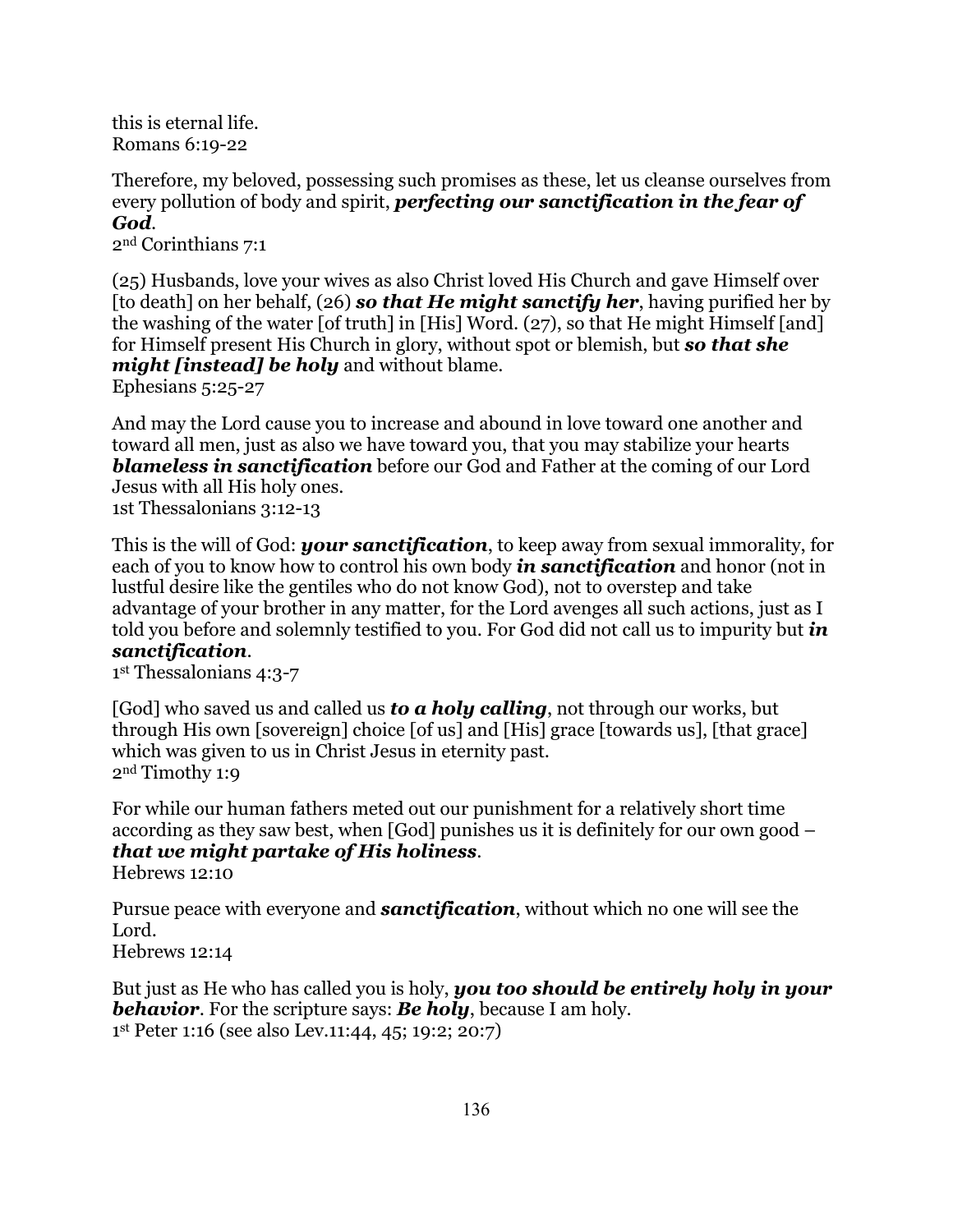And everyone who has this hope in Him (i.e., of resurrection and eternal life) *is sanctifying himself* just as that One (i.e., Jesus Christ) is holy. 1st John 3:3

Let the unrighteous continue to act unrighteously, and let him who is filthy continue in his filthiness, and let the righteous continue to produce righteousness, and *let him who is sanctified continue in his sanctification*". Revelation 22:11

2) The call to turn away from sin: The Bible is filled both with prohibitions against specific transgressions as well as many general exhortations to turn away from sin and evil in general and to live holy lives instead. Scripture makes it quite clear that the walk necessary to please God, avoid trouble, and live productive lives for the Lord must include learning how to give sin a wide berth in all of its manifestations, whether it proceeds from the heart, the tongue, or the hand.

Above all else, guard your heart, for it is the wellspring of life. Put away perversity from your mouth; keep corrupt talk far from your lips. Let your eyes gaze directly before you. Make level paths for your feet and take only ways that are firm. Do not swerve to the right or the left; keep your foot from evil. Proverbs 4:23-27 NIV

Indeed, since we have been forgiven our sins, since we are sanctified in Christ, and since we have been made righteous in Him, it is not just the case that we ought to walk as those who have been forgiven, sanctified, and justified, but it is also the fact that our Lord expects us to do so and that scripture often describes believers as people who *do* walk in a cleansed, holy, and righteous way. Sinlessness, holiness, and righteousness are, for those of us who have committed ourselves to following in the footsteps of our Savior, more than mere words. They are what amounts to a "job description" which, ideally, should indeed describe how we actually *do* walk.

(4) Everyone who does sin also does lawlessness. Indeed, sin is lawlessness. (5) And you know that that One appeared to take away our sins, and sin is not in Him. (6) No one abiding in Him continues in [a life of] sin. No one who continues in [a life of] sin has seen Him or known Him. (7) Children, let no one deceive you. The one who performs righteousness is righteous, just as He is righteous. (8) The one who continues in [a life of] sin is of the devil, since the devil has been sinning from the beginning. For this purpose the Son of God appeared, to destroy the works of the devil. (9) No one who has been born of God continues in [a life of] sin, since His seed (i.e., the Word of truth in which we believe) remains in him, and [so] he is not able to continue in [a life of] sin since he has been born of God. (10) By this [principle] the children of God and the children of the devil are [made] manifest. No one who is not performing righteousness is of God, even the one who is not loving his brother. 1st John 3:4-10

3) The will to turn away from sin: Rather than expecting us to see the standard above as impossible, God has filled His Bible to overflowing with encouragement for us,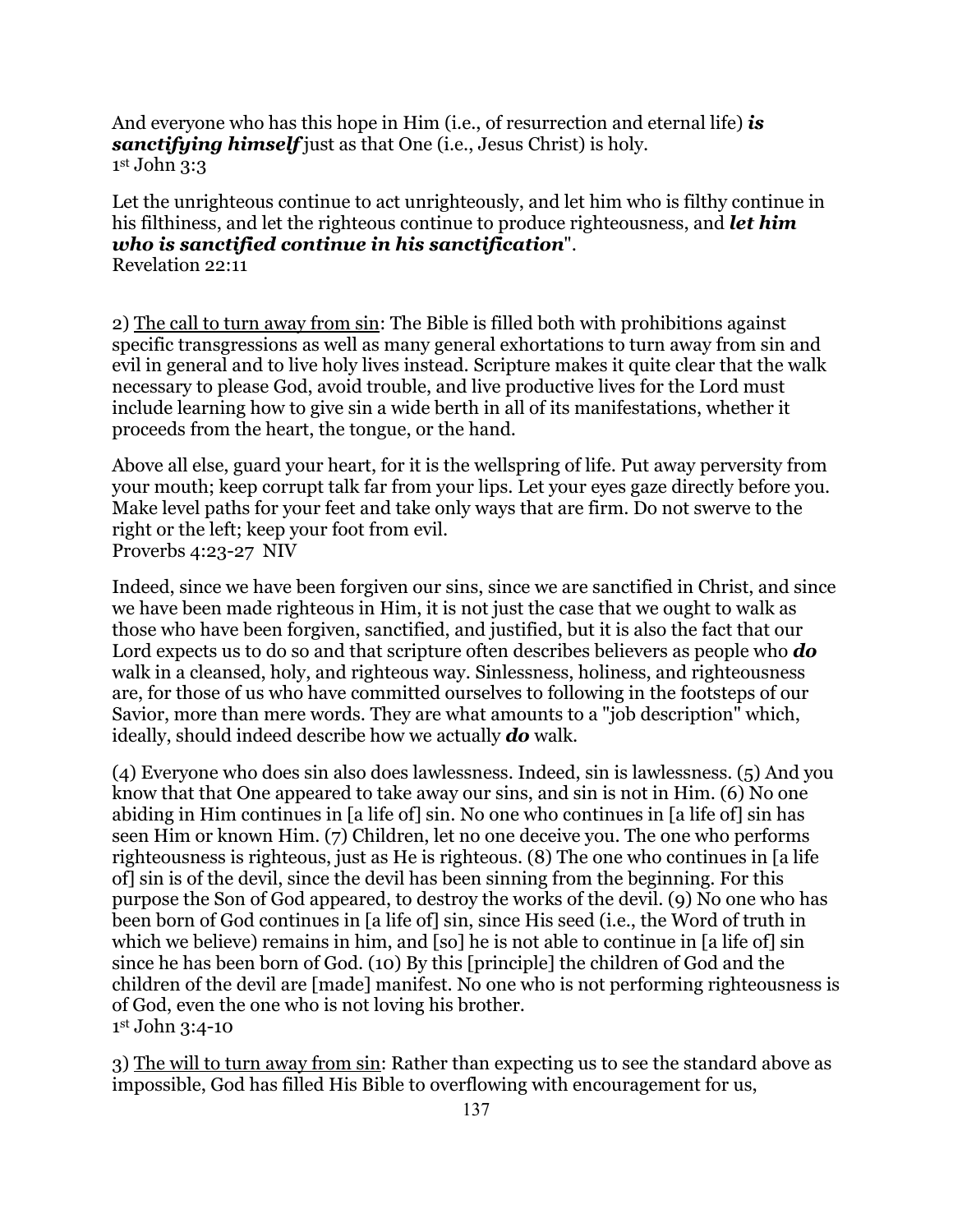exhorting us to take up the challenge of living the life we have been called to lead. The forgiveness, righteousness, and sanctification we have by virtue of being one with our Lord Jesus Christ should motivate us to strive to make our behavior on earth conform to our status in heaven. The first step in the admittedly difficult and lifelong process of refining our behavior day by day to bring it more and more in line with that of our Lord's is the development of an attitude dedicated to doing what is right while allowing sin and sinfulness no quarter.

Then the Lord said to Cain, "Why are you angry, and why has your face fallen [into an angry stare]? Will you not be forgiven if you do what is right? But, if you do not do what is right, [know] that sin is crouching at the door, and that it desires to have you – but you must gain the mastery over it". Genesis 4:6-7

You have not yet resisted to the point of [having shed your] blood in your struggle against sin. Hebrews 12:4

But put on the Lord Jesus Christ, and do not [even] make any plans for carrying out the lusts of the flesh. Romans 13:14

In the same way [that Christ did], consider yourselves as well to be [positionally] dead to sin, but [spiritually] alive to God in Christ Jesus our Lord! So not do let sin reign in your mortal body so as to obey its lusts, and do not offer up your [bodily] members to sin as weapons of unrighteousness. But rather offer yourselves up to God as those now alive from the dead, and [offer up] your [bodily] members to God as weapons of righteousness. Because sin will not (i.e., *must not*) rule over you, for you are not under [the] Law but under grace. Romans 6:11-14

For God's grace, overflowing with salvation, has [now in Jesus Christ] gloriously appeared to all men. [This grace] instructs us to reject ungodliness and worldly lusts, and [instead] to live our lives in this world in a prudent, and righteous, and godly way. Titus 2:11

"Don't keep sinning any longer, lest something worse befall you." (Jesus to the lame man He had healed at the pool of Bethesda) John 5:14

Wake up (i.e., from your "sleepy" indulgence in sin) [and start living] righteously. And don't keep sinning. For some of you have an ignorance of God (i.e., do not fear Him as you should). I say this to your shame. 1st Corinthians 15:34

But the solid foundation of God (i.e., that each of us lays down in the heart; cf. 1Cor.3:10-11) stands firm with this seal [of approval]: "The Lord knows those who [truly] belong to Him", and "Let everyone who calls upon the Name of the Lord stand clear of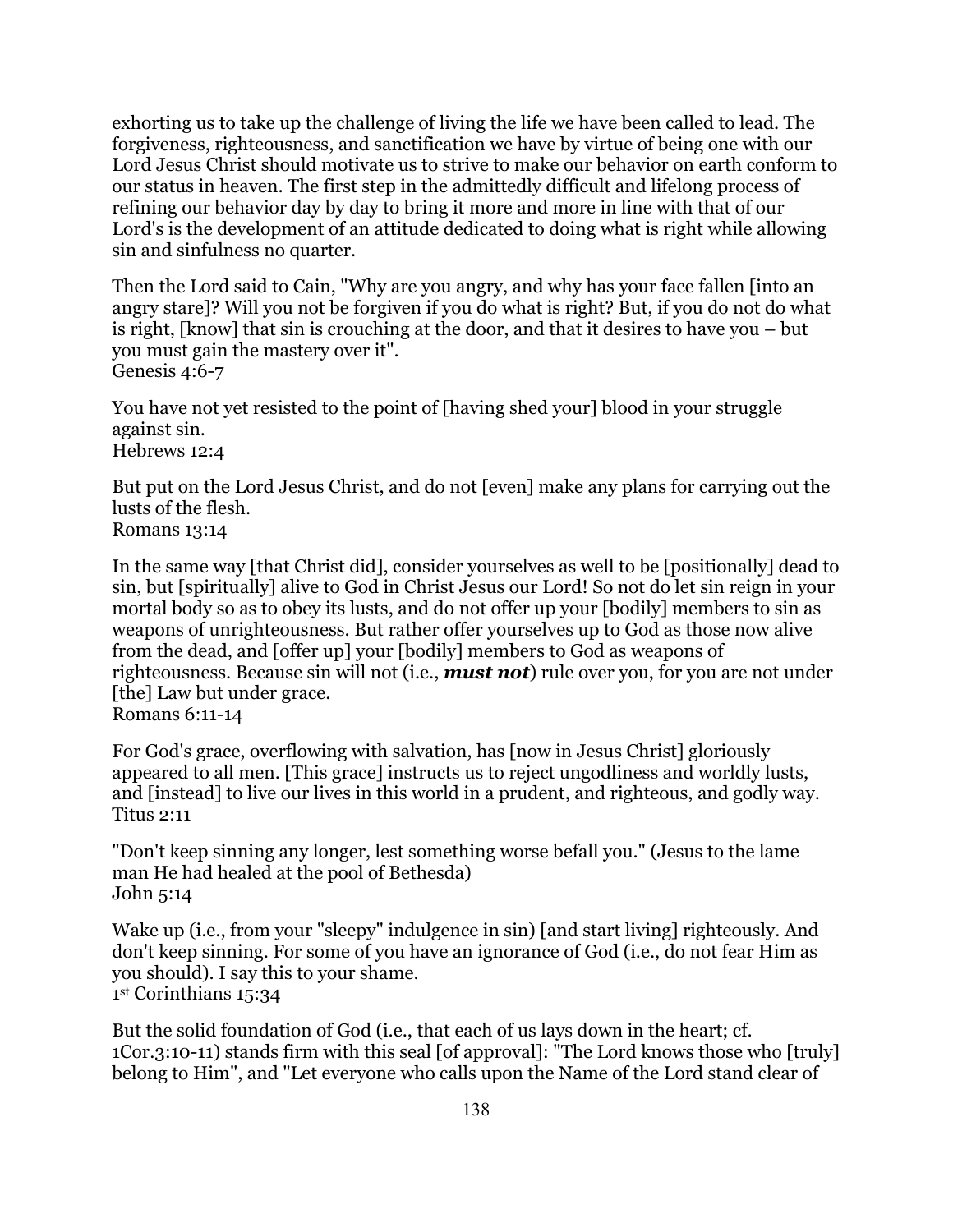unrighteousness". Now in a large household there are not only gold and silver vessels, but also vessels of wood and clay, the former [meant] for noble purposes, the latter for ignoble ones. Therefore if anyone purifies himself from these [sinful activities], he will be a vessel [used] for noble purposes, *sanctified*, most useful to his Lord, and ready for every honorable job. So flee youthful lusts, and pursue [instead] righteousness, faith, love, [and] peace with all who call upon the Lord from a pure heart. 2nd Timothy 2:19-22

A key element in the development of an attitude resistant to sin is resiliency in selfdiscipline or biblical "self-control", the ability to follow up the course of action upon which we have determined with staying power even when temptation rises and threatens to swamp our resolve (Acts 24:25; 1Cor.7:9; Gal.5:23; Tit.1:8; 2Pet.1:6). We must in such times remember that God will always provide an exit from such testing and temptation, whether He chooses to deliver us from it or through it (1Cor.10:13).

Don't you know that all the runners in the stadium run the race, but that only one receives the prize? Run in such a way so as to achieve what you are after. And again, everyone involved in competition *exercises self-control in all respects*. Those athletes go through such things so that they may receive a perishable crown of victory, but we do it to receive an imperishable one. So as I run this race of ours, I'm heading straight for the finish line; and as I box this bout of ours, I'm making every punch count. I'm "pummeling my body", one might say, bringing myself under strict control so that, after having preached [the gospel] to others, I might not myself be disqualified [from receiving the prize we all seek].

1st Corinthians 9:24-27

4) The ministry of the Holy Spirit: We are not alone in our struggle against sin and for sanctification (1Thes.5:24; cf. Phil.2:13). As believers in Jesus Christ we have an ally of limitless power, we have the very Spirit of God indwelling us, filling us, empowering us. The only limits on His power and influence are those we ourselves impose by failing and refusing to respond to His guidance (Eph.4:30; 5:18; 1Thes.5:19; cf. Is.63:10). To the extent that we yield up our will to Him and respond positively to the discipline we receive, we will find that the grace God gives us in this battle against sin and for sanctification will be greater than any trouble or temptation we will ever face (Jas.4:5-6; cf. Rom.8:1-17; Eph.6:18). For the One who indwells us is, after all, the very "Spirit of holiness" (Rom.1:4; cf. Rom.15:16; 1Pet.1:2).

For greater is He who is in you (i.e., the Spirit) than he who is in the world (i.e., Satan).  $1<sup>st</sup>$  John 4:4b

(15) But if you bite and devour each other, take care that you are not consumed by each other. (16) But I tell you, walk in the Spirit and you will not carry out what the flesh lusts for. (17) For what the flesh lusts for is contrary to the Spirit's will, and the Spirit is opposed to what the flesh lusts for. Since these are diametrically opposed to each other in this way, what you are doing is not what you yourself choose. (18) But if you are led by the Spirit, you are not under the Law. (19) The acts of the sinful nature are obvious: sexual immorality, impurity and debauchery; (20) idolatry and witchcraft; hatred,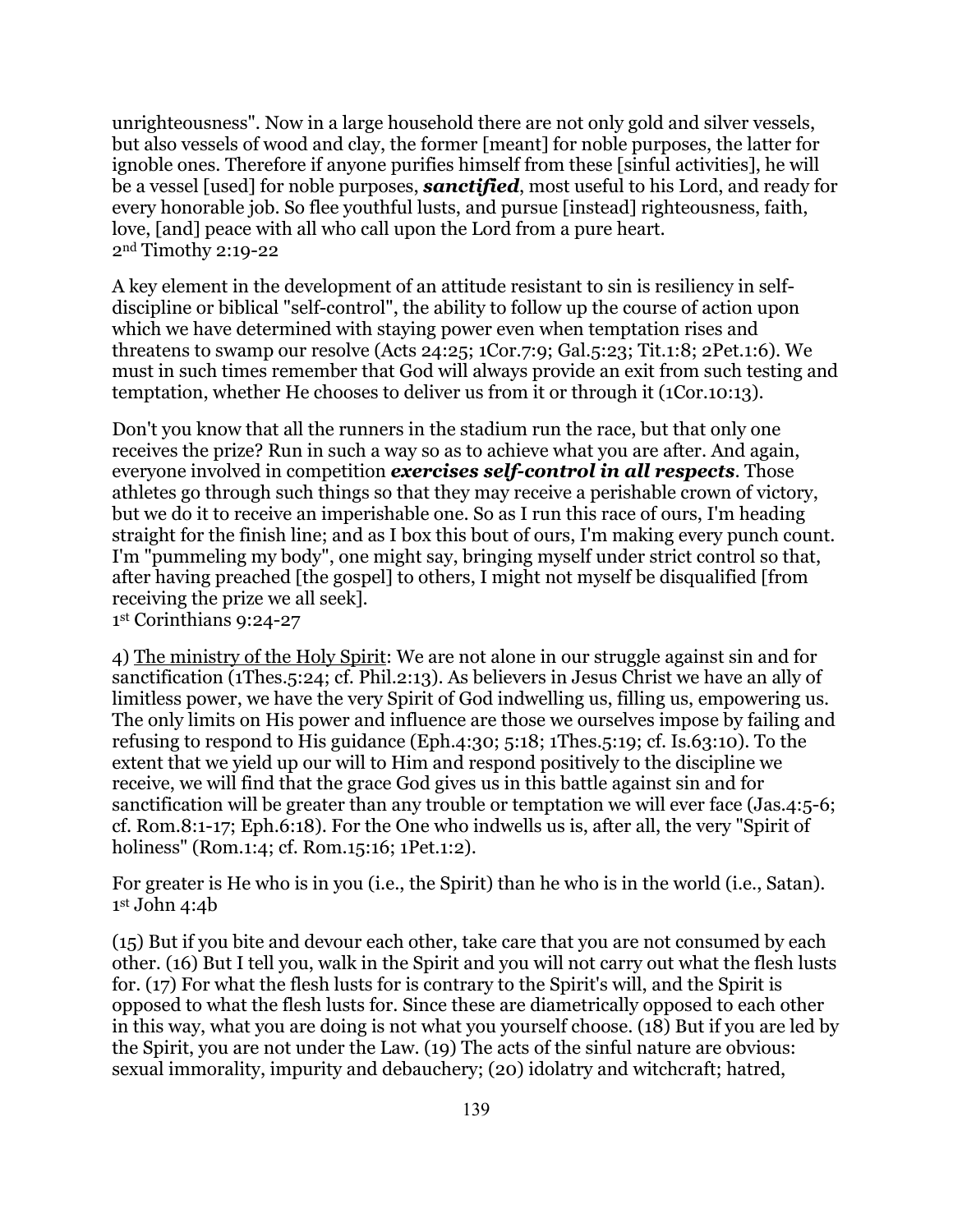discord, jealousy, fits of rage, selfish ambition, dissensions, factions and envy; (21) drunkenness, orgies – and whatever is similar to all these things. I warn you, as I did before, that those who live like this will not inherit the kingdom of heaven. (22) But the fruit of the Spirit is love, joy, peace, patience, kindness, uprightness, faith, (23) humility, self-control. Against such things, there is no Law. (24) Now those who belong to Christ Jesus have crucified the flesh with its weaknesses and its lusts. (25) If we live because of the Spirit, let us also walk by means of the Spirit. Galatians 5:15-25

So then, brothers, we are under obligation – but not to the flesh to live by its rules. For if you are living by the rules of the flesh, you are destined to die. But if by the Spirit you are putting to death the practices of the body, you will live. Romans 8:12-13

5) Prayer: As children of God, we have access to the Father through prayer on account of Jesus' sacrifice for us (Rom.5:2; Eph.2:18; 3:12; Heb.13:10; cf. Heb.6:19-20). When we do sin, we have our Savior Jesus Christ as our advocate before the Father (Rom.8:34; Heb.7:25; 9:24; 1Jn.2:1), and we have the Holy Spirit interceding on our behalf as well (Rom.8:26-27; cf. Jn.14:16-17; Eph.6:18). If we ask help from God, He stands ready to give it to us (Lk.11:9-12; Jas.1:5), and Jesus has promised us to answer prayers offered in His Name (Jn.14:13-14; 15:16; 16:23-27). Let us therefore be quick to turn to the Lord in prayer for help in our battle against sin, for He will help us in our time of need, both to resist the temptation to sin and to recover from sin when we fail (Ps.119:133).

In the same way, the Spirit helps us in our weakness. We do not know what we ought to pray for, but the Spirit himself intercedes for us with groans that words cannot express. And he who searches our hearts knows the mind of the Spirit, because the Spirit intercedes for the saints in accordance with God's will. Romans 8:26-27 NIV

So let us approach the throne of grace with boldness of speech that we may receive mercy and find favor for help in time of need. Hebrews 4:16

Who can know [all] his sins of ignorance? Cleanse me from [my errors that are] hidden [from me]. And also hold your servant back from arrogant sins. Let them not have mastery over me! Then I will be [a man] of integrity, and will be innocent of great transgression. May the words of my mouth and the meditation of my heart be pleasing to you, O Lord my Rock and my Redeemer! Psalm 19:12-14

6) Knowledge: As we are told many times in scripture, to fear God is the foundation of all true knowledge and wisdom (Job 28:28; Ps.111:10; Prov.1:7; 9:10; 31:30; Eccl.12:13; cf. Is.11:1-3; 33:6; Ps.130:4). The better we know God and His truth, the more willing and able we will be to fight the fight against sin, and to pursue the goal of sanctification and holiness to which we have been called. Sanctification is not something that can be "worked up" overnight, no matter how great our dedication or intense our motivation. Spiritual growth through receiving and understanding the truth of the Word of God is an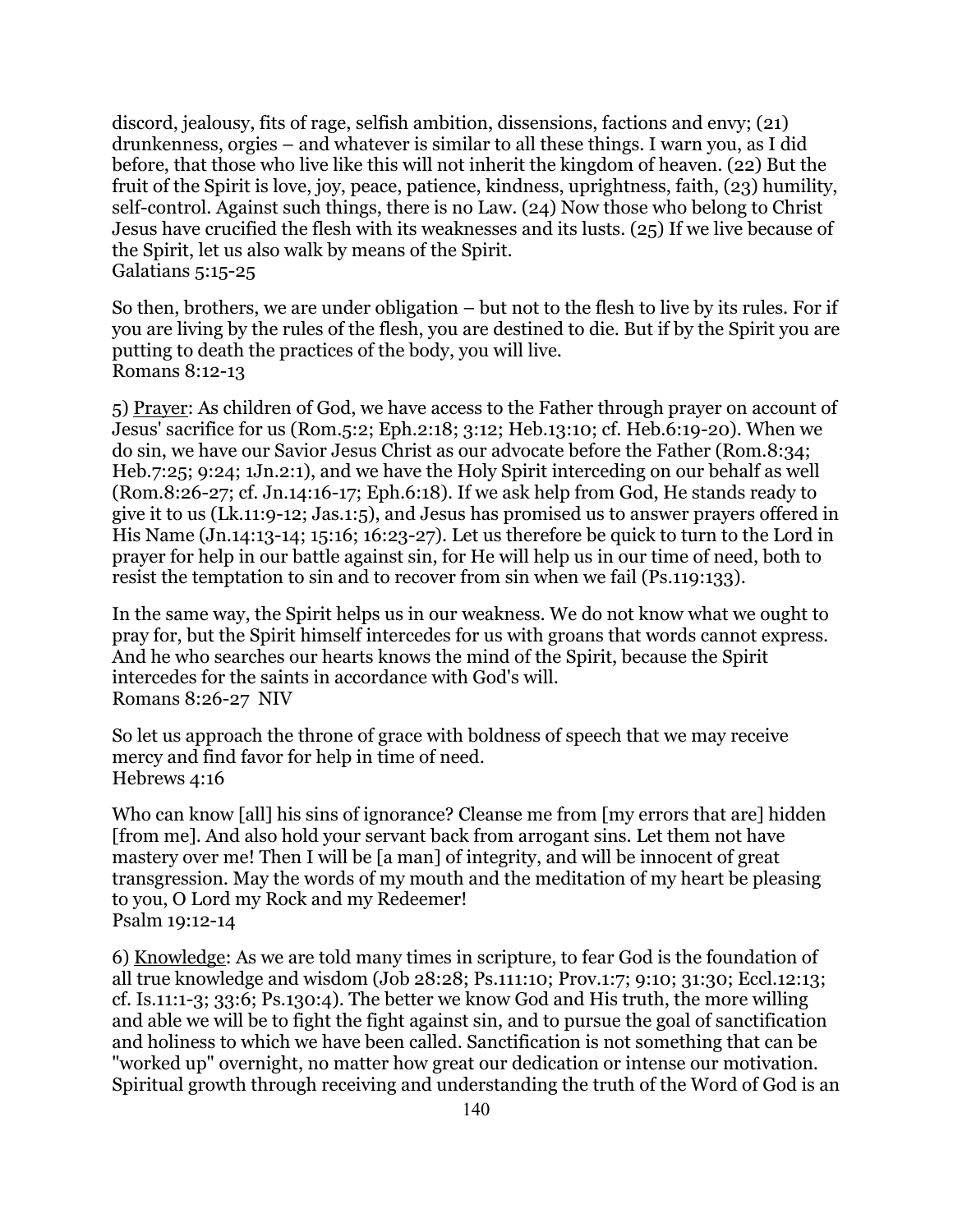essential part of the process of sanctification. The more we know, not just intellectually but experientially, that is, not just as *gnosis* or academic knowledge, but as *epignosis* or internalized, accepted, and believed truth to which we are committed, the better able we are not only to discern sin, but also to avoid temptation and to bear up under it when we must. If we truly wish to walk in a holy way as our Lord would have us to do, there can be no substitute for continuing, purposeful spiritual growth, without which meaningful sanctification is impossible (Tit.1:1; and see the Peter series). Only by turning our earthly thinking into divine thinking can we hope to effectively turn away from sin and evil on a consistent basis, and the only way to so "reprogram" our fleshly minds is through the pure water of the Word of the God, the very thinking of our Lord and Savior Jesus Christ (1Cor.2:6-16).

I have given them Your word, and the world hated them, because they are not of the world just as I am not of the world. I do not ask that you take them out of the world, but that you protect them from the evil one. For they are not of the world just as I am not of the world. *So make them holy by means of Your truth* – Your word is truth. And just as you sent Me into the world, so I have sent them into the world. I am consecrating Myself for their sake, so that they too *may be made holy* (i.e., "be sanctified") *through truth*.

John 17:14-19

We have much to say about this [subject of Christ's priesthood], but it is difficult to communicate [such advanced things to you] because your ears have become lazy. And although by this time you ought to be [capable of] teaching [such things], you need someone to teach you what the basic principles of God's truth are again! You have turned [back] into [spiritual infants] who need milk and [can] not [yet tolerate] solid food! For everyone who partakes of [such] milk is ignorant of the teaching of righteousness (i.e., how to live righteously), because he is a [spiritual] infant. Solid [spiritual] food is for the [spiritually] mature, those who by [diligent] practice have trained their [moral] perceptive faculties to [properly] distinguish between good and evil.

Hebrews 5:11-14

7) Good Habits: The world is a dangerous place, spiritually speaking. It is filled with evil people, evil practices, and ruled over by the evil one. As long as we are in it, we must cope with the limitations of our sinful flesh, and cope too with the pressures that the world brings to bear against us. Indeed, we are not called upon to leave this world, for the Lord has instead left us in this world as a witness to it and against it. The importance of a good walk in order to preserve a good witness for Jesus Christ should thus be obvious to all. Therefore as servants of the Lord Jesus Christ we all need to remember where we are and what we have been called to do. We need to be as innocent as doves in the way we walk but at the same time as wise about the world as serpents (Matt.10:16; cf. 1Cor.14:20). We need to remember that certain behaviors which are no problem for us personally may be dangerous for our fellow believers, and we must therefore be careful not to put a stumbling block in the way of those for whom Christ died (cf. Rom.14:1 - 15:4). At the same time we need to remember that we are all different and are all tempted in different ways – what may be no problem for someone else may be a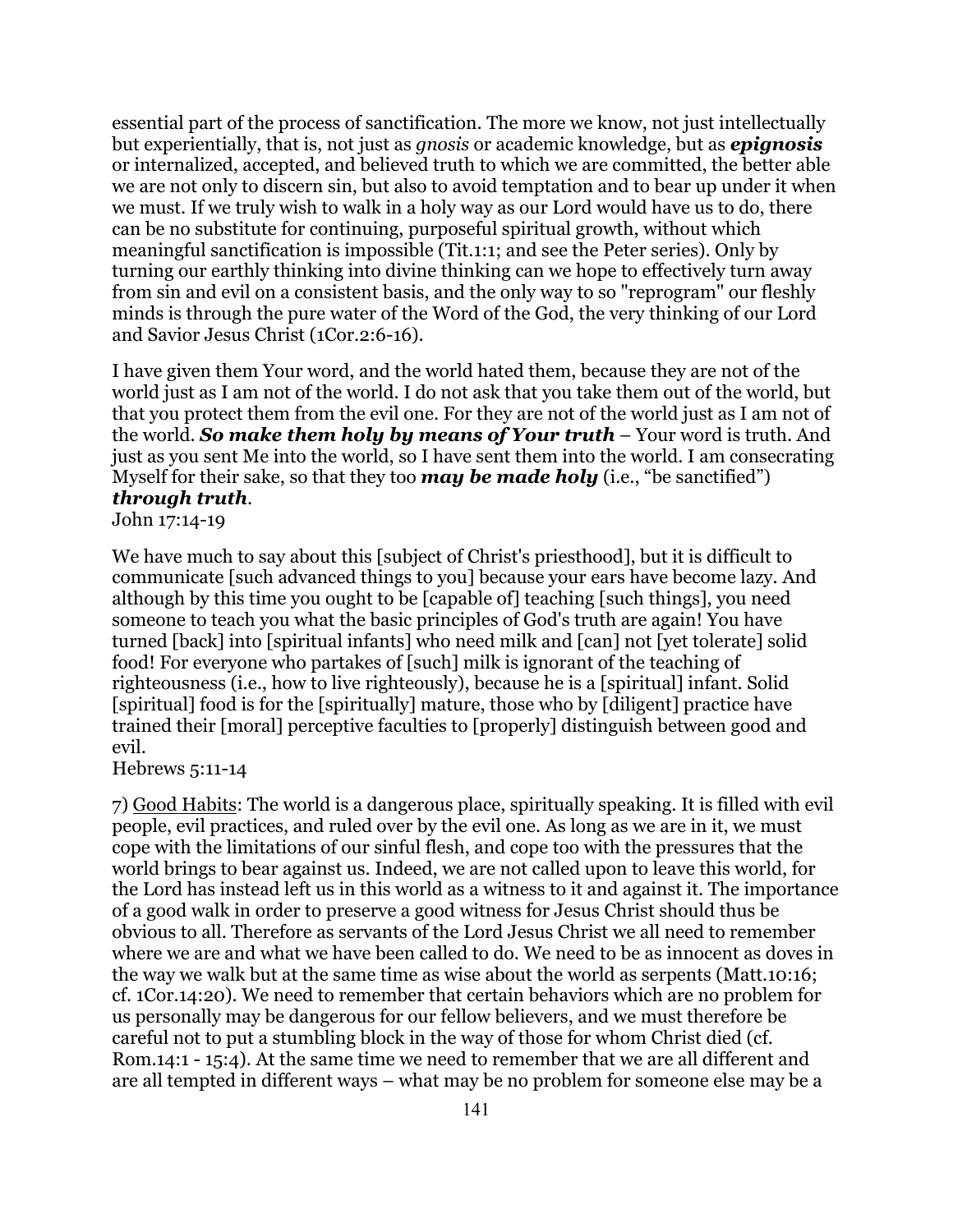great temptation for us. Even the greatest believers of the Bible, David, Moses, and Elijah, for example, were not immune to being thrown off of the straight path when they let their guard down. We need to learn what circumstances, places, behaviors, and individuals to avoid. For it is true of us all that "bad companions corrupt good morals" (1Cor.15:33; Prov.13:20). Therefore in everything we do we need to cultivate habits of thinking, of speech, and of overt behavior which avoid sin, questionable accommodation with the world, and, ideally, even the appearance of the same. In so doing we will be true children of the Father who loves us, and good servants of our Lord Jesus Christ.

If anyone assumes that he is "religious", but is not keeping his tongue in check and only deceiving his [own] heart [instead], his "religion" is pointless. "Religion" which is pure and uncontaminated before our God and Father is [of] this [sort]: to help orphans and widows in their distress (i.e., an example of "good offense"), to keep oneself undefiled from [the contamination of] the world (i.e., the principle of "good defense"). James 1:26-27

8) Newness of life: Although the ultimate victory over sin will not be won until the final trumpet sounds and we rise incorruptible to be with our Lord forever (1Cor.15:52-57), we have been born again to the living hope of eternal life in Jesus Christ (Jn.3:3-8; Jn.5:24, Rom.5:17; 8:10; Eph.2:1-10; Col.2:13; Jas.1:18; 1Jn.3:14; cf. Jn.1:13; Acts 5:20). For believers in Jesus, everything is new (Rev.21:5). The old things have passed away in principle (cf. Rev.21:4), and we have died to this present world along with all of its sin, evil, and decay (Rom.6:1-14; 7:1-6; 8:13; Gal.2:19; 5:24; 6:14; Eph.4:22-24; Col.2:20; 1Pet.2:24; cf. Jas.4:4; 1Jn.2:15). Instead, we have been called to life in the newness of life that we now possess in union with our resurrected Lord Jesus Christ.

Therefore we have been buried with Him (i.e., Jesus) through this baptism [of the Spirit] into His death, so that just as Christ was raised from the dead through the Glory of the Father, so also *we might walk in newness of life*. Romans 6:4

Therefore I entreat you by God's mercy, brothers, to dedicate your bodies as a living sacrifice, well-pleasing to God – [this is] your "priestly-service" spiritually performed. Do not be conformed to this world, but *be transformed by this renewal of your thinking*, so that you may discern what God's will for you is, namely what it is good, well-pleasing, and correct [for you to do]. Romans 12:1-2

(16) For this reason we do not lose heart, but even if our outer person is deteriorating, nevertheless *our inner person is being renewed day by day*. (17) For this present light affliction of ours is working out for us an eternal weight of glory beyond any possible estimation. (18) [Let us] not [then be] having [any] regard for what can be seen, but [instead] for what cannot be seen. For the things which can be seen are ephemeral. But the things which cannot be seen are eternal. 2nd Corinthians 4:16-18

(14) For it is the love of Christ that constrains us, having brought us to this conclusion: One died for [us] all; so then we all have died [in Him]. (15) And He died on behalf of all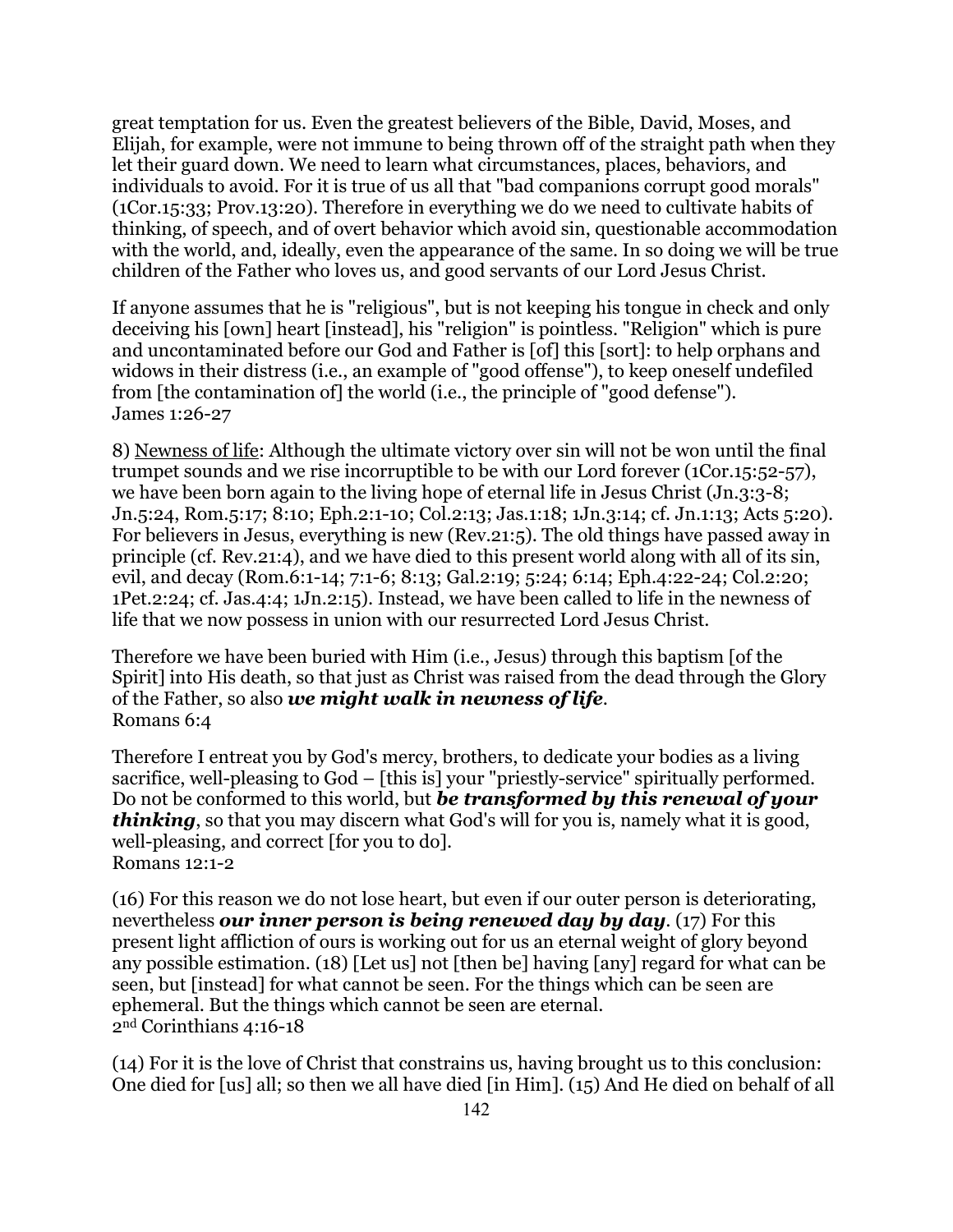so that those who are [now] alive might no longer live for themselves but for Him who died for them and was raised [from the dead]. (16) So from now on we see no one in fleshly terms (i.e., but rather from this spiritual perspective). And even though we saw Christ in the flesh, we no longer rely on that fleshly perspective. (17) For if anyone is in Christ, that person is a *new creation*. Prior things have passed away. Look! *New things* have come.

2nd Corinthians 5:14-17

For neither circumcision nor uncircumcision is significant, but what is significant is a *new creation* (i.e., Jewish and gentile believers united in Christ). Galatians 6:15

(21) [For you have learned the truth] – if, at any rate, you have truly heard Him (i.e., Jesus) and have been instructed in Him according to what is [definitely] true in Jesus – (22) that in respect to your previous behavior you have put off the old Man, the one that is being destroyed by deceptive lusts, (23) and that instead you are being *re-made* in the spirit of your mind, (24) and that you have *put on the new Man*, the one *created* in righteousness and sanctity of the truth according to God's standards. Ephesians 4:21-24

Stop lying to each other, having put aside your "former person" (i.e., don't obey your "old" person/man, that is, your sin nature; cf. verses 1-8), and having *put on the "new" one which is being renewed* to obedient knowledge according to the pattern of the One who created it. Colossians 3:9-10

**Conclusion:** As long as we live in this world, we shall struggle against sin. But we can and we must take comfort in the fact that Jesus died for every one of our sins, and that God's mercy through His blood is ever available for the cleansing of His children who are walking in the light. Let us therefore embrace these truths, not disregarding the call to be holy, forgetful of the holy fear of God, nor fearing His wrath so much that we stumble in our faith, for He is merciful. May we ever be slow to turn to sin, and quick to turn back to our Lord when we do, recognizing our imperfection, but seeking to perfectly follow in the footsteps of the One who died that we might have eternal life. Let us stand secure on the work of Christ, and diligently strive to produce fruit for the One who bought us and called to a holy life of service for Him and for His Church. And let us be ever willing to confess our sins, admitting all of our shortcomings to our God and Father on each and every occasion when we come before His throne of grace in prayer.

When I was silent *[about my sin]*, my bones grew old with groaning all day long, because day and night your hand was heavy upon me. My vigor was drained away as by the heat of summer. [Until] I said, "I will make my sin known to You, and I will not cover [over] my guilt. I will confess my transgressions to the Lord", and You forgave the guilt of my sin. *Selah*.

Psalm 32:3-5 (cf. Ps.51)